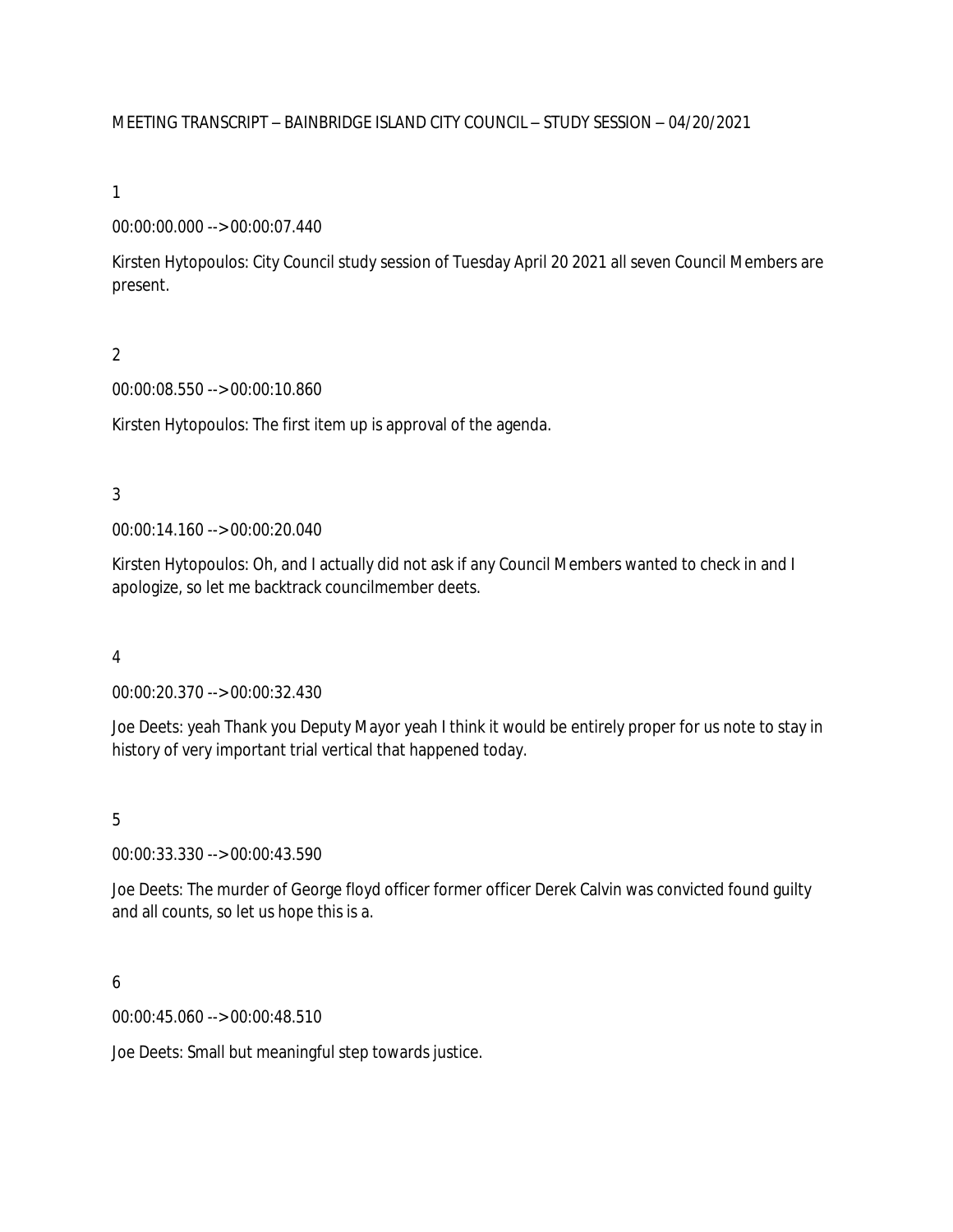8

00:00:50.340 --> 00:00:52.440

Kirsten Hytopoulos: Thank you for making that location, Joe.

00:00:52.680 --> 00:00:53.820 accountable, the deets.

### 9

00:00:54.900 --> 00:00:56.580 Kirsten Hytopoulos: anyone else, want to check in today.

### 10

00:00:58.230 --> 00:01:01.590

Kirsten Hytopoulos: Seeing no one we're going to move on to approval of the agenda.

### 11

00:01:04.140 --> 00:01:05.370

Kirsten Hytopoulos: At consumer deeds.

### 12

00:01:05.670 --> 00:01:09.690

Joe Deets: yeah Thank you Deputy Mayor, yes I moved to approve the agenda as presented.

### 13

00:01:12.000 --> 00:01:13.890

Kirsten Hytopoulos: A customer is that second bite customers.

14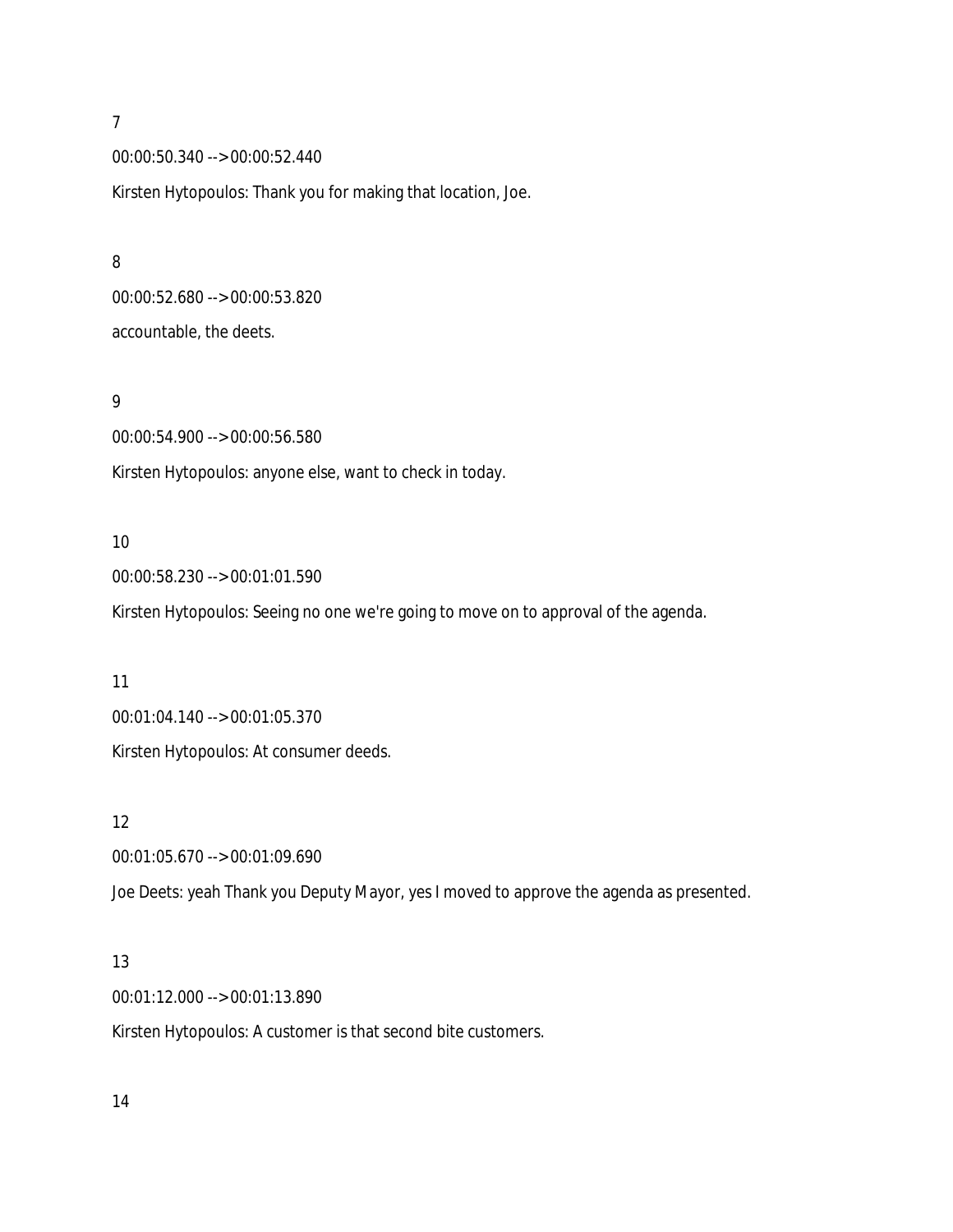00:01:13.950 --> 00:01:16.740

Kirsten Hytopoulos: Car any any changes to the agenda.

15

00:01:18.510 --> 00:01:19.980

Kirsten Hytopoulos: Seeing none all those in favor.

16

00:01:21.540 --> 00:01:28.380

Kirsten Hytopoulos: Aye hey approved unanimously any any conflicts of interest to note today.

### 17

00:01:29.910 --> 00:01:38.550

Kirsten Hytopoulos: I see none moving on to Item three future Council agendas way to turn that over to inner city manager Ellen shore.

### 18

00:01:39.600 --> 00:01:46.860

Ellen Schroer (she/her): And Council i'm just a couple of items to highlight for you on the future Council agendas and then i'll turn it over to you for your discussion.

19

00:01:47.580 --> 00:01:57.900

Ellen Schroer (she/her): Next week, we have a presentation by one of the advisory committees, he tech the tree and vegetation ordinance that is part of the landmark tree ordinance work plan.

## 20

00:01:59.220 --> 00:02:06.270

Ellen Schroer (she/her): Starting in may already hard to believe that we're in may already and we have a study session first i'd like to.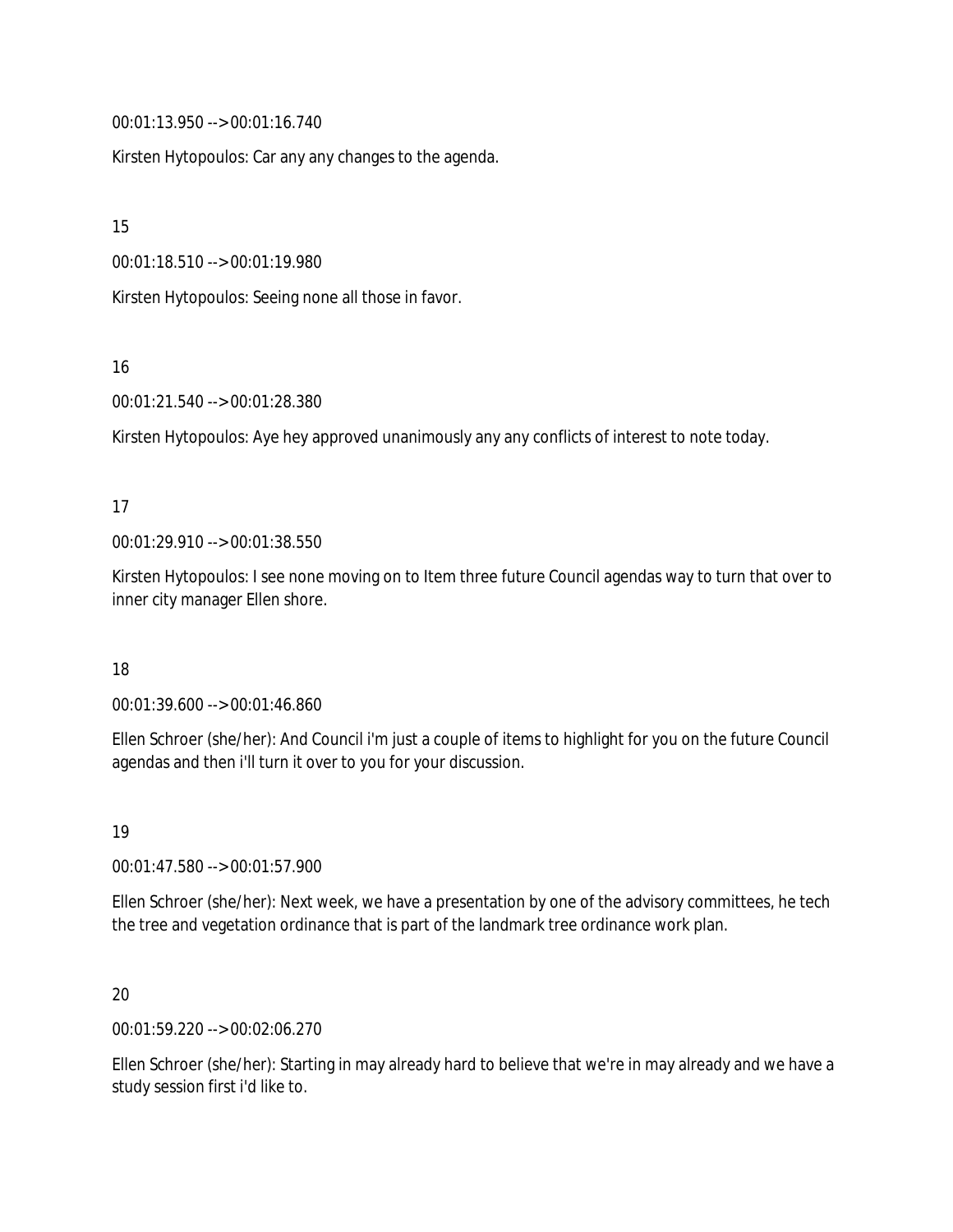00:02:06.630 --> 00:02:16.380

Ellen Schroer (she/her): bring to your consideration or bring for your consideration starting this meeting early the shoreline master program discussion is on there, and there is some interest on.

22

00:02:16.800 --> 00:02:24.690

Ellen Schroer (she/her): The part of the legal team to have an extended executive session our outside counsel is available, starting at 530 and until 630.

# 23

00:02:25.200 --> 00:02:38.190

Ellen Schroer (she/her): And so the topic for that executive session would best be handled with a longer time and that person is available from 530 to 630 so if you're amenable to starting at 530 we can do the proper noticing for that.

24

00:02:39.930 --> 00:02:44.190

Kirsten Hytopoulos: Council are we all available next week.

25

00:02:45.540 --> 00:02:47.640

Ellen Schroer (she/her): A week from today on may 4.

# 26

00:02:49.050 --> 00:02:51.150

Kirsten Hytopoulos: i'm sorry two weeks from today i'm sorry about that sorry.

27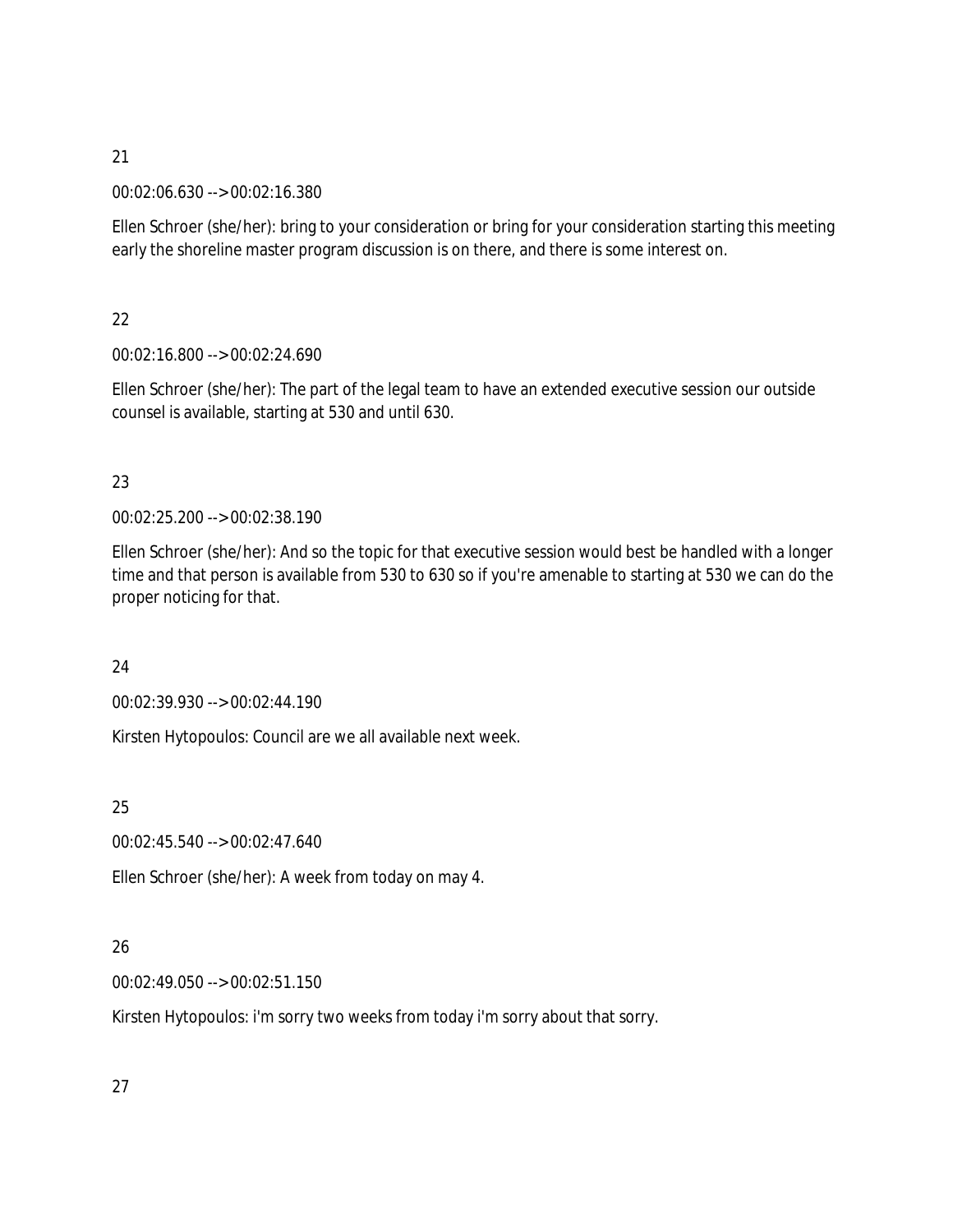00:02:53.520 --> 00:02:53.970

Yes.

28

00:02:55.590 --> 00:02:57.180

Michael Pollock: i'm not available sorry.

29

00:02:59.400 --> 00:03:01.440

Michael Pollock: About we just have an efficient meeting.

30

00:03:04.740 --> 00:03:05.220

Kirsten Hytopoulos: Oh.

31

00:03:05.310 --> 00:03:09.120

Kirsten Hytopoulos: Council how we like to proceed, would we would would it be helpful for.

## 32

00:03:09.750 --> 00:03:21.690

Kirsten Hytopoulos: For it six of us are available for six of us to have the extra information if we're going to be having the conversation interesting right so we're having this on the agenda in any case on the main agenda is that correct.

33

00:03:22.830 --> 00:03:38.280

Ellen Schroer (she/her): The executive session will continue to be on the agenda and all the topics will be on the agenda that are currently there, and so, if you choose to start at six, we can have a shorter executive session or have part of the executive session with the outside counsel and part without.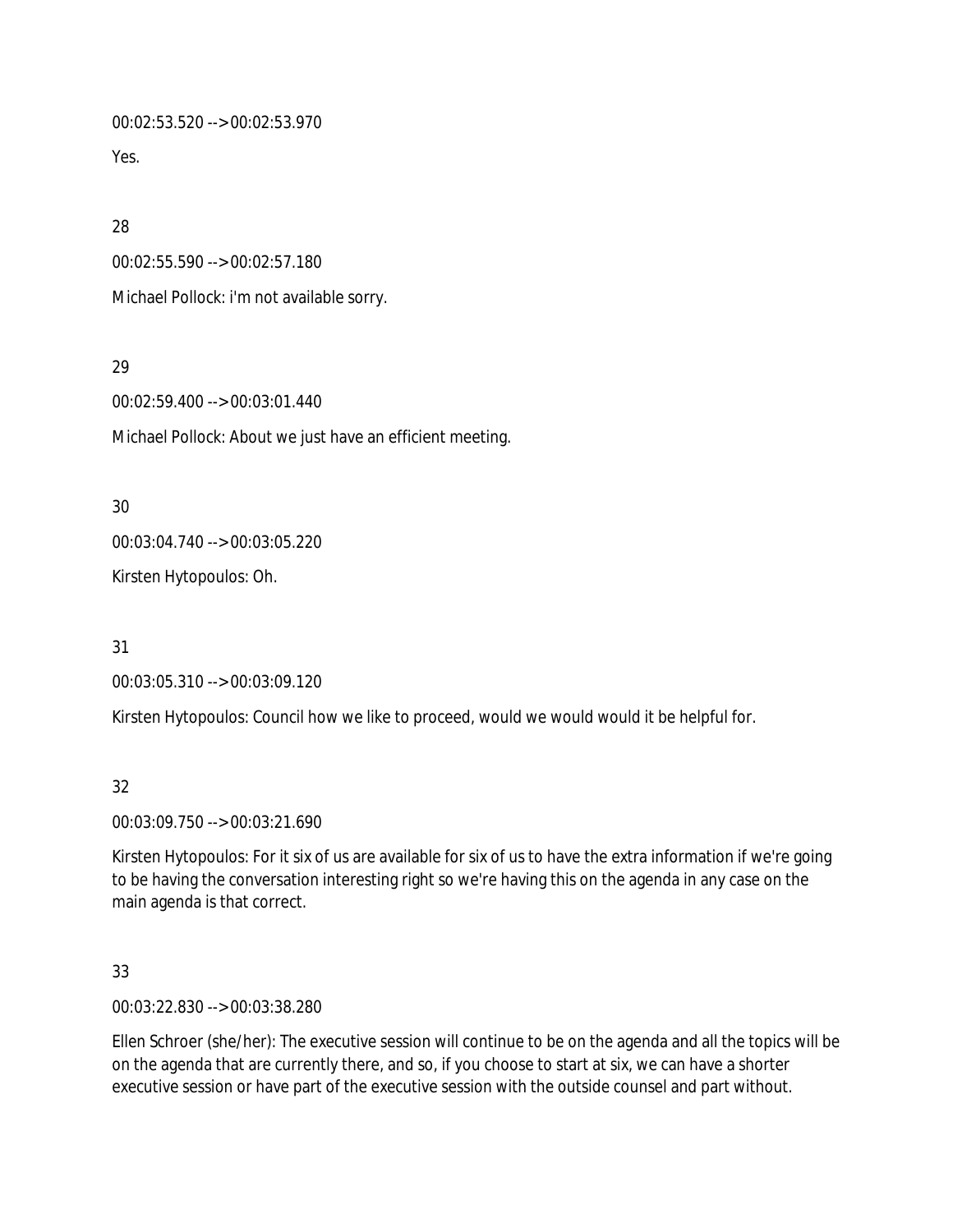00:03:39.300 --> 00:03:40.470

Ellen Schroer (she/her): Or we can.

### 35

00:03:41.670 --> 00:03:45.480

Ellen Schroer (she/her): choose to have the executive session with, not all of you are available to attend so.

### 36

00:03:45.630 --> 00:03:51.810

Kirsten Hytopoulos: councilmember pollock How would you feel about us having part of these active session earlier and you joining us late.

37

00:03:54.000 --> 00:03:55.350

Michael Pollock: Oh yeah.

### 38

00:03:56.910 --> 00:04:01.770

Michael Pollock: We really need that extra time the rest of the Council feels that way I can get filled in.

### 39

00:04:02.910 --> 00:04:03.780 Michael Pollock: another time.

40

00:04:05.760 --> 00:04:19.950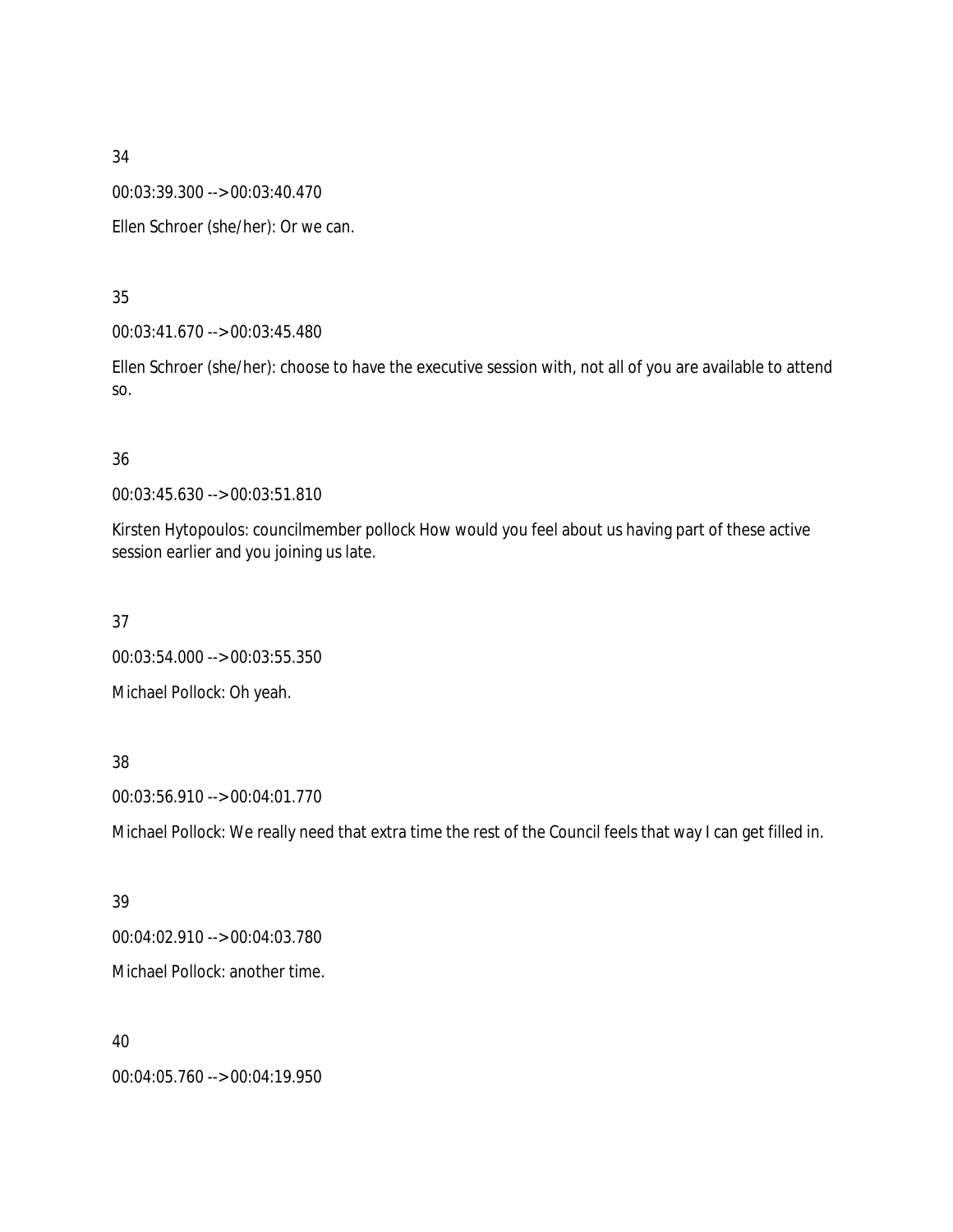Kirsten Hytopoulos: And I guess, we should all the other Councils feel strongly one way or the other about having this extra time or not, or whether they feel comfortable with having additional time when customer pollock isn't there does anybody want to weigh in with independent in one way or the other.

41

00:04:21.990 --> 00:04:23.340

Kirsten Hytopoulos: Sorry mayor, you have your hand up.

42 00:04:24.420 --> 00:04:25.560 Rasham Nassar: we're talking about my fourth.

43 00:04:26.130 --> 00:04:26.550 Ellen Schroer (she/her): We are.

44

00:04:27.420 --> 00:04:30.210

Rasham Nassar: Okay, so i'm looking at the agenda and i've got an hour.

45

00:04:31.290 --> 00:04:31.950

Rasham Nassar: 30.

### 46

00:04:33.180 --> 00:04:38.220

Rasham Nassar: An hour 40 so and then the executive session so, what was the concern again we're going to run past nine.

47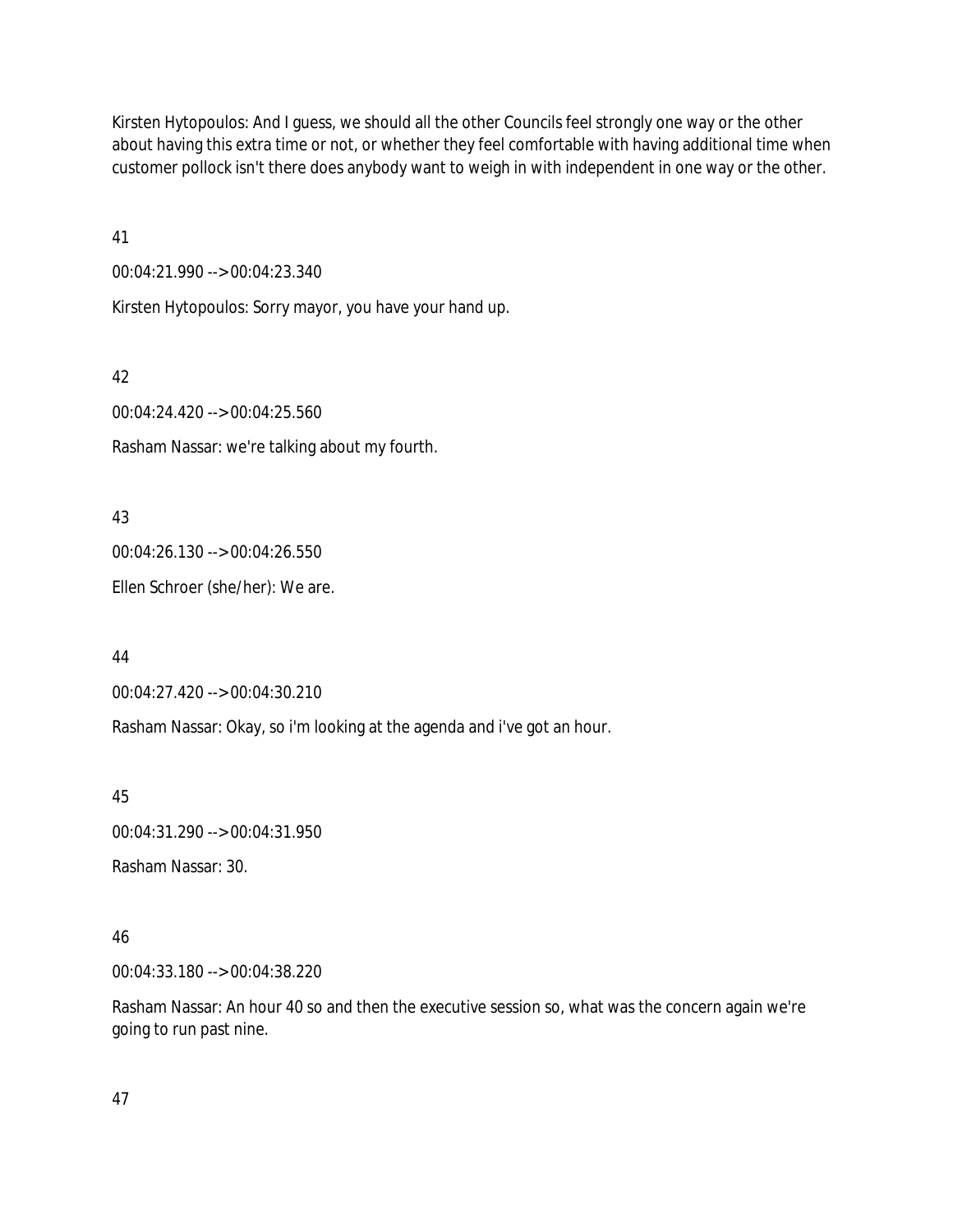00:04:39.420 --> 00:04:47.490

Ellen Schroer (she/her): I know that the outside counsel is only available until 630 and we have a significant amount of material that we'd like to discuss.

48

00:04:48.450 --> 00:04:49.110

Rasham Nassar: And and.

49

00:04:50.190 --> 00:04:53.880

Rasham Nassar: And that and that's, it has to be scheduled on the fourth that particular executive session.

### 50

00:04:56.160 --> 00:05:00.060

Ellen Schroer (she/her): i'll turn it over to this city attorney I think he may have some additional information for you.

51

00:05:01.500 --> 00:05:04.980

Joe Levan: Not necessarily it does more question for.

52

00:05:06.210 --> 00:05:19.050

Joe Levan: The planning director and the timing related to the SMP consideration on their agendas so it's the idea would be to have this executive session in conjunction with the discussion about the SMP item that's on the agenda that night.

53

00:05:21.120 --> 00:05:28.500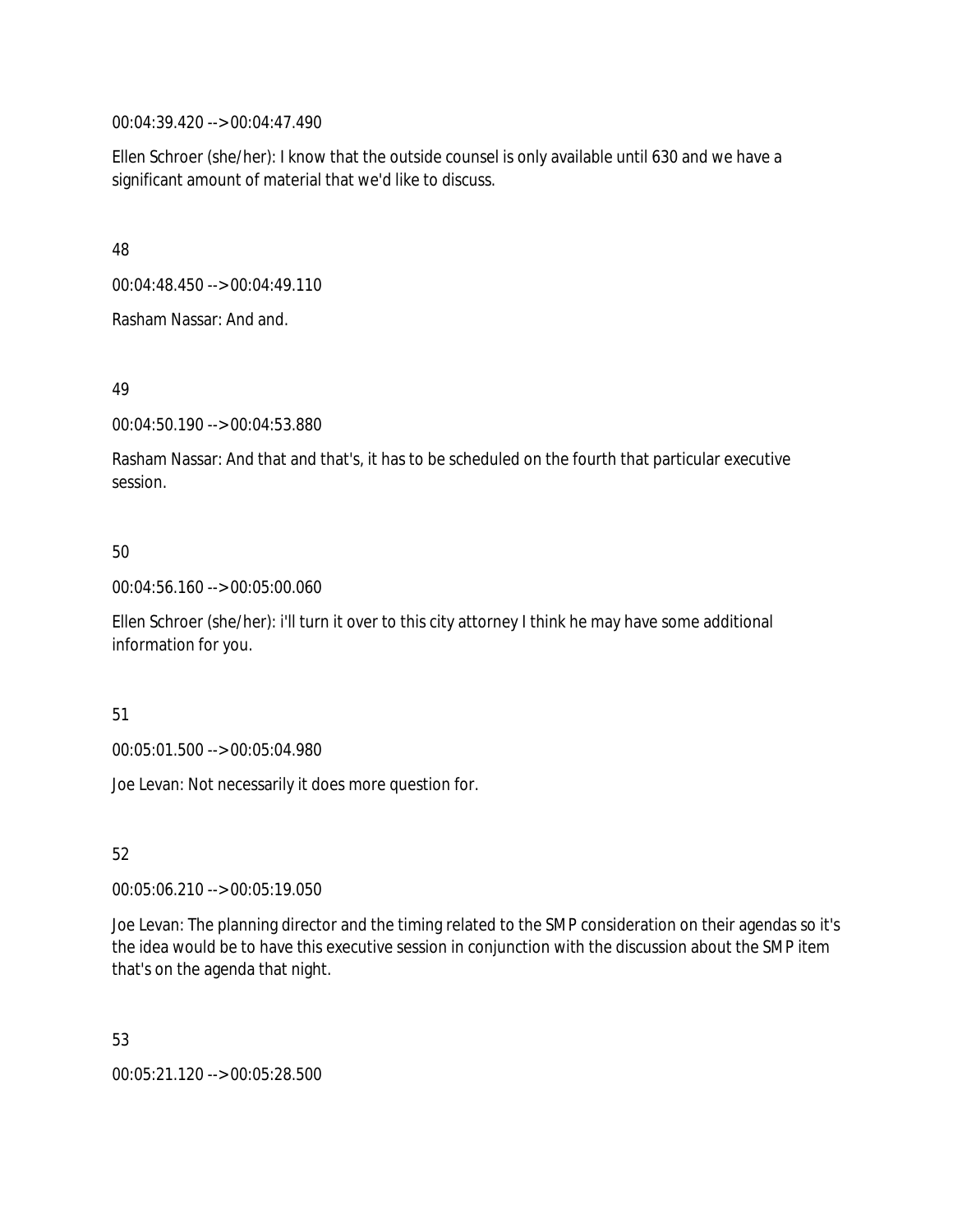Joe Levan: So I mean it's i'd ideally it'd be best look like with all executive sessions for all of the numbers to be available and participate.

54

00:05:29.610 --> 00:05:33.210

Joe Levan: So one option is, we could do it, and a half an hour just would be.

55

00:05:34.290 --> 00:05:40.890

Joe Levan: it'd be a bit compressed potentially but we could we could, if that's what that's, the only way to deal with everyone there, we could we could do that.

56

00:05:41.400 --> 00:05:42.930

Rasham Nassar: Is that discussion time sensitive.

57

00:05:44.400 --> 00:05:47.880

Rasham Nassar: That we do you know that we check in with heather about that.

58

```
00:05:48.840 --> 00:05:49.440
um.
```
### 59

00:05:51.540 --> 00:05:55.170

Joe Levan: I, it is, but it's it could be moved as much as my understanding.

60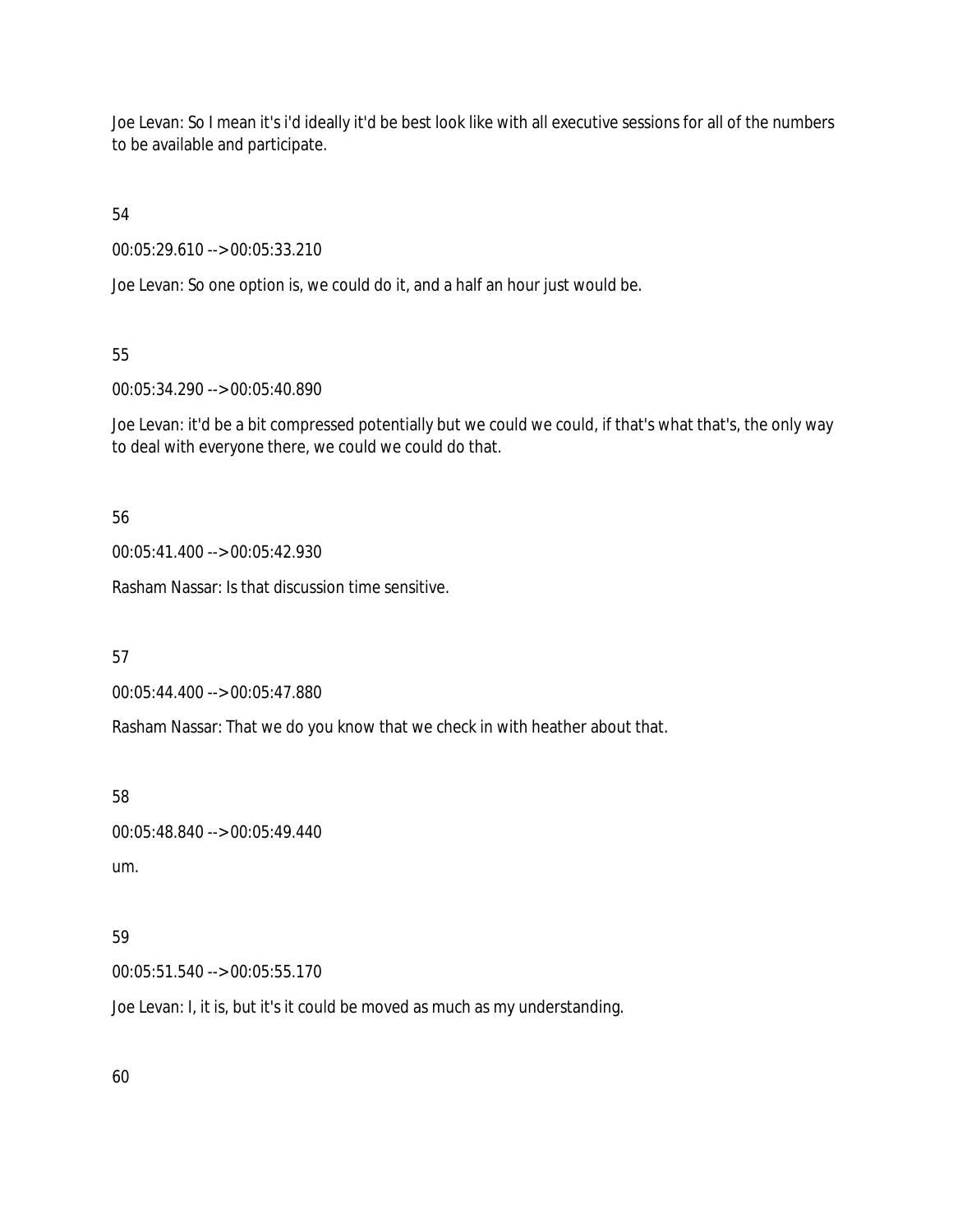00:05:55.620 --> 00:06:07.770

Rasham Nassar: I would prefer move it to when outside counsel is available to I joined the Council at six so it also Council members could be have the opportunity to receive the benefit of the outside Councils space.

61

00:06:10.320 --> 00:06:13.740

Ellen Schroer (she/her): Okay, perhaps with that guidance we.

62

00:06:13.830 --> 00:06:15.060

Ellen Schroer (she/her): Can staff can.

## 63

00:06:15.120 --> 00:06:22.110

Ellen Schroer (she/her): check in with the outside counsel and other Council members, and we can come back with them up scheduling with you come from.

64

00:06:23.610 --> 00:06:24.210

Kirsten Hytopoulos: A solution.

65

00:06:25.050 --> 00:06:35.700

Leslie Schneider: it's just going to suggest that we consider starting early and having our deliberations and then, when councilmember pollock is on.

66

00:06:36.300 --> 00:06:50.310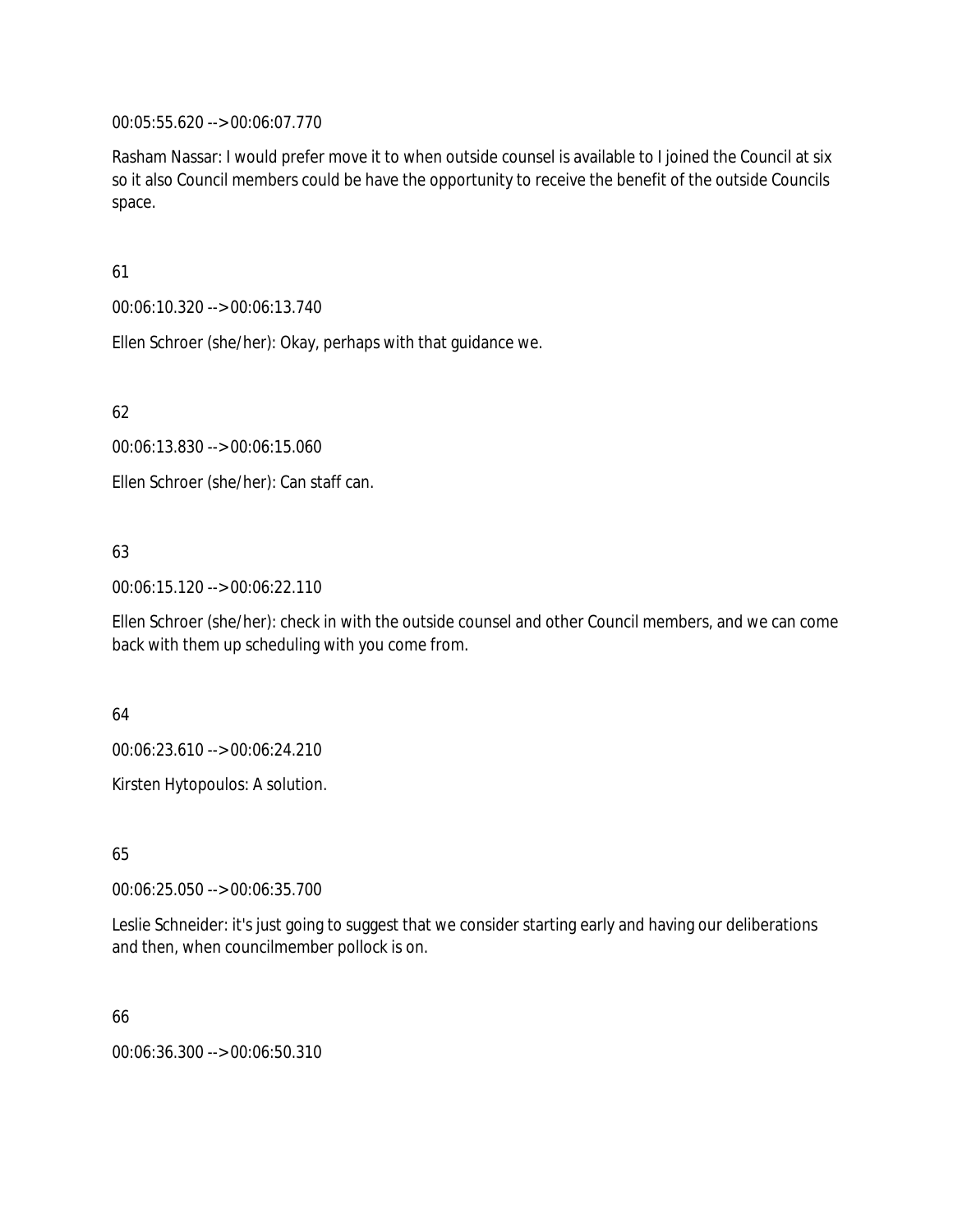Leslie Schneider: One of us could quickly catch him up that would be kind of a nice review for for all of us to see if one of us can you know concisely pull everything together and councilmember pollock is already requesting a concise meeting.

67

00:06:51.390 --> 00:07:06.150

Leslie Schneider: So we've never had executive sessions that went short in the past that we always make them go longer and longer so I don't know, maybe there's a benefit to getting some of it out of the way before councilmember pollock gets there, but we catch him up we we.

68

00:07:06.840 --> 00:07:15.870

Leslie Schneider: agreed to catch them up when he gets there not at some future date is it just a single topic of discussion, or do we have multiple topics.

69

00:07:15.990 --> 00:07:17.790 Leslie Schneider: One top okay.

70

00:07:18.810 --> 00:07:19.860

Leslie Schneider: that's my proposal.

71

00:07:23.430 --> 00:07:24.390

Kirsten Hytopoulos: mayor, did you.

72

00:07:24.720 --> 00:07:32.850

Rasham Nassar: yeah I just like to suggested compromising solutions move us along here if the agendas discussion cannot be moved to a later date.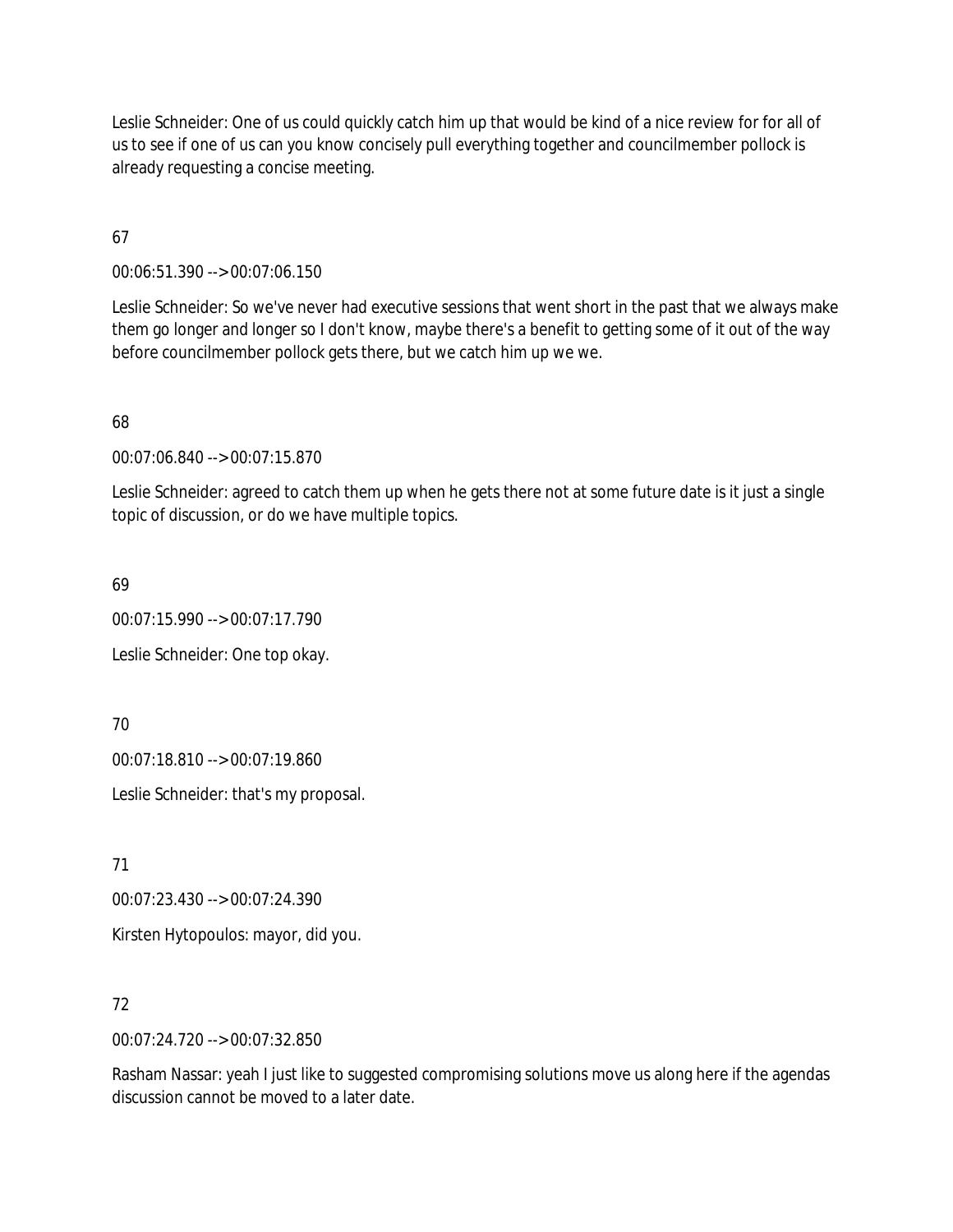00:07:33.750 --> 00:07:37.200

Rasham Nassar: Where the outside counsel is available to join the Council at our start time at six.

### 74

00:07:38.010 --> 00:07:53.190

Rasham Nassar: Then I would suggest we do what councilmember Schneider suggested, which is that we just run the meeting at 530 and Council members that are able to attend at that time can attend and counselor public if you're unavailable one of us will volunteer to fill you in.

75

00:07:55.890 --> 00:07:56.640

Rasham Nassar: Does that sound okay.

76

00:07:58.380 --> 00:08:02.190

Michael Pollock: i'm sorry I just prefer the city attorney do that we're gonna.

## 77

00:08:04.650 --> 00:08:05.160

Joe Levan: do that.

## 78

00:08:05.910 --> 00:08:11.550

Michael Pollock: Okay, great that sounds perfect why don't we just plan on that um quick story will be good.

## 79

00:08:12.840 --> 00:08:17.190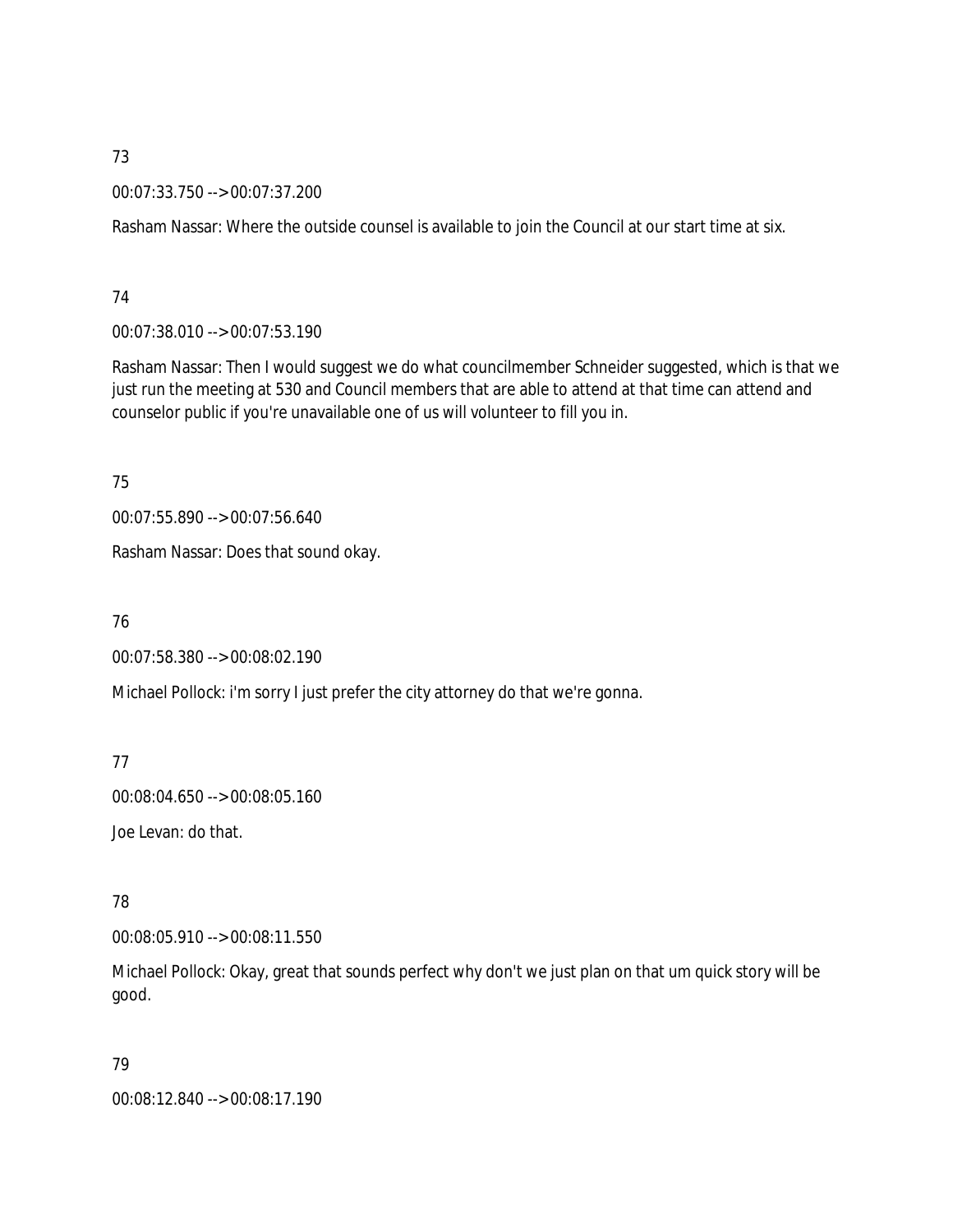Joe Levan: Okay, great the only the only concern about that is there's some of this as relates to kind of.

80

00:08:19.200 --> 00:08:19.530 Joe Levan: kind of.

81

00:08:20.910 --> 00:08:28.860

Joe Levan: Historical information that that some of those have been on the Council as long would benefit more from so it would be important for you to be there.

82

00:08:29.700 --> 00:08:31.440

Michael Pollock: Well alternatively.

83

00:08:32.640 --> 00:08:38.490

Michael Pollock: city attorney you could fill me in ahead of the meeting on briefly spend 10 minutes on the phone or something so.

84

00:08:38.790 --> 00:08:39.330

Joe Levan: Yes, it.

85

00:08:39.540 --> 00:08:43.050

Michael Pollock: is compromised okay all right let's do that.

86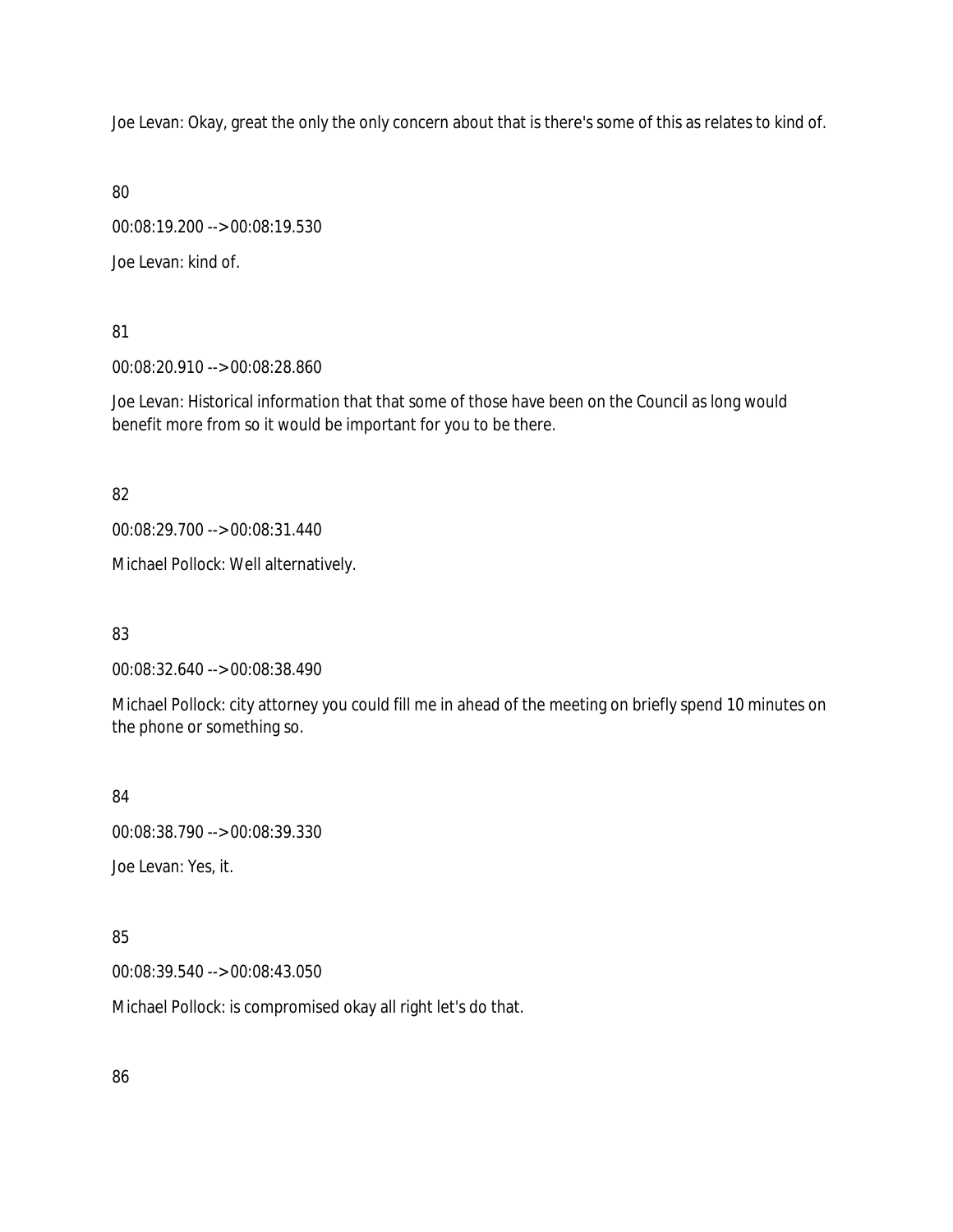00:08:43.620 --> 00:08:45.360

Michael Pollock: Okay there's no objections.

87

00:08:47.820 --> 00:08:48.090

Right.

88

00:08:49.500 --> 00:08:58.890

Ellen Schroer (she/her): Okay, thank you for that so we'll go ahead and start the meeting at 530 on may 4 with some pre discussion between the city attorney and councilmember pollock.

# 89

00:09:00.360 --> 00:09:04.980

Ellen Schroer (she/her): Thank you for that i'm on may 11 we'll have.

90

00:09:06.990 --> 00:09:18.810

Ellen Schroer (she/her): The sort of the the business item to call your attention to as an update on the Small Business grant program This is something that we ran earlier this year and we'd like to report back on how we distributed that money.

91

00:09:19.740 --> 00:09:31.140

Ellen Schroer (she/her): On may 18 we have time to held for reviewing of the shoreline master program and also want to call attention to the fact that that will be our new city managers first meeting Blair King will be joining us on may 17.

92

00:09:31.620 --> 00:09:41.100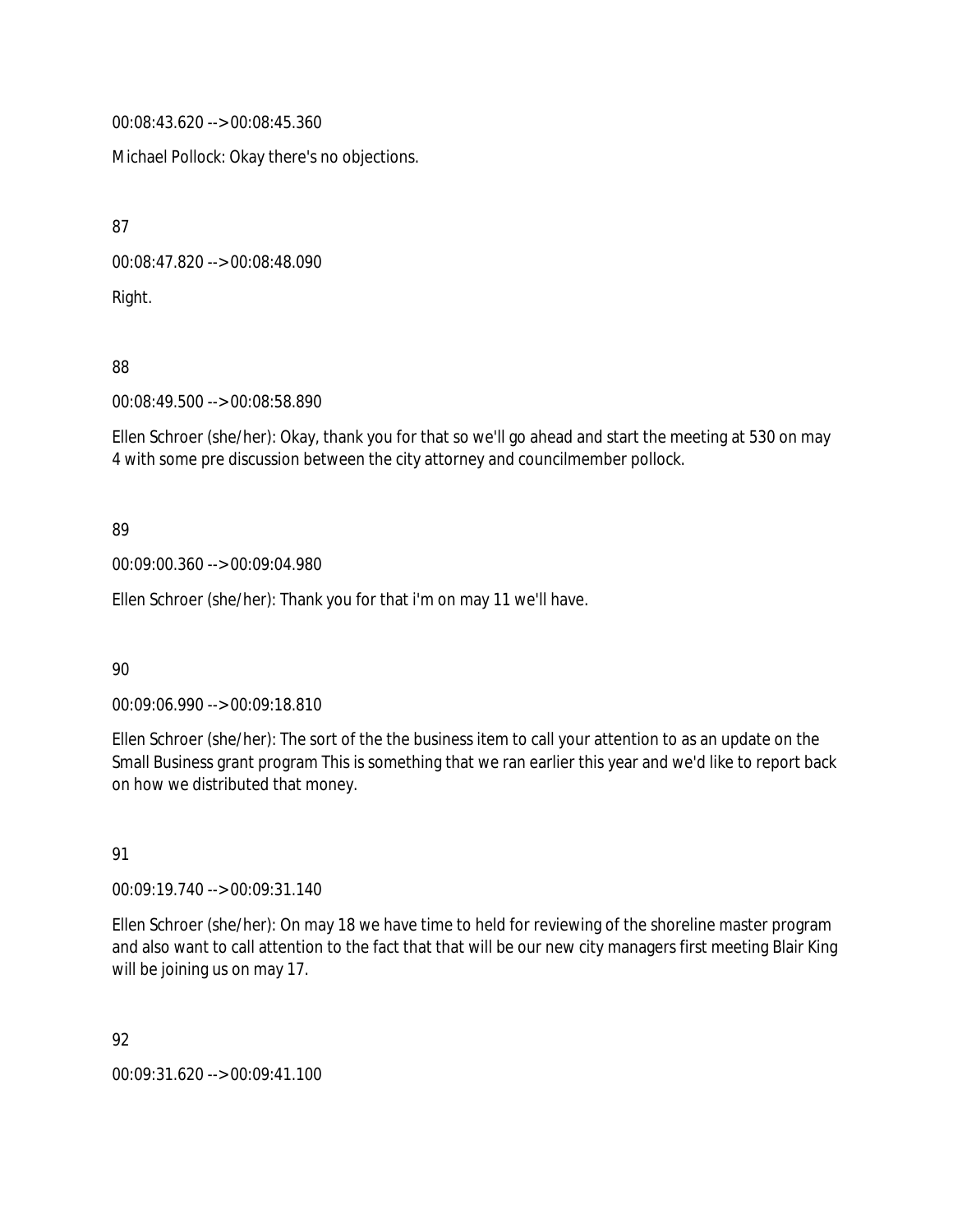Ellen Schroer (she/her): And so the next day he'll jump right in with a meeting and then at this time, we have scheduled on may 26, which is the Wednesday of the following week i'm.

93

00:09:41.820 --> 00:09:50.340

Ellen Schroer (she/her): A an agenda that's not in your packet but is now a joint time for the ethics Board and the Council to meet, so I think we have heard.

## 94

00:09:50.880 --> 00:10:00.480

Ellen Schroer (she/her): positively from everyone so far, but not from everyone so if you're not available on that date, please let the city clerk know so that she can look for a different date.

# 95

00:10:01.950 --> 00:10:07.170

Ellen Schroer (she/her): So that concludes my comments happy to take any questions or suggestions.

# 96

00:10:09.510 --> 00:10:09.810

On.

# 97

00:10:12.270 --> 00:10:14.670

Kirsten Hytopoulos: keep going by the how you appear in the.

# 98

00:10:16.050 --> 00:10:18.870

Kirsten Hytopoulos: boxes and it's clearly not the order counselor Schneider.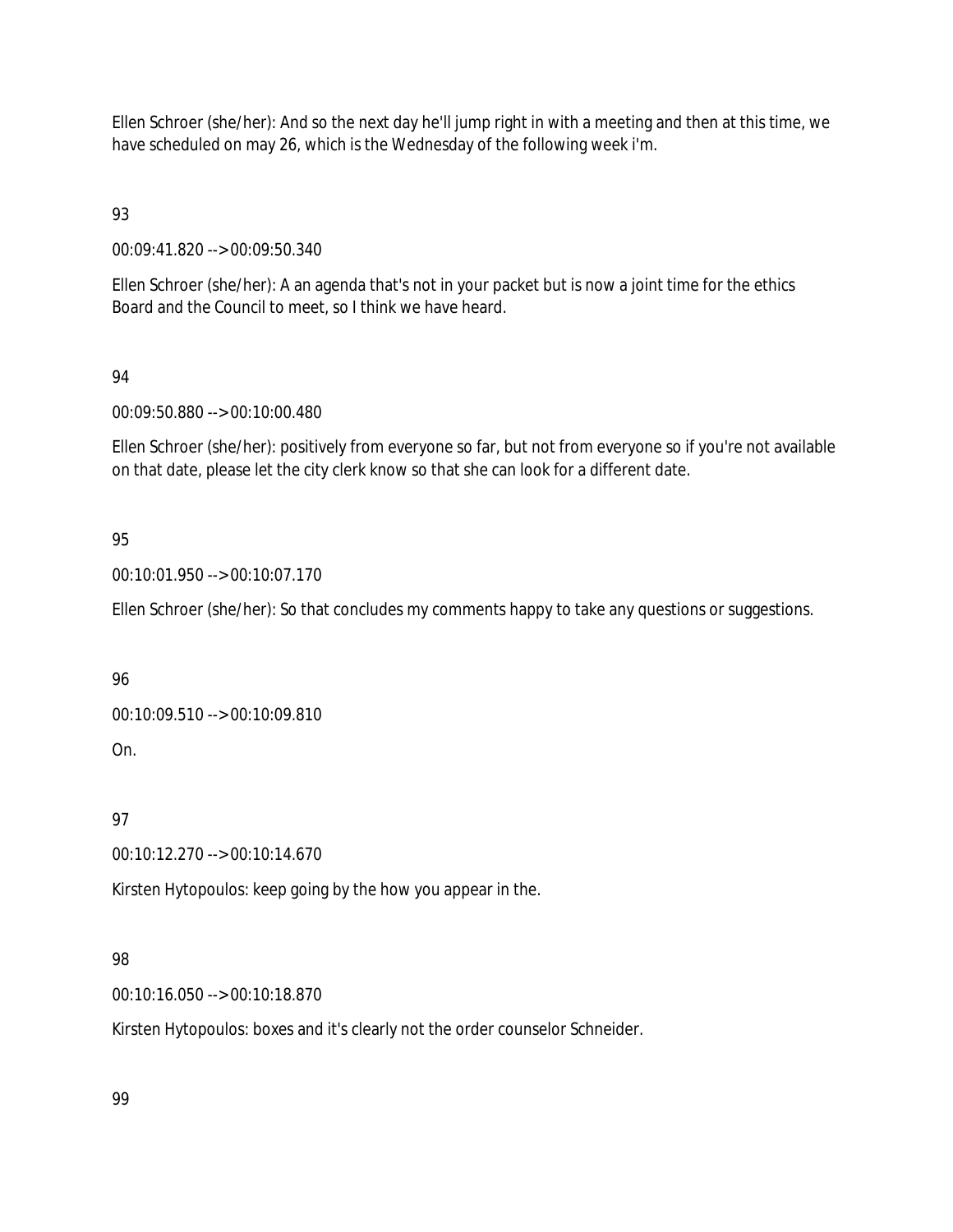00:10:20.610 --> 00:10:26.730

Leslie Schneider: Thank you, I wanted to ask for an item to be removed from the.

100

00:10:27.810 --> 00:10:40.740

Leslie Schneider: Next week's the April 27 so item 11 B is discussion of the electric shuttle proposal so i've had a talk with Greg drunkard and he is requesting this this is.

101

00:10:42.180 --> 00:10:53.250

Leslie Schneider: And we would like to move it, if possible, to a study session on may 18 so we still want to move forward with this proposal, but it's.

### 102

00:10:54.600 --> 00:11:01.890

Leslie Schneider: Greg is thinking that it's a little too rushed to try to make it happen this summer and so he would rather focus on building.

### 103

00:11:03.210 --> 00:11:14.670

Leslie Schneider: Building the proposal with partnerships and and consultation and so forth, so i'm happy to answer any questions about that, but the short version is we just want to remove it from next week's agenda.

104

00:11:19.290 --> 00:11:20.460

Kirsten Hytopoulos: Anything else comes from originator.

105

00:11:23.610 --> 00:11:24.870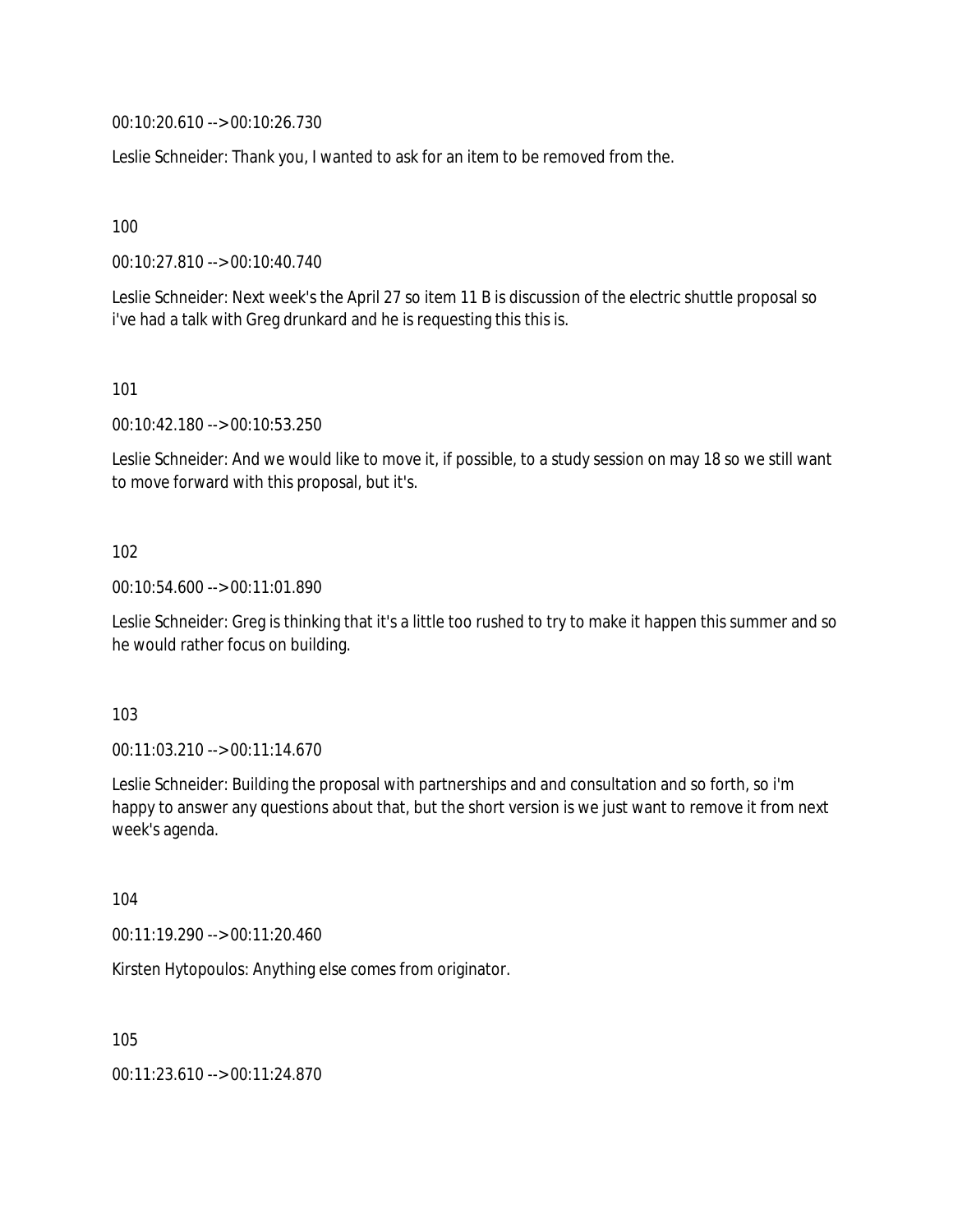Leslie Schneider: No that's it Thank you.

106

00:11:26.160 --> 00:11:27.120

Kirsten Hytopoulos: councilmember deets.

107

00:11:28.380 --> 00:11:40.710

Joe Deets: yeah Thank you Deputy Mayor yeah and i'm somewhat familiar with that discussion with Greg drunk drunk curtain so yeah I would say let's postpone it to may 18 so.

108

00:11:41.970 --> 00:11:51.720

Joe Deets: The item I wanted to bring up as i'd like to put something on the list of proposed future Council topics, would be a discussion of transfer development rights or TD ours.

109

00:11:52.260 --> 00:12:06.060

Joe Deets: I know that's part of the discussion on item six, a related to affordable housing or an affordable housing plan, but I think TD ours, could be a larger discussion more than just.

110

00:12:07.140 --> 00:12:15.450

Joe Deets: Related to affordable housing so maybe putting it on the list, so we, we can have a discussion relating to that subject.

111

00:12:19.620 --> 00:12:20.010

Joe Deets: matter fast.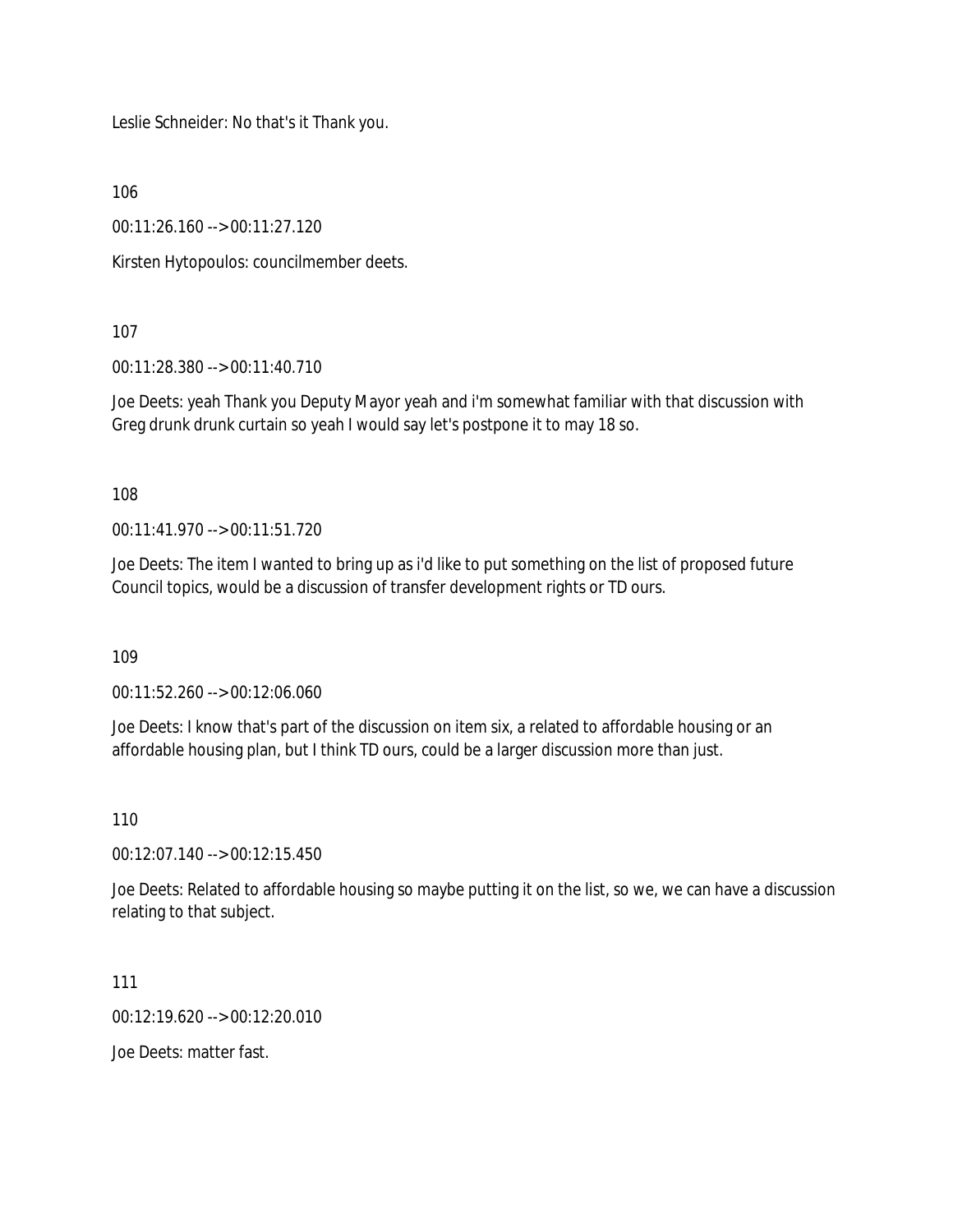112 00:12:21.540 --> 00:12:22.410 Kirsten Hytopoulos: So.

113

00:12:23.520 --> 00:12:35.010

Kirsten Hytopoulos: i'm trying to remember our policies for the list is free for anybody can add to the list correct because it's just a flooding list, and until it gets on an agenda any of us can do that correct okay great.

114

00:12:36.060 --> 00:12:36.960

Kirsten Hytopoulos: anyone else.

115

00:12:38.610 --> 00:12:43.710

Kirsten Hytopoulos: I want to check in on the status of the changes to the.

116

00:12:44.760 --> 00:12:53.790

Kirsten Hytopoulos: Committee selection process that we passed and then I think they were going to get some we're going to we're going to move on to a consent agenda.

117

00:12:54.120 --> 00:13:02.220

Kirsten Hytopoulos: Or, and I asked, because I know we're starting to move into the process you to the appointment processes so where they can be back at a consent agenda.

118

00:13:03.300 --> 00:13:12.870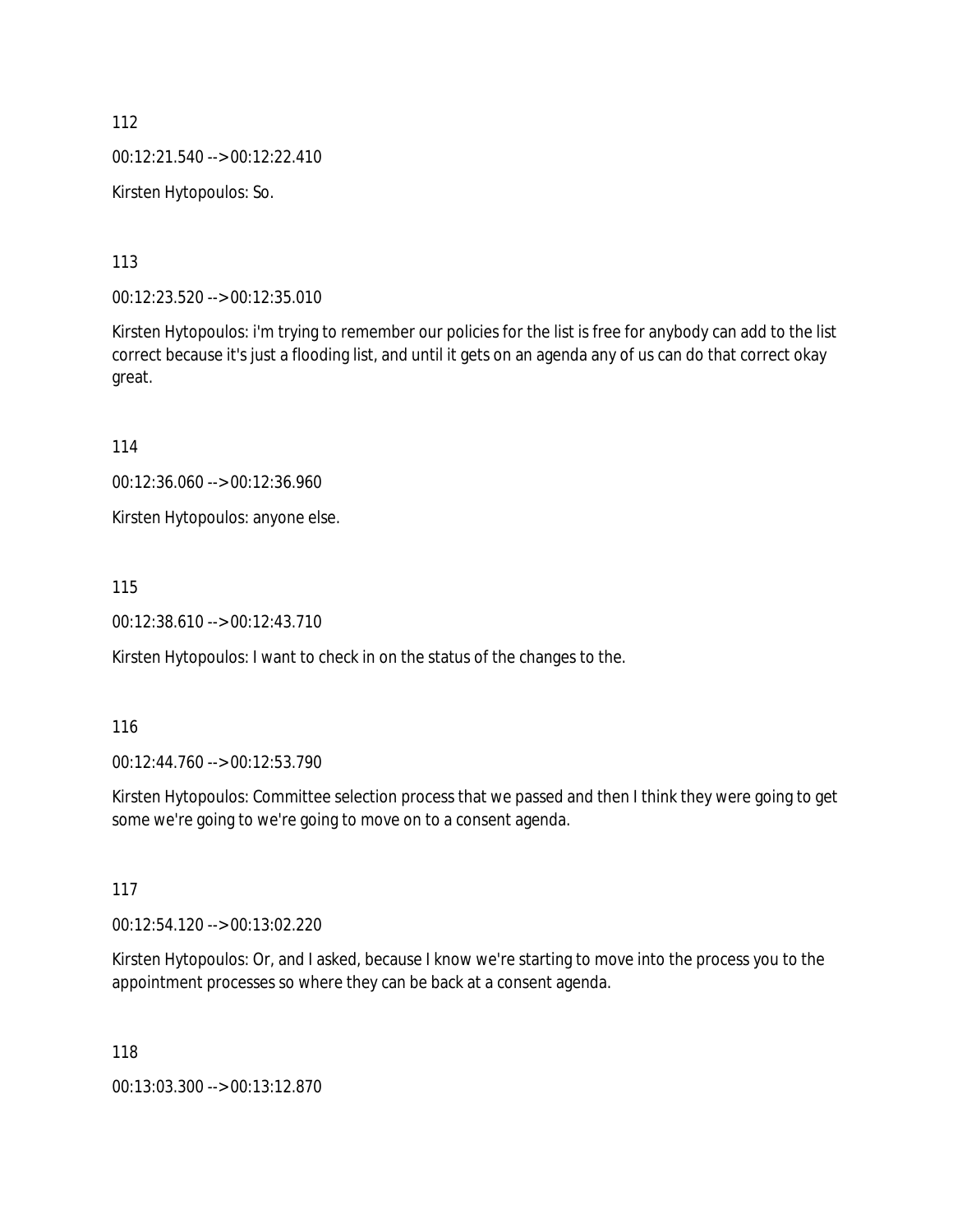Ellen Schroer (she/her): And the direction that I took from that meeting was that you wanted staff to bring back ordinances to make the changes that were needed in the code.

119

00:13:13.560 --> 00:13:23.400

Ellen Schroer (she/her): so that we could then follow the code and making those selections and so that's something that will come back to you in May, so that we can have that, in effect, for the June appointment cycle.

120

00:13:24.810 --> 00:13:25.080

Ellen Schroer (she/her): Okay.

121

00:13:26.430 --> 00:13:26.700

Okay.

122

00:13:28.290 --> 00:13:44.790

Kirsten Hytopoulos: All right, um anyone else doesn't look like it so we're moving on to item for presentations item for a proclamation declaring April 18 through 24th as national volunteer week on bainbridge island.

123

00:13:45.930 --> 00:13:49.260

Kirsten Hytopoulos: did anyone want to read the proclamation.

124

00:13:51.300 --> 00:13:53.010

Kirsten Hytopoulos: It looks like councilmember deets would like to.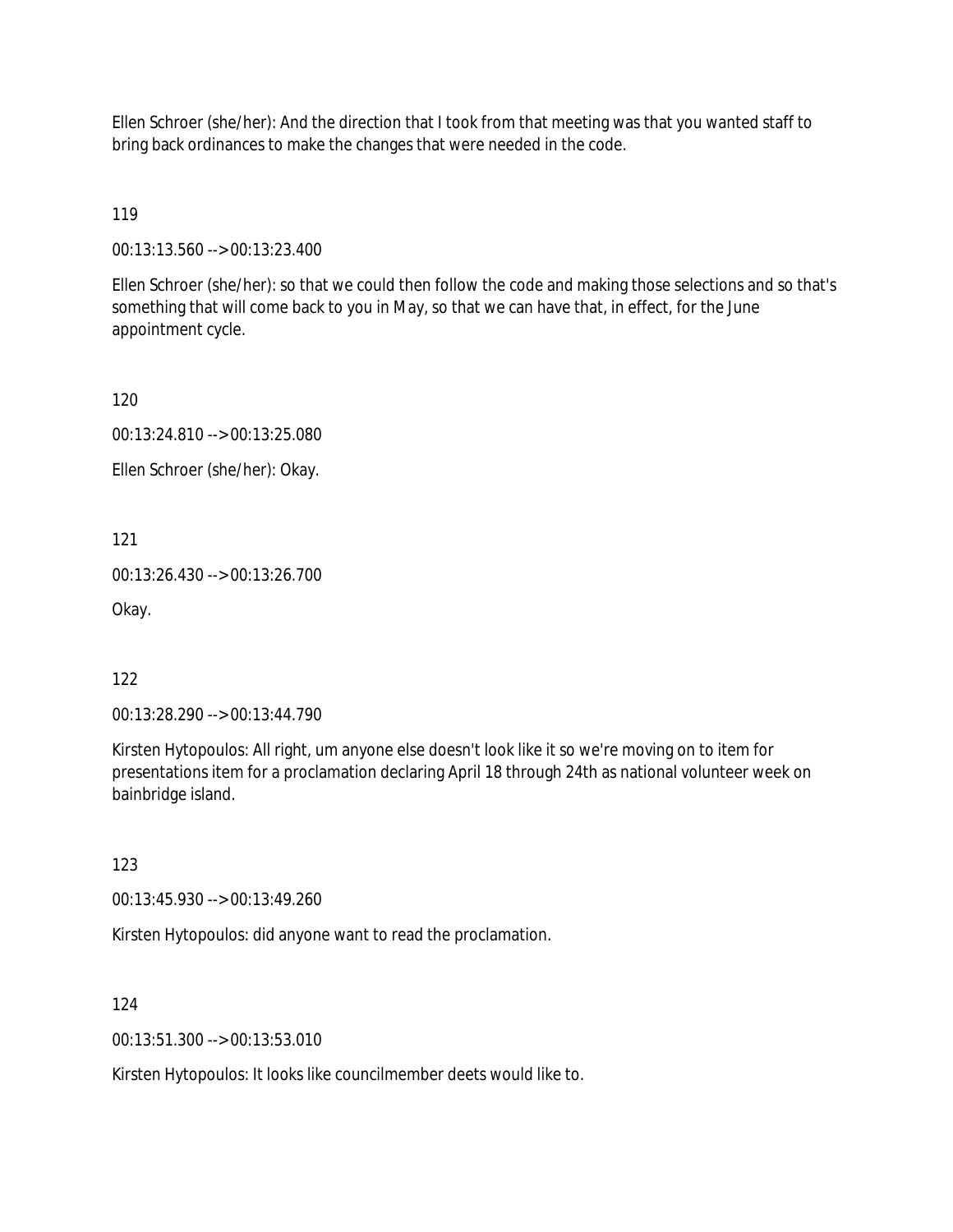00:13:53.880 --> 00:13:56.970

Joe Deets: Thank you definitely married yes i'm very happy to.

126

00:13:58.530 --> 00:14:08.310

Joe Deets: A proclamation by the city council of the city of bainbridge island Washington declaring April 18 through the 24th 2021 is national volunteer week on bainbridge island.

127

00:14:08.970 --> 00:14:15.030

Joe Deets: Whereas the individuals, groups and government that together form our community are at the Center of our social life.

128

00:14:15.870 --> 00:14:24.240

Joe Deets: And, whereas the volunteers in a community can inspire equip and modal mobilize others to take action that changes the world and.

129

00:14:24.570 --> 00:14:34.620

Joe Deets: Whereas the giving of oneself in service to others empowers the giver and the recipient, and whereas experience teaches us that effective government requires.

130

00:14:35.070 --> 00:14:45.630

Joe Deets: and benefits greatly by volunteer support and involvement and whereas experience also teaches us that government alone cannot solve all our social problems.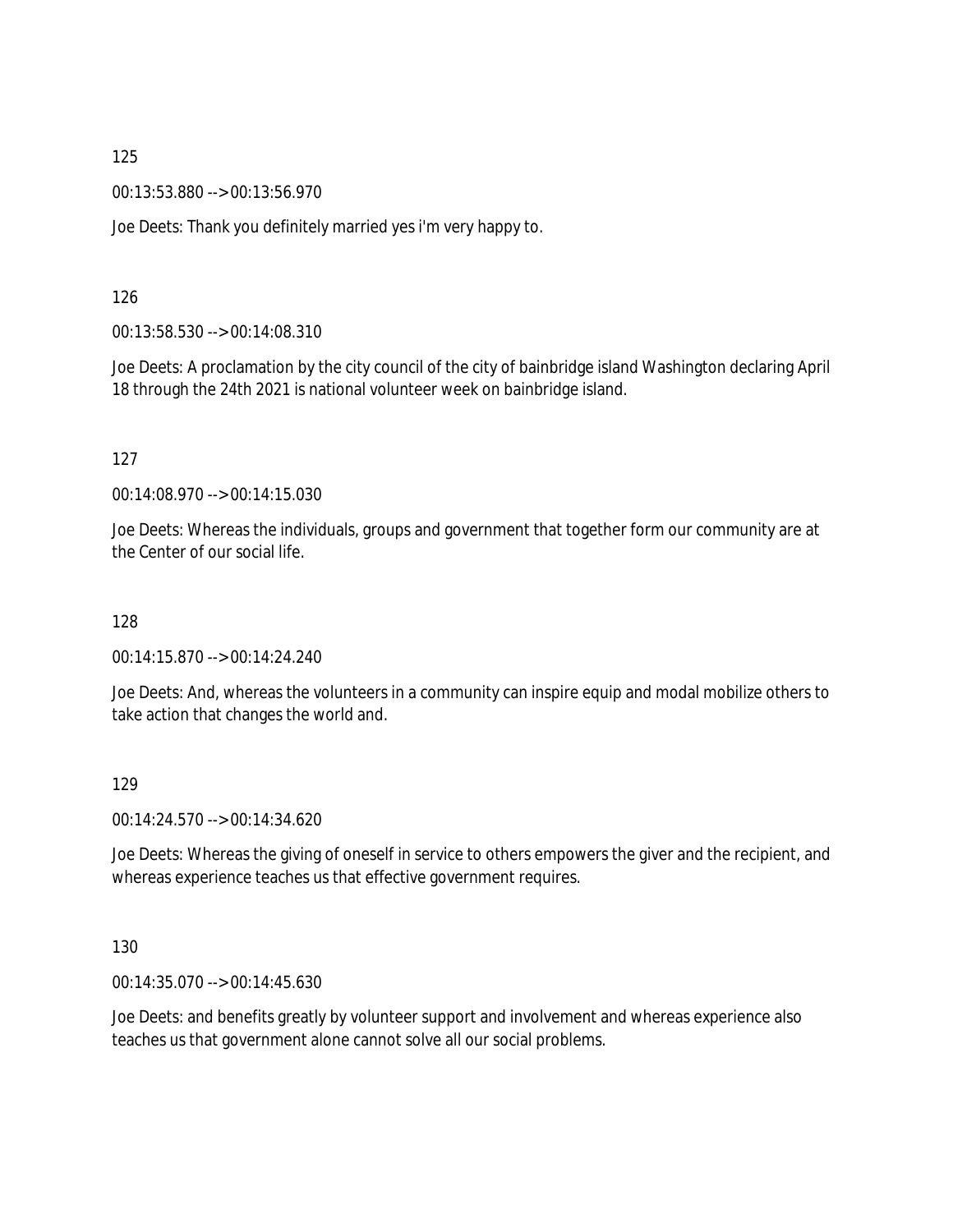00:14:46.290 --> 00:14:54.420

Joe Deets: Nor can that reason reasonably energize all of the many organizations and activities that combined to build a vibrant community.

132

00:14:55.020 --> 00:15:05.070

Joe Deets: And, whereas our island volunteer force is a great treasure and whereas volunteers are vital to our future as a caring and productive community and nation.

133

00:15:05.490 --> 00:15:20.370

Joe Deets: And, whereas during the week of April 18 through the 24th 2021 volunteers all over the nation will be recognized for their commitment to service by the observation of national volunteer week now, therefore, I mayor.

134

00:15:20.940 --> 00:15:33.960

Joe Deets: For shopping that Sir Mayor of bait city bainbridge island, on behalf of the City Council do hereby proclaim April 18 20 April 18 through the 24th 2021 as national volunteer week on bainbridge island.

135

00:15:35.580 --> 00:15:36.360

and

136

00:15:40.500 --> 00:15:51.570

Joe Deets: They all weigh in on behalf our city, our fellow islanders for the dress and effective volunteer efforts on behalf of our Community and urge them to continue to volunteer in any and always possible.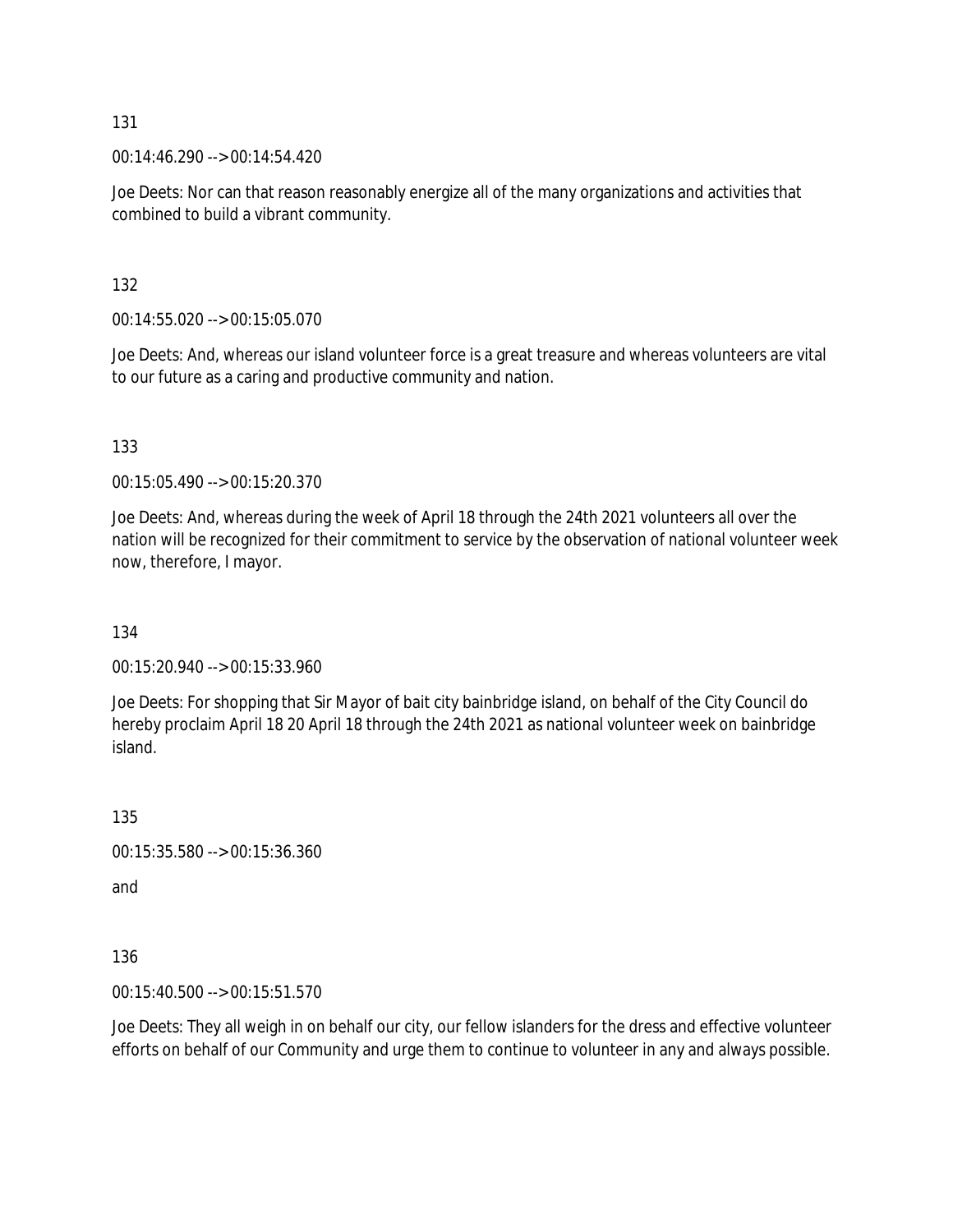00:15:52.020 --> 00:16:04.620

Joe Deets: To honor our volunteers, the city of bainbridge island will hold an in person event at a future date when it is safe to do so by volunteering and recognize those who serve, we can come together and make a difference.

138

00:16:04.950 --> 00:16:10.920

Kirsten Hytopoulos: And I see Angela stage here who must know a lot about volunteers so and did you have something to speak to.

139

00:16:11.280 --> 00:16:19.410

Anne LeSage: I do thank you, thank you counsel, thank you for having me tonight, I also have with me, Dr David kalin who is one of the leads of our medical reserve corps.

140

00:16:19.620 --> 00:16:30.630

Anne LeSage: So I just wanted to say on behalf of the city and behalf of all of our volunteers that serve on various advisory boards committees task forces and, of course, especially our.

141

00:16:30.840 --> 00:16:39.810

Anne LeSage: Emergency Management volunteers, I think this is such a an incredible week to recognize our volunteers, we have a lovely banner hanging over winslow way.

142

00:16:40.140 --> 00:16:47.580

Anne LeSage: And if it wasn't for in particular our emergency management volunteer for us, which is now almost 600 strong.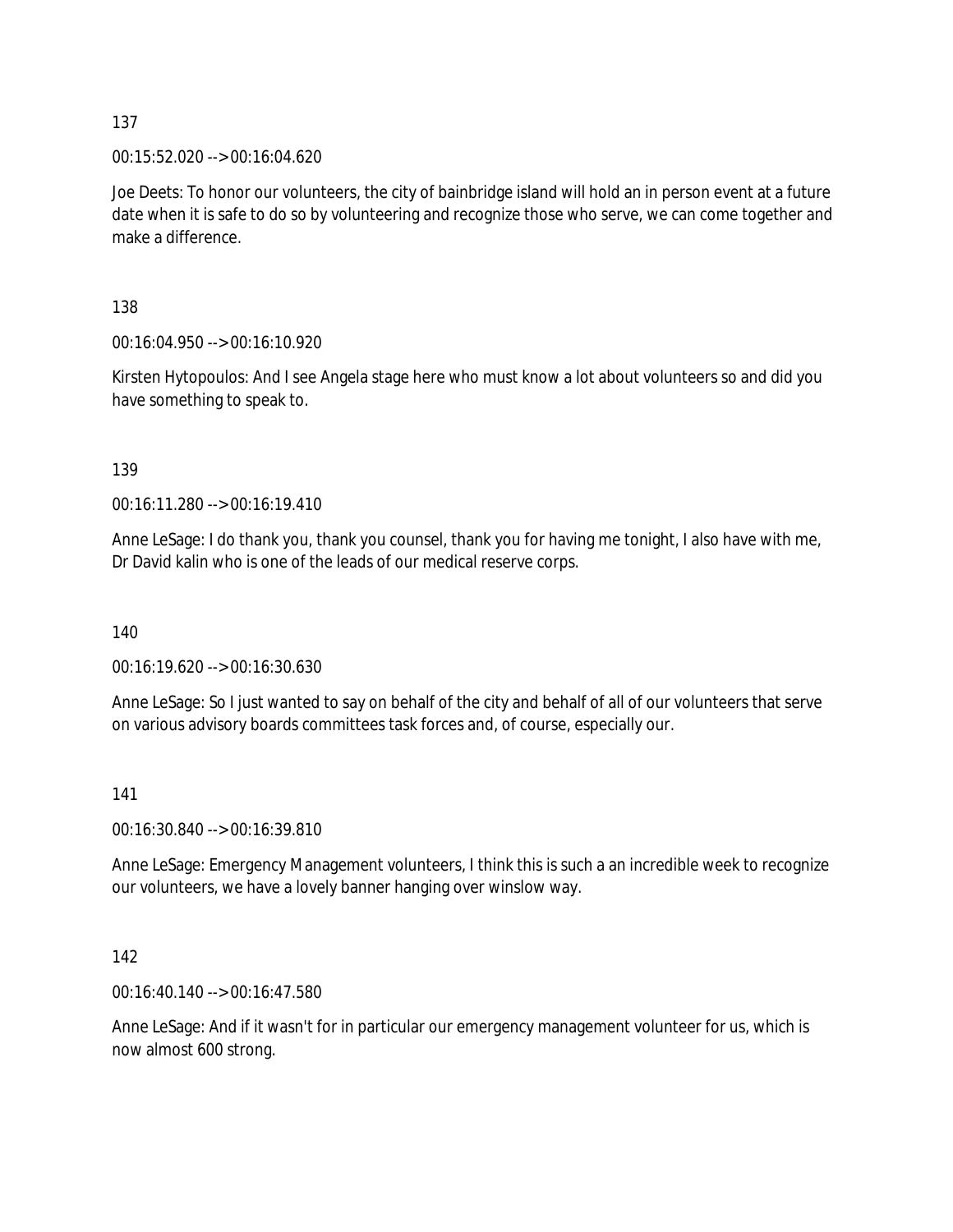00:16:47.970 --> 00:16:56.640

Anne LeSage: We wouldn't have been able to run our test site and we wouldn't be able to continue to serve in our vaccine clinics, so thank you for your support and thank you to.

144

00:16:57.120 --> 00:17:06.270

Anne LeSage: Everyone out there that's that's watching, we are just so appreciative of the volunteer support and Dr Cowan I know you may have a word or two to share as well.

145

00:17:07.680 --> 00:17:09.870

David Cowan MD, Bainbridge MRC: Yes, thank you very much, I appreciate.

146

00:17:09.870 --> 00:17:10.980

David Cowan MD, Bainbridge MRC: That proclamation.

147

00:17:12.990 --> 00:17:16.950

David Cowan MD, Bainbridge MRC: And, and do you want to just add something about the actual hours, you have the total.

148

00:17:17.700 --> 00:17:31.740

Anne LeSage: Oh sure so on the emergency management side just since January we're at around 14,000 volunteer hours which more than surpasses like the last five years, combined so it's pretty incredible.

149

00:17:34.020 --> 00:17:38.040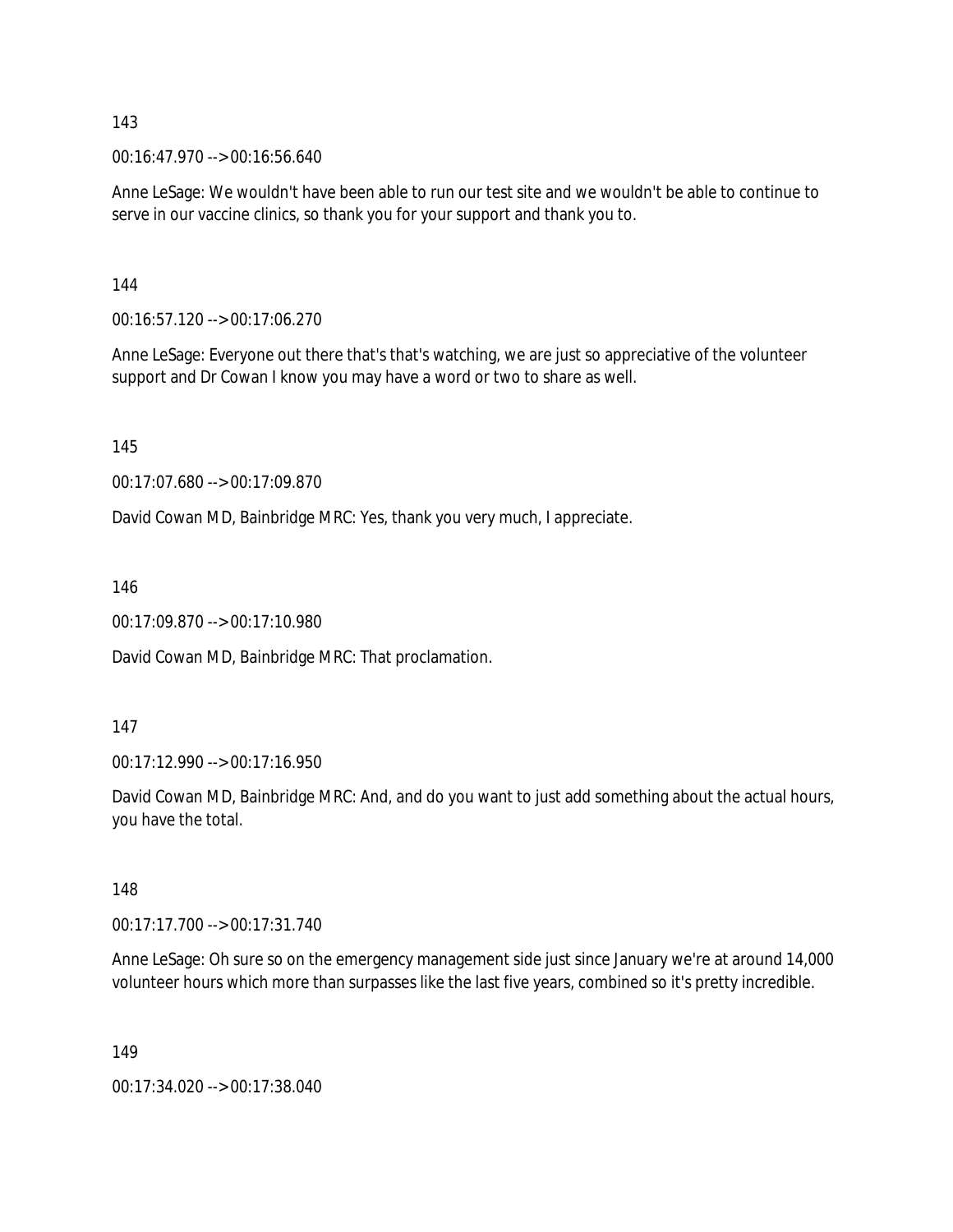David Cowan MD, Bainbridge MRC: So, I guess, I would like to thank the city for their support.

# 150

00:17:40.200 --> 00:17:49.170

David Cowan MD, Bainbridge MRC: You know in hiring and keeping an eye and Chris and i'm sure other people that I don't see or know about who helped support.

# 151

00:17:50.190 --> 00:17:51.300

David Cowan MD, Bainbridge MRC: You know the efforts.

# 152

00:17:52.740 --> 00:18:09.510

David Cowan MD, Bainbridge MRC: That have been going on, and of course the and has been invaluable, I guess, I would just reiterate the last paragraph of the article in the review, where I mentioned that there's no way that we could have accomplished what has been accomplished without every category of volunteer.

## 153

00:18:11.610 --> 00:18:19.290

David Cowan MD, Bainbridge MRC: You know from the greeter all the way to the post vaccine observers, the testers the parking attendance.

## 154

00:18:21.030 --> 00:18:27.000

David Cowan MD, Bainbridge MRC: You know, it really has taken a whole village of people to do this and it's a beautiful thing.

## 155

00:18:29.280 --> 00:18:46.830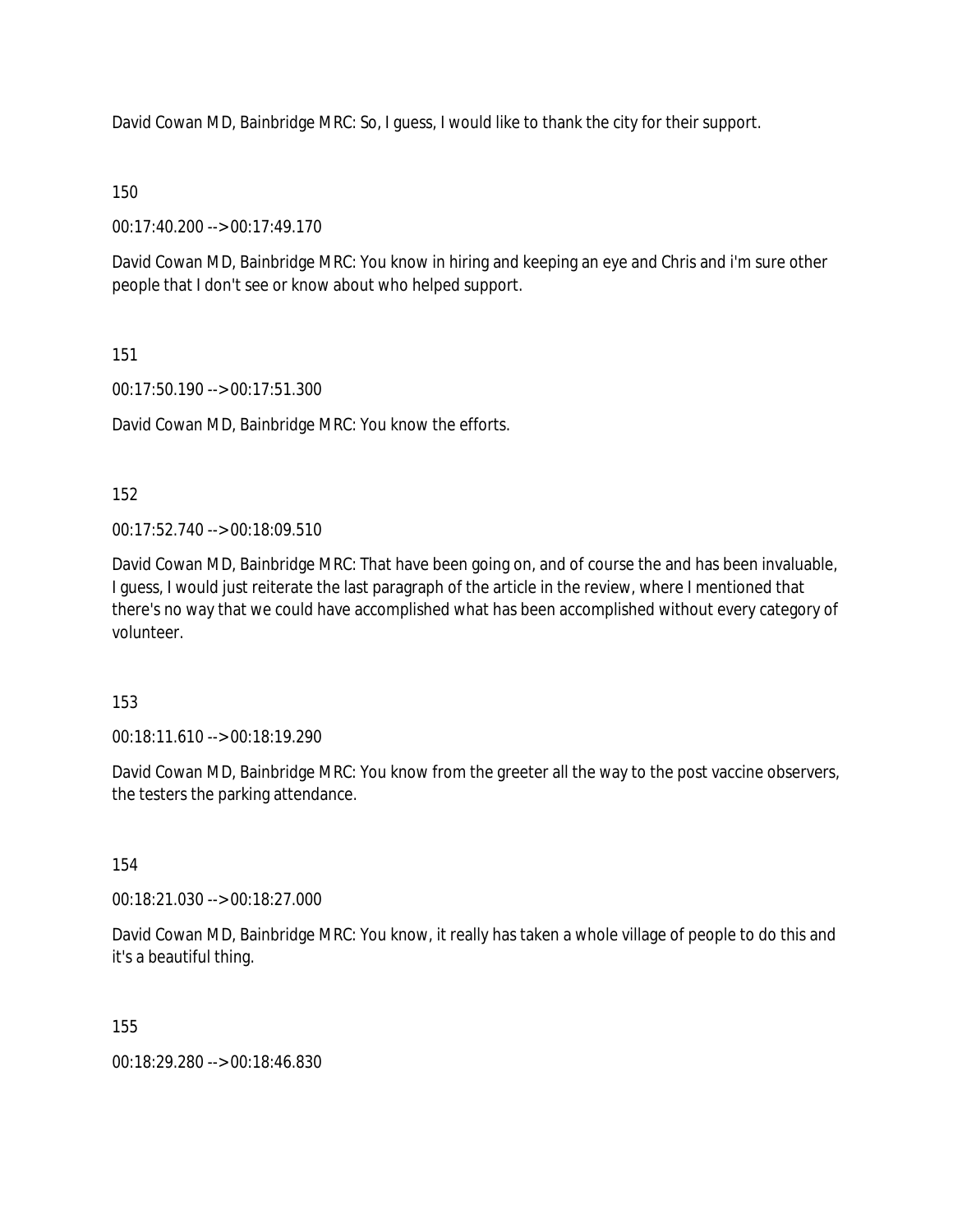David Cowan MD, Bainbridge MRC: And the other thing I mentioned in the article which I suppose I don't have any way of empirically testing, but I think could be true is that I don't think there really is any Community anywhere that has done more to fight the pandemic and be ready for the next challenge than our Community.

156

00:18:48.030 --> 00:18:49.890

David Cowan MD, Bainbridge MRC: So I feel very fortunate to live here.

157

00:18:52.470 --> 00:19:04.740

Kirsten Hytopoulos: Thank you, both for being here and I just want to say before I went to get back in it i've been hearing and reading on on Facebook about what an amazing experience it was walking in there, and when I walked into Commodore it was just an amazing.

158

00:19:05.220 --> 00:19:11.280

Kirsten Hytopoulos: thing to behold, and thank you and thank you to counselor deets who was volunteering when I took my daughter unless.

159

00:19:12.360 --> 00:19:14.010

Kirsten Hytopoulos: i'm councilmember snyder.

160

00:19:15.060 --> 00:19:25.650

Leslie Schneider: Thank you, I to just have to say walking into that gymnasium twice now I have i'll get my second shot next weekend, but I was there.

161

00:19:26.100 --> 00:19:48.600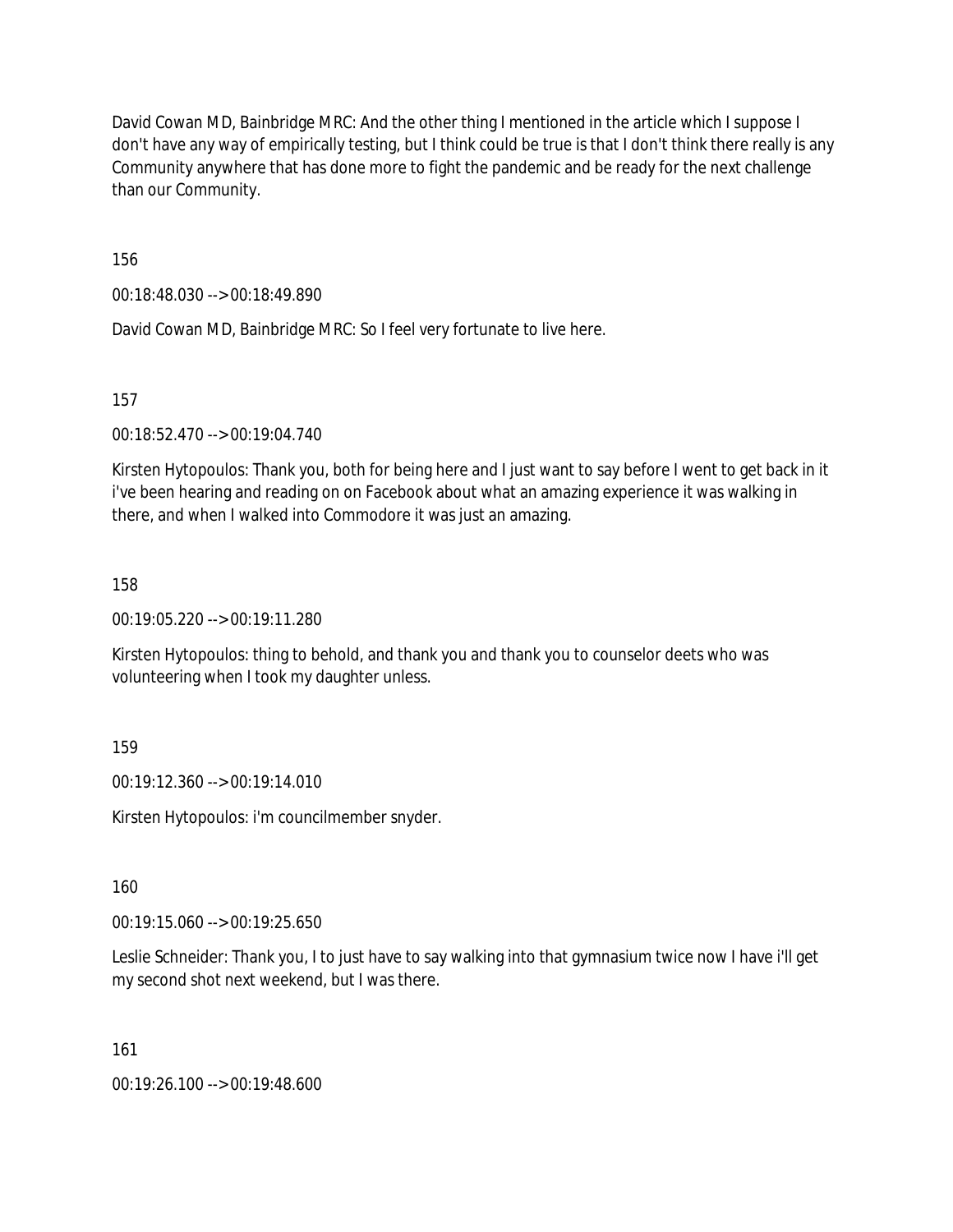Leslie Schneider: For my first shot, a few weeks back and then this weekend, with my partner Jason I don't think i've ever seen an operation as smoothly run as that one and to know that it's all done by volunteers is just unbelievable I felt so cared for and I just thought Oh, I mean this is.

162

00:19:49.650 --> 00:19:56.790

Leslie Schneider: This is how we react as a community and it's just a beautiful thing, so I did want to throw in that, and then I also want to share to.

### 163

00:19:57.660 --> 00:20:12.570

Leslie Schneider: That volunteers are also being honored by city staff for our our advisory boards our advisory councils, and so it was a real pleasure, when I was in my in doing my liaison.

### 164

00:20:12.960 --> 00:20:29.490

Leslie Schneider: Work with the design review board yesterday to have them received their little awards of appreciation, so thank you for that staff, I really do appreciate us appreciating our extended family of advisory members.

### 165

00:20:34.980 --> 00:20:38.010

Kirsten Hytopoulos: Okay well we're moving on to them.

166

00:20:39.090 --> 00:20:51.120

Kirsten Hytopoulos: For be discussion of county planning policies councilmember deets you are listed as lead on this, I believe we also do we have a guest as well to be leading this.

167

00:20:52.560 --> 00:20:52.890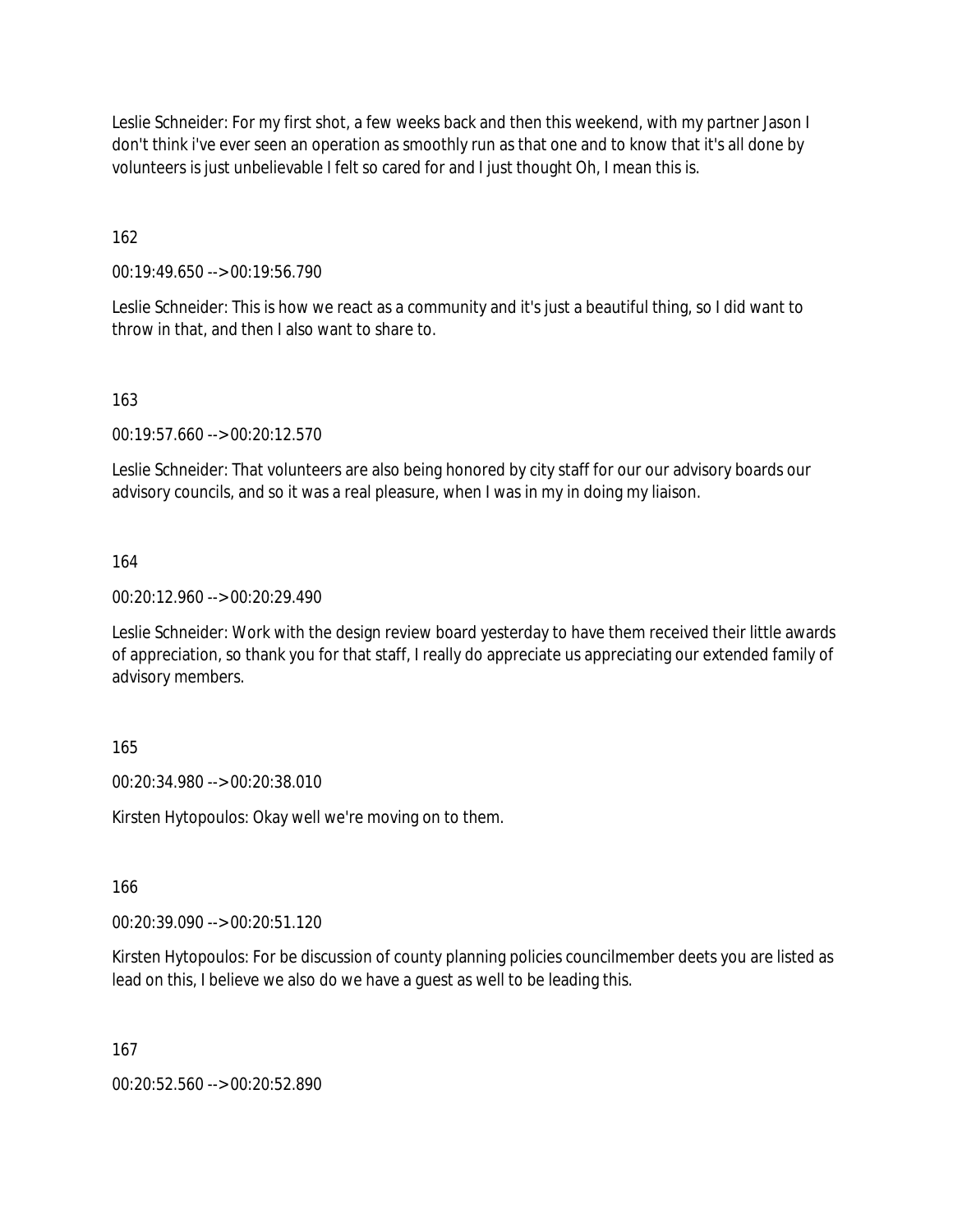Joe Deets: yeah.

168

00:20:53.580 --> 00:20:55.140

Kirsten Hytopoulos: take over and introduce.

169

00:20:55.530 --> 00:20:55.890 well.

170

00:20:56.970 --> 00:21:02.820

Joe Deets: yeah thank Thank you definitely Mary yeah we should have Sophie glass she's.

171

00:21:04.320 --> 00:21:11.220

Joe Deets: A program director for the kids at regional coordinating Council, and I think there's also.

172

00:21:13.230 --> 00:21:28.500

Joe Deets: Mr clay white one of the consultants so like to have them both come on come over come on over and give this presentation discussion of the county wide planning policies, the work that the.

173

00:21:29.580 --> 00:21:37.170

Joe Deets: lot of work that's been going on since well I joined the care CC board got in December and for the most part, this is all we've done.

174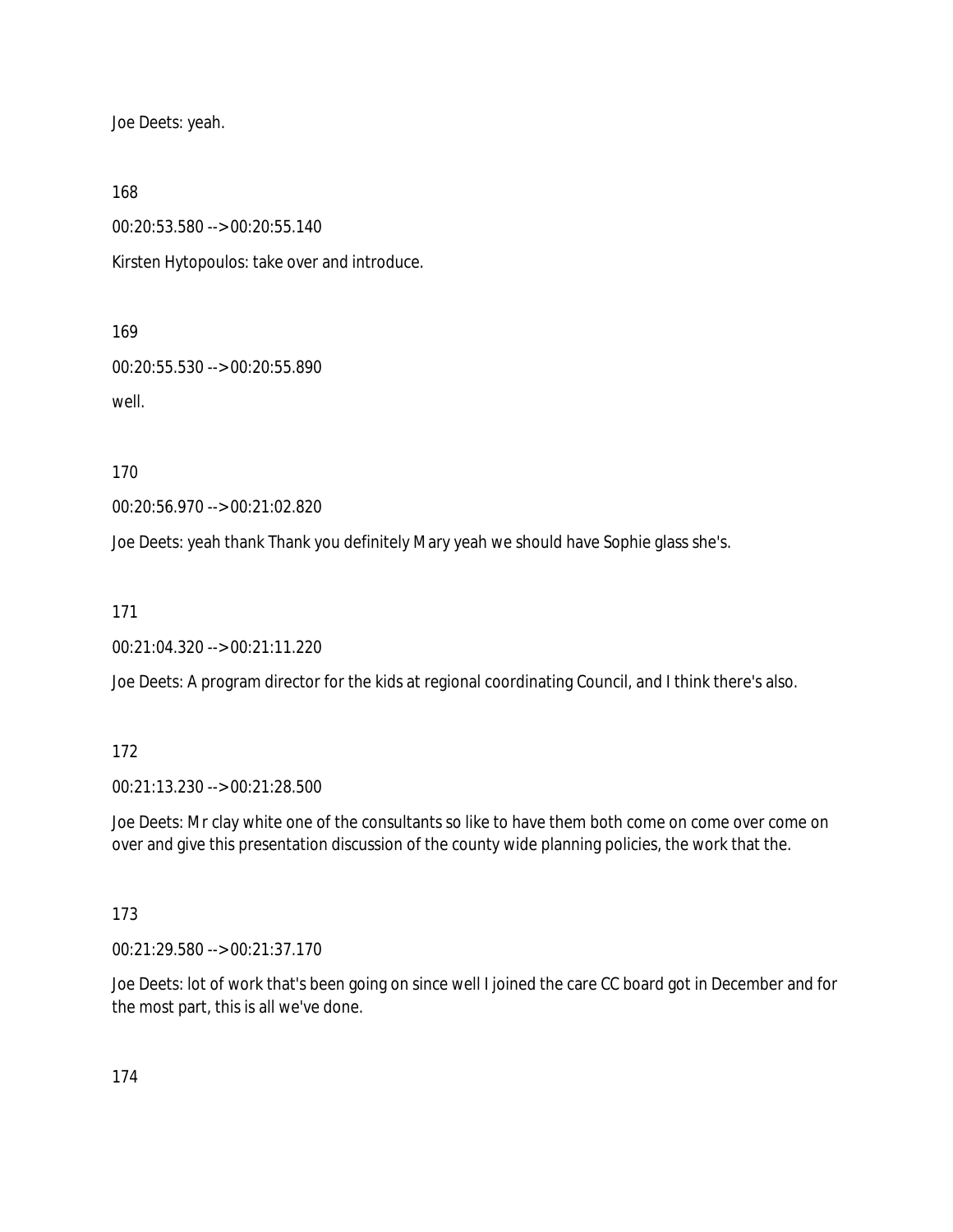00:21:38.580 --> 00:21:39.960

Joe Deets: And there's still work to do.

175

00:21:41.190 --> 00:21:46.830

Joe Deets: So Sophie and clay, I will hand this to you guys.

176

00:21:47.190 --> 00:21:51.420

Sophie Glass: Wonderful well Hello everyone, thank you for having us this evening, can you hear me okay.

### 177

00:21:53.220 --> 00:22:03.870

Sophie Glass: So as councilmember deets mentioned Sophie glass here i'm the program director with care CC and i'm joined by clay white, who has been steering us on this tatty white planning policy journey.

178

00:22:04.290 --> 00:22:19.260

Sophie Glass: And my understanding is that we have about a half an hour to give you a briefing on these county wide planning policies followed by 15 minutes of questions and answers, so if that all sounds good to you i'll try to keep time and jump right in here, so let me share my screen.

179

00:22:23.820 --> 00:22:25.470

Sophie Glass: up the right presentation.

180

00:22:30.480 --> 00:22:31.170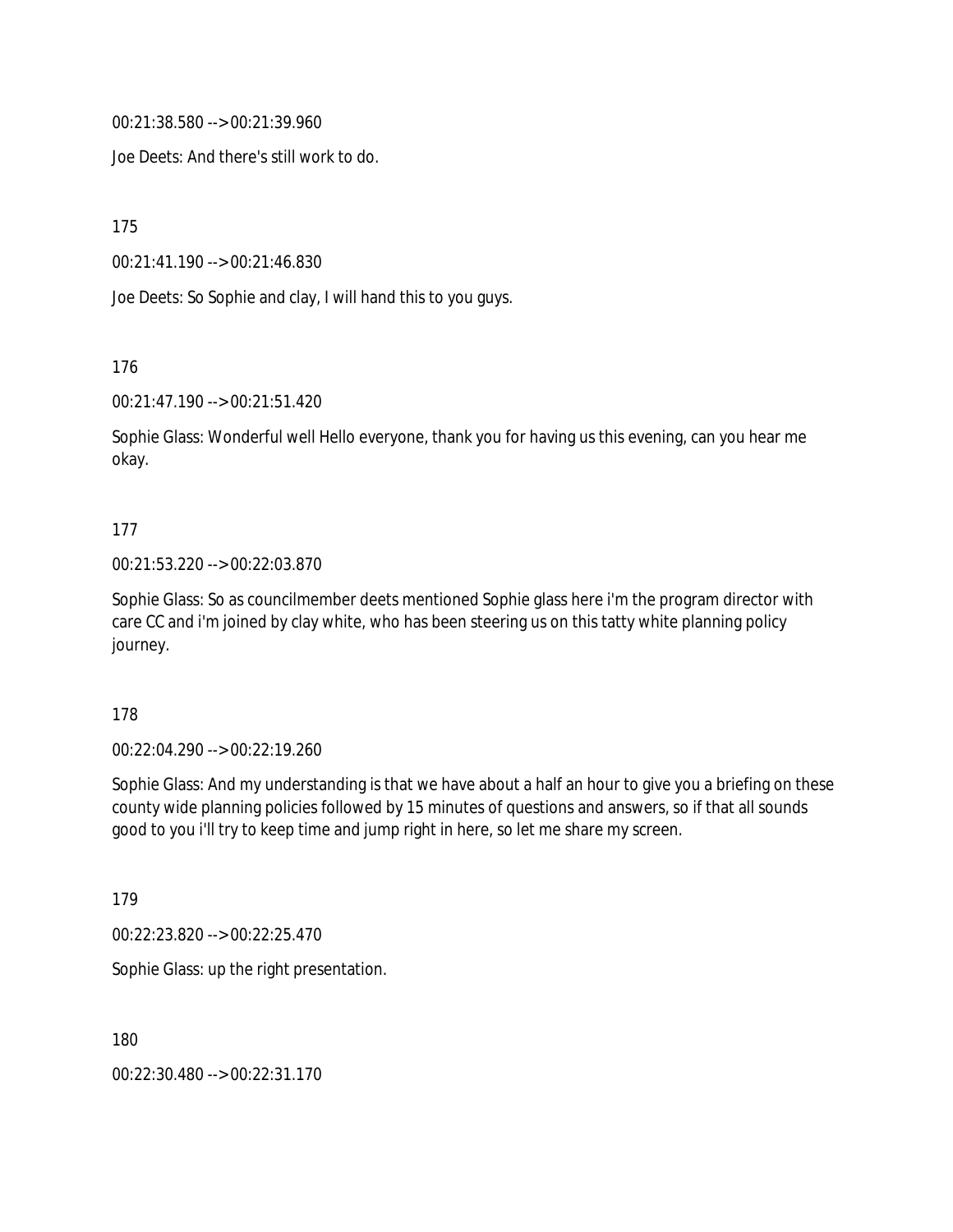Right.

181

00:22:32.430 --> 00:22:33.360

Sophie Glass: Can you see this all right.

182

00:22:34.650 --> 00:22:44.100

Sophie Glass: Okay we're all in the right place, then, so the goal of this briefing is that the care CC board members are going to be gathering on may 4 for a study session.

183

00:22:44.400 --> 00:22:48.960

Sophie Glass: To really hone in on these county wide planning policies prior to taking a vote in June.

184

00:22:49.560 --> 00:22:56.370

Sophie Glass: So this is an opportunity for you as a Council to hear about these countywide planning policies, so you can raise concerns or questions.

185

00:22:56.670 --> 00:23:02.790

Sophie Glass: With the representatives on the care CC board that they can bring forward during this excuse me study session.

186

00:23:03.630 --> 00:23:16.290

Sophie Glass: it's also a chance to really look at the racial and social justice components of the county white planning policies because they care CC had a had a retreat back in March to talk about these components and there hasn't been.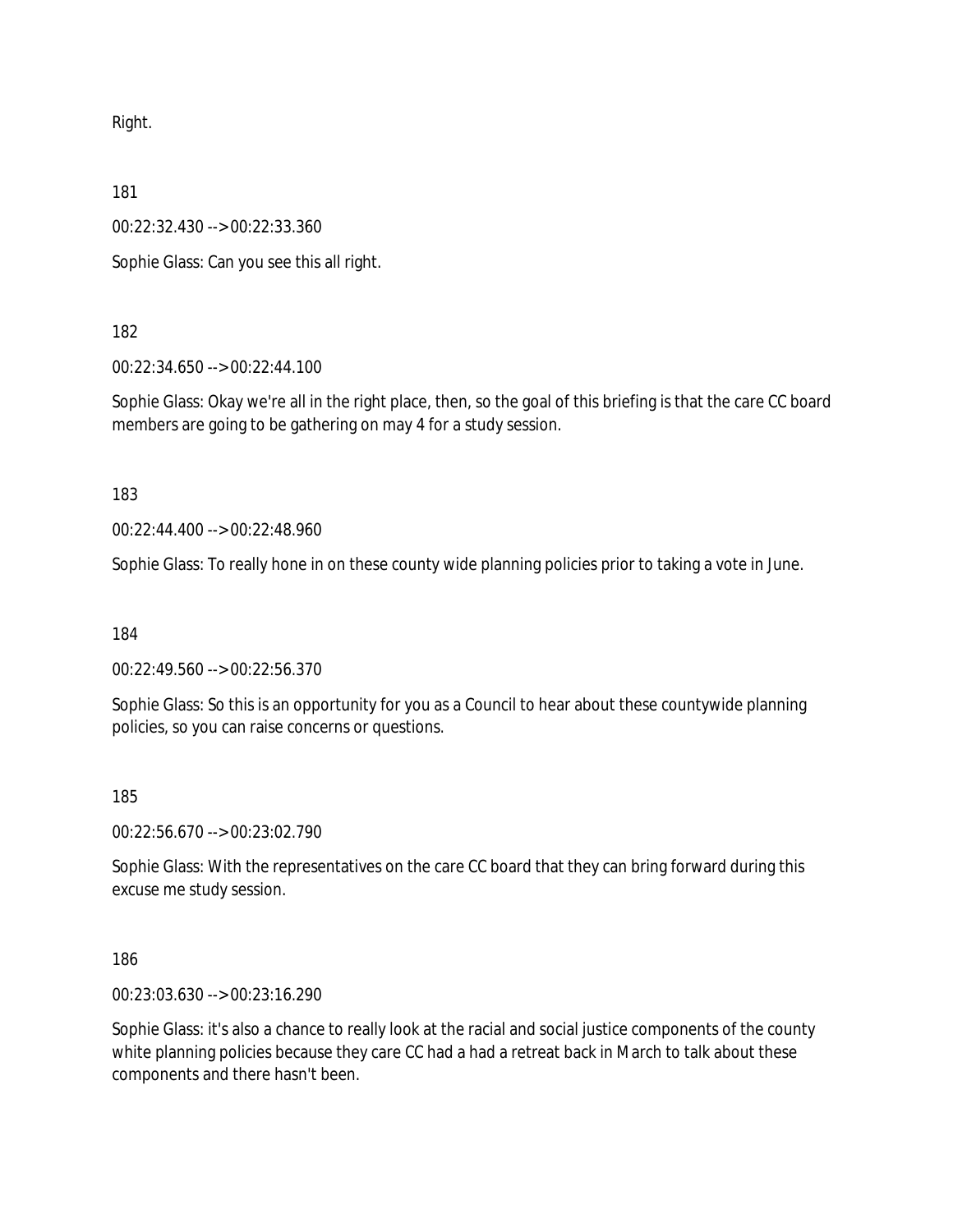00:23:18.240 --> 00:23:30.330

Sophie Glass: Excuse me a board meeting to discuss the outcome so we're doing this on a jurisdiction to jurisdiction basis so that in May you all, can have a conversation and really do the due diligence after the work you did in March.

188

00:23:31.770 --> 00:23:38.070

Sophie Glass: So just to begin with what our county wide planning policies, many of you are familiar, but just to level set, I want to just.

189

00:23:38.790 --> 00:23:45.510

Sophie Glass: Ensure you all understand that it is a framework in which county and city comprehensive plans are developed.

190

00:23:45.900 --> 00:23:55.680

Sophie Glass: And it's about consistency and it covers a number of topics that are also in comprehensive plans like affordable housing transportation capital facilities and we'll go through these.

191

00:23:56.220 --> 00:24:12.330

Sophie Glass: And, according to the puter seven regional council that each counties countywide planning policies need to be updated by December 31 2021 so we're working on them now and as councilmember deets mentioned, this has been the focus of care CC so i'm sure.

192

00:24:13.950 --> 00:24:16.470

Sophie Glass: you'll be ready for this to get off your plate, in a few days.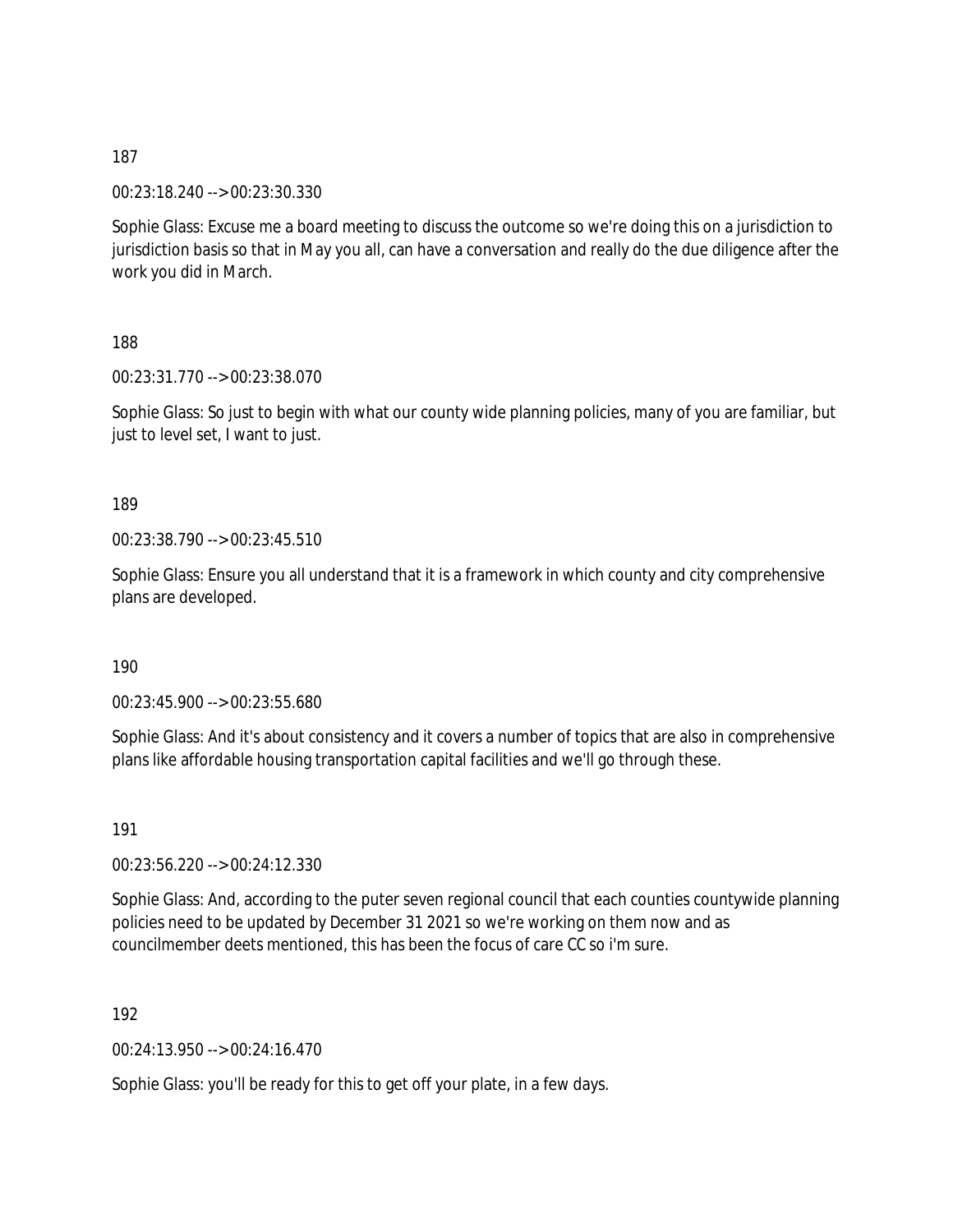00:24:17.580 --> 00:24:24.990

Sophie Glass: This graphic just reinforces what I said before about how the county wide planning policies are informed by higher level statute.

194

00:24:25.320 --> 00:24:36.900

Sophie Glass: So the growth Management Act informs the county wide planning policies and then there's multi county planning policies with Pearson a home ish kits APP and King counties that have to inform the county wide work.

195

00:24:37.620 --> 00:24:54.900

Sophie Glass: and that in turn will help heather and your planning director team to update your your comprehensive plan in a few years and that in turn leads to development regulations So these are the layers of coordination that our state has ensure that good planning takes place.

196

00:24:56.280 --> 00:25:08.070

Sophie Glass: For updating these candy why planning policies, I want to reinforce the goals the goals are to make sure that any changes that have happened with the growth management X since about 2015 where accounted for that vision.

197

00:25:08.940 --> 00:25:16.470

Sophie Glass: Which is that for county multi county planning policy that was passed last year that it's consistent with that.

198

00:25:16.950 --> 00:25:27.750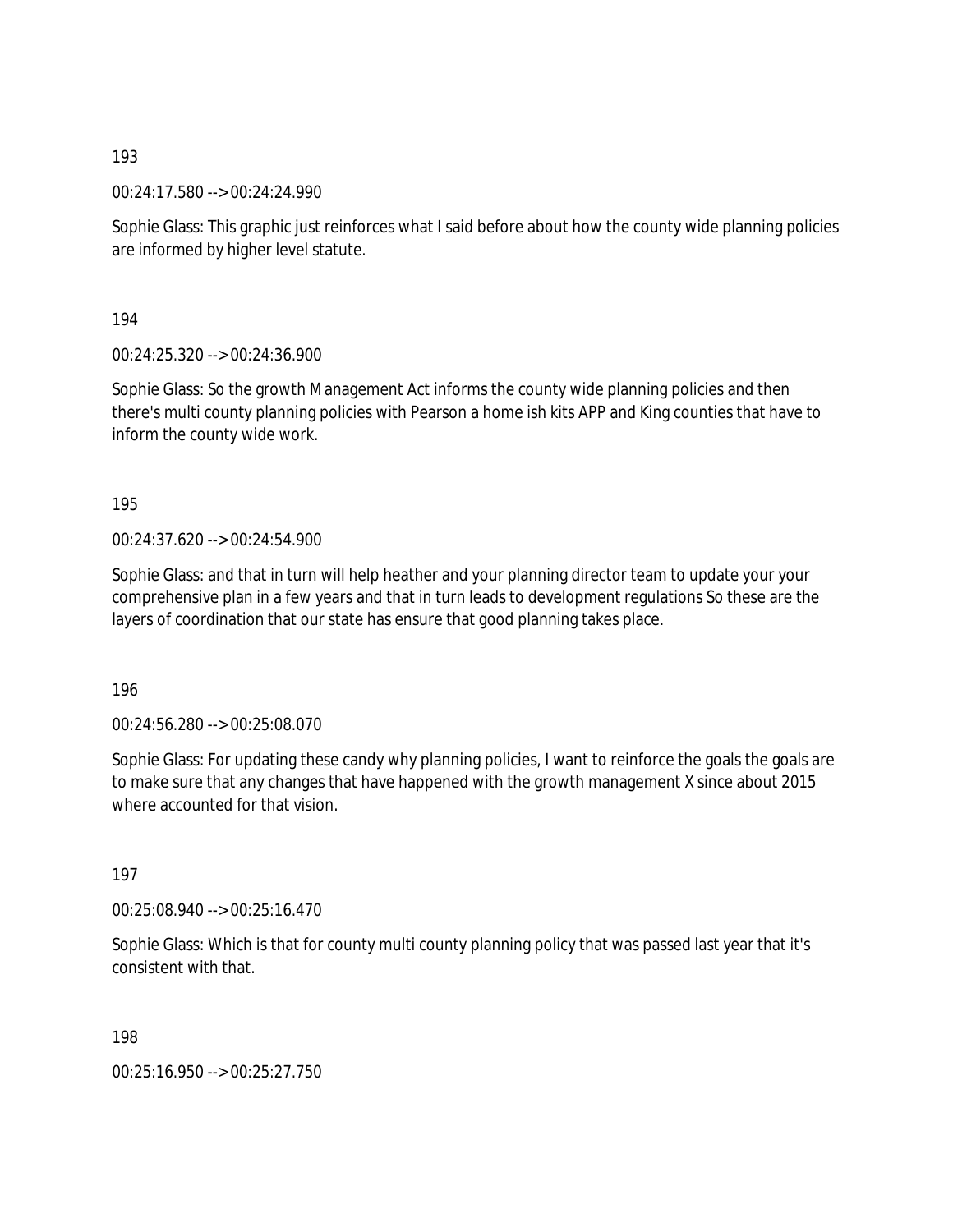Sophie Glass: And that the document as a whole is in line with kits Apps values and priorities, the intent was not to do a full rewrite it's about consistency and alignment with values.

199

00:25:28.500 --> 00:25:36.750

Sophie Glass: So you'll notice, as we go through these slides at some of the different chapters or as they're called elements haven't really been reworked because they seem to be doing the job.

200

00:25:38.370 --> 00:25:44.130

Sophie Glass: So here is the timeline that we are looking at, beginning with what we're calling this roadshow.

## 201

00:25:44.520 --> 00:25:58.560

Sophie Glass: And the roadshow is again meeting with each care CC jurisdiction to review the county why planning policies talk about equity considerations and then at the end of the month, the land news transfer the land use technical advisory committee which heather right serves on.

202

00:25:59.760 --> 00:26:06.480

Sophie Glass: is going to make a recommendation about these county wide planning policies, we will have a public comment period and then.

203

00:26:07.410 --> 00:26:16.650

Sophie Glass: Additional briefings if needed, and then in June, the care CC Board will vote on it and then they'll have to be at six months, where the cities will have to ratify.

204

00:26:17.160 --> 00:26:26.490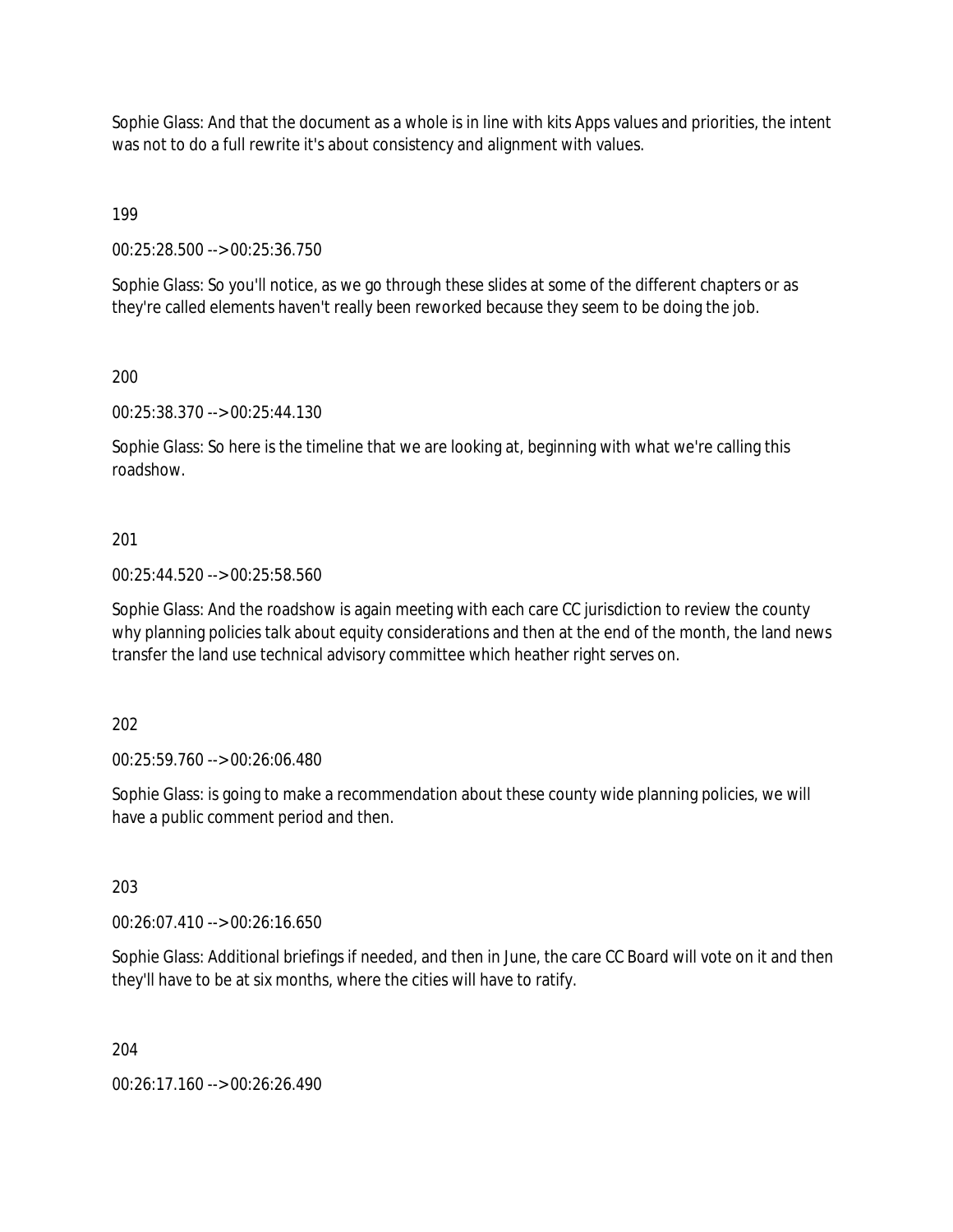Sophie Glass: Oh, first the county has to ratified in the cities and tribes ratify as well, and so that's over into finished by June, so that everything is buttoned up by December.

205

00:26:27.870 --> 00:26:34.020

Sophie Glass: So I want to turn it over to clay white now and what we're going to do is talk through each element, and this is really just.

### 206

00:26:34.500 --> 00:26:42.540

Sophie Glass: To whet your appetite a little bit to know what's in the CPS and we've provided you a draft with those I believe in advance of this meeting.

### 207

00:26:42.990 --> 00:26:49.170

Sophie Glass: so that you can go back as individuals or as a group and flag any ideas or any issues of concern.

### 208

00:26:49.560 --> 00:26:53.460

Sophie Glass: Of course klay would answer technical questions in the moment because clay has really been.

### 209

00:26:53.820 --> 00:27:07.620

Sophie Glass: line by line working through this but i'm just given the time we're going to just focus on the key elements that have changed since the last time this document was updated so clay, can I turn it over to you and just ask that you say next slide and i'll all advance us.

### 210

00:27:08.040 --> 00:27:09.570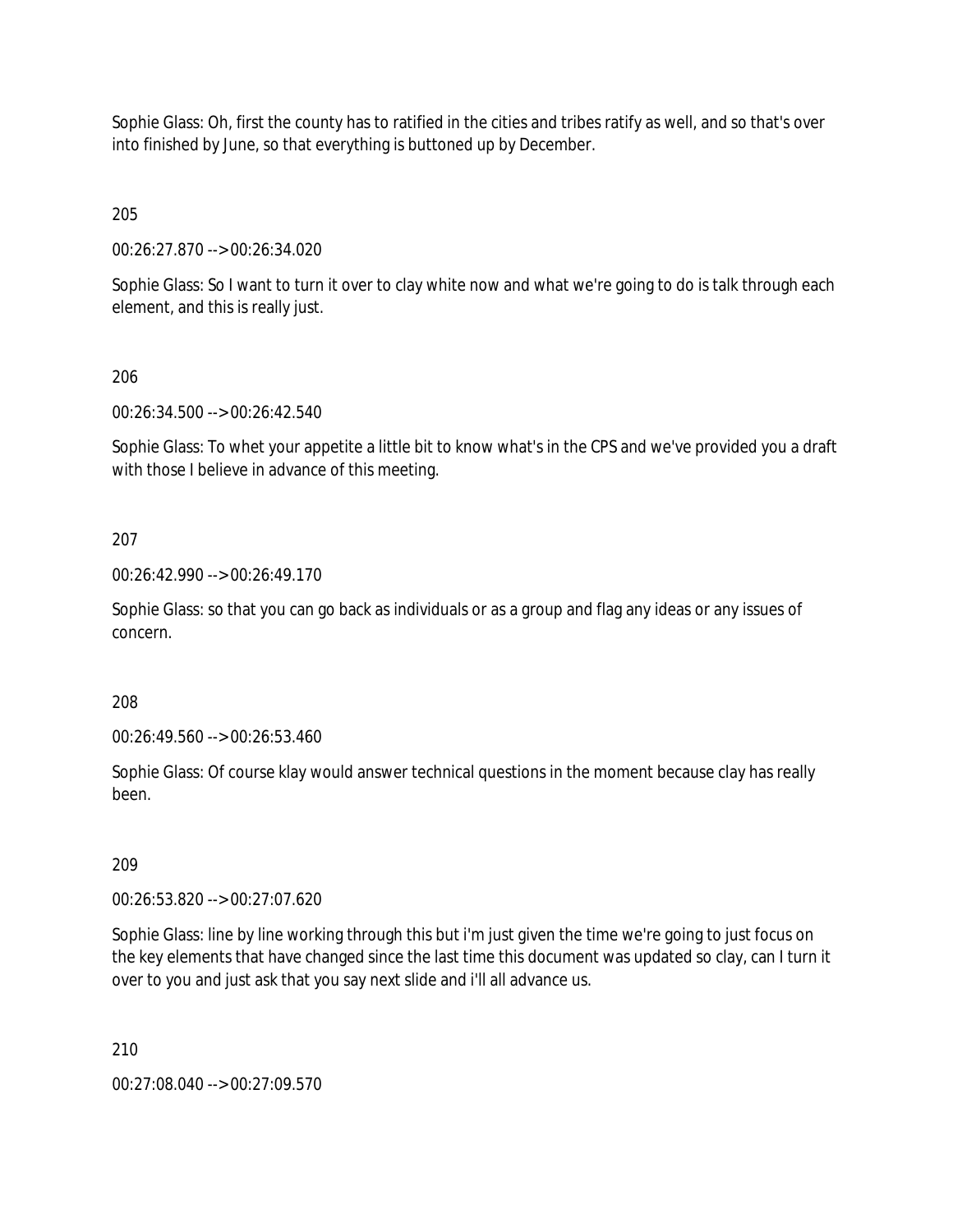Clay White, LDC: That sounds wonderful Thank you Sophie.

# 211

00:27:09.900 --> 00:27:22.080

Clay White, LDC: So just to introduce myself, my name is clay white i'm the director of planning with LDC and just grateful and thankful to be able to be assisting the cars, you see, with the county wide planning policy update.

# 212

00:27:22.680 --> 00:27:32.430

Clay White, LDC: Prior to joining the private sector, I spent 16 years working for cities and counties and the last time, the CPP were updated prior to the last comprehensive.

## 213

00:27:32.760 --> 00:27:40.980

Clay White, LDC: plan up there was the director for snohomish county and so i've certainly been through this process, on the other side of the counter so being go to the next slide.

## 214

00:27:41.610 --> 00:27:48.630

Clay White, LDC: And so, when we talk about kind of guiding questions I take them very personally because i've worked with elected officials.

## 215

00:27:49.500 --> 00:27:57.510

Clay White, LDC: My entire career and so when i'm you know, working on policy projects i'm really thinking about them from your perspective.

216

00:27:58.470 --> 00:28:10.290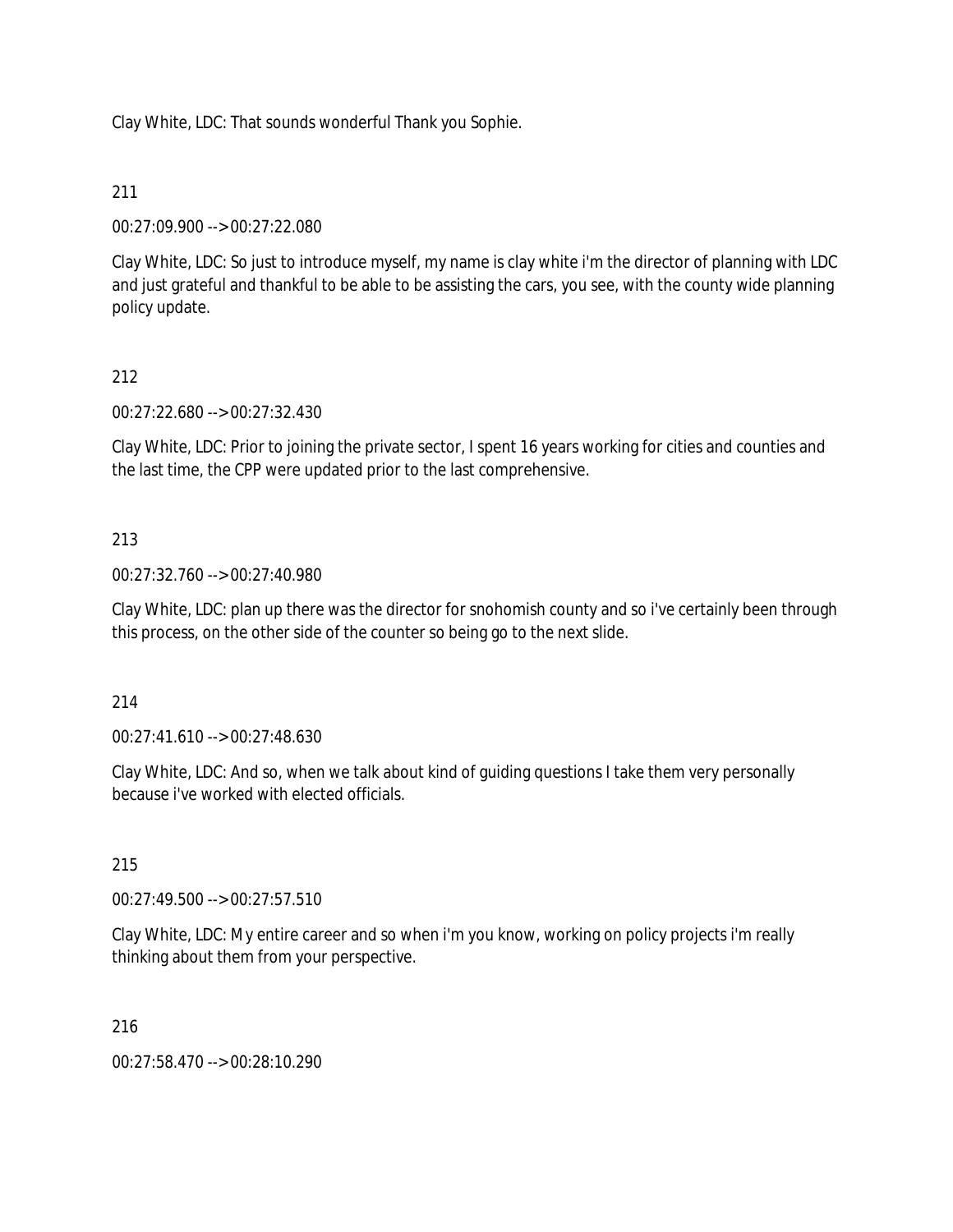Clay White, LDC: You know how will an update to Canada why planning policies support kind of your vision for bainbridge island and you know how does it impact your comprehensive plan of it.

217

00:28:10.680 --> 00:28:20.550

Clay White, LDC: And is there anything in here that maybe you need to be concerned about all require you to take some major action, as you update your comprehensive plan and just to reiterate with Sophie said.

218

00:28:21.030 --> 00:28:27.900

Clay White, LDC: The reason this project is so important it's important that the Council and staff are so involved as because.

### 219

00:28:28.380 --> 00:28:39.360

Clay White, LDC: The you know your local comprehensive plan has to be consistent with the policies in the kennaway planning policies, just like the countywide planning policies implement State law so.

220

00:28:40.410 --> 00:28:43.920

Clay White, LDC: You know this is really just kind of that guiding process that you'll go through.

221

00:28:44.370 --> 00:28:48.150

Clay White, LDC: We can go to the next slide so what i'm going to do is i'm going to go through.

222

00:28:48.420 --> 00:28:57.870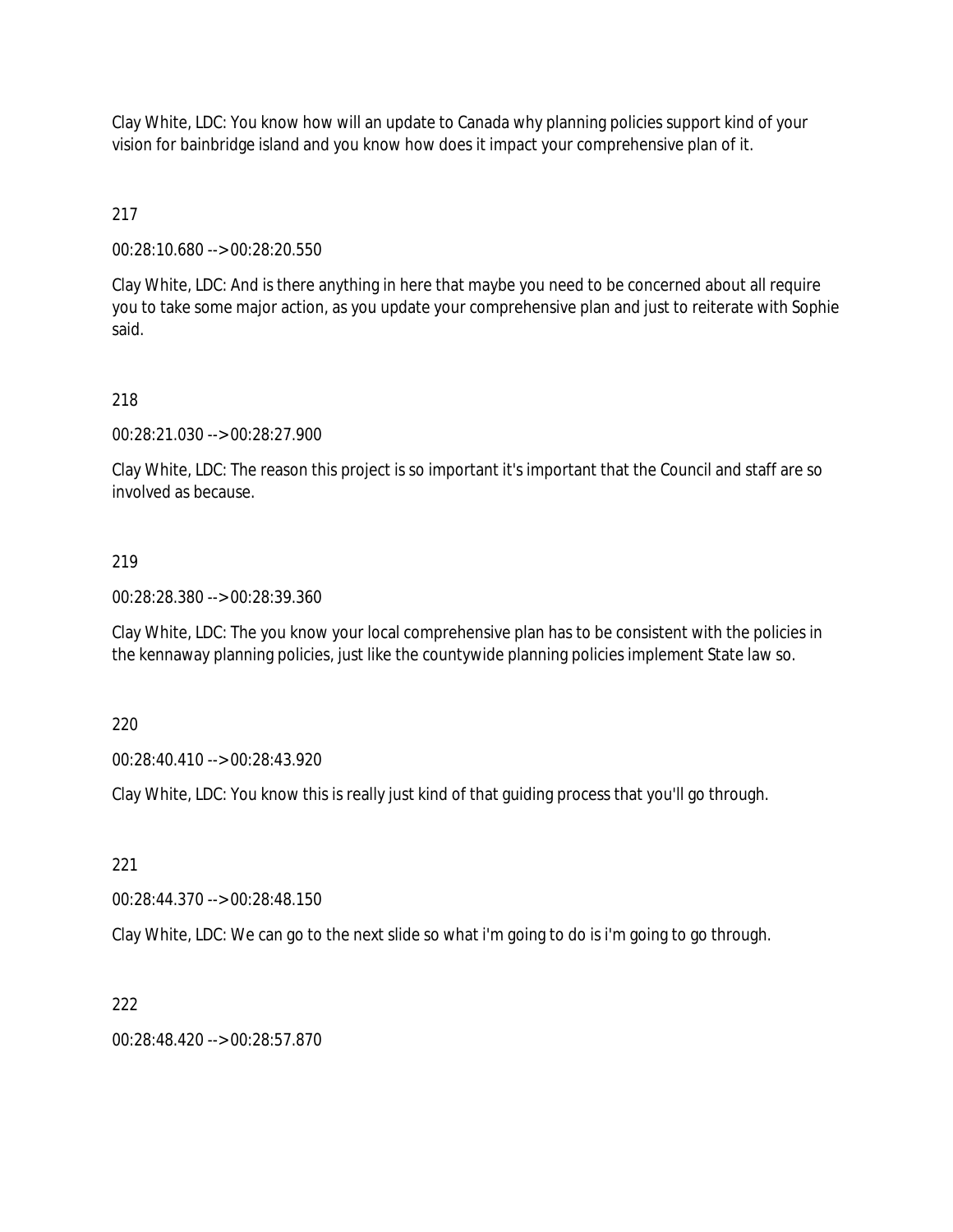Clay White, LDC: The elements within the plan, but there's a lot of changes and if you've taken a look at it you'll see there's a lot of markups but i'll just at a very high level let you know that there's four kind of primary.

223

00:28:58.290 --> 00:29:06.330

Clay White, LDC: large scale changes and i'd put them in buckets there's a lot of policies on equity displacement and then you'll find a new.

### 224

00:29:06.810 --> 00:29:20.940

Clay White, LDC: set of changes on climate change and and and why are those things highlighted, because those are major changes within our regional planning documents and within State law and our goal is to be implementing things that have happened since that last update so.

### 225

00:29:21.480 --> 00:29:32.220

Clay White, LDC: The other thing is you'll find a lot of track changes as we move forward, there are a lot of policy language cleanup it's that technical stuff that we've worked on with your transportation and and with heather.

### 226

00:29:32.790 --> 00:29:38.490

Clay White, LDC: Just cleaning up language that doesn't make sense or processes that need to be updated so a lot of changes focused on that, but.

### 227

00:29:38.850 --> 00:29:49.560

Clay White, LDC: let's start with your vision statement at the beginning of the document it really articulate that countywide vision for growth, and this was worked on by the care CC board way back in 2018.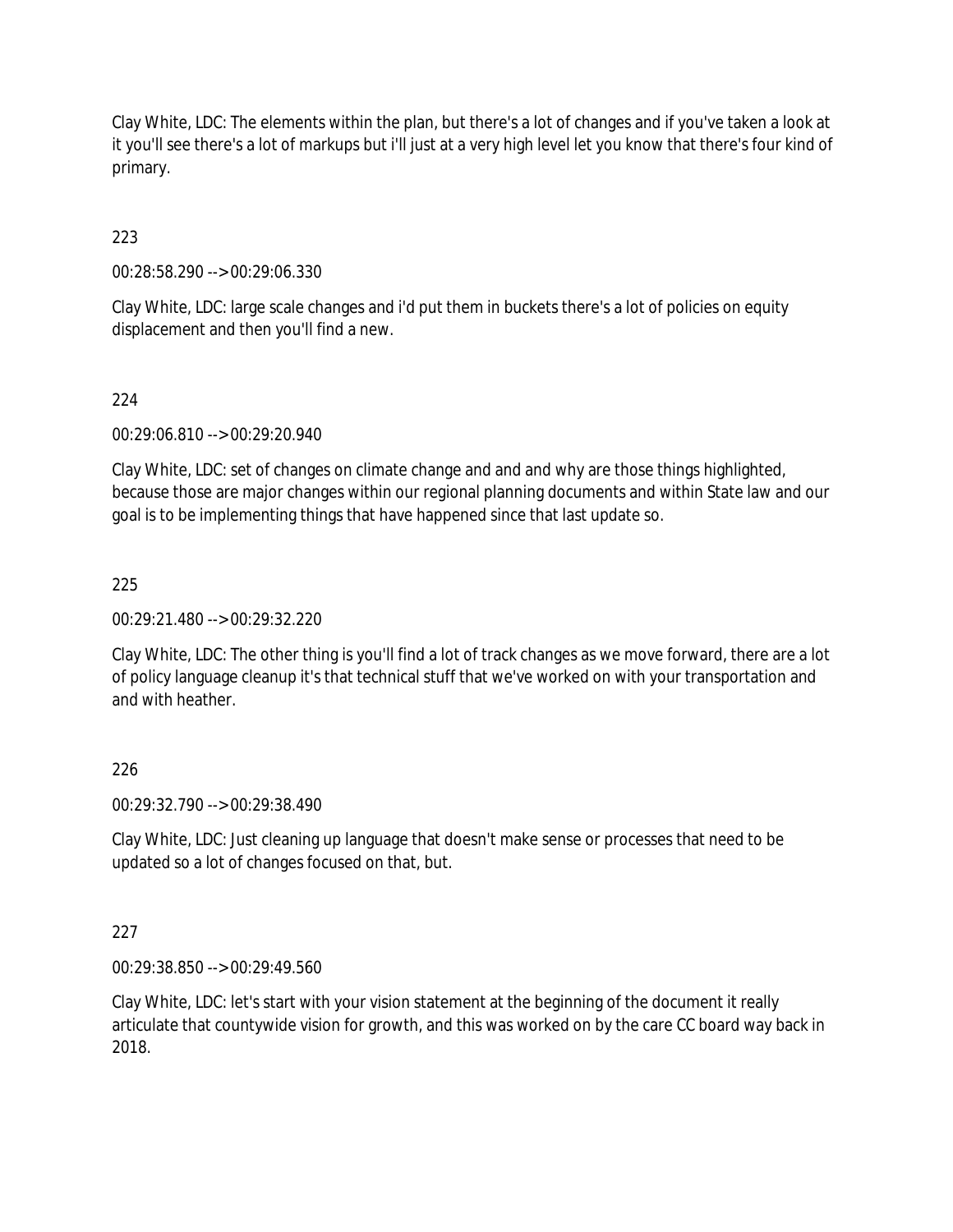00:29:50.040 --> 00:30:01.380

Clay White, LDC: And then we've been updating that we had our retreat a couple months ago I know some Council members attend to that and so we're integrating some additional language as a result of that retreat, which is fantastic.

229

00:30:01.680 --> 00:30:07.830

Clay White, LDC: The other thing that you'll find at the beginning of the document of some definitions that have been added, so should shall must.

230

00:30:08.430 --> 00:30:20.040

Clay White, LDC: We want to make sure that when we use terms and policies that you can read them and understand what that may or may not require the city to take action on so you'll see some definitions up front all Sophie next slide.

231

00:30:22.980 --> 00:30:33.720

Clay White, LDC: The other thing that I know that the Executive Committee is discussing is is some updates to how countywide planning policies can be updated, this is the one of those graphics.

232

00:30:34.440 --> 00:30:43.530

Clay White, LDC: can get very confusing of you know, the 23 step process to get you from point A to B, but it is very intentional and it is actually well very well thought out, but.

233

00:30:43.830 --> 00:30:52.320

Clay White, LDC: There are times when you want to make minor changes to an appendix document, and so they are also looking at ways that.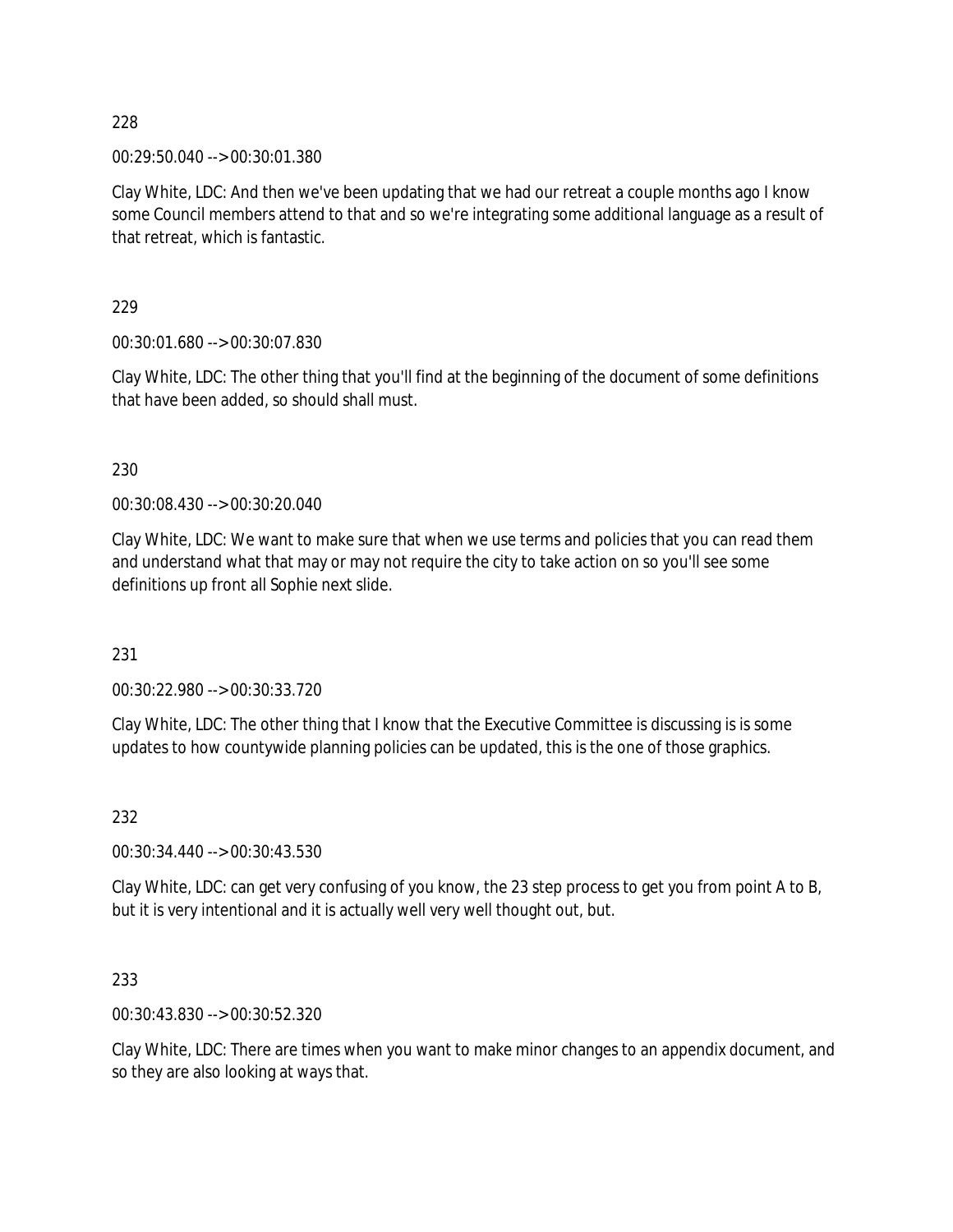00:30:52.830 --> 00:30:56.790

Clay White, LDC: Maybe there can be a shorter process when you're just making small changes to.

235

00:30:57.480 --> 00:31:05.640

Clay White, LDC: county wide planning policies which I think is a good thing, because it's there's some processes that kits APP has currently that go beyond what State law requires.

236

00:31:05.910 --> 00:31:12.630

Clay White, LDC: And they're very, very good, but they take a lot of time and sometimes you know the the board needs to be able to take action next slide.

### 237

00:31:14.880 --> 00:31:30.330

Clay White, LDC: So we have element, a and that's on countywide growth patterns, and this is just a small section, with three policies, and it really just promotes the population growth should be directed to cities and urban growth areas and just in highlights that and it also highlights.

238

00:31:31.350 --> 00:31:41.520

Clay White, LDC: You know the purpose of our rural areas to enhance our natural systems and defines what rural character is better begins to separate out our urban and rural areas.

239

00:31:43.140 --> 00:31:52.050

Clay White, LDC: And there's and just to kind of mentioned there's very, very little policy changes being proposed to this element, mostly just language changes next slide.

240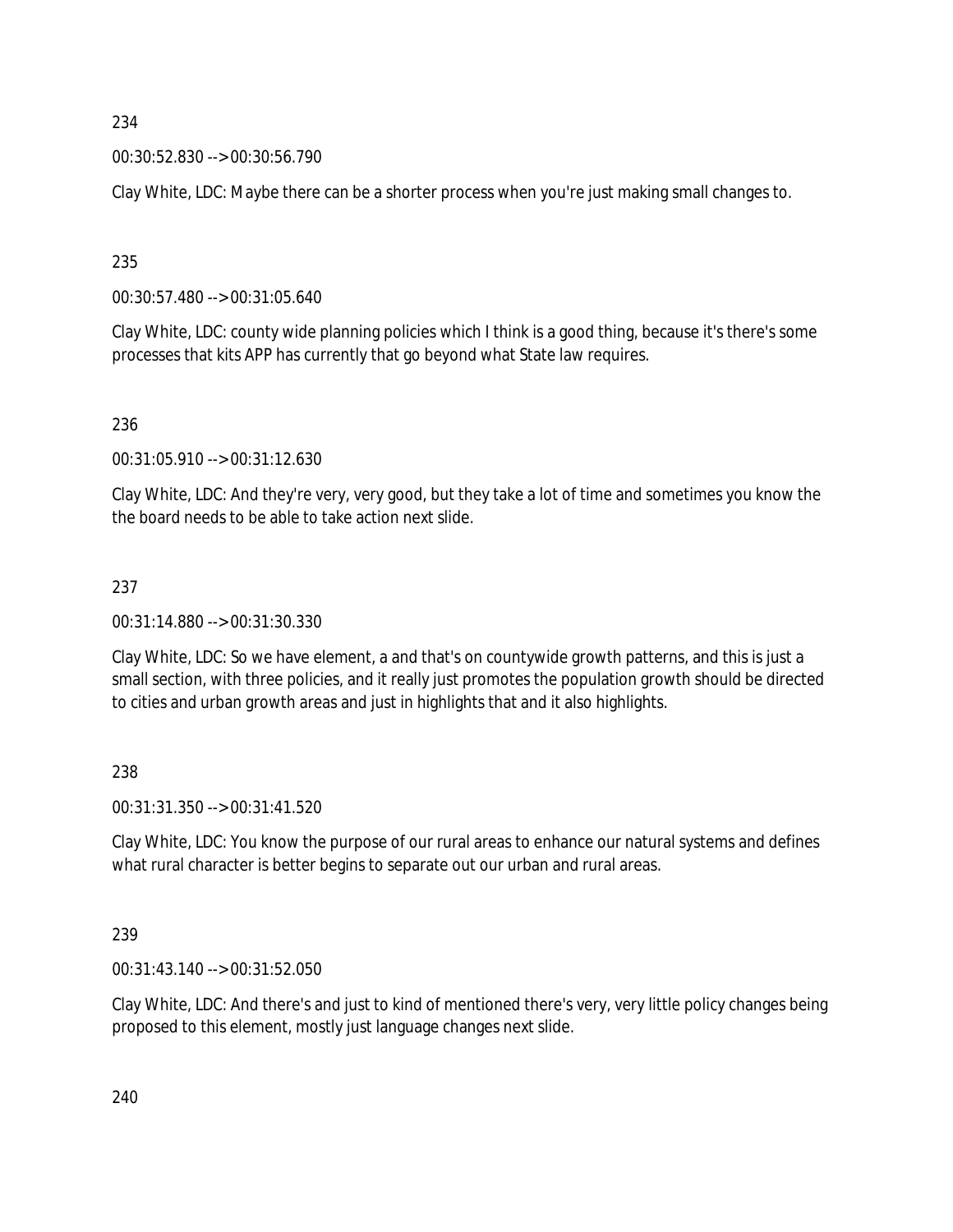00:31:55.620 --> 00:32:05.520

Clay White, LDC: Now element be sounds very complicated and that's because it is this is like a technical section so it's talking a lot about urban growth areas.

241

00:32:06.450 --> 00:32:14.520

Clay White, LDC: You know there, there are statutory programs that you participate in called buildable lands, which is known as the review and evaluation Program.

242

00:32:15.300 --> 00:32:20.070

Clay White, LDC: There are pieces of that program that require things, called reasonable measures if your if your.

### 243

00:32:20.490 --> 00:32:29.370

Clay White, LDC: Current comprehensive plan is not functioning well and you need to kind of catch up on housing or population capacity its technical and so I don't want to go too deep in it, but.

#### 244

00:32:29.760 --> 00:32:37.410

Clay White, LDC: But really your candy my plan and policies really define how you work together when you're working through these processes as you as you.

245

00:32:38.010 --> 00:32:52.140

Clay White, LDC: Think about if if an urban growth areas to be expand, you know how do you coordinate on those issues when you're planning for your growth that's coming up this year will be updating your comprehensive plan by June of 20 2024 planning out to.

246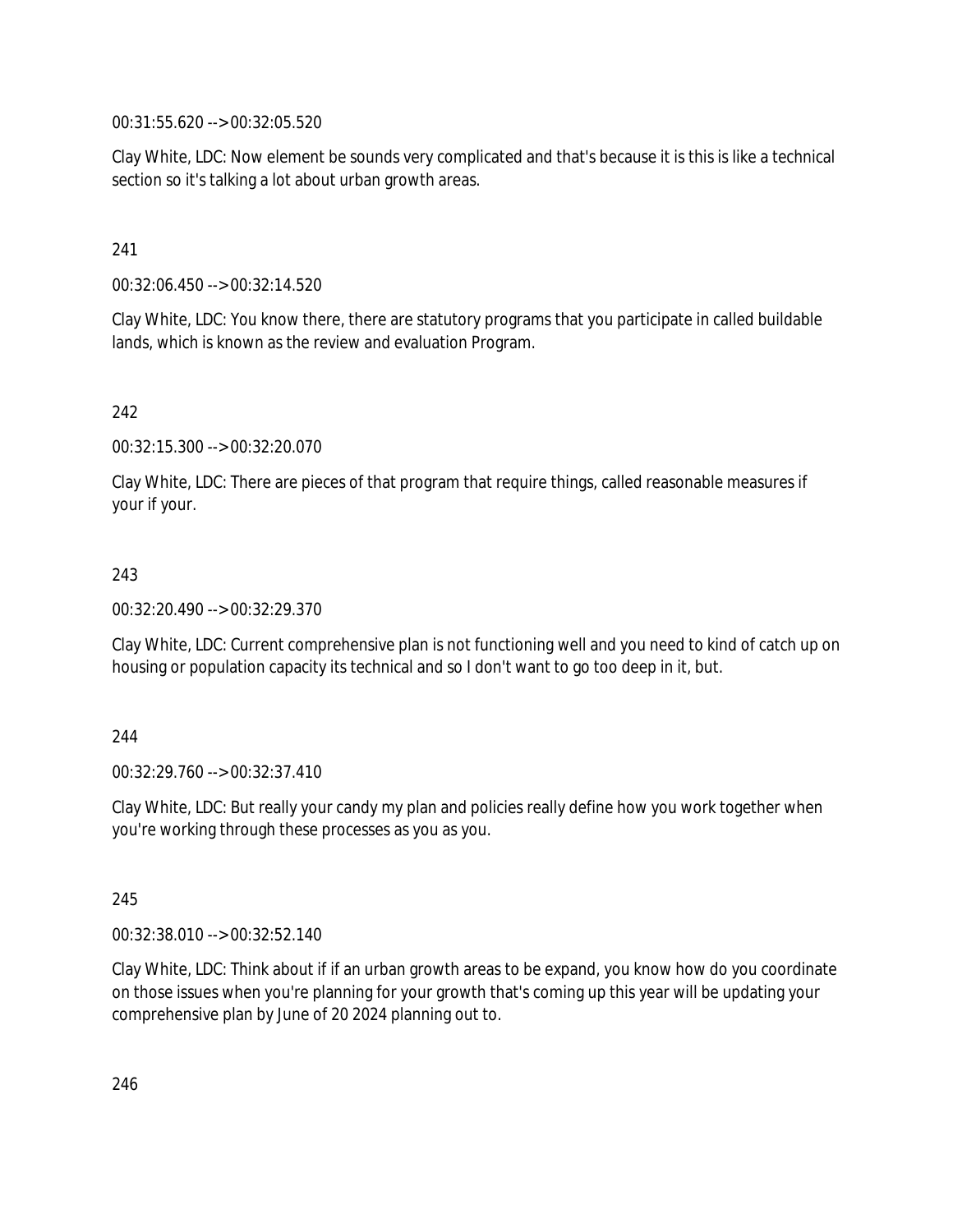00:32:54.090 --> 00:33:02.490

Clay White, LDC: You know, there has to be a process for distributing your population and employment growth between the county and all the cities like you know you're shooting for a sum total.

## 247

00:33:03.240 --> 00:33:13.800

Clay White, LDC: what's bainbridge is role in all of that growth and so there's this initial target setting that will be getting to later in the air, and then there is some special circumstances when growth.

248

00:33:14.130 --> 00:33:28.920

Clay White, LDC: When more urban growth can take place outside of cities urban growth areas and there's policies that make sure that that happens very carefully master plan resorts is one of them fully contained communities, but it's very limited circumstances, so we have policies there.

249

00:33:30.030 --> 00:33:31.680

Clay White, LDC: element sees the next slide.

#### 250

00:33:35.430 --> 00:33:44.520

Clay White, LDC: So elements, he is the centers of growth and and you've you already have centers that are designated this is updating this set of policies.

251

00:33:44.970 --> 00:33:53.310

Clay White, LDC: there's been a few sound regional council, they have what's called the center's framework and so we're really trying to be consistent with that centers framework.

252

00:33:54.330 --> 00:34:05.940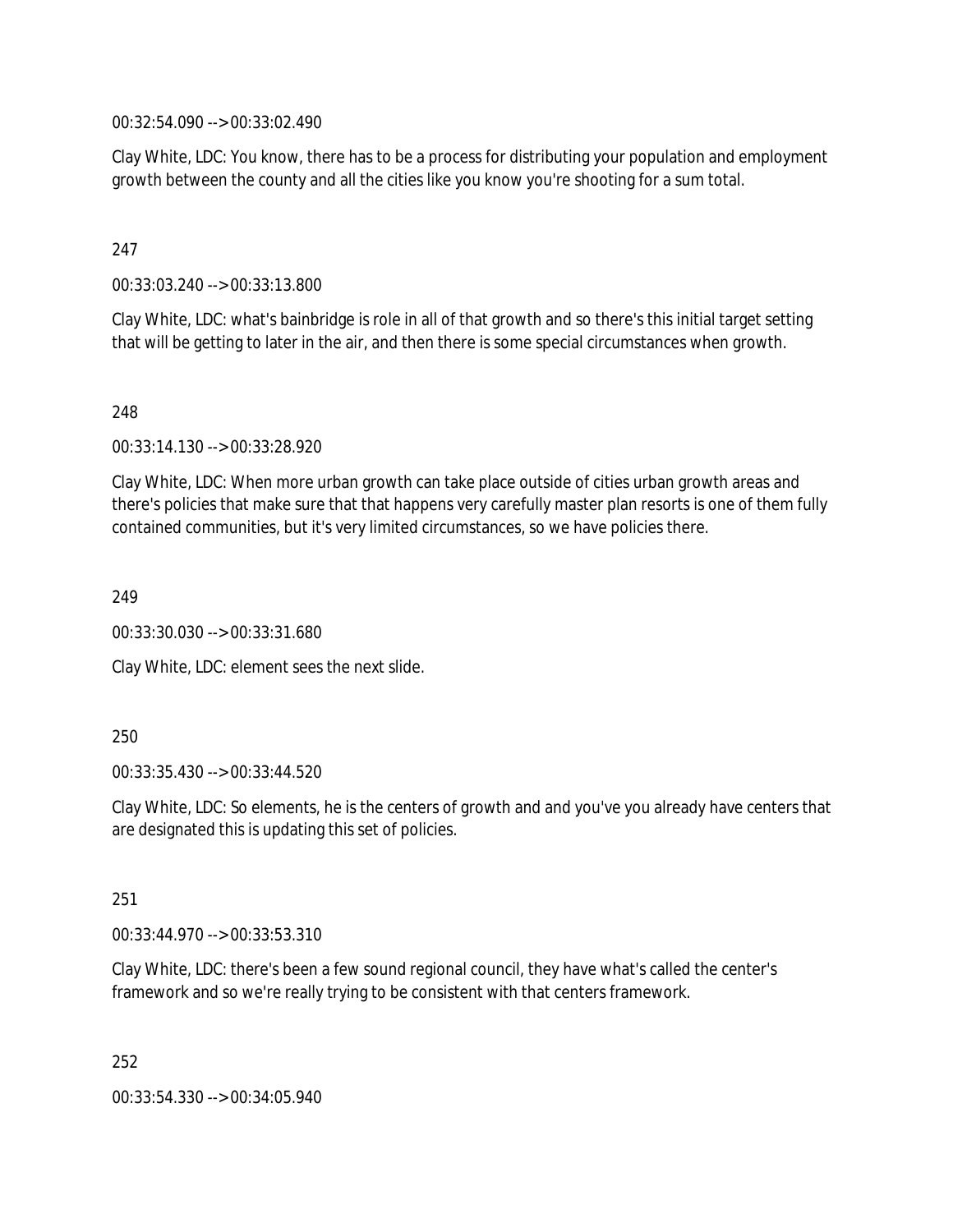Clay White, LDC: You know what's really important about centers is that's how transportation dollars get allocated and so it's not only a place where you focus, you have even more focused growth within cities.

253

00:34:06.540 --> 00:34:12.600

Clay White, LDC: or urban areas, but it's also a place where transportation investments are made, so you know as you're looking at.

## 254

00:34:13.170 --> 00:34:21.090

Clay White, LDC: centers that have been designated or candidate centers which we discussed in here, you know, ones that may be designated in the future.

## 255

00:34:21.600 --> 00:34:36.660

Clay White, LDC: There certainly is a relationship between kind of federal transportation dollars and how they funnel therapy src so there's there's a high level policy and there's what it really means and that's what it really means and so that's why it should be important to the to the city.

256

00:34:38.010 --> 00:34:47.940

Clay White, LDC: And they've i'll just kind of you can stick on this slide Sophie but they've the the loo tack and heather have really worked hard on this set of policies i've been really impressed.

257

00:34:48.270 --> 00:34:58.080

Clay White, LDC: These are not easy issues to work on and so they've done an excellent job it's been great working with heather on outlines like this, and so they've done excellent work next slide.

258

00:35:00.510 --> 00:35:05.910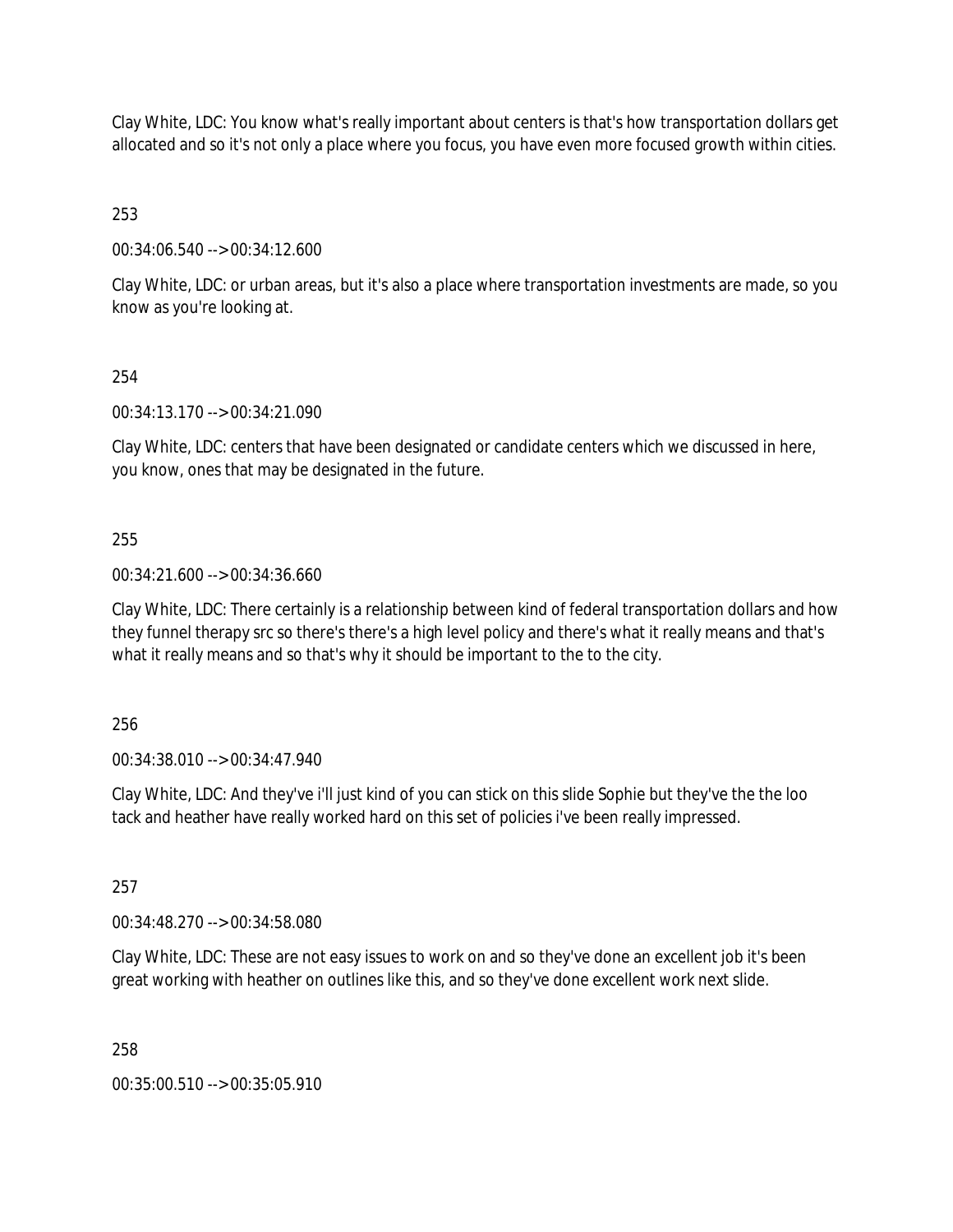Clay White, LDC: They also have an element that's just focused on rural and uses it's pretty brief I.

## 259

00:35:06.870 --> 00:35:19.800

Clay White, LDC: Washington State law, the growth management active voice has very confusing ackerman act acronyms like things like limited areas of more intense rural development, they couldn't have made it simpler, so it describes what a.

## 260

00:35:20.610 --> 00:35:37.080

Clay White, LDC: alam read, is it also talks about rural communities rural communities are some areas that are historical kind of communities in the county that that maybe don't have a lot of growth, but maybe they're not quite rural either, so it does pass policies regarding mouse.

## 261

00:35:38.610 --> 00:35:49.500

Clay White, LDC: And there's also been quite a bit of talk with the planning directors of kind of defining the difference between what a rural Center is and what a Center that where you're kind of devoting.

262

00:35:49.560 --> 00:35:50.130

Clay White, LDC: You know your.

263

00:35:50.160 --> 00:35:53.070

Clay White, LDC: Population employment to so making sure it's very clear.

264

00:35:54.150 --> 00:36:04.320

Clay White, LDC: So, not a lot of changes of this chapter, but certainly some some very good conversations between the planning director is picking up some policies next element.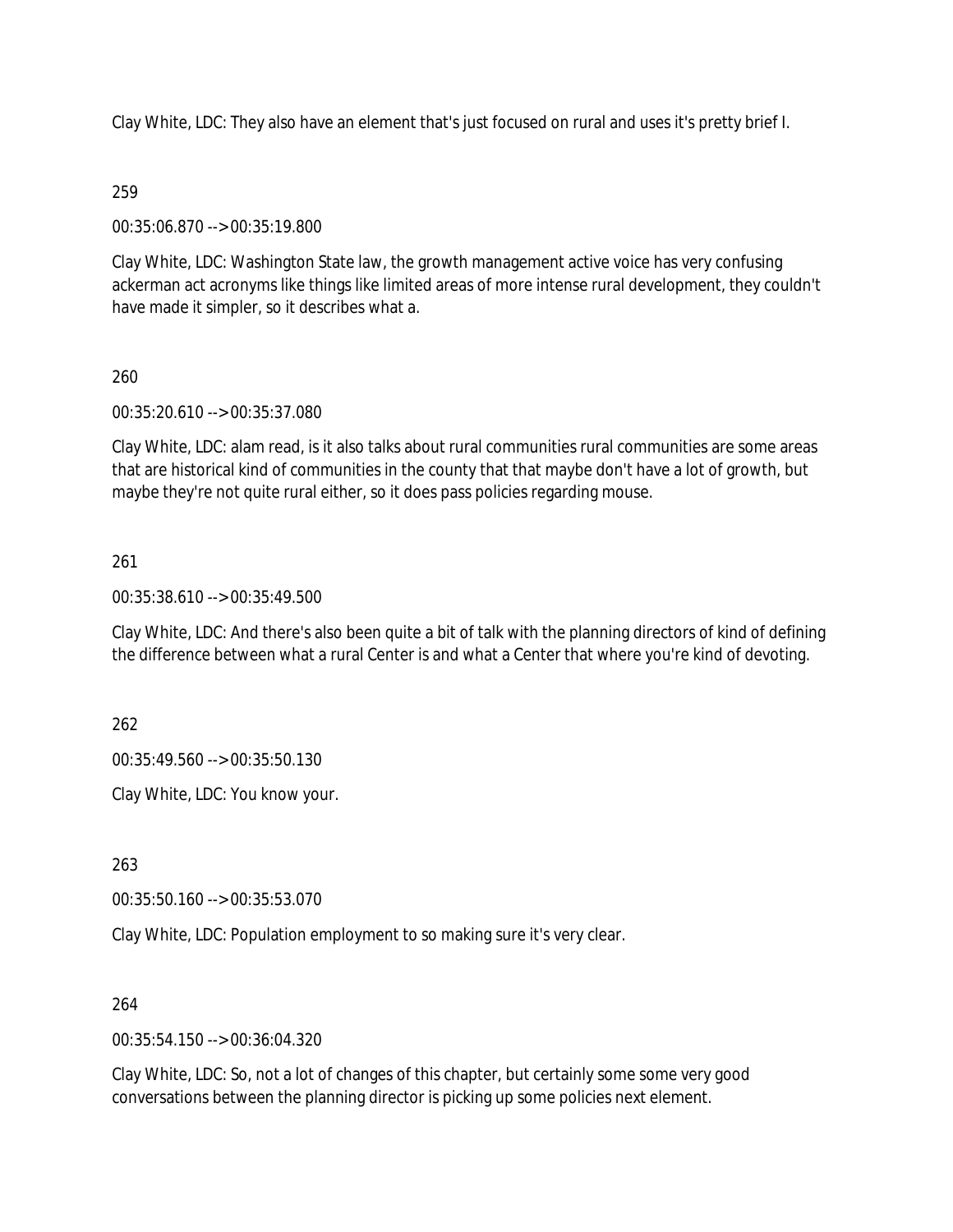00:36:08.070 --> 00:36:18.720

Clay White, LDC: So there's very strong environmental policies already in this chapter on the environment, we did we did change the title of the chapter, it was very long, so now let's just call the natural environment.

266

00:36:19.230 --> 00:36:26.640

Clay White, LDC: you're going to find policies that are existing and have been slightly modified on open space critical areas.

267

00:36:27.300 --> 00:36:31.830

Clay White, LDC: listed species watershed and land use planning or quality and.

268

00:36:32.100 --> 00:36:40.380

Clay White, LDC: You know, you should be thinking about these policies are really directed at how you can work together to accomplish you know goals that really go beyond just the cities.

269

00:36:40.620 --> 00:36:52.290

Clay White, LDC: You know, like where should you be working together to achieve common goals kind of like a PS RC or you're working on regional goals and there were there is a new climate change chapter that was added to vision.

270

00:36:53.340 --> 00:37:00.000

Clay White, LDC: fps RC there's a new set of policies that we've put together that is focused on climate change.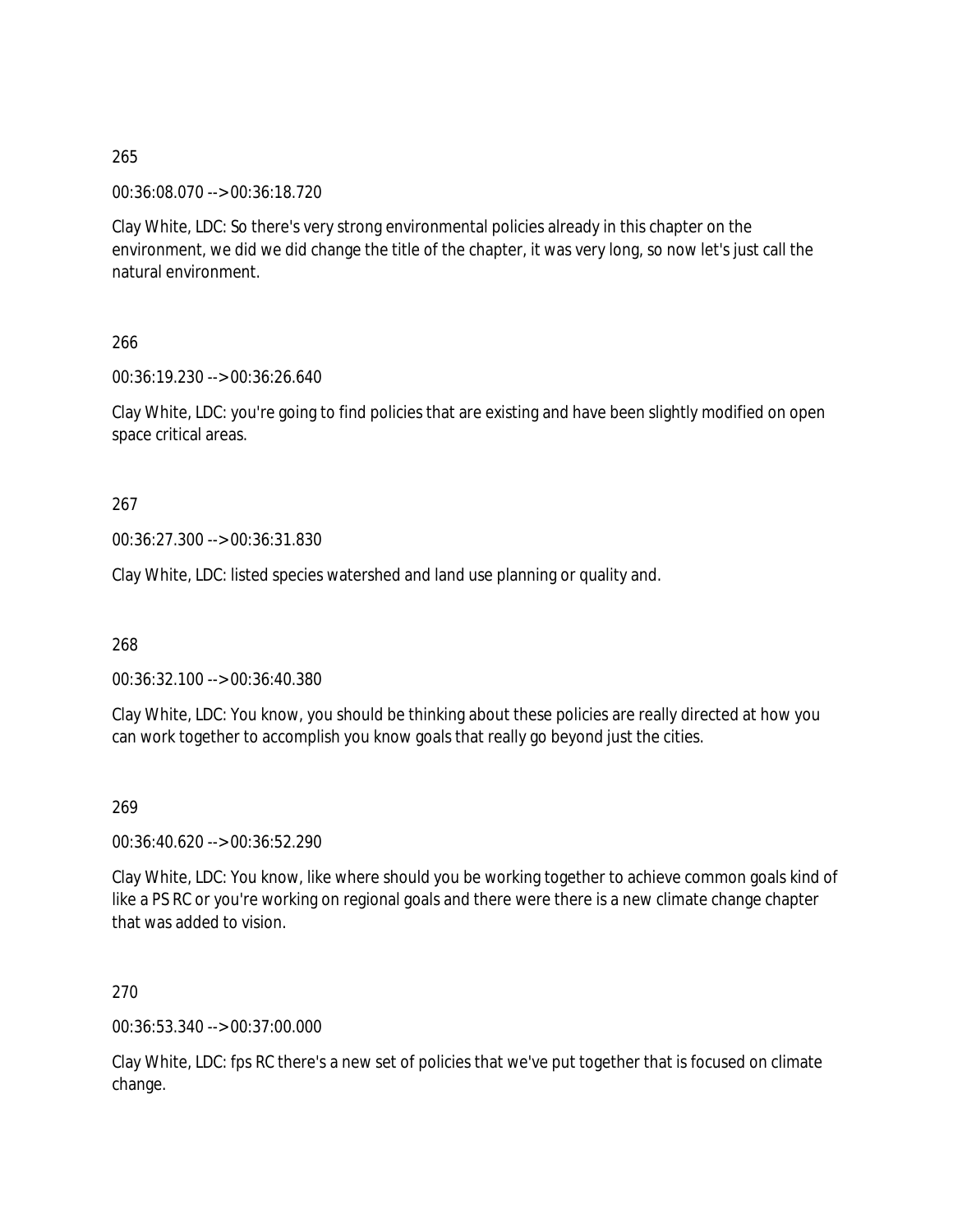## 00:37:00.780 --> 00:37:06.510

Clay White, LDC: The goal of these policies, was to get the process started, so I mean I think what you'll find is.

## 272

00:37:06.780 --> 00:37:19.740

Clay White, LDC: It it directs some actions, but it really should be a starting place where you can build on conversations I mean there's so much that should be done in between updates of your policies to be enhancing kind of your communication as a group so.

## 273

00:37:20.760 --> 00:37:26.400

Clay White, LDC: I think we've got a good set and it's been looked at by several committees that care CC excellent.

## 274

00:37:28.920 --> 00:37:38.460

Clay White, LDC: So continuous compatible and orderly development, and this is really policies that are focused on inner jurisdictional coordination.

### 275

00:37:39.090 --> 00:37:52.920

Clay White, LDC: So this is, you know where there should be cooperation cooperative planning between not just the county and the city is but federal agencies tribes state local purpose districts.

### 276

00:37:53.340 --> 00:37:58.740

Clay White, LDC: So there's policies on fiscal equity some Community design and development so.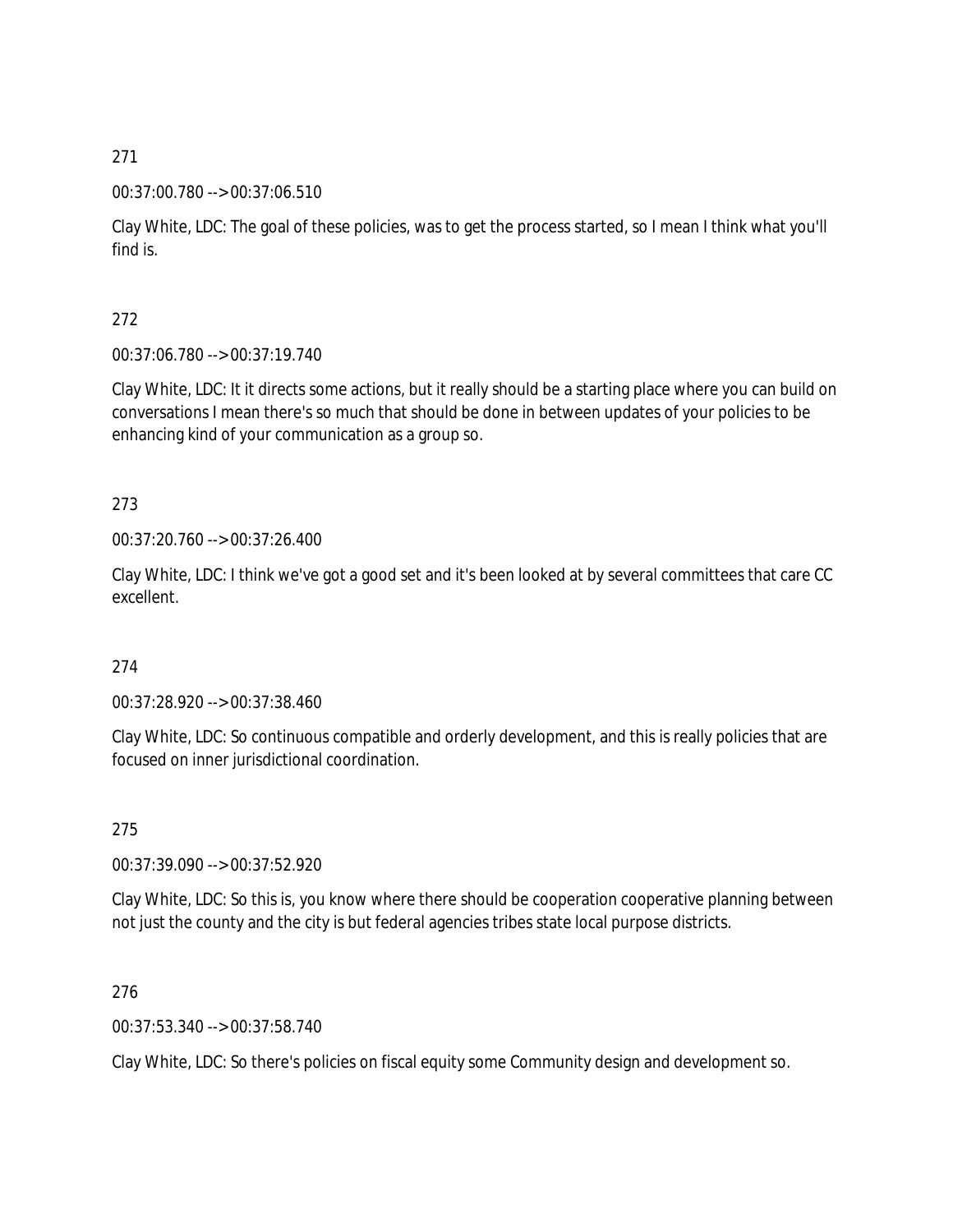00:37:59.580 --> 00:38:10.380

Clay White, LDC: Talk about like when you have an urban growth area, you know how could you be working that between the city and the county so that you know the development that is within those areas looks like the type of development, you would want within your city.

278

00:38:10.740 --> 00:38:19.440

Clay White, LDC: And how you could coordinate and work together on that, and then there are new policy blocks on social equity and displacement So these are.

279

00:38:19.920 --> 00:38:25.980

Clay White, LDC: If you look at this chapter of these are higher level policies and then you're going to find policies sprinkled throughout.

280

00:38:26.220 --> 00:38:41.160

Clay White, LDC: Throughout the document in chapters that are very specific to those chapters so think of these as kind of the the higher level policies and then you get more of a deep dive as you as you kind of dive into specific elements, where we get tackle specific topics next elements of in.

281

00:38:42.510 --> 00:38:43.140

Clay White, LDC: Our slide.

282

00:38:45.870 --> 00:38:58.410

Clay White, LDC: So element G is on citing public capital facilities you'll see it when this goes out for review at the rcc board next week you're going to see a lot of changes to this chapter.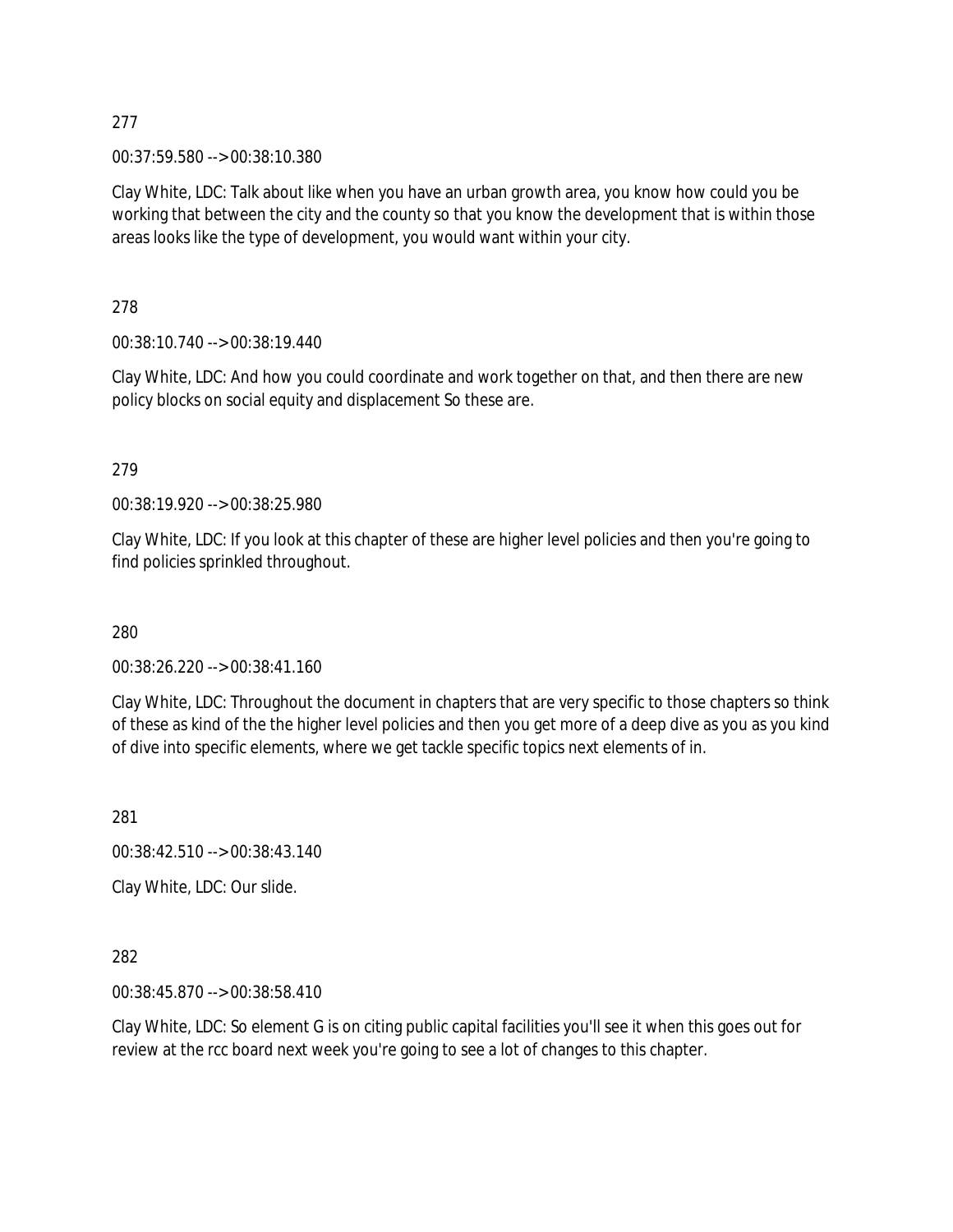00:38:59.010 --> 00:39:11.850

Clay White, LDC: it's not a lot of substantive changes this policy was just not it didn't read really well, and so we kind of dove in and what really needed to happen is that we need to have policy separation between.

284

00:39:12.780 --> 00:39:22.560

Clay White, LDC: policies focused on coordination on public capital facilities and essential public facilities and so i've gone through the process now of separating those out.

285

00:39:22.950 --> 00:39:29.100

Clay White, LDC: When you read this again you're going to see that it's much clear and and so we've gotten some good direction.

286

00:39:29.520 --> 00:39:38.490

Clay White, LDC: On that and so we've made a lot of changes there but it's not necessarily a lot of substantive change it's just rewriting the policies to kind of direct the same actions.

287

00:39:38.970 --> 00:39:46.830

Clay White, LDC: We do, you will see one new policy on essential public facilities that's been changed, we received direction from plan bowl.

288

00:39:47.550 --> 00:39:58.950

Clay White, LDC: That really talks about when an essential public facilities permit is applied for one of the Member jurisdictions, how you make sure that you coordinate with the other jurisdictions on notification.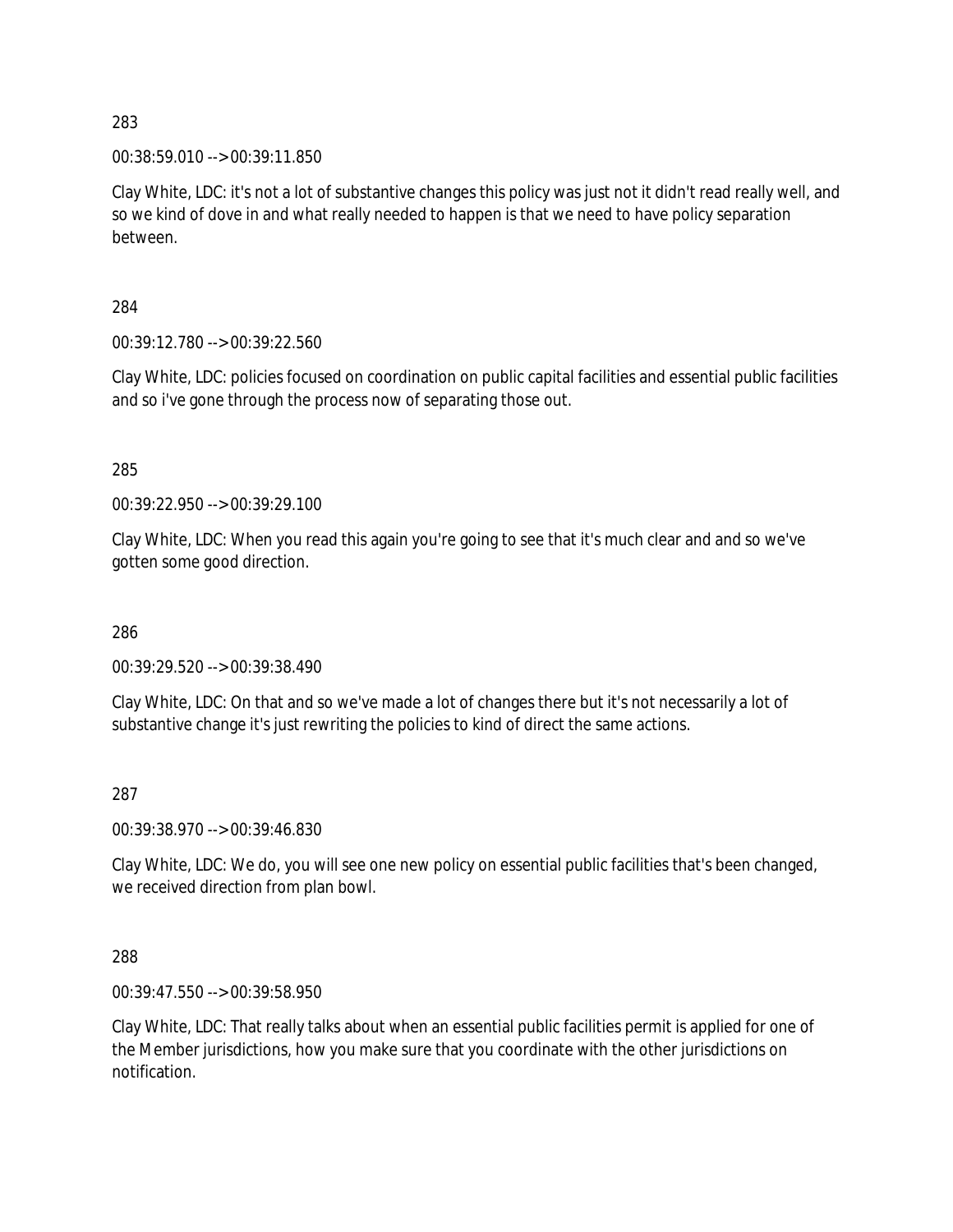00:39:59.730 --> 00:40:10.770

Clay White, LDC: You know, some essential public facilities may not impact others greatly other as if it was a prison or a big airport change, you know, maybe we want to make sure everyone knows about it, so that you can coordinate work together so.

290

00:40:11.070 --> 00:40:14.640

Clay White, LDC: you'll see some policy and policy enhancements their next slide.

291

00:40:16.830 --> 00:40:25.410

Clay White, LDC: Obviously there's a transportation element that covers a number of items, you know optimizing managing the safe use of our transportation system.

292

00:40:26.070 --> 00:40:31.890

Clay White, LDC: You know how we can reduce the number of single occupancy vehicles and then there's a lot of.

293

00:40:32.850 --> 00:40:38.430

Clay White, LDC: Emphasis on kind of environmental impacts human health impacts of transportation policies historically.

294

00:40:38.850 --> 00:40:45.270

Clay White, LDC: And you know kind of like, how do we bend you know bend the trend and and kind of be considering the impacts on.

295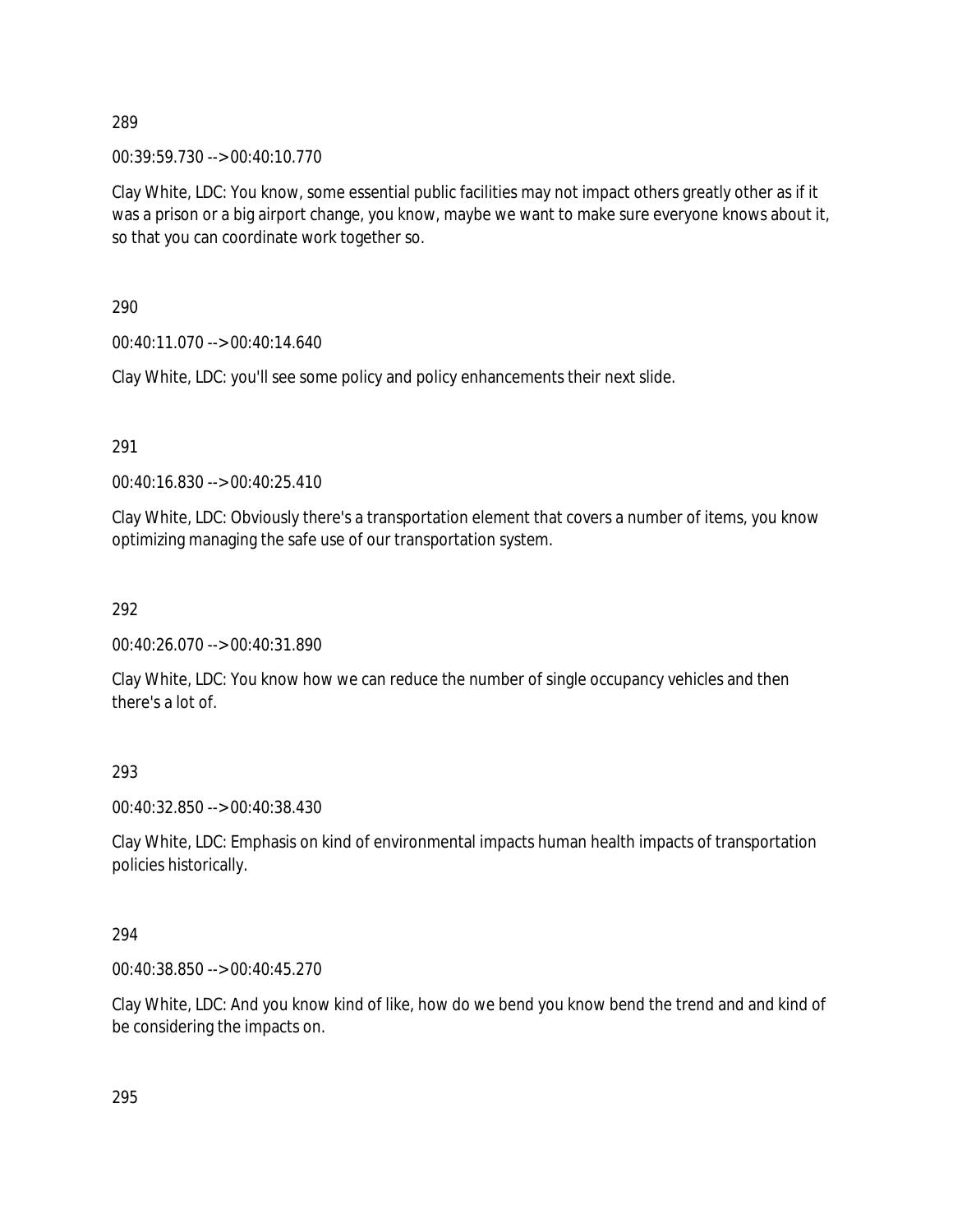00:40:45.660 --> 00:40:53.040

Clay White, LDC: Especially disadvantaged communities when we're making decisions on that can affect human health and transportation has a big impact there.

## 296

00:40:53.610 --> 00:41:05.880

Clay White, LDC: And it talks about freight transportation coordination with other agencies level of service standards so it's really just honing down a lot of what's in vision 2050 and the growth management.

297

00:41:07.560 --> 00:41:08.070

Clay White, LDC: Next slide.

298

00:41:10.380 --> 00:41:18.090

Clay White, LDC: housing is very important now what's important about housing is that the growth Management Act for countywide planning policies only requires you to have.

#### 299

00:41:18.330 --> 00:41:22.890

Clay White, LDC: Joint policies on affordable housing which this with it with this element does.

300

00:41:23.280 --> 00:41:31.890

Clay White, LDC: But when you complete your comprehensive plan you have to plan for a variety of housing types at all income levels and so there's kind of a gap there.

301

00:41:32.340 --> 00:41:36.570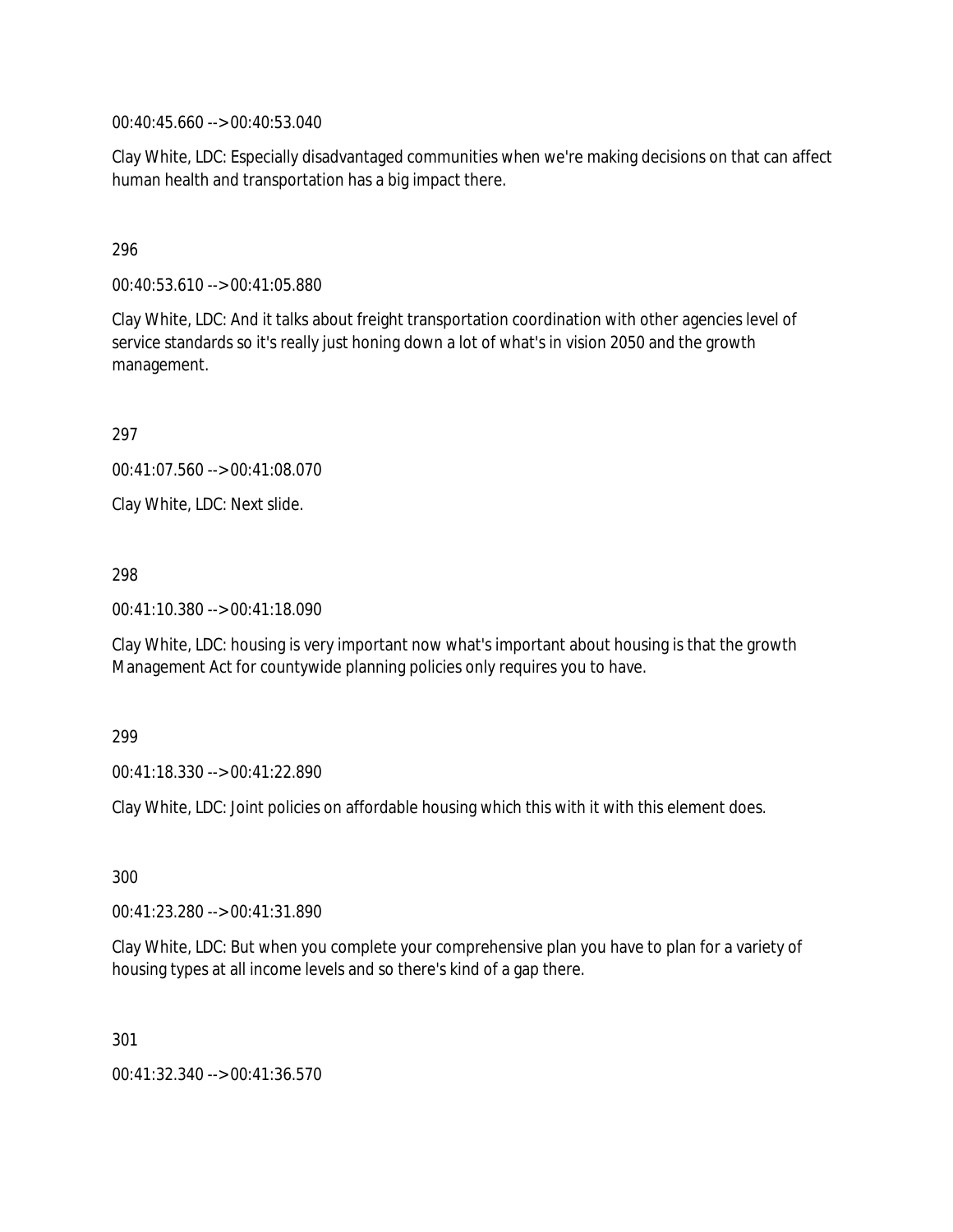Clay White, LDC: So you'll see most of the policies here focus just on affordable housing.

# 302

00:41:37.050 --> 00:41:50.010

Clay White, LDC: And so, not a ton of change there, but I think it's important that you note that this really does describe the provision of affordable housing, for you know how do we provide housing for those that 80% countywide median income.

# 303

00:41:50.310 --> 00:41:58.350

Clay White, LDC: Instead of in cities and a corporate urban growth areas, and you know that may be more difficult and neighbor island and it may be, is in port orchard so.

## 304

00:41:59.100 --> 00:42:04.590

Clay White, LDC: You know it's there's a lot of there's some strategies in there, it doesn't have a lot of strong language in.

## 305

00:42:04.980 --> 00:42:15.900

Clay White, LDC: terms of requirements, I poked and prodded with some language and kind of just found the sweet spot on that so, but it does implement State law and regional planning requirements next slide.

## 306

00:42:17.190 --> 00:42:24.000

Clay White, LDC: Oh, it just mentioned, there was anti displacement strategies in there as well, you have economic development policies.

## 307

00:42:25.110 --> 00:42:31.320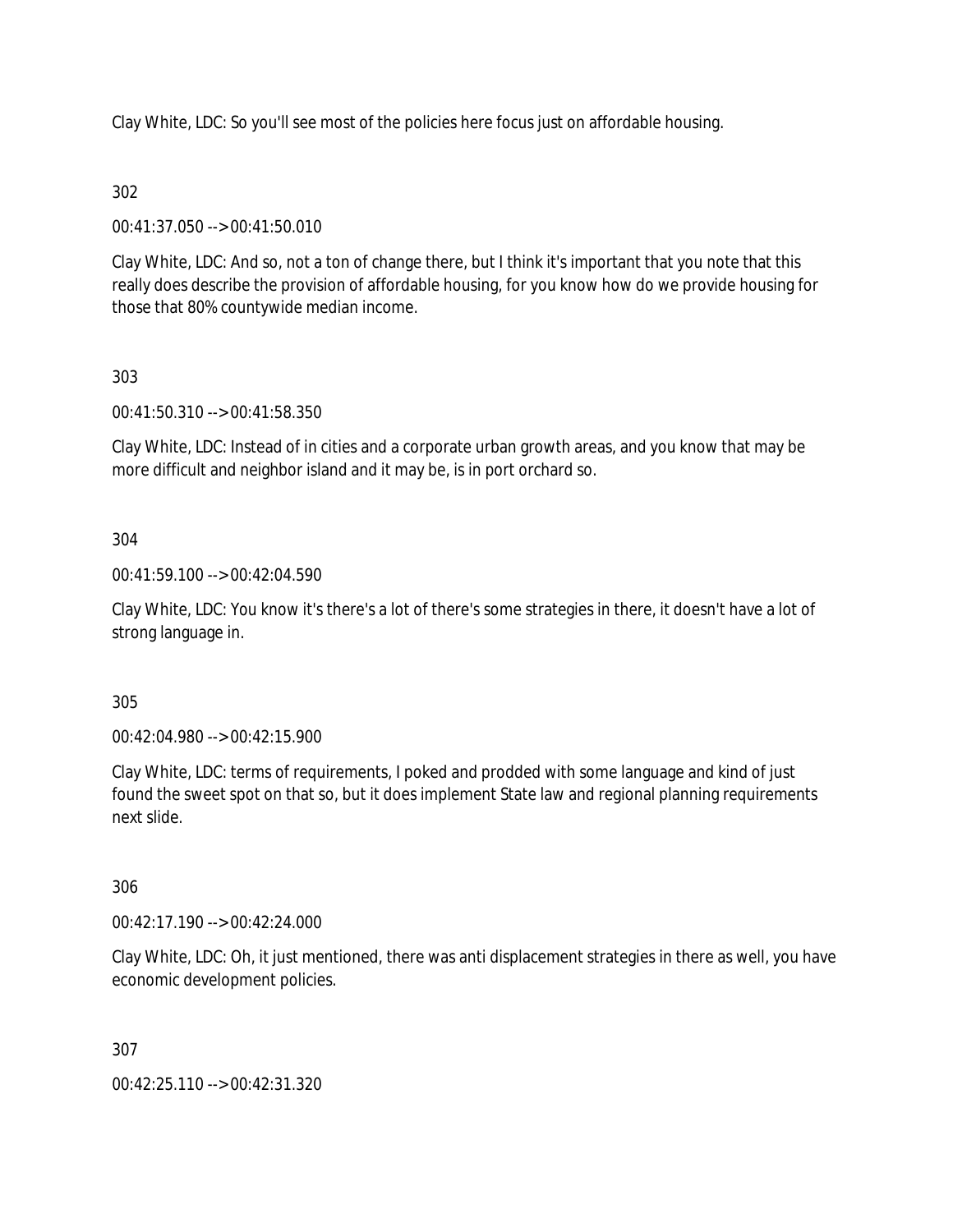Clay White, LDC: Not a lot of change in this chapter, but it's just general strategies for how you can be working together on economic development.

308

00:42:32.070 --> 00:42:34.260

Clay White, LDC: Some policies have been removed and modified.

309

00:42:34.800 --> 00:42:48.420

Clay White, LDC: You know, this is one of those chapters that if you do been outside of this process, you probably could figure out all sorts of ways that you could really be working together on on economic development, so, but not a lot of changes that you'll see here.

310

00:42:50.760 --> 00:42:51.330

Next slide.

311

00:42:53.370 --> 00:43:05.040

Clay White, LDC: There is a policy on analysis of fiscal impact kind of a strange name for an element, a lot of these names are taken directly from the growth Management Act and Canada planning policy requirements were.

312

00:43:05.820 --> 00:43:23.460

Clay White, LDC: put together the early 90s so just describes how jurisdictions are expected to evaluate financial capacity to provide a full range of urban services and really how that connects to working together on policy issues really minor minor changes to this element next slide.

313

00:43:25.620 --> 00:43:36.210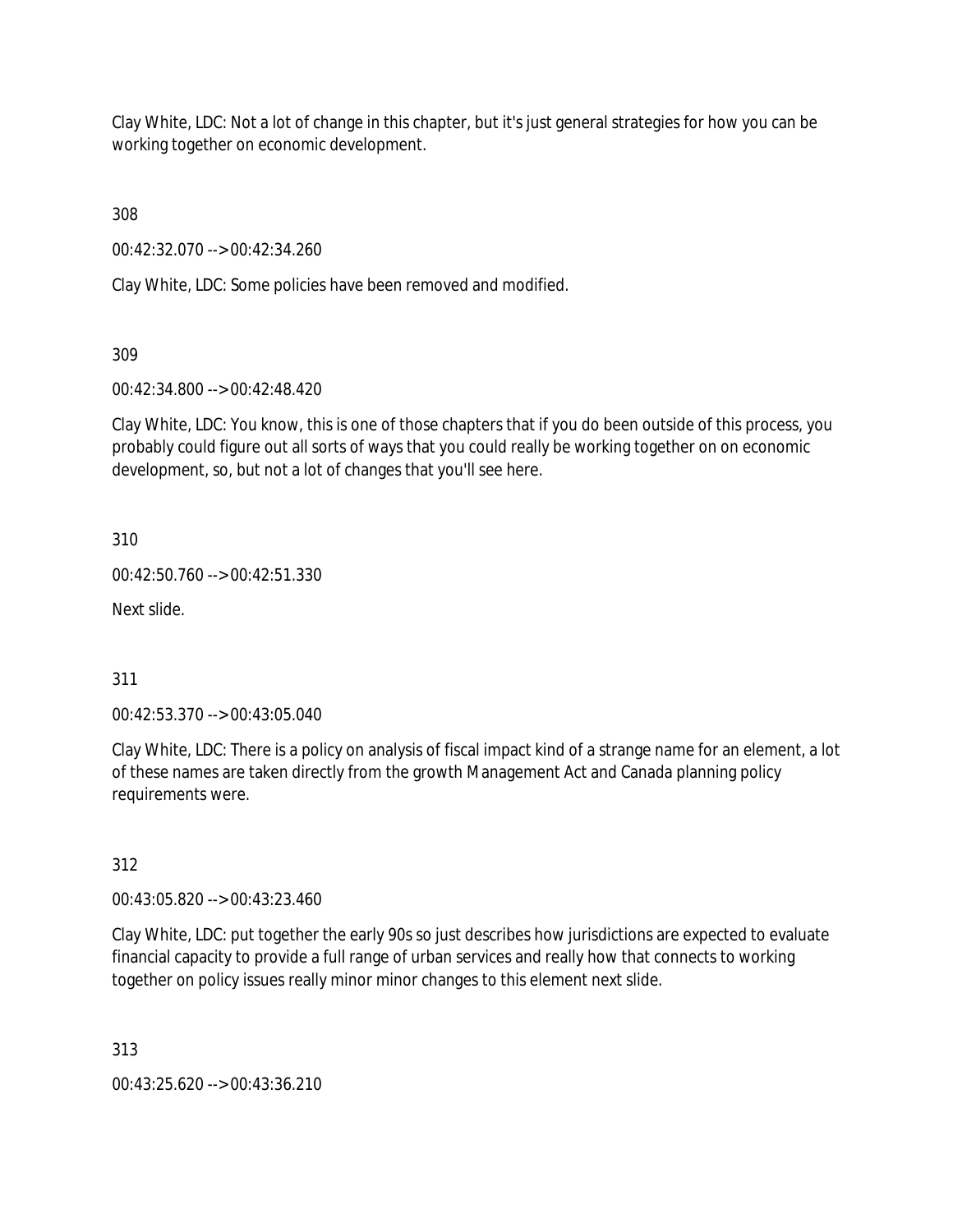Clay White, LDC: So this is really important, there are no changes being proposed to this chapter, we have coordinated this with the tribes so been reaching out they participate in meetings we've done for reach out but.

314

00:43:36.660 --> 00:43:43.890

Clay White, LDC: You know kids up does a great job of going beyond state State requirements to really coordinate well with tribes it's impressive.

315

00:43:44.310 --> 00:43:52.080

Clay White, LDC: We didn't even have it, the strong in snohomish county and I think it's great policies are working well, no changes are proposed, at this time.

### 316

00:43:52.920 --> 00:44:00.960

Clay White, LDC: Next slide and the same goes with Federal Government, you know even at snohomish county we didn't have a chapter dedicated to coordinating with our.

### 317

00:44:01.320 --> 00:44:08.340

Clay White, LDC: Federal Government partners it's if I was there now I would be recommending it having read your countywide planning policies, we may.

318

00:44:08.700 --> 00:44:20.100

Clay White, LDC: Between now and kind of the end of this process we're working with them to maybe some policy language but right now nothing's changed and haven't haven't got a ton of feedback So things are working well next slide.

319

00:44:21.780 --> 00:44:34.320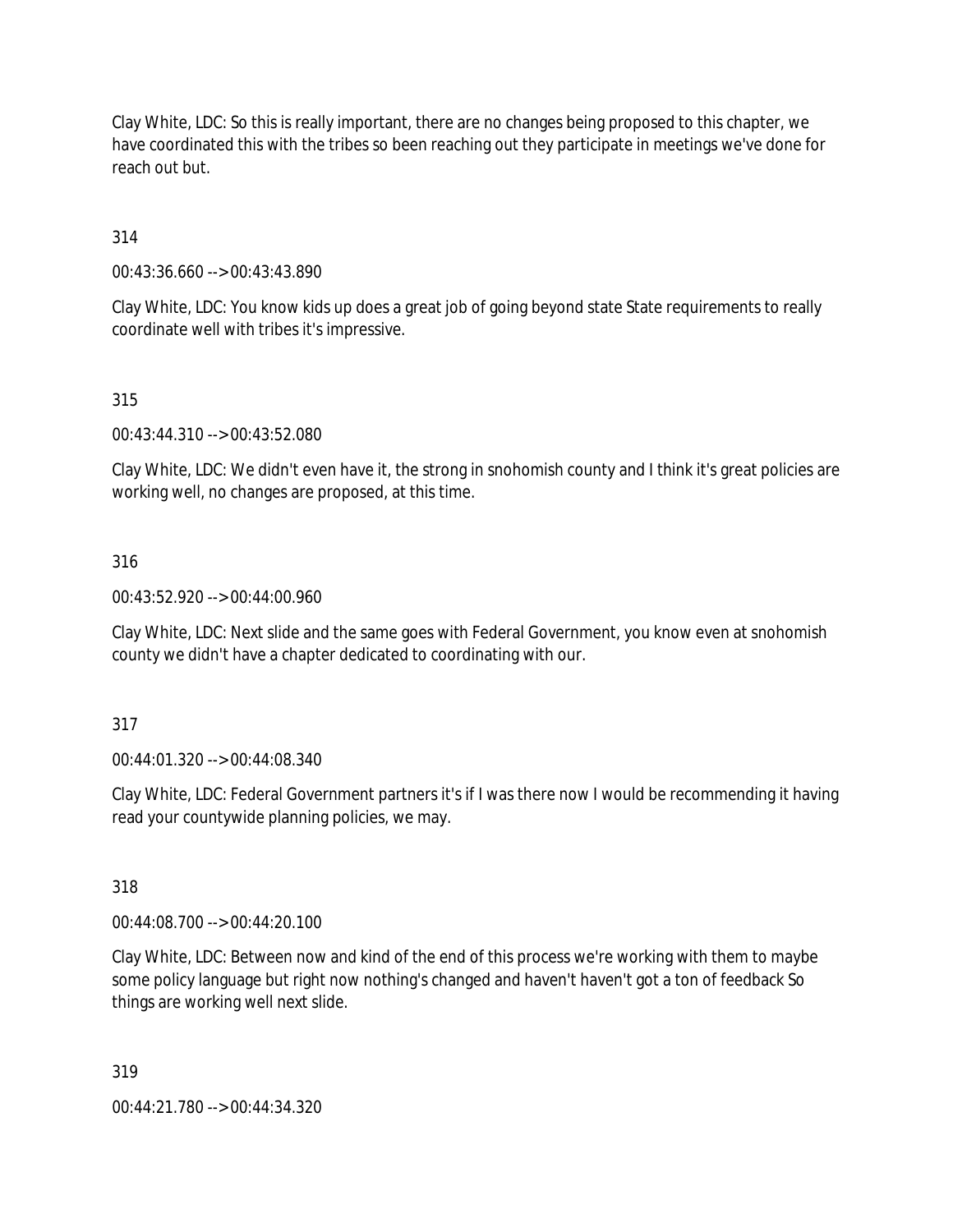Clay White, LDC: And then there's a chapter on roles and responsibilities so kind of what is their responsibility of the cares the see the counties special districts cities emergency management So how do you work together to accomplish common goals.

320

00:44:35.550 --> 00:44:38.280

Clay White, LDC: And there's a very, very limited changes in this in this.

321

00:44:40.410 --> 00:44:42.990

Clay White, LDC: Next slide there you go back to you Sophie.

322

00:44:44.340 --> 00:44:49.440

Sophie Glass: Thank you so much clay and and to the members of the Council you'll have about 15 minutes to ask.

323

00:44:49.530 --> 00:44:50.970

Sophie Glass: A lot of great follow up questions to.

324

00:44:50.970 --> 00:45:07.740

Sophie Glass: clay, because I know that that was a very dense presentation so i'm going to share a different document as we look into the question of how the county my planning policies can uphold commitments to social equity oops wrong document one second.

325

00:45:14.760 --> 00:45:15.240

Here we are.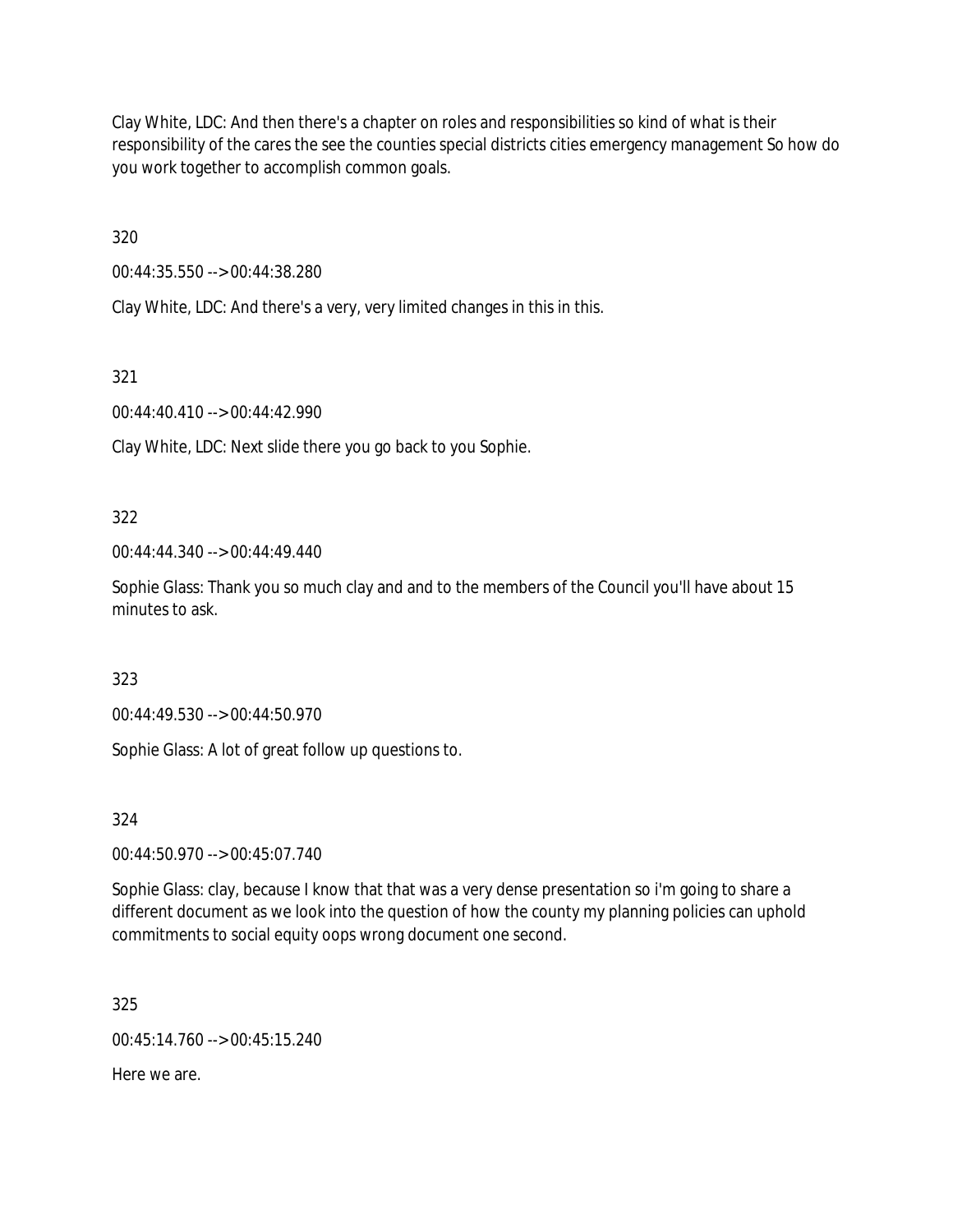### 00:45:17.400 --> 00:45:22.860

Sophie Glass: So, like we mentioned a number of you participated in the March forth retreat having to do with.

## 327

00:45:24.090 --> 00:45:31.200

Sophie Glass: Social racial economic tribal and environmental equity, so the big bucket of equity and there was a real.

### 328

00:45:32.010 --> 00:45:40.290

Sophie Glass: Concerted decision to instead of siphoning off equity and having it be its own element within the county wide planning policies to integrate.

### 329

00:45:40.830 --> 00:45:45.450

Sophie Glass: An equity framework into those chapters and so i'm not going to.

### 330

00:45:46.170 --> 00:45:58.230

Sophie Glass: Read line by line i'll be sure to send this to your Clark after the fact, to make sure that you have this document as part of your further discussion, but i'm going to kind of highlight areas that have been.

### 331

00:45:59.070 --> 00:46:06.360

Sophie Glass: proposed for modification to have greater alignment with equity values, so the first has to do with the vision statement and.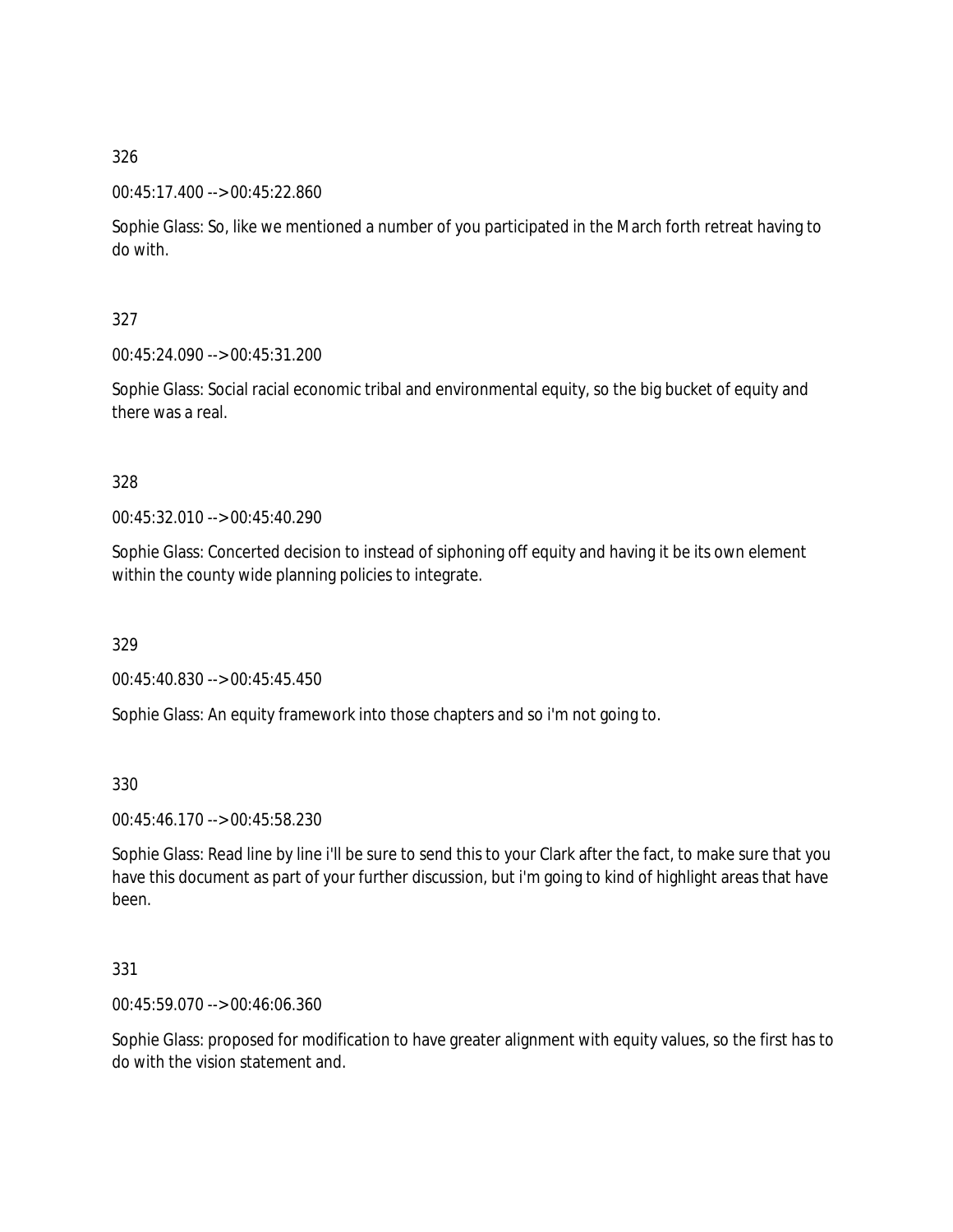00:46:06.960 --> 00:46:21.030

Sophie Glass: The idea is how to move away from kind of terminology about things being traditional or village to to have language about inclusive city and a welcoming place and accessibility and a real recognition of tribal history.

333

00:46:22.290 --> 00:46:27.270

Sophie Glass: element, a that element that clay mentioned that talks about here's urban here's rural.

### 334

00:46:27.930 --> 00:46:36.990

Sophie Glass: There are some additional policy recommendations having to do with services and access for people of color people blowing comes and historically underserved.

### 335

00:46:37.680 --> 00:46:48.630

Sophie Glass: underserved communities as well as encouragement for the kits aboriginal coordinating Council to really play a big role in the regional equity strategy that's being led by the puget sound regional council.

### 336

00:46:49.710 --> 00:47:02.340

Sophie Glass: there's also a conversation about how displacement planning or displacement mitigation needs to be coordinated among jurisdictions and how what happens in one jurisdiction really affects another and if there's a need for coordination.

337

00:47:03.540 --> 00:47:11.550

Sophie Glass: Some language about affordable housing, but we can touch on that in a minute, because the affordable housing chapter really takes that on on its own so.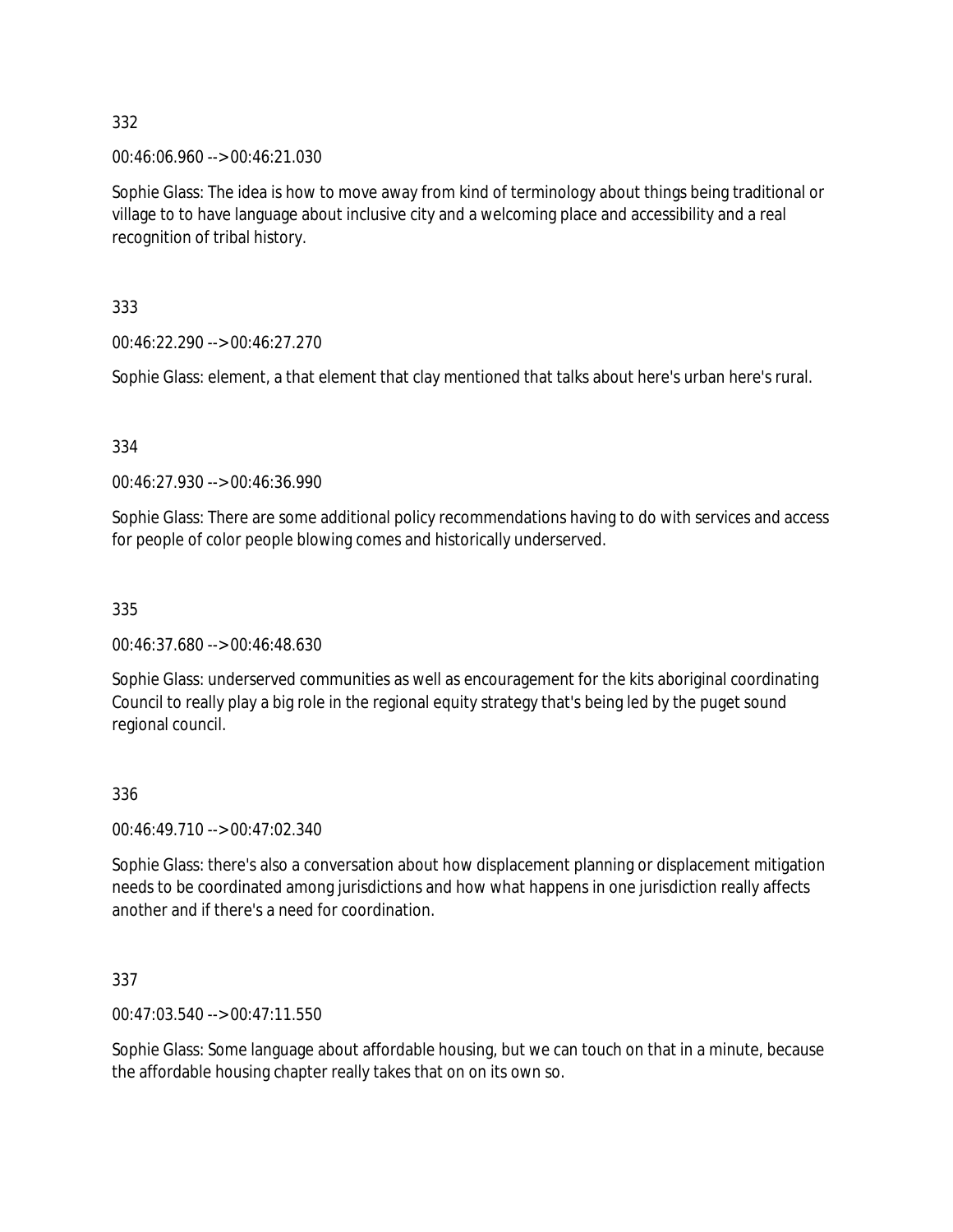00:47:12.150 --> 00:47:25.200

Sophie Glass: In terms of transportation, this is one of the elements, where some of your colleagues on the kids have regional coordinating Council recommended some shower language and the shaolin which has to do with.

339

00:47:25.650 --> 00:47:35.640

Sophie Glass: inclusive and equitable planning for transportation and so you know transportation plans and programs shall serve users of all ages and abilities.

340

00:47:36.960 --> 00:47:46.020

Sophie Glass: That this county and cities shall work with residents to understand transportation needs, and that these programs should include input from diverse Community members.

341

00:47:46.860 --> 00:47:58.830

Sophie Glass: And what I will just flag for you all, as he discussed this as a Council or individually reflect on how equity policies are made or institute is, what are the items that.

### 342

00:48:00.420 --> 00:48:10.530

Sophie Glass: could be shells and what should be should, and that is a really robust and needed conversation that I think they care CC port will have on may 4, and so I really look forward to that conversation.

343

00:48:11.670 --> 00:48:18.450

Sophie Glass: With housing, a lot of what we heard in your retreat was about flexibility beyond the single family residential house.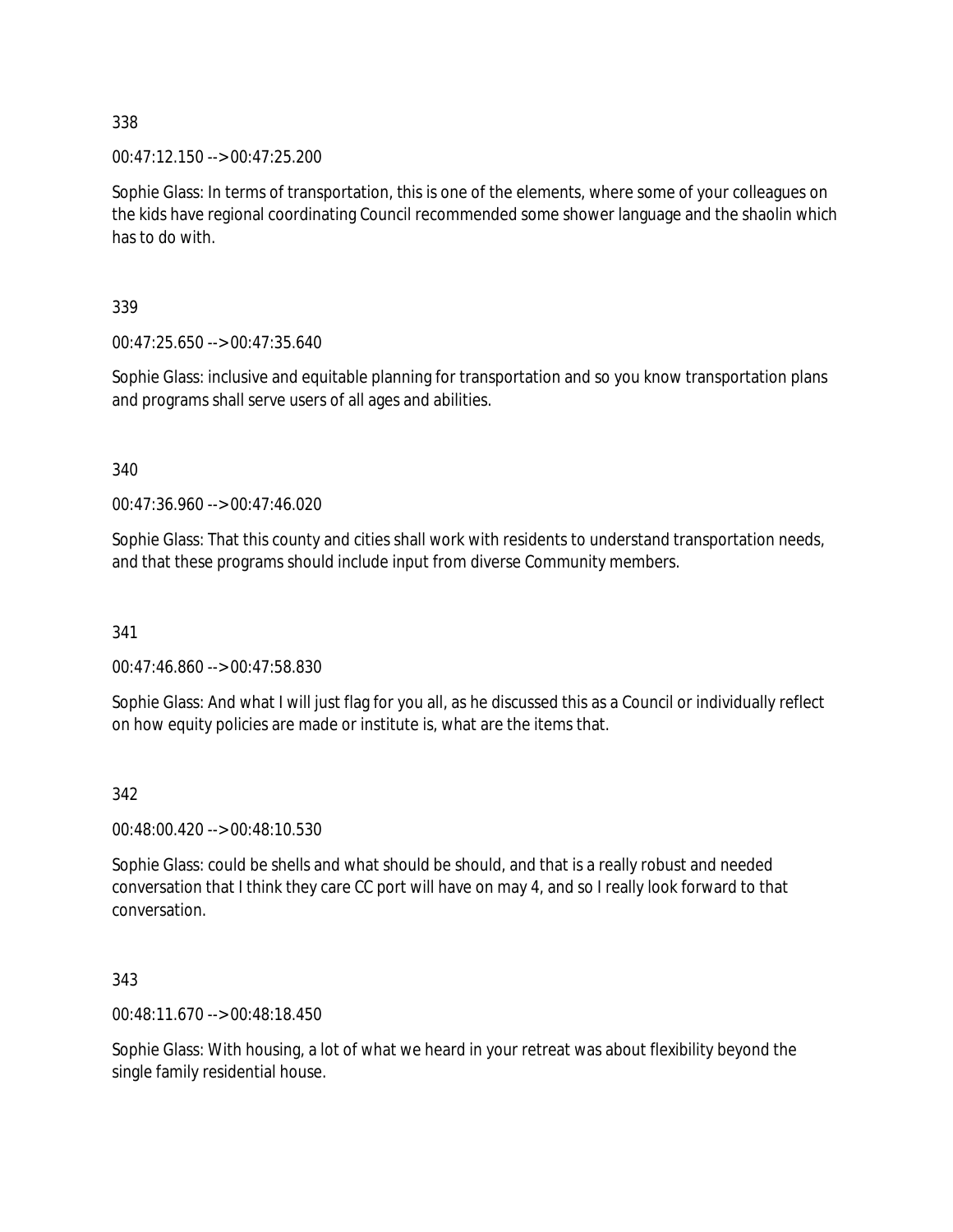00:48:18.840 --> 00:48:34.740

Sophie Glass: And so there's some new policy language that is being proposed about expanding zones for moderate depth density that missile meeting miss missing middle housing incentivizing a range of housing types thinking about transitional housing supportive housing and then.

345

00:48:36.090 --> 00:48:40.080

Sophie Glass: mitigating displacement once again and protecting existing low income housing.

346

00:48:40.860 --> 00:48:49.830

Sophie Glass: And just to reinforce what what clay was saying earlier, why this is kind of important for the bainbridge city council to pay attention to is that your comprehensive plan.

347

00:48:50.250 --> 00:48:59.880

Sophie Glass: Ideally, should be consistent with this so anything that you'll see in this comprehensive in this county why plan will be fodder for your future conversations.

348

00:49:00.570 --> 00:49:07.800

Sophie Glass: With the natural environment, this element now has more of a social equity lens to it so thinking about how the environment and.

349

00:49:08.130 --> 00:49:21.930

Sophie Glass: Who gets to enjoy the benefits of a clean natural environment and so along along those lines they talk about reducing impacted vulnerable populations that have been disproportionately affected by noise, air pollution other environmental impacts.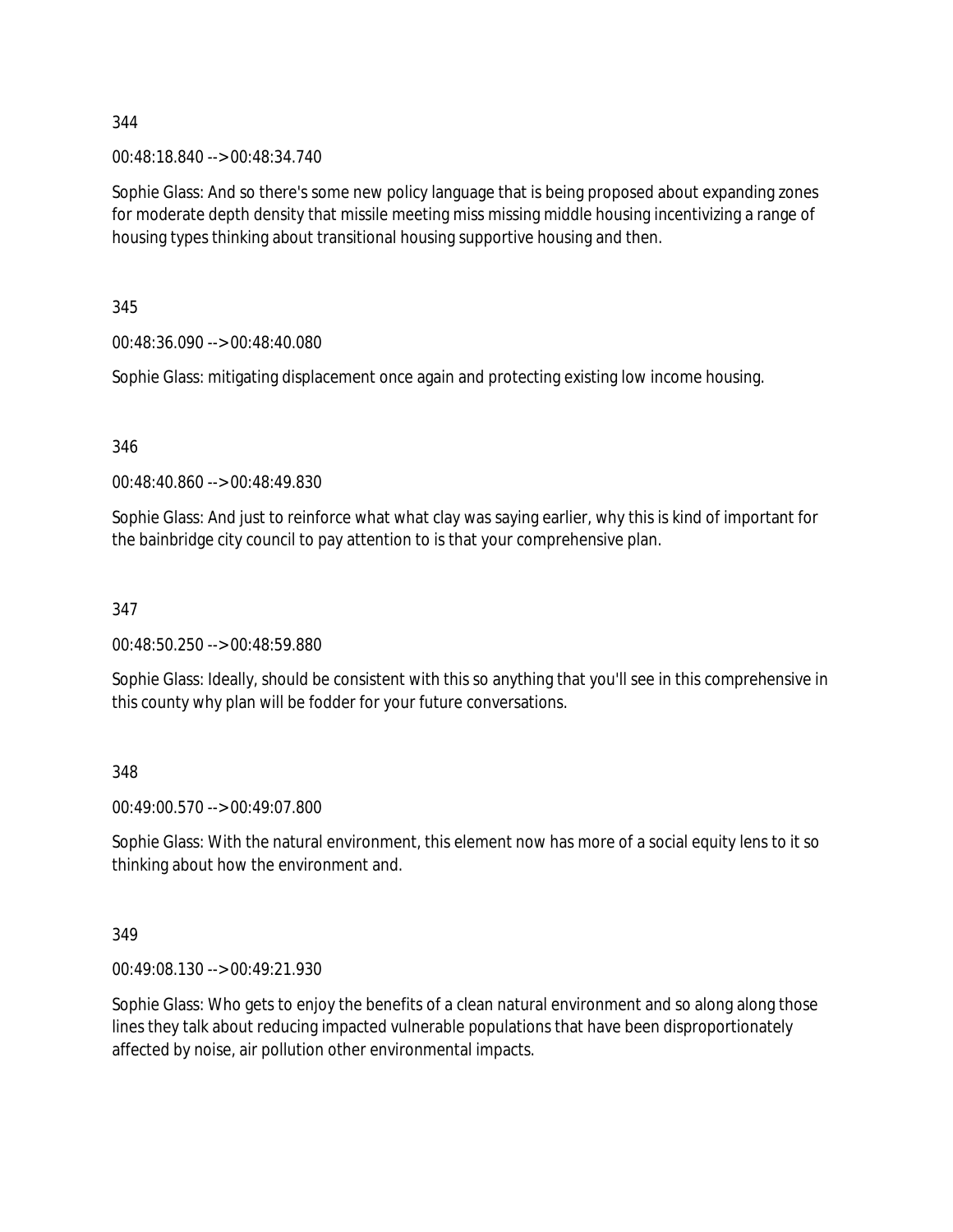00:49:24.510 --> 00:49:29.280

Sophie Glass: Other just items having to do with education and outreach and supporting green infrastructure.

351

00:49:30.030 --> 00:49:37.110

Sophie Glass: Once again, thinking about anti displacement tools and policies there's you know some literature out there, that certain investments in.

352

00:49:37.830 --> 00:49:48.000

Sophie Glass: Natural Resources can have some sort of eco gentrification impact and just awareness of how our protection of the natural environment, who wins who loses.

353

00:49:49.770 --> 00:49:59.490

Sophie Glass: And that takes us through those policies and i'm just going to put For those of you who are at the retreat a reminder of where this came from, so there was an exercise in which.

354

00:50:00.660 --> 00:50:15.570

Sophie Glass: Different members of the care CC board and a few Community Members and representatives went through these key elements and made suggestions, so perhaps I should have shown this slide first, but this is what was used to then feed into this recommended policy changes.

355

00:50:16.620 --> 00:50:35.880

Sophie Glass: So I think I only have about two more minutes left because I really want to turn it over to you well and and i'll share just briefly about the public comment or the public involvement process that has to go along with these countywide planning policies so on this one slide here and.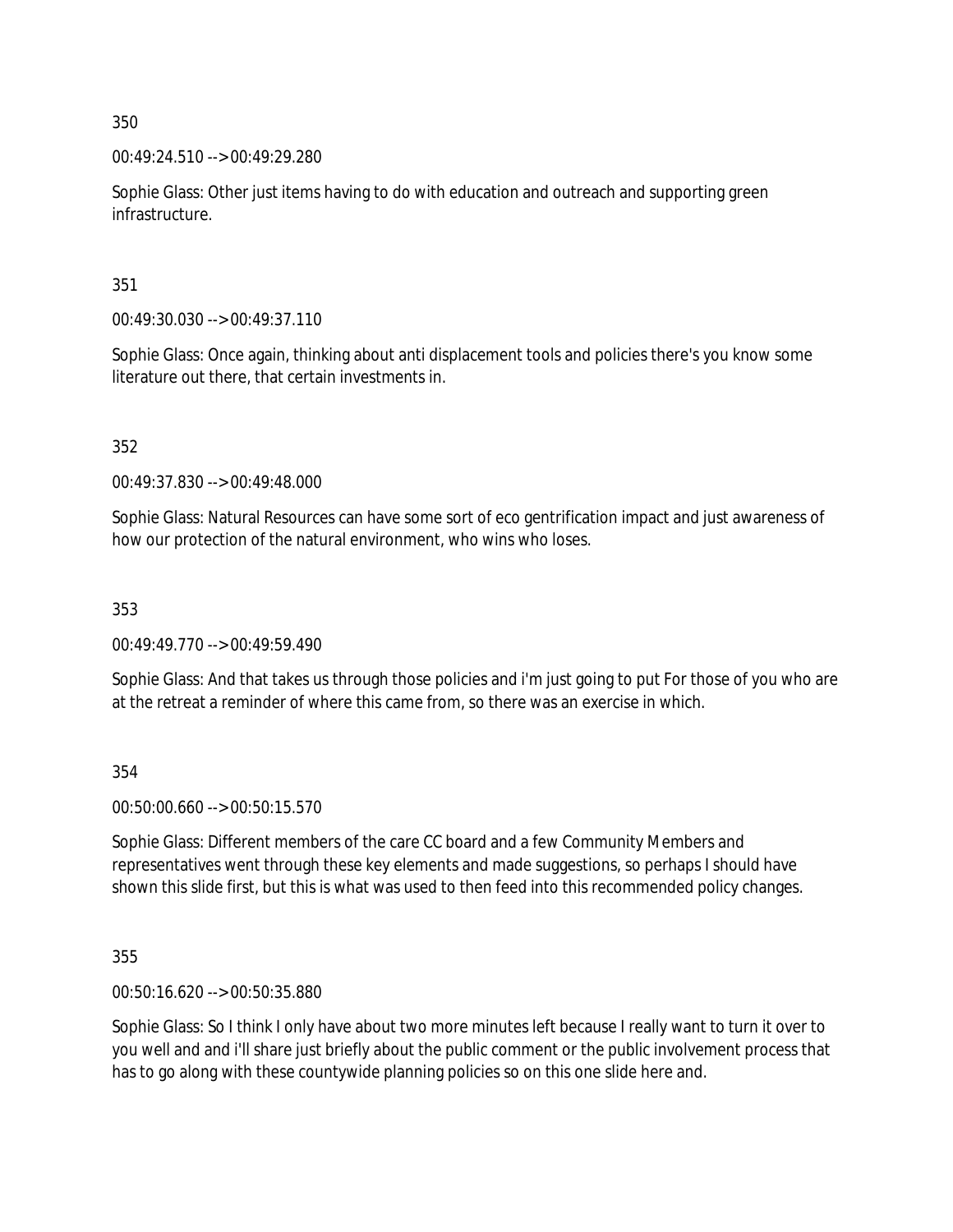00:50:37.440 --> 00:50:51.330

Sophie Glass: The county wide planning policies requires a public comment period and that will happen between may 7 and may 21 so about a two week process, and then on the June 1 I believe can check that in a second June.

357

00:50:53.370 --> 00:50:58.350

Sophie Glass: get my days right, yes, the June 1 care CC board meeting there will be a public hearing and so.

### 358

00:50:59.190 --> 00:51:10.320

Sophie Glass: This is about a month's worth of work to reach out to different groups and a request that I have, and perhaps I can ask cast Member deeds and others to share my my contact information.

359

00:51:10.650 --> 00:51:18.870

Sophie Glass: If there are any groups within bainbridge island that you would like to be on her initial email blast saying this is a draft document for your review.

360

00:51:19.200 --> 00:51:32.280

Sophie Glass: Please, please let us know, and we will ensure and include them and we're also going to do other traditional methods of sharing draft documents like and press release and what have you, but there are some groups that maybe you want to make sure our pay attention to this document.

361

00:51:33.360 --> 00:51:44.610

Sophie Glass: So with that i'm councilmember deeds, I might turn it over back to you to see how you want to handle the question and answer period, but just know that we're happy to stay on the line, as long as we need to to get answers for your colleagues.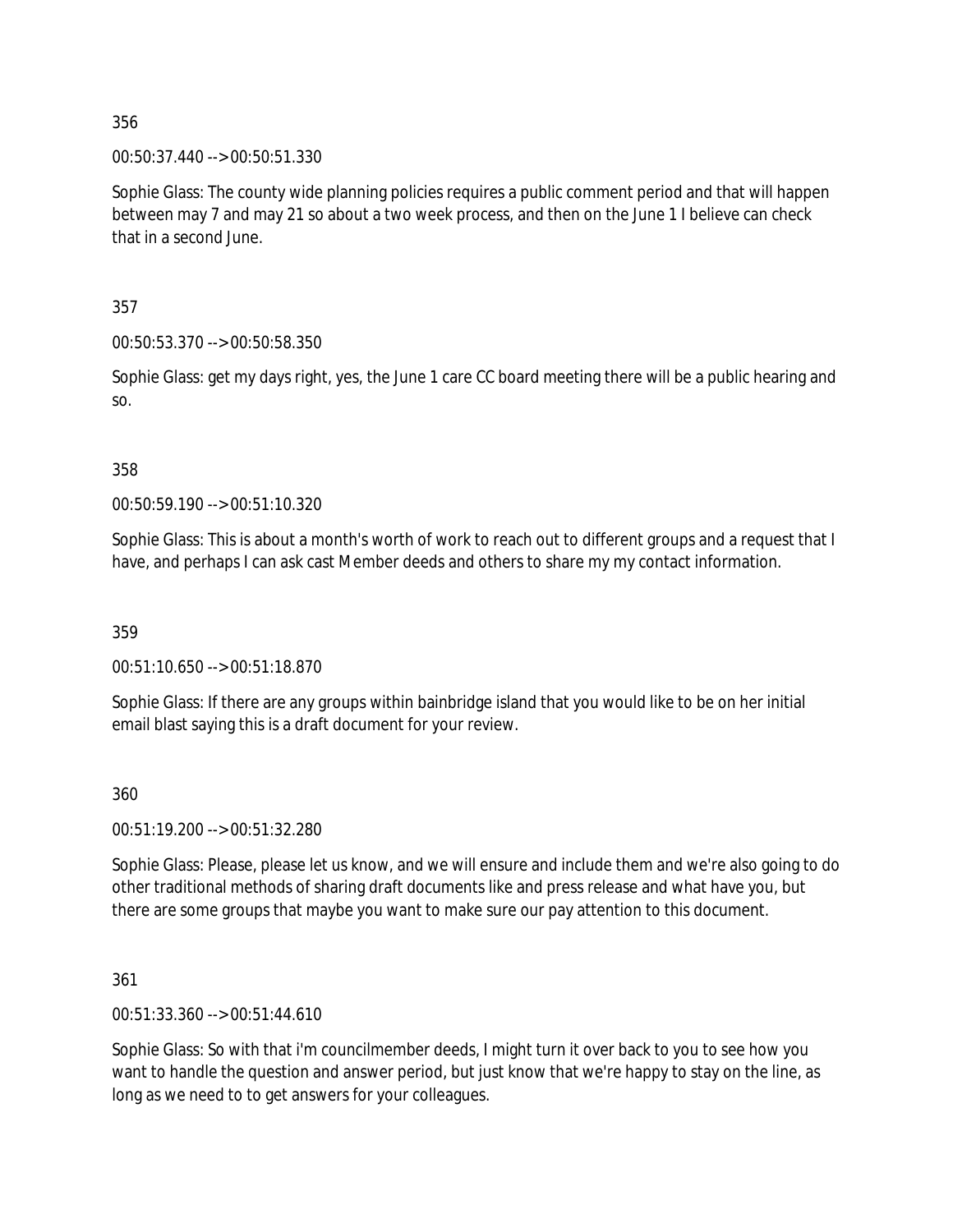00:51:51.210 --> 00:51:57.870

Joe Deets: Well, thank you Sophie Thank you clay, this is a very helpful this colleague sets a lot of information.

363

00:51:58.920 --> 00:52:00.570

Joe Deets: to throw at you, but.

364

00:52:01.950 --> 00:52:10.860

Joe Deets: let's just say the the CPS are or it's going to be a framework for all our jurisdictions port orchard bremerton polls both us and the county.

365

00:52:12.450 --> 00:52:23.940

Joe Deets: To do a comprehensive plants and do our planning and it gives a common framework, so what a couple things that i'm really glad, is of course the equity feature, the climate feature.

366

00:52:24.870 --> 00:52:35.250

Joe Deets: elements, as well as the what was caught is called displacement displacement, is where people are forced to leave because they can no longer afford to live in an area.

367

00:52:35.640 --> 00:52:46.140

Joe Deets: And I think we all know, bainbridge is particularly acute to that we have a very I think very large percentage of cosford and families here on the island and.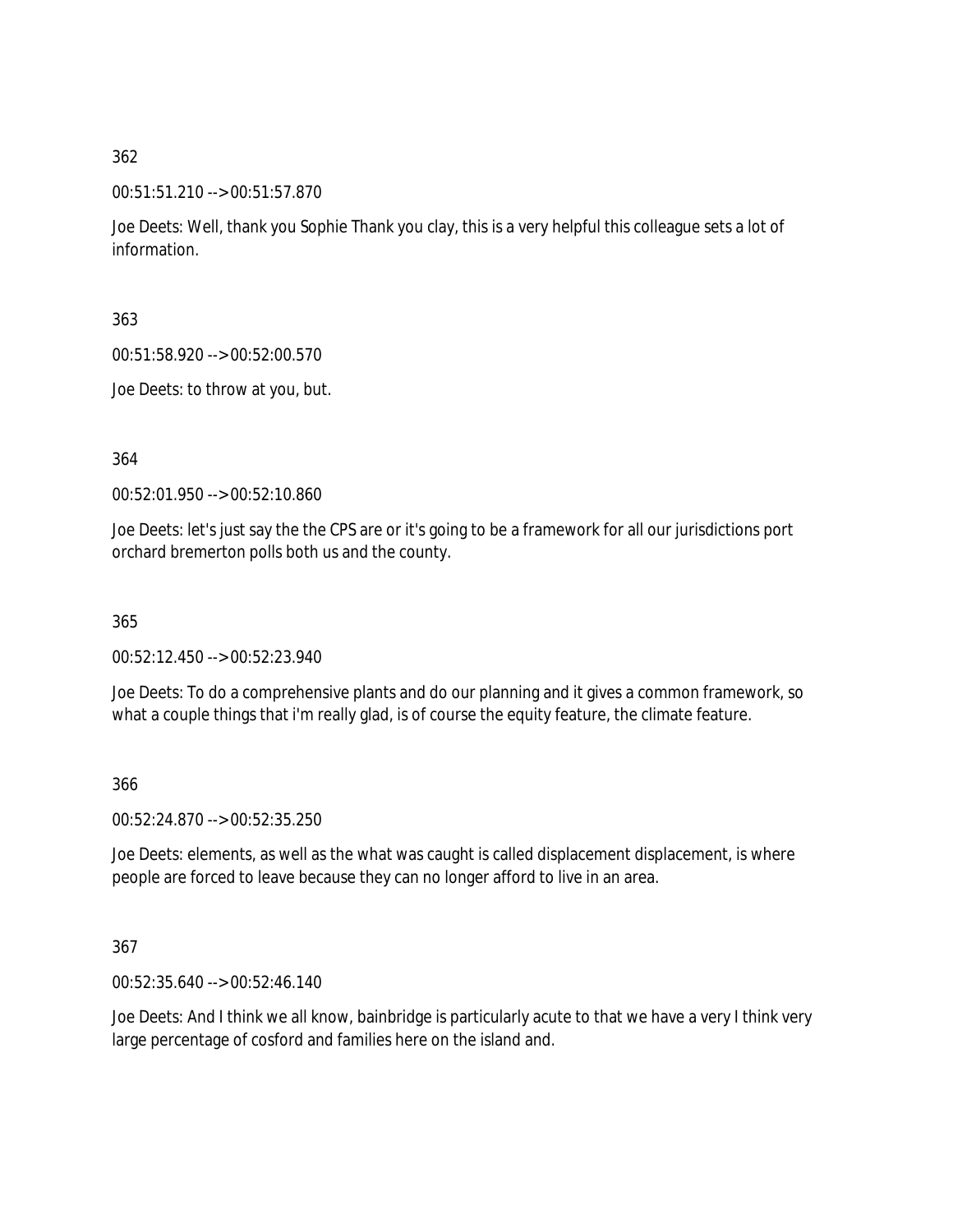00:52:46.530 --> 00:53:00.840

Joe Deets: Plenty of families who cannot move to the island so there's some very updated features in the CPP that are quite relevant to us one thing I wanted to ask Sophie in clay, there was about population.

369

00:53:02.160 --> 00:53:03.930

Joe Deets: Distribution for growth.

370

00:53:05.370 --> 00:53:16.290

Joe Deets: that's that's obviously going to be a hot topic amongst the jurisdictions, how much growth does everyone take on, can you describe how this plays out with the CPP.

371

00:53:17.850 --> 00:53:28.020

Clay White, LDC: Sure i'm happy to do that so it'll be a separate exercise but typically there is a target for let's say population that the county is planning for out the.

372

00:53:29.430 --> 00:53:39.090

Clay White, LDC: And PS RC then has all of the cities and the county into what's called regional geographies you know you have your.

373

00:53:39.720 --> 00:53:48.870

Clay White, LDC: Know bremerton you have a high capacity transit Community so others so they've a filter that overall population goal and and put cities and the county into buckets.

374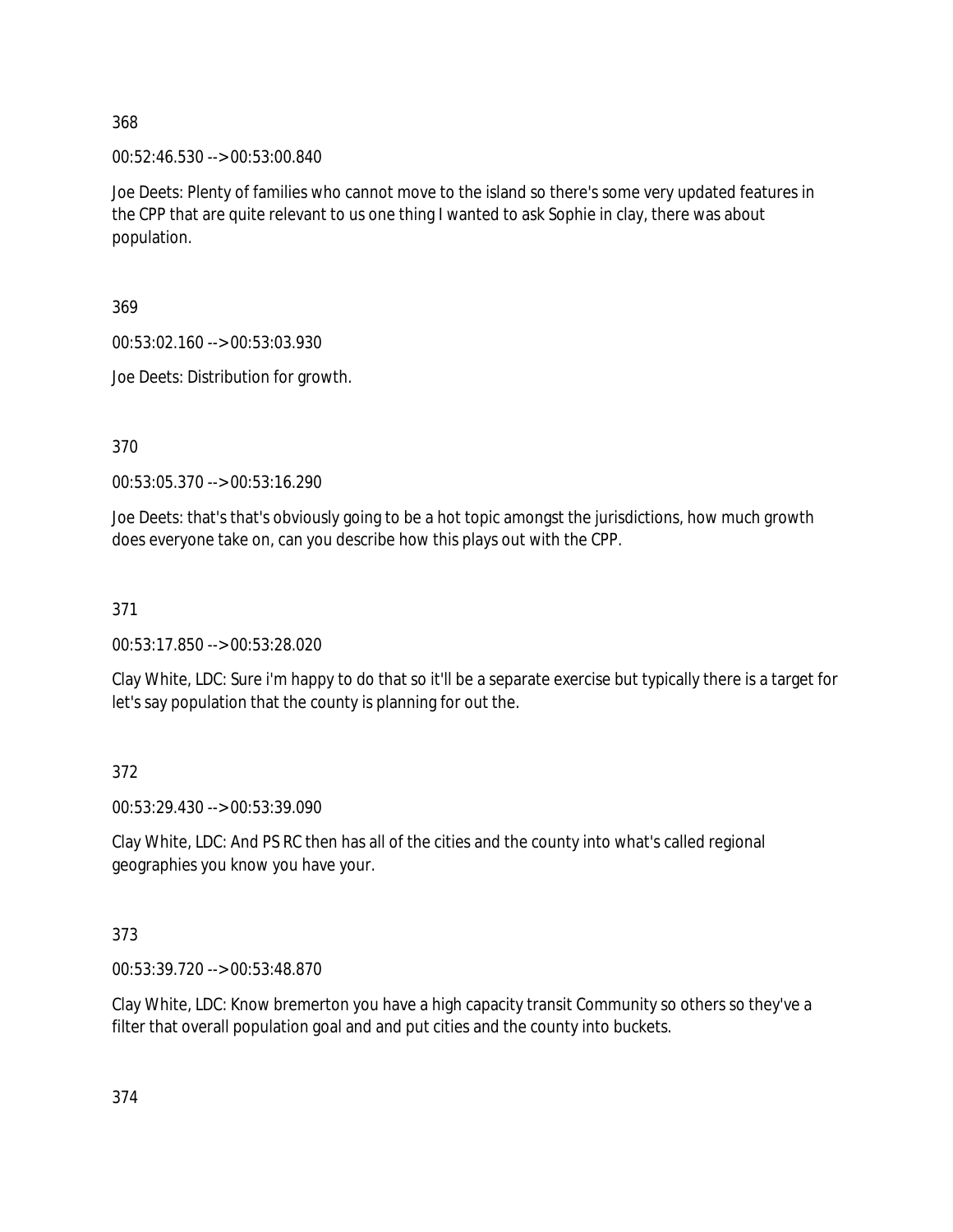00:53:49.200 --> 00:53:57.870

Clay White, LDC: And then you're going to work to negotiate kind of what those cities, for your initial planning target, which will then kind of spur your comprehensive plan so.

## 375

00:53:59.160 --> 00:54:06.510

Clay White, LDC: So what I always do when I talked to work with jurisdictions up front is just talk about the importance of this beginning process is you're going to be.

### 376

00:54:06.870 --> 00:54:19.170

Clay White, LDC: Working over the next few months to kind of make some preliminary decisions about not only the people that will be planning for for another nine years after 2044 from 2035 but also employment as well, so.

### 377

00:54:19.620 --> 00:54:25.140

Clay White, LDC: And that will get set into the county wide planning policy so that's a big piece coming up.

### 378

00:54:27.690 --> 00:54:32.370

Joe Deets: Thank you, you know I Deputy Mayor I think i'll hand this back to you, since you're cheering.

### 379

00:54:34.350 --> 00:54:37.470

Kirsten Hytopoulos: It was raised my hand, since you are cheering so.

380

00:54:38.520 --> 00:54:41.400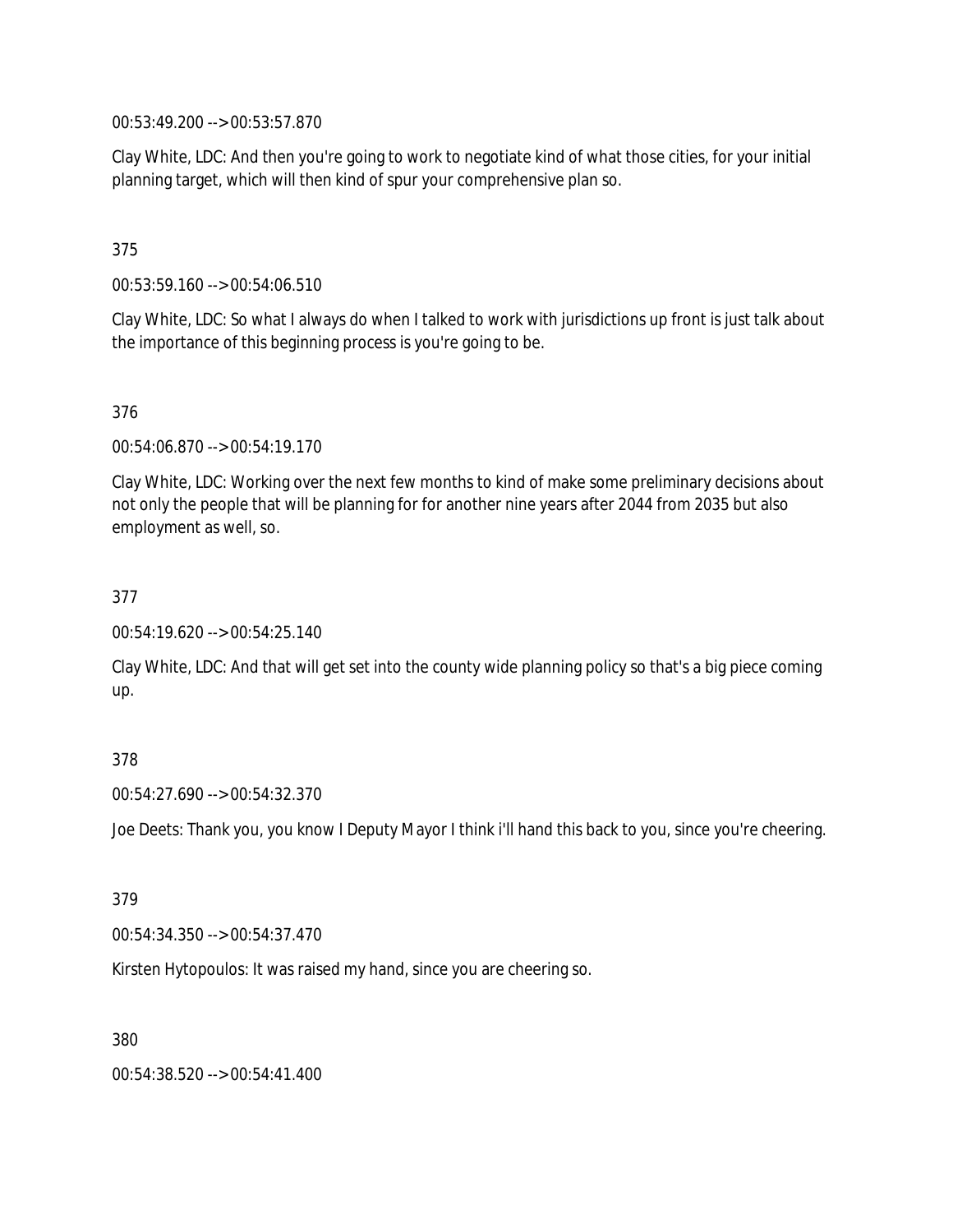Kirsten Hytopoulos: This this item, because I was going to say that was gonna be my.

## 381

00:54:41.940 --> 00:54:50.070

Kirsten Hytopoulos: What we do as soon as we had a chance to start looking for it i'm looking at population because that's going to be the top off, and I feel that's not been populated yet.

# 382

00:54:50.490 --> 00:55:01.830

Kirsten Hytopoulos: And then the growth patterns photo image is not there yet so i'm thinking haha well you know this has now come before us in the process it's a checkbox of having come before the Council.

383

00:55:02.340 --> 00:55:13.260

Kirsten Hytopoulos: But we have nothing to comment on there, so this I you know when How does this procedurally this probably you won't come before us again in this manner when those are here.

384

00:55:13.770 --> 00:55:22.740

Kirsten Hytopoulos: That will be the process you describe will will our REPS will maybe interact with it or certainly heather will interact with that negotiation process.

385

00:55:23.220 --> 00:55:35.190

Kirsten Hytopoulos: But the plan is not going to come back to us again right with populated with those population numbers right those will those will slot in later, having gone through that population process.

386

00:55:35.640 --> 00:55:40.230

Clay White, LDC: And it will go through a separate process that will go through the carrier CC board.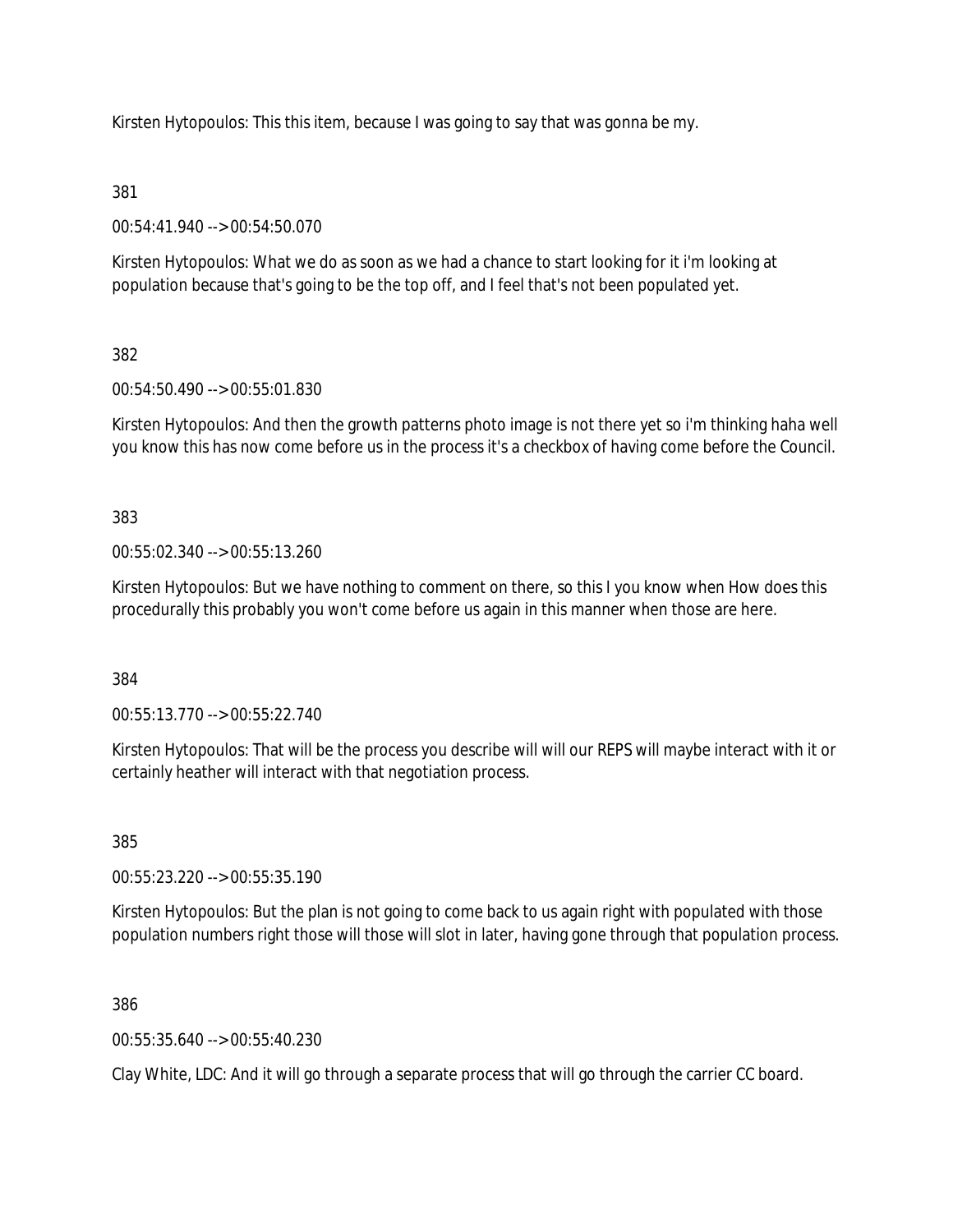00:55:40.710 --> 00:55:52.770

Clay White, LDC: Certainly heather will be involved and, just like a volunteer to you know, during this process if you'd like me to come back and kind of talk about how this process has worked and help support another thing that ever i'm happy to do that.

388

00:55:53.190 --> 00:56:03.270

Clay White, LDC: The reason that we're not doing it as part of this process is a timing issue it's a timing with when ofm of as a fans and management is has population information.

389

00:56:03.660 --> 00:56:10.710

Clay White, LDC: available, and it does not sync up with when your comprehensive plan update, as do so everybody's kind of got this mismatched.

390

00:56:11.010 --> 00:56:23.280

Clay White, LDC: process where your countywide planning policies are required to be updated, but the information you need to set your growth targets isn't available yet so that's why this has been handled a little bit differently than it normally would happen yeah.

391

00:56:23.730 --> 00:56:25.680

Kirsten Hytopoulos: Okay i'm at mayor.

392

00:56:28.200 --> 00:56:33.960

Rasham Nassar: Yes, thank you, thank you for the presentation it's really great to have you both here.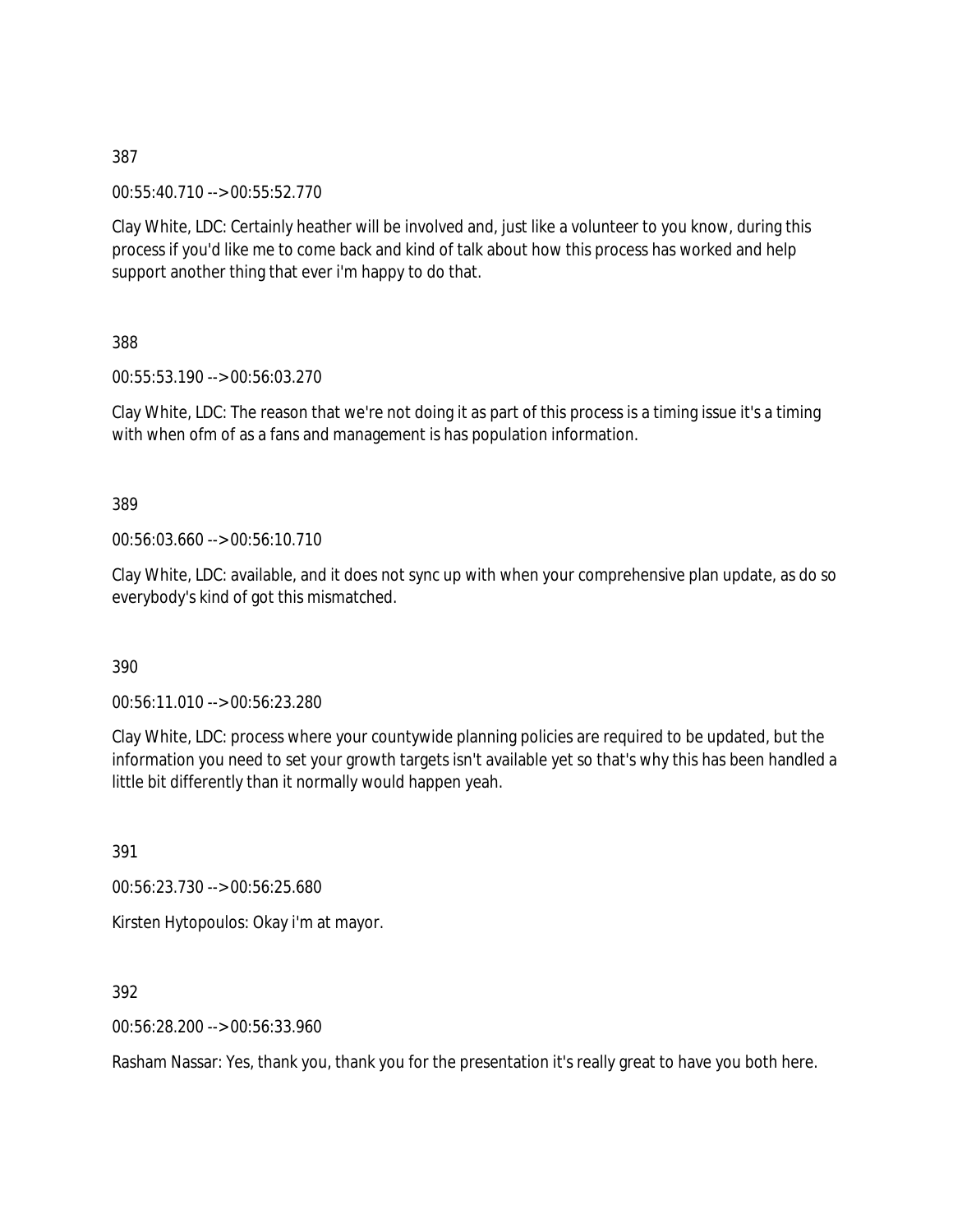00:56:35.250 --> 00:56:47.190

Rasham Nassar: And to get a sense of what's happening countywide it's really important stuff and it definitely impacts our Community our cities future planning, but it's not something that we're necessarily typically aware of.

394

00:56:48.480 --> 00:57:00.360

Rasham Nassar: In terms of of the city and kind of what's happening outside and all the factors of consideration that come top down that influence and impact our comprehensive planning so i'm really glad to have you both here and thanks again for your presentation.

395

00:57:01.080 --> 00:57:11.070

Rasham Nassar: Following up on this line of inquiry related to growth in population allocation, I have a memo that the City Council received from our planning director.

396

00:57:11.640 --> 00:57:26.730

Rasham Nassar: In January of 2020, so I think this came out of a PS RC K rcc exercise, where the Lego exercise, so I was there, and that was an exercise in.

397

00:57:27.240 --> 00:57:39.810

Rasham Nassar: kind of getting a sense of what cities wanted to take what amount of the road, allocation and our planning director captured the results of that particular exercise from the representatives from the city of Cambridge that were there and that were.

398

00:57:41.280 --> 00:57:54.030

Rasham Nassar: Participating and making those preliminary decisions and she has it here that it's been tenderly decided for bainbridge that we would take 4500 of the 34,000 population by 2050.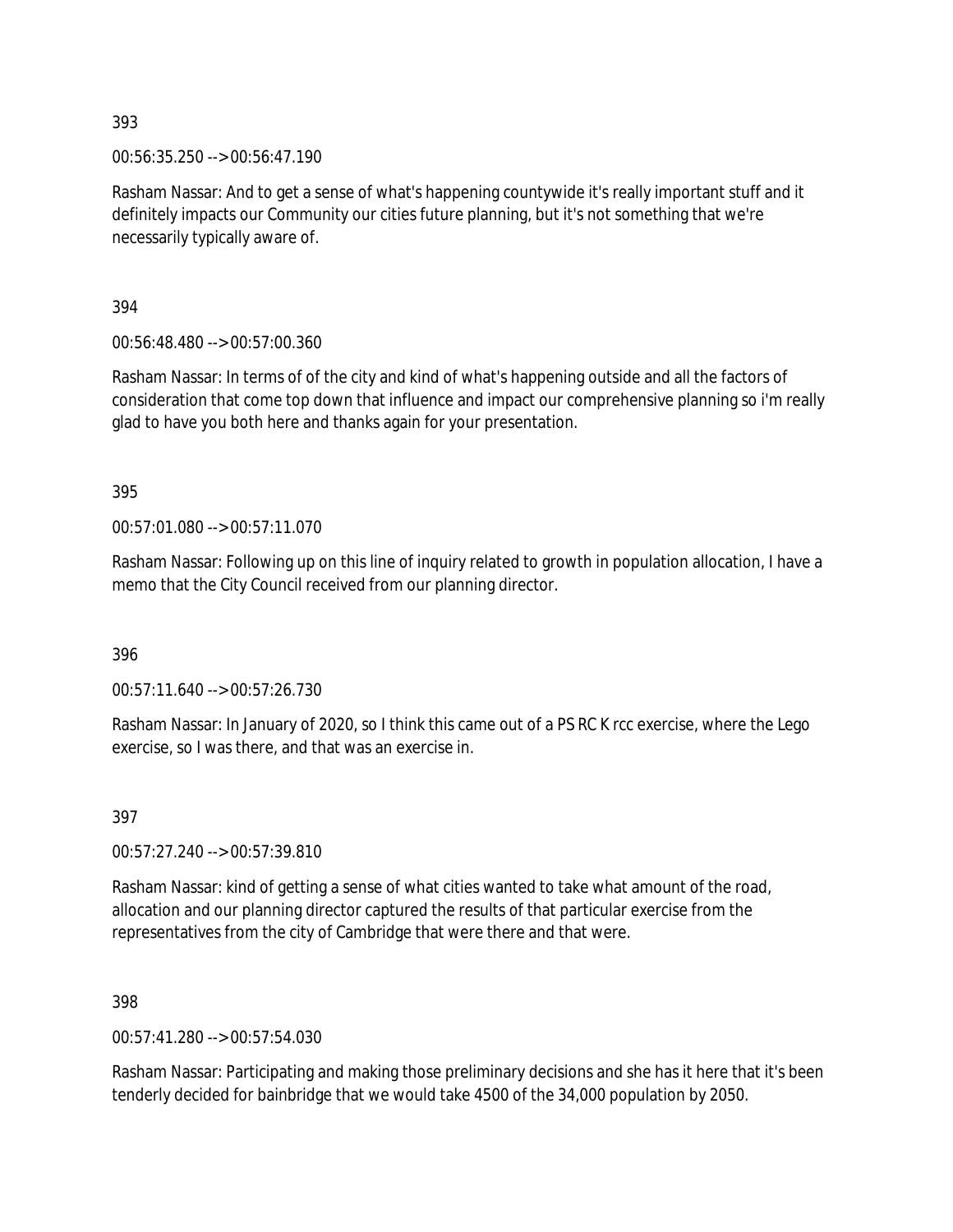00:57:55.020 --> 00:58:12.300

Rasham Nassar: So that's the last update I have on the record in terms of allocation for of that percentage of the total kits that county growth allocation from pure se, do you know if there's any been any change since then, if there's been any other discussions or.

400

00:58:14.040 --> 00:58:15.840 Rasham Nassar: If that's kind of where we are.

401

00:58:17.070 --> 00:58:17.640

Rasham Nassar: In terms of.

402

00:58:18.870 --> 00:58:26.190

Sophie Glass: I can speak to that because I don't clay we're not at that retreat, the purpose of the retreat was just to help board members understand the concept.

403

00:58:26.190 --> 00:58:41.430

Sophie Glass: And so that was very much at a high level first glance at how might this this how my population be distributed, but there have been no conversations, since then, and really the robust robust process that cares you see has hired clay white to also oversee.

404

00:58:42.270 --> 00:58:56.640

Sophie Glass: is going to begin, probably in in earnest in a month or two once the county wide planning policies are behind us, so those numbers were kind of part of a good initial exploration, but I don't think that anyone is holding any jurisdiction to.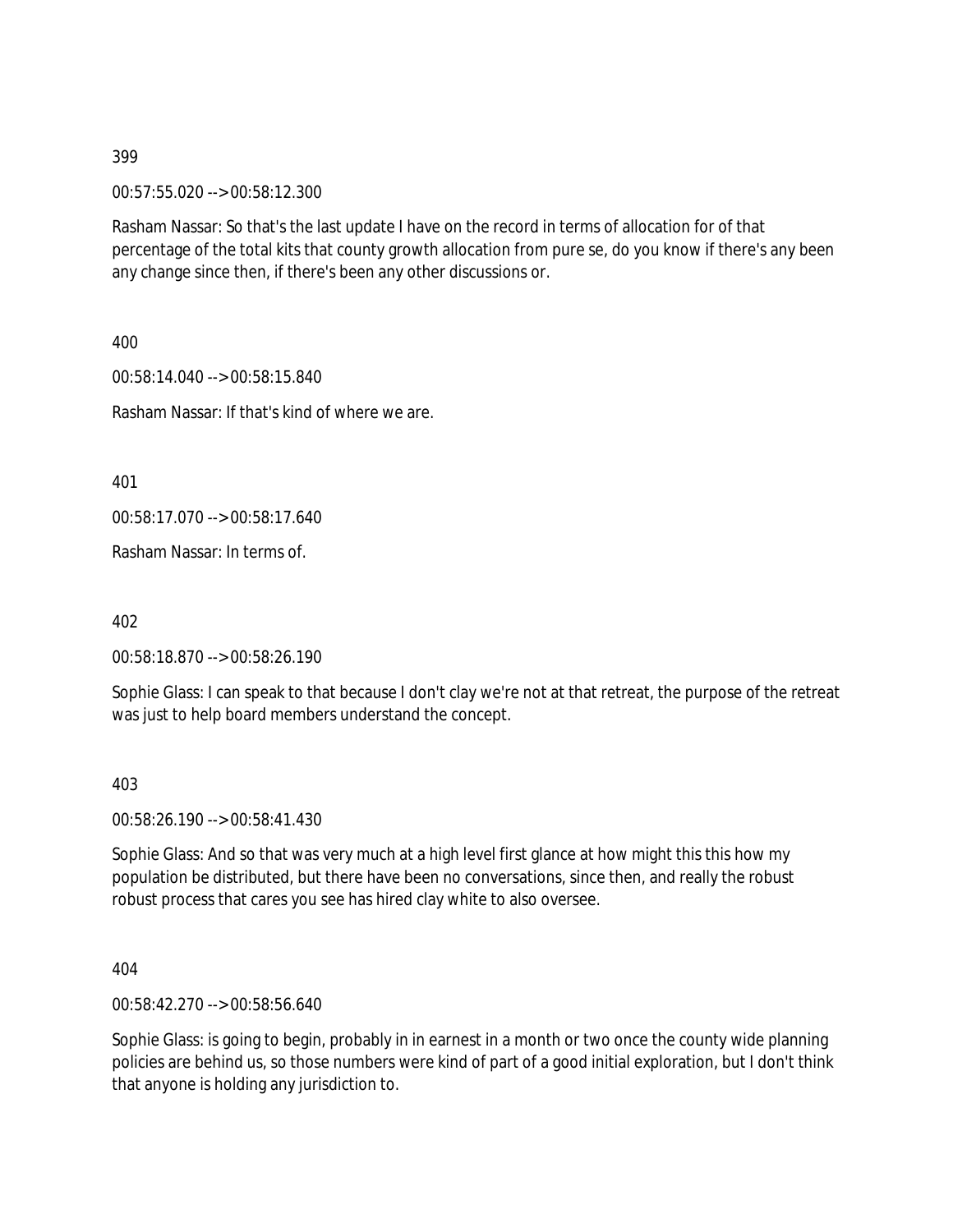### 00:58:58.560 --> 00:59:07.080

Clay White, LDC: agree that process will be hopefully coming right on the tail of this project, concluding but there's it's.

406

00:59:07.950 --> 00:59:19.620

Clay White, LDC: it's it's a pretty different process, but you get some guidance from the regional level kind of you know how much should certain urban areas be planning for so a metropolitan city like bremerton.

407

00:59:19.950 --> 00:59:24.870

Clay White, LDC: Is you know really slotted to be taking a lot more growth in a city like the city of bainbridge island.

408

00:59:25.260 --> 00:59:32.310

Clay White, LDC: And in the same way that bellevue and Seattle would take more than black diamond or ever it should take more than lake Stevens.

409

00:59:33.120 --> 00:59:38.850

Clay White, LDC: But there is also this it's not usurping your ability to make a legislative decision and so.

410

00:59:39.120 --> 00:59:49.170

Clay White, LDC: There is guidance, but there's also you know coordinating that with kind of where you see that you want to go because growth, growth management is a bottoms up exercise.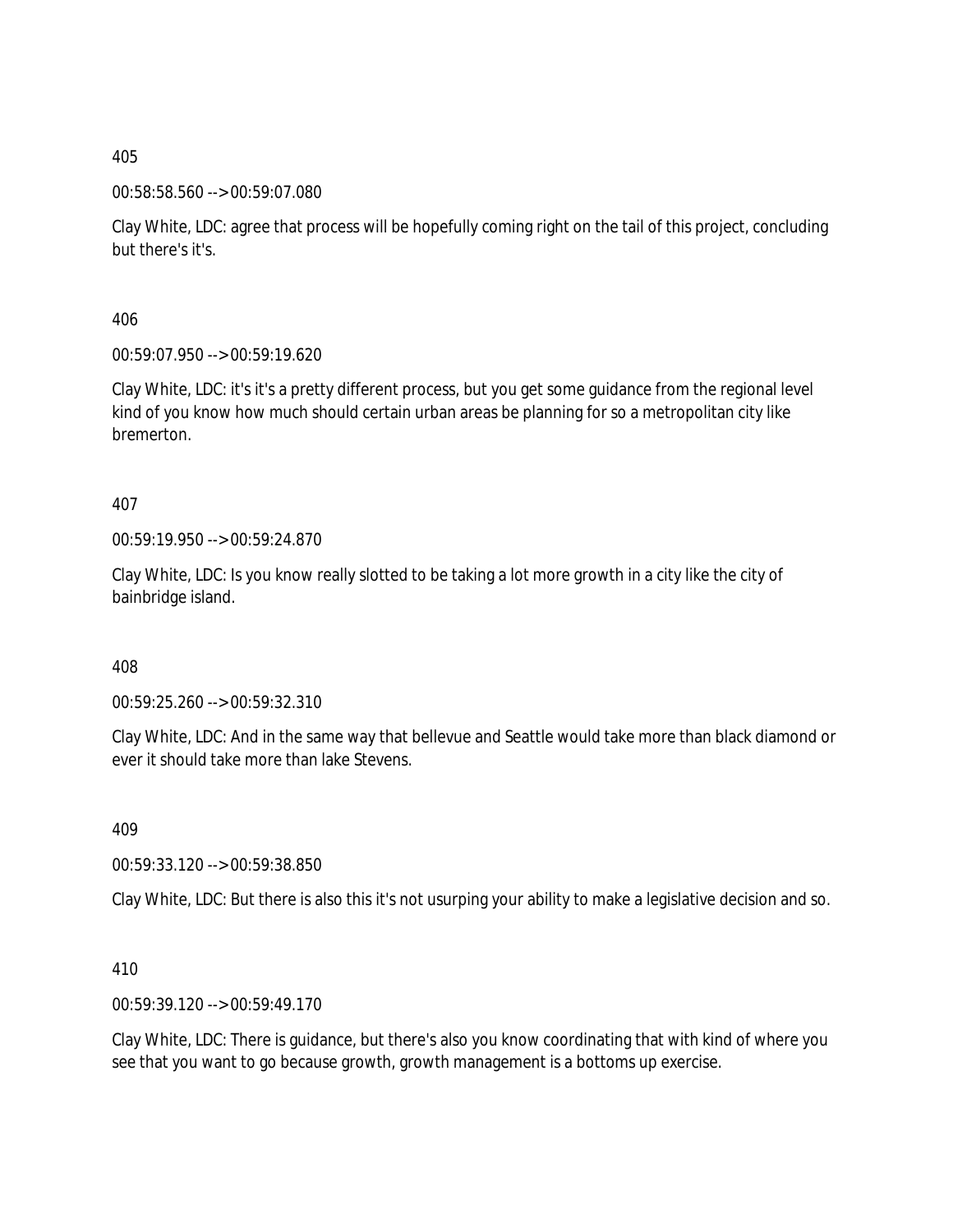00:59:49.800 --> 00:59:59.250

Clay White, LDC: Where it starts with local government, but you get top down direction so there's there's this process will go through to try to get everybody moving in the right directions that you can do your plan updates.

412

01:00:00.030 --> 01:00:06.510

Rasham Nassar: And if I can ask one more question you might have answered this already is the the process that you stated, would begin in a couple of months.

413

01:00:07.380 --> 01:00:22.410

Rasham Nassar: On the on the back end of the adoption of this kind of broader plan is that is anticipated to involve public process for local jurisdictions, or is it going to be similar to the exercise that I attended, where it was just elected officials that were kind of gathered in a room.

414

01:00:23.130 --> 01:00:26.640

Clay White, LDC: They will go through the kr CC, it has to go through the.

415

01:00:27.270 --> 01:00:39.570

Clay White, LDC: CPP approval process so not only will the board have to make a recommendation and then kids up county will ultimately have to make a decision, so it will go through multiple review processes that are open to the public.

416

01:00:40.110 --> 01:00:51.270

Clay White, LDC: So, so you know typically these processes don't get a ton of people participating because it's pretty high level but, but it is a legislative process that will be going through.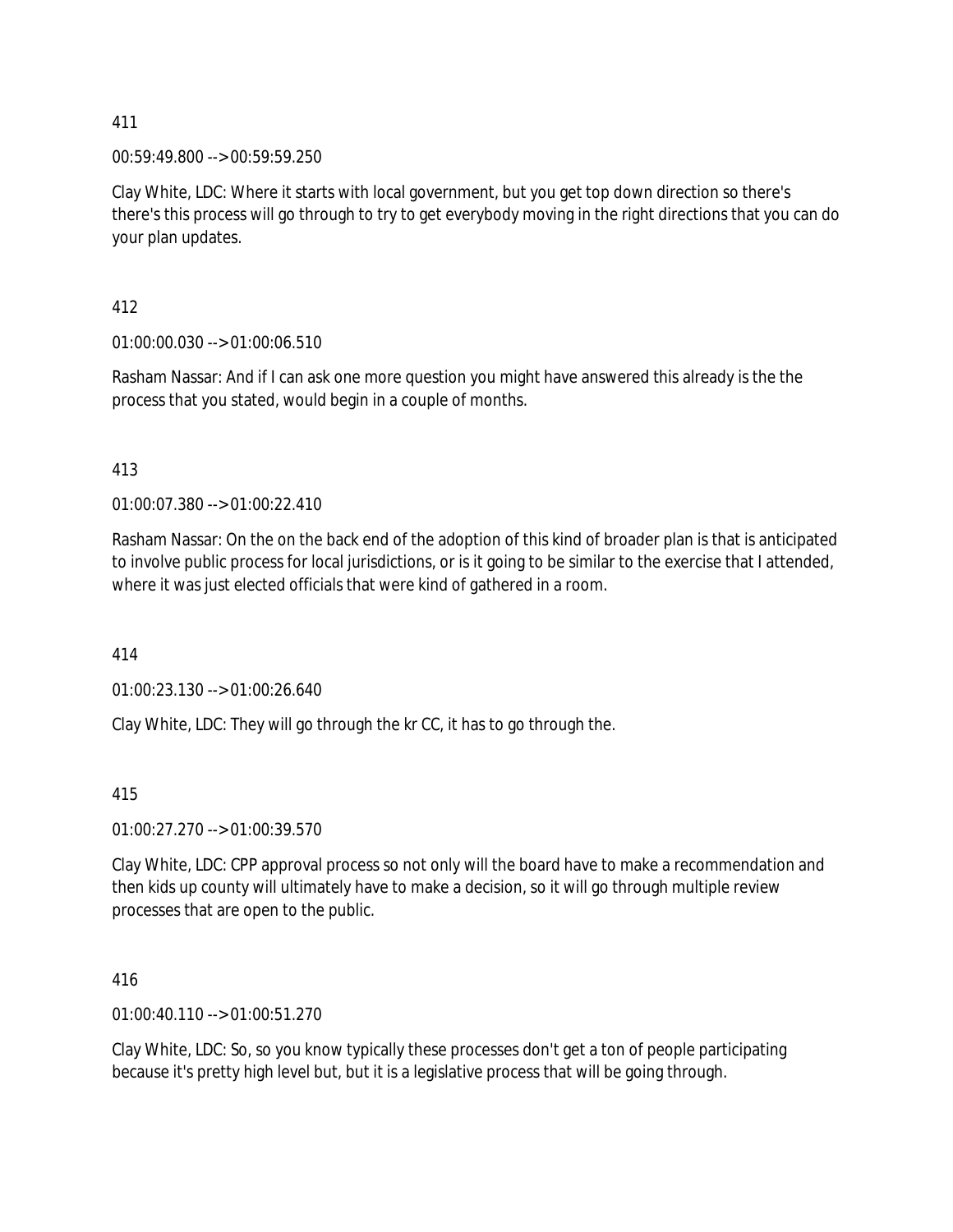01:00:52.140 --> 01:01:00.600

Rasham Nassar: Okay, and this one last comment, I hope that as those public opportunities public participation opportunities are scheduled that all.

418

01:01:02.010 --> 01:01:06.090

Rasham Nassar: I would personally and my colleagues might agree would be notified and made aware.

419

01:01:06.360 --> 01:01:14.010

Rasham Nassar: Of those opportunities so that we can make sure to notify the public and use maybe a little bit of our Council time to make the public aware, because this is.

# 420

01:01:14.280 --> 01:01:24.960

Rasham Nassar: Probably the most important discussion and for our Community, particularly, and I would just like to give them advance morning or notice, I should say that these conversations are happening, and that they have an opportunity to participate.

# 421

01:01:26.700 --> 01:01:30.510

Sophie Glass: Thank you for that matter, I think that really helps me as a program director, think about.

## 422

01:01:31.290 --> 01:01:42.660

Sophie Glass: The work plan for getting these growth targets done and the need to reach out to full councils and the need to reach out and and, by extension, the public process in general, so this was a good flag for me.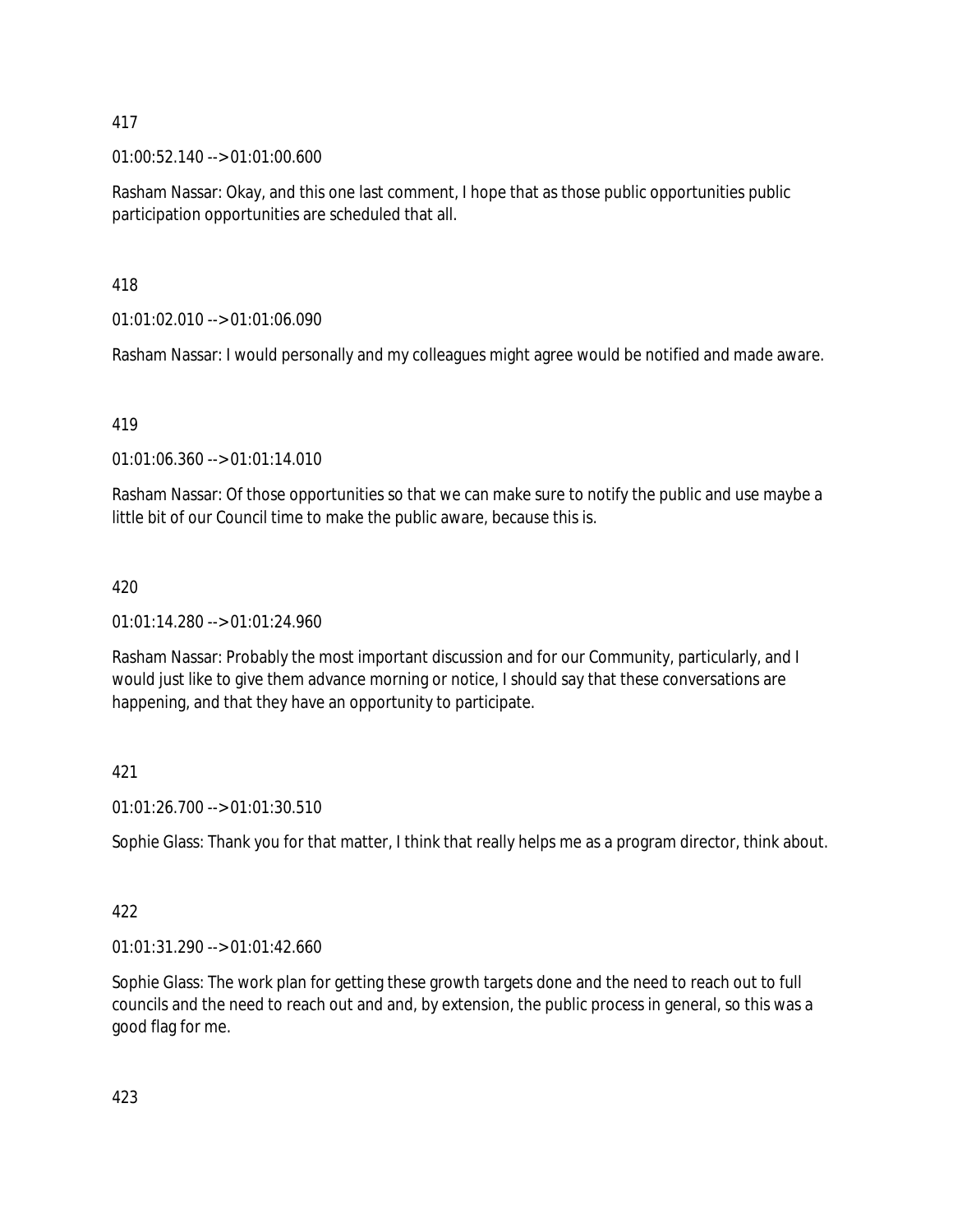01:01:45.000 --> 01:01:48.030

Kirsten Hytopoulos: I would like to add that I would agree, I think that historically.

424

01:01:48.540 --> 01:01:56.760

Kirsten Hytopoulos: I was in counseling years ago as well if people felt like it was sort of a backroom thing that was some serious the growth allocations and the more transparency.

### 425

01:01:57.030 --> 01:02:05.790

Kirsten Hytopoulos: That could be brought to that the better, and especially for our Community, so I really appreciate hearing that from you that that that you that you welcome this feedback, thank you.

### 426

01:02:06.480 --> 01:02:14.640

Clay White, LDC: It was, I was just spent three months as interim planning director for the city of everett and I was having the same conversation with their city council of.

#### 427

01:02:15.060 --> 01:02:23.010

Clay White, LDC: You know it's important to have these conversations now because the choices, you make now implement the actions, you have to take to make those things happen.

428

01:02:23.400 --> 01:02:31.350

Clay White, LDC: You know how much population plan for real results in the land use changes you're going to be looking at or the you know commercial zoning changes and so.

429

01:02:31.770 --> 01:02:41.700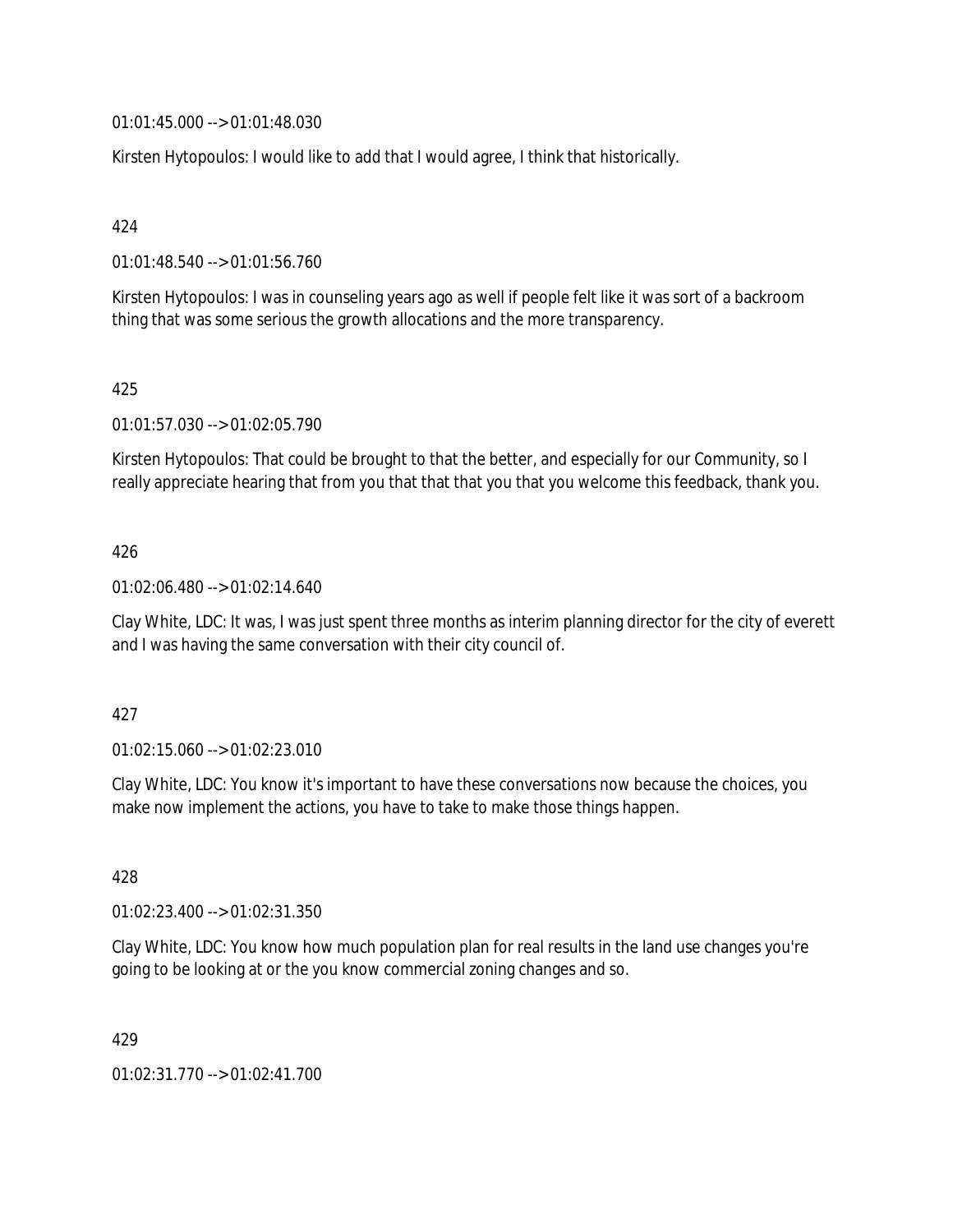Clay White, LDC: You know people tend to get involved on the back end when you really want them to catch the vision, at the beginning and so you're absolutely correct and will be there to help support that.

430

01:02:43.740 --> 01:02:44.700

Kirsten Hytopoulos: counts killed over deeds.

# 431

01:02:45.000 --> 01:03:02.610

Joe Deets: yeah Thank you Deputy Mayor yeah, I just wanted to add it's my understanding Sophie I mean you could address this as when when we vote on this, I think that needs to be kind of a super majority of members of can't be just sort of a bare majority that passes the CPS and and I think.

## 432

01:03:04.320 --> 01:03:14.220

Joe Deets: Mostly, most of the cities, need to be on board so maybe speak about that, so it can't be just like sort of, say, if we're the loan vote no.

433

01:03:15.630 --> 01:03:17.310

Joe Deets: That could obviously could be an issue.

434

01:03:18.570 --> 01:03:25.650

Joe Deets: So maybe address the the approval does the majority aspect of the supermajority aspect of that.

## 435

01:03:27.930 --> 01:03:34.710

Clay White, LDC: yeah I mean because Okay, it does is I didn't think that so so the process is that this goes through.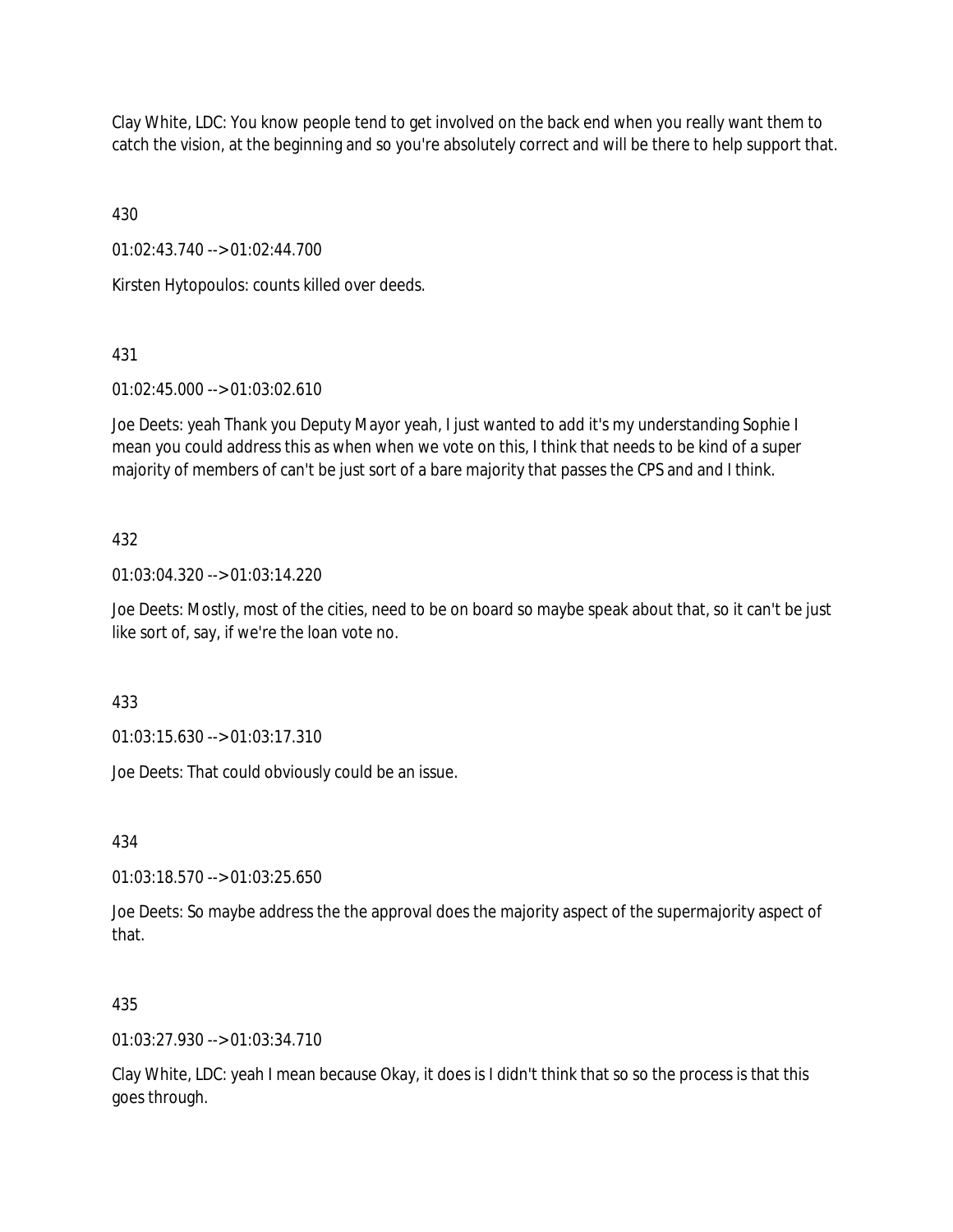01:03:35.130 --> 01:03:43.500

Clay White, LDC: And you know draft revisions have gone through the planning directors, which is Lou tack and then we've also been working with trans stack and trans Pole and black hole.

437

01:03:43.980 --> 01:03:54.270

Clay White, LDC: And then, once it kind of filters its way up to the the care CC board, you know they discuss the CPP release it for a comment there's a public hearing.

## 438

01:03:54.810 --> 01:04:02.910

Clay White, LDC: And then they make a recommendation I don't think that that's a supermajority I think it's just a majority would have to pass that on.

## 439

01:04:03.630 --> 01:04:11.670

Clay White, LDC: It then goes to kits APP county where they complete a super review there's a public hearing so there's more public comment and then, once they.

440

01:04:12.600 --> 01:04:21.180

Clay White, LDC: Once they adopt an ordinance on the CPP then it goes through a ratification process so there's a resolution to ratify and.

### 441

01:04:22.170 --> 01:04:34.740

Clay White, LDC: there's 90 days on that and at least three cities have to ratify that process, so I guess I guess that would be a strong majority for kits up so that's that ratification process so there's actually.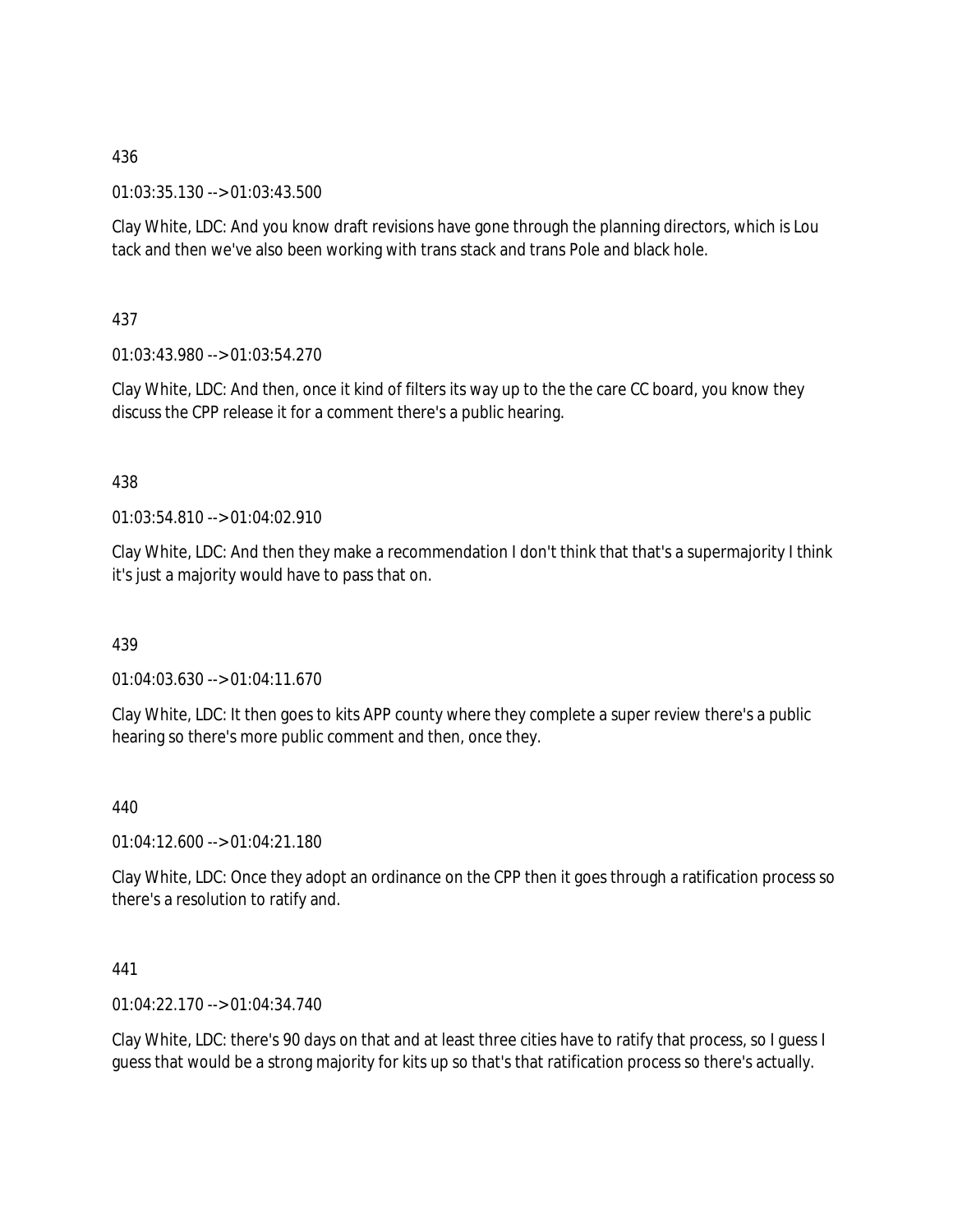01:04:35.070 --> 01:04:42.360

Clay White, LDC: Two to kind of looks at this as you go through one coming up and then one after the county takes action.

443

01:04:43.560 --> 01:04:46.830

Joe Deets: Okay, thank Thank you clay for for clarifying that.

444

01:04:48.660 --> 01:04:55.590

Sophie Glass: As a councilmember deeds were you thinking also about that two thirds majority vote that's in that red box to the right or day clay answer your question.

445

01:04:56.940 --> 01:04:59.400

Joe Deets: yeah I was yeah the red box.

446

01:05:00.540 --> 01:05:09.750

Joe Deets: we're in its master chief two thirds majority and I think it needs, we would like it to include three of the four cities, at least.

447

01:05:10.590 --> 01:05:16.260

Sophie Glass: Short, so I think that that is going to be a great conversation for you and your counsel to have for at the study session.

448

01:05:16.650 --> 01:05:21.870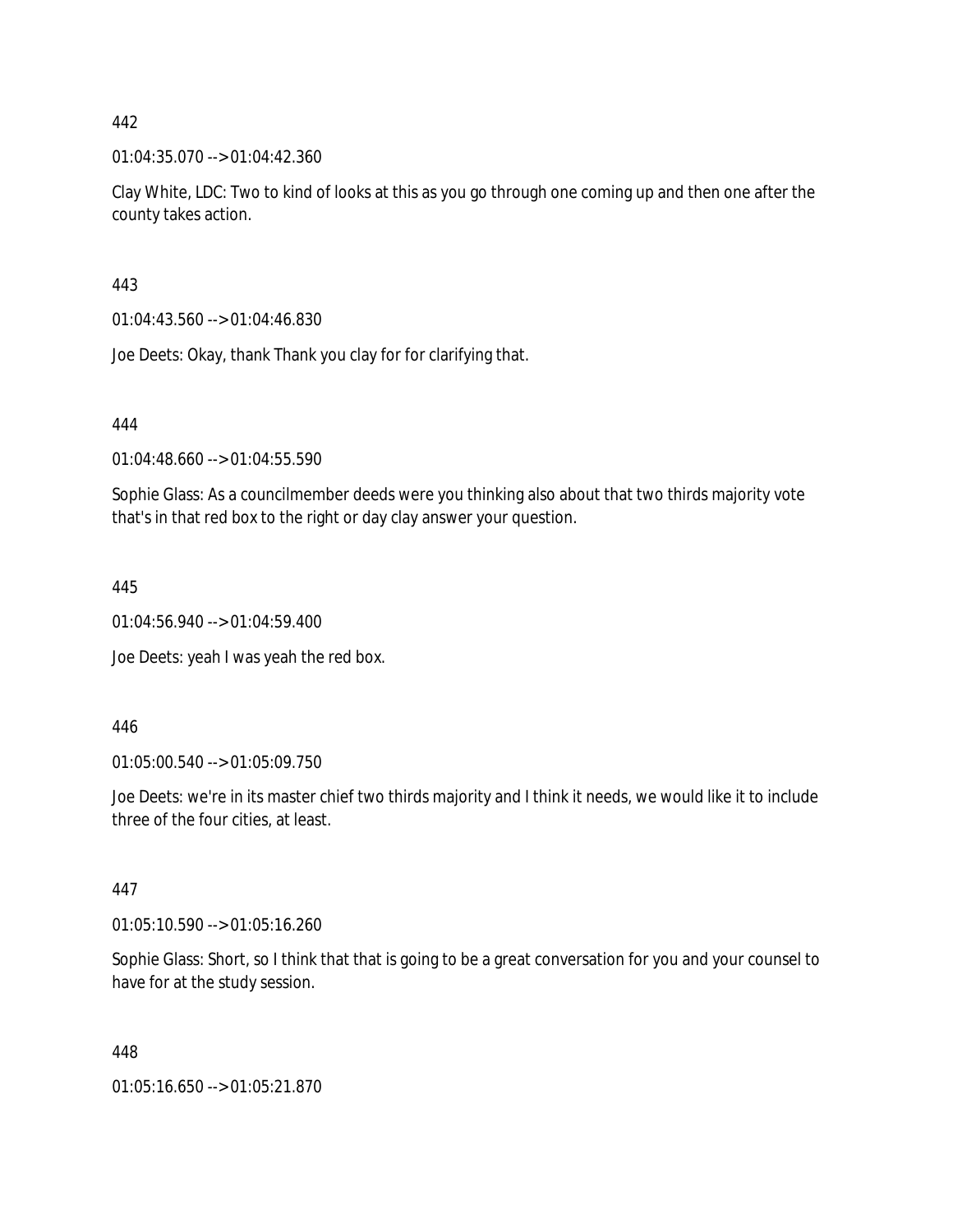Sophie Glass: If so, there's two tracks, and this is the new thing that's proposed that there's a change to one of the elements itself.

# 449

01:05:22.260 --> 01:05:35.100

Sophie Glass: Then it will go through this kind of mouse trap process if there was a change def just to an appendix what is up for discussion is whether just the care CC board looks at it, with a two thirds majority.

# 450

01:05:36.390 --> 01:05:46.740

Sophie Glass: No city ratification and adoption by kids have county and what i'm hearing from you is what I want to flag is that the growth targets are part.

# 451

01:05:47.130 --> 01:05:59.490

Sophie Glass: are an appendix So if you all as a body feel like the growth target process should pass through the cities and the city should have to ratify that and give you the chance for your public process this might be.

# 452

01:06:00.450 --> 01:06:13.410

Sophie Glass: This proposal to have a different path for appendices might be something that you as a as a Council talk about maybe discomfort with or interest in seeing play out a little bit differently, I don't want to put words in your mouth i'm just trying to interpret what I heard earlier today.

### 453

01:06:17.940 --> 01:06:22.830

Joe Deets: yeah Thank you Sophie I think it would be fair to say that the full Council would like to have.

454

01:06:24.000 --> 01:06:25.380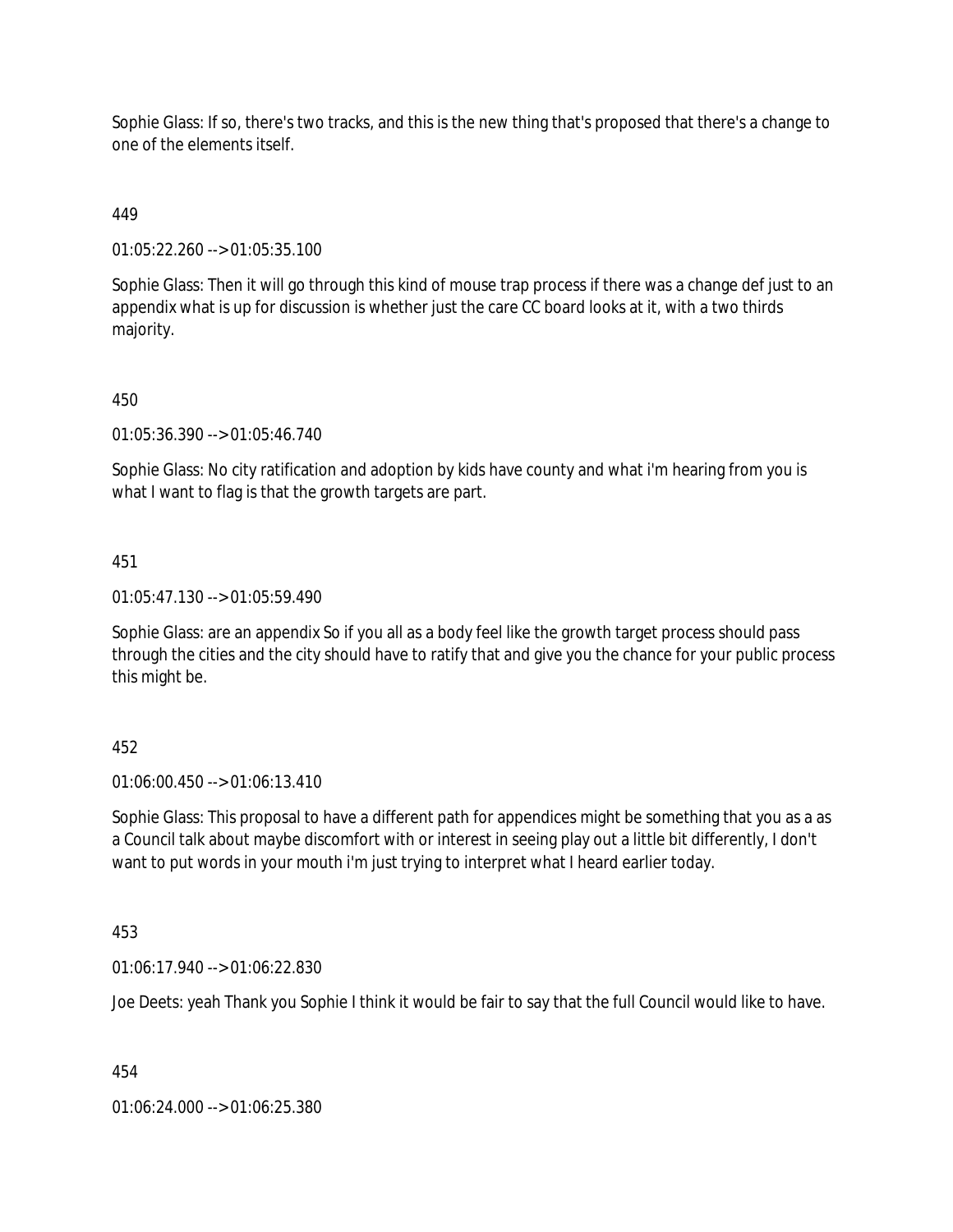Joe Deets: A chance to weigh on that.

455

01:06:28.890 --> 01:06:31.080 Joe Deets: So okay well.

#### 456

01:06:33.750 --> 01:06:37.680

Joe Deets: Maybe i'm temporarily chairing any other questions colleagues.

457

01:06:39.450 --> 01:06:43.830

Joe Deets: Anything anything i'm on the board so anything you want me to anything's you.

458

01:06:44.940 --> 01:06:49.620

Joe Deets: I got an op at the population and it's anything else, that you would like me to keep my eyes on.

459

01:06:52.500 --> 01:06:54.000 Kirsten Hytopoulos: was great.

460

01:06:54.060 --> 01:06:55.770

Kirsten Hytopoulos: Well, thank you, thank you.

461

01:06:55.800 --> 01:07:01.560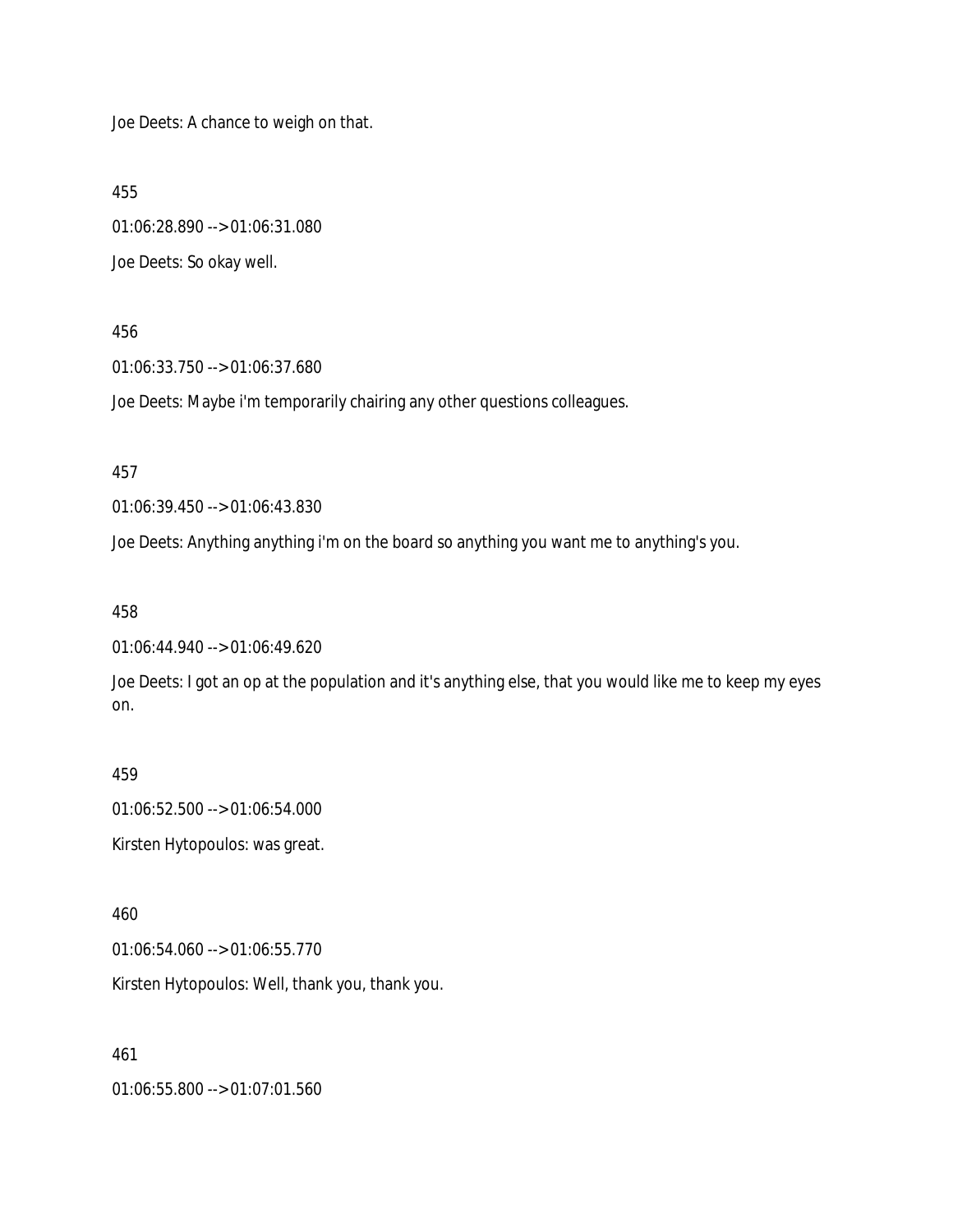Kirsten Hytopoulos: For for being here, but both of you as Sophie and clay and have it have a great evening.

462

01:07:01.980 --> 01:07:05.160

Sophie Glass: Thank you so much for having us we really appreciate your time take care.

463

01:07:06.660 --> 01:07:07.260

Joe Deets: Thank you bye.

464

01:07:08.940 --> 01:07:22.050

Kirsten Hytopoulos: Okay folks we're three minutes ahead of schedule let's move on to new business item five a eagle harbor phase one non motorized improvement project scope discussion Hello director which vicki.

465

01:07:23.880 --> 01:07:25.860

Chris Wierzbicki: Will counsel for you this evening.

466

01:07:27.750 --> 01:07:35.730

Chris Wierzbicki: We are going to discuss eagle harbor phase one this evening, and I will share my screen with you, so you can follow along.

467

01:07:40.260 --> 01:07:43.590

Chris Wierzbicki: i'll give you a little background and on what we're going to talk about tonight.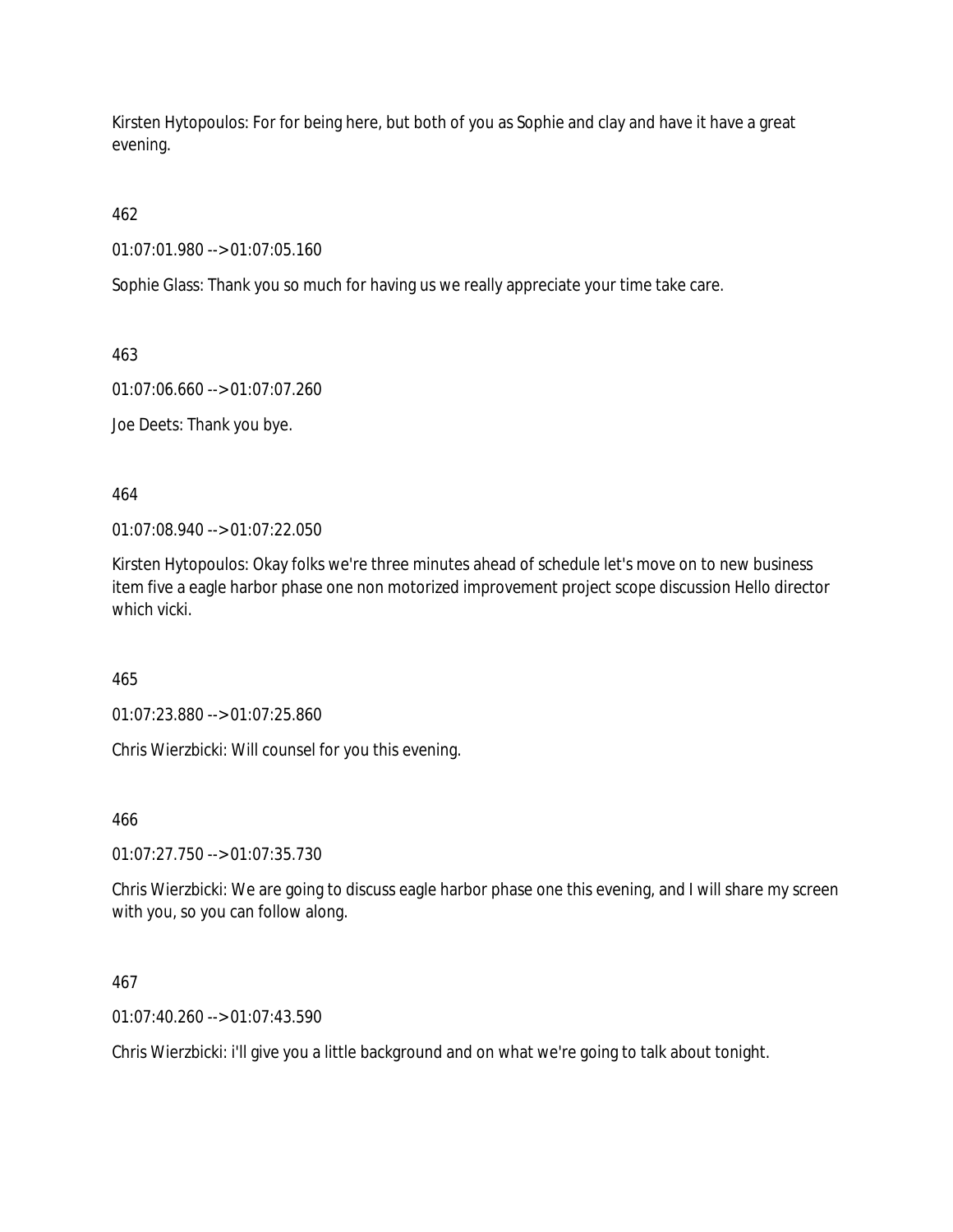01:07:44.790 --> 01:07:50.730

Chris Wierzbicki: So this is the phase one non motorized project and will i'll show you a map in just a minute.

469

01:07:51.630 --> 01:07:59.610

Chris Wierzbicki: But just some background here is that this project is included in our capital facilities plan, and it is planned for construction and 2024.

470

01:08:00.210 --> 01:08:05.430

Chris Wierzbicki: And you're probably wondering why we want to discuss it now, since it's pretty far out in the future.

## 471

01:08:05.910 --> 01:08:20.190

Chris Wierzbicki: and part of the reason for that is because this project is subject to a federal grant of 735,730 \$5,000 which is which we are eligible for in 2024, which is why the project is programmed in that year.

### 472

01:08:20.970 --> 01:08:29.040

Chris Wierzbicki: And the with the Federal requirements, there is quite an onerous and time consuming process related to right away acquisition.

473

01:08:29.640 --> 01:08:40.230

Chris Wierzbicki: And we have recently confirmed that we are going to need some right of way both permanent and temporary in order to achieve the project that we have scoped out in the plan.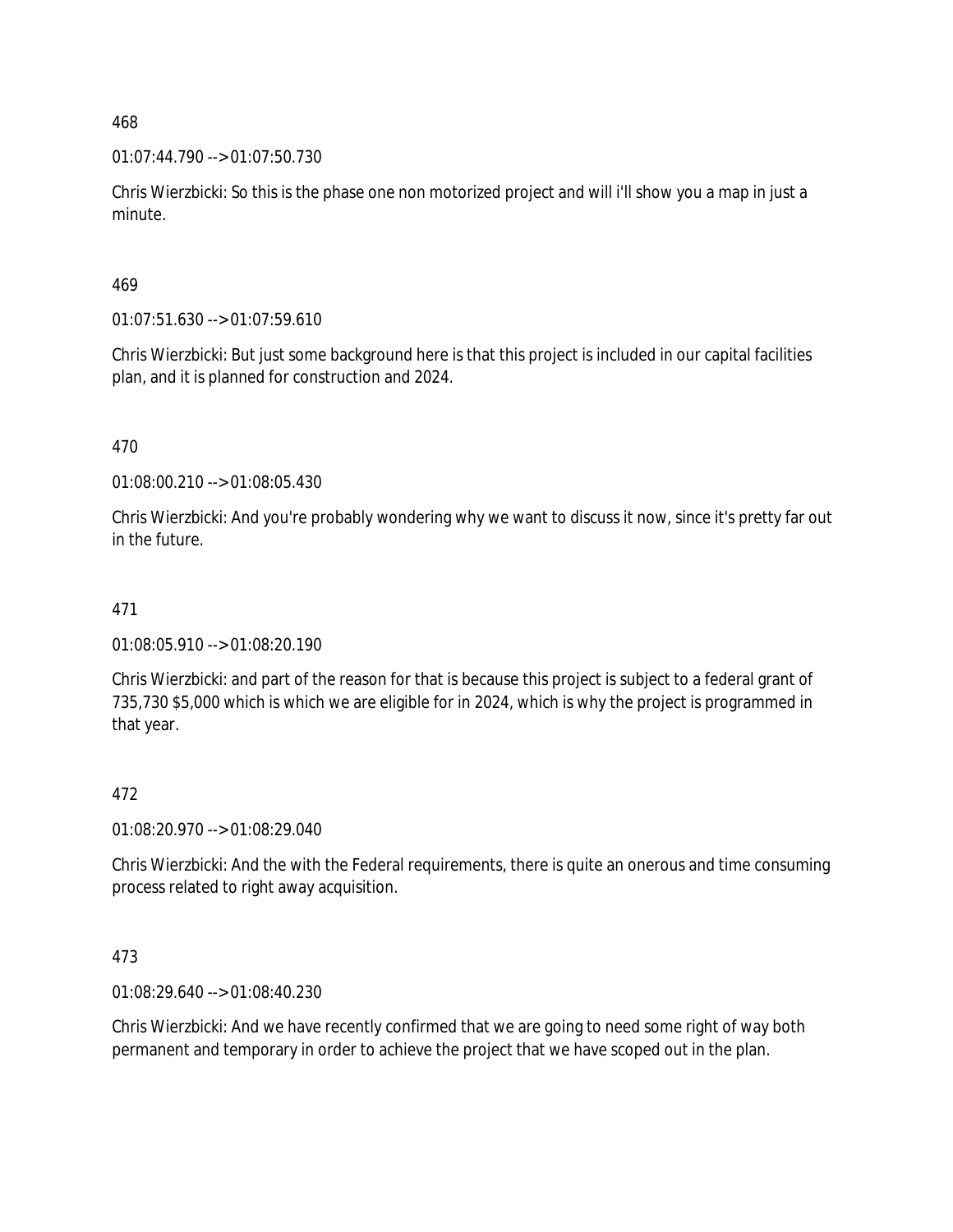01:08:40.800 --> 01:08:48.930

Chris Wierzbicki: And so we are trying to get ahead of that process which can in some cases can take several years to to get through.

475

01:08:49.500 --> 01:08:58.980

Chris Wierzbicki: So before we kick off that right away acquisition process, I wanted to check in with the Council and make sure that we were all in agreement about the scope of this project and where we wanted to go with it.

476

01:08:59.520 --> 01:09:07.500

Chris Wierzbicki: Because that right away processes like I said it's fairly complicated and expensive, we are looking at spending probably upwards of \$100,000 in.

477

01:09:07.950 --> 01:09:18.180

Chris Wierzbicki: Property acquisition, including this the real estate services needed to help us with that so that that's a that's a significant investment and I don't think we want to do that, until we're all on the same page about.

478

01:09:19.290 --> 01:09:27.060

Chris Wierzbicki: This project scope so part of the discussion we're going to have tonight i'm going to give you some potential options for this for this project.

479

01:09:27.480 --> 01:09:41.640

Chris Wierzbicki: and ask you if you're interested in pursuing any of those, of course, all we are right now pursuing what I think is probably the lowest cost option, so that other options will likely cost more and we'll have plenty of opportunity to talk about that.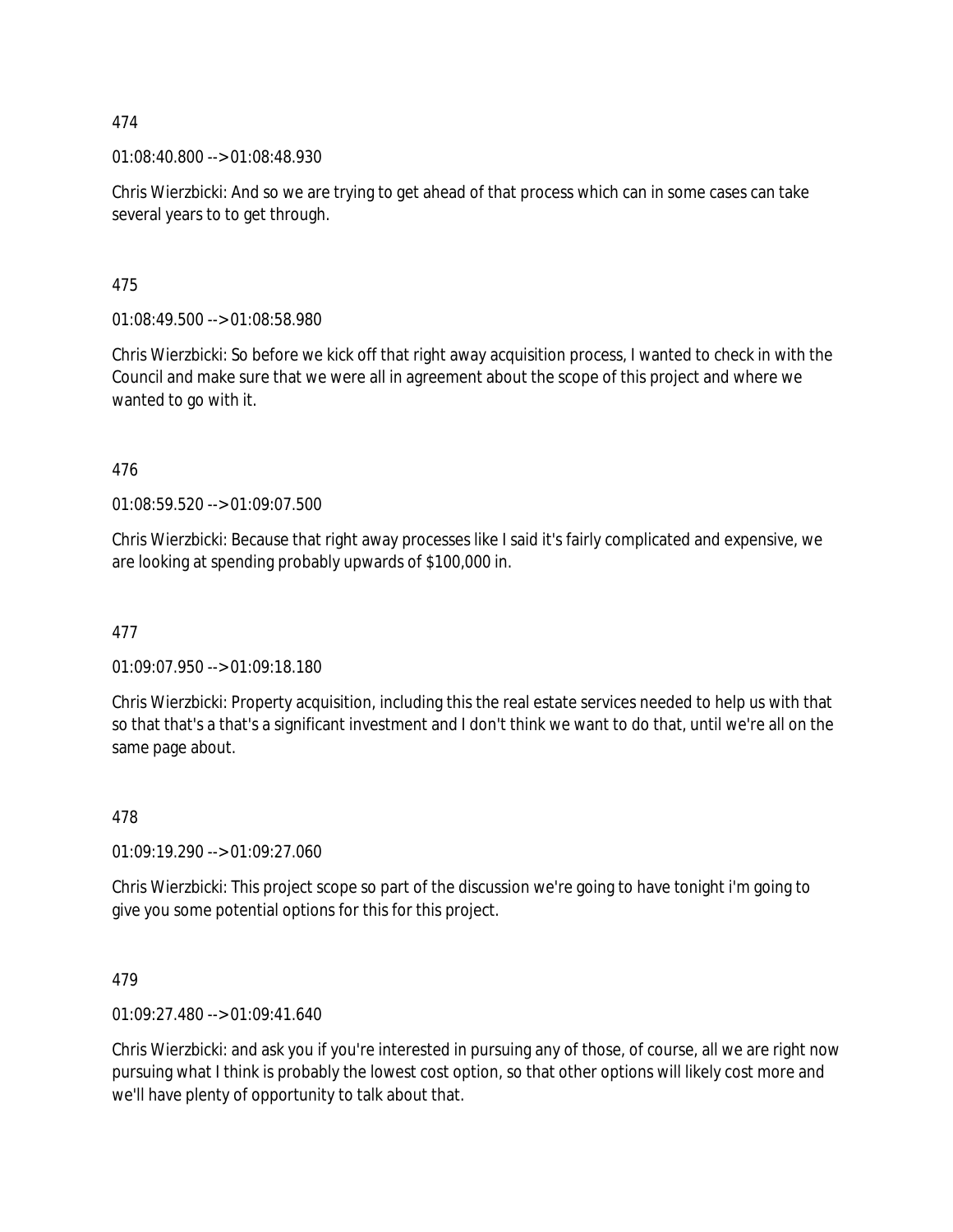01:09:43.170 --> 01:09:56.970

Chris Wierzbicki: And just so we're clear you don't need this is a discussion item tonight you don't necessarily need to make a decision on this tonight if you'd like more time we could there's a couple different ways we could go, you know we could bring back additional information to you, you could.

481

01:09:58.110 --> 01:10:08.610

Chris Wierzbicki: Potentially choose an option tonight, if you wanted to, we could also bring this back to the business meeting and take public comment on it so there's a range of options and we can talk about that, when we get to the end.

482

01:10:10.500 --> 01:10:20.460

Chris Wierzbicki: Okay, so i'll dive into the details here a little bit just so we're familiar about what it is we're talking about this is the project scope area and it picks up.

483

 $01:10:21.570 \rightarrow 01:10:30.900$ 

Chris Wierzbicki: At the northern end of what's called the phase two non motorized project, which is what you just approved a couple weeks back and which will be starting construction in a couple of weeks.

484

01:10:31.800 --> 01:10:40.290

Chris Wierzbicki: it picks up there about where the just south of where eagle harbor drive approaches the shoreline and goes north.

485

01:10:40.980 --> 01:10:47.520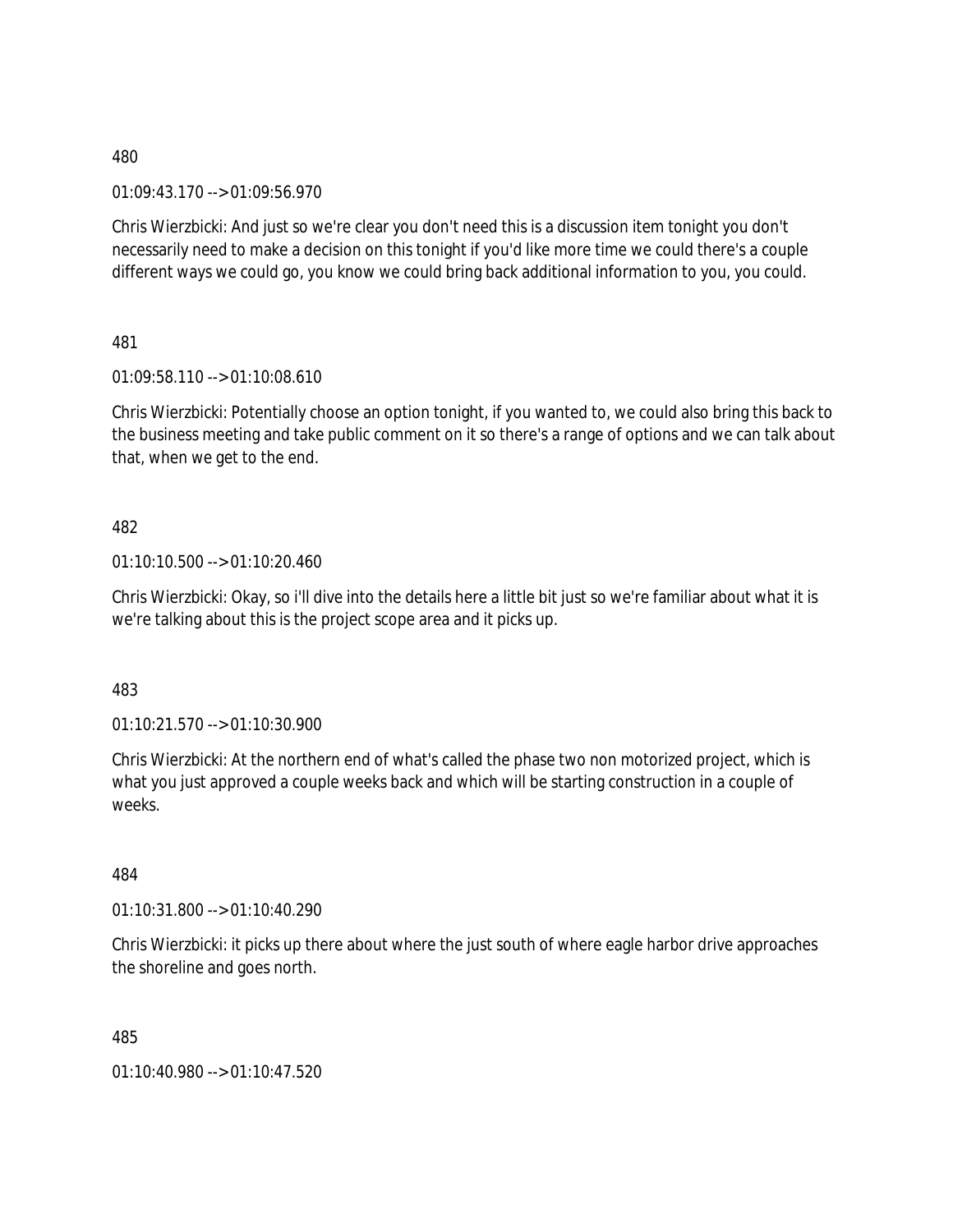Chris Wierzbicki: up past the green light garage and then around the head of the bay and this is a very highly traffic area.

486

01:10:48.060 --> 01:10:54.480

Chris Wierzbicki: We have about 10,000 vehicles, a day traveling through this area, which is one of the highest volumes off of three or five that we have on island.

### 487

01:10:55.110 --> 01:11:08.010

Chris Wierzbicki: And even on our eagle harbor drive itself, we have about 34 meals, a day which for an island road is you know from a medium to high volume of traffic, so this is a highly constrained in a highly trafficked area.

### 488

01:11:10.980 --> 01:11:19.230

Chris Wierzbicki: The little blue line that you see right there closer to the to the curve, that is a fish passage covert that we are planning to replace as a part of this project.

### 489

01:11:20.400 --> 01:11:25.140

Chris Wierzbicki: That improvement is included in all of the scenarios that i'm going to talk about tonight.

# 490

01:11:27.210 --> 01:11:36.630

Chris Wierzbicki: Because it is, it is it covered that does need to be replaced, and we have a tip separate tip project and budget for that item but it's included in this overall project scope.

### 491

01:11:37.980 --> 01:11:54.810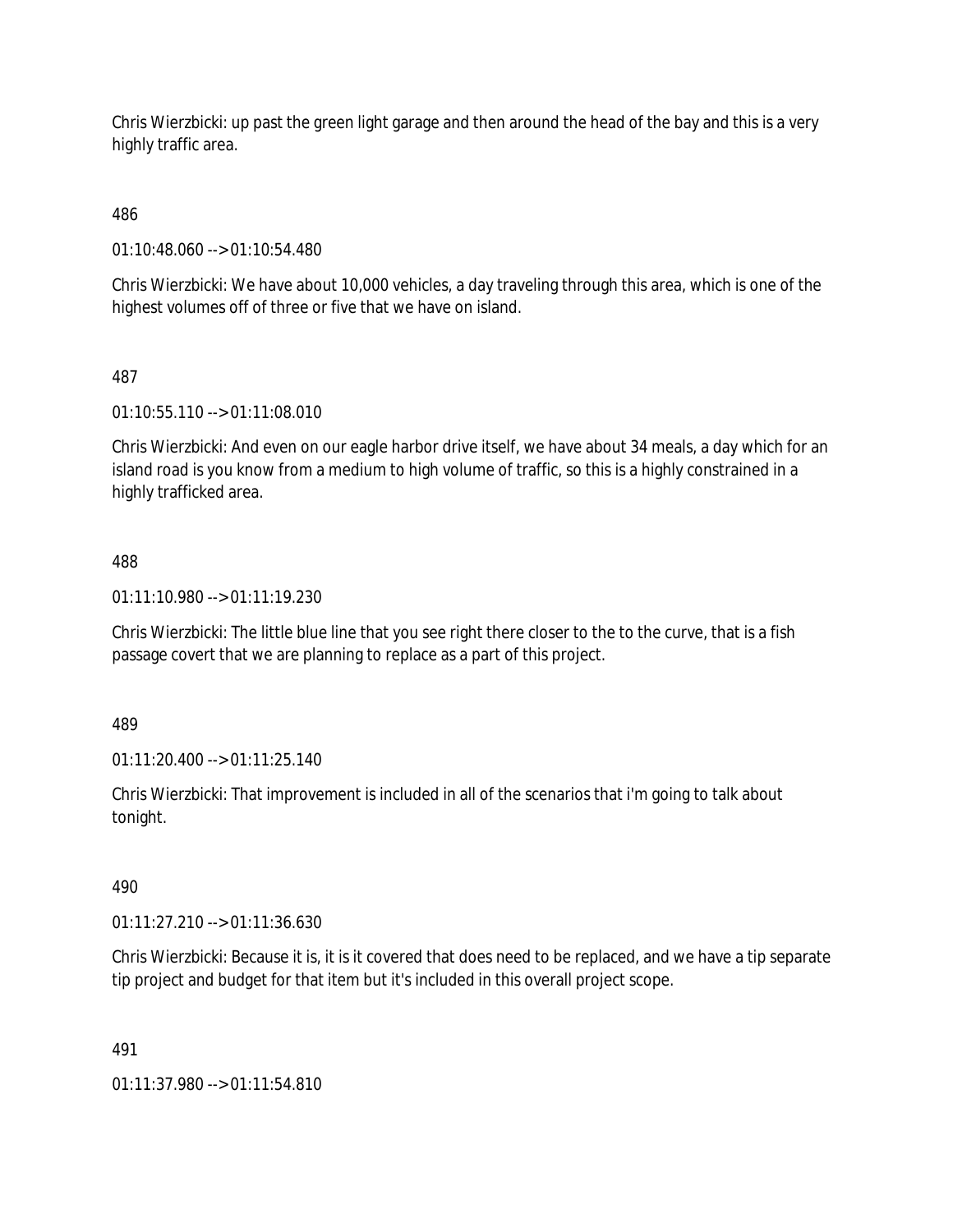Chris Wierzbicki: So just a little more information about the area before we look at the options, I just wanted the Council to know that we're also starting to think about how climate change is going to impact our shoreline roads, the map that you see there on the left hand side represents.

492

01:11:56.100 --> 01:12:01.740

Chris Wierzbicki: A moderate risk of future flooding in the year 2050 so about.

493

01:12:03.210 --> 01:12:04.290

Chris Wierzbicki: 30 years from now.

494

01:12:05.340 --> 01:12:10.620

Chris Wierzbicki: This chart you see on the right hand side that has some different projections for sea level rise.

### 495

01:12:11.100 --> 01:12:21.120

Chris Wierzbicki: That comes from the documents that the city's been developing for the SNP periodic update, which I think you'll be discussing in the next couple of weeks so you're probably see this information again.

496

01:12:22.230 --> 01:12:33.870

Chris Wierzbicki: But the, as you can see the highlighted we've chosen kind of a middle ground here and what this means is that there is a 50% chance that the water at mean higher high tide will be higher than this.

497

01:12:34.590 --> 01:12:42.030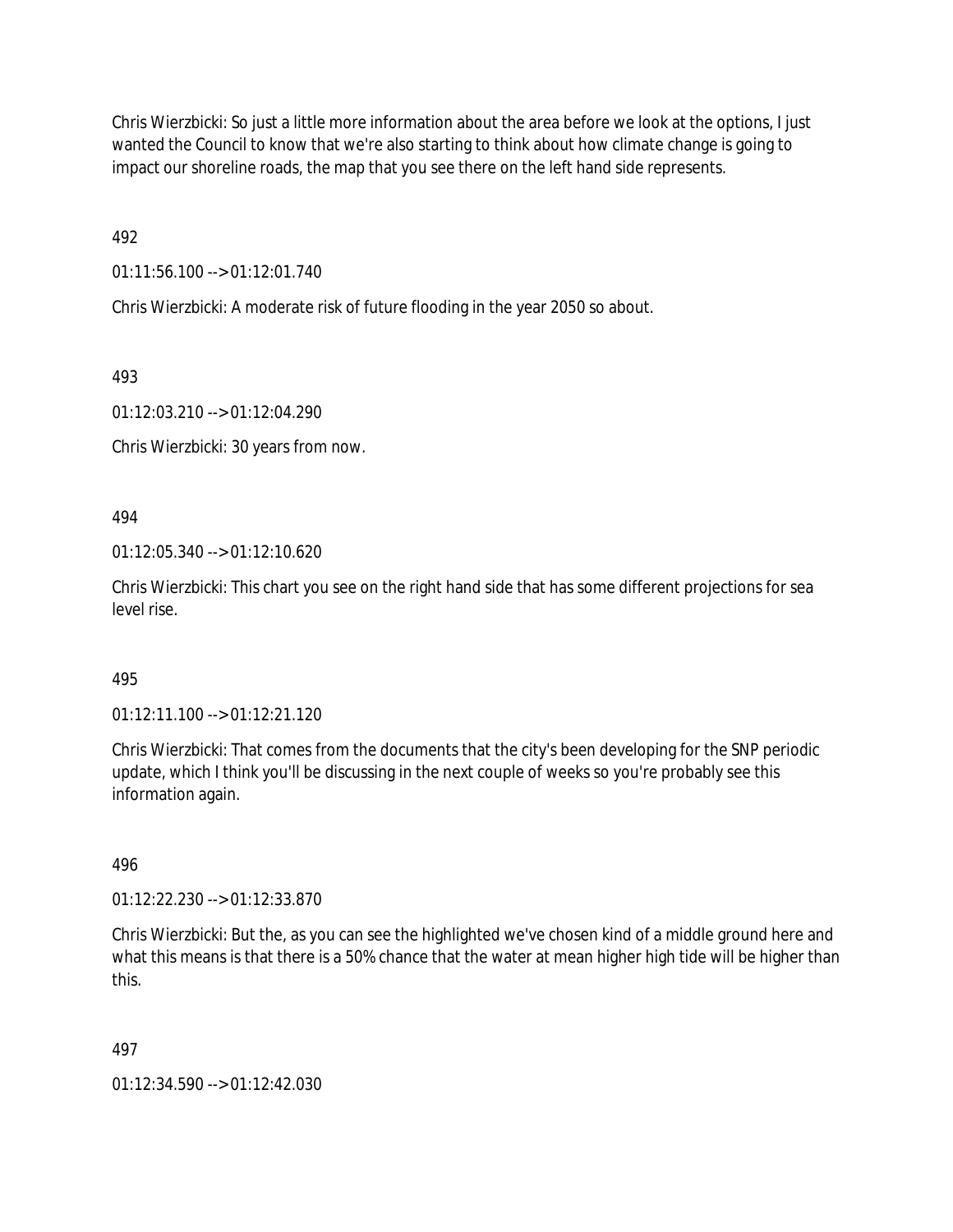Chris Wierzbicki: 30 years from now, and that doesn't necessarily mean that that order will be there every day it just means that it, that is.

498

01:12:42.630 --> 01:12:46.980

Chris Wierzbicki: The peak at peak times during mean I or high water that is potentially where we will see.

# 499

01:12:47.640 --> 01:13:00.960

Chris Wierzbicki: flooding in this area within the next 30 years and that's going to like try it says this in some kind of a moderate risk approach, it could be a little better than this could be a little bit worse than this, but this is just for context, this, this is the.

# 500

01:13:02.070 --> 01:13:05.670

Chris Wierzbicki: scenario that we're looking at dealing with in the next couple of decades in this area.

# 501

01:13:06.000 --> 01:13:19.740

Chris Wierzbicki: So it's one thing you know we've talked a little bit already about roads, maintaining roads in areas where we potentially have climate related flooding in this case we're talking about expanding a road in a place where we might have climate related flying so.

502

01:13:20.760 --> 01:13:25.920

Chris Wierzbicki: A little bit different picture than, then what we've talked about before, but I thought it would be important for you to see that.

503

01:13:27.570 --> 01:13:39.900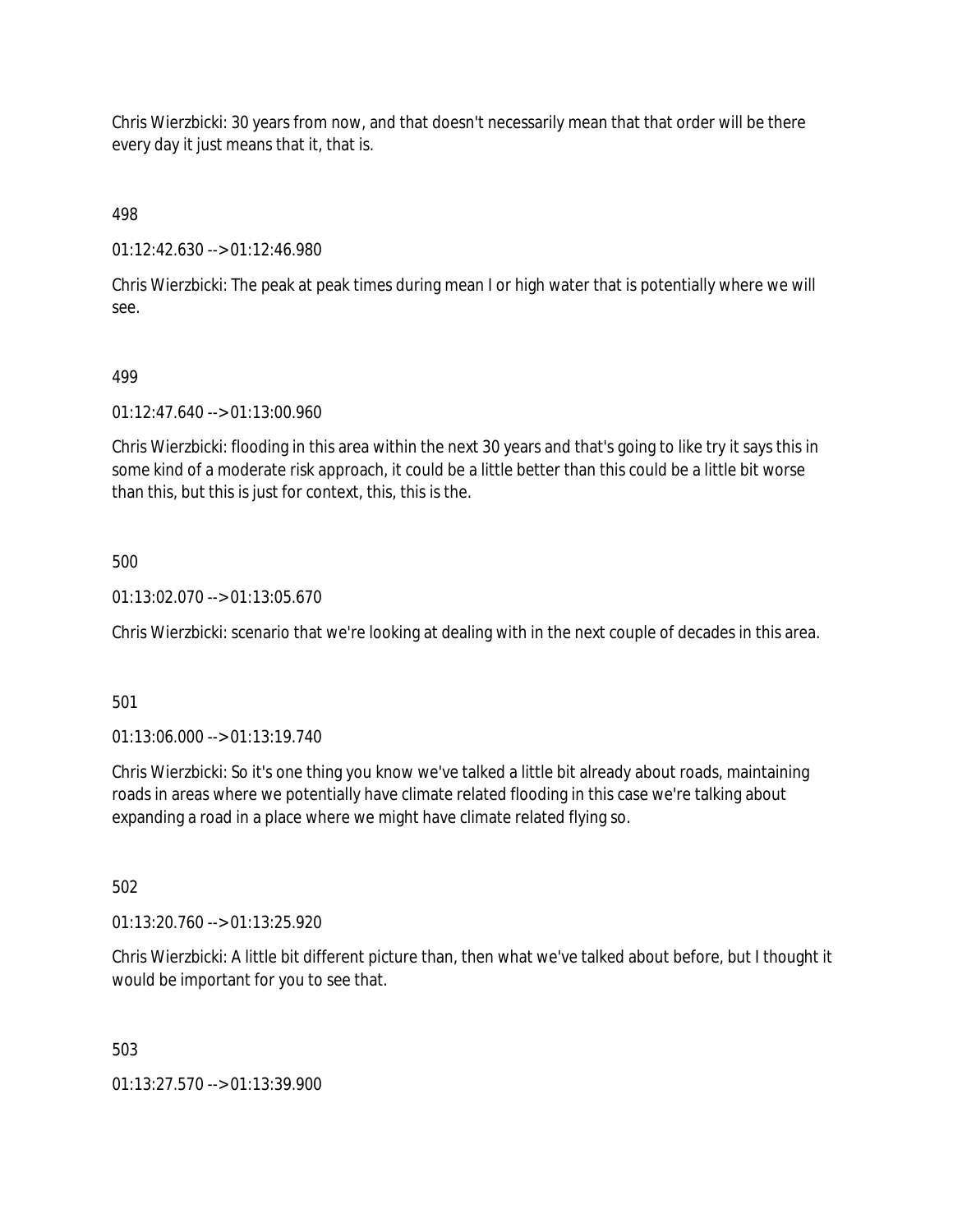Chris Wierzbicki: So let's talk about the options, this is the option that is this is the plan that is in the capital of current plan today, it includes seven foot wide paved by chillers on both sides of the road.

504

01:13:40.920 --> 01:13:47.400

Chris Wierzbicki: Which is the design, we plan on doing in house to save money and something that we can accomplish ourselves.

### 505

01:13:48.060 --> 01:13:57.060

Chris Wierzbicki: It does include a driveway component, as I mentioned earlier that we would need to get started on pretty soon, if we want to have this ready for construction and 24.

### 506

01:13:57.930 --> 01:14:05.100

Chris Wierzbicki: And we have all the money set aside, we have a federal grant for 735,000 we have a city match component of about 115.

507

01:14:05.670 --> 01:14:18.780

Chris Wierzbicki: And we've got a surface and stormwater management component for the comfort of 550 for a total of 1.4 million, this is the project that we are planning to deliver if we don't if we don't want to pursue a different course.

508

01:14:22.170 --> 01:14:32.280

Chris Wierzbicki: As you all know from having conversations about the phase two project, which is just south of here there is quite a bit of interest and rightfully so about.

509

01:14:32.880 --> 01:14:40.320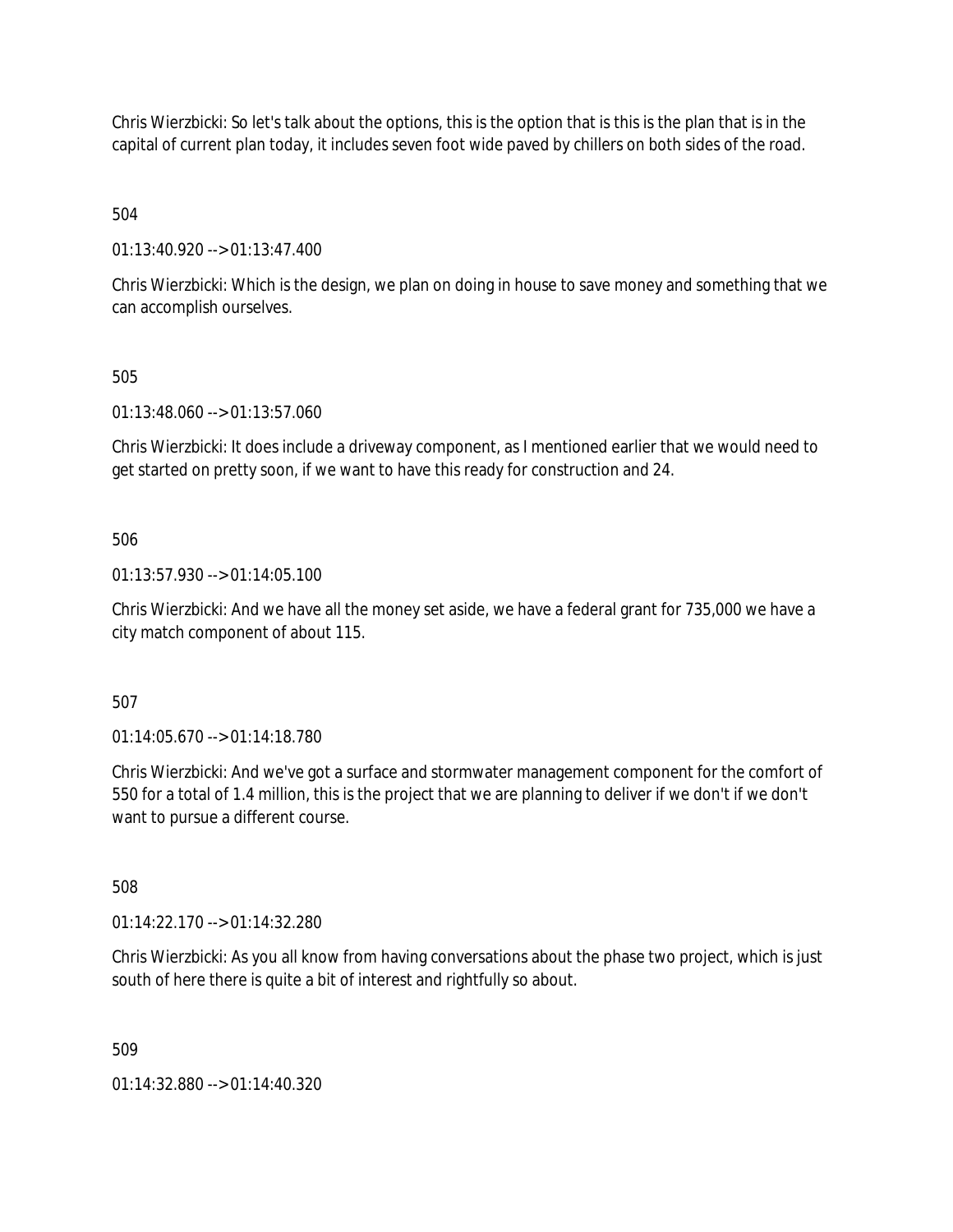Chris Wierzbicki: separating these bike lanes from from vehicle or traffic that's the direction I think we are looking at going for a number of different.

510

01:14:40.770 --> 01:14:50.850

Chris Wierzbicki: roadways as part of that sustainable transportation plan so this option looks at creating five foot wide separated lanes on both sides, so that would be a five foot.

511

01:14:51.750 --> 01:15:00.810

Chris Wierzbicki: Clear zone for for bicyclists potentially a gravel path for walking and then some sort of physical separation, whether that be vegetation or some sort of.

# 512

01:15:01.140 --> 01:15:05.880

Chris Wierzbicki: Raised curve island or potentially a combination of two depending on where we are along the quarter.

### 513

01:15:06.870 --> 01:15:16.050

Chris Wierzbicki: A project like that in this area is probably going to need some consulting services to to help us with the design, this is a little bit more than what we can probably achieve in house.

### 514

01:15:16.590 --> 01:15:29.040

Chris Wierzbicki: And as you can imagine the wider you get the more right of what you need right, so the we are going to need some more a blend right of way along that western edge of the road in order to accommodate separation, if we want to do that.

515

01:15:30.420 --> 01:15:31.050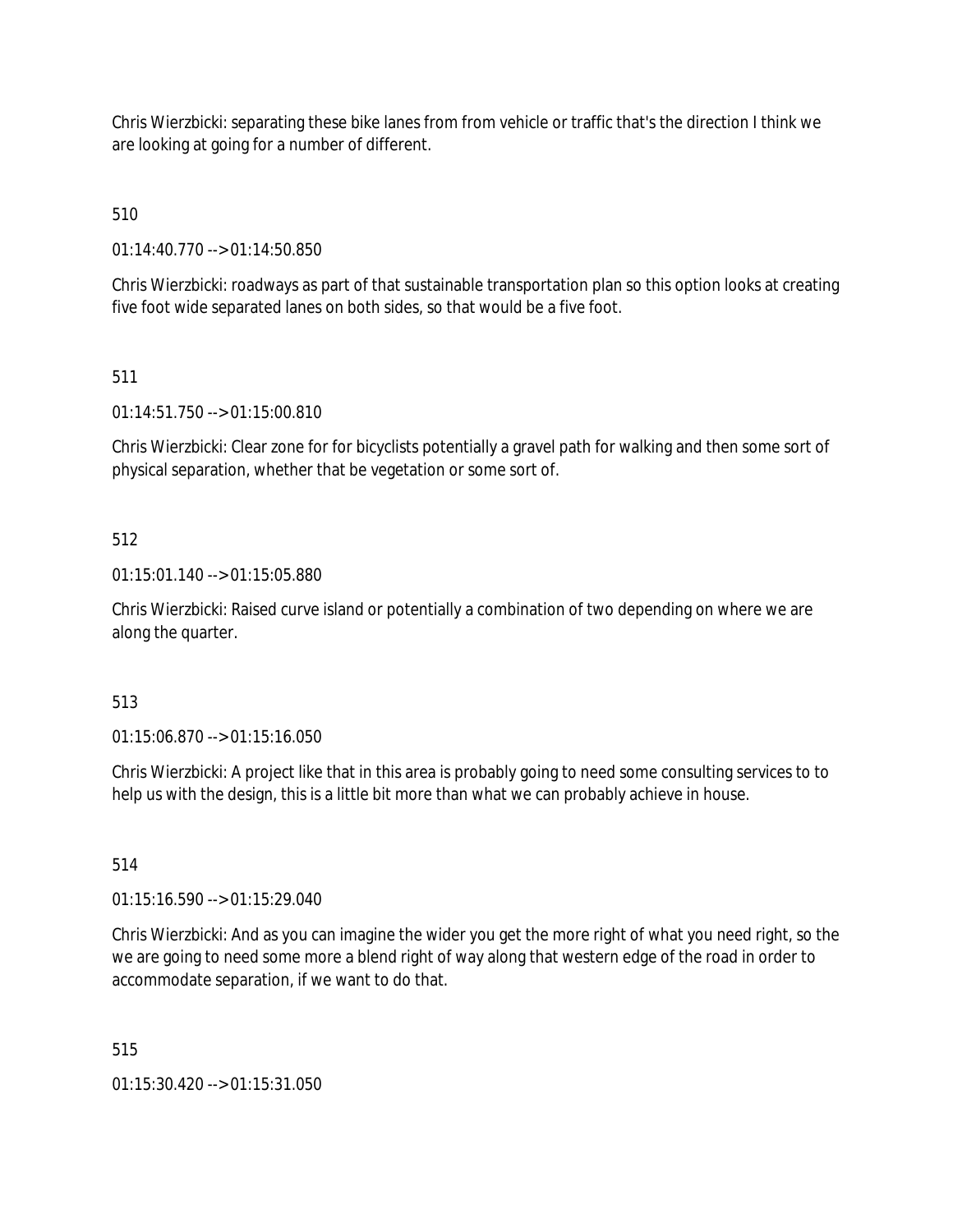Chris Wierzbicki: we've we've.

516

01:15:32.610 --> 01:15:46.170

Chris Wierzbicki: Looked at what some ballpark cost estimates for this would look like, and we think this project is probably about a \$2 million project, which means that we would need another 600 or so thousand to achieve this, this option.

### 517

01:15:49.350 --> 01:15:51.840

Chris Wierzbicki: Two more to go this one.

518

 $01:15:53.910 \rightarrow 01:16:03.540$ 

Chris Wierzbicki: Is a new concept, so this represents on a lower half the two blue lines you see there, this is seven foot page shoulders and both sides of the road.

519

01:16:04.020 --> 01:16:16.470

Chris Wierzbicki: Up to about the intersection with bucklin Hill and then transitioning to some sort of or what our structure across the timelines and landing on the on the east side of the hardware there.

520

01:16:18.930 --> 01:16:19.740

Chris Wierzbicki: there's a.

521

01:16:20.910 --> 01:16:37.500

Chris Wierzbicki: Potential so interesting thing about this option is that the Blue area underneath the orange line, which represents the potential location of this structure that is a property that is a private property, the thailand's it is owned by the perps history.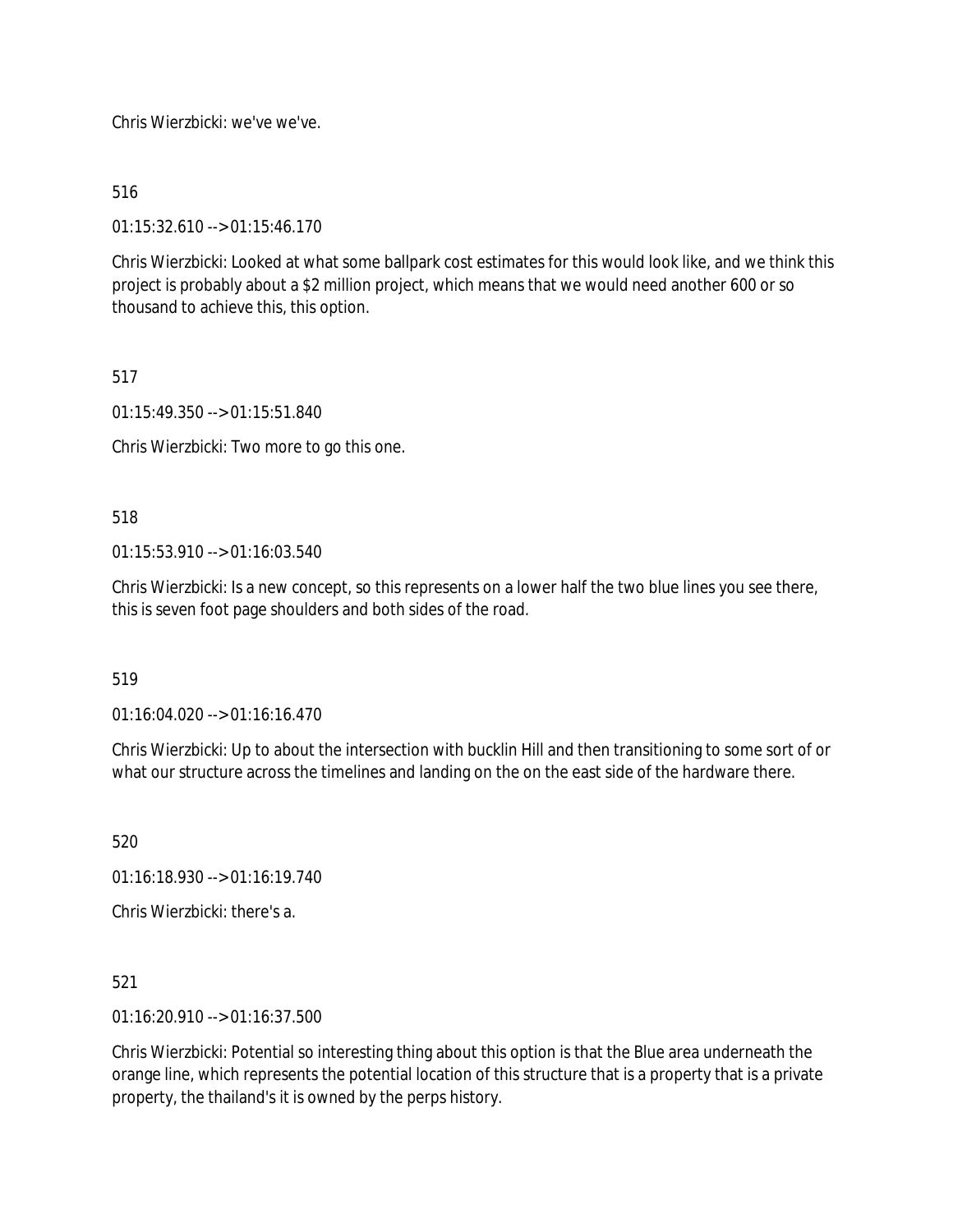01:16:38.550 --> 01:16:47.730

Chris Wierzbicki: The two parcels that you see on the east side or the dashed lines meet that meet the land those parcels are also on by the park district, and the.

523

01:16:48.780 --> 01:16:54.600

Chris Wierzbicki: Property just to the east of that is this the barnabas church there's also it's kind of honor you can see my cursor but there's a.

### 524

01:16:55.170 --> 01:17:05.190

Chris Wierzbicki: Little rectangular area over here, Nick that leads over to gowan place that is an easement that we can put also potentially explore for public use so there's some.

525

01:17:06.570 --> 01:17:10.140

Chris Wierzbicki: Certainly some private property acquisition that we would need to.

526

01:17:11.550 --> 01:17:18.390

Chris Wierzbicki: work through in order to make this option, in reality, but there's also some partners that could help us with that as well.

### 527

01:17:19.590 --> 01:17:27.690

Chris Wierzbicki: One thing to note about the assumption also is that it would require a code change under our show I master plan, right now, this is an aquatic priority.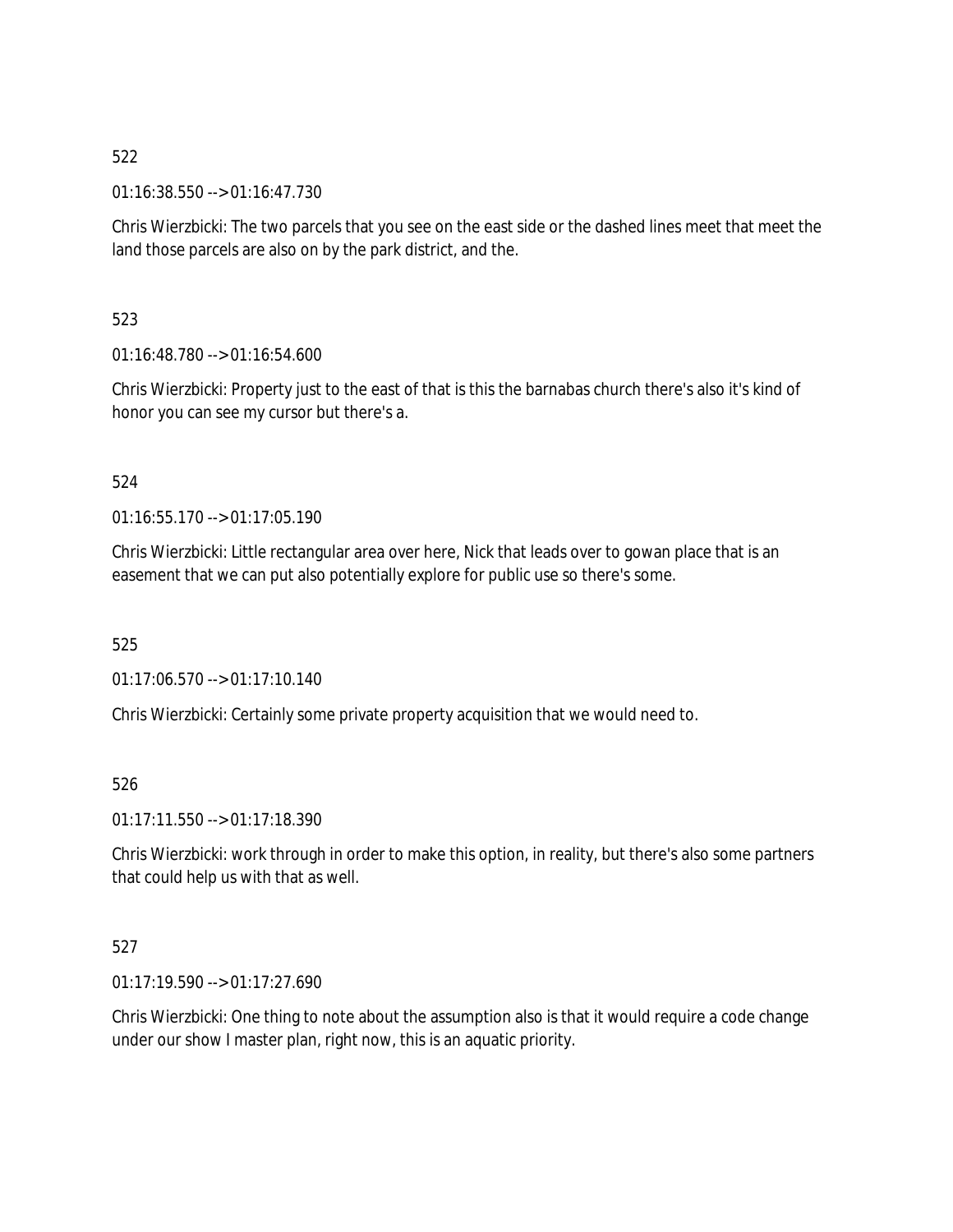01:17:28.020 --> 01:17:46.470

Chris Wierzbicki: zone that does not allow trails but probably does not allow an overwater structure like this, I think that that same challenge or similar similar in nature challenge was overcome at the blakely hardware Park, where the bridge was recently installed there, so we would need to look at.

529

01:17:47.910 --> 01:17:51.480

Chris Wierzbicki: Potentially revising the code to allow something like this in this location.

530

01:17:51.840 --> 01:18:01.320

Chris Wierzbicki: And I think that's something we could make narrow enough for serving the public and still protecting the environment that that that would be possible, but that's one added aspect to this.

# 531

01:18:02.160 --> 01:18:08.910

Chris Wierzbicki: Of course, the other aspect to this is the cost, you know, we are in this scenario, we would abandon.

# 532

01:18:09.450 --> 01:18:16.170

Chris Wierzbicki: Any road improvements further north past Adams park and around the corner, so all non motorized traffic would be.

# 533

01:18:16.470 --> 01:18:24.540

Chris Wierzbicki: focused in this direction, instead, so we eliminate a portion of the project, but of course we add the overwinter structure piece as well, so we're thinking that this might.

534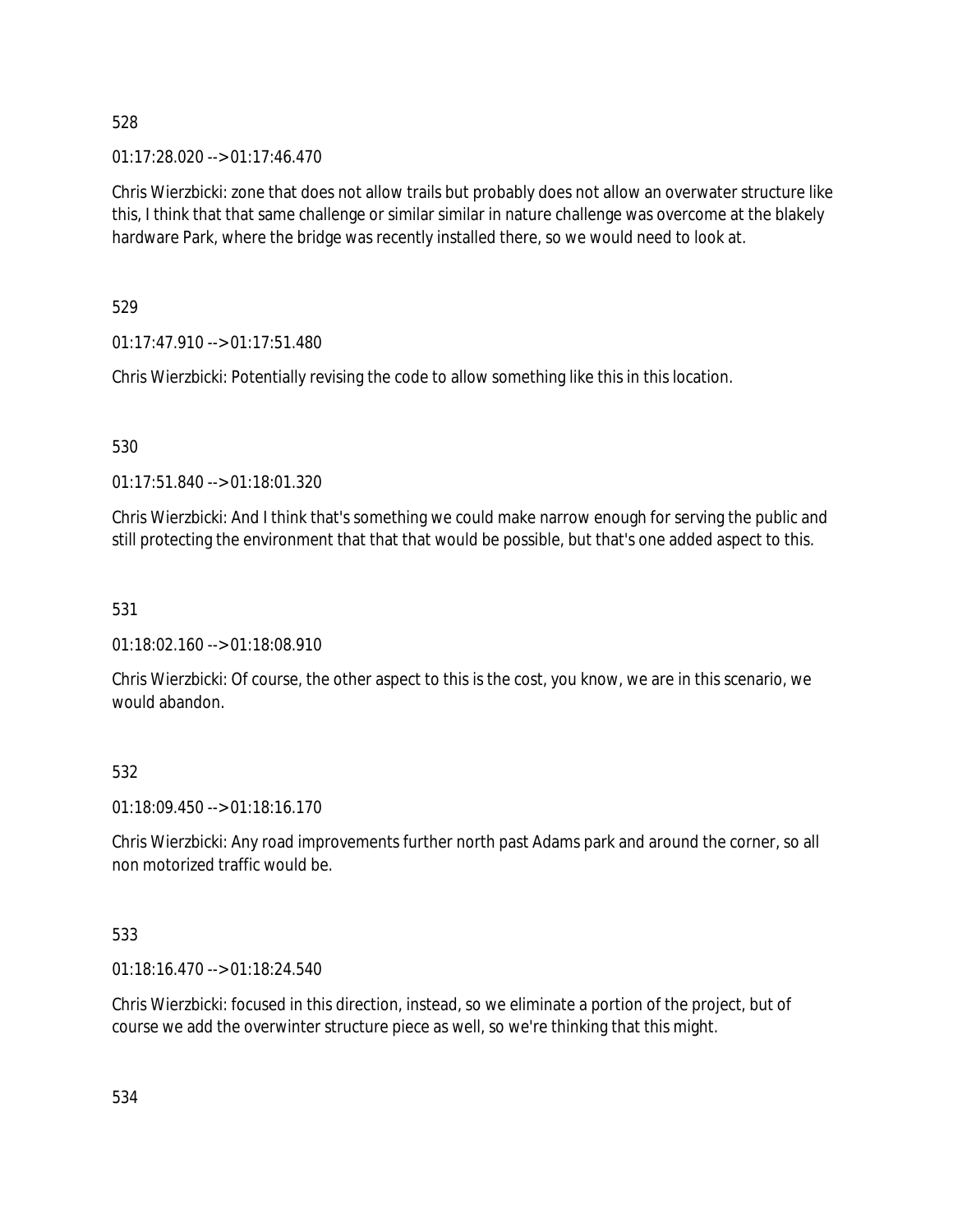01:18:25.260 --> 01:18:32.550

Chris Wierzbicki: Bring the project cost up to about 2.6 which would need which would meet another at least another million dollars for that structure and.

535

01:18:33.660 --> 01:18:35.580

Chris Wierzbicki: design and right acquisition, etc.

536

01:18:38.040 --> 01:18:54.090

Chris Wierzbicki: Lastly, and this is kind of like a maximize scenario is kind of a combination of the two right so looking at a separated facility on the southern part of this quarter transitioning to an overwater structure as we reached the intersection there were buckland hill.

537

01:18:55.380 --> 01:19:06.660

Chris Wierzbicki: We need a couple couple extra hundred thousand for the right of way if we were on that southern piece if we're going to pursue this option we probably need about another 1.4 million this project is closer to three.

### 538

01:19:08.670 --> 01:19:13.650

Chris Wierzbicki: So that is, those are the options, I have to share with you just an anecdotal.

539

01:19:15.210 --> 01:19:16.380

Chris Wierzbicki: comment about this.

540

01:19:17.760 --> 01:19:28.110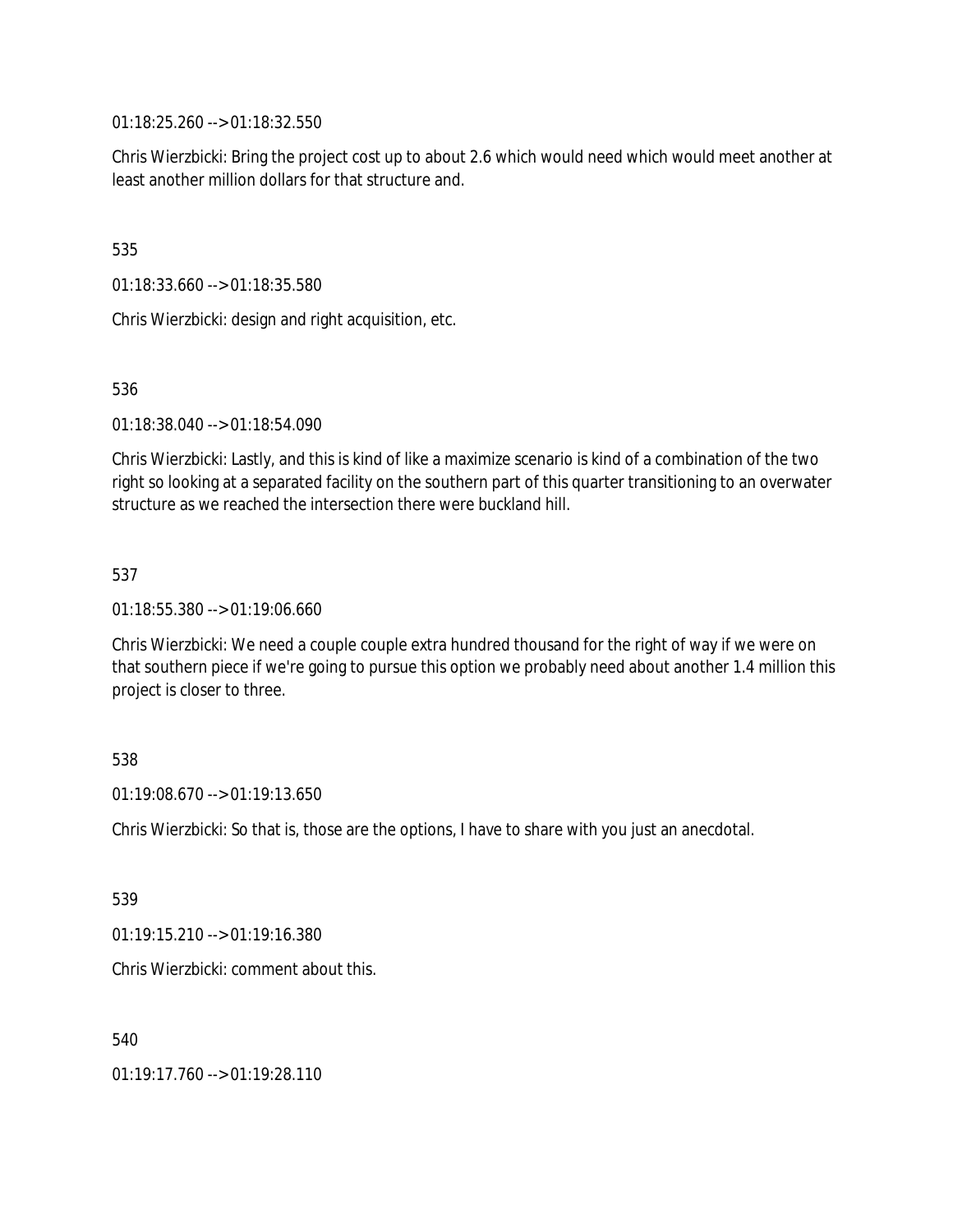Chris Wierzbicki: I live on the South and I drive this portion of road quite a bit and it's been interesting to watch over the last you to I see more and more.

541

01:19:28.830 --> 01:19:38.550

Chris Wierzbicki: People who look like they are visiting bainbridge island kind of wandering around in this area down why away and around the head of the bay, both on bicycles and on foot.

542

01:19:39.540 --> 01:19:47.580

Chris Wierzbicki: there's quite a bit more pedestrian and bicycle traffic in this area and it's not just islanders its people exploring the island.

543

01:19:48.660 --> 01:20:00.720

Chris Wierzbicki: And it when they get to this part of the island, they they kind of look a little bit lost because they're there there's a lot of traffic there and there really isn't very much space for everybody to use this space safely.

544

01:20:01.530 --> 01:20:07.920

Chris Wierzbicki: So I think if we if we're going to spend the money on on overwater structures or explore that you know the complications involved in this.

545

01:20:08.370 --> 01:20:21.810

Chris Wierzbicki: This is probably one of the best places on the island to to look at solving a safety problem and truly separating non motorized users from vehicular from vehicles, so that said i'm.

546

01:20:23.040 --> 01:20:31.860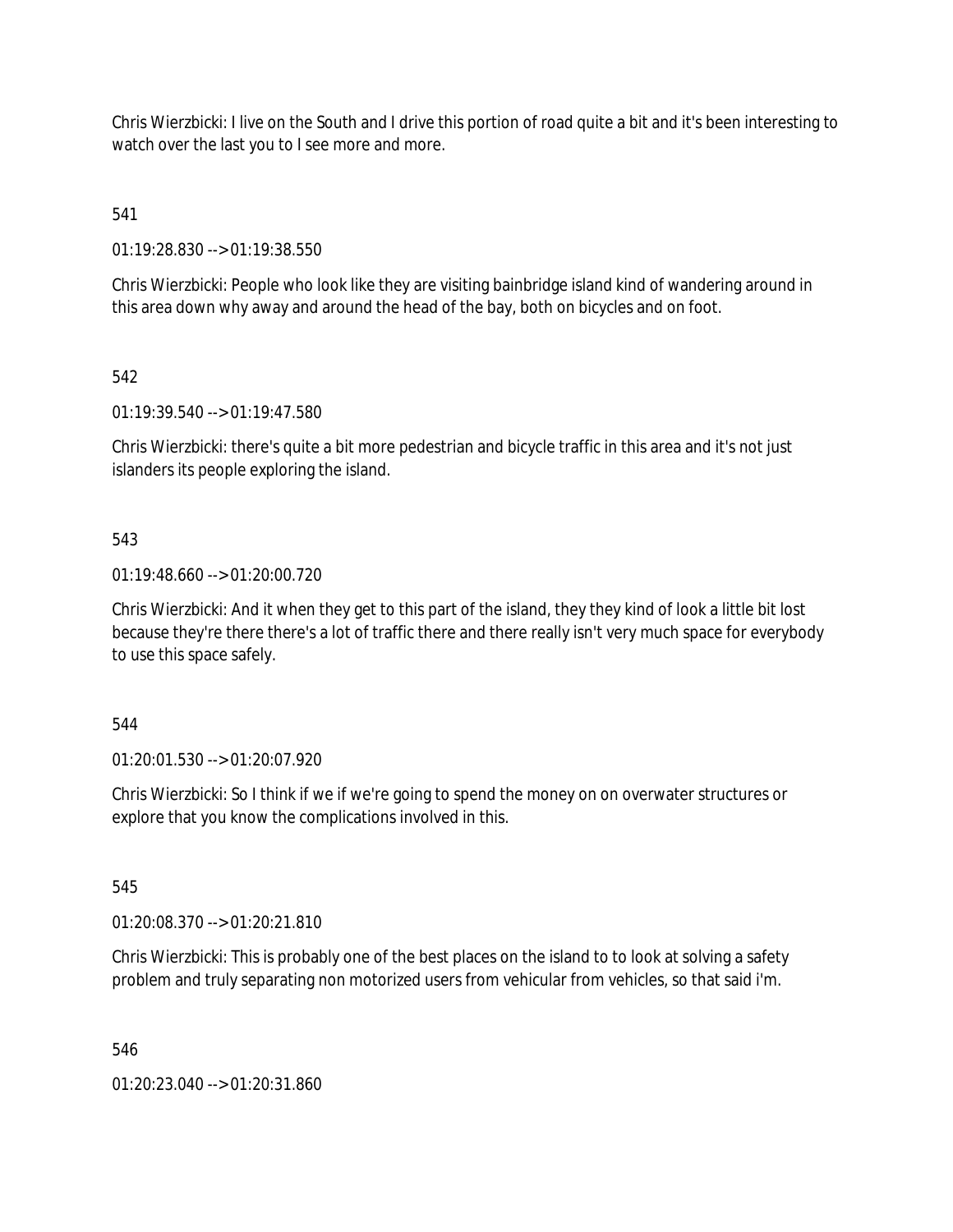Chris Wierzbicki: Like I said we don't know you don't necessarily have to make a decision today, but I think we do need to make a decision about potential course here pretty soon within the next month or two.

547

01:20:32.730 --> 01:20:39.300

Chris Wierzbicki: We can certainly stay the course with the project that we have on the books today and build what I think will be a safe project.

548

01:20:40.170 --> 01:20:46.740

Chris Wierzbicki: If we want to explore these other options, I do think will need some assistance to do that both from.

#### 549

01:20:47.370 --> 01:20:54.720

Chris Wierzbicki: kind of where these how these facilities will transition from the road to overwater and, of course, what that overwater structure would look like that's.

550

01:20:55.020 --> 01:20:59.400

Chris Wierzbicki: Not necessarily something we have expertise in house to to explore options and costs on.

551

01:21:00.120 --> 01:21:09.270

Chris Wierzbicki: So we, and of course we'd also want to look at s&p policies and determine if there are ways that we could make this work from a policy standpoint as well.

552

01:21:10.020 --> 01:21:17.640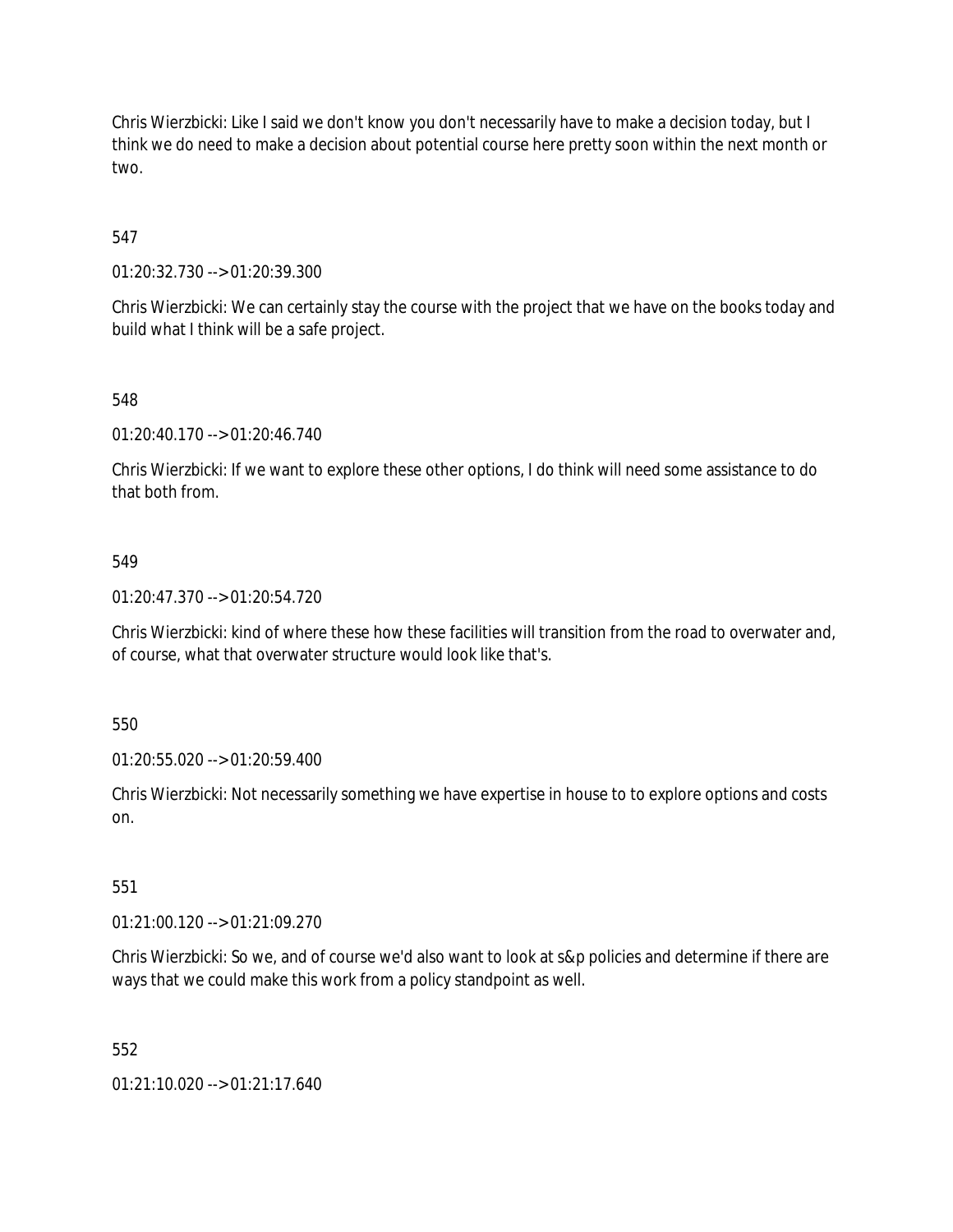Chris Wierzbicki: OK, I will stop talking now and stop sharing if anybody would like me to go back to the slides i'm happy to to pull those back up for anyone.

553

01:21:19.320 --> 01:21:20.010

Kirsten Hytopoulos: marisol.

554

01:21:21.690 --> 01:21:24.660

Rasham Nassar: yeah thanks for the presentation public works director.

### 555

01:21:26.010 --> 01:21:37.290

Rasham Nassar: The the the sea level rise, there is pretty real and stunning looks like it's coming well you know, in the relatively near future.

### 556

01:21:38.190 --> 01:21:52.380

Rasham Nassar: I recall sitting in on a climate forum, and it was discussed there, whether or not the entire road would have to be shifted inland is that something that's still being discussed in terms of accommodating vehicular traffic through that area.

557

01:21:53.430 --> 01:22:00.780

Chris Wierzbicki: yeah we have not really looked at what accommodations might be needed for the road here in the future, at this point.

558

 $01:22:01.530 \rightarrow 01:22:07.770$ 

Chris Wierzbicki: along that western edge here, where the green that you were the green light garages there's also a potentially a title wetland there.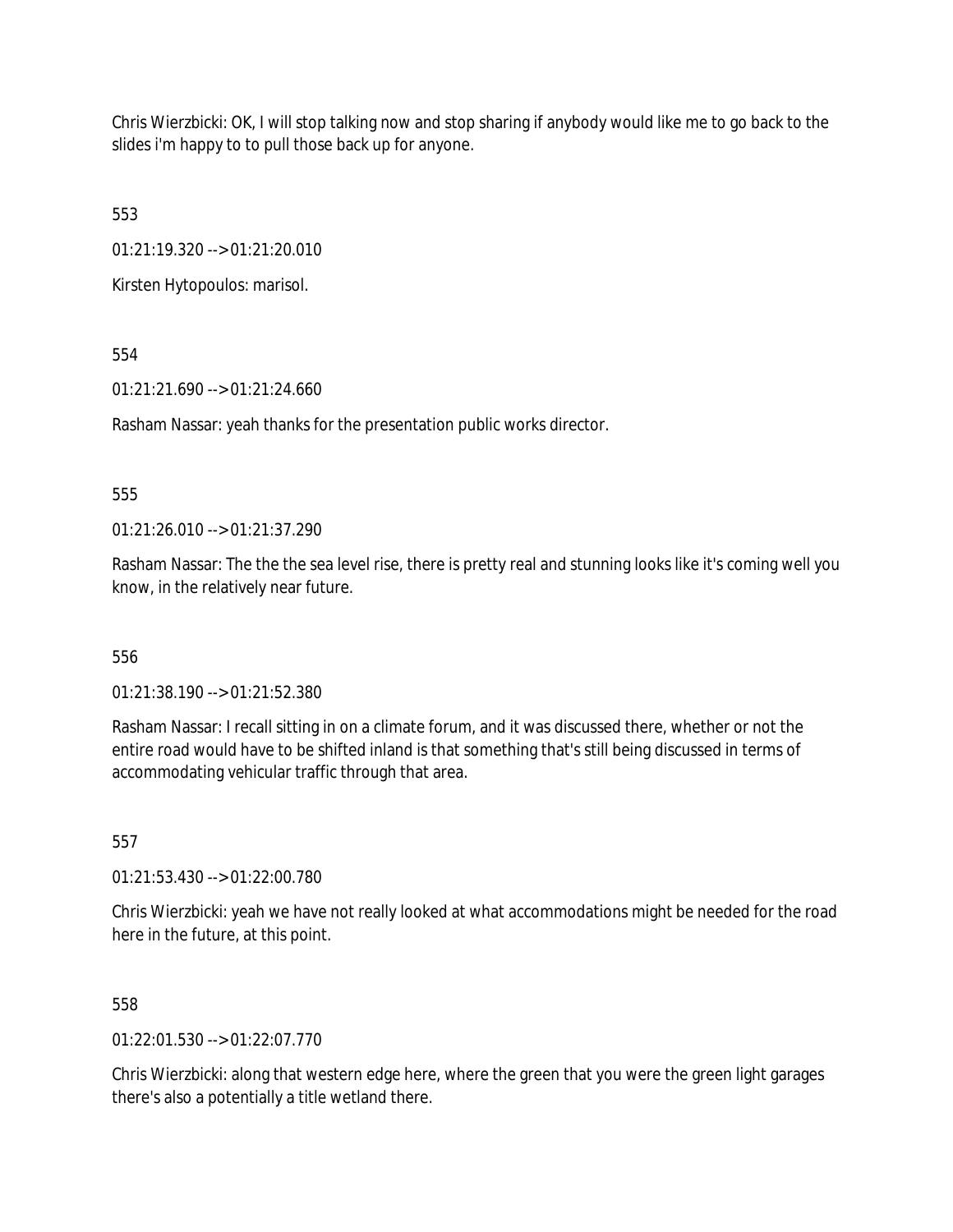01:22:08.520 --> 01:22:24.960

Chris Wierzbicki: So, no matter how you look at this project from an environmental perspective, there are challenges all around so it won't be necessarily also easy to pick up that route and road and move it further West or to our to get it out of the flood zone without raising it.

560

01:22:26.550 --> 01:22:33.240

Chris Wierzbicki: which will cause complications for the nearby commercial properties so it's it's it will be a challenging.

561

01:22:34.290 --> 01:22:36.990

Chris Wierzbicki: thing to deal with when when the time has come to deal with it.

562

01:22:37.740 --> 01:22:47.040

Rasham Nassar: So I mean does it make sense to look at investing in multimillion dollar non motorized improvements, at this point, including you know floating.

563

01:22:48.300 --> 01:22:57.330

Rasham Nassar: pedestrian easements over water if if at some point we're looking at actually having to shift the entire roadway structure in Lynn.

564

01:22:57.540 --> 01:23:00.570

Chris Wierzbicki: I mean that there's so many consider, I think that this.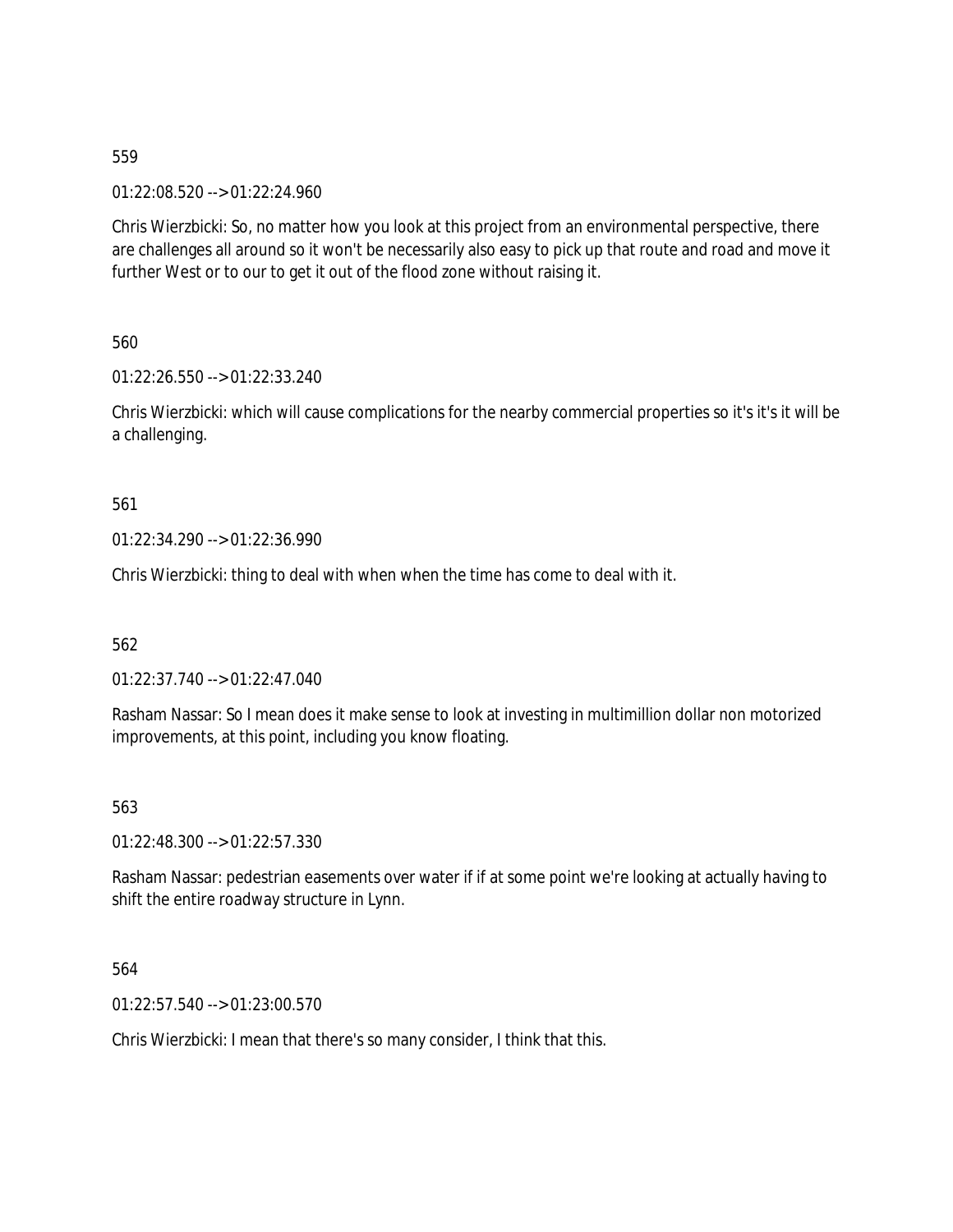01:23:02.340 --> 01:23:11.220

Chris Wierzbicki: In a worst case scenario and saying, this would necessarily happen, but it's it is one potential option, and what we could get to in the future is if this segment of road is abandoned.

566

01:23:11.970 --> 01:23:18.330

Chris Wierzbicki: Because there are other ways around you know, there are longer, but there are other other ways here to get around.

567

01:23:19.380 --> 01:23:28.290

Chris Wierzbicki: I think a non motorized option through this area is still makes sense, it is still a viable option for folks to get and ride their bikes or walk.

568

01:23:28.890 --> 01:23:38.700

Chris Wierzbicki: from the south end to town and back you know we'd be looking at building a structure that would not be impacted necessarily by sea level rise in the same way that a roadway would.

569

01:23:39.570 --> 01:23:47.010

Chris Wierzbicki: So I think it does have a long term viability on, unlike the road which is going to have to have some sort of modification potentially in the future.

570

01:23:47.760 --> 01:24:01.290

Rasham Nassar: Okay, and then last questions the eagle harbor drive phase project phase two that we recently approved that is was approved with the was.

571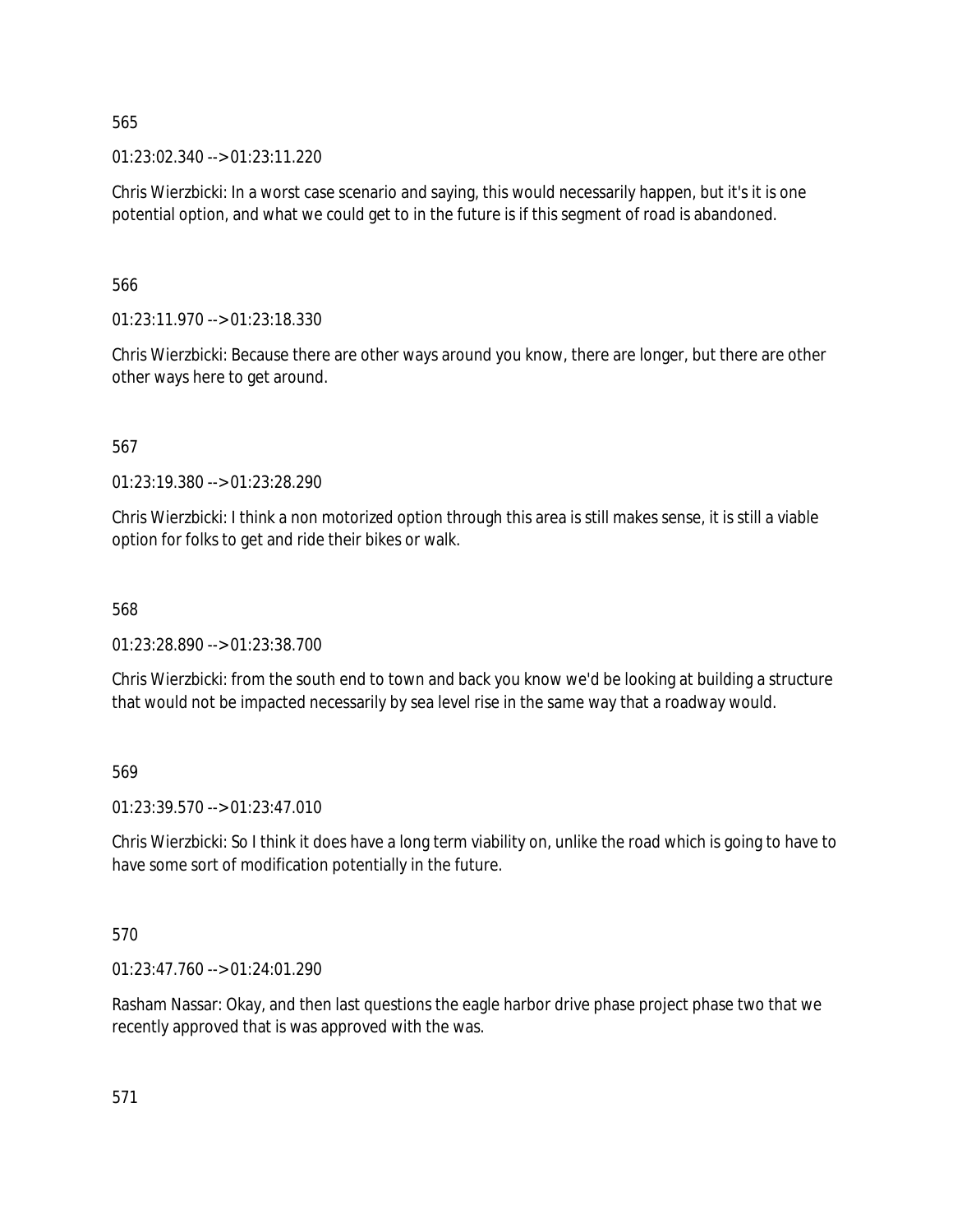01:24:01.710 --> 01:24:16.830

Rasham Nassar: Merely shoulder widening not know separated pass, although I think we're working with you to to to see where that project might be flexible and accommodate for separated pathways so if we're building if this phase is proposing completed paths, but it's linking to.

572

01:24:18.180 --> 01:24:22.260

Rasham Nassar: eagle harbor phase two that's just pavement.

573

01:24:23.490 --> 01:24:28.980

Rasham Nassar: For now, is there some thought to like consistency and in design there.

### 574

01:24:30.810 --> 01:24:41.670

Chris Wierzbicki: yeah so the phase one phase two projects, excuse me, the one that you just approved does include separation on the southbound side, and we are investigating partial separation on the northbound side.

### 575

01:24:42.510 --> 01:24:51.870

Chris Wierzbicki: So it will not be a completely separate facility, but it will include some separation and you're right there is there is some potential inconsistency between these two phases.

576

01:24:52.830 --> 01:24:56.520

Chris Wierzbicki: The challenge we have at that project was the timing, we were really up against the.

577

01:24:57.180 --> 01:25:07.650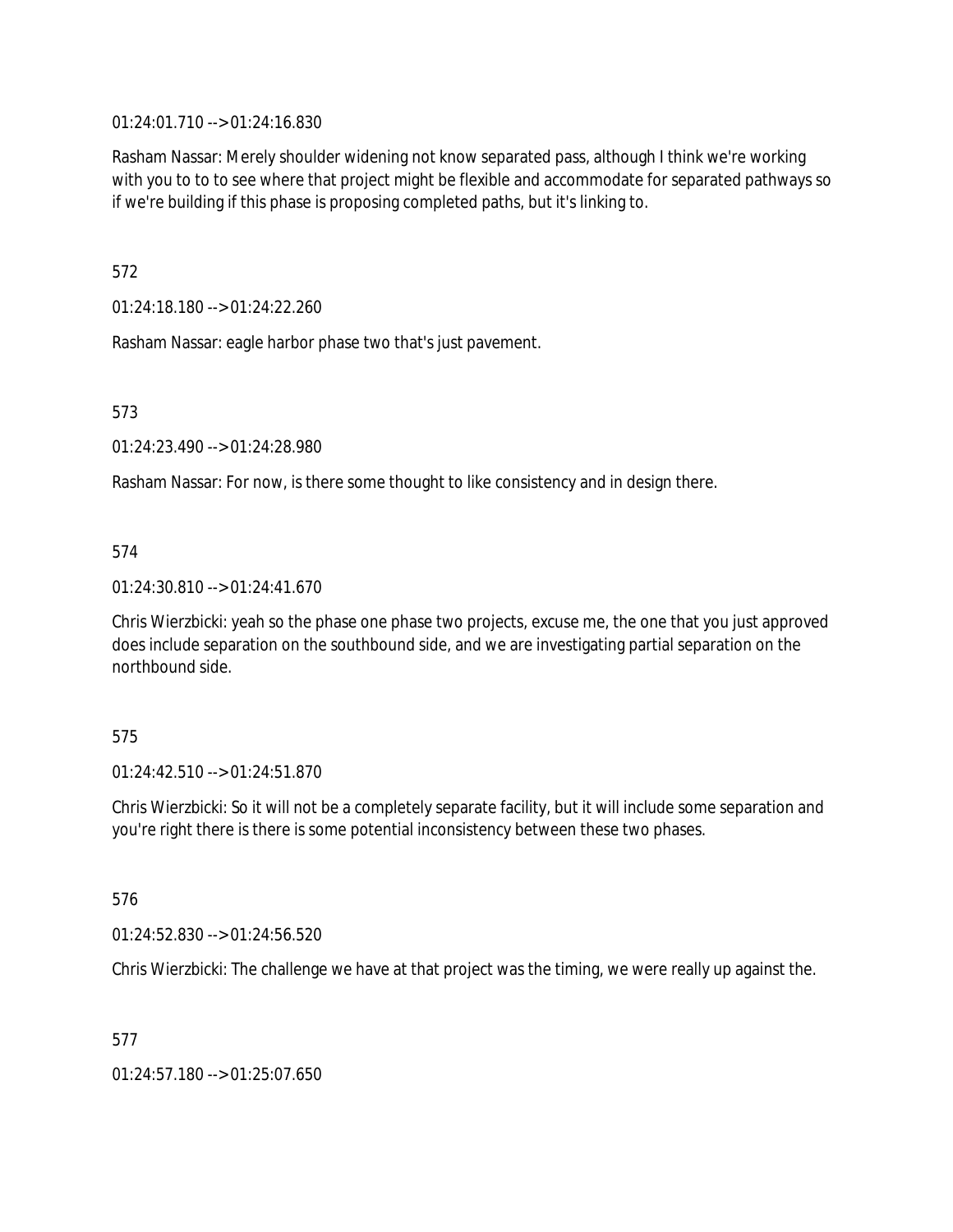Chris Wierzbicki: wall to get that project if we were going to accept grant funds out for out for design a bit and that's part of the reason why we're bringing this to you early is because, if we want to explore other options.

578

01:25:08.460 --> 01:25:14.280

Chris Wierzbicki: This is, you know, we need more time to do that and so we're that's why we're here talking about you, what did you in this location.

579

01:25:14.730 --> 01:25:18.930

Rasham Nassar: Okay, hopefully, a super quick question about access to and from last Valley.

580

01:25:19.110 --> 01:25:23.400

Rasham Nassar: Is that is that primarily being planned to occur through the rich lane.

581

01:25:25.200 --> 01:25:25.650

Rasham Nassar: Or does this.

582

01:25:26.250 --> 01:25:30.840

Rasham Nassar: have access to that driveway that has the no trespassing sign there off of Wyatt.

583

01:25:32.040 --> 01:25:50.280

Chris Wierzbicki: There I believe there is access there there's also access further north and east along carmela lane, I think that, right now, would be the preferred option would be to come from rich and your cross to carmela that way, but I don't know we have all of that alignment designated just yet.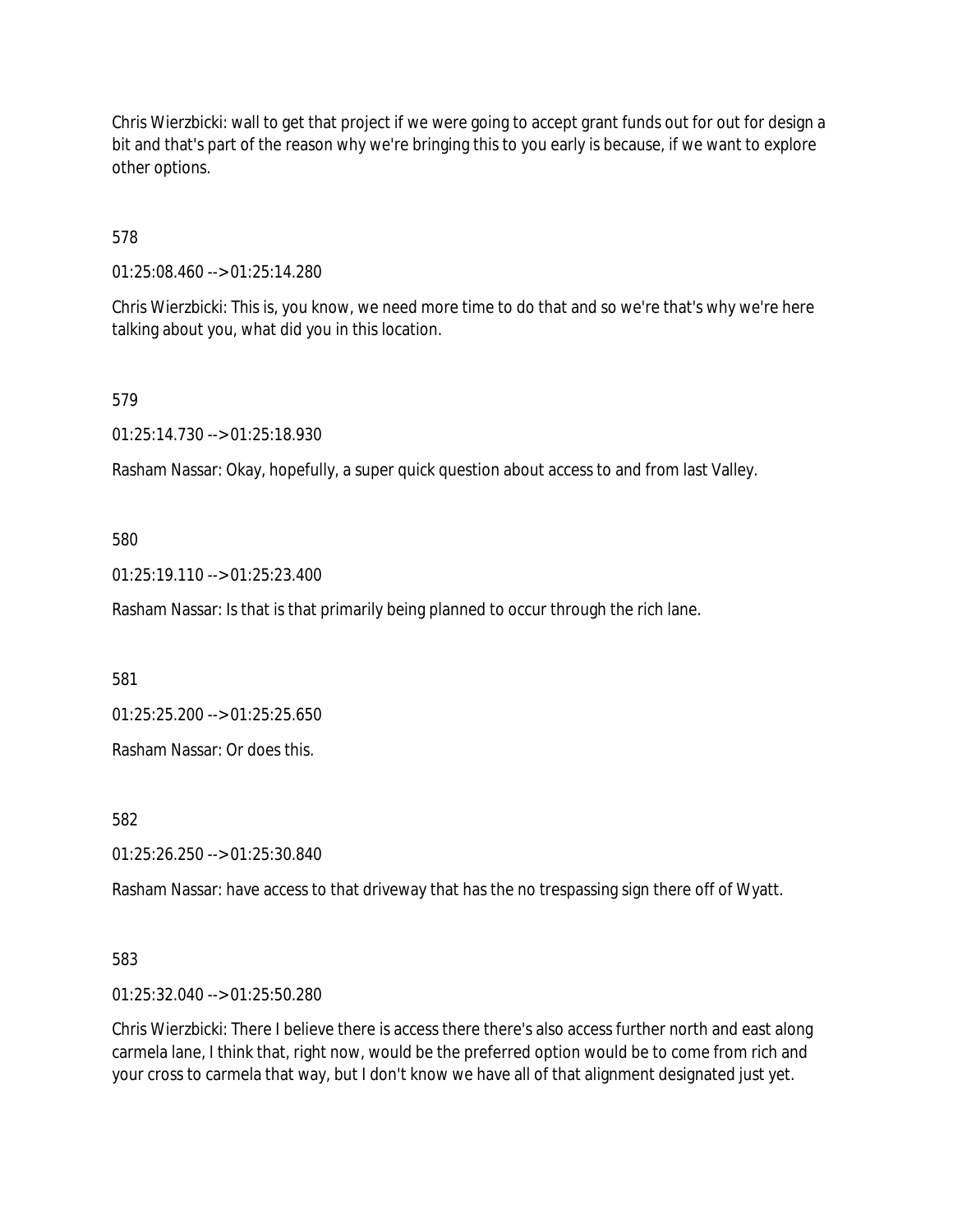01:25:55.740 --> 01:25:56.910

Kirsten Hytopoulos: A Member Schneider.

585

01:25:58.680 --> 01:26:06.540

Leslie Schneider: Thank you i'm director where's vicki it's it's exciting to see you bring us some very out.

586

01:26:07.770 --> 01:26:11.820

Leslie Schneider: Some out of the box thinking so I just i'm just really grateful for that.

587

01:26:13.170 --> 01:26:26.700

Leslie Schneider: So the over the water piece will i'm that i'm asking for just clarification, so that would avoid us going into this expensive right away, is that true.

588

01:26:28.470 --> 01:26:34.230

Chris Wierzbicki: There would still be well, I mean there's still two pieces of right away acquisition, that would be required so along the.

589

01:26:34.560 --> 01:26:42.060

Chris Wierzbicki: southern edge that along the shoreline portion of the road we would probably still need some up some small pieces of a blend right away they're not as much as we would.

590

01:26:43.440 --> 01:26:47.700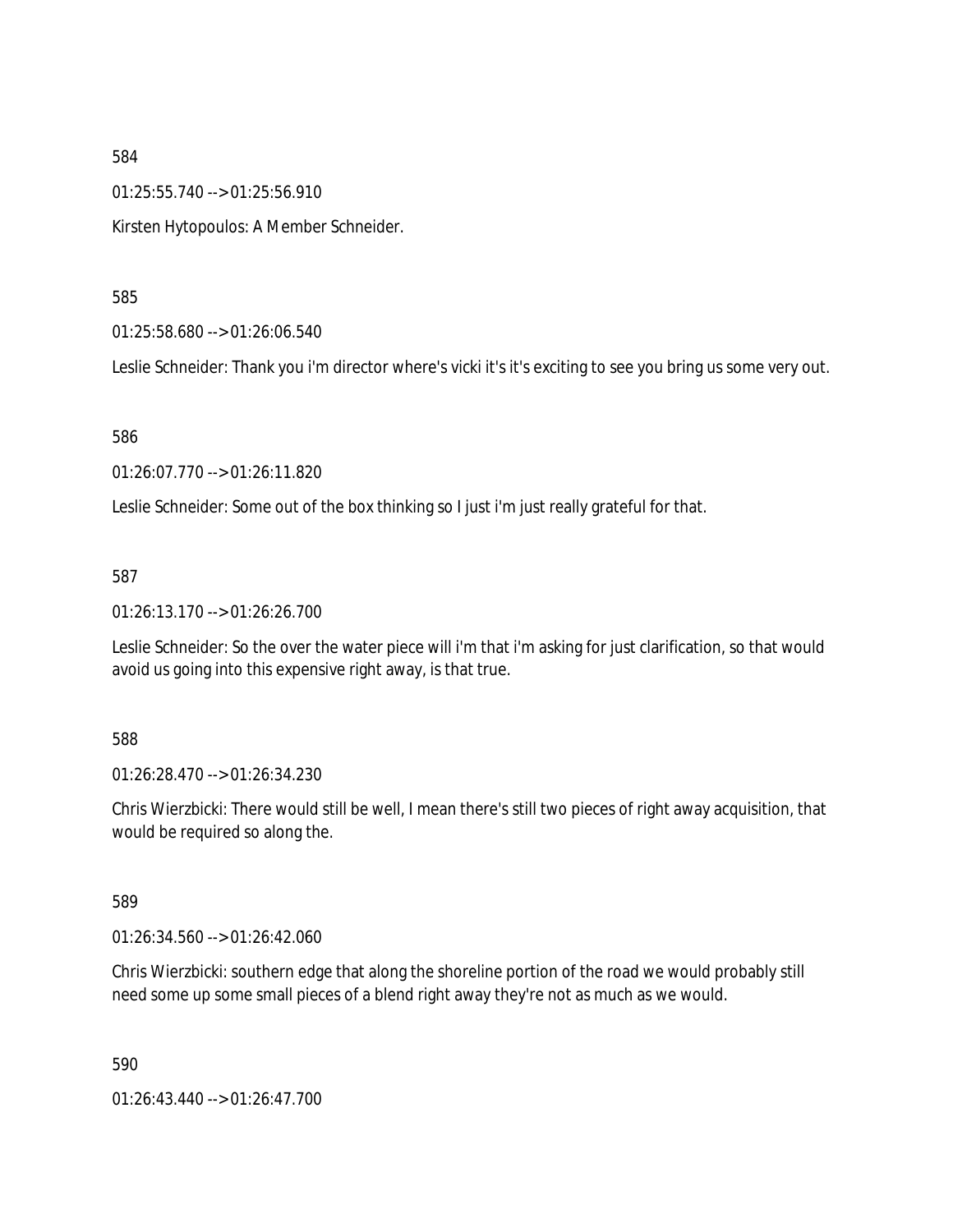Chris Wierzbicki: We wouldn't need the piece up by the green light garage in that area, but we would need a lower part.

591

01:26:48.060 --> 01:27:01.380

Chris Wierzbicki: And then of course we'd have it would have to, we have the landings on both sides of the overwater structure to think about in terms of what right away, is required there which pieces are in parks property or easements that we can get negotiated access to.

### 592

01:27:02.430 --> 01:27:07.350

Chris Wierzbicki: So there is still some acquisition required, but it's just it's just different different locations.

### 593

01:27:07.680 --> 01:27:09.600

Leslie Schneider: And then the over the water part.

### 594

01:27:11.760 --> 01:27:19.320

Leslie Schneider: I know that the that the tide coming in and out, you know, makes it so that there's sometimes a lot of water there's not a lot of water but.

### 595

01:27:19.650 --> 01:27:30.060

Leslie Schneider: If that over the water piece would preclude any boats getting through right you wouldn't have the option of and I don't know if there's any boats going there now, but do you know what it what kind of.

### 596

01:27:31.320 --> 01:27:33.990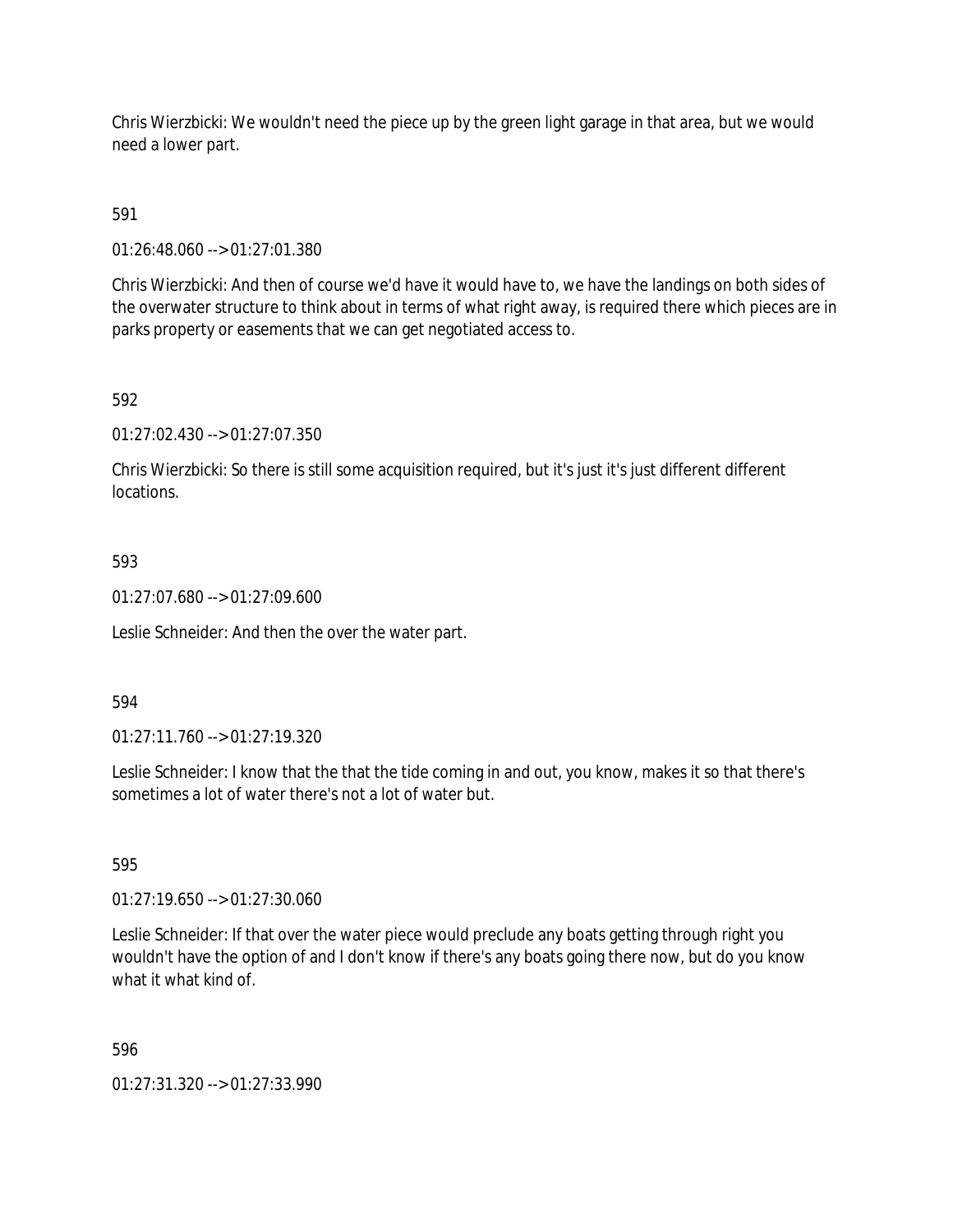Leslie Schneider: obstacle, it might be to current uses.

### 597

01:27:34.590 --> 01:27:46.980

Chris Wierzbicki: I think we would look at designing a structure that could accommodate kind of small non motorized boats kayaks that sort of thing which I think is probably the most are the biggest the biggest vessels you'll see that.

### 598

01:27:47.190 --> 01:27:49.650

Leslie Schneider: would be like rich, then it wouldn't be like floating on.

### 599

01:27:49.710 --> 01:27:57.180

Chris Wierzbicki: The water, it would be no would not be a dock it would probably be more like a like a boardwalk style structure that's at least what I initially envisioning.

600

01:27:57.450 --> 01:27:59.970

Leslie Schneider: Okay, but but up off the water.

601

01:28:00.060 --> 01:28:00.960

Chris Wierzbicki: Above the water that's.

# 602

01:28:01.110 --> 01:28:02.160

Chris Wierzbicki: Okay yeah.

603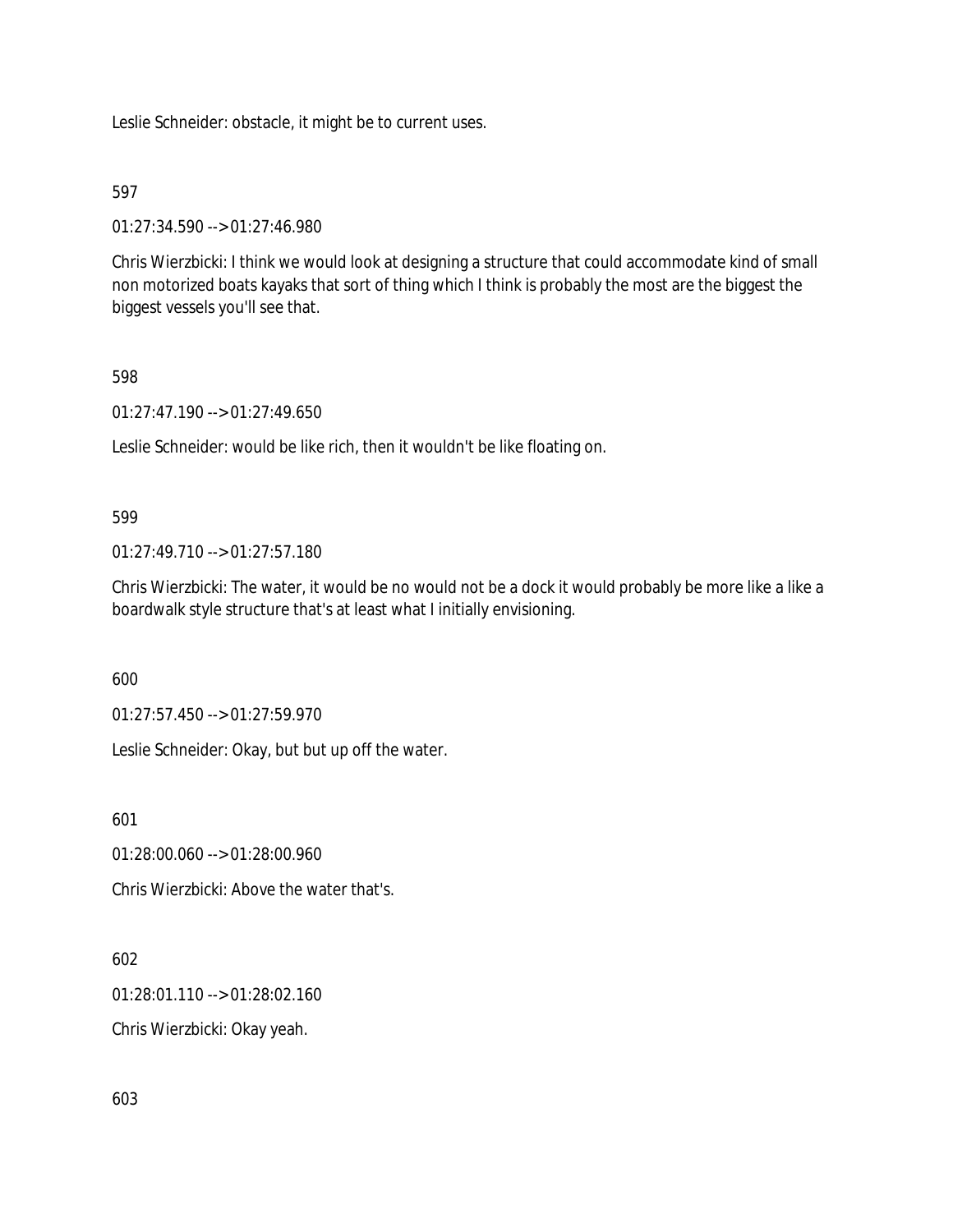01:28:02.970 --> 01:28:03.540

um.

604

01:28:04.620 --> 01:28:12.510

Leslie Schneider: And then My other question is that if we're looking from a non motorized point of view with regards to sustainable transportation planning and all that.

605

01:28:13.860 --> 01:28:15.630

Leslie Schneider: You know i'm very.

606

01:28:16.860 --> 01:28:26.070

Leslie Schneider: sort of on pins and needles to figure out what our north, south routes are going to be where we have an all ages all abilities network and so i'm thinking that.

607

01:28:28.290 --> 01:28:30.270

Leslie Schneider: You know, getting around that.

608

01:28:30.510 --> 01:28:44.490

Leslie Schneider: head of the Bay is critical for a number of different routes right so getting around to potentially buckland Hill and then and then to get to linwood Center road if linwood Center road ends up being the primary.

609

01:28:45.510 --> 01:28:47.790

Leslie Schneider: route into linwood Center.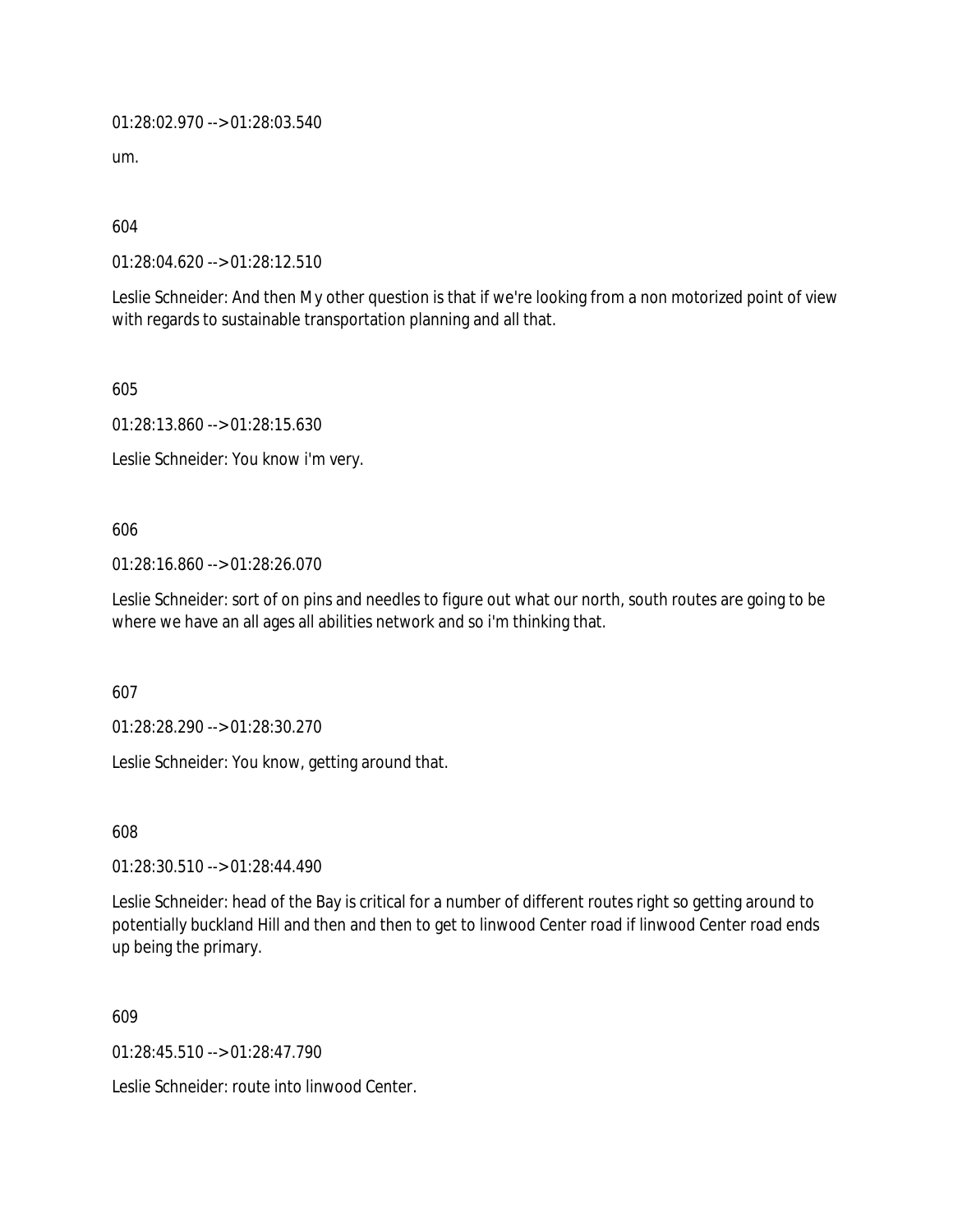01:28:49.320 --> 01:28:58.650

Leslie Schneider: So it seems like we absolutely have to solve the problem of getting around head of the Bay in a all ages all ability way is that.

611

01:29:00.450 --> 01:29:18.300

Chris Wierzbicki: it's definitely a critical point that this this segment of the road, and both eagle harbor drive and the buckland hills segments of the road, are presently included on that all ages all abilities network that we're proposing for the stp so at some point will be if we don't.

612

01:29:20.580 --> 01:29:28.530

Chris Wierzbicki: If we're still looking to make a decision in this location will be looking to make a decision at some point, as a result of that stp recommendation so.

613

01:29:29.100 --> 01:29:29.490 Leslie Schneider: Okay.

614

01:29:30.150 --> 01:29:32.880

Leslie Schneider: So let me just as feedback um.

# 615

01:29:33.600 --> 01:29:36.360

Leslie Schneider: It feels very inspiring to me to.

616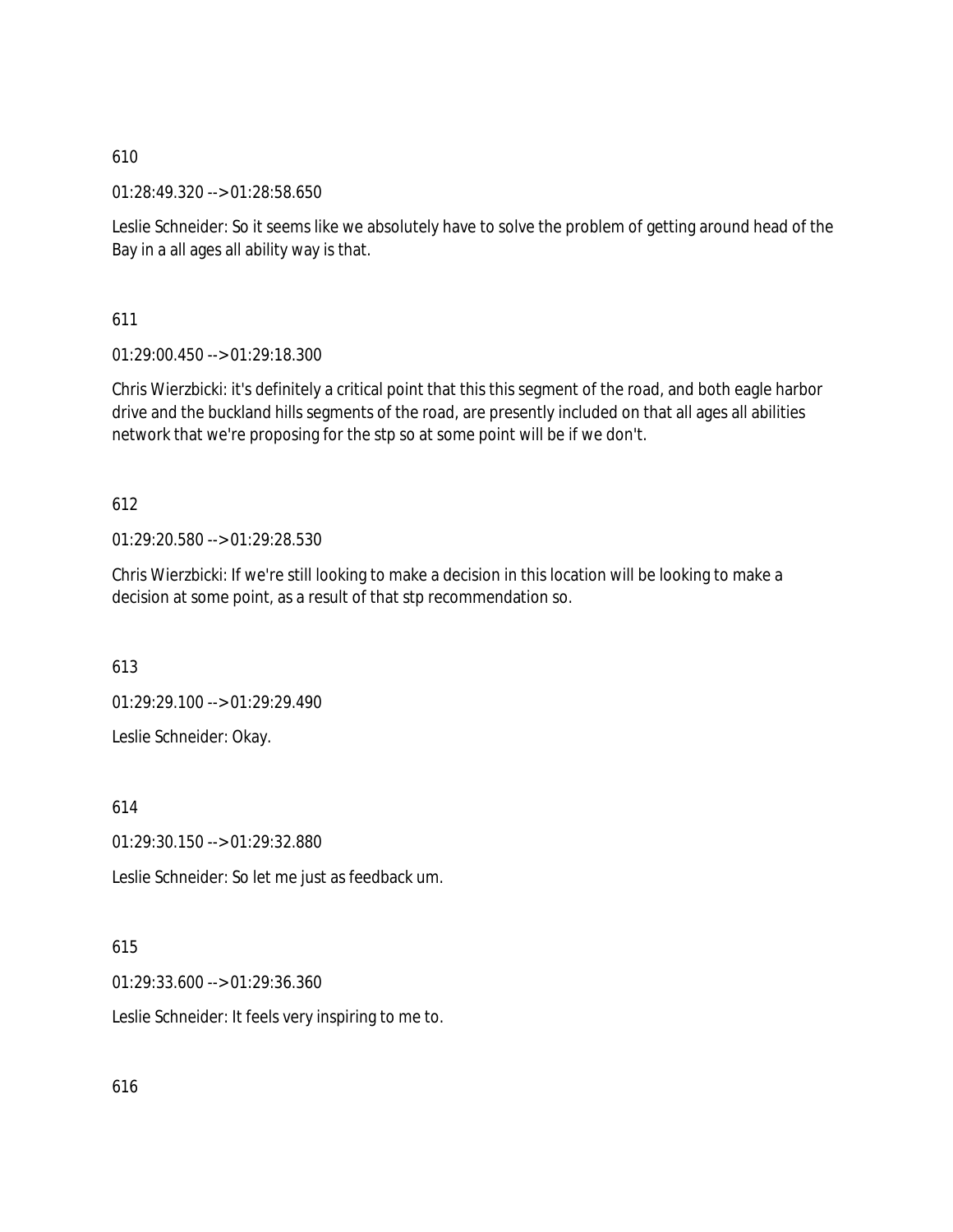01:29:37.380 --> 01:29:38.460

Leslie Schneider: To be able to.

617

01:29:39.750 --> 01:29:45.870

Leslie Schneider: shortcut the head of the bay and and get people you know across in another way, it just it.

### 618

01:29:47.460 --> 01:30:01.440

Leslie Schneider: So i'm not commenting on the trade offs of cost and all the other things, but I think in general it's a really exciting option to continue to discuss feasibility of that's I guess that's just my my general feedback and then.

### 619

01:30:02.640 --> 01:30:04.800

Leslie Schneider: You know the the.

### 620

01:30:06.810 --> 01:30:16.440

Leslie Schneider: Getting the facilities built for all ages all abilities in a separated way on eagle harbor drive going towards the.

### 621

01:30:17.610 --> 01:30:18.780

Leslie Schneider: eagle harbor one.

## 622

01:30:23.760 --> 01:30:36.630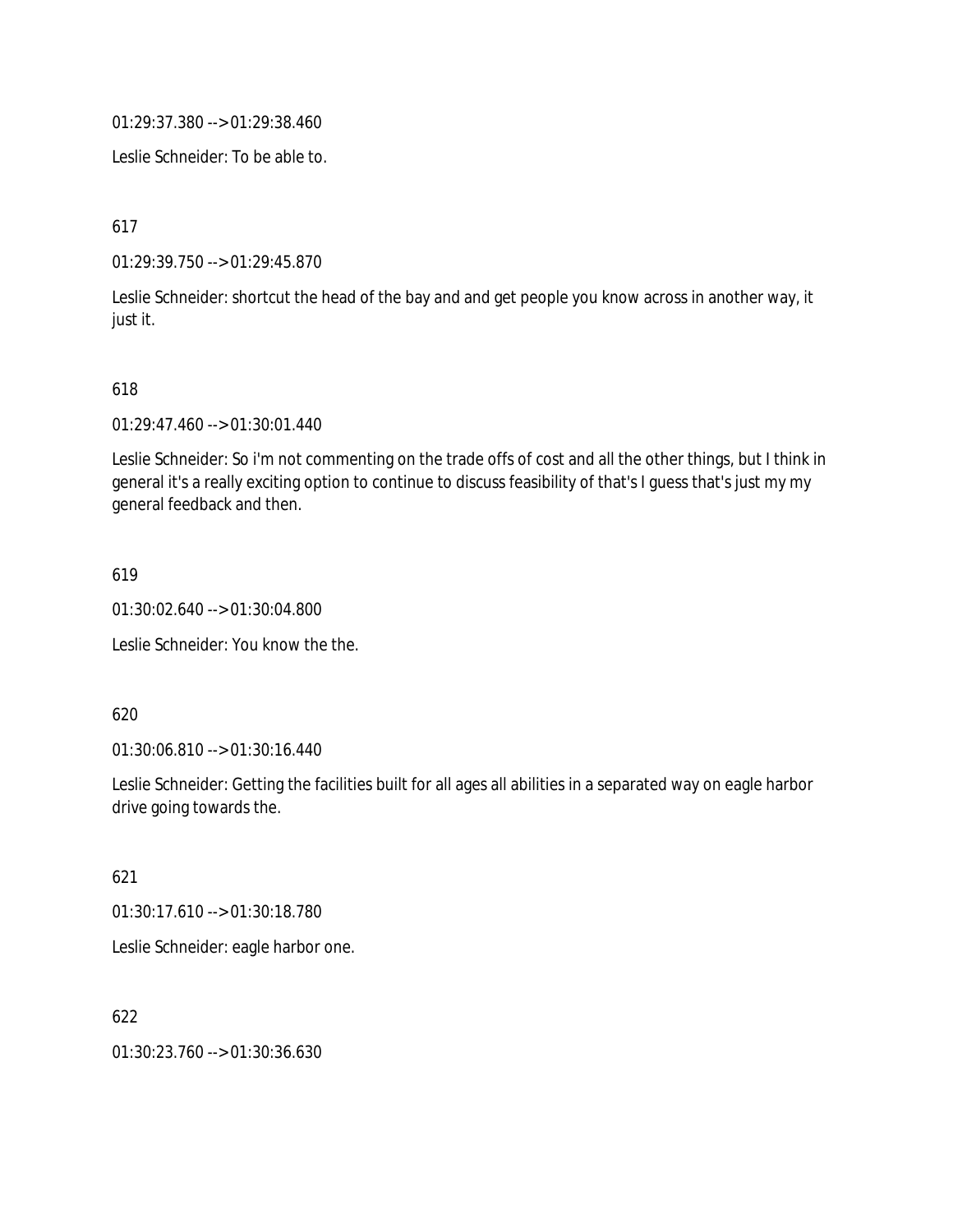Leslie Schneider: I mean, I guess, we just I guess part of this is getting the information which you're bringing to us so that we can weigh it with other options and other things that other important routes that are going to be on the sustainable transportation plan right.

# 623

01:30:39.660 --> 01:30:51.630

Chris Wierzbicki: yeah I mean that's the tricky part of this planning right is that we have a big plan that we're working on trying to get in place and prioritize routes and prioritize funding, but we also have projects that are.

# 624

01:30:53.550 --> 01:31:03.360

Chris Wierzbicki: underway, and we need to we can't necessarily avoid those especially ones that have funding strings attached to them, we talked about the Madison avenue project a couple of weeks back.

# 625

### 01:31:03.900 --> 01:31:20.370

Chris Wierzbicki: we're thinking about how to bring that one to two reason to a reasonable solution, and that also involves kind of some early planning that is informed by the stp, but that has to happen sooner than we can deliver that product for you.

# 626

01:31:20.850 --> 01:31:30.330

Chris Wierzbicki: Right so yeah so so we're going to be continuing to deal with these situations in these kind of one off fashion until we can look at it holistically when the plan is done.

### 627

01:31:30.960 --> 01:31:43.710

Leslie Schneider: Well, one last clarify clarifying question so by doing the by doing the over the Water Facility does that there, thereby avoid the flooding potential or how much flooding deserted void.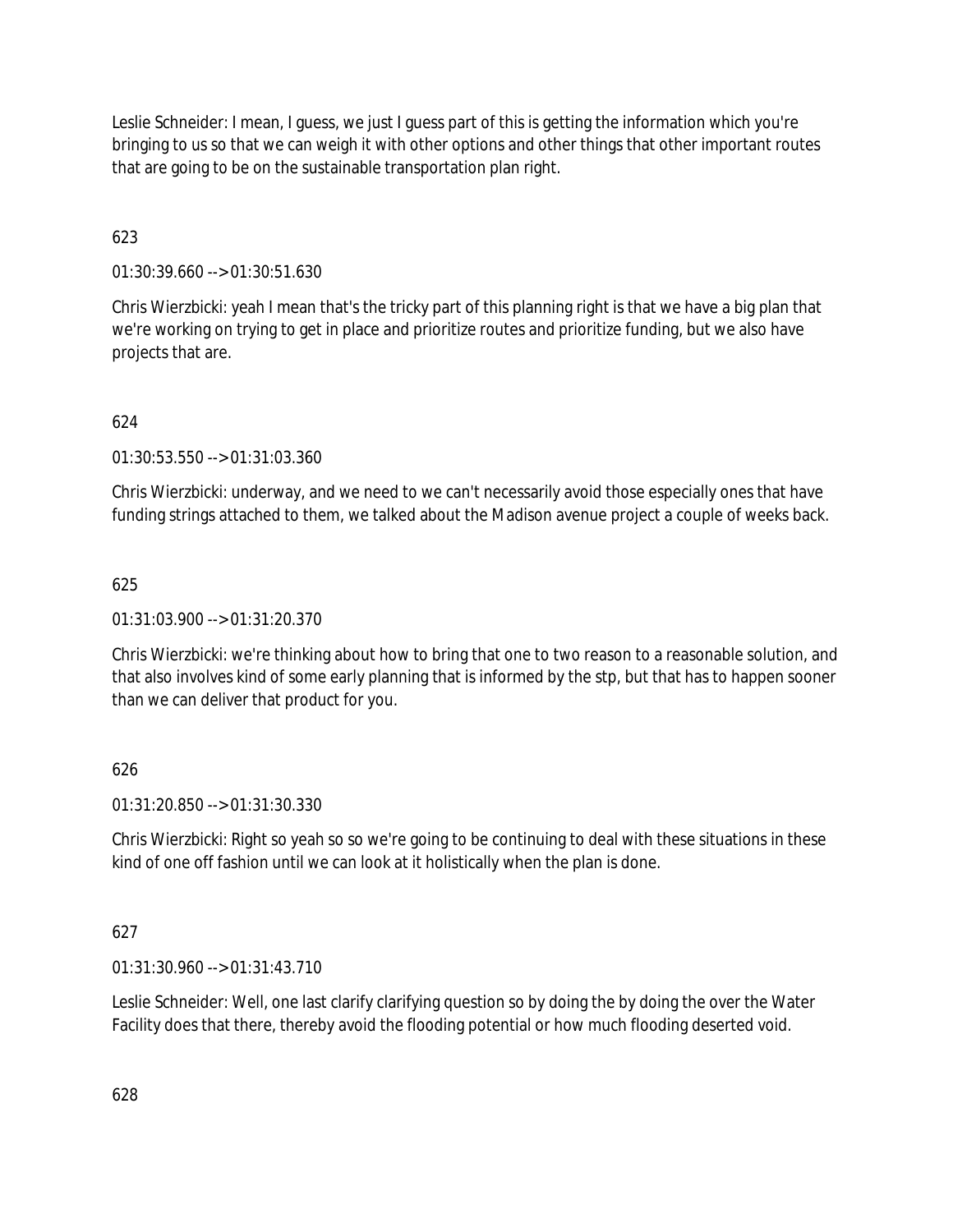01:31:45.000 --> 01:31:52.290

Chris Wierzbicki: Well, I think the goal would be to that structure would would be certainly higher than the 30 year flood elevation so we would be.

### 629

01:31:52.800 --> 01:32:01.200

Leslie Schneider: Structural at which you start going over the water, so the on land, at the point where you start going, are you avoiding all the flooding.

### 630

01:32:01.770 --> 01:32:10.470

Chris Wierzbicki: That would be the goal yeah and, if you look at that map the items that Adams per property is is not inundated in that scenario.

### 631

01:32:10.500 --> 01:32:11.670

Chris Wierzbicki: At least that portion of it is.

632

01:32:12.060 --> 01:32:12.660

Chris Wierzbicki: So the goal.

633 01:32:12.720 --> 01:32:12.960 Leslie Schneider: That we're.

### 634

01:32:12.990 --> 01:32:14.820

Leslie Schneider: Trying to guess is my question yep.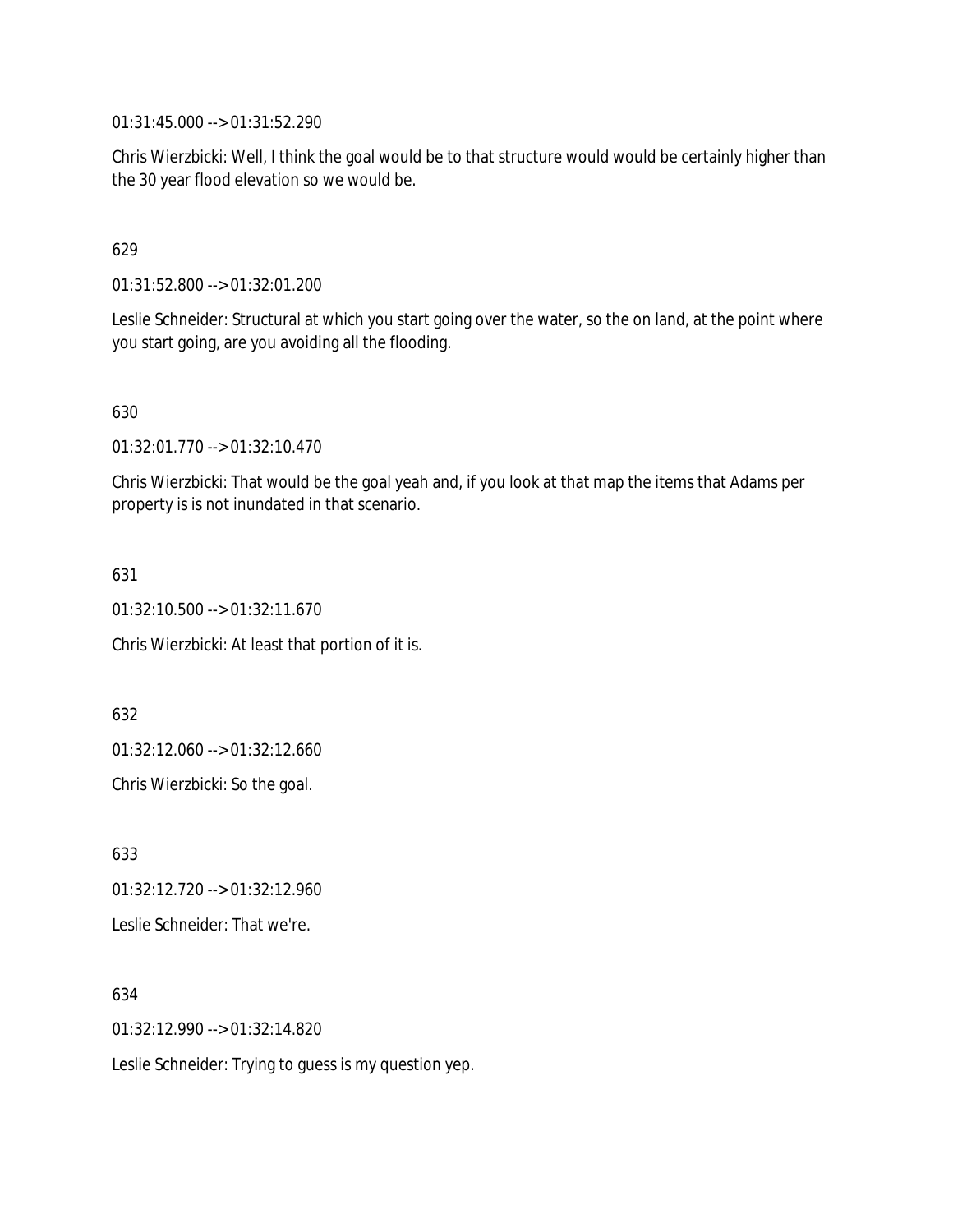01:32:14.880 --> 01:32:16.470

Chris Wierzbicki: Thank you for that work yep.

636

01:32:18.480 --> 01:32:19.440

Kirsten Hytopoulos: councilmember deeds.

### 637

01:32:20.070 --> 01:32:35.100

Joe Deets: Thank you, Deputy Marin, and thank you, Chris this is this is very helpful couple things really appreciate getting the sea sea level rise information I hope this is just going to be a natural part of presentations that saying.

#### 638

01:32:36.360 --> 01:32:45.360

Joe Deets: Council look at what the future holds for us, we don't know exactly if that's going to happen, but we know there's enough risk there to give us a heads up, so I think.

#### 639

01:32:45.990 --> 01:32:52.110

Joe Deets: To me that's your shows, we need to plan for that, I mean that's 30 years or whatever, but.

### 640

01:32:52.530 --> 01:33:02.850

Joe Deets: I think, for us, we need to start thinking in those terms and plan accordingly, so that's perfect that you gave us that information it's not exactly what I wanted to see but hey that's the way it is.

641

01:33:03.240 --> 01:33:22.800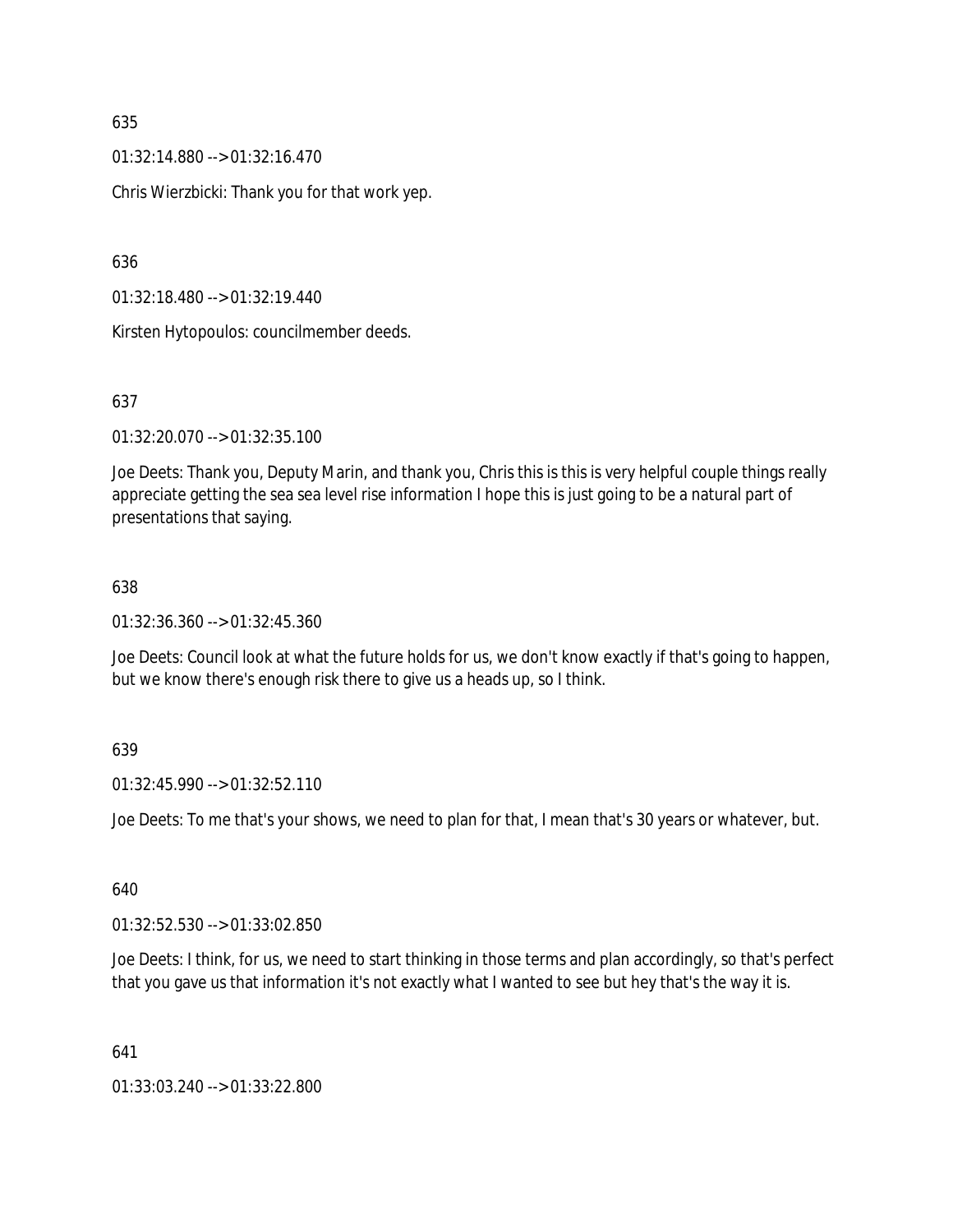Joe Deets: So I don't have a particular preference for any of these choices, because i'm just not in a position to say yes, I like X, but i'll tell you this sort of my thinking would be is again planning for the future, would be a very important criteria to is how does this work with that the.

### 642

01:33:25.050 --> 01:33:42.660

Joe Deets: trails in the area, now, like my colleague Leslie talked about the the buckland hill route, how would it work with that and, of course, the adjoining eagle harbor drive project and and the last but certainly not least, is the price.

### 643

01:33:43.920 --> 01:33:52.020

Joe Deets: You know, some of these projects are like another million dollars for us and you know we're that's that's some real money so.

### 644

01:33:52.440 --> 01:34:06.000

Joe Deets: How, so I guess what i'm thinking is my thought would be, how do we work through this planning for the future, how does this all connect together, and how can we afford it so somehow can we triangulate and see.

### 645

01:34:07.860 --> 01:34:12.900

Joe Deets: Which maybe there's a choice here that just sort of stands out better than the others if that's awful.

### 646

01:34:15.780 --> 01:34:16.650

Kirsten Hytopoulos: So.

### 647

01:34:21.030 --> 01:34:21.900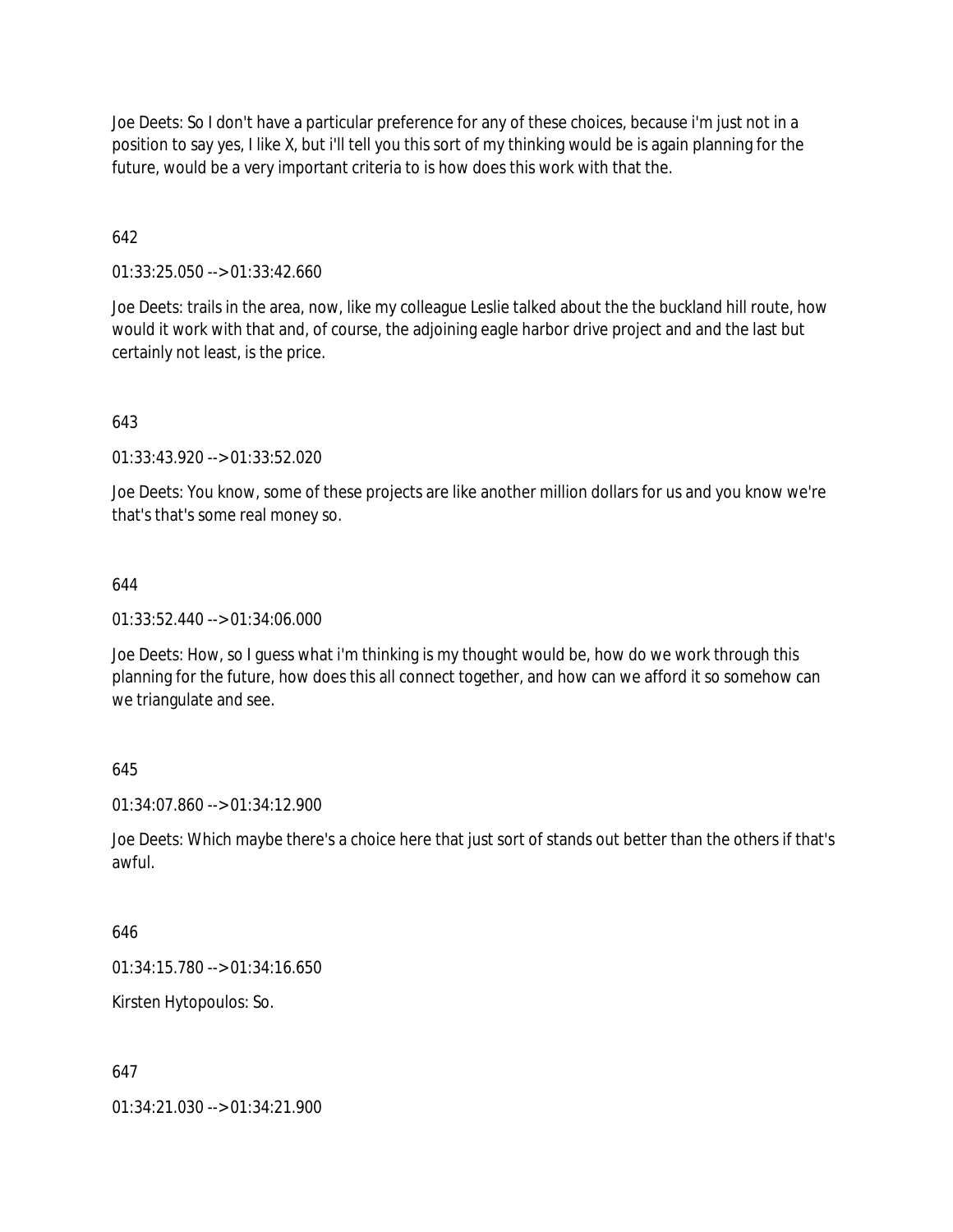Kirsten Hytopoulos: Okay mayor.

648

01:34:22.830 --> 01:34:31.530

Rasham Nassar: Yet real quick is the is the consultant from the sustainable transportation plan Jennifer is she looked at this, as she involved in this, or is this kind of outside the.

### 649

01:34:31.530 --> 01:34:33.480

Rasham Nassar: scope of that transportation planning.

650

01:34:33.960 --> 01:34:35.400

Chris Wierzbicki: it's not been involved in the snow.

651

01:34:36.210 --> 01:34:40.320

Rasham Nassar: And can I ask why it's not lumped into the bulk of that project.

652

01:34:41.130 --> 01:34:53.010

Chris Wierzbicki: it's just a little we've really been trying to use them and more big picture way to put the plan together and less on a on a project project advice basis.

### 653

01:34:53.700 --> 01:35:07.620

Chris Wierzbicki: As you know, from our discussion last week we have limited funds limited resources there and we want to deliver that plan and what can make you know meet the promises that we made to you so we've been trying to not spend their time on one off issues like this.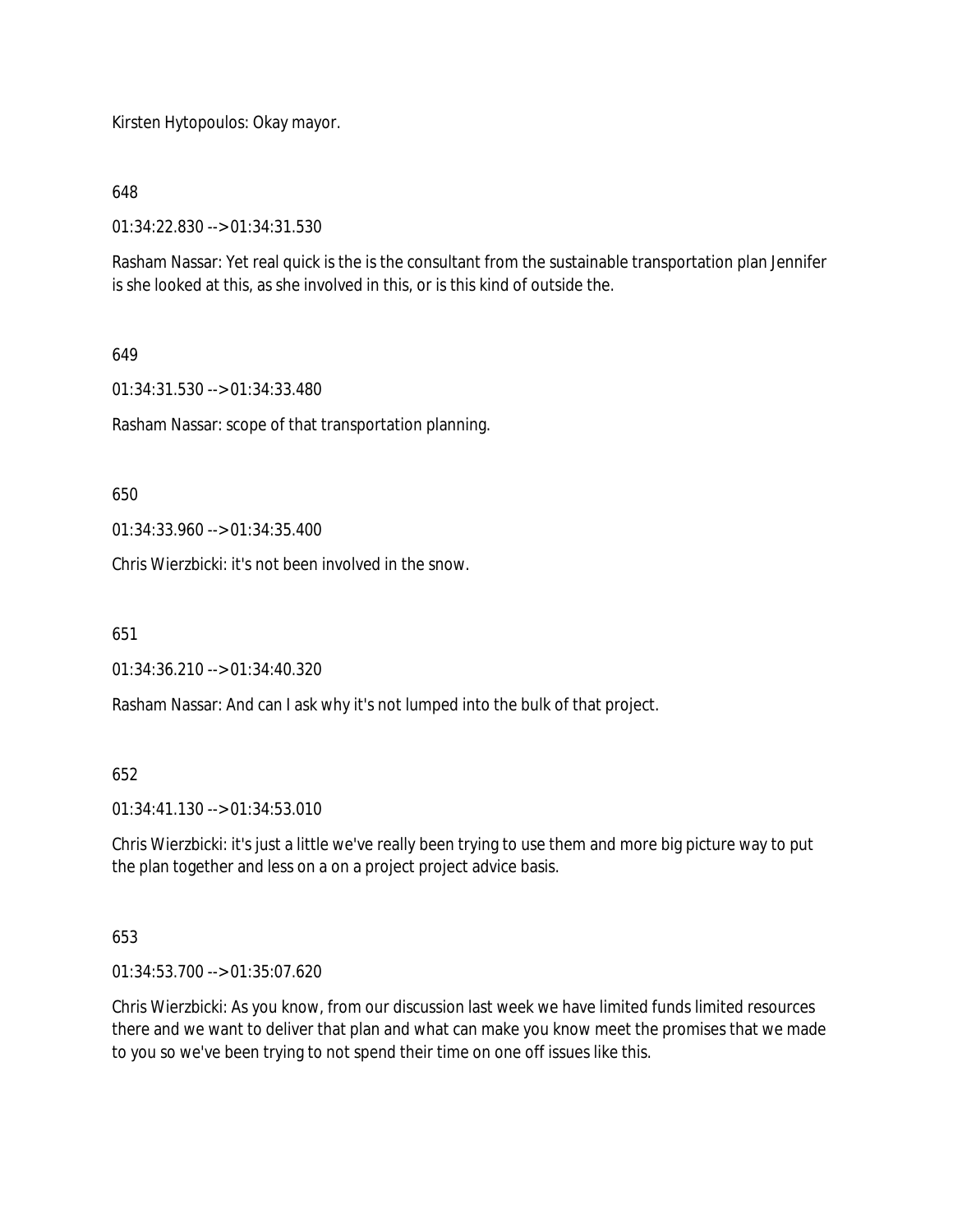01:35:07.980 --> 01:35:19.020

Rasham Nassar: Well it's picking up on something councilmember Schneider said, which was that there might be a potential to reroute non motorized pedestrian traffic through a different arterial i'm thinking about loss valley and the plans for that right is to cut a wider.

655

01:35:19.710 --> 01:35:27.120

Rasham Nassar: Mobility trail I don't know how large that trail is intended, but it does provide linkage to you know yeah.

656

01:35:27.390 --> 01:35:36.000

Chris Wierzbicki: It provides a linkage to the to the north's yeah to the north side there so anybody coming from the lower from eagle Dale from that lower part.

657

01:35:37.350 --> 01:35:44.490

Chris Wierzbicki: it's probably unlikely to use that route to get around the head of the beta go North but somebody coming from farther South potentially good.

658

01:35:45.210 --> 01:35:46.860

Rasham Nassar: Well, I am just and again i'm just.

659

01:35:47.850 --> 01:35:56.250

Rasham Nassar: I guess i'm disappointed to hear it's not being considered in that bigger picture, because everything is bigger picture right and and there might be like councilmember shiner suggested some alternative.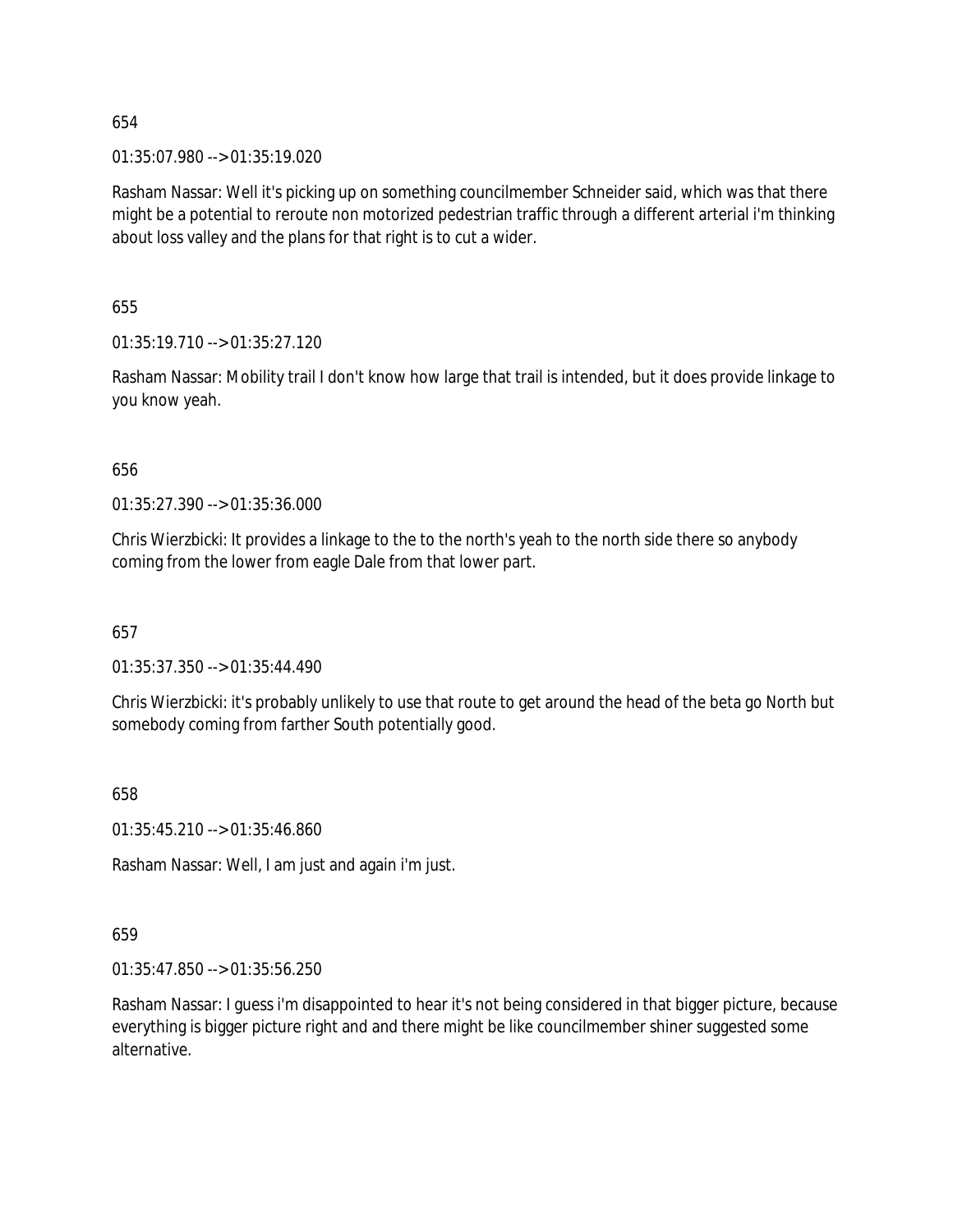01:35:56.670 --> 01:36:03.060

Rasham Nassar: arterial that we haven't considered yet so it's I mean i'm sure it's got to be a factor of consideration right there, looking at the whole island.

661

01:36:03.360 --> 01:36:14.820

Chris Wierzbicki: Oh yeah I didn't mean to imply that we weren't looking at it i'm just applying that this this specific design and choosing an option for this particular location is not something that Nelson nygaard is involved in okay.

662

01:36:14.850 --> 01:36:27.120

Rasham Nassar: But Nelson nygaard has been involved in actually confirming through their planning so far that and non motorized trail ought to or will exist in this general location along your eagle harbor drive.

663

01:36:28.530 --> 01:36:30.510

Chris Wierzbicki: set of data, what would exist there i'm sorry.

664

01:36:30.780 --> 01:36:34.350

Rasham Nassar: That non motorized connectivity separated pathways or what have you.

665

01:36:34.380 --> 01:36:45.240

Chris Wierzbicki: yeah I mean this is the part of the process we're in right now, which is identifying the priority routes and what the right facilities for those different routes are and that's the those are the options that we're in the process of developing.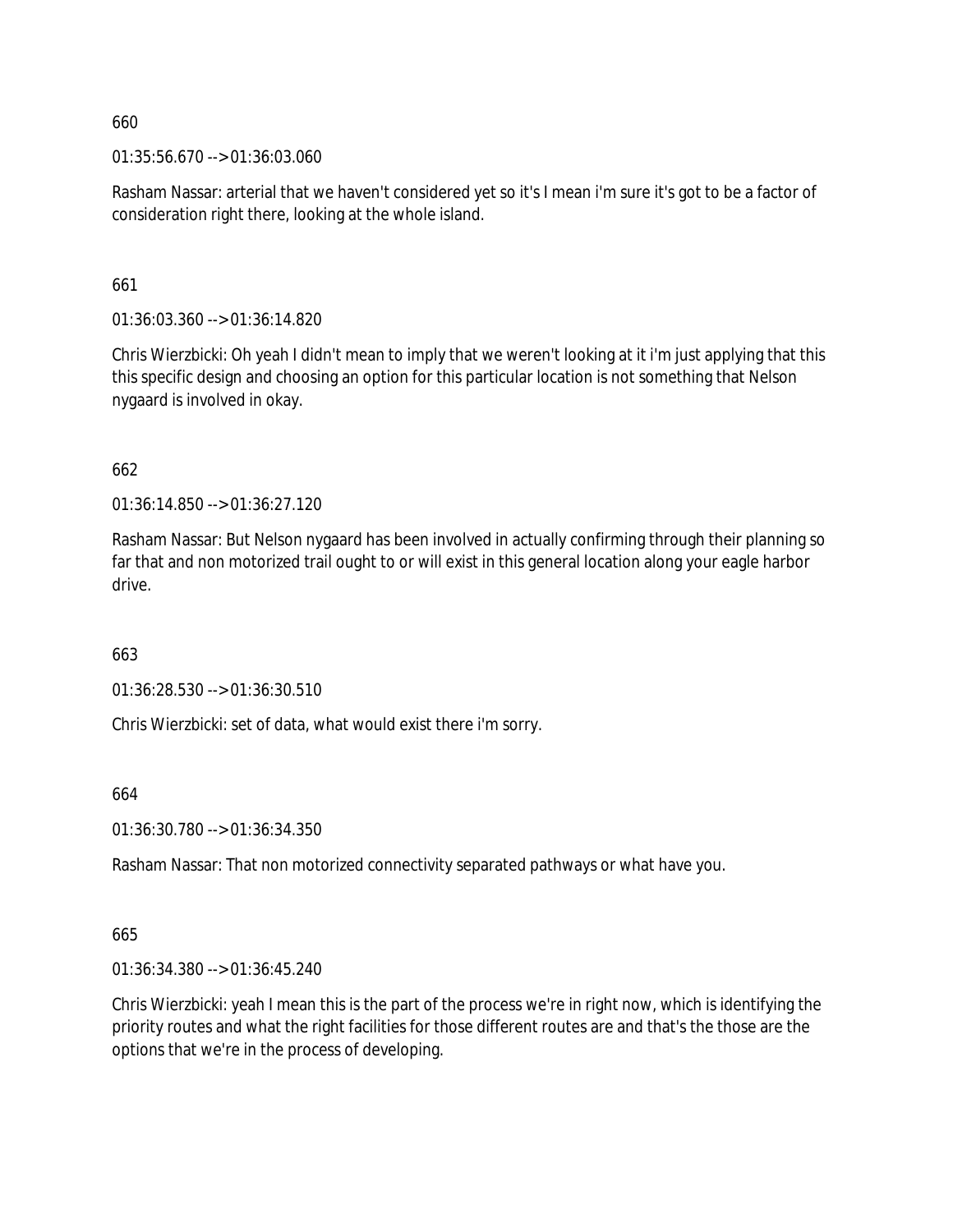$01:36:47.460 \rightarrow 01:36:55.650$ 

Rasham Nassar: And when I ask one last question when is when are you I mean hearing, I don't know Councils ready to make a decision tonight i'm certainly not, I agree with councilmember deeds there's a lot of.

667

01:36:56.010 --> 01:37:05.040

Rasham Nassar: lot to consider here, especially in terms of the cost, I personally would like to consider it and it's in the scope and context of the entire stp because we're talking a lot of money.

668

01:37:06.990 --> 01:37:14.280

Rasham Nassar: And i'd like to know what other options might exist and i'd like to know what we're what we're looking at in terms of climate change.

669

01:37:15.450 --> 01:37:21.270

Rasham Nassar: And and, in fact, are all of that to a decision so that's kind of where I am right now.

670

01:37:23.190 --> 01:37:31.560

Kirsten Hytopoulos: i'd like to take a shot it since we've been around once um I I think this actually i'm actually very excited about the option across the water.

### 671

01:37:32.010 --> 01:37:42.690

Kirsten Hytopoulos: And I realized the price tag is high, but i'm kind of hard pressed to see how going across the last value would not already take us across a lot of maybe i'm missing something but across a lot of the problem area.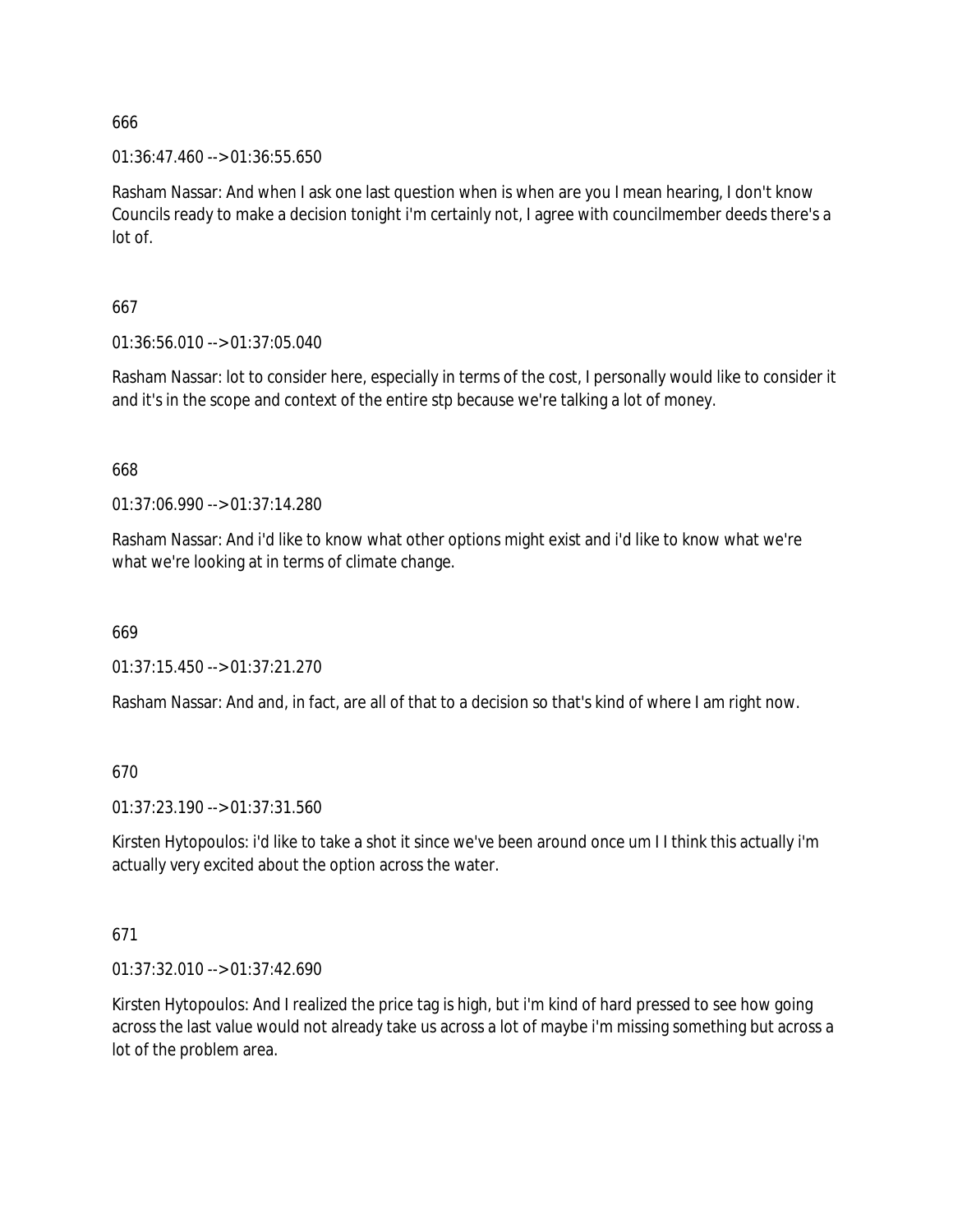01:37:43.320 --> 01:37:52.710

Kirsten Hytopoulos: But I may be missing some something and and also that, as a as a long time South islander that we have to get the enormous number of people through this area.

# 673

01:37:53.340 --> 01:38:02.160

Kirsten Hytopoulos: or we're going to route them somewhere far far around to get into winslow, so I think what's really exciting about this, aside from the price tag we may have to figure that out.

# 674

01:38:02.790 --> 01:38:12.480

Kirsten Hytopoulos: Is that what we're getting is we're getting a route across the bay away from the traffic across the structure, if it can be done, environmentally correctly.

## 675

01:38:13.050 --> 01:38:32.520

Kirsten Hytopoulos: That will that sounds like it can be sustainable for years in the face of of rising water and I presume then potentially even adjustable up Beyond that, I mean it's not going to be dependent on a relationship between the ground and in the sea level.

# 676

01:38:33.900 --> 01:38:39.900

Kirsten Hytopoulos: And it's actually I mean no one's mentioned this, but you know when you were mentioning Chris the fact that we're attracting.

### 677

01:38:40.290 --> 01:38:49.020

Kirsten Hytopoulos: people prefer you know the tourist price in Seattle and up and beyond coming over and biking and so forth, which is the type of visitors, we want to the south end visiting.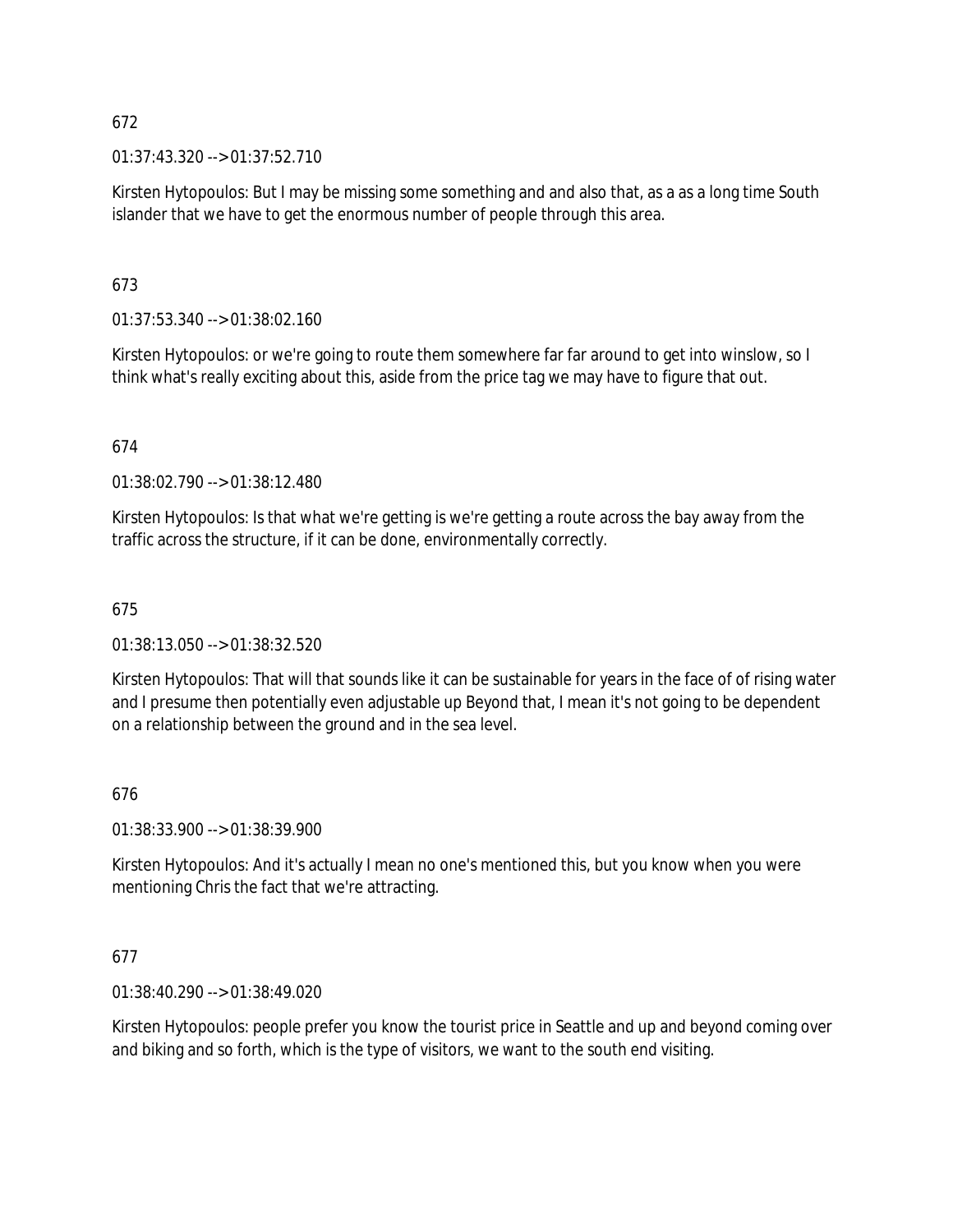01:38:49.410 --> 01:38:56.160

Kirsten Hytopoulos: This was going to be a feature across the water, this is, we want, we don't want people driving around or island want people walking and biking.

679

01:38:56.610 --> 01:39:12.330

Kirsten Hytopoulos: To the Japanese memorial and along the water, and this is going to be in a lovely addition to have something like this rather than expanding asphalt, so I think it's really innovative and exciting and that option sounds really neat to me not expanding hospital.

680

01:39:13.590 --> 01:39:21.210

Kirsten Hytopoulos: Having something that could be we're not creating the structure that's going to not you know there's going to be obsolete.

681

01:39:22.410 --> 01:39:38.850

Kirsten Hytopoulos: with rising sea levels very exciting and I love to explore it and I hear what you're saying is that sort of like what we're about with the with the affordable housing so committees about to say is that we'd like to explore this is a little more that we'd like to explore some.

682

01:39:40.500 --> 01:39:49.920

Kirsten Hytopoulos: Projects policies outside of a affordable housing plan what you're saying is actually more of a must, we have a couple of one offs.

683

01:39:50.370 --> 01:39:56.940

Kirsten Hytopoulos: that are already on the books that have the I believe I hear you saying that have timelines I think grant related.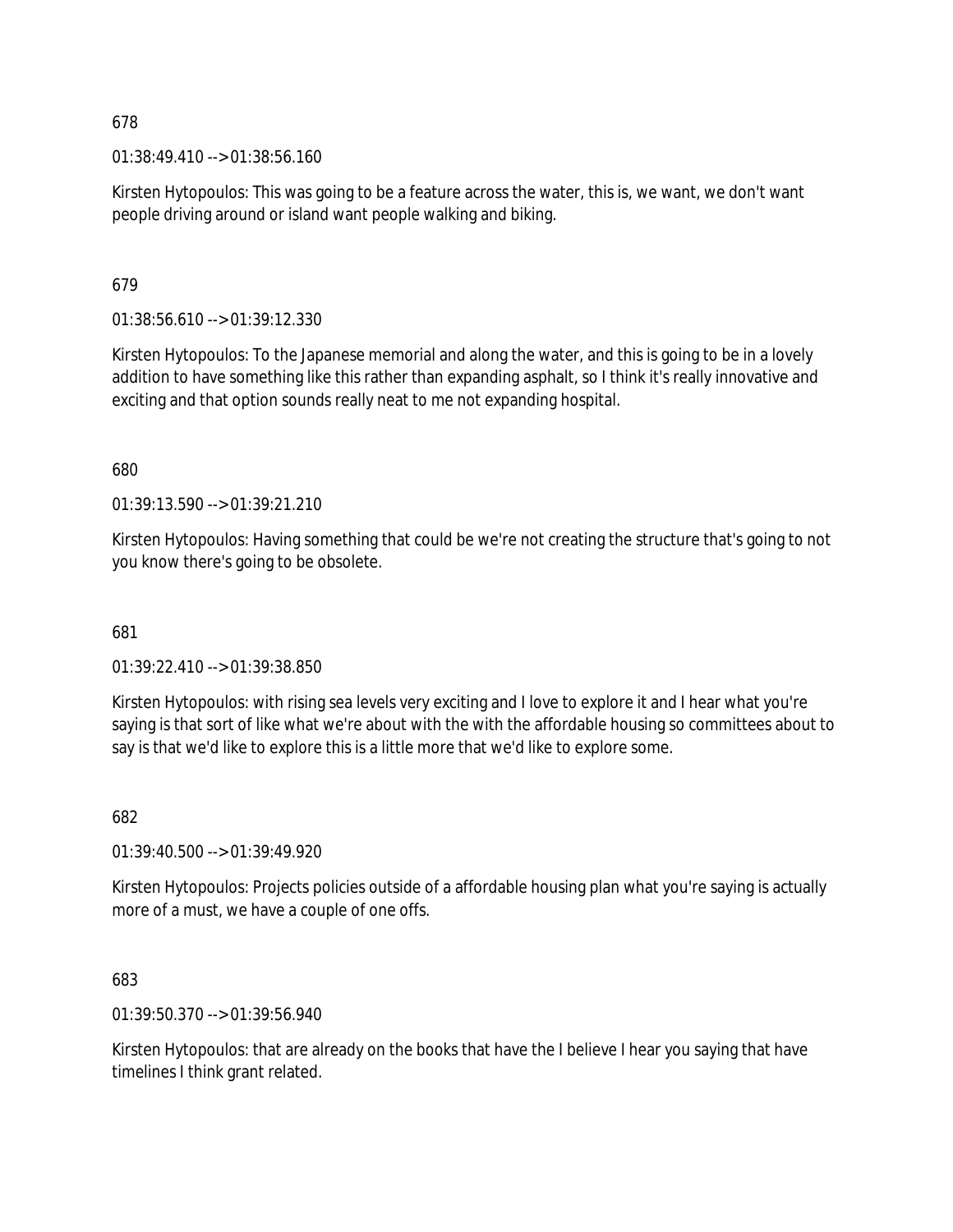01:39:57.690 --> 01:40:07.890

Kirsten Hytopoulos: that we need to either do or not, that are outside of the of the stp so how fortunate that here's one that I think is a core 40 issue.

685

01:40:08.370 --> 01:40:18.390

Kirsten Hytopoulos: right that I mean this is a has been around forever it's one of the rare like must do so no I don't know that I mean even as a lay person non engineer.

686

01:40:18.930 --> 01:40:36.090

Kirsten Hytopoulos: Not on the stp committee know we have to make this connection, so I don't lose any sleep over taking care of this issue outside of the stp so anyway, I maybe like we only are the strongest waste of this, but I would love to explore this further, and I just wanted to get that out there.

687

01:40:37.500 --> 01:40:39.570

Kirsten Hytopoulos: i'm not sure who's next mostly.

688

01:40:41.160 --> 01:40:43.080

Leslie Schneider: I just had a quick follow up question.

689

01:40:45.540 --> 01:41:04.470

Leslie Schneider: Christie i'm the 750 or whatever that number was that grant, what are the, what are the limitations, what can you spend that towards and what can't you spend it towards with regards to this final piece is it just the green lines, the green or blue lines on the edges or.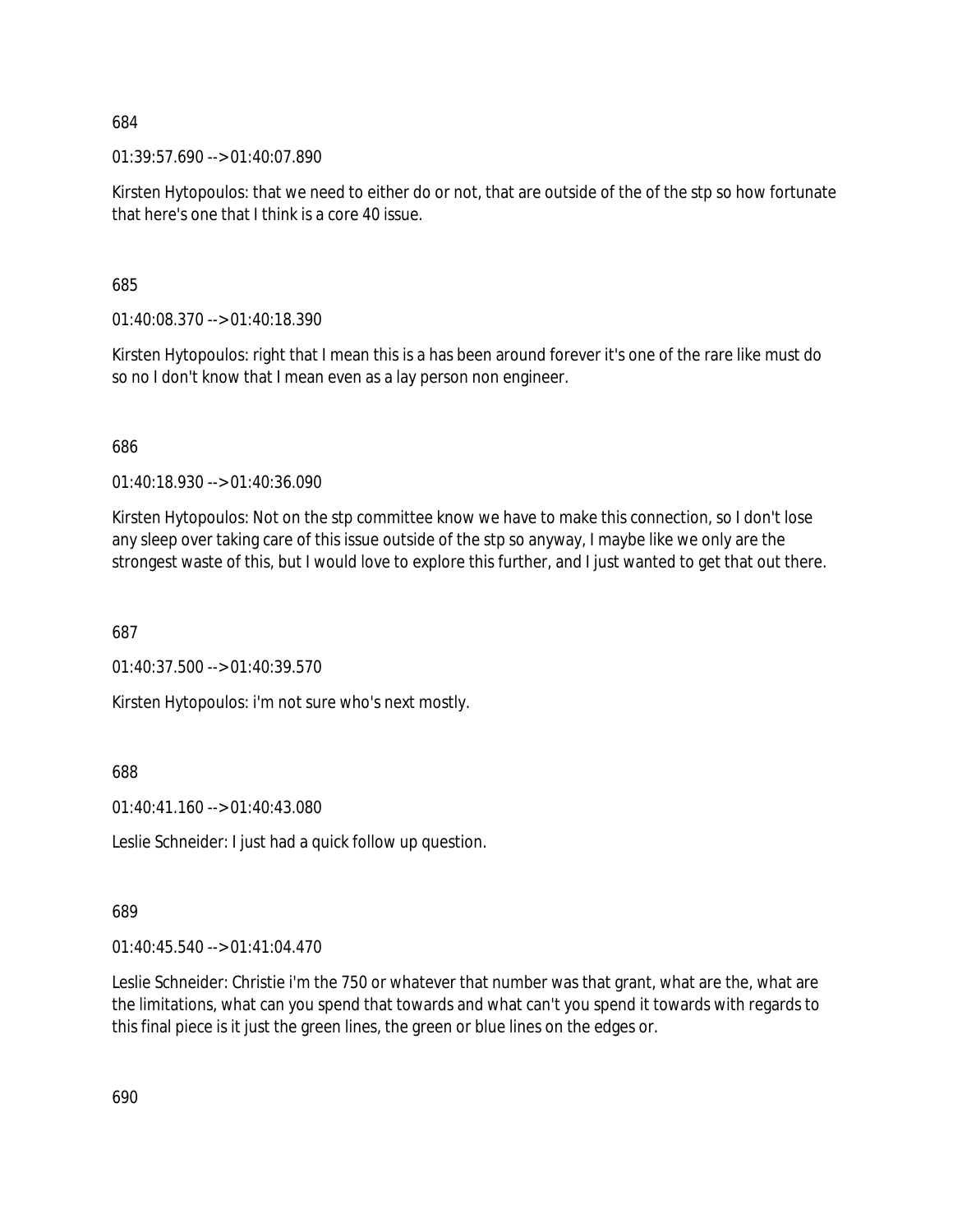01:41:06.210 --> 01:41:09.330

Leslie Schneider: yeah what what what do we have to spend that money on.

### 691

01:41:11.340 --> 01:41:24.240

Chris Wierzbicki: We would need to pursue a scope change with for the money if we wanted to adjust the scope significantly away from what we have currently planned, but I don't foresee that as an obstacle, if we are continuing to connect.

### 692

01:41:24.990 --> 01:41:37.860

Chris Wierzbicki: The points A and B on the map with a non motorized facility, the way the original language States I think that's something that that we could have some flexibility on as long as we have time and right now, we still have enough time to to work through that.

693

01:41:38.520 --> 01:41:39.810

Leslie Schneider: Okay, well, I just.

#### 694

01:41:41.100 --> 01:41:44.460

Leslie Schneider: I just want to really express my my support for it as well.

695

01:41:49.140 --> 01:41:52.350

Kirsten Hytopoulos: The city manager you're up next did you want to chime in.

#### 696

01:41:53.070 --> 01:41:56.130

Ellen Schroer (she/her): um I think if everyone well, it looks like councilmember flintridge.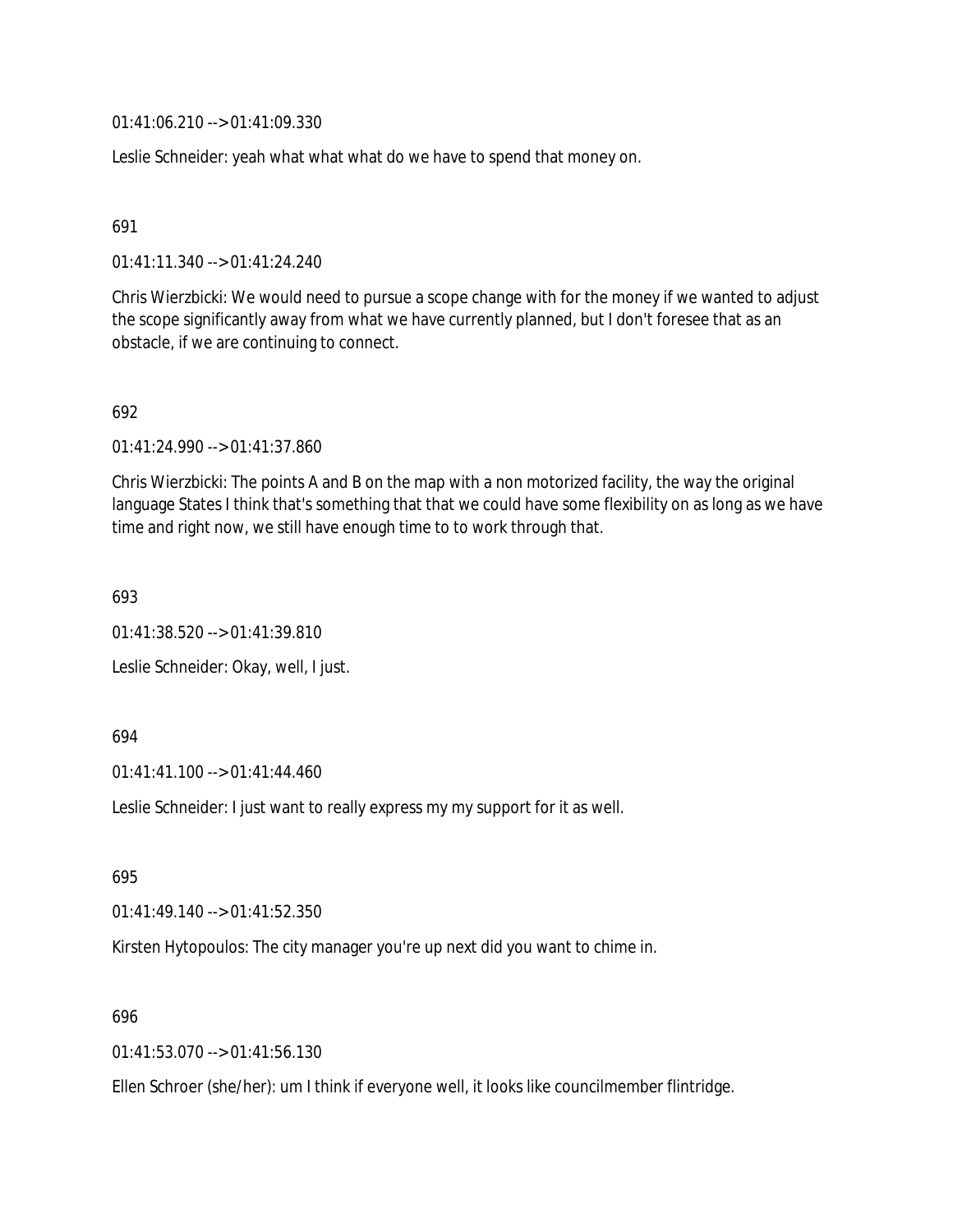01:41:56.130 --> 01:41:56.940

Kirsten Hytopoulos: As he's busy.

698

01:41:57.540 --> 01:42:00.630

Kirsten Hytopoulos: yeah I definitely wait okay councilmember pantry Johnson.

699

01:42:01.230 --> 01:42:09.990

Brenda Fantroy-Johnson: yeah, I just wanted to say that I, I support taking time and looking at more information um I think it is great that you have other options.

700

01:42:10.470 --> 01:42:26.460

Brenda Fantroy-Johnson: But it is like a lot of information for me to take in right now, and I, you know, I think that having been in that area just a couple of times it's such a nice quiet area if you're just sitting there there's not a lot of traffic coming.

701

01:42:27.540 --> 01:42:36.120

Brenda Fantroy-Johnson: And I can imagine going across the bridge over to some land that's owned by the parks department, would be a nice.

702

01:42:36.810 --> 01:42:49.170

Brenda Fantroy-Johnson: place to take a break, you know after you've rolled all over the island, so I support you know, looking at it and trying to see how we can make that happen, one of the other option.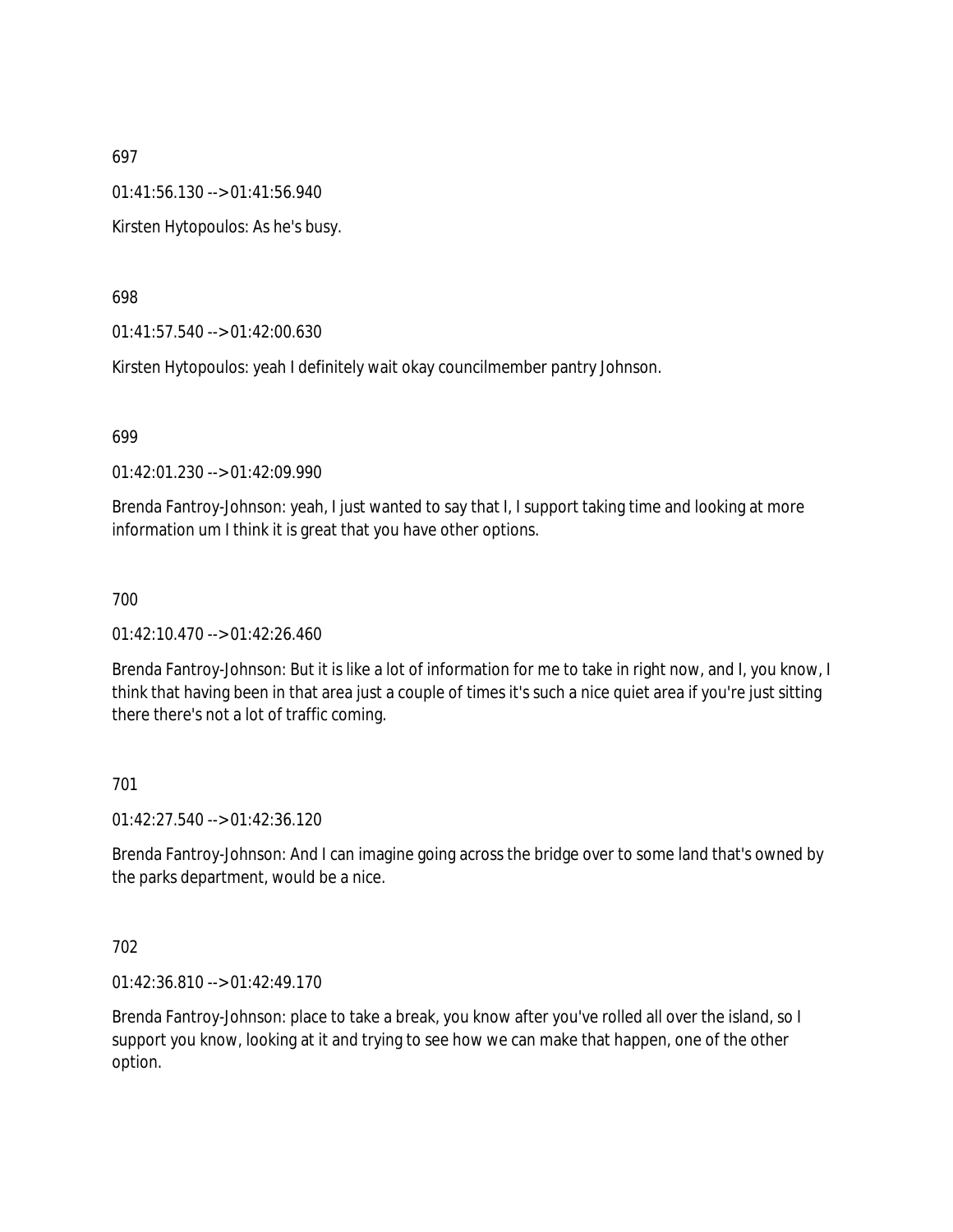01:42:50.700 --> 01:42:51.510

Brenda Fantroy-Johnson: Three or four.

704

01:42:57.180 --> 01:42:58.890

Kirsten Hytopoulos: And councilmember art.

705

01:43:00.570 --> 01:43:10.440

Christy Carr: Thanks, I support looking at a potential scope revision as well, and I do think if i'm recalling correctly that.

## 706

01:43:11.310 --> 01:43:32.970

Christy Carr: This corridor is is on our working map of the network in terms of connecting winslow and part South so i'm comfortable that it's it's more or less within our planning framework it's just a matter of what the facility is and how much it costs.

707

01:43:34.020 --> 01:43:36.870

Christy Carr: So that part's a little challenging because.

708

01:43:37.770 --> 01:43:50.790

Christy Carr: You know we're going to just like with everything else, we have to make trade offs in terms of wealth we spend an extra million dollars, here we don't have an extra million dollars somewhere else down the line, either in our near term or full stp.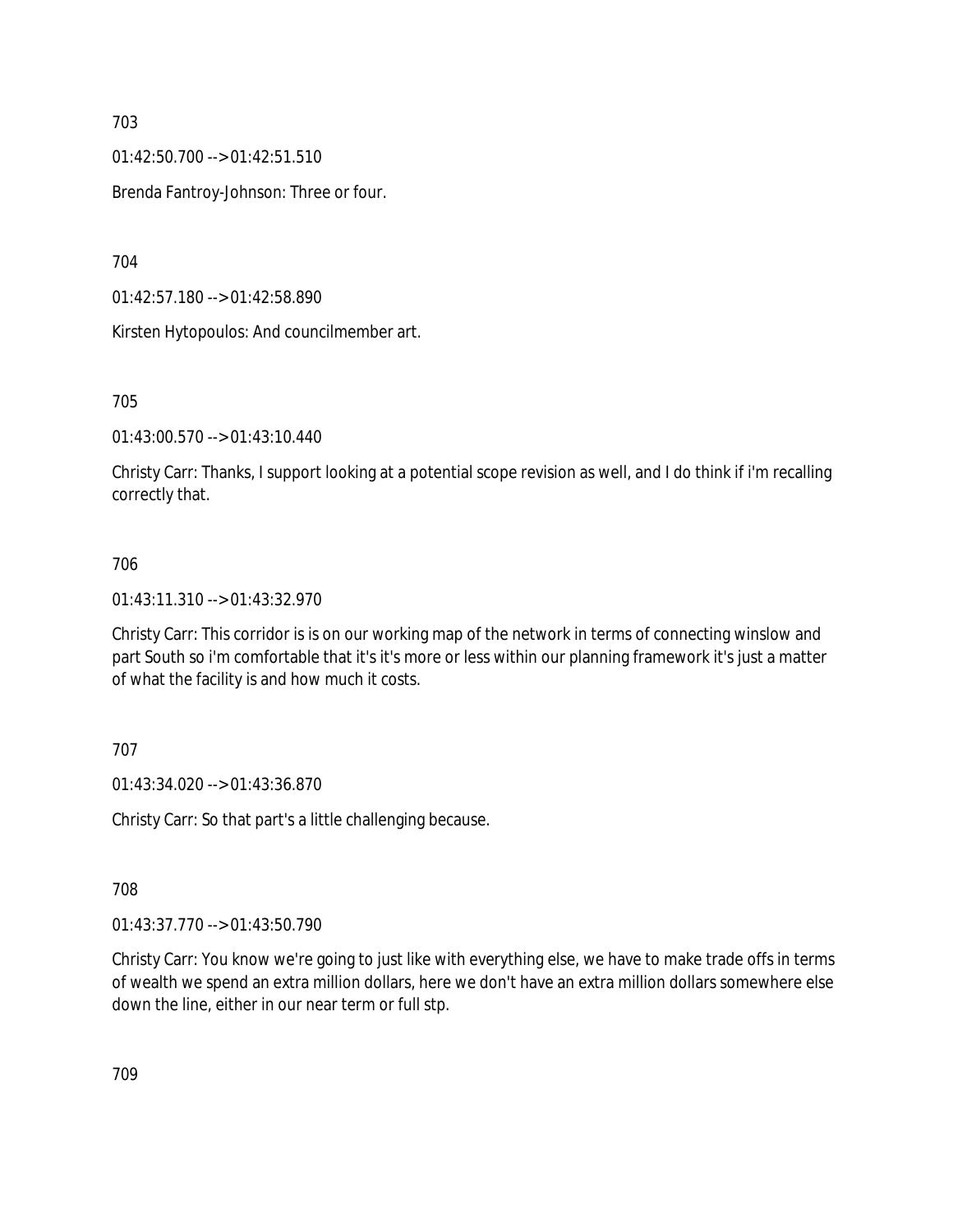01:43:52.410 --> 01:44:00.270

Christy Carr: But I think it is important to to take the time to look at what other options, there might be.

710

01:44:01.290 --> 01:44:09.750

Christy Carr: I am concerned that we seem to get requests for consulting dollars for capital projects.

711

01:44:11.250 --> 01:44:19.470

Christy Carr: And I, and I think i've asked where the money comes from before and you've told me, but is there a way to track this, or are we tracking this and.

### 712

01:44:20.130 --> 01:44:33.120

Christy Carr: Because it's \$25,000 here and now, this is \$30,000 and then I presume we're going to have another 30 sometime and we just keep kind of having this rolling request of these small but not insignificant.

713

01:44:34.260 --> 01:44:35.220

Christy Carr: Consulting.

714

01:44:36.240 --> 01:44:45.180

Christy Carr: design costs and i'm just wondering, is that going to stop at some point or is it is that our new norm, can you help me out with that piece just.

715

01:44:45.660 --> 01:44:46.770

Chris Wierzbicki: happy to um.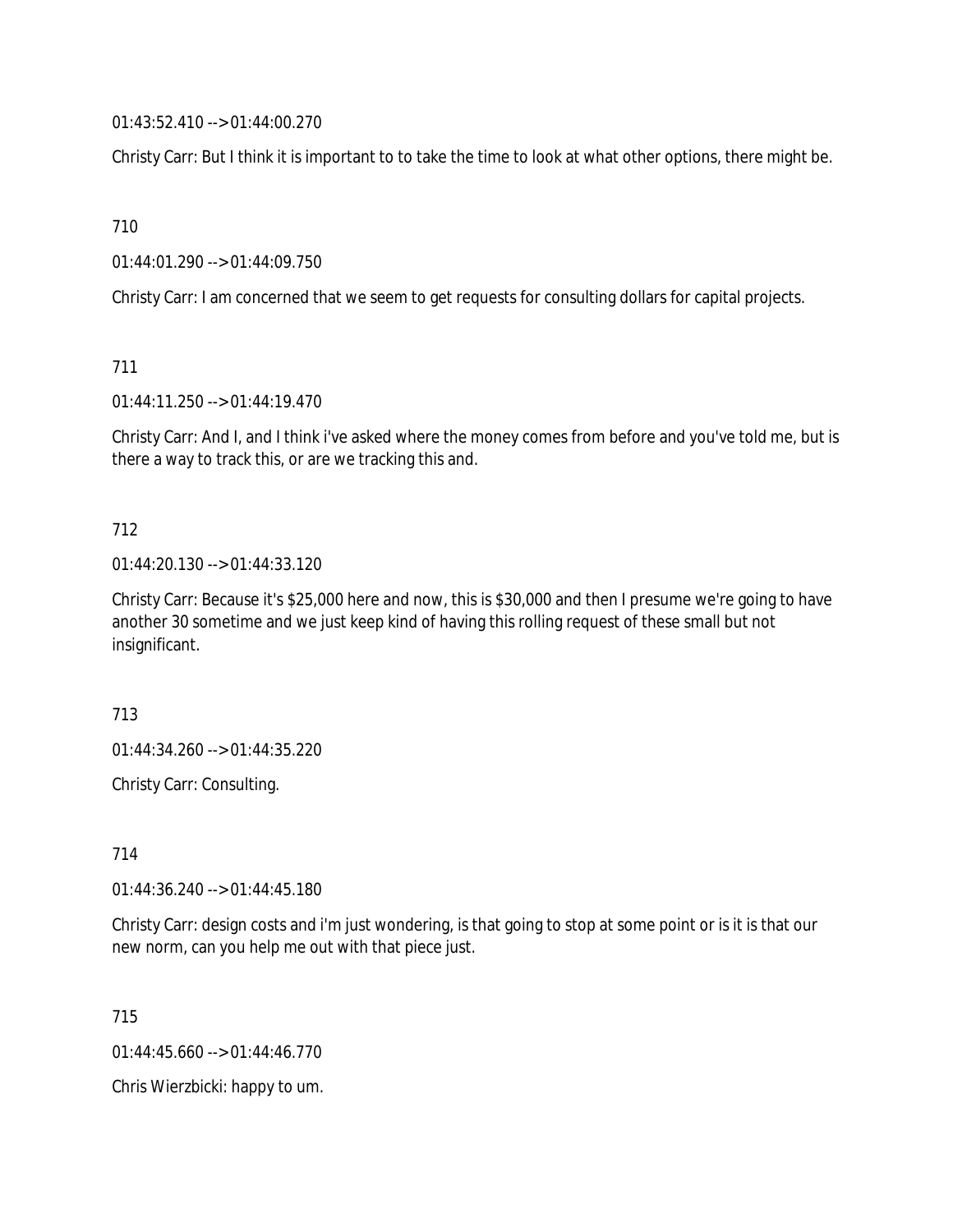01:44:47.340 --> 01:44:51.750

Chris Wierzbicki: I wish that we had that time and some cases the expertise to deliver.

717

01:44:51.900 --> 01:44:53.220

Chris Wierzbicki: The the.

718

01:44:54.360 --> 01:44:59.370

Chris Wierzbicki: Evaluations that are needed to for some of these projects, but we right now we just we don't.

719

01:45:00.720 --> 01:45:01.260

Chris Wierzbicki: and

720

01:45:02.460 --> 01:45:16.680

Chris Wierzbicki: I also I just it's part of the reason why i'm here tonight to talk about this project because i've said before it's because we still have quite a bit of time to figure this out and, as you know, from projects that we've been.

721

01:45:17.760 --> 01:45:22.290

Chris Wierzbicki: Through that have been through this process before of determining a scope.

722

01:45:24.120 --> 01:45:38.400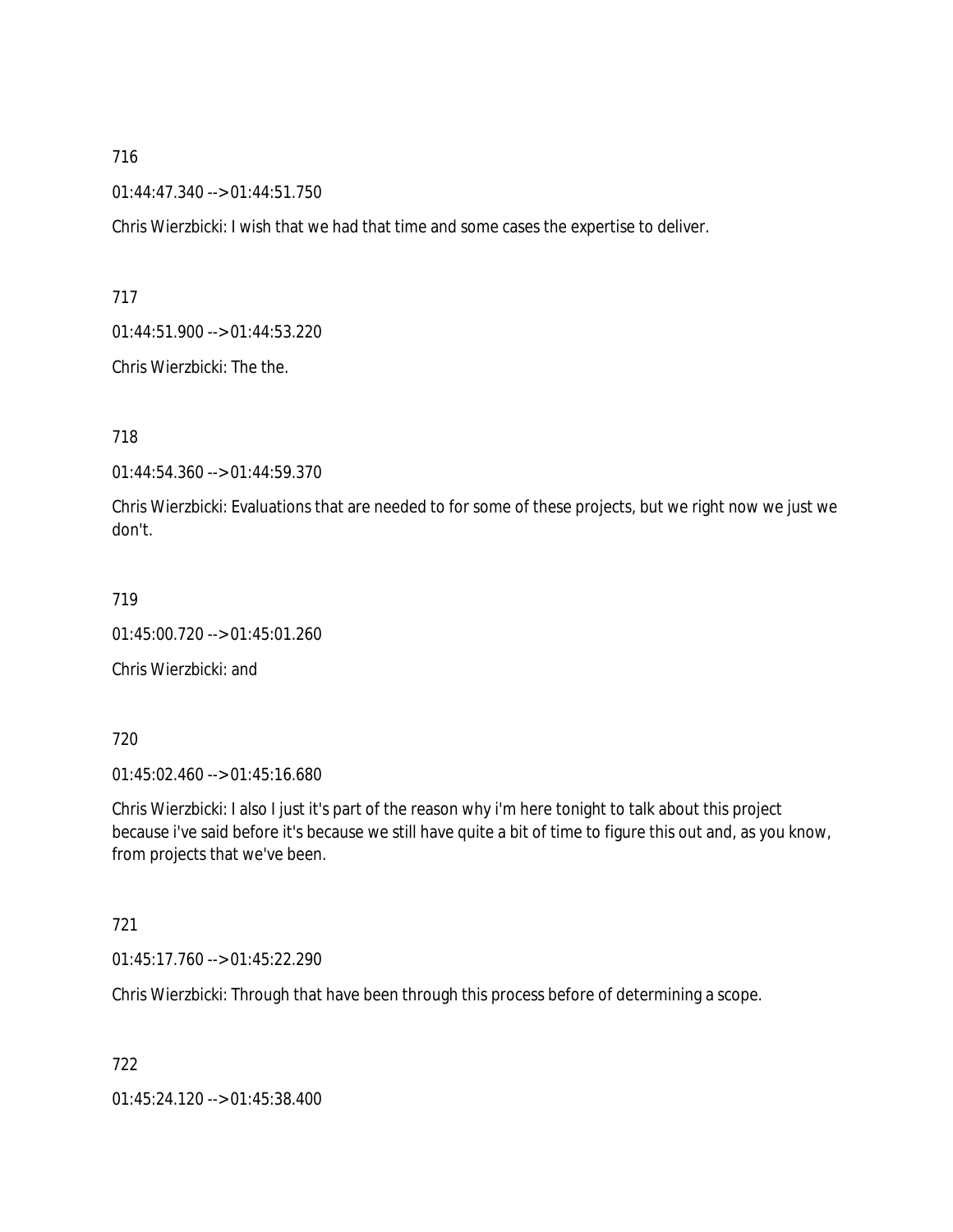Chris Wierzbicki: You know, going through a process to to get closer to being able to deliver that project or have not always been a totally linear process, we sometimes go around a little bit in terms of what you know what we want the final product to look like.

723

01:45:40.020 --> 01:45:45.720

Chris Wierzbicki: Which doesn't always look like it did at the start, so what i'm trying to avoid that here and i'm trying to.

## 724

01:45:46.380 --> 01:45:56.550

Chris Wierzbicki: To get us started early on, something that we can, especially something as complicated as this that we can come to an agreement on a direction for and pursue that and and achieve it.

### 725

01:45:57.990 --> 01:46:04.920

Chris Wierzbicki: And that means starting really early and it makes it almost seem like it's not real, but it does really take that long to get these things done.

### 726

01:46:05.220 --> 01:46:13.320

Chris Wierzbicki: And it does, in some cases, take outside professional help to support us in coming up with the designs or the evaluations to do that so.

### 727

01:46:13.740 --> 01:46:26.220

Chris Wierzbicki: We have lots of different ways that we track how this spending, you know what spending, we have on the books and how it gets spent in what value we get from that and i'd be happy any time to to give you a summary of.

728

01:46:27.060 --> 01:46:37.560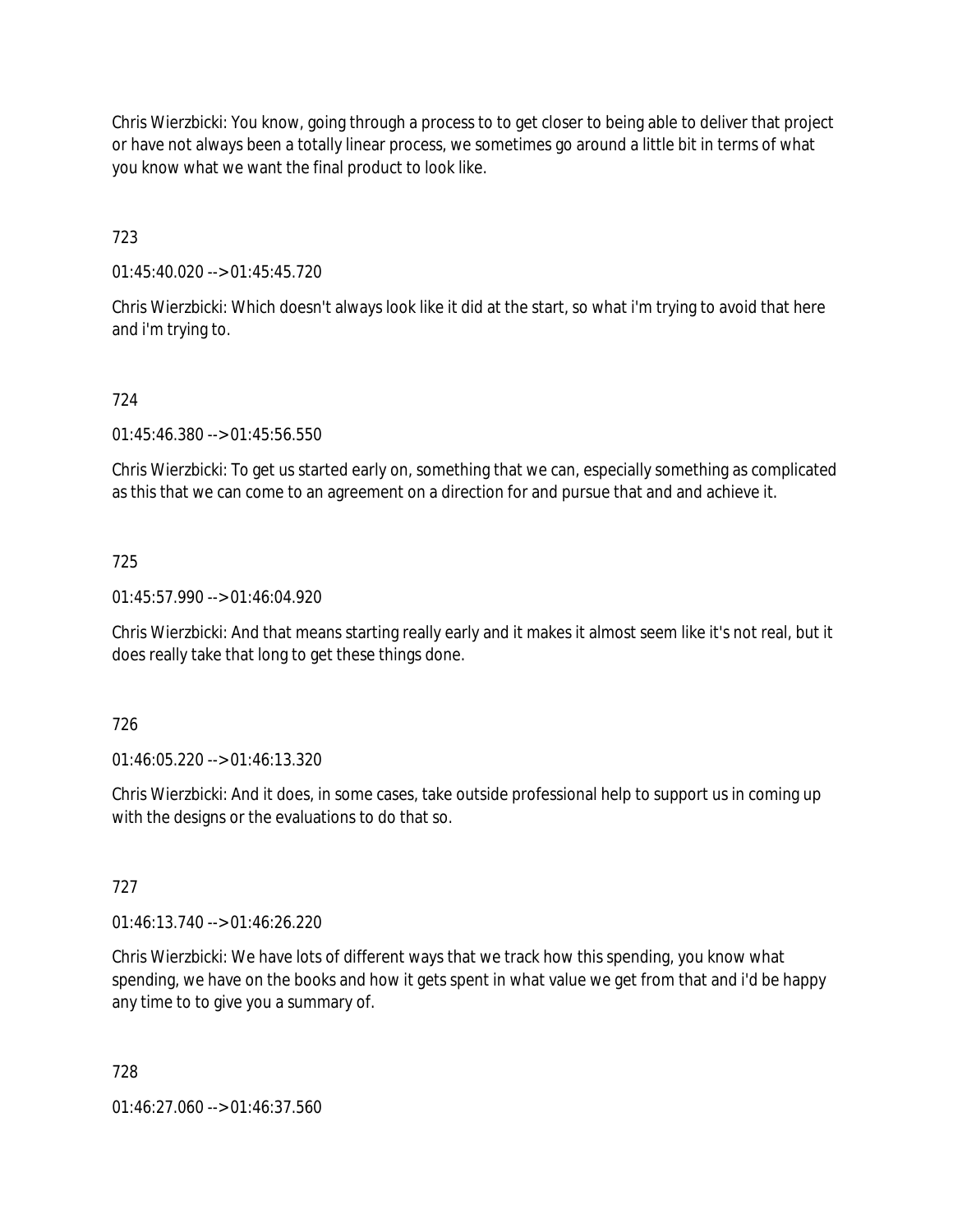Chris Wierzbicki: Either you or the full Council summary of the value that we get from these what seemed like one off expenditures on projects, but that I think bring the Community value.

729 01:46:41.010 --> 01:46:41.370 Christy Carr: Thank you.

730 01:46:43.800 --> 01:46:44.370 Kirsten Hytopoulos: And a.

731

01:46:45.270 --> 01:46:49.260

Kirsten Hytopoulos: Council member main sorry city manager i'm sure.

732

01:46:50.430 --> 01:46:54.360

Ellen Schroer (she/her): I was just going to take a stab at wrapping up since this conversation has.

# 733

01:46:55.770 --> 01:46:58.560

Ellen Schroer (she/her): lasted a little longer than we had anticipated.

# 734

01:46:58.920 --> 01:47:04.770

Ellen Schroer (she/her): And so, Chris do you have sort of what you need from the Council at this juncture.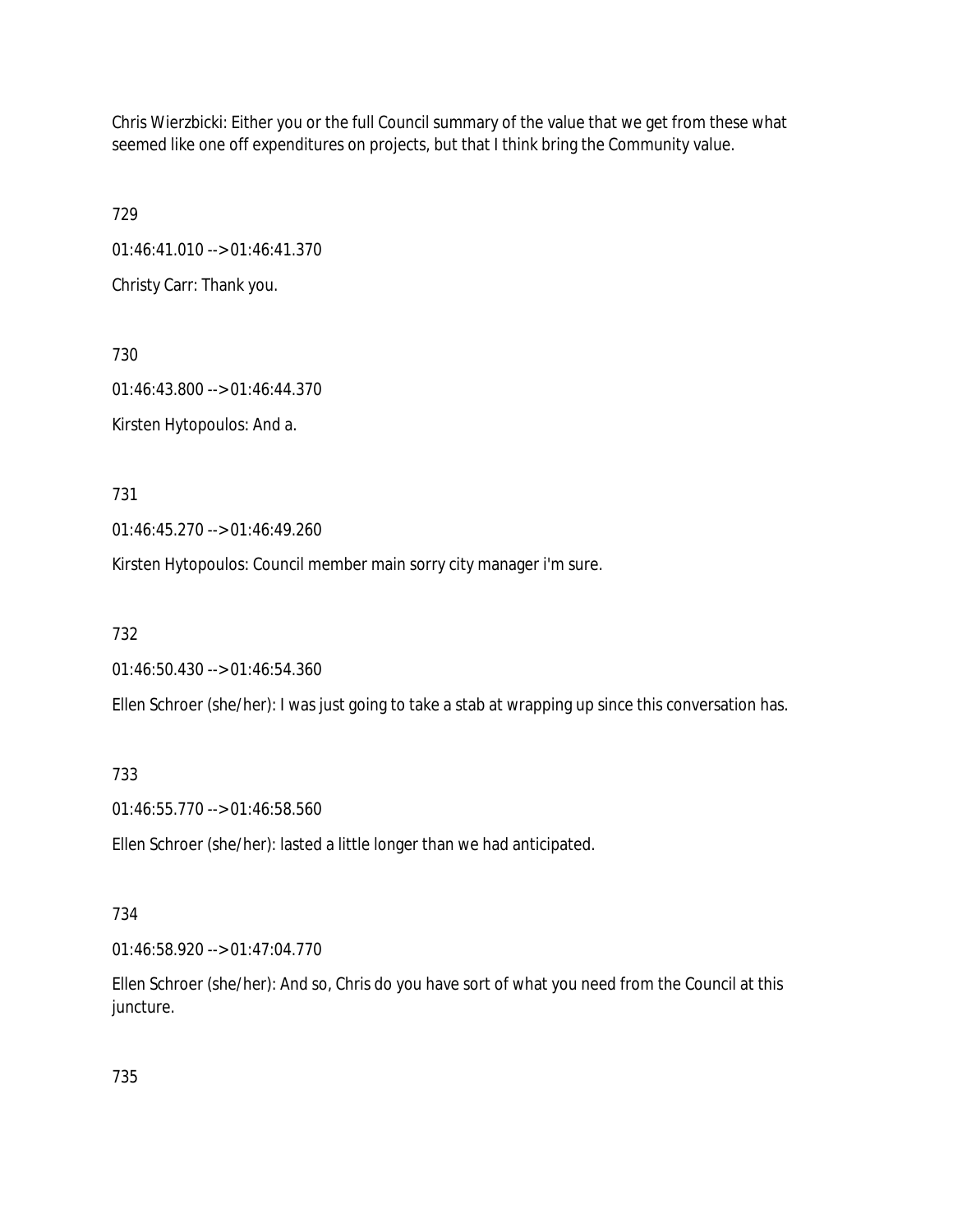01:47:04.980 --> 01:47:13.950

Ellen Schroer (she/her): I think what we are trying to do is come to you early as the public works Director has said and provide you with some options that weren't in the originally approved plan.

# 736

01:47:14.250 --> 01:47:21.870

Ellen Schroer (she/her): We do have the option to continue to build exactly what's there but we've heard from the community that you want us to take climate change into effect.

# 737

01:47:22.200 --> 01:47:26.520

Ellen Schroer (she/her): And that you know, and the Council, that you want us to think about these things that you want to be open to.

# 738

01:47:26.670 --> 01:47:38.220

Ellen Schroer (she/her): different ways of looking at projects and so that's what we're trying to do by coming early while there is still time and, while we can adjust the projects and then deliver the project, and you know adjust the tip and provide that.

# 739

 $01:47:38.970 \rightarrow 01:47:46.830$ 

Ellen Schroer (she/her): It sounds like you may want a little bit more time, and so we should plan to come back and have a future discussion I think i've heard some questions that you'd want us to.

# 740

01:47:47.100 --> 01:47:55.590

Ellen Schroer (she/her): spend a little bit more time on, I think, Chris suggested that we consider coming back at a business meeting, where we would take public comment in here from the Community.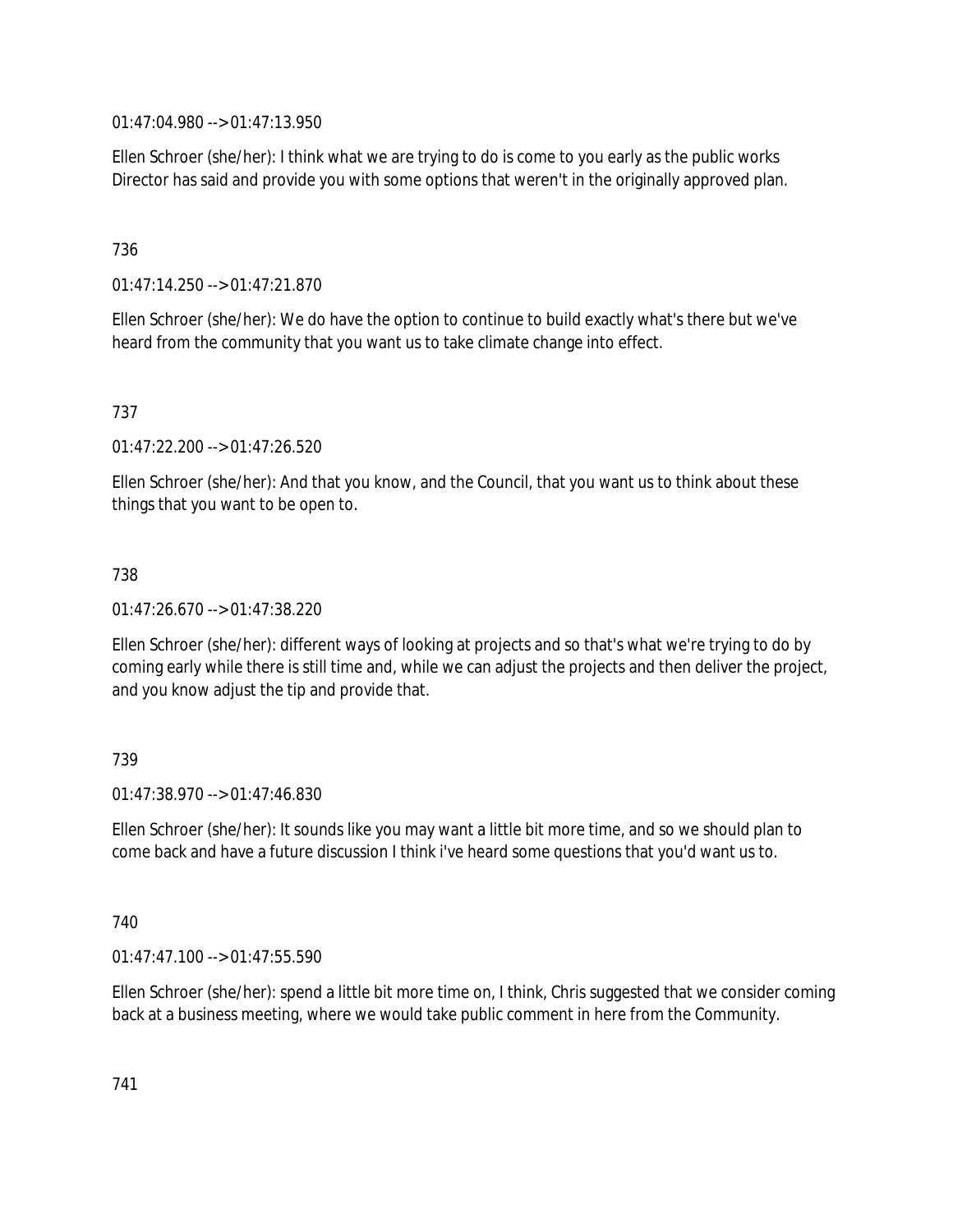01:47:56.580 --> 01:48:13.170

Ellen Schroer (she/her): And so i'd be happy to work with the Mayor and the Deputy Mayor, to find a time either in May or June to continue this conversation and still keep the project on track, so that we can build the project that you ultimately choose in a in the time that we originally planned to.

# 742

01:48:16.140 --> 01:48:27.900

Chris Wierzbicki: And i'll just mention one last thing we are planning on, we have a stable transportation plan Task Force meeting this Friday, one of the, this is one of the topics on that meeting agenda, mostly to.

## 743

01:48:28.950 --> 01:48:37.230

Chris Wierzbicki: see if there are folks on the task force, who are interested in kind of forming a small subcommittee to talk about this option, as well as the Madison project options, which has already.

### 744

01:48:38.010 --> 01:48:48.600

Chris Wierzbicki: isn't underway, yet, but you have made a decision to pursue it evaluating a couple of different options there, so if we do come back to you in a few weeks we could also bring some input from the.

#### 745

01:48:50.160 --> 01:48:54.540

Chris Wierzbicki: Task Force Members who also paid a little bit of attention to it that helps.

### 746

01:48:56.910 --> 01:49:05.520

Kirsten Hytopoulos: and killed some decent I can bring this up at the climate committee meeting this week, just to at least let them know that this is that we're looking at projects like this being responsible about taking.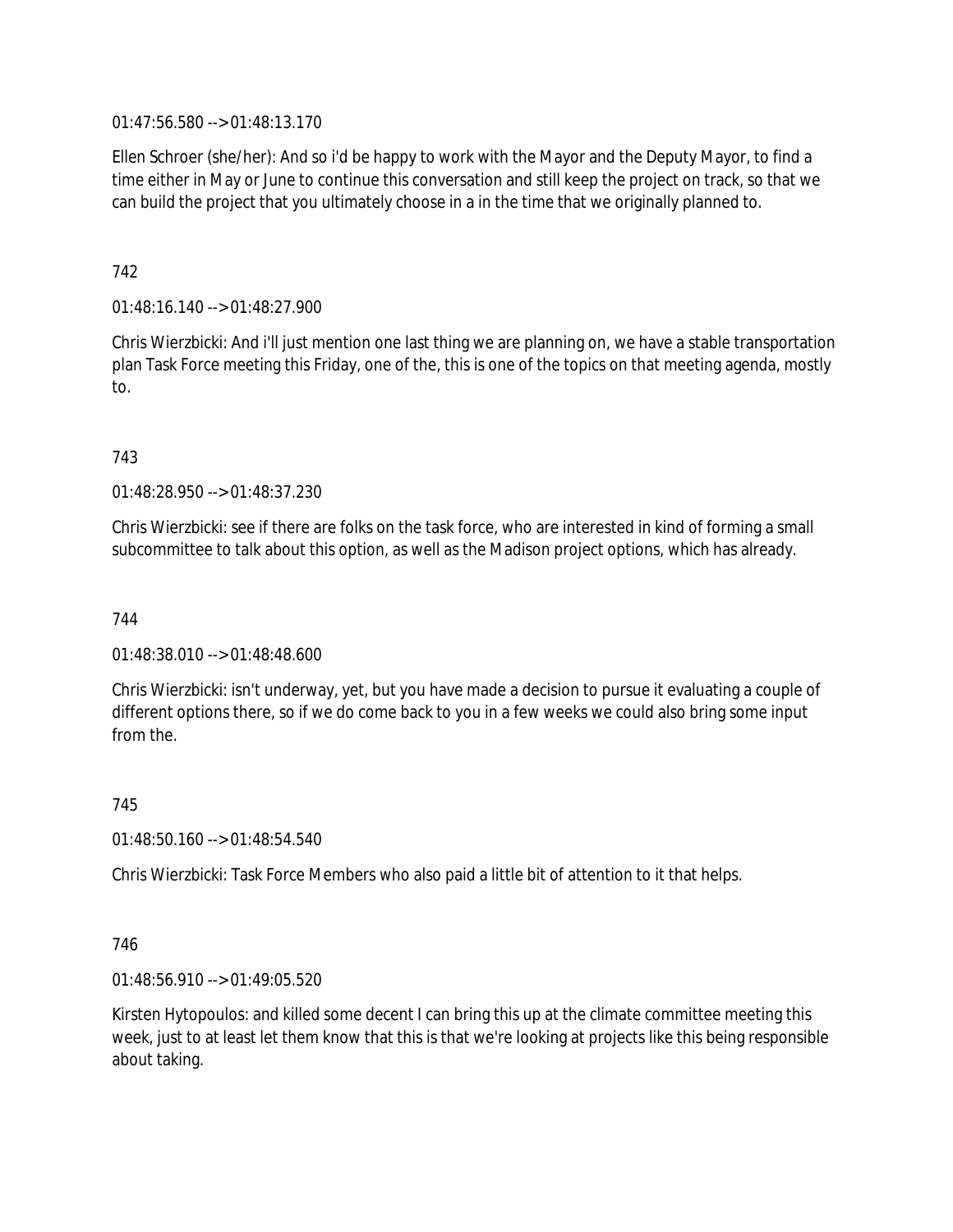01:49:08.190 --> 01:49:13.680

Kirsten Hytopoulos: sea level rise into account these kind of decisions okay and make sure you have your hand up.

748

01:49:13.980 --> 01:49:25.170

Rasham Nassar: Since you brought that up to beat America topless at the Climate Change Advisory Committee has or is working on a on a sea level rise map for the island 50 or hundred year outlook.

749

01:49:26.970 --> 01:49:27.900

Kirsten Hytopoulos: Council we just you know.

750

01:49:28.800 --> 01:49:42.600

Joe Deets: Well, they did do one or early on, there was a member of the committee who slapped did some analysis I don't know if that was part of the analysis that.

751

01:49:43.710 --> 01:49:53.730

Joe Deets: We just saw so so nothing has happened since that time, but I do know that they did when they were drafting the Climate Action Plan, they did have some data.

752

01:49:54.690 --> 01:50:04.890

Rasham Nassar: Okay, I personally would appreciate hearing back from either of you with regard to how much work they've done on that and maybe that's something that the Council would want to formally direct them if they haven't done an extensive.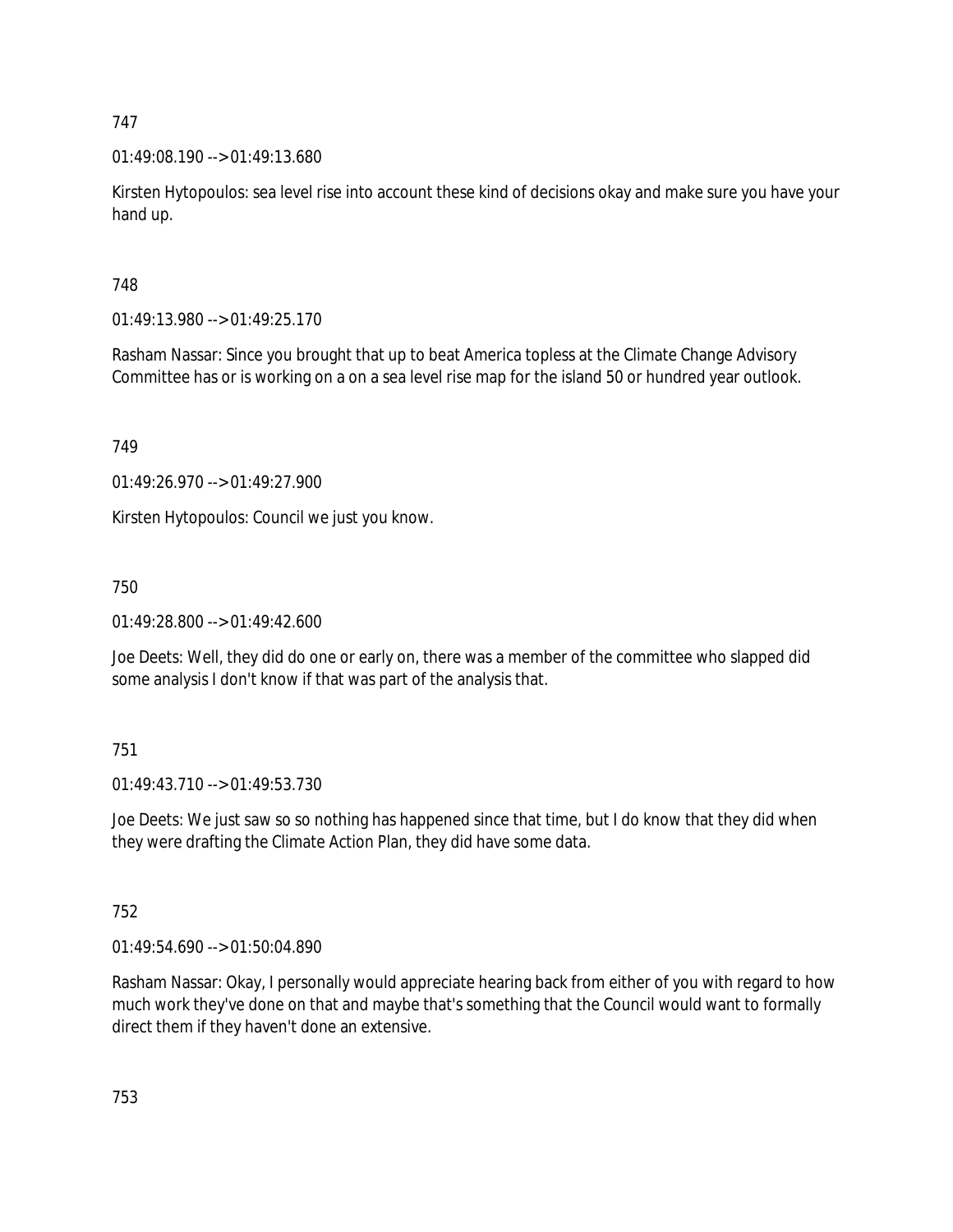01:50:06.270 --> 01:50:17.970

Rasham Nassar: kind of overview of what we meant anticipate sea level rise to look like and how it might impact our non motorized transportation planning and our road planning in the future, think the time to start thinking about those things is now.

754

01:50:20.040 --> 01:50:22.890

Joe Deets: Maybe sorry got my handle yeah.

755

01:50:23.640 --> 01:50:29.610

Joe Deets: yeah Chris did you get that where did you get that data for the sea level rise.

## 756

01:50:30.450 --> 01:50:38.010

Chris Wierzbicki: That data came from the noaa website, I believe, which is included in the information that our staff is pulling together on.

757

01:50:39.600 --> 01:50:43.860

Chris Wierzbicki: Climate change impacts and particularly on sea level roads.

758

01:50:44.880 --> 01:50:51.870

Joe Deets: certainly worth reporting to the CCC about this, and if they have any thoughts, but it sounds like you know.

### 759

01:50:52.530 --> 01:50:59.550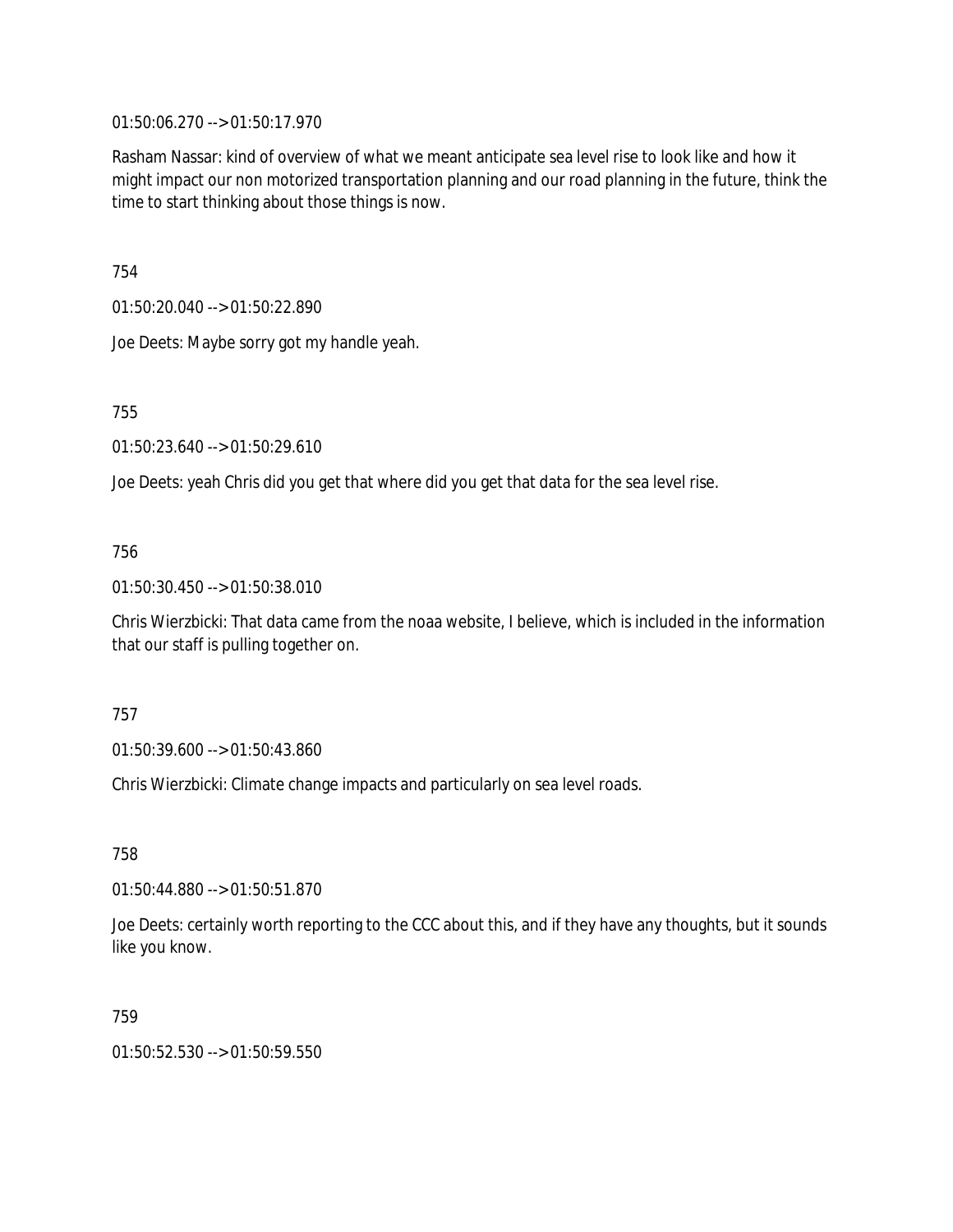Joe Deets: What i'm hearing is that the city has access to good data and that's what we need, and I love that this is going to be part of.

760

01:51:00.060 --> 01:51:10.740

Joe Deets: Our decision making process of what the future holds so but certainly I think a circling back to the Canadian letting them know and do they have any thoughts themselves.

761

01:51:13.140 --> 01:51:13.470

Kirsten Hytopoulos: Okay.

762

01:51:13.590 --> 01:51:18.030

Kirsten Hytopoulos: Perfect um we are moving on to item five fee, and thank you very much, directly we're speaking.

### 763

01:51:19.410 --> 01:51:26.250

Kirsten Hytopoulos: we're moving on to item five be considering our consider funding for the kids of small business development Center, and this is a.

764

01:51:27.270 --> 01:51:31.020

Kirsten Hytopoulos: concept being presented or request by councilmember Schneider.

765

01:51:32.250 --> 01:51:36.240

Leslie Schneider: Great Thank you so first of all I would like to invite.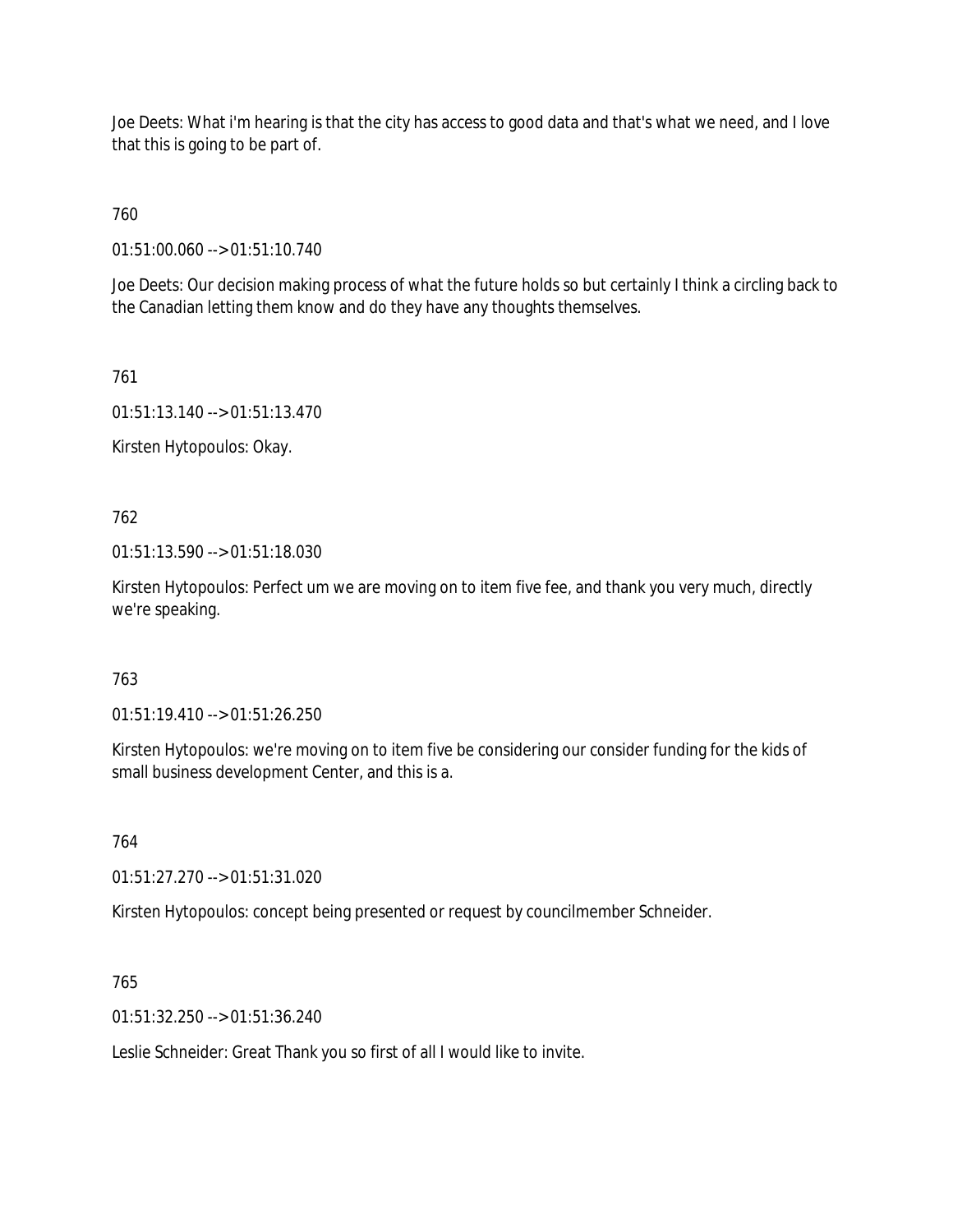01:51:38.160 --> 01:51:45.510

Leslie Schneider: janie for safe and they're both in cj sites, I think, is the last name.

767

01:51:46.530 --> 01:51:54.840

Leslie Schneider: So they will be presenting here and i've I have a long time association with Jamie four sides.

768

01:51:56.370 --> 01:51:58.410

Leslie Schneider: She was previously the.

# 769

01:51:59.730 --> 01:52:07.710

Leslie Schneider: On the board, she was the executive director for the kids at regional library foundation and I served as a board member there and I knew her previous to that.

# 770

01:52:08.790 --> 01:52:18.840

Leslie Schneider: She has since taken over the Small Business Development Center for oh i'm going to just say kids up county I don't know she might have to correct me on that.

# 771

01:52:19.650 --> 01:52:36.180

Leslie Schneider: But in the process, there is now a new home for the sb DC in the polls, the library and the director for this program for the sbc is cj sites and i've had a chance to meet with her talk with her as well, so.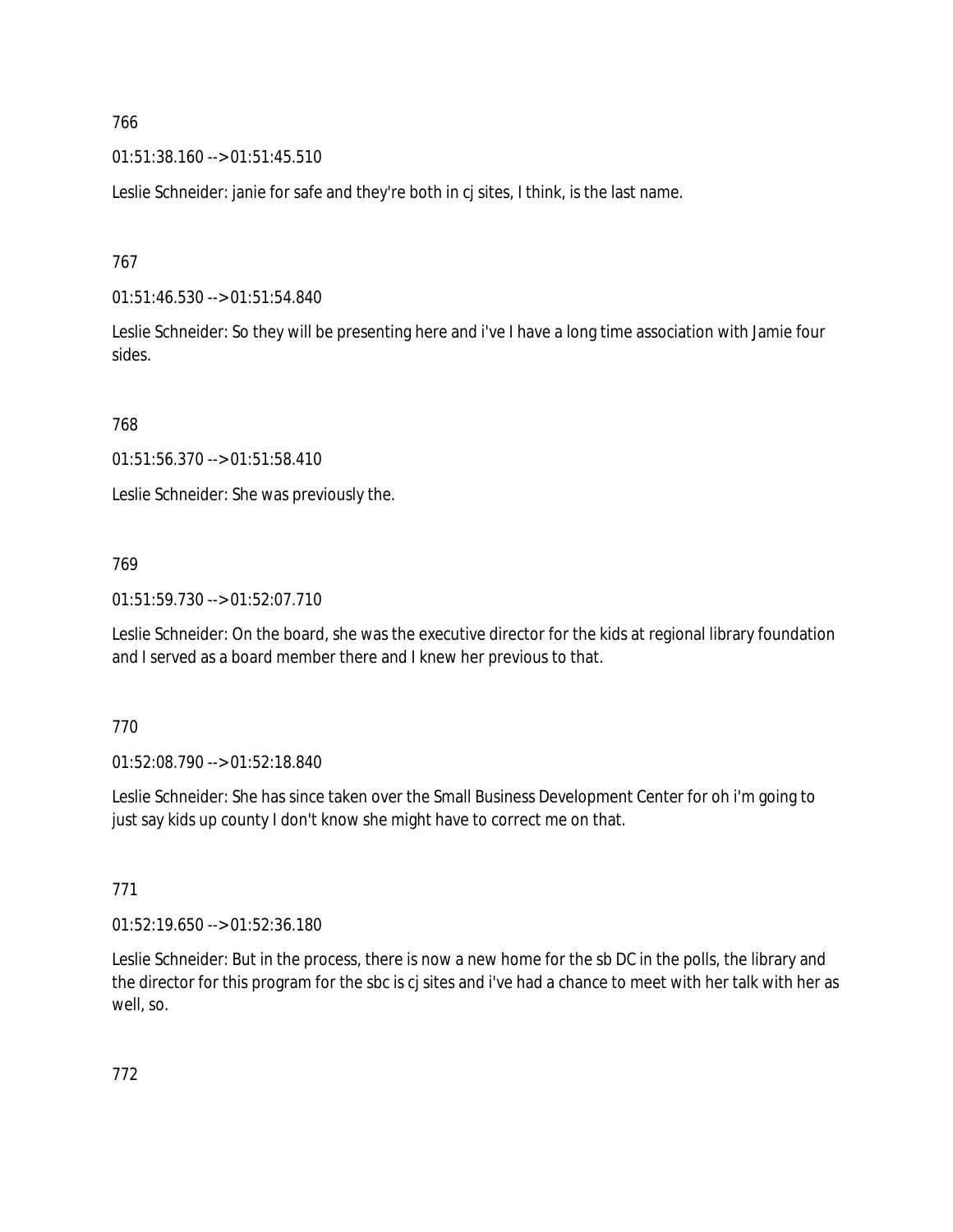01:52:37.380 --> 01:52:46.590

Leslie Schneider: Jamie maybe i'll hand it over to you, and you can hand it over to cj and this presentation is to help us understand the request for funding.

# 773

01:52:48.150 --> 01:52:54.210

Leslie Schneider: And i'm happy to jump in if there's anything else I need to do, but I think it's just a general introduction.

### 774

01:52:56.160 --> 01:53:05.190

Jaime Forsyth: Great thank oops sorry little slip on the most there thanks so much for the introduction Leslie yes, I am the.

### 775

01:53:05.850 --> 01:53:12.660

Jaime Forsyth: The soul permanent staff of the kids small business development Center hosted by Western Washington university but.

#### 776

01:53:13.020 --> 01:53:23.700

Jaime Forsyth: I report to were part of the whole bellingham sb DC and so with that I actually would like to introduce the director of the western Washington university small business development Center cj sites.

#### 777

01:53:24.750 --> 01:53:30.570

CJ Seitz: hi, thank you for being hearing our presentation tonight, and so I just wanted to.

778

01:53:31.410 --> 01:53:42.120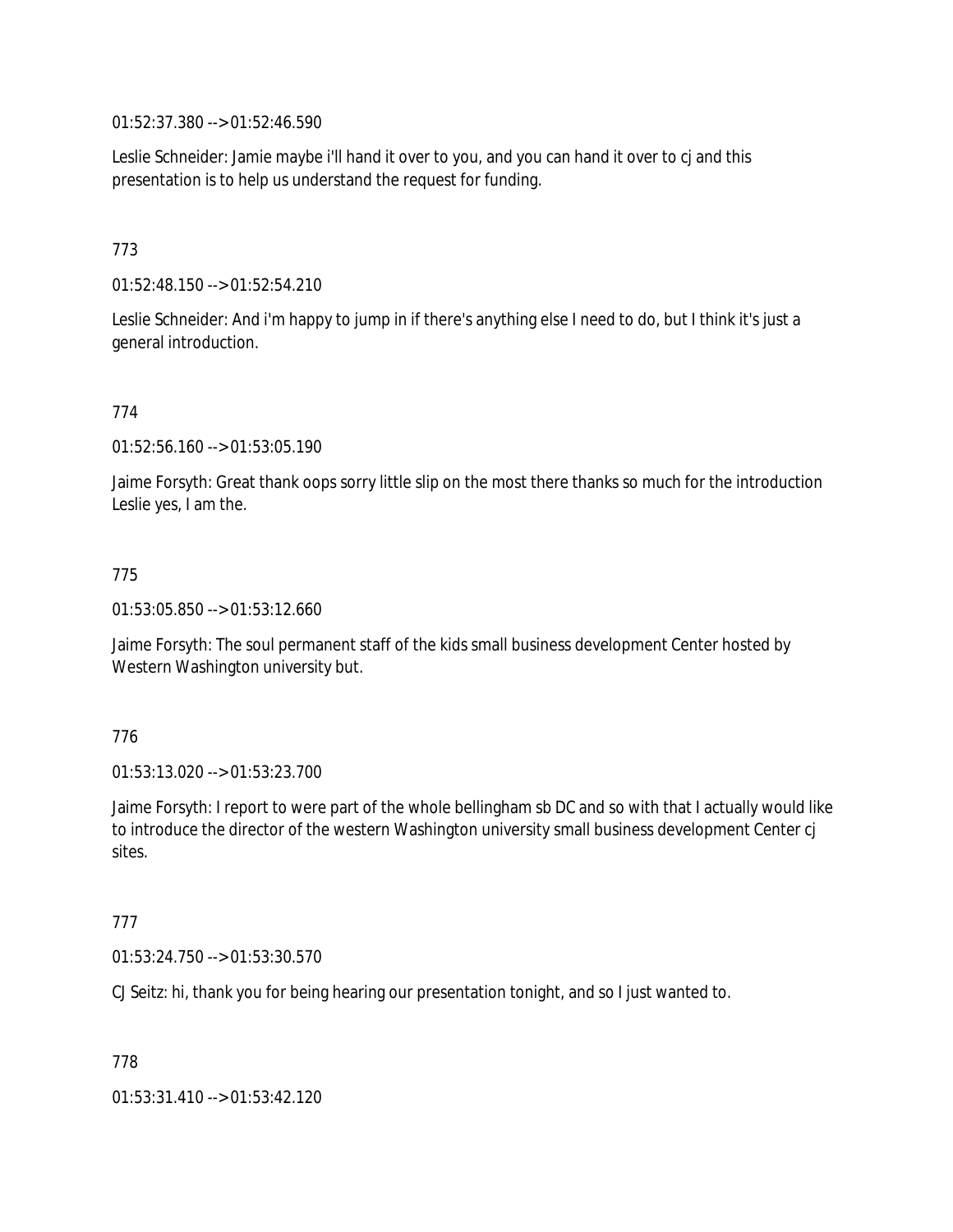CJ Seitz: Talk about what councilmember Schneider said, is that we started the pilot program for the kids SAP county small business development Center in July 2019.

779

01:53:42.540 --> 01:53:51.300

CJ Seitz: And with some seed fund local seed funds from the Community reinvestment act person from some banks and the city of poulsbo and.

780

01:53:52.050 --> 01:54:00.030

CJ Seitz: We are now seeking we've proven our model, and we would love to stay and kits up county, so now we are seeking a more broad base of funding to support the Center.

781

01:54:00.750 --> 01:54:16.560

CJ Seitz: So i'm going to start out by telling you a little bit about the about the program and about the Center and i'll hand it over to the awesome Jamie Forsyth and she'll tell you about what work she's been doing on bainbridge island so Jamie are you driving.

782

01:54:17.130 --> 01:54:19.290

Jaime Forsyth: I think I am can everyone see the slides.

783

01:54:19.590 --> 01:54:20.370

No.

784

01:54:22.080 --> 01:54:29.880

Jaime Forsyth: Okay, then we need some more Do I need to what do I need to do to share my screen here oh there we go.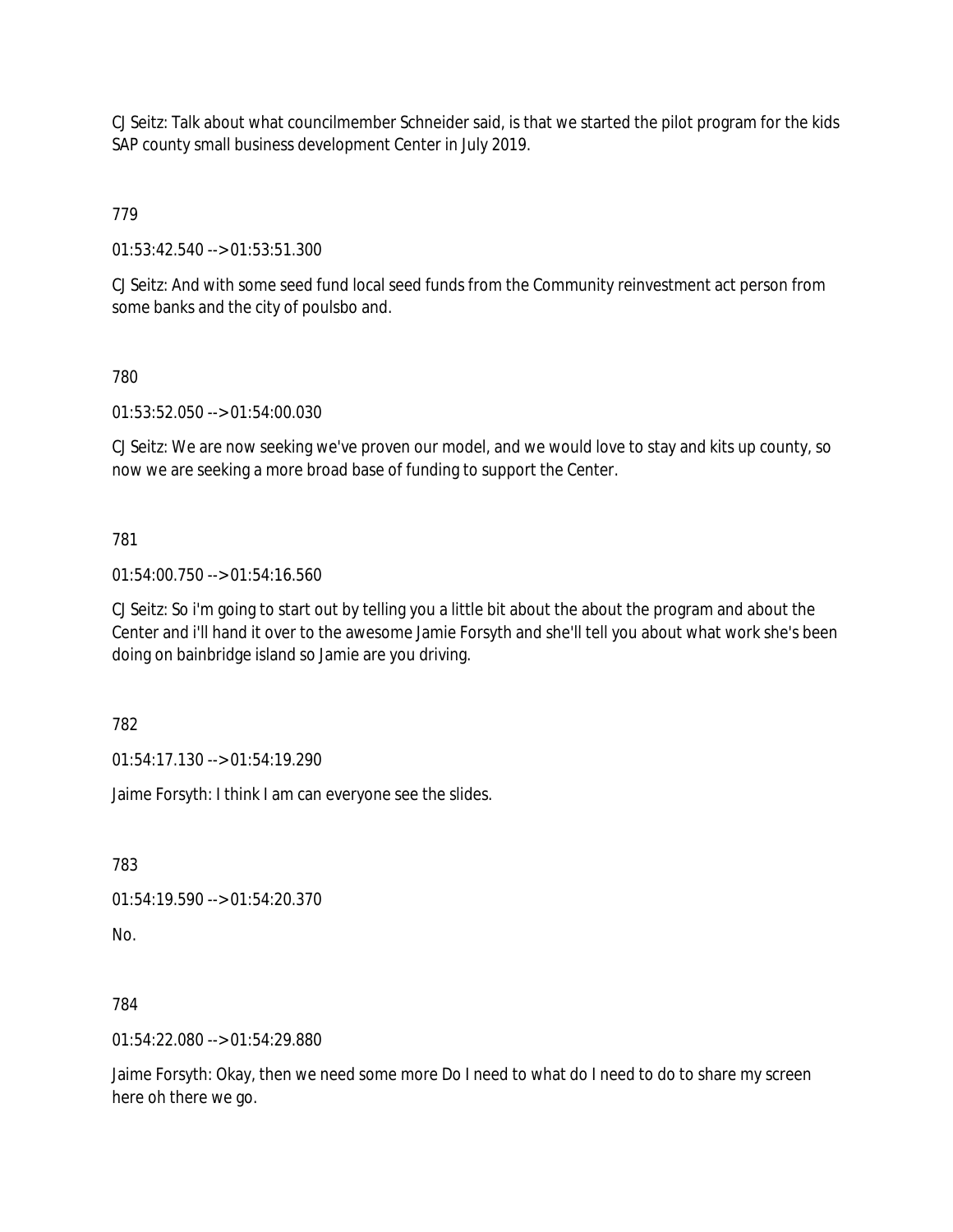785 01:54:32.340 --> 01:54:33.330 CJ Seitz: There we go yay.

786 01:54:34.830 --> 01:54:36.600 Jaime Forsyth: Okay, and let me just.

787

01:54:38.820 --> 01:54:40.260

CJ Seitz: going to go.

# 788

01:54:42.690 --> 01:54:48.510

CJ Seitz: Great Thank you Jamie and also jump in anytime if there's questions along the way.

# 789

01:54:49.590 --> 01:54:54.420

CJ Seitz: we're going to try to make this pithy cuz I know they know that time is all about a time this evening.

# 790

01:54:55.020 --> 01:55:02.880

CJ Seitz: So Western Washington university small business development centers have been a driving force and Community economic development since 1983.

791

01:55:03.450 --> 01:55:16.770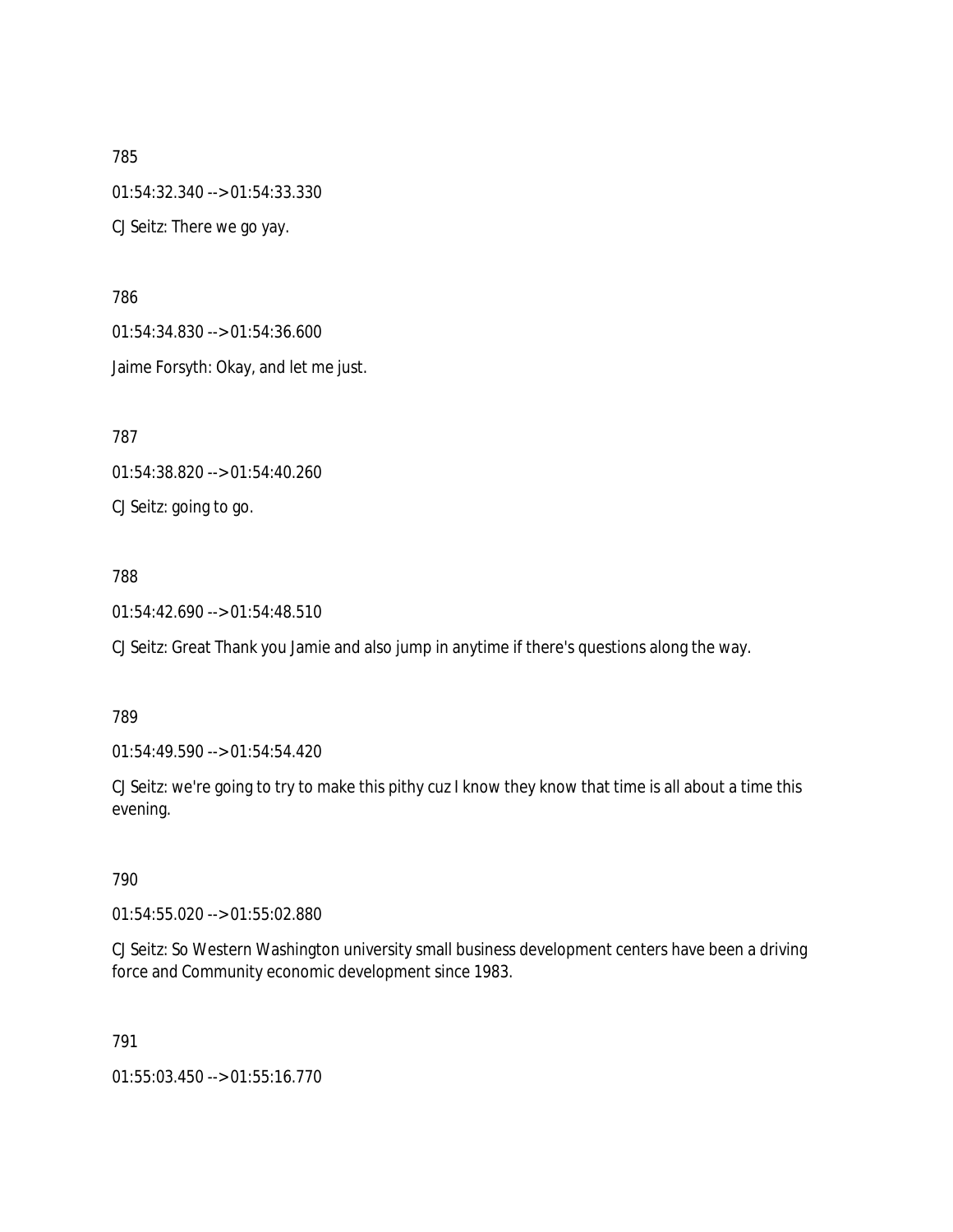CJ Seitz: The SP DCS build capacity with our business community, we enhance resiliency for our existing businesses and we protect the legacy of our historical businesses by stewarding Orly and rewarding successions.

792

01:55:17.640 --> 01:55:36.360

CJ Seitz: Our focus is primarily on growing and retaining local businesses so our work revolves around the existing businesses and about 20% of what we do is with startup businesses so all of the services that we provide are no cost to the businesses and entrepreneurs next slide.

793

01:55:38.130 --> 01:55:44.610

CJ Seitz: Our primary services really are the one on one confidential counseling with the certified business advisor.

#### 794

 $01:55:44.970 \rightarrow 01:55:55.380$ 

CJ Seitz: We also do applied research so we're looking we take, and we look at research from university or other primary research and we apply that to our client situation we have.

### 795

01:55:56.100 --> 01:56:03.120

CJ Seitz: graduate students that work with us so a lot of times we're validating assumptions are looking at market opportunities through research.

796

01:56:03.510 --> 01:56:19.350

CJ Seitz: And also, we do group trainings continuing education which we've saw obviously a huge influx during the pandemic is there was such a volume that came our way and and there was a lot of questions that were just primarily about the program so we just started doing a bit more room training.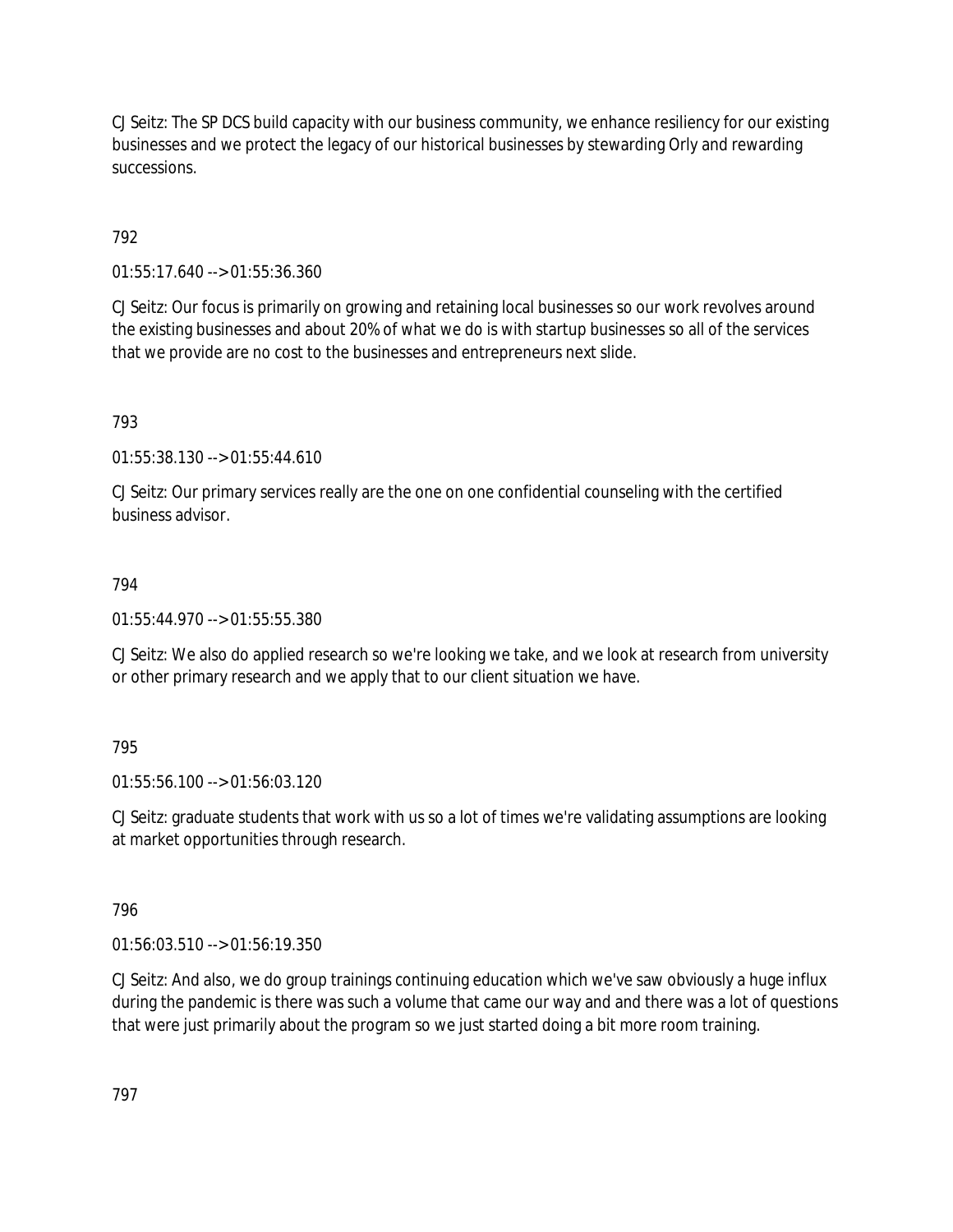01:56:20.430 --> 01:56:25.440

CJ Seitz: So the counselors we get asked all the time, what exactly do you do what's that all mean.

## 798

01:56:25.830 --> 01:56:38.940

CJ Seitz: Well, the first thing that we do is we sit down with our clients and we really try to discover what a success look like for them, and we also try to tailor our work to meet the client where they are because it truly is our goal to grow entrepreneurs.

## 799

01:56:40.050 --> 01:56:49.770

CJ Seitz: And a lot of our clients are experiencing growth and so it's Our job is to help them big database decisions, we also are trusted advisor.

## 800

01:56:50.370 --> 01:57:02.490

CJ Seitz: Many clients and the bellingham there have been coming to us for years and years and years, and so i'm sure many of you might have been business owners or you know, obviously leaders and it gets lonely at the top and.

# 801

01:57:02.880 --> 01:57:10.650

CJ Seitz: A lot of times you want to be able to add around confidential or really important decisions and look at data or talk about HR issues, so we.

### 802

01:57:11.160 --> 01:57:17.700

CJ Seitz: We had can provide an outside professional opinion and we just really are that trusted advisor.

803

01:57:18.570 --> 01:57:28.050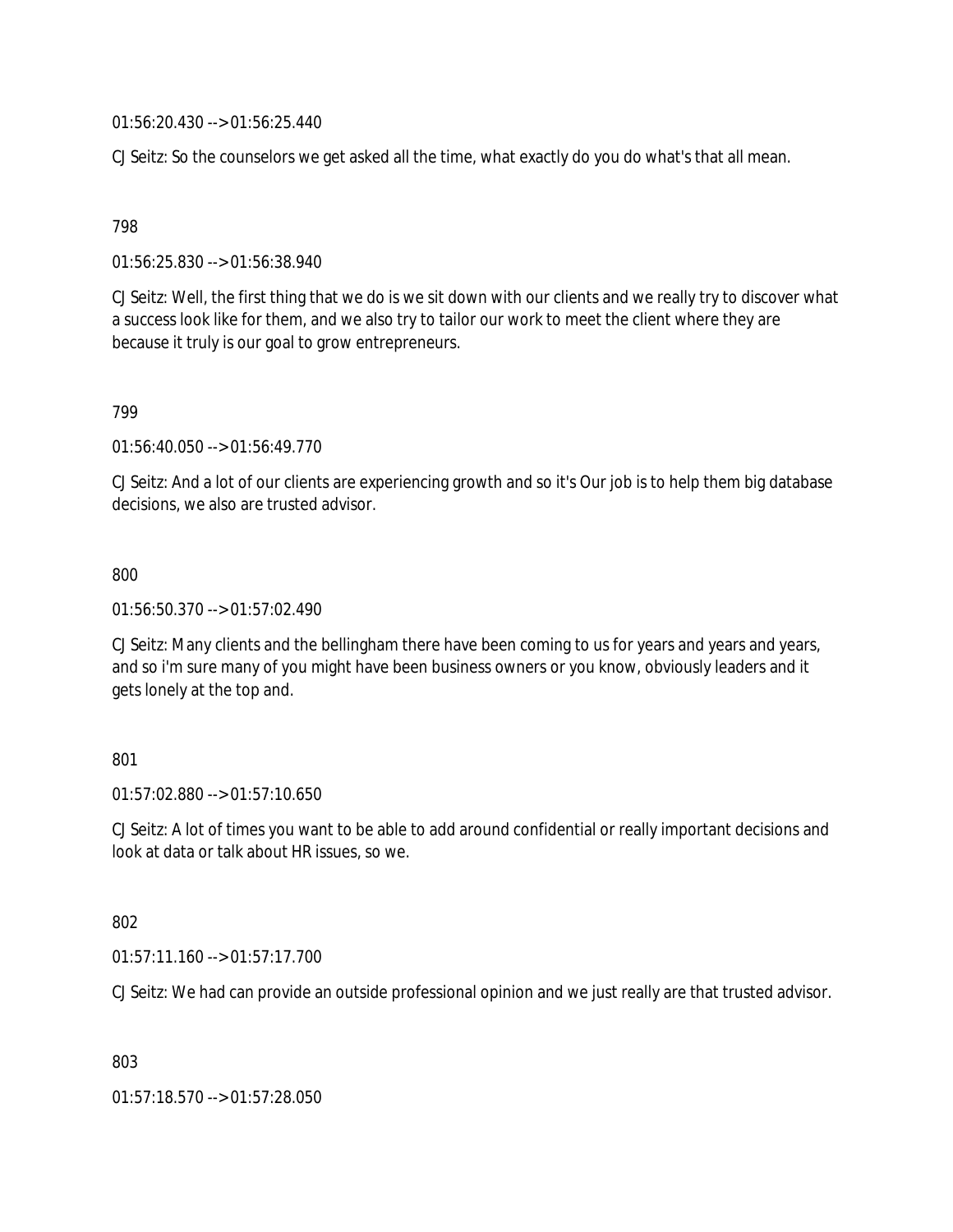CJ Seitz: So this is the team that supports the kids at county Center of course Jamie said she's the full time certified a business advisor right there and kids up county.

804

01:57:28.710 --> 01:57:40.260

CJ Seitz: i'm supporting the Center and then we also have Kathy bass oh she's another certified business advisor and she's with us temporarily through September and she's funded through the cares act funds.

805

01:57:40.950 --> 01:57:46.710

CJ Seitz: heather and she runs the front end of our program so you're talking to clients, making sure that they're.

# 806

01:57:47.220 --> 01:57:55.590

CJ Seitz: Set up in our program appropriately and giving some quick referrals she also runs the back end of our program all that you know fun stuff like filling in.

807

01:57:56.520 --> 01:58:06.180

CJ Seitz: forms and great stuff she's awesome and then we work with graduate students so every year we work with our MBA graduate students and they're the ones that.

808

01:58:06.750 --> 01:58:19.170

CJ Seitz: Really connect us to the university resources and work with our work with research this year Maryam she's graduated and she stayed with us through the pandemic, thank goodness, because she's been a rock star.

809

01:58:20.340 --> 01:58:21.000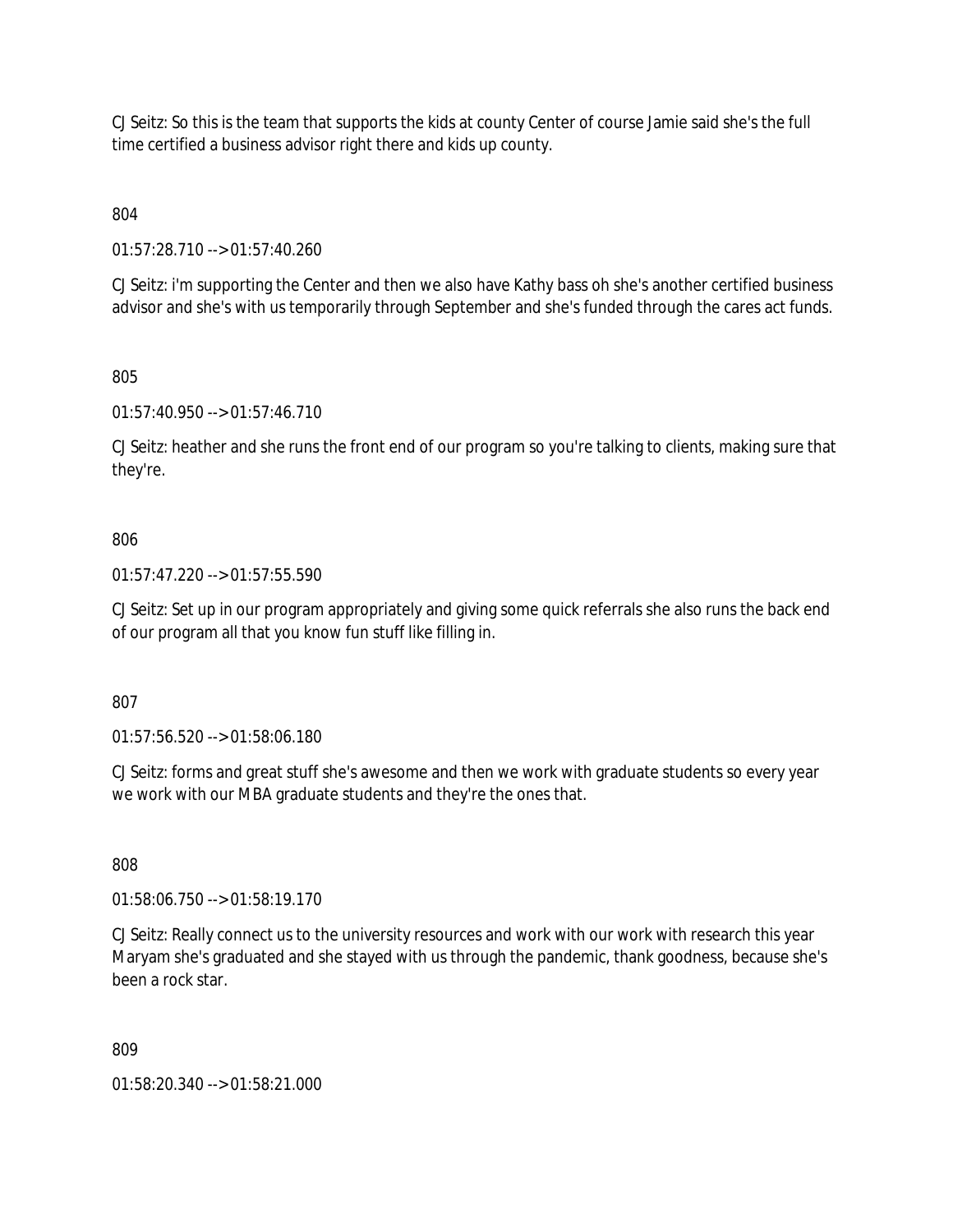CJ Seitz: Next slide.

# 810

01:58:22.920 --> 01:58:36.720

CJ Seitz: So why the sb DC and why this program and, for me, I am a big believer that public money deserves public accountability, and I really love all the checks and balances with that Program.

# 811

01:58:37.170 --> 01:58:44.880

CJ Seitz: So we are audited by the SBA not only financially but programmatically a part of a national baldrige accreditation.

## 812

01:58:46.410 --> 01:58:52.410

CJ Seitz: LV impacts that will tell you about all the clients have to verify these the metrics that were reporting.

# 813

01:58:52.980 --> 01:59:00.930

CJ Seitz: Our business advisors are required to not only have advanced business education and experience, but we go through a certification Program.

### 814

01:59:01.410 --> 01:59:13.350

CJ Seitz: And then obviously we work under really strict confidentiality, because some people really don't want folks to know they're working with us or it's just really sensitive right this for small businesses really personal the people.

815

01:59:15.120 --> 01:59:15.750

CJ Seitz: Next slide.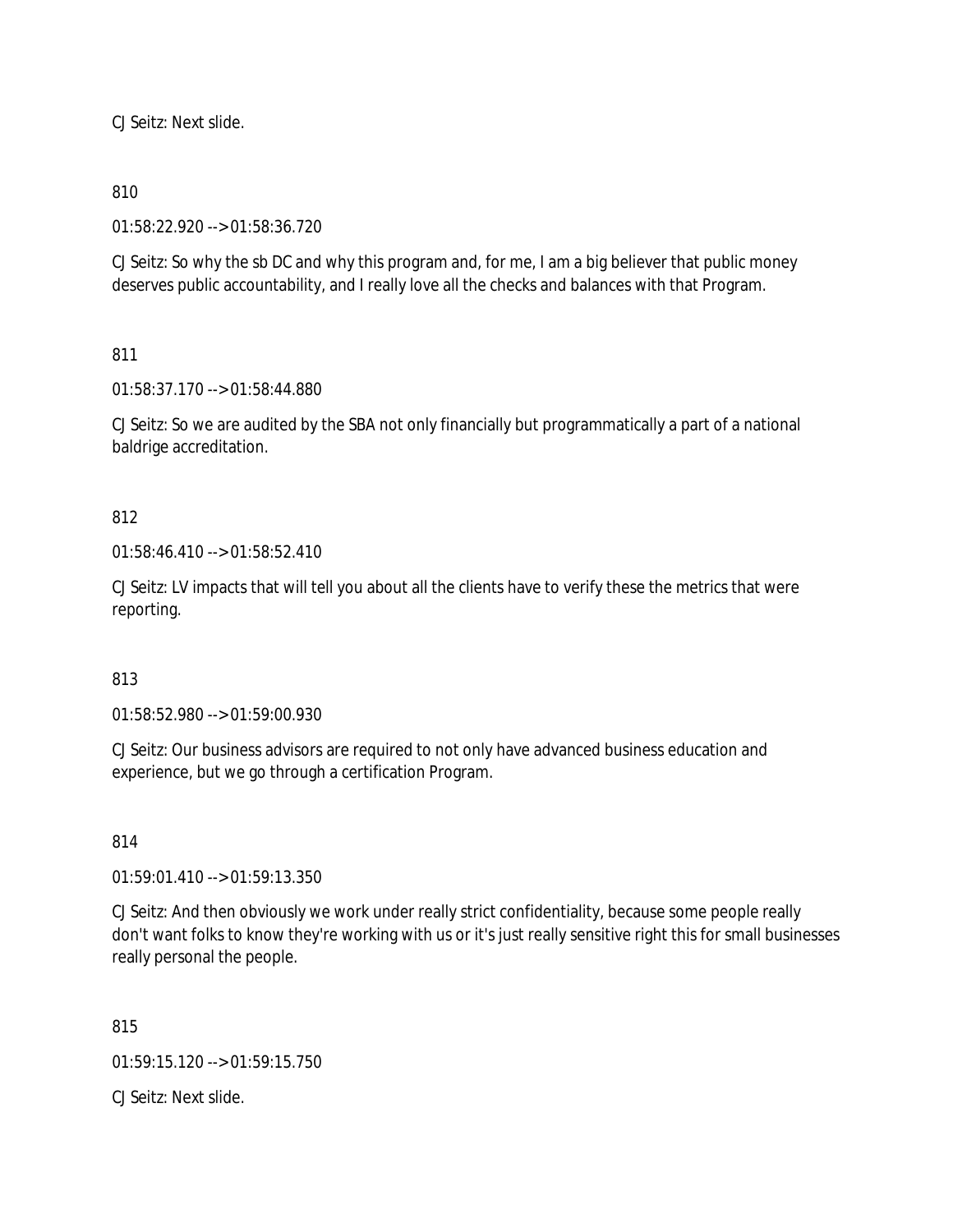01:59:17.730 --> 01:59:27.780

CJ Seitz: So, so the program is structured pretty uniquely it's a federal program of the Small Business Administration, it was first piloted in 1977.

817

01:59:28.230 --> 01:59:39.930

CJ Seitz: So the legislature wanted to get technical assistance into small businesses and into rural communities, but they wanted to do it in a way that brought education into it and then allowed the.

## 818

 $01:59:40.410 \rightarrow 01:59:50.100$ 

CJ Seitz: Local folks to be able to tailor that program so we're required to have a host institution of higher education in western has been serving that role.

819

01:59:50.790 --> 02:00:03.480

CJ Seitz: And then, for every local dollar that's contributed we're able to draw down that federal dollar for match so really does bring that technical expertise, the education to meet local entrepreneur needs.

820

02:00:04.950 --> 02:00:05.580

CJ Seitz: Next slide.

821

02:00:07.080 --> 02:00:23.280

CJ Seitz: So these are our local stakeholders, I talked about that we first piloted this program we first started the program June of 2019 we did a grand opening in August and we were looking for that seed money so so folks that can help us draw down those federal dollars and.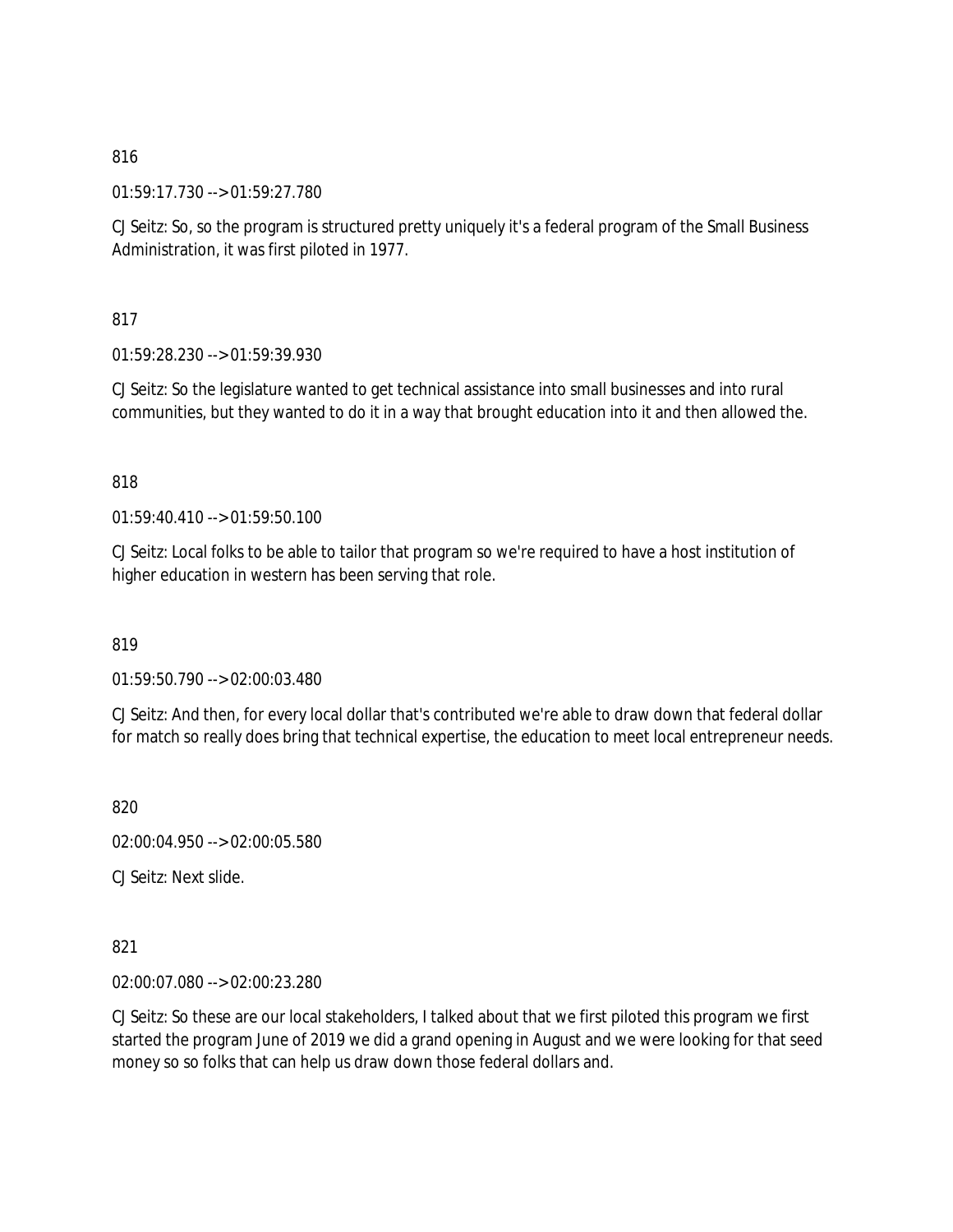02:00:24.810 --> 02:00:42.390

CJ Seitz: The banks dedicated some Community reinvestment fans to us kids APP regional library system is hosting the program have been so awesome and actually built out an office for us and poulsbo and we're using our library other libraries have satellite locations, you know pre coven.

823

02:00:43.740 --> 02:00:48.330

CJ Seitz: city of falls those also an initial founder next slide.

824

02:00:50.970 --> 02:01:02.580

CJ Seitz: So how we fit in the whole entrepreneurial landscape, as I mentioned that if there is flexibility in our program so it's always our goal to add capacity and to not duplicate services.

825

02:01:02.910 --> 02:01:11.160

CJ Seitz: And we work closely with keita that you know they're the associate development organization and they're working on strategy they're working on business attraction.

826

02:01:11.430 --> 02:01:20.610

CJ Seitz: We really are the super nerves that are working, one on one working with financials working with data helping grow client skills and make database decisions.

827

02:01:21.030 --> 02:01:30.030

CJ Seitz: We work closely compliment downtown associations and chambers in with their programming our programming is different because really technical expertise.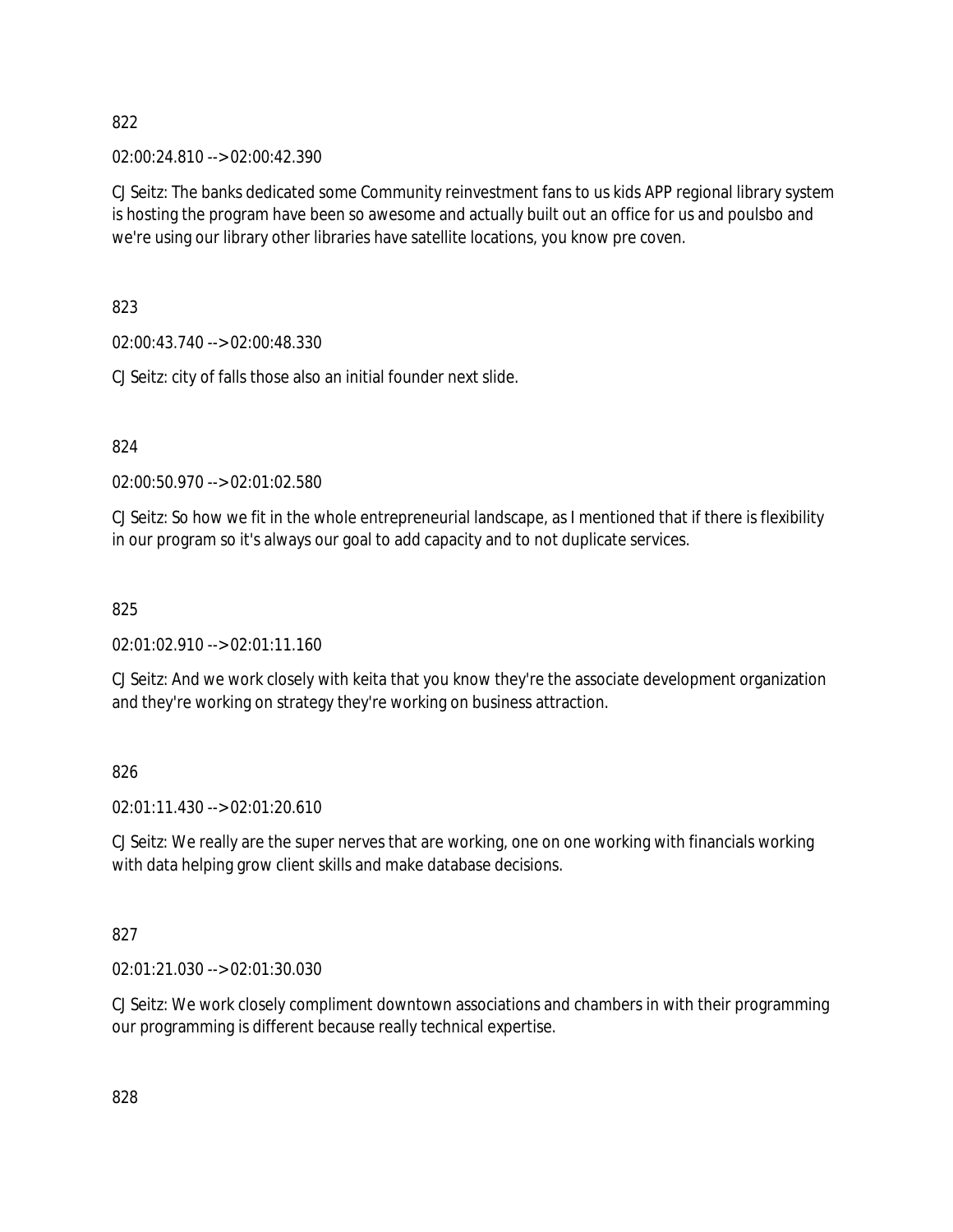02:01:30.300 --> 02:01:40.710

CJ Seitz: they're really working with networking and policy and is there an advocacy and we're not in that space at all and we work with local lenders and alternative lenders.

## 829

02:01:41.040 --> 02:01:48.150

CJ Seitz: Hand in hand because they want strong clients, so if a client not quite bankable yet they'll call us and say hey can you work with this client kind of.

### 830

02:01:48.660 --> 02:02:02.970

CJ Seitz: This is some of the work that we see that they need, and then also you were banks really like the work that we do because we've already done a bunch of financial works and we're bringing them on clients that have done their homework next slide.

### 831

02:02:05.010 --> 02:02:16.710

CJ Seitz: So I want to talk about just the importance of small businesses i'm sure most of you know that 51% of the jobs are coming from small businesses and small business really is the backbone of our local economy they're expanding.

### 832

02:02:20.190 --> 02:02:38.700

CJ Seitz: The profile here so as we're growing our client base, we look at the amount of jobs and sales that were supporting, so the work that we're doing our clients are supporting 841 jobs and \$60 million in client sales in kits out county and growing so far next slide.

### 833

02:02:40.140 --> 02:02:49.590

CJ Seitz: The return on investment, so one of the measurements that we look at is how many new dollars are being invested into the Community from from the work that we do so, we look at.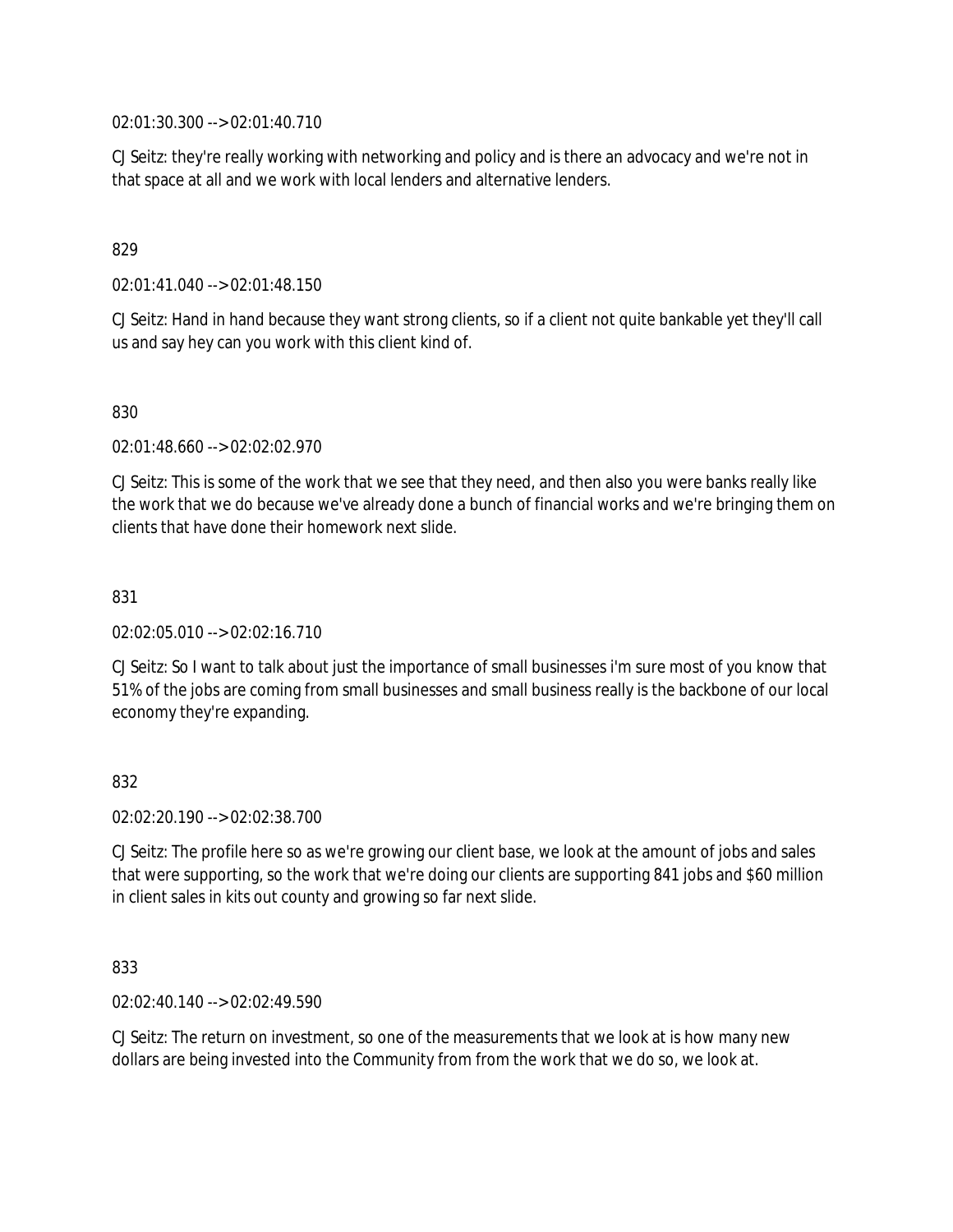02:02:49.920 --> 02:03:03.060

CJ Seitz: New loans new investment new equity that's coming into the communities so every dollar that's in our budget we return over \$22 into the Community in terms of new investment next slide.

835

02:03:04.860 --> 02:03:16.710

CJ Seitz: So this is the service so so far to date businesses are he has received one on one confidential business advising or 218 and bainbridge island with the service 44 clients.

### 836

02:03:17.490 --> 02:03:34.950

CJ Seitz: In that 846 participant trainings most of this has been round pandemic and all the products that were that are out that have been out there and how they work together and all that great stuff and then we've conducted 855 counseling sessions to those clients.

837

02:03:36.270 --> 02:03:40.950

CJ Seitz: I think i'm handing it over to Jamie to tell you about the awesome work she's been doing in bainbridge island.

838

02:03:41.460 --> 02:03:45.660

Jaime Forsyth: Yes, thank you cj and thank you to the City Council for having us and.

## 839

02:03:46.110 --> 02:03:55.290

Jaime Forsyth: Yes, and I would say that as much as we showed you the team at any one time, I was it was mostly staffed by one person I came on after four or five months.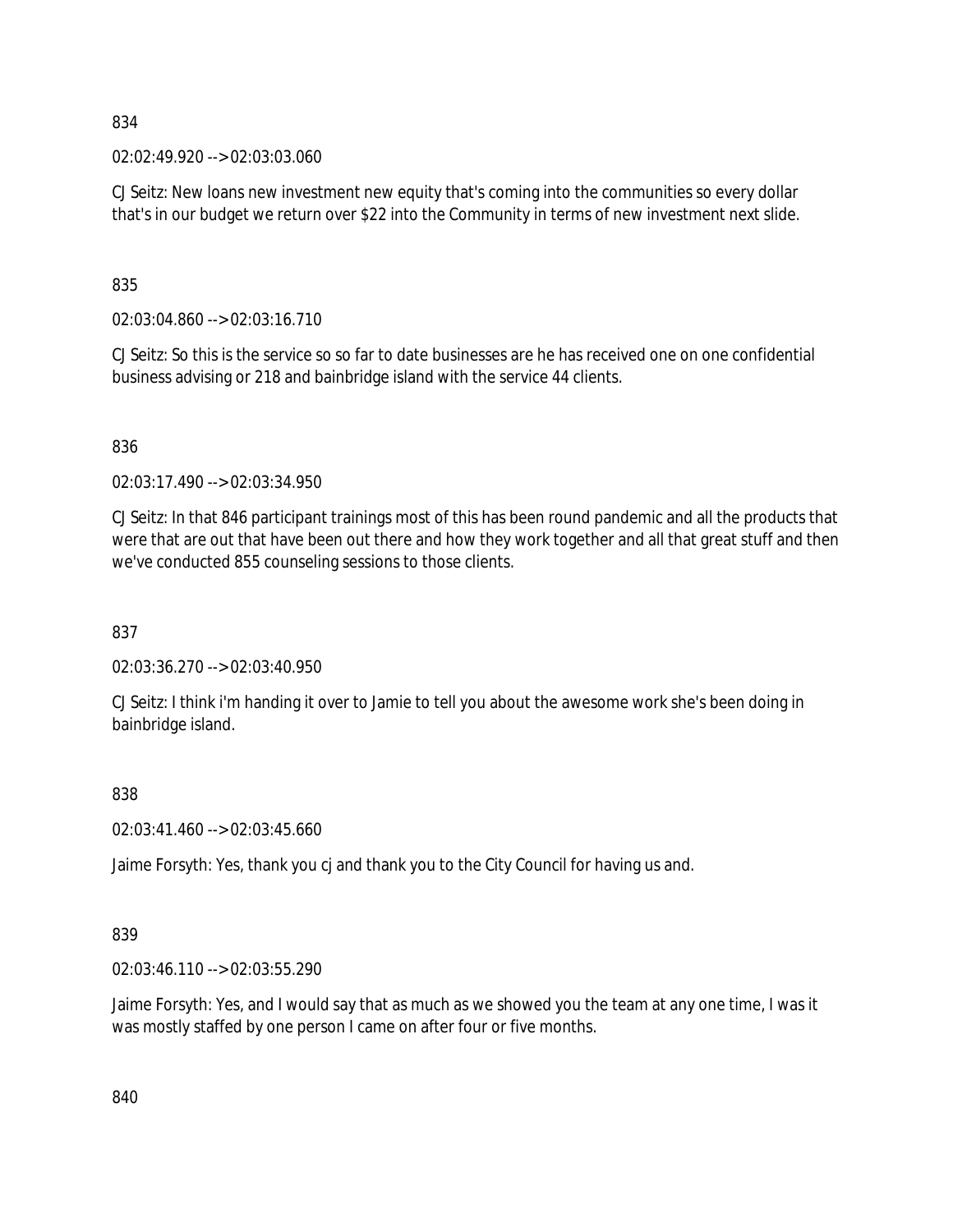02:03:55.740 --> 02:04:02.130

Jaime Forsyth: And, and then it so it's mostly been that's been the work of one person, and we have more capacity, you know than that.

### 841

02:04:02.460 --> 02:04:08.880

Jaime Forsyth: So I wanted to give you a little bit of a picture on all the different types of businesses we're serving and kits at coney first.

### 842

02:04:09.450 --> 02:04:26.760

Jaime Forsyth: And it breaks down, as you can tell in kits at county in general there's a lot in the professional scientific and technical services or manufacturers that doesn't describe bainbridge but that's greater kits at county and I would say whether the businesses on bainbridge or.

### 843

02:04:27.780 --> 02:04:36.840

Jaime Forsyth: You know anywhere else in kids have coney the problems people business owners have faced in the last year have been the same it's just been an overwhelming time so.

### 844

 $02.04.37.140 -> 02.04.45.690$ 

Jaime Forsyth: A lot of you know what we've been doing is focusing on helping businesses just survive and then you know now we're starting to focus on helping them thrive.

### 845

02:04:46.080 --> 02:04:53.340

Jaime Forsyth: And this one on bainbridge I thought this was I really new slide and it is pretty new, but we still have 12 more businesses.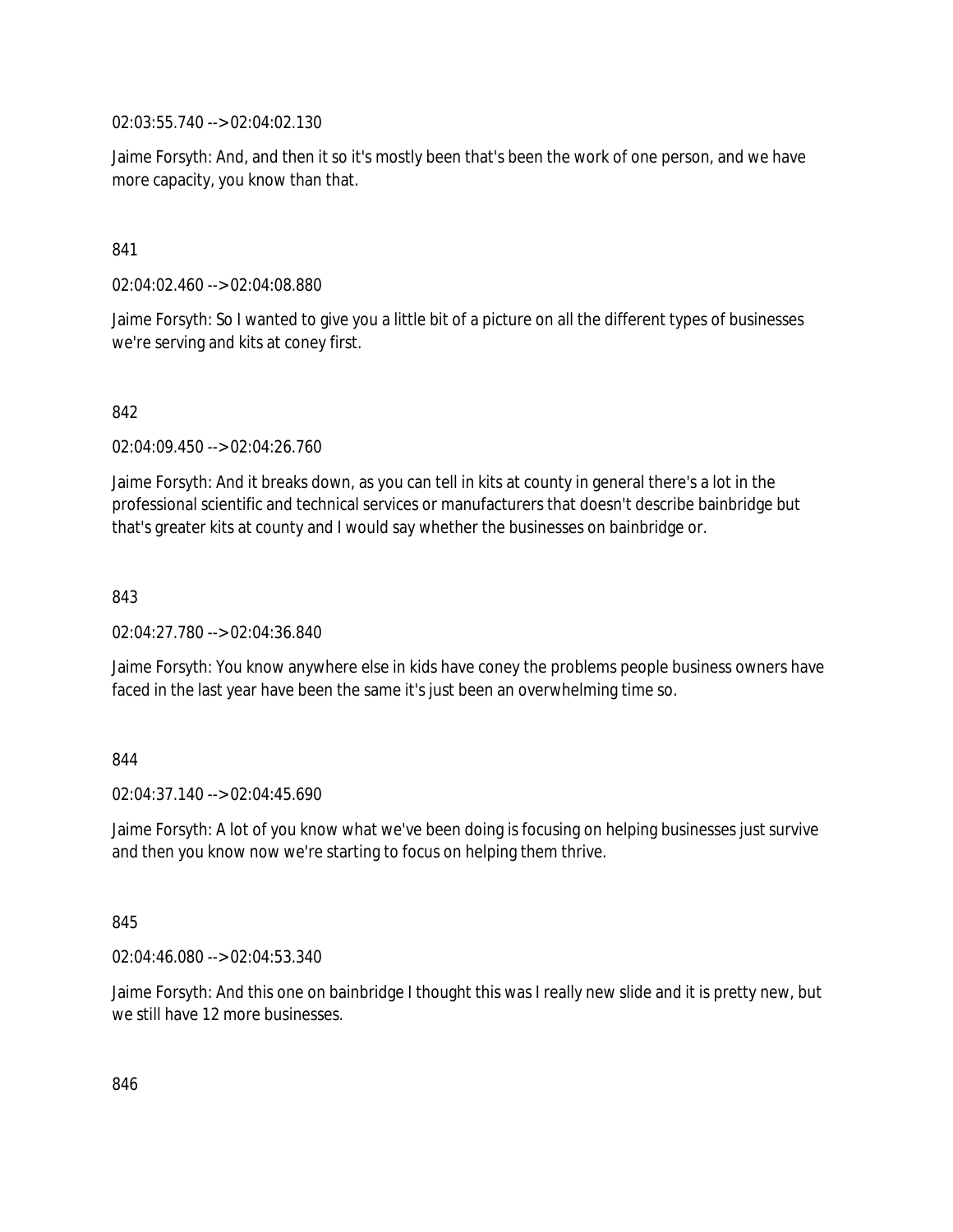02:04:53.700 --> 02:05:03.330

Jaime Forsyth: that have signed on with the kids up sb DC since the slide was created and it's just one of those things where it takes a while, when we were first new.

### 847

02:05:03.780 --> 02:05:10.680

Jaime Forsyth: kids have county hadn't had a small business development Center, for I don't know roughly a decade or so and it was in bremerton at that time.

848

02:05:11.040 --> 02:05:17.790

Jaime Forsyth: And so people didn't have an awareness and I think you know if there was only if there was one silver lining to coven.

#### 849

02:05:18.210 --> 02:05:27.480

Jaime Forsyth: It was that people found out about us a lot quicker than they would have because they found out that we can answer their questions, we can help help direct them to resources.

#### 850

02:05:27.810 --> 02:05:39.030

Jaime Forsyth: I just had a client I talked to on bainbridge island, actually, where I was able to help her get it's i'm not sure it's between 30 and \$40,000 tax free that she didn't know she.

851

02:05:39.840 --> 02:05:47.550

Jaime Forsyth: She had access to and so just you know being that's one of the things we really focused on was how can we be that resource that one stop shop.

852

02:05:47.820 --> 02:05:52.260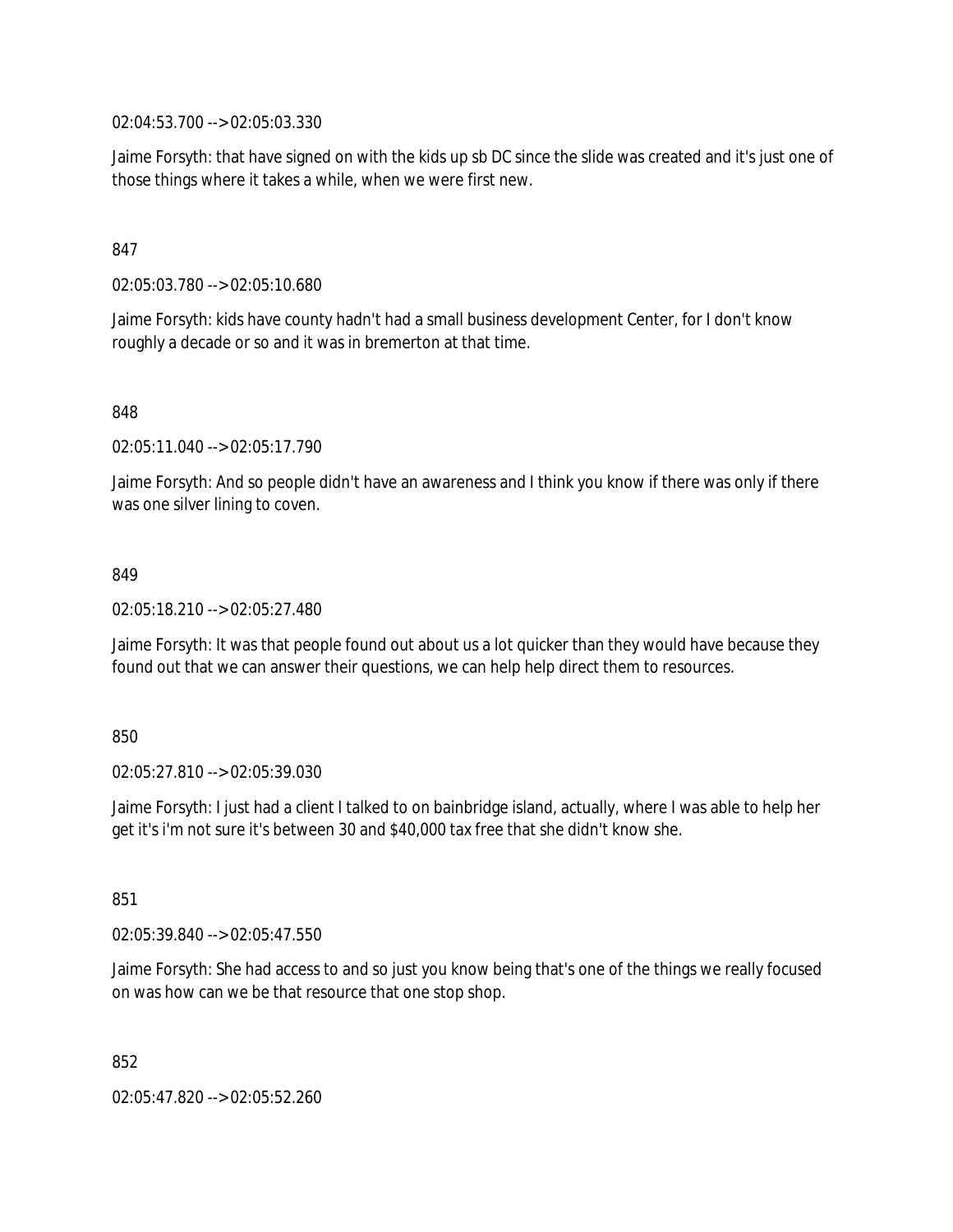Jaime Forsyth: For people that were flailing you know, trying to stay alive trying to figure out how to pivot.

853

02:05:52.590 --> 02:06:01.260

Jaime Forsyth: And, as you know, we talked to all these different businesses and we're also I mean i'm a part of the western Washington university sb DC which is you know team of 10.

854

02:06:01.620 --> 02:06:10.500

Jaime Forsyth: But we're also part of the Washington state small business development Center network, so we have the resources we met every week, you know with the whole state.

855

02:06:10.950 --> 02:06:15.750

Jaime Forsyth: network of certified business advisors and with the Seattle regional.

856

02:06:16.200 --> 02:06:29.490

Jaime Forsyth: SBA contacts to make sure you know that we could be that go to resource, you know so Quito was sending us people lenders were sending us people and calling us, you know with questions about the PPP even.

857

02:06:29.790 --> 02:06:36.810

Jaime Forsyth: You know so it's really a team approach we really provide something really important during this time and i'm i'm happy to say.

858

02:06:37.170 --> 02:06:47.310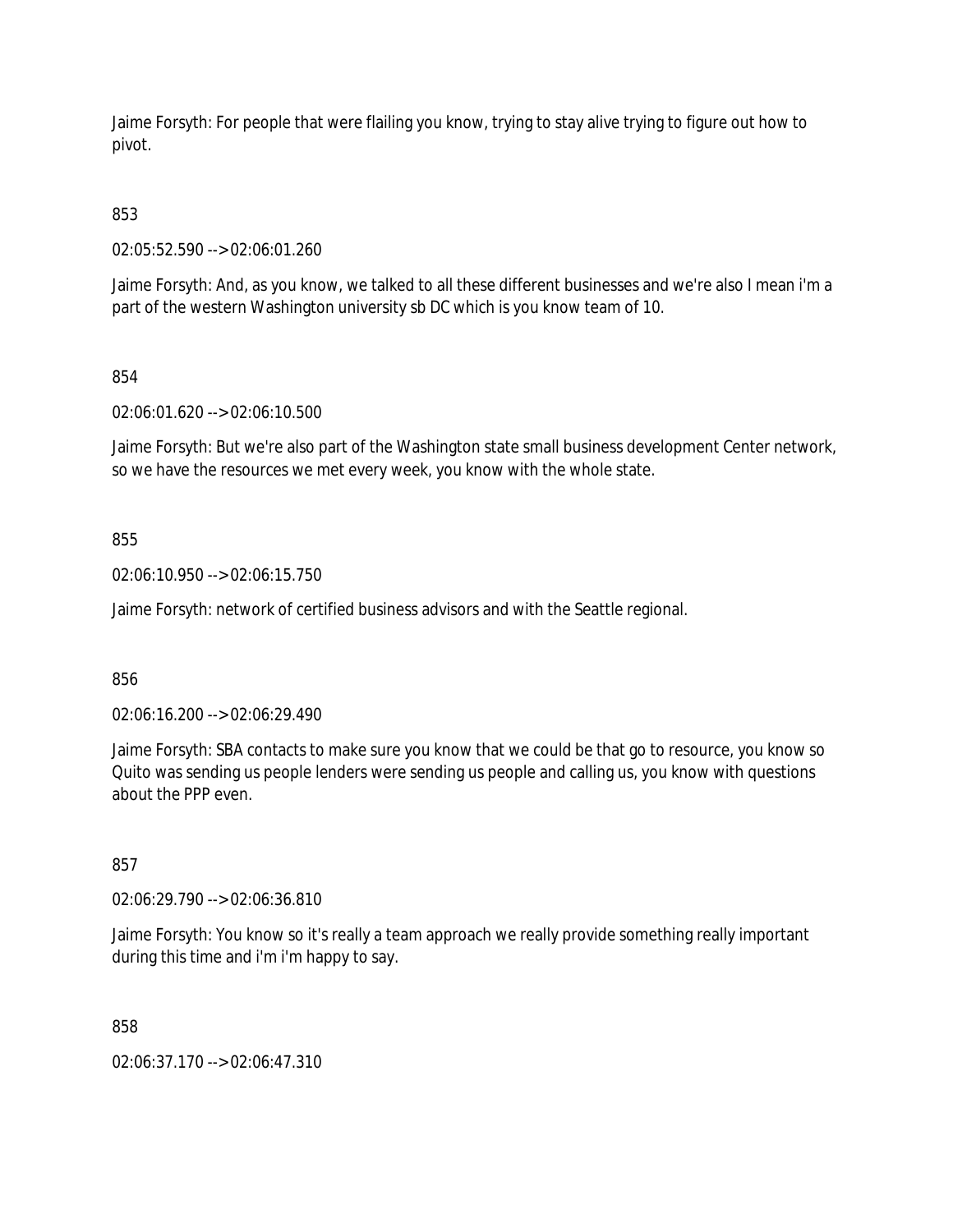Jaime Forsyth: That i'm seeing that transition, especially I walked down and Friday afternoon walk down winslow way you know it felt good to be back, I have to say paul's bows the same way.

859

02:06:47.970 --> 02:06:53.010

Jaime Forsyth: bremerton like the Wild West of new businesses, you know, trying to fill spaces down there.

## 860

02:06:53.550 --> 02:07:01.200

Jaime Forsyth: But, but one thing I want to notice about bainbridge because I used to live on the island and I know the thing wrong with that sentence is it shouldn't ever be in the past tense.

## 861

02:07:01.740 --> 02:07:08.010

Jaime Forsyth: To say you live down the island, but I appreciate the culture and there's so many things you know I miss about.

### 862

02:07:08.250 --> 02:07:13.800

Jaime Forsyth: living there, but one of the things you'll notice on bainbridge as opposed to the previous slide for all of kids at county.

### 863

02:07:14.160 --> 02:07:18.840

Jaime Forsyth: Is that there's less of the manufacturing and professional services and more of the retail.

### 864

02:07:19.140 --> 02:07:27.240

Jaime Forsyth: You know, food services arts and entertainment and service establishment and a lot of those people are the people you don't see they're working out of their homes.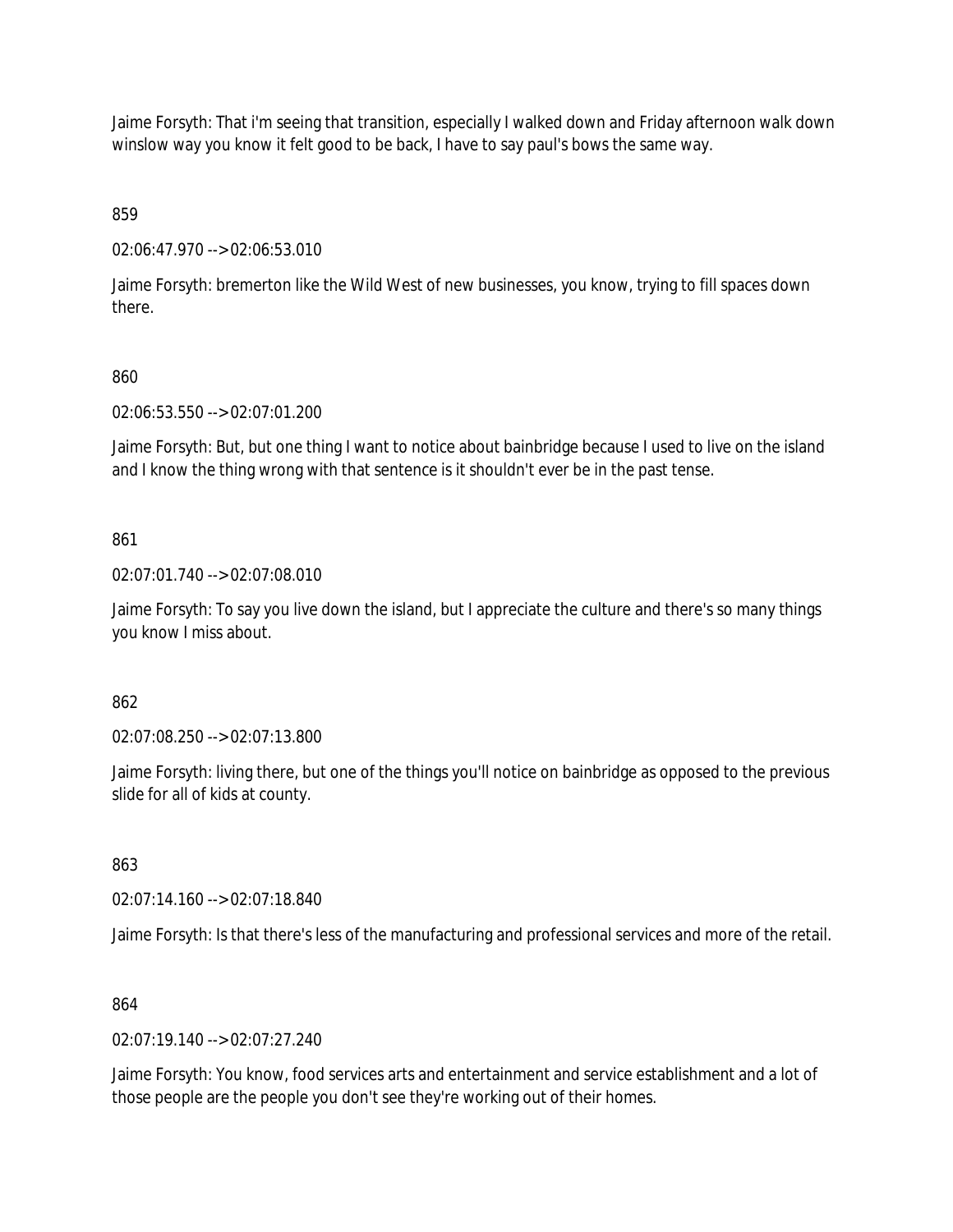02:07:27.600 --> 02:07:35.760

Jaime Forsyth: or a nondescript little offices there's a lot of one person businesses and bainbridge island that don't have anywhere else to go for support.

866

02:07:36.060 --> 02:07:42.420

Jaime Forsyth: You know, other than now, you know they've got this person, they can bounce ideas off of you know, they can help them figure out how to grow their business.

867

 $02:07:42.660 \rightarrow 02:07:52.320$ 

Jaime Forsyth: So on bainbridge island really what the focus has been about is supporting the businesses that are here and helping them thrive, you know I think sometimes people don't realize that some of your.

868

02:07:52.650 --> 02:08:02.670

Jaime Forsyth: Best love businesses, you know long standing businesses are this close to failing and and you know I know some of them did you know, during the pandemic.

869

02:08:03.000 --> 02:08:15.090

Jaime Forsyth: But but that's one great thing you know that we can do as a resource is sit down with those businesses and it's you know you don't know what you don't know if you didn't happen to have an MBA before you started your local business.

870

02:08:15.420 --> 02:08:22.230

Jaime Forsyth: So it's just been a great joy, you know to work with these wonderful businesses that i've you know, been a patron now for a long time.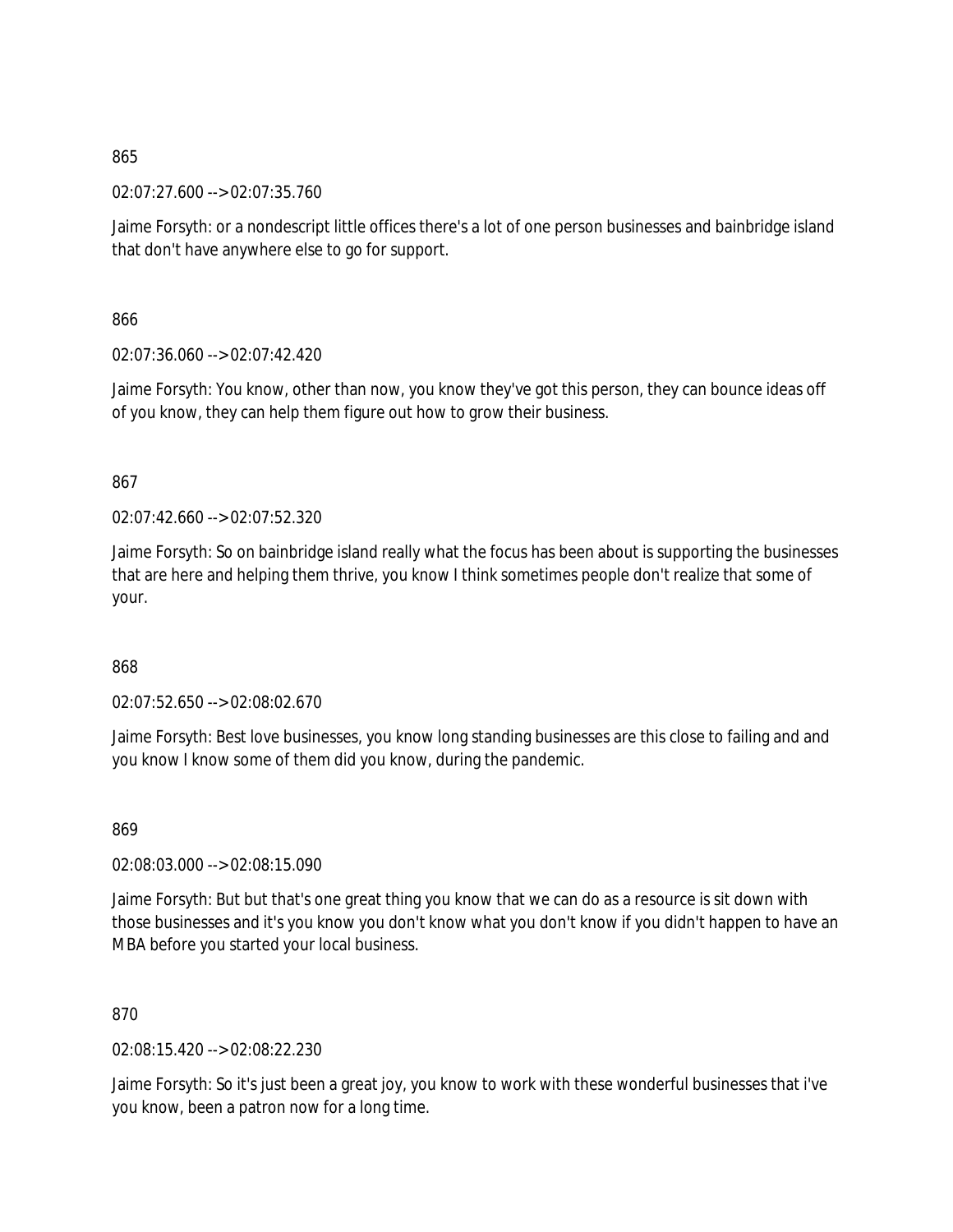02:08:22.740 --> 02:08:28.350

Jaime Forsyth: Or, I am now because I see what a great company, it is and there's so many you know that deserve protection.

872

02:08:28.650 --> 02:08:40.110

Jaime Forsyth: On bainbridge island and it's been you know it's just word of mouth gets out, I know that all of a sudden i'll get people who say Oh, I read in the Chamber that I should that you could help me with this and i'll suddenly get a spate of them.

873

02:08:40.890 --> 02:08:46.950

Jaime Forsyth: But anyway, so i'll you know I know we're short on time and I want to you know, make sure we have time for questions so.

874

02:08:47.280 --> 02:08:53.490

Jaime Forsyth: On going from there, but you can see that just in general, this is the type of help we've been giving on bainbridge and you know.

875

02:08:53.820 --> 02:09:02.700

Jaime Forsyth: Thus far, a lot of that's been co but but that's just going to shift hopefully really quickly in these coming months and by the end of the year we shouldn't have to see that again.

876

02:09:03.780 --> 02:09:12.000

Jaime Forsyth: I just you know throw in some gratuitous quotes it was most people I feel like i'm the island to do they like to be the low key but doug's a good guy and.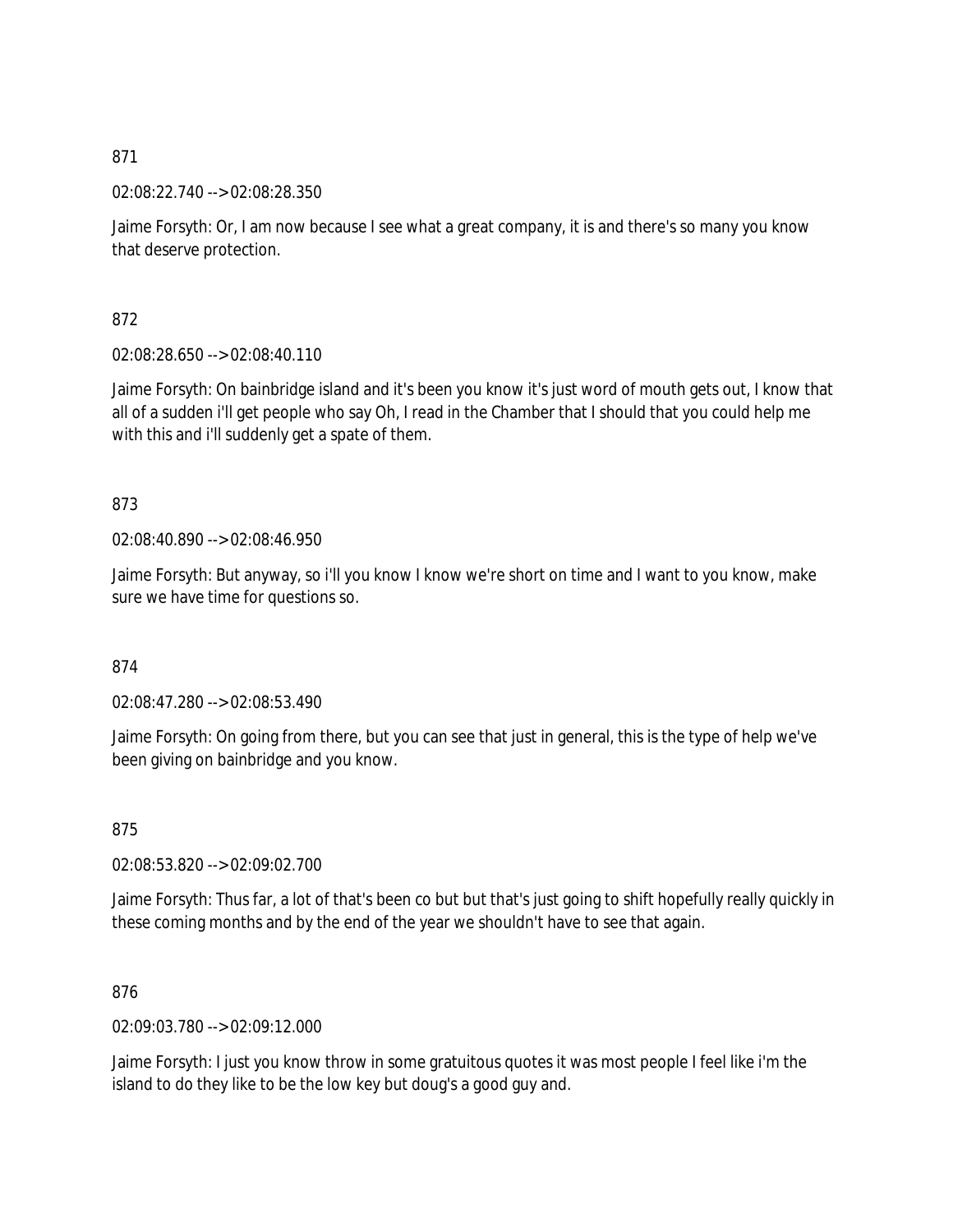02:09:12.750 --> 02:09:17.100

Jaime Forsyth: You know, and he wrote this in an email, and let me use it so.

878

02:09:17.970 --> 02:09:25.950

Jaime Forsyth: You know and he's one of the many like I said, you know single person businesses you don't even know are on this island but they're loving you know appreciating living here and.

879

02:09:26.580 --> 02:09:31.380

Jaime Forsyth: And now, they have a resource for their business and then this one i'm just so appreciative i've been.

880

02:09:31.920 --> 02:09:48.180

Jaime Forsyth: Working lately with Michael good know in the downtown association and just a really enjoyed getting to know Stephen and appreciate the mutual support you know that I think all of the Chambers have with the sbc as we've gotten to know each other and so with that.

881

02:09:49.500 --> 02:09:54.030

Jaime Forsyth: i'm on to our contact information and, if you have some questions for us.

882

02:09:58.920 --> 02:10:00.180

Joe Deets: Jamie can you share.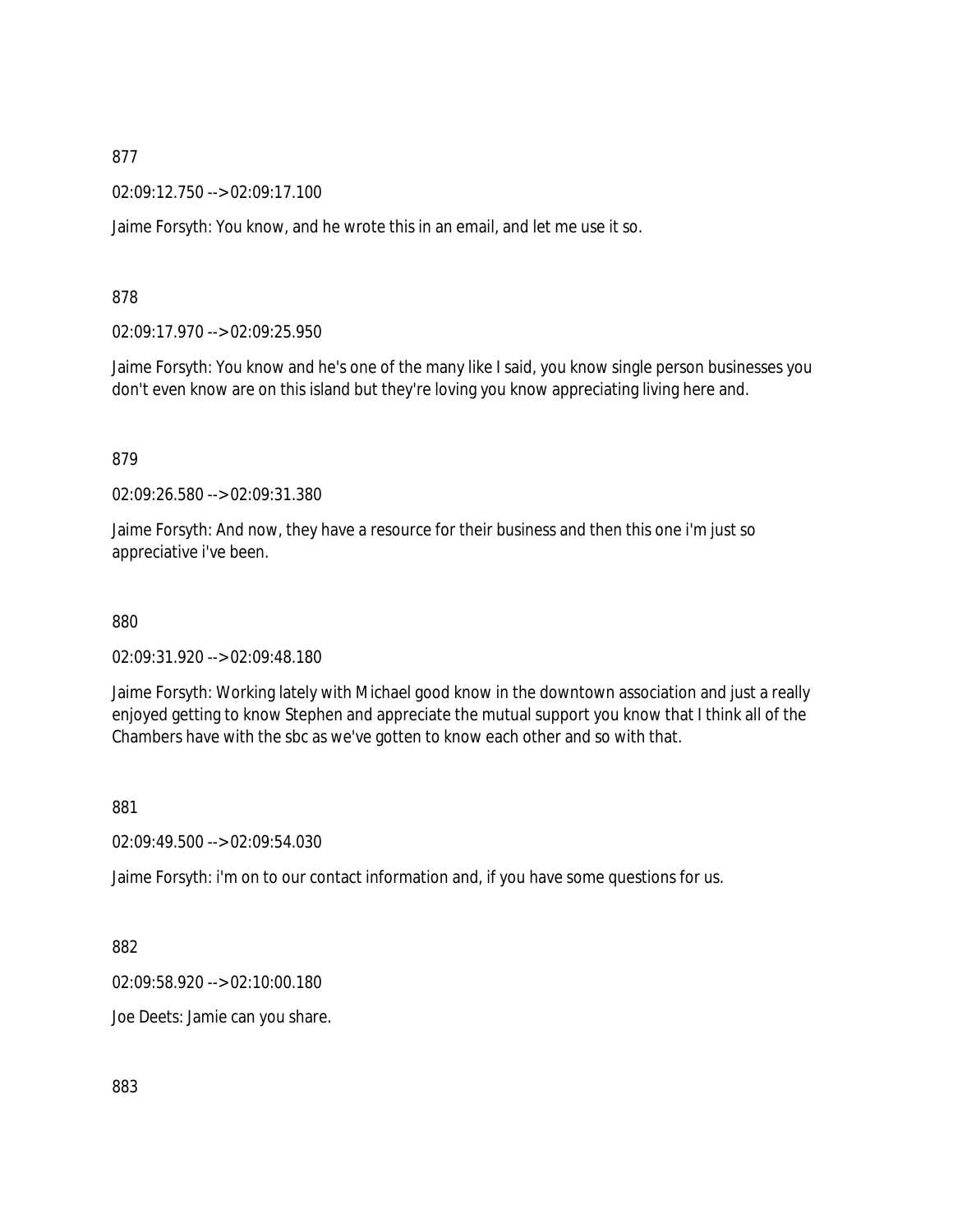```
02:10:01.110 --> 02:10:02.010
```
Jaime Forsyth: I can share.

884

02:10:11.070 --> 02:10:13.050

Kirsten Hytopoulos: Okay councilmember Schneider.

885

02:10:14.370 --> 02:10:16.710

Leslie Schneider: So thank you Jamie and cj.

### 886

02:10:18.270 --> 02:10:26.100

Leslie Schneider: A lot of that sounded familiar to me, so you know, as I mentioned to my colleagues, a few weeks ago when we were putting this on the agenda that.

887

02:10:26.490 --> 02:10:34.200

Leslie Schneider: office ex pats did in fact reach out to sbc way back when and and you and I have actually talked and.

888

02:10:34.530 --> 02:10:47.310

Leslie Schneider: I still need to get on your calendar for some upcoming one, so I guess that's my way of disclosure that I guess I I wouldn't call it a conflict of interest, but I would call it a little bit of investment here um what, what is your ask.

889

02:10:49.080 --> 02:10:53.220

Leslie Schneider: What we're going to be requested for.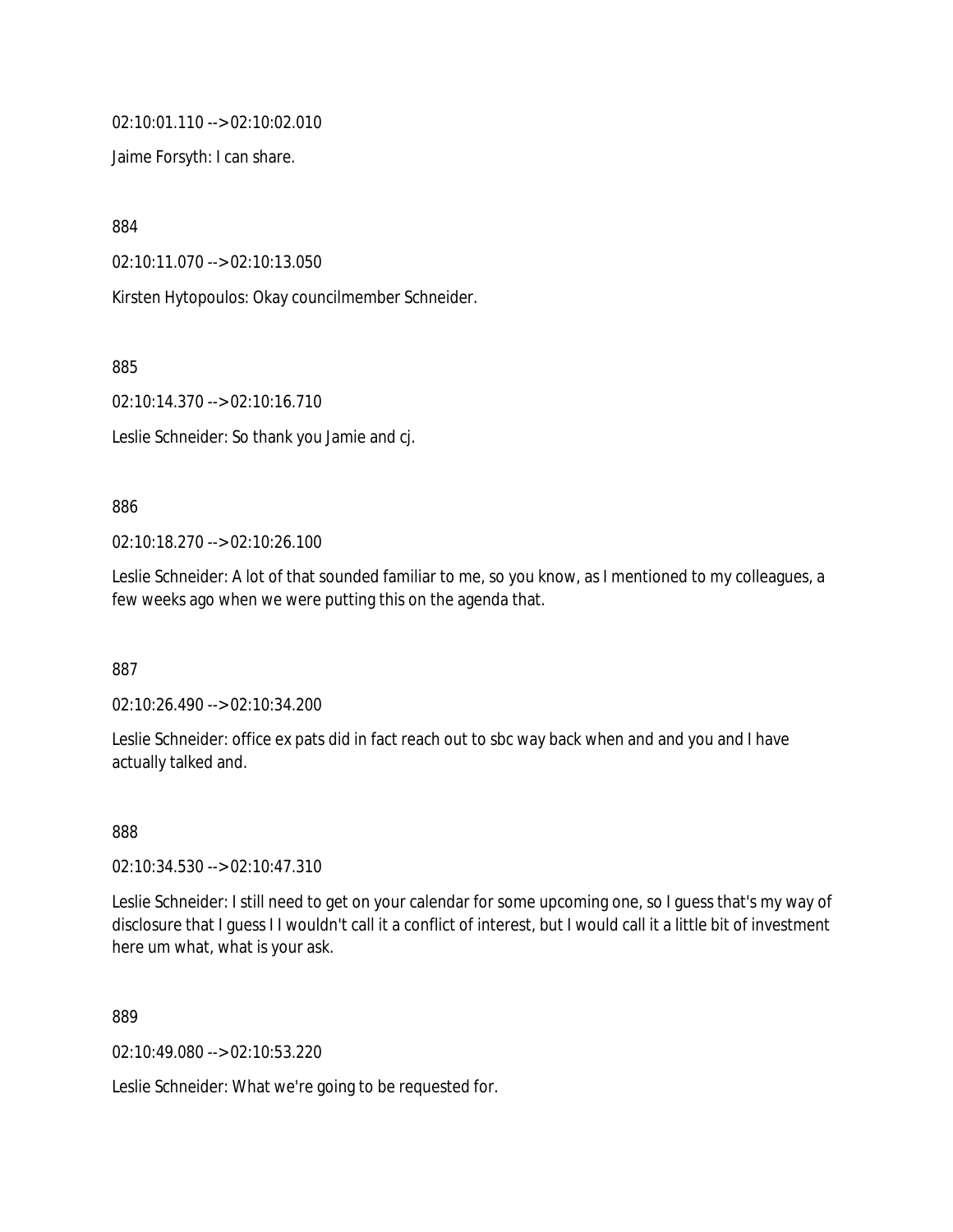02:10:54.300 --> 02:10:56.220

Leslie Schneider: To help to help support.

# 891

02:10:56.820 --> 02:11:05.940

CJ Seitz: You Jay yeah great so we've been we've been talking to all the small cities and talking about kind of spreading those contributions out and.

## 892

02:11:06.300 --> 02:11:20.280

CJ Seitz: We would love to see a multi year commitment, because it would just really helps us in our planning and we'd love to see the city's come in about \$10,000 a year and so that's what we're that's what we like to that's what we're asking at this time.

893

02:11:23.640 --> 02:11:24.630

Kirsten Hytopoulos: councilmember deets.

### 894

02:11:24.870 --> 02:11:28.470

Joe Deets: yeah Thank you well, that was the number, I was thinking too.

# 895

02:11:29.340 --> 02:11:36.810

Joe Deets: But let me just say I I really appreciate and Jamie I met you through zoom I don't know if we've met in person I.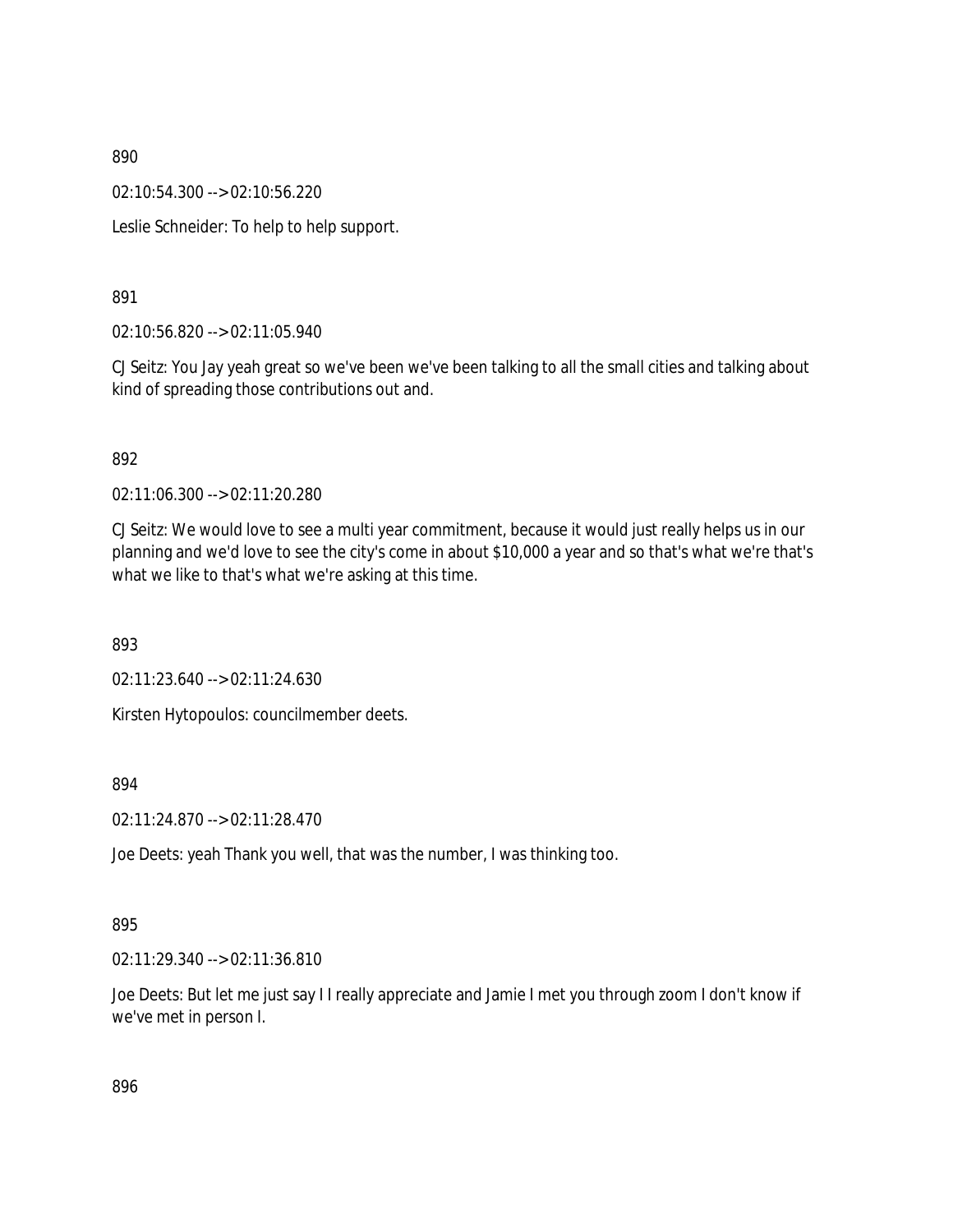02:11:37.170 --> 02:11:41.250

Jaime Forsyth: You know where we met, I think it was the plastic bag ban in 2006.

897

02:11:41.370 --> 02:11:44.280

Jaime Forsyth: Oh there he invited me to join that group but.

898

02:11:44.430 --> 02:11:45.720

Joe Deets: Oh wow oh back in the day.

899

02:11:46.080 --> 02:11:59.970

Joe Deets: Well, anyway, I think this is critical work because, frankly, our businesses, our local businesses are hurting even though sales tax revenue is up for the city, the share of it coming from the local businesses, that is, the 98110 zip code is down significantly so.

900

02:12:01.170 --> 02:12:05.010

Joe Deets: We need we need all the help our businesses need all the help that we can get so.

901

02:12:06.480 --> 02:12:18.330

Joe Deets: right with that I moved to direct the city manager to prepare a contract with the kids at small business development Center and the amount of \$10,000 for Council consideration at a future business meeting.

902

02:12:19.410 --> 02:12:20.100

i'll say that.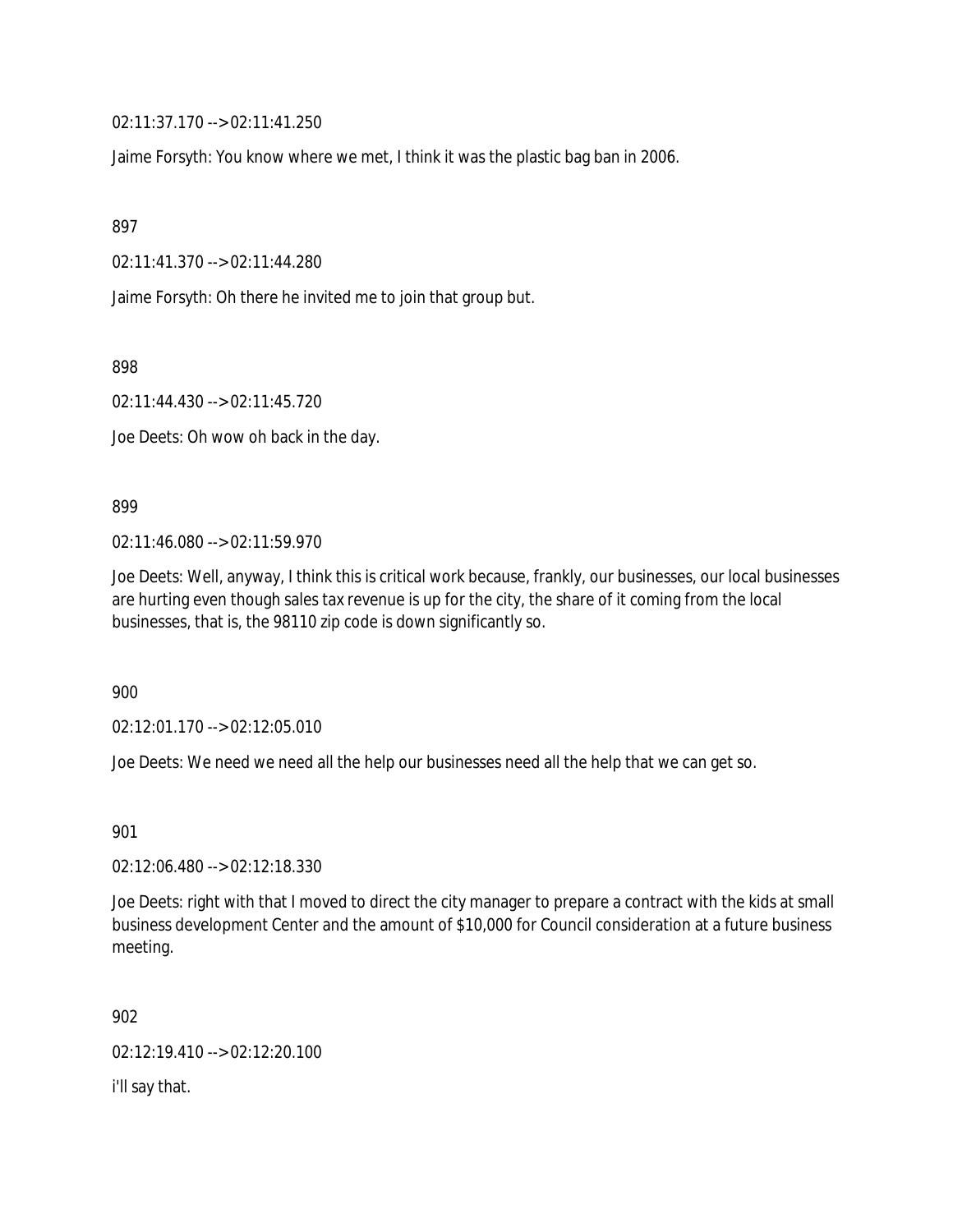02:12:22.230 --> 02:12:25.260

Kirsten Hytopoulos: Okay i'm comfortable discussion.

904

02:12:25.890 --> 02:12:27.000

counselor car.

905

02:12:30.300 --> 02:12:35.130

Christy Carr: Thank you um This might be a question for the interim city manager.

906

02:12:37.230 --> 02:12:55.740

Christy Carr: One of our comprehensive plan policies in the economic element is to create an economic development strategy for the purpose of identifying appropriate ways for the city to encourage and stimulate business activity and so i'm wondering if.

### 907

02:12:57.390 --> 02:13:01.860

Christy Carr: If that I feel like it was on our work plan in the past, and maybe it went away.

908

02:13:02.880 --> 02:13:06.960

Christy Carr: And I don't remember it being in the work plan that we're going to talk about.

909

02:13:08.520 --> 02:13:15.660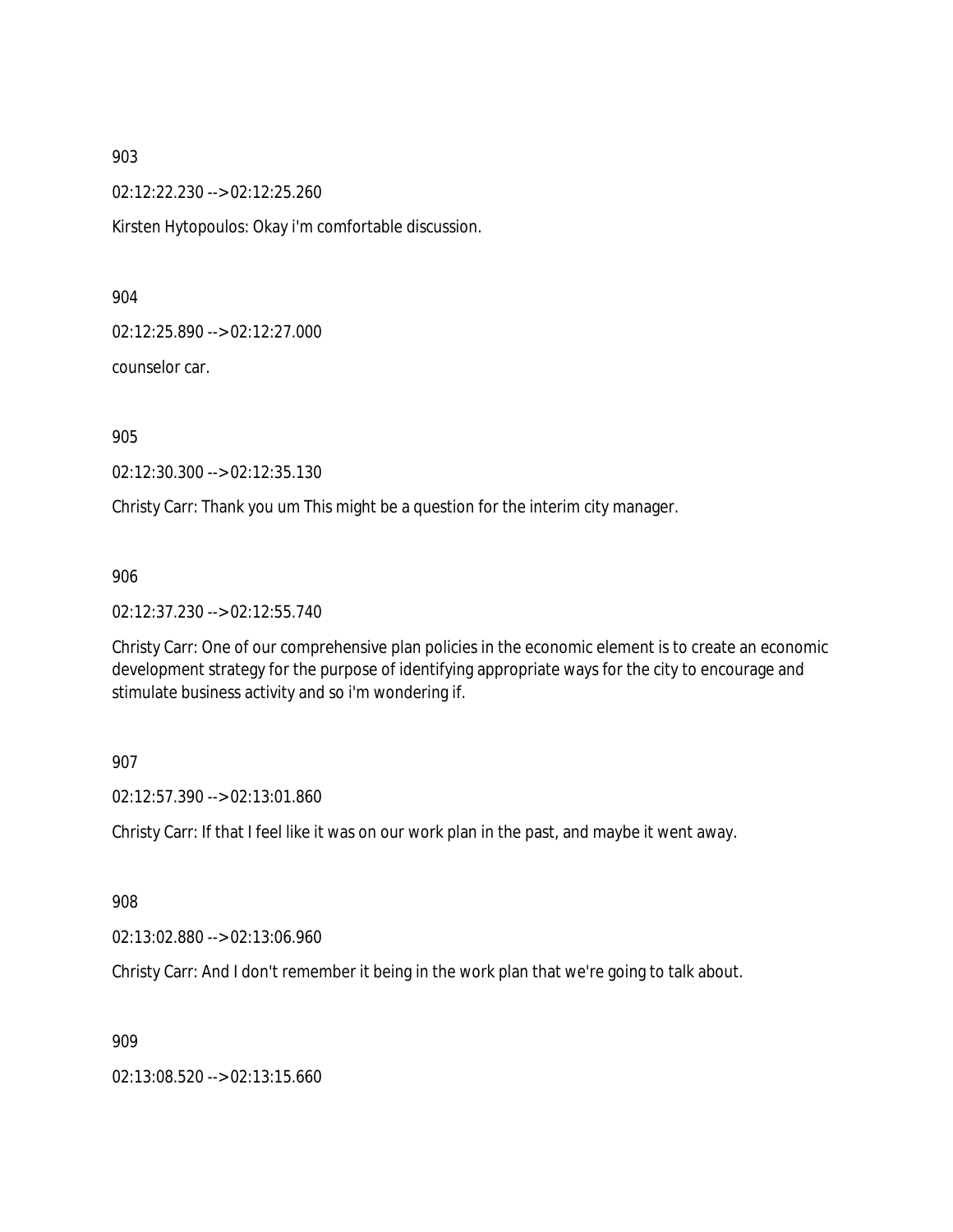Christy Carr: Soon here so i'm asking that because I think that this is good work that this organization does.

# 910

02:13:16.740 --> 02:13:25.080

Christy Carr: But we don't have a department of economic development, like the city of polls Bo does so I don't know that we, as a city do this.

# 911

02:13:26.160 --> 02:13:36.720

Christy Carr: And so, while I think that this is this is great work and personally I would, I would like to support it i'm just wondering where in the in the context of the city of bainbridge island.

# 912

02:13:37.440 --> 02:13:48.630

Christy Carr: Does this land and should we have a more comprehensive strategy for how the city enters this arena of economic development.

# 913

02:13:51.240 --> 02:13:56.850

Ellen Schroer (she/her): And I can speak to the work plan in that it's not on the work plan right now you're right about that.

# 914

02:13:57.540 --> 02:14:08.100

Ellen Schroer (she/her): That is work that we had taken up in the past and has been deferred at this time due to staff capacity limitations, this is the kind of work that would sit with the deputy.

# 915

02:14:08.430 --> 02:14:15.720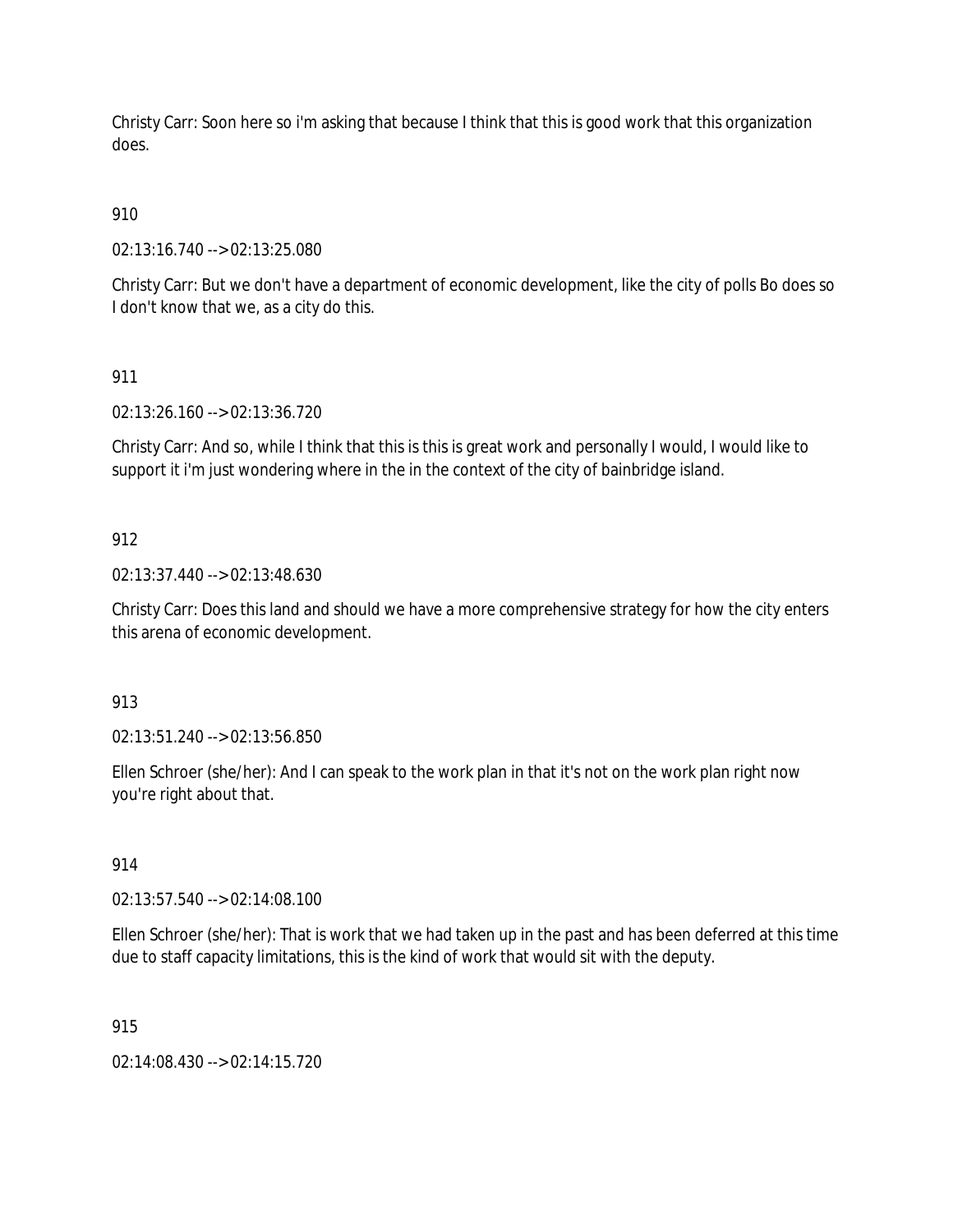Ellen Schroer (she/her): And I think Morgan did work on that, when she was the deputy city manager so that's been quite a while ago um but we haven't.

916

02:14:16.350 --> 02:14:24.540

Ellen Schroer (she/her): haven't had or taken the time to really develop that full strategy that's called for and comprehensive plan it's something that I can see us taking up as we go forward.

## 917

02:14:25.200 --> 02:14:41.910

Ellen Schroer (she/her): But right now it's something that we've addressed through a variety of sort of narrower efforts, we do have you know conversations like one we're having right now we work with some other organizations in this space, but we don't have an overarching strategy at this point.

### 918

02:14:47.160 --> 02:14:54.810

Kirsten Hytopoulos: um I guess i'll speak I don't see any hands um I wasn't clear on what we're gonna do today, and I feel kind of bad for our.

919

02:14:55.230 --> 02:15:00.510

Kirsten Hytopoulos: guests, I i'm really excited about what you're doing, I mean you know I i'm a small business owner.

920

02:15:00.990 --> 02:15:09.330

Kirsten Hytopoulos: And so that's my one of my other hats and I wasn't aware, we were actually going to until the agenda came out that we're gonna have a presentation by and a direct ass.

921

02:15:09.900 --> 02:15:18.660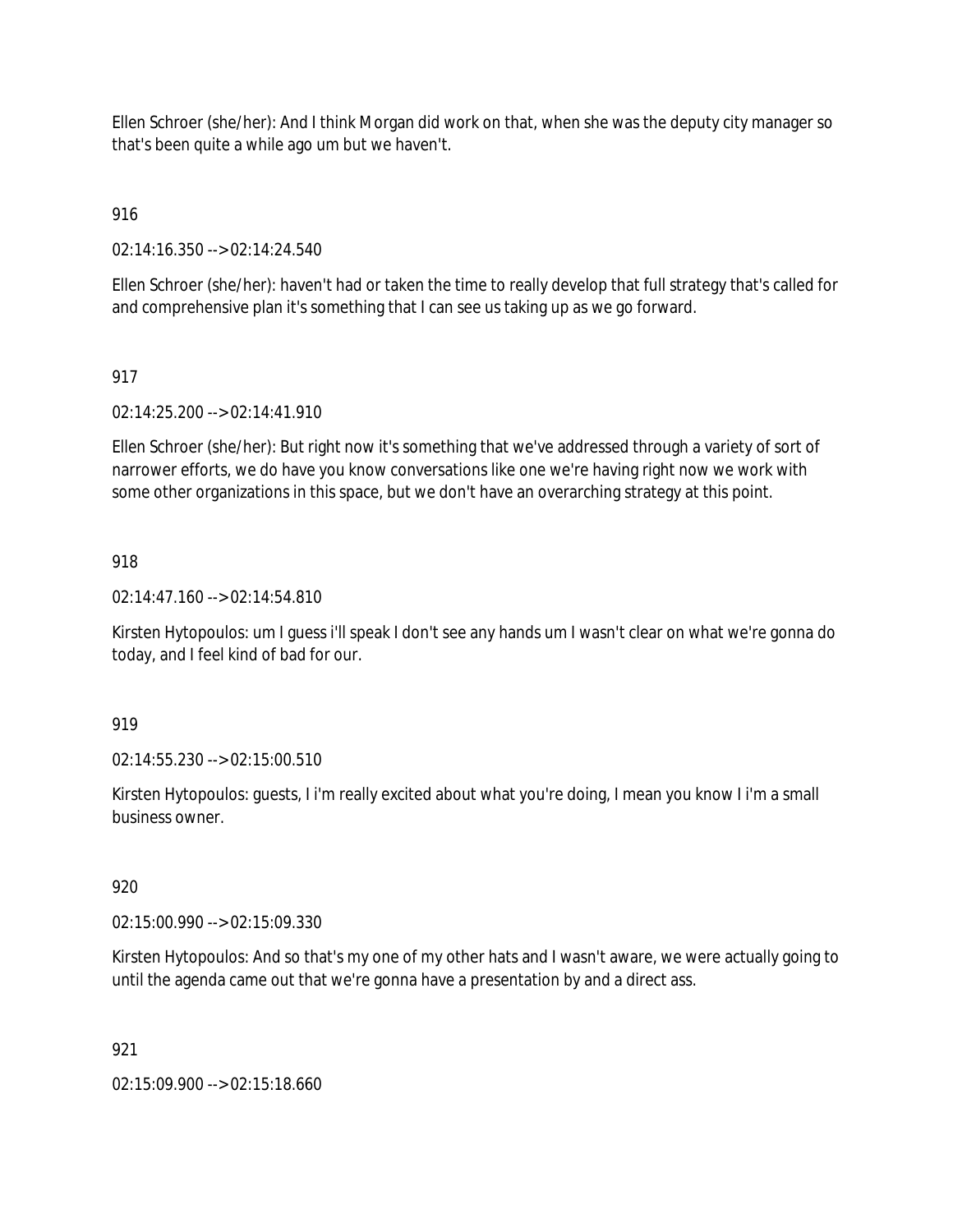Kirsten Hytopoulos: I too would love for us to have anything on the strategy and then figure out what we're doing were sort of a one off mid budget cycle.

922

02:15:19.050 --> 02:15:26.790

Kirsten Hytopoulos: figuring out how to you know, do we directly just sort of put money out here and they're kind of feels disjointed and not.

# 923

02:15:27.450 --> 02:15:40.770

Kirsten Hytopoulos: doesn't really make a lot of sense so it's a little awkward moment, potentially, for me, and I think that councilmember card feels the same way I don't know how Others feel so I would have a hard time voting for desk which doesn't mean that I don't feel supportive as an individual.

# 924

02:15:42.150 --> 02:15:47.310

Kirsten Hytopoulos: Member of the Community, of the work that you're doing and for supporting our local businesses.

### 925

02:15:48.480 --> 02:15:56.280

Kirsten Hytopoulos: That it's a number of a number of things concern, and I mean that there would be where we pull it from and again it is mid mid budget year here when we do of course.

### 926

02:15:57.720 --> 02:16:10.050

Kirsten Hytopoulos: You know this is different, I mean you know we did just have our El tech funding, which of course requires that that there's a tie, to lodging etc, but there was a fair amount of funding that just went out to support.

### 927

02:16:11.760 --> 02:16:21.960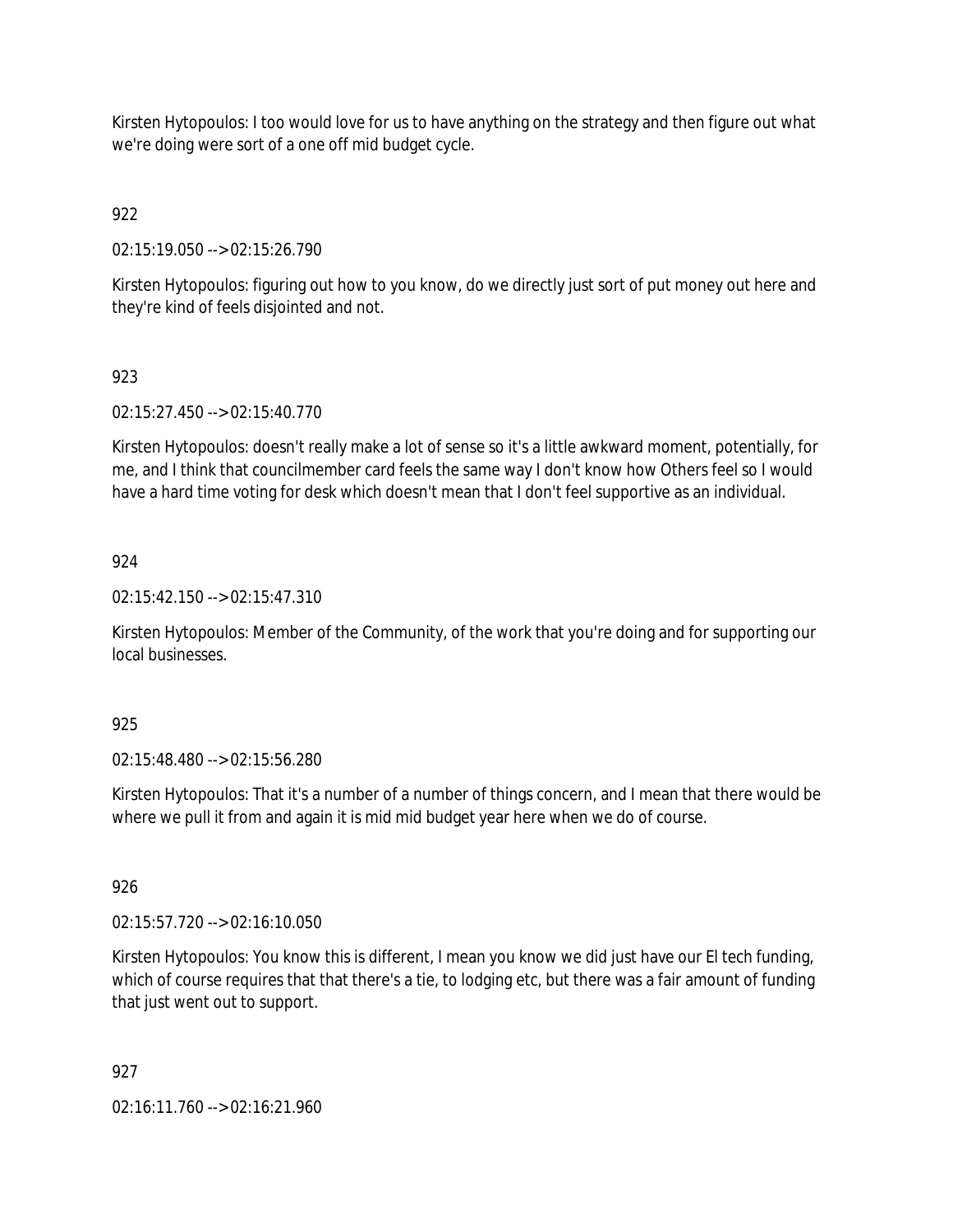Kirsten Hytopoulos: The Chamber and other organizations and so forth, so we do have some funding we do, but anyway i'm councilmember Schneider yeah.

928

02:16:21.990 --> 02:16:33.360

Leslie Schneider: Thank you so first of all, you know if if the city manager has any thoughts about appropriate buckets for this to come from I know we've we've raised the issue before so it's not.

# 929

02:16:35.070 --> 02:16:48.690

Leslie Schneider: it's not a surprise to try to have this mid mid budget cycle conversation I was wondering if there if it would be appropriate to actually fund this either from.

## 930

02:16:49.380 --> 02:16:57.810

Leslie Schneider: sort of the monies that we set aside from the coven funding, so this is covert funding that we've already received we already qualified for it we've spent.

### 931

02:16:58.470 --> 02:17:14.790

Leslie Schneider: A good chunk of it for the small business grants and and i'm wondering if it would make sense from from a mid budget cycle to sort of acknowledge the work and need from.

### 932

02:17:16.170 --> 02:17:26.610

Leslie Schneider: You know from the struggling businesses during coven and would that be an appropriate place for this interim asked to come from, and then we could have the longer term discussion.

### 933

02:17:27.360 --> 02:17:38.340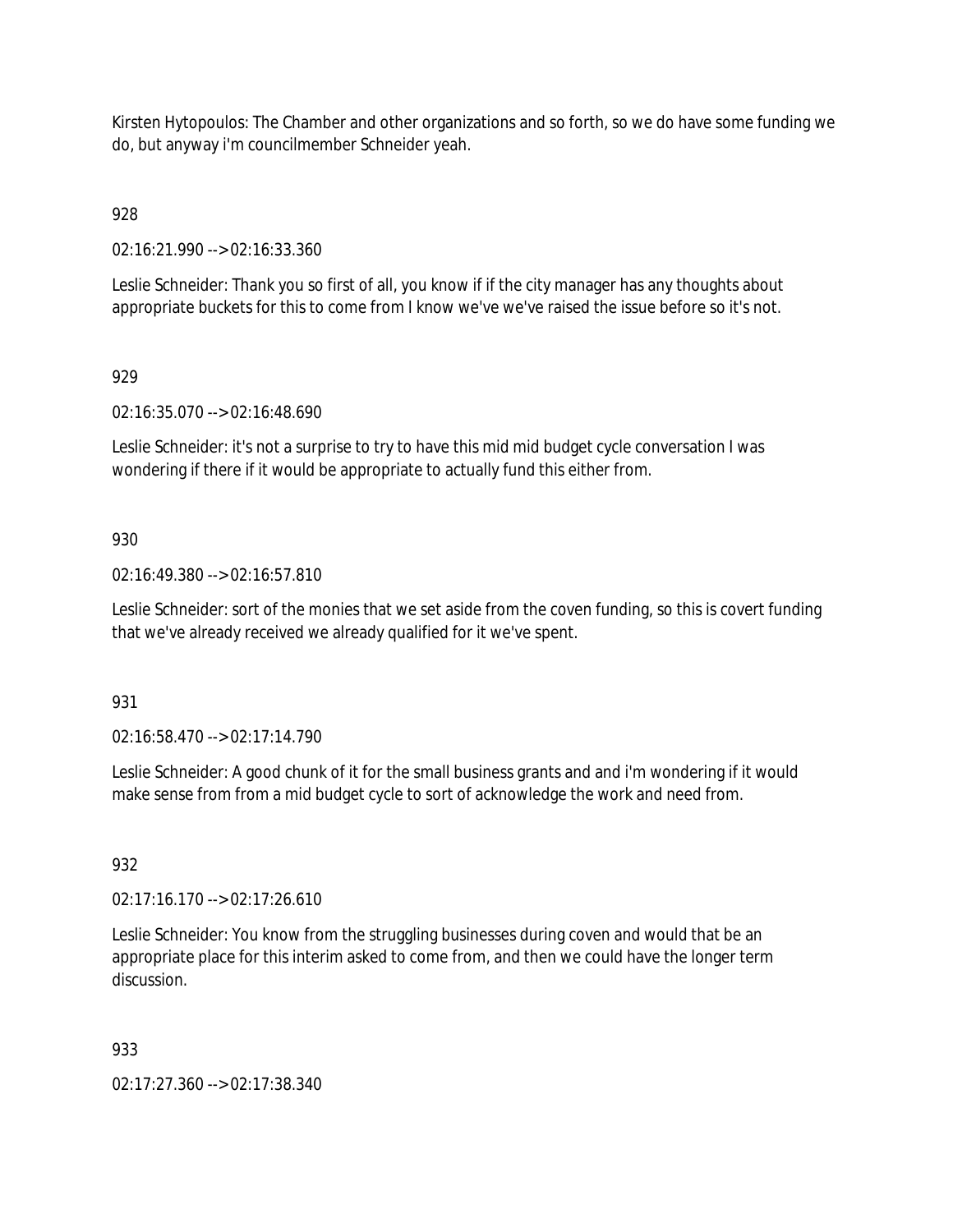Leslie Schneider: For ongoing funding as we currently do for kedah right, and I think it's a similar I think it's a similar amount that we support Quito with is that right.

934

02:17:40.200 --> 02:17:45.210

Kirsten Hytopoulos: So Leslie I think one of the reasons that wouldn't be super helpful, as I think that that they are looking for.

# 935

02:17:45.810 --> 02:17:54.900

Kirsten Hytopoulos: funding to support them going forward and that's what puts the city in that position, and then it being an annual than for us to visit annually.

# 936

02:17:55.560 --> 02:18:10.080

Kirsten Hytopoulos: it's not an event or an you know, an incident occasion it's a funding they need a funding source and that will put us in the business of funding this if we want to develop a policy for funding.

# 937

02:18:11.790 --> 02:18:17.700

Kirsten Hytopoulos: You know that that's what councilman require i'm just going to throw that out there councilmember cars, but you know when we talked about this before, when.

# 938

02:18:18.030 --> 02:18:34.500

Kirsten Hytopoulos: When kids when i'm Copenhagen we mentioned the fact that you know hey this points out the fact that we don't have a real economic policy, you know we don't have a real local economic policy that's pointed that out to us we've discussed that periodically in the past, over the years.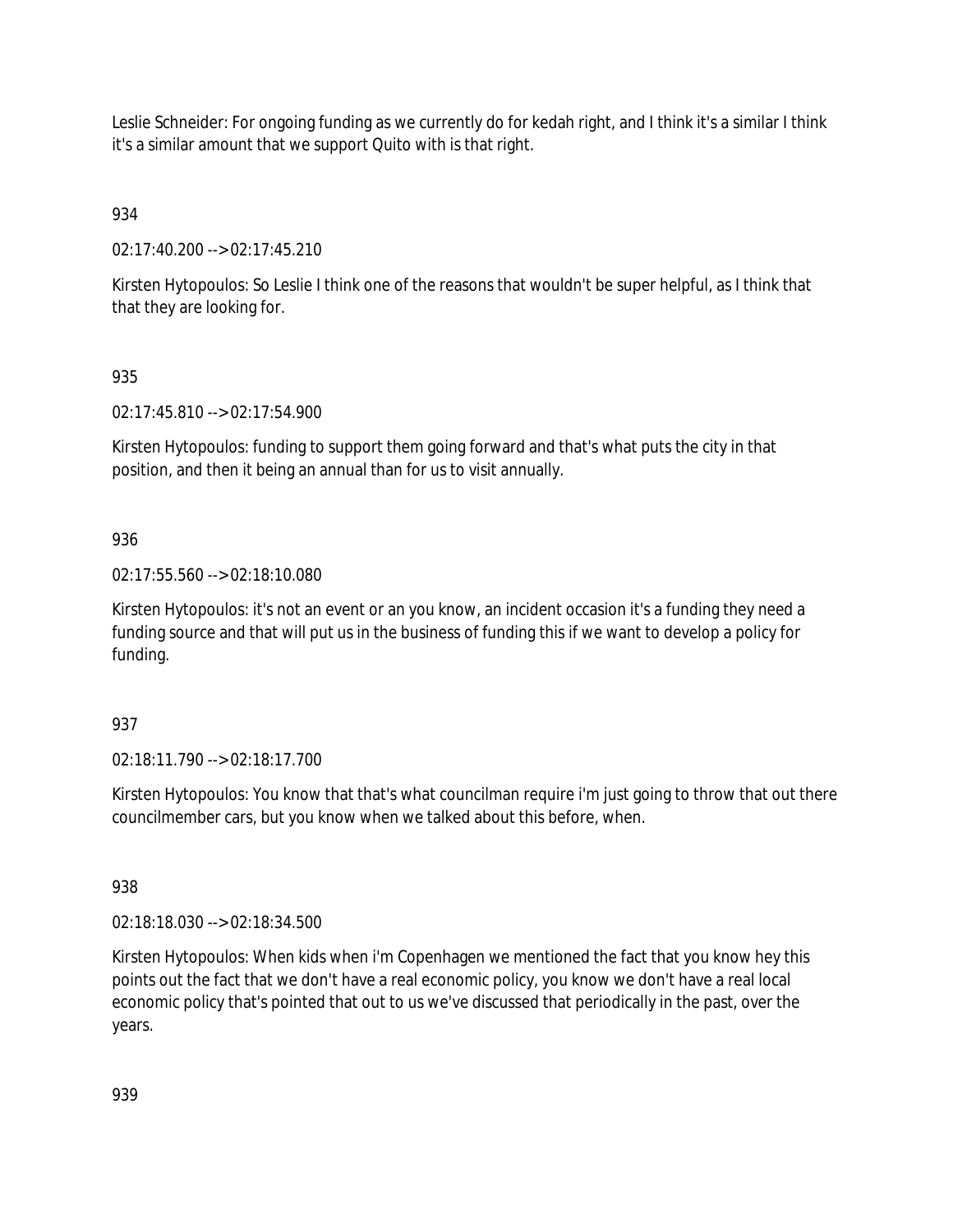02:18:36.150 --> 02:18:39.240

Leslie Schneider: And the policy is made out oh i'm sorry i'm speaking out of turn.

940

02:18:42.540 --> 02:18:46.440

Leslie Schneider: The policies may not be developed, but it is in our comprehensive plan.

941

02:18:49.560 --> 02:18:50.310 Kirsten Hytopoulos: Because will require.

# 942

02:18:53.400 --> 02:19:00.510

Christy Carr: i'm wondering if to move us along, we could agree to fund them for a year and then revisit.

943

02:19:02.190 --> 02:19:02.940 Christy Carr: Economic.

#### 944

02:19:03.990 --> 02:19:13.080

Christy Carr: Development strategies in the future if we want to end at that time consider long term a recurring funding annual funding.

### 945

02:19:18.660 --> 02:19:20.310

Kirsten Hytopoulos: mayor mayor bizarre.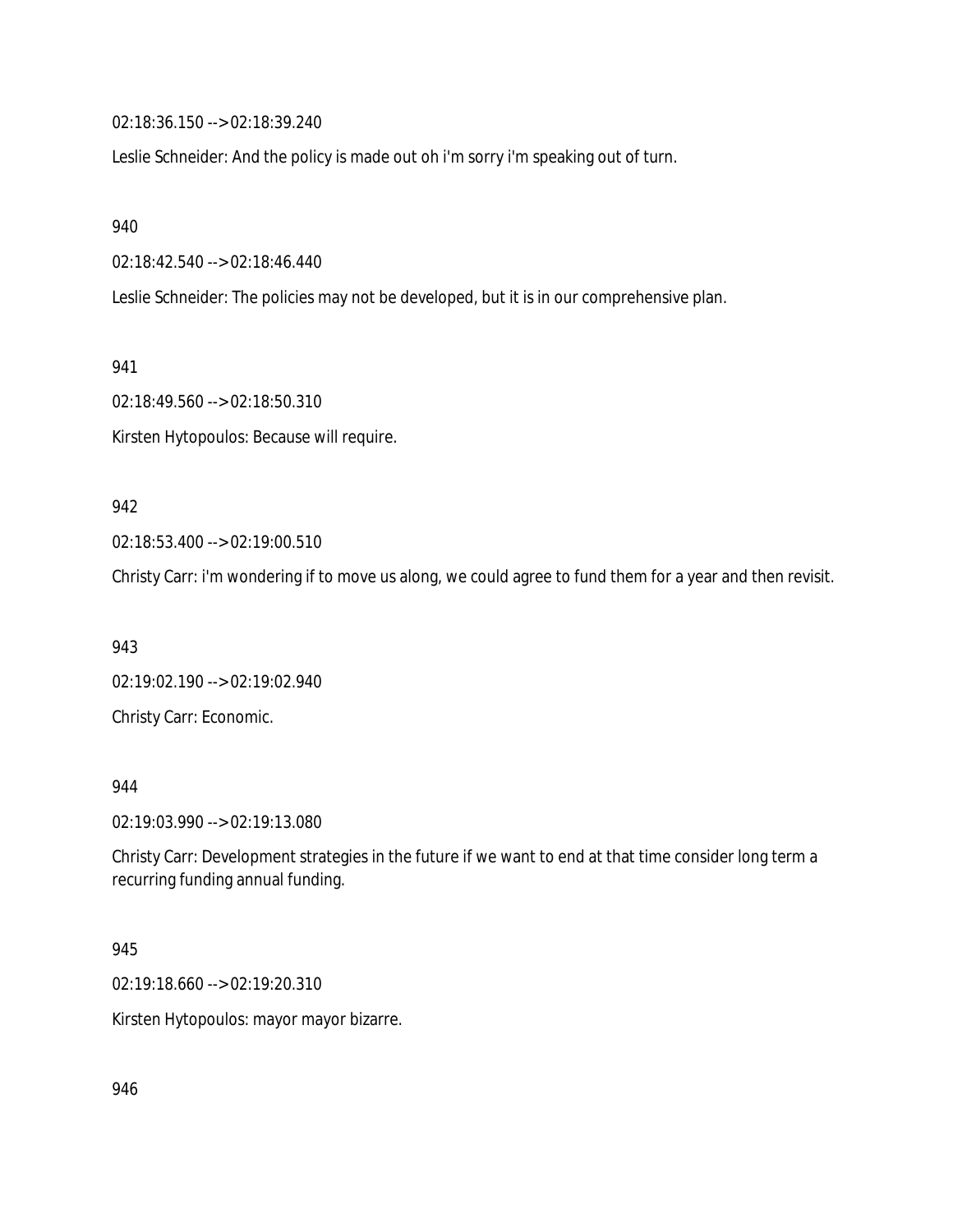02:19:21.090 --> 02:19:30.540

Rasham Nassar: I support the proposals to justify councilmember car and i'd also be interested to hear what our total spending.

### 947

02:19:31.980 --> 02:19:44.610

Rasham Nassar: Not this year, last year, maybe more normal times has been an economic development, I don't recall that it's it's substantial are significant and we do you know off the top of your head in terms a manager, how much we pay for membership to keita.

948

02:19:47.010 --> 02:19:50.010

Ellen Schroer (she/her): I think it's \$35,000, but I would want to be sure.

#### 949

02:19:50.370 --> 02:19:56.400

Rasham Nassar: And do you know off the top of your head if there's any other funding that goes from the city to support any other economic.

#### 950

02:19:57.900 --> 02:20:01.380

Rasham Nassar: kind of annual recurring expenses services support.

### 951

02:20:02.550 --> 02:20:18.690

Ellen Schroer (she/her): Well, we have, at times, provided support to the Chamber and to vita through various activities and then also through the Main Street tax credit program, so there are some different things that we participate in, we can certainly provide that information to you.

952

02:20:19.650 --> 02:20:26.280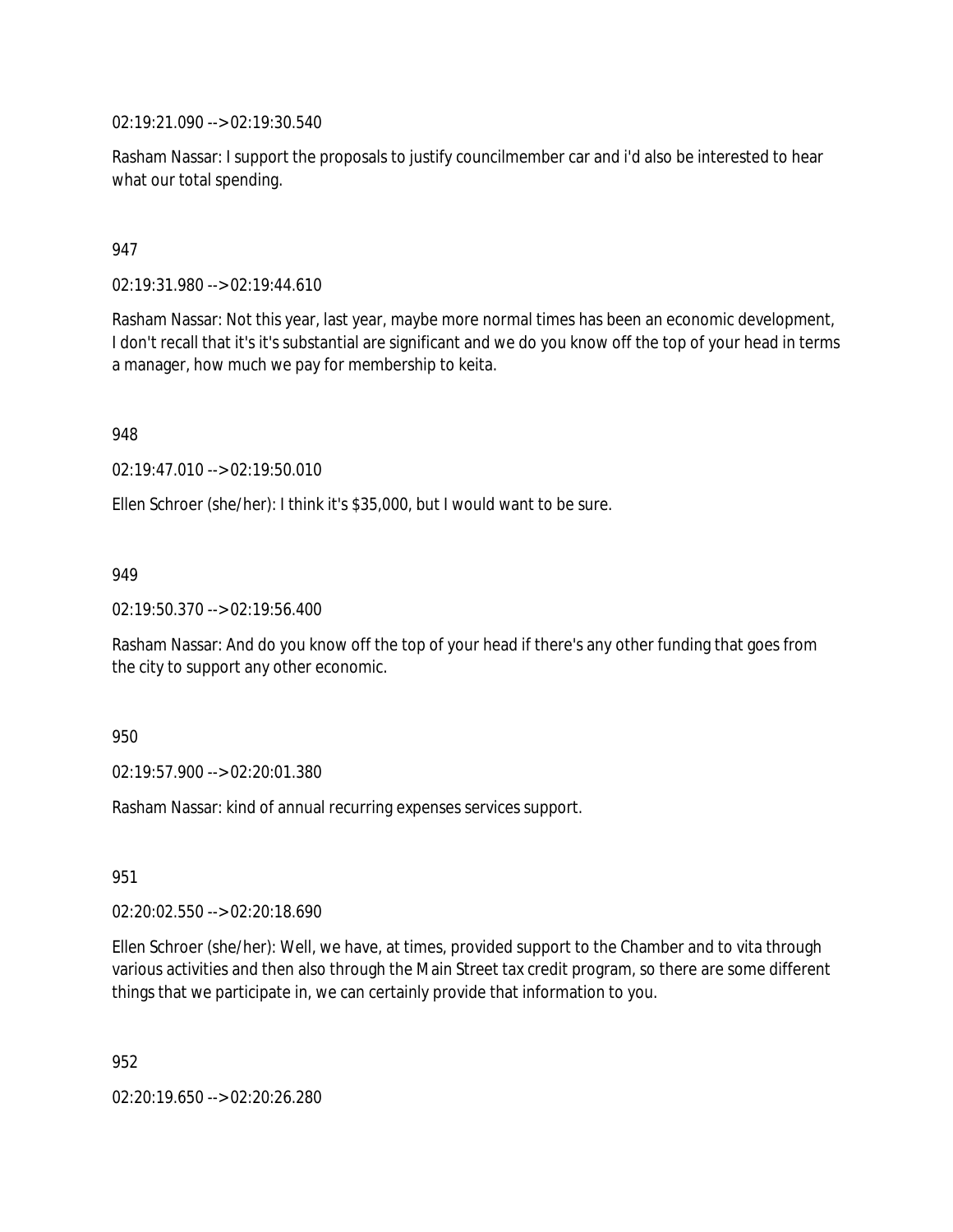Rasham Nassar: I would, I would appreciate that, if that if that could accompany the this agenda item when it comes back at our business meeting.

953

02:20:27.180 --> 02:20:32.730

Rasham Nassar: For a second touch just so we can give the public the benefit of knowing how much we are spending on economic development, I think it's.

954

02:20:33.420 --> 02:20:39.060

Rasham Nassar: hugely important at this juncture in time and i'm happy to hear that that y'all have been supporting.

### 955

02:20:39.540 --> 02:20:52.770

Rasham Nassar: Local bainbridge startups and so your services are clearly valuable to our Community, and I feel like that level of funding is appropriate, but I want to see that in the context of what other contributions of cities, making towards economic development.

956

02:20:54.030 --> 02:20:56.700

Rasham Nassar: and provide the public, an opportunity to comment as well.

957

02:20:58.230 --> 02:20:59.010

Kirsten Hytopoulos: As Member deeds.

958

 $02:20:59.370 \rightarrow 02:21:11.040$ 

Joe Deets: yeah Thank you well, the now the motion is just the one time we weren't talking about reoccurring, at this point, so I think the stuff tails very well I love the ideas let's fun now but.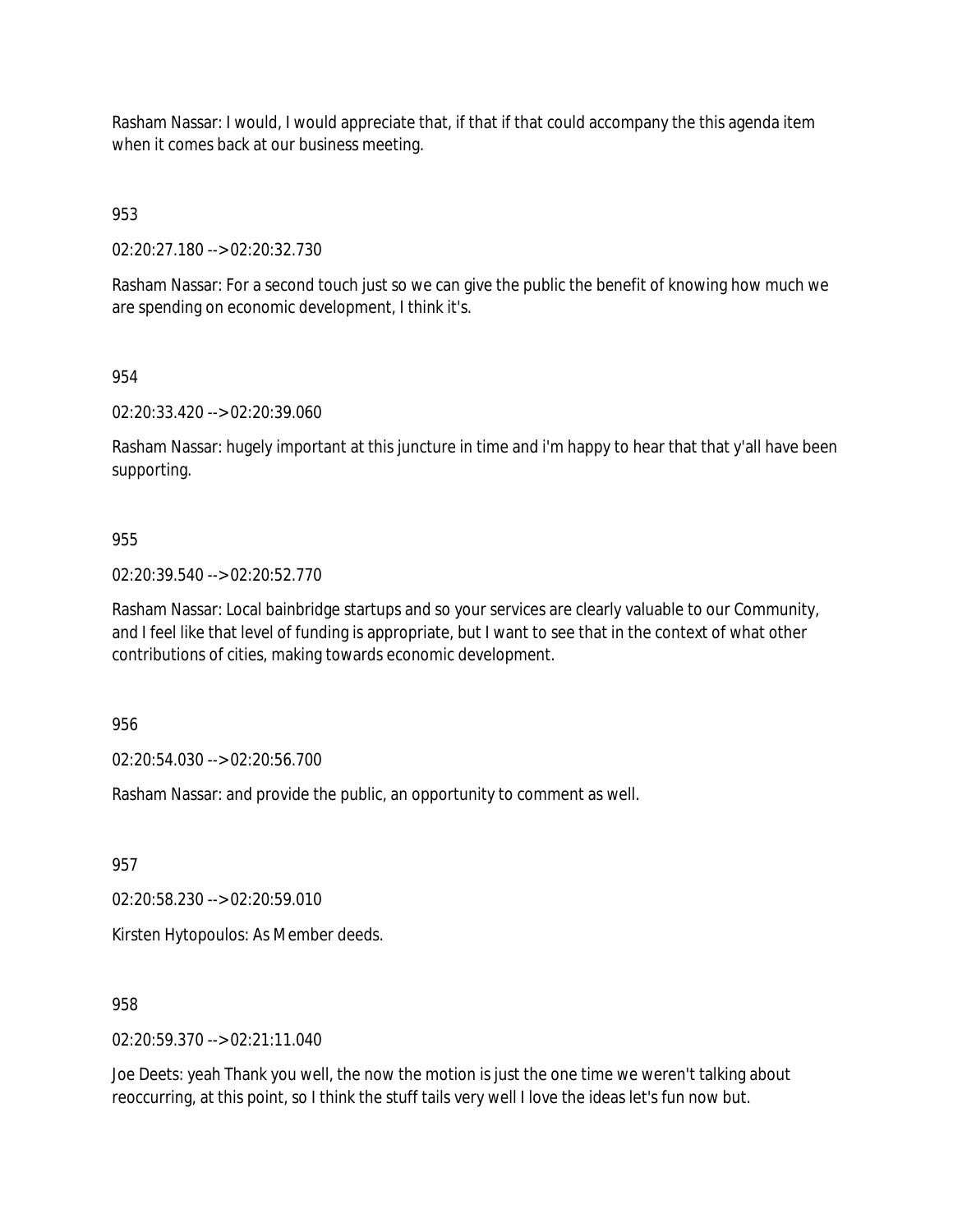02:21:11.700 --> 02:21:19.440

Joe Deets: start thinking hard city colleagues that, how can we start developing an economic plan for our Community, because things have changed.

960

02:21:19.950 --> 02:21:25.230

Joe Deets: But local businesses are struggling you'll that's going to you're going to be hear me hearing me say that, so this is a.

## 961

02:21:25.590 --> 02:21:38.850

Joe Deets: An investment well worth making in our in our Community, so the motion is for just a one time, but I start thinking about how can we develop a more an actual program to help our local businesses.

962

02:21:39.810 --> 02:21:40.680

Kirsten Hytopoulos: Because remember poet.

963

02:21:42.630 --> 02:21:49.230

Michael Pollock: Thanks all right yeah I think generally sure i'm supportive, but I guess it does seem so.

### 964

02:21:50.730 --> 02:22:09.360

Michael Pollock: Definitely in their ad hoc was it was it sort of mid budget i'm wondering, do we just have fun available for things but where's it going to come from, so I don't mean to be you know i'm tying it's just we've put a budget together every year and we follow it so.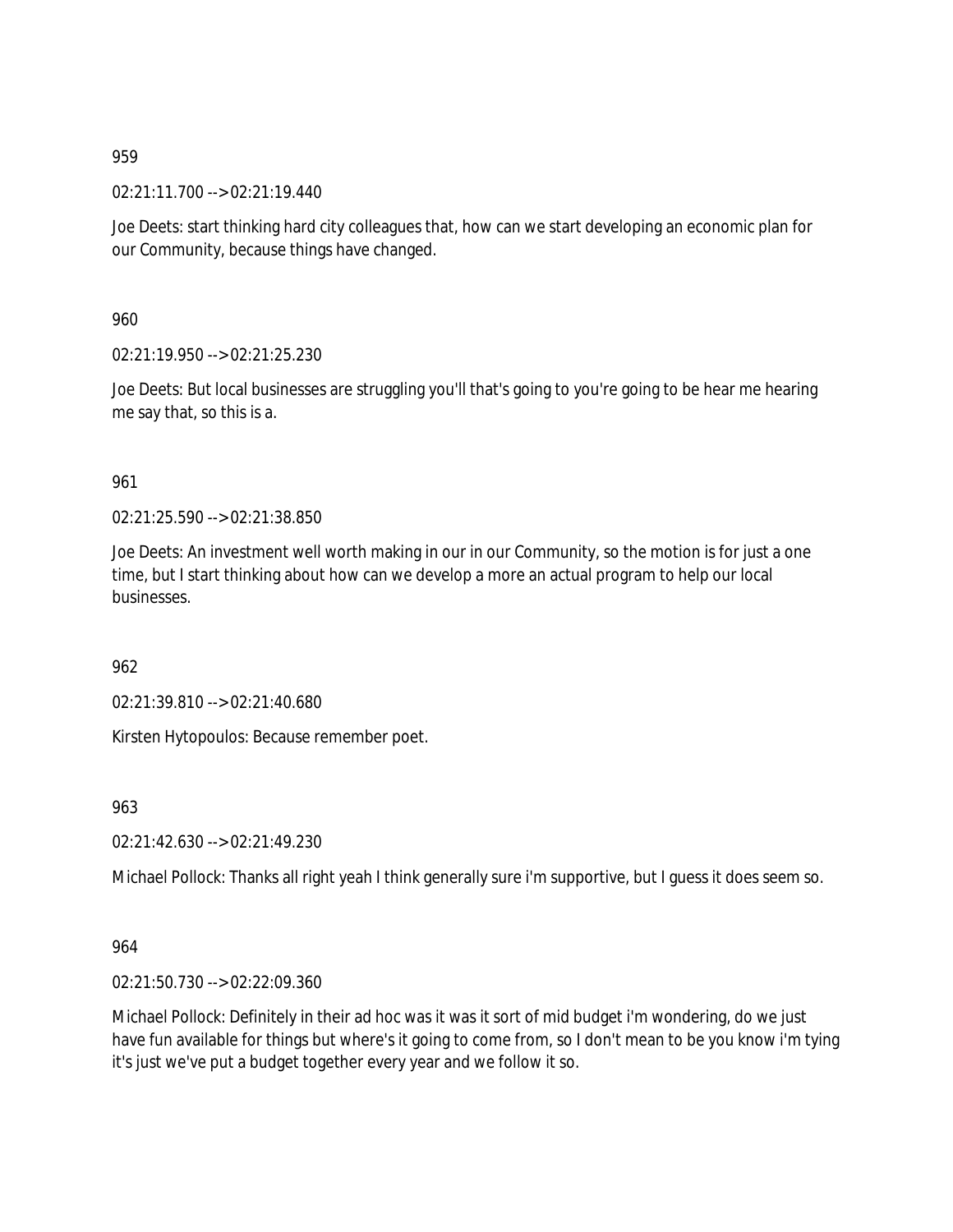02:22:11.070 --> 02:22:14.670

Michael Pollock: I guess i'd want to know what we're not going to fund if we're going to phone this.

966

02:22:18.990 --> 02:22:28.620

Kirsten Hytopoulos: yeah I actually that'll be my question is I before I vote I do want to know where where are we going to do this board for about to another and we're going to have.

967

02:22:29.940 --> 02:22:36.120

Kirsten Hytopoulos: A proposal as to how we're funding or he's been he's been contingency how are we funding this before I vote I would need to know where it's coming from.

968

02:22:38.670 --> 02:22:44.550

Ellen Schroer (she/her): And I guess I would offer it certainly helps with contingency is one place that you could take it from you could also.

969

02:22:45.450 --> 02:22:57.960

Ellen Schroer (she/her): ask me and the finance director to identify either a place from fund balance or some other underspending that you'd like us to identify and we can bring that back with the with the proposal.

970

02:22:59.310 --> 02:23:12.510

Ellen Schroer (she/her): The other thing I would mention is that it is likely that we will have a budget modification process in the fall for future years, so if you're comfortable making a one year decision, right now, we would just you know add that to the items that you discussed for future years in the fall.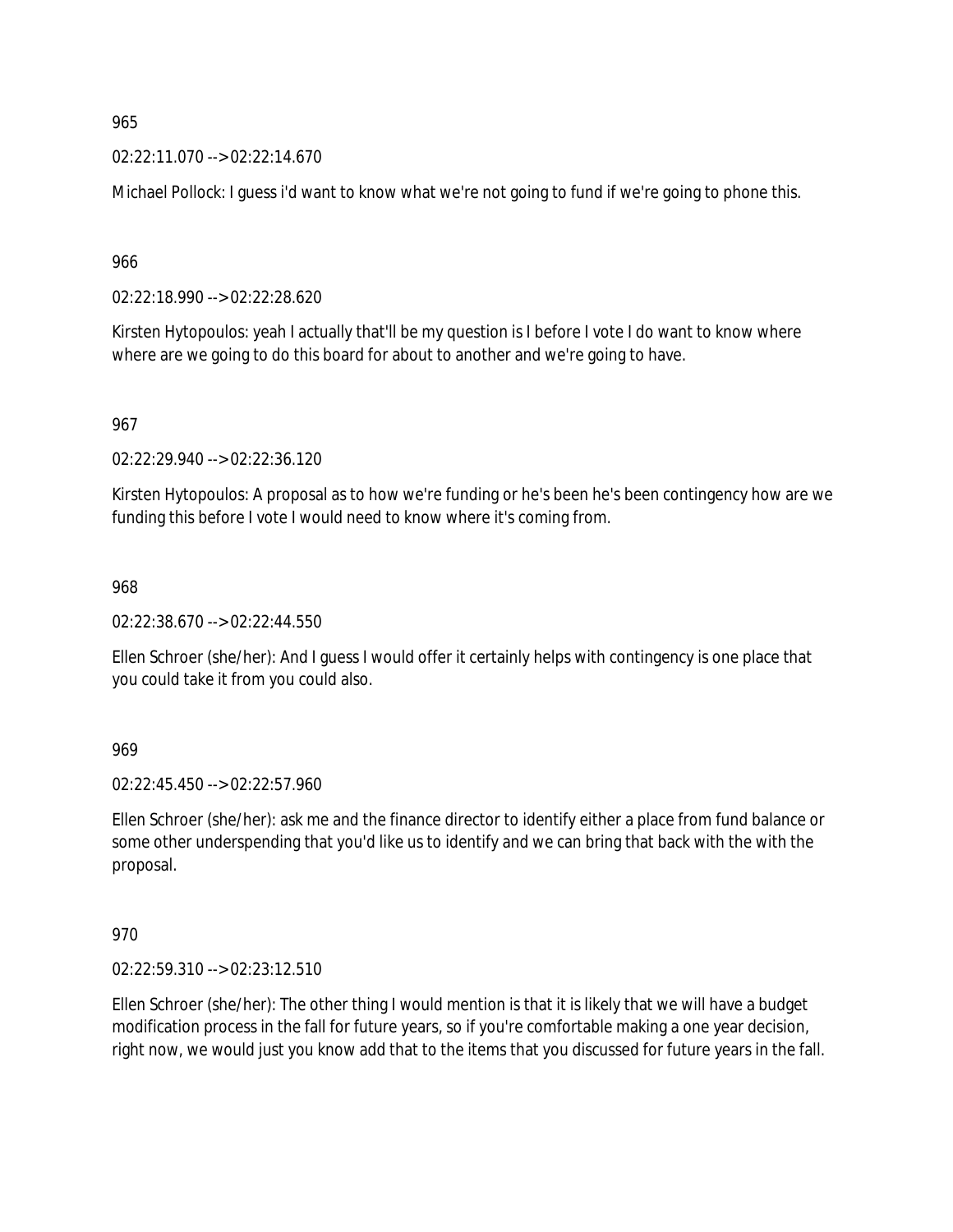02:23:13.860 --> 02:23:19.800

Kirsten Hytopoulos: I would, I would ask that you look outside of comes with contingency since Council cut the contingency and how.

972

02:23:22.620 --> 02:23:23.190

Ellen Schroer (she/her): We can do that.

973

02:23:24.000 --> 02:23:24.840

Kirsten Hytopoulos: i'm good counsel.

#### 974

02:23:29.580 --> 02:23:39.180

Kirsten Hytopoulos: Alright, so it sounds like me, it sounds like you have adequate direction city manager, we need emotional, we have the motion i'm sorry with most of the table so demeaning for the discussion.

975

02:23:41.100 --> 02:23:42.840

Kirsten Hytopoulos: Okay, yes.

976

02:23:47.190 --> 02:23:51.780

Christy Carr: Ah councilmember deets could you repeat your emotion.

977

02:23:53.010 --> 02:23:54.540

Joe Deets: yeah certainly sorry.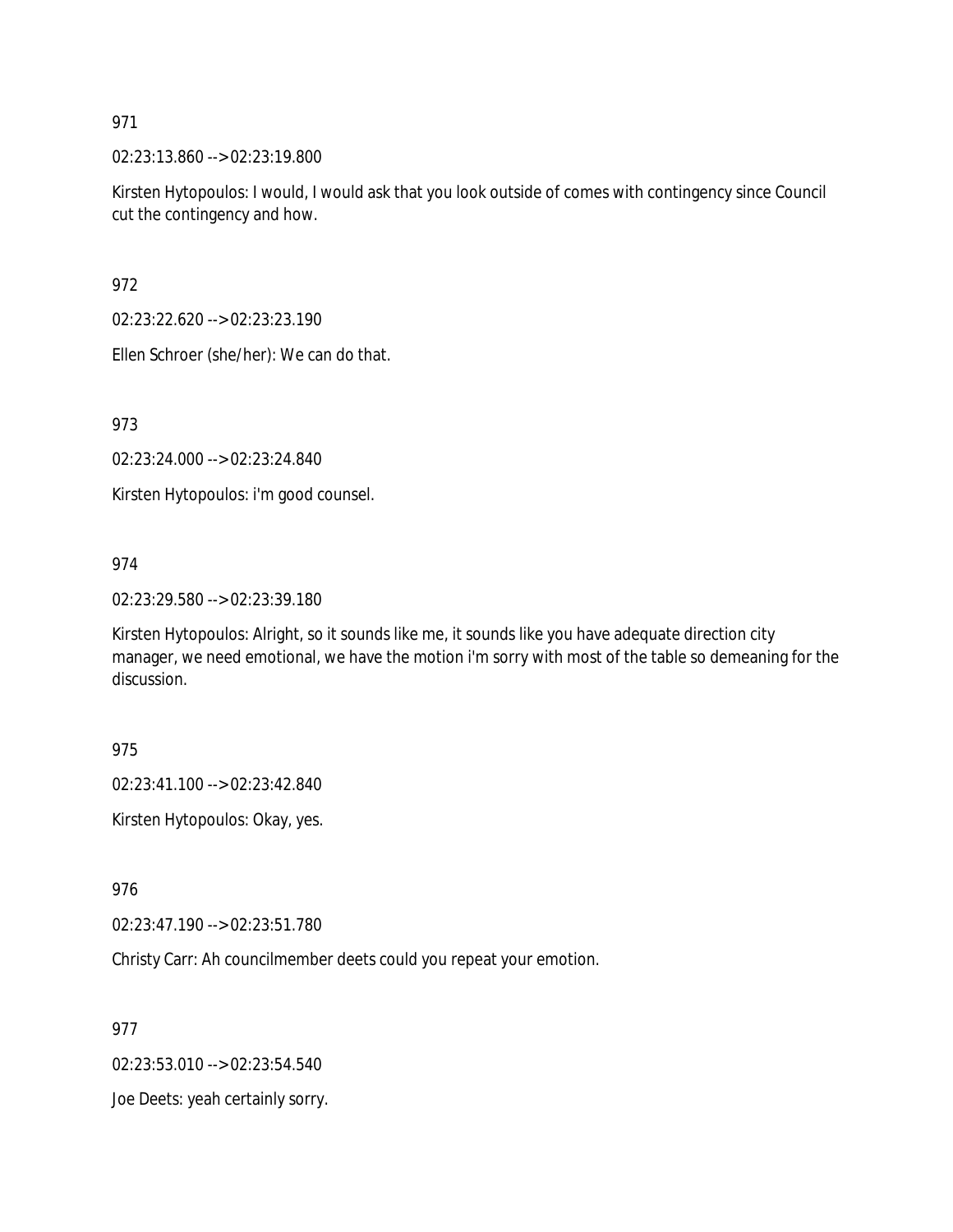02:23:56.130 --> 02:24:06.060

Joe Deets: I moved to direct the city manager to prepare a contract with the kids SAP small development Center in the amount of \$10,000 for Council consideration at a future business meeting.

979

02:24:07.260 --> 02:24:07.800

Christy Carr: Thank you.

980

02:24:14.430 --> 02:24:16.770

Kirsten Hytopoulos: Okay, and it was second so all those in favor.

981

02:24:17.880 --> 02:24:18.240 Joe Deets: Aye.

982

02:24:18.330 --> 02:24:18.630

Aye.

983

02:24:20.100 --> 02:24:24.480

Kirsten Hytopoulos: Motion carries anonymously Okay, thank you for joining us this evening have a good evening.

984

02:24:24.900 --> 02:24:25.470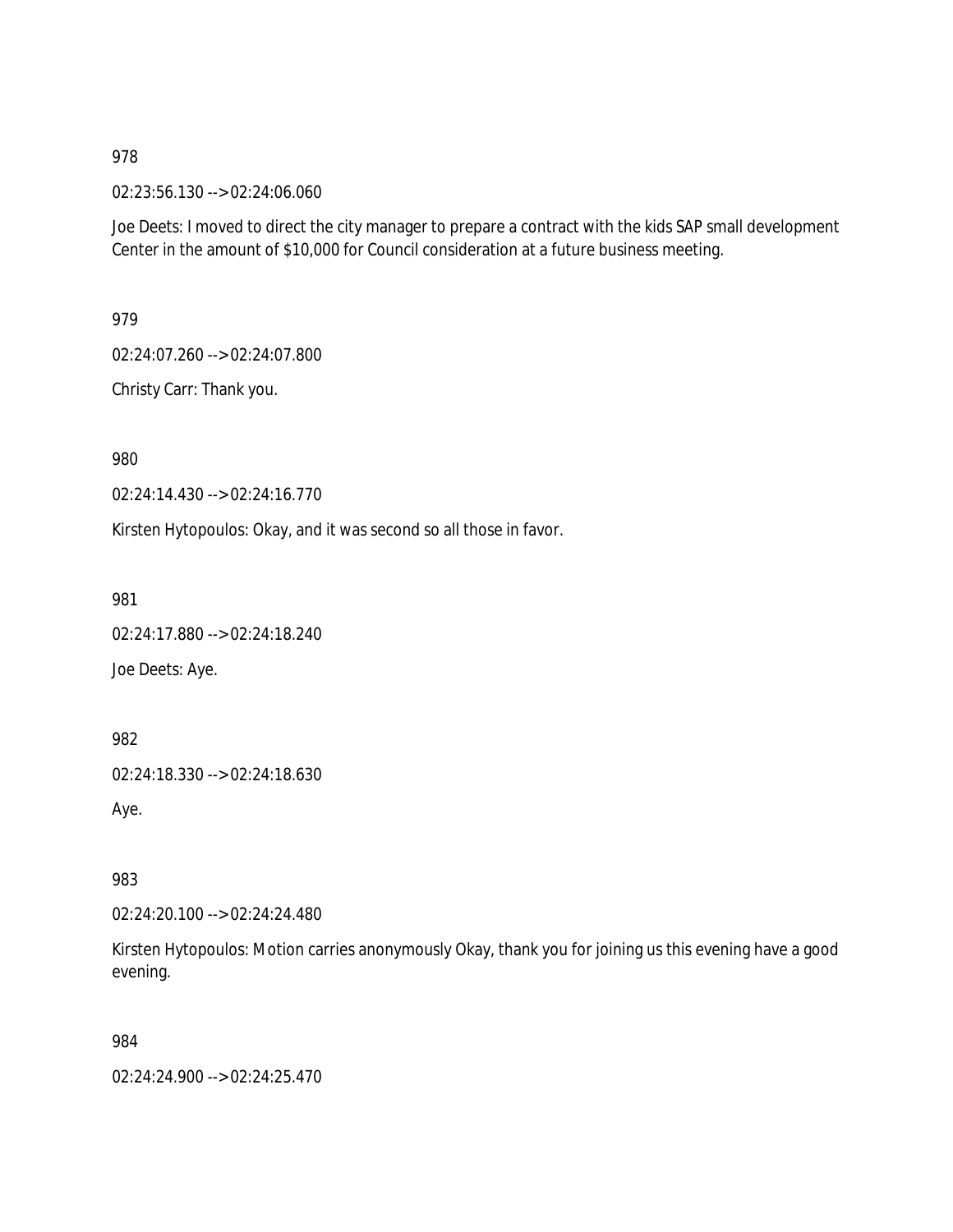CJ Seitz: Thank you very.

985

02:24:25.710 --> 02:24:27.240

Jaime Forsyth: much for your time we appreciate it.

986

02:24:27.480 --> 02:24:29.400

Kirsten Hytopoulos: Thank you bro okay.

987

02:24:30.630 --> 02:24:32.400

Kirsten Hytopoulos: But next item is.

988

02:24:35.490 --> 02:24:43.230

Kirsten Hytopoulos: seek counsel discussion six items six eight recommendations for development of affordable housing family affordable housing committee.

989

02:24:44.310 --> 02:24:46.890

Kirsten Hytopoulos: And cosmic are you going to present on our behalf.

990

02:24:50.790 --> 02:24:52.140

Christy Carr: And I guess so.

991

02:24:54.210 --> 02:24:59.160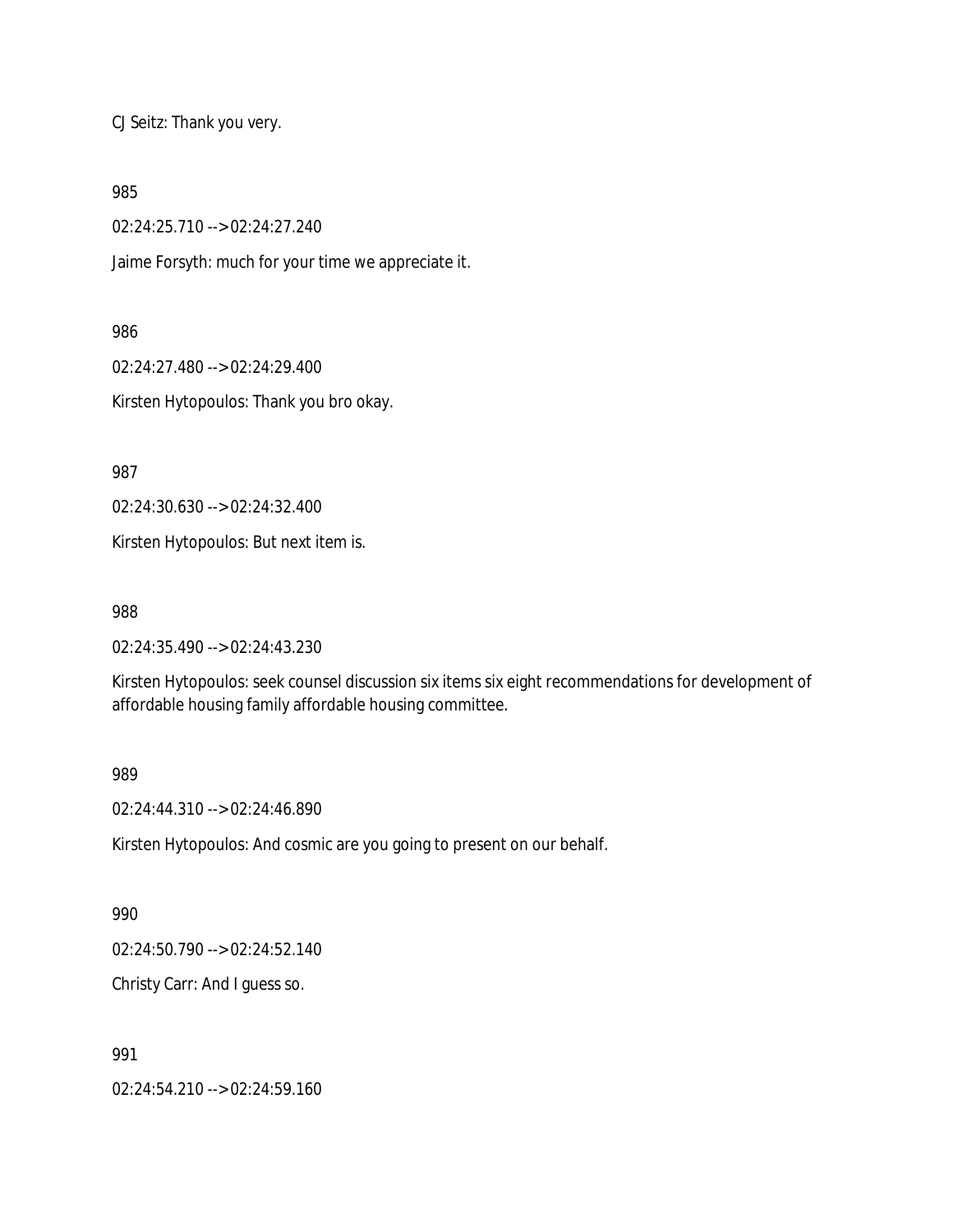Kirsten Hytopoulos: The ad hoc committee will require myself in councilmember snyder or counselor Schneider would you like to.

992

02:25:01.680 --> 02:25:05.610

Christy Carr: i'm happy to get us started and have you my colleagues.

993

02:25:06.810 --> 02:25:20.310

Christy Carr: support my comments as we move through the agenda item, so thank you so right we formed the ad hoc committee in February and we've met a few times and our initial charge was to bring back a recommendation.

### 994

02:25:22.110 --> 02:25:31.980

Christy Carr: Related to next steps to initiate a housing action plan or other strategy to achieve our affordable housing objectives.

995

02:25:33.120 --> 02:25:34.080

Christy Carr: And so.

996

02:25:35.310 --> 02:25:43.800

Christy Carr: that's why we're here tonight, because we have After reviewing a number of examples and other information and data and having good conversation.

997

 $02.25:44.220--02:25:48.240$ 

Christy Carr: We would like to recommend to the Council that we initiate a housing Action Plan.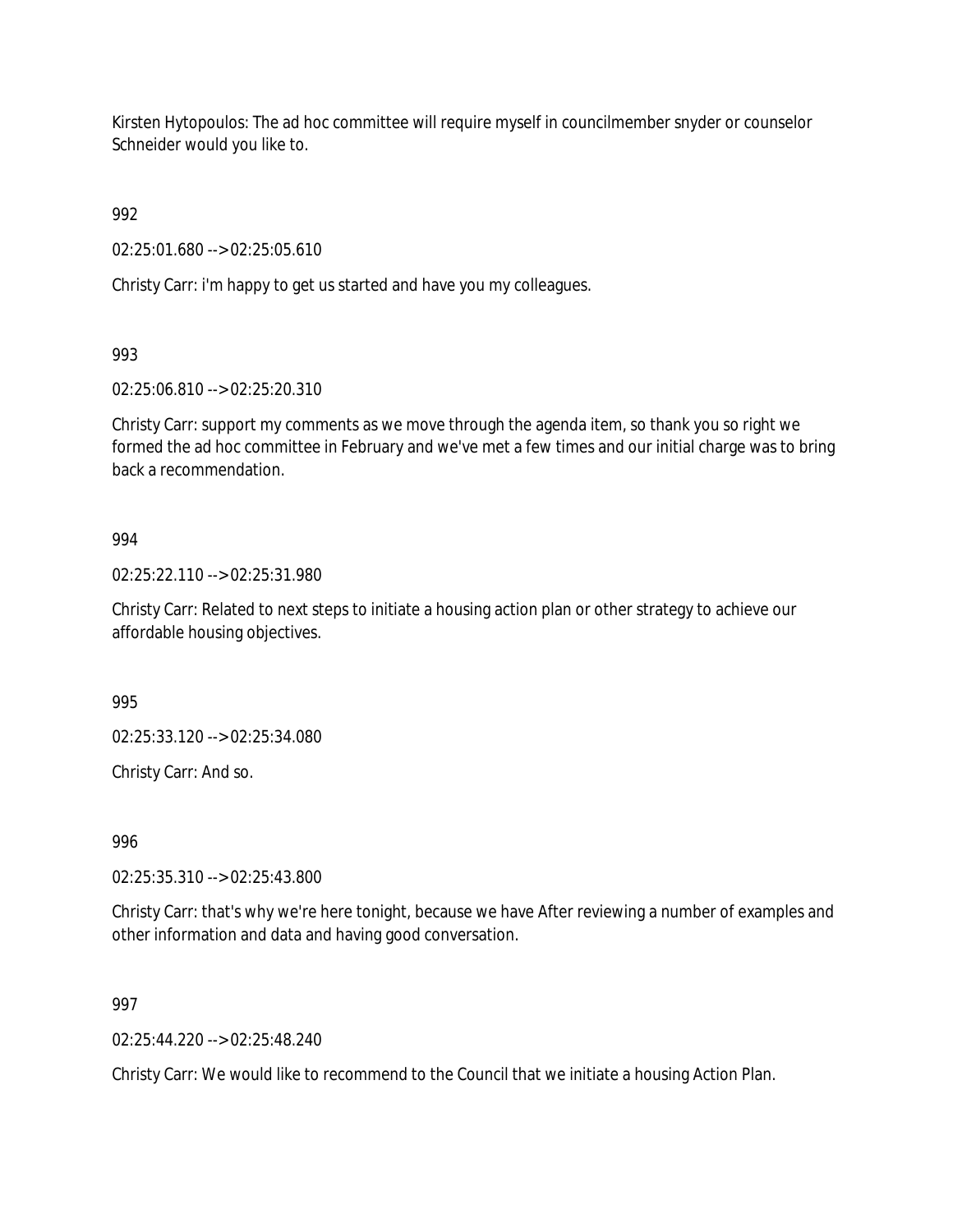02:25:48.990 --> 02:25:57.780

Christy Carr: And then a second recommendation is to initiate or continuous suite of housing affordable housing related work plan items.

999

02:25:58.440 --> 02:26:16.140

Christy Carr: We anticipate that the housing Action Plan, if the Council chooses to move forward with it would be approximately 12 to 18 month planning process, and we think that, in the interim, while that plan is underway, we can get done a number of work plan items.

1000

02:26:18.930 --> 02:26:22.290

Christy Carr: So that we accomplished something and portable housing arena.

1001

02:26:23.490 --> 02:26:27.120

Christy Carr: So the agenda packet include some background material about.

1002

02:26:28.140 --> 02:26:41.250

Christy Carr: Why, we need housing Action Plan, what is a housing Action Plan and basically are the ad hoc committees pitch, if you will, for going in this direction for why and what why we need one.

1003

02:26:42.510 --> 02:26:55.650

Christy Carr: councilmember Schneider also sent some excerpts from different housing, action plans and housing action strategies from other jurisdictions in the region, and so our next steps.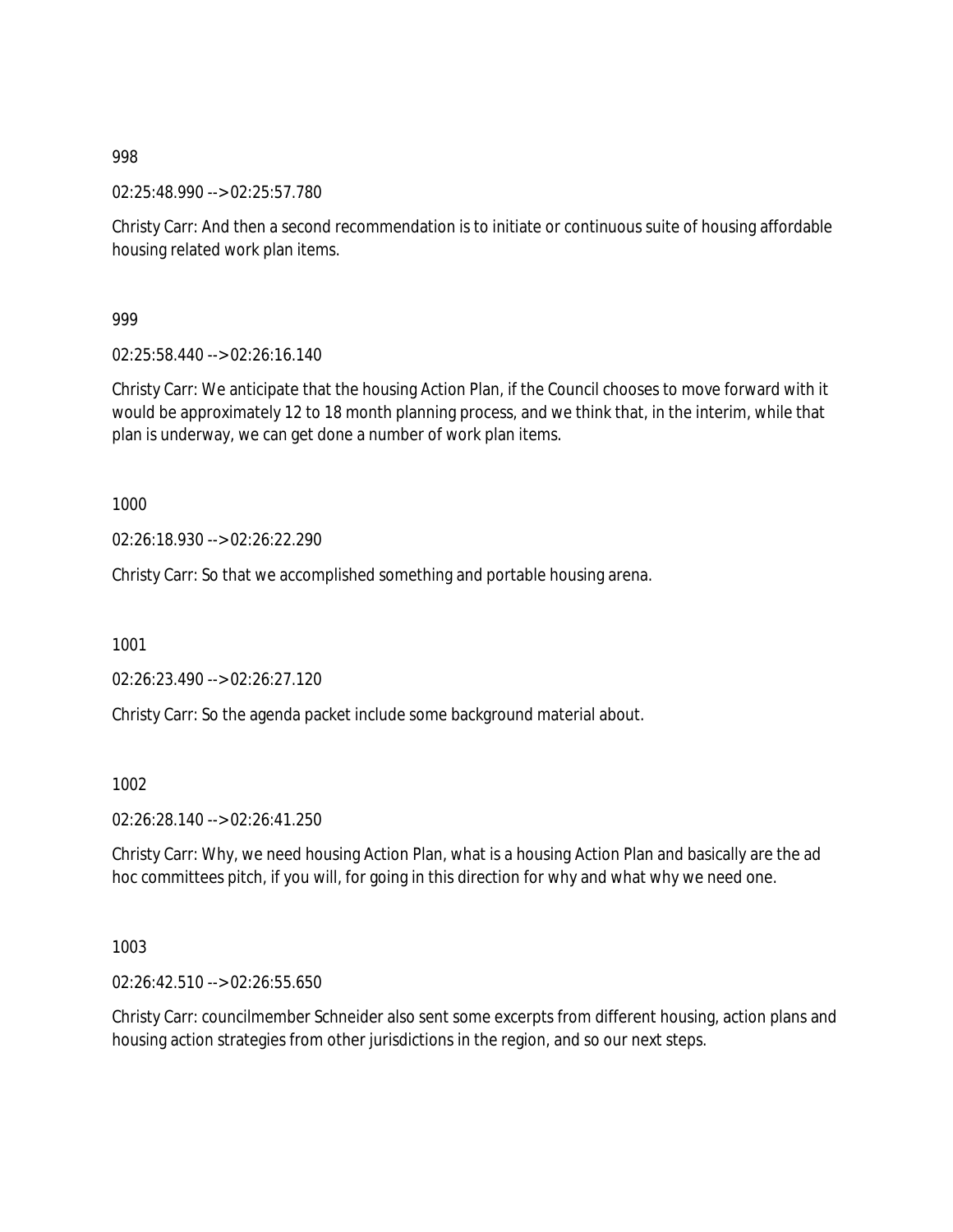02:26:57.810 --> 02:27:06.300

Christy Carr: are really in the form of the two recommended motions in the agenda packet and that is directing the city manager to prepare scope of work for developing a housing Action Plan.

1005

02:27:06.690 --> 02:27:18.900

Christy Carr: and directing the city manager to prepare cost estimate for housing needs assessment and a housing inventory and those two sort of data gathering steps are really.

1006

02:27:19.650 --> 02:27:27.780

Christy Carr: What we need, the foundation that we need to make any sort of decisions and have any sort of meaningful conversation about affordable housing.

1007

02:27:28.440 --> 02:27:39.600

Christy Carr: The data that we have in our comprehensive plan is is older than the 2017 date on that plan, and so we really need to know where we are before we can move forward so.

1008

02:27:41.040 --> 02:27:49.440

Christy Carr: Hopefully you guys had a chance to read our memo and understand what our recommendations are and the three of us can answer any questions that you might have.

1009

02:27:51.090 --> 02:27:51.840

Kirsten Hytopoulos: mayor disarm.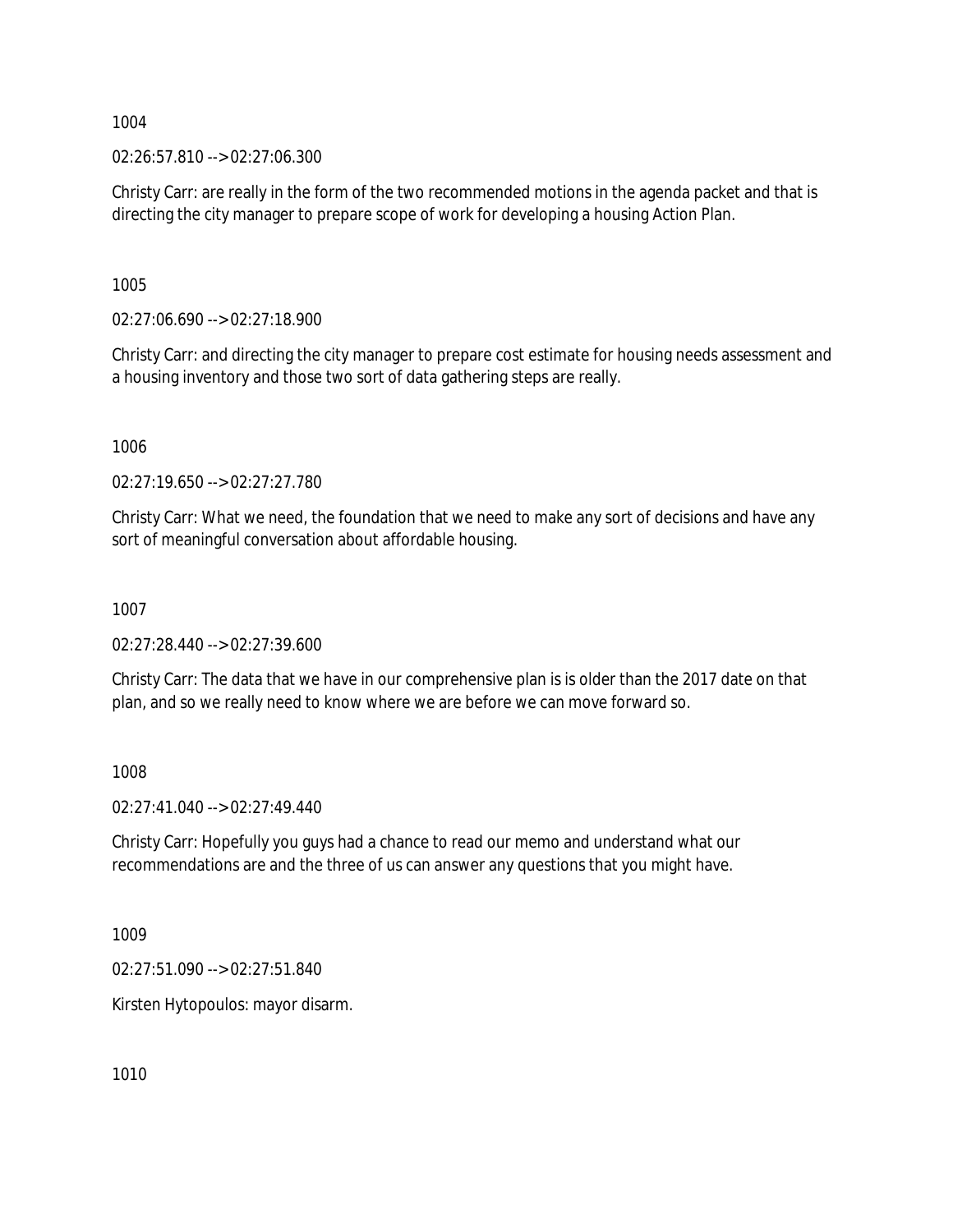02:27:53.220 --> 02:28:06.720

Rasham Nassar: yeah thanks i'm so I appreciate the work and the effort that the affordable housing committee put into this recommendation, and I know that work in progress on affordable housing has been one of our.

1011

02:28:07.830 --> 02:28:14.520

Rasham Nassar: kind of greatest hurdles as a city as a Council and especially since i've been on the Council since 2018.

1012

02:28:15.870 --> 02:28:18.840

Rasham Nassar: So I read a lot of thoughtfulness and.

1013

02:28:20.310 --> 02:28:22.680

Rasham Nassar: effort into your recommendation.

1014

02:28:23.910 --> 02:28:26.640

Rasham Nassar: But I I can't support it and.

1015

02:28:28.020 --> 02:28:38.700

Rasham Nassar: One of the reasons why is because, since i've been on the Council and before i've watched Councils vote to hire consultants to develop plans that have produced zero units of affordable housing.

1016

02:28:39.840 --> 02:28:44.070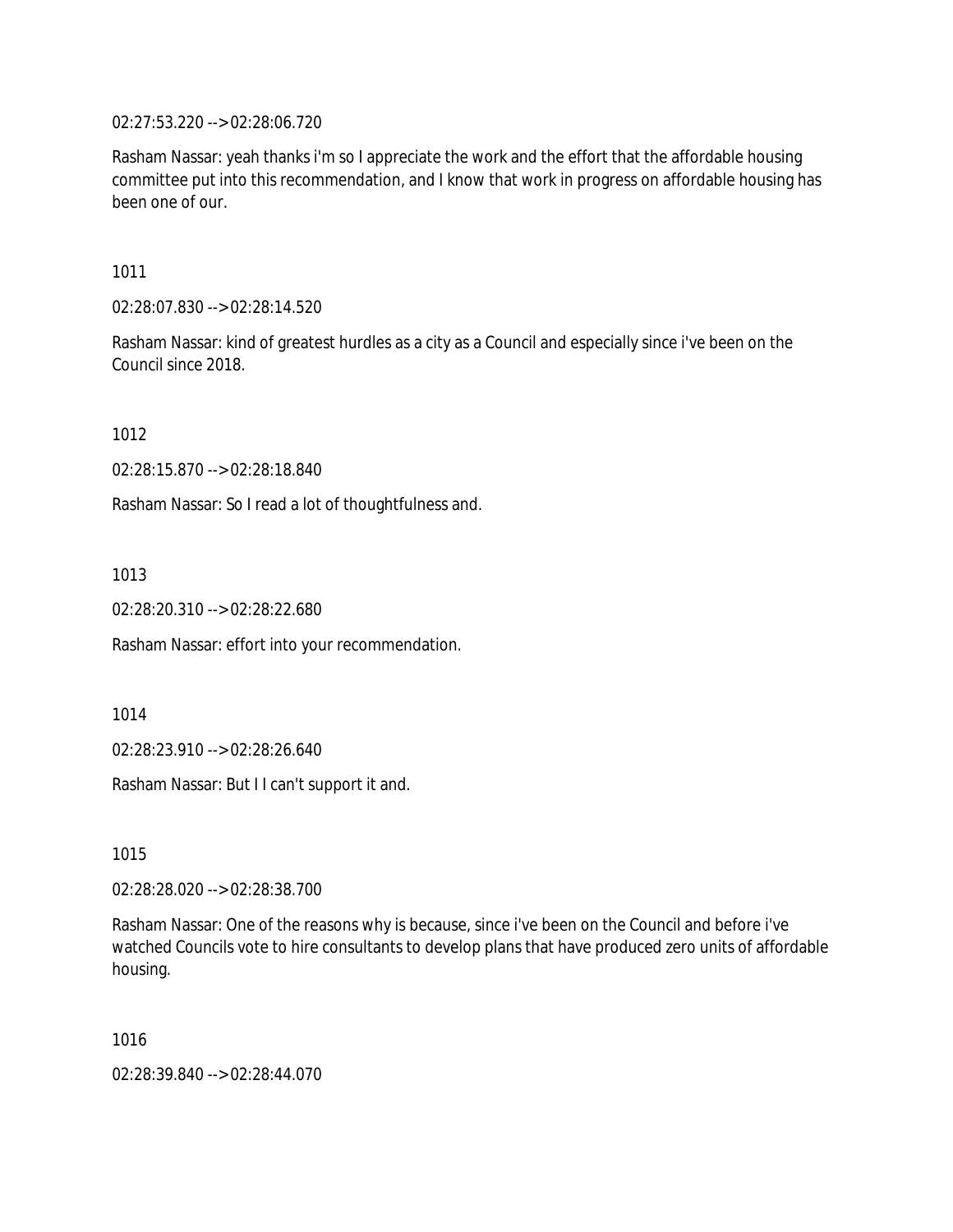Rasham Nassar: In 2018 the city council and.

## 1017

02:28:45.660 --> 02:28:51.870

Rasham Nassar: entered into the PSA with ego Northwest and the amount of 87,500 and that produced the.

## 1018

02:28:53.010 --> 02:29:00.000

Rasham Nassar: exclusionary zoning report and that report has largely sat on the shelf and has not produce any units of affordable housing in.

# 1019

02:29:01.320 --> 02:29:26.580

Rasham Nassar: The City Council voted to spend 36 50,000 of which was spent 36,300 on a bridge housing report to study the feasibility of a public housing project that capital was on top of expenses that total incurred amount was 250 \$4,562 again that produced is your units of affordable housing.

1020

02:29:27.660 --> 02:29:32.790

Rasham Nassar: That was what I was able to pull from the record from my recollection there might be more and i've asked the.

# 1021

02:29:33.330 --> 02:29:40.320

Rasham Nassar: It will be asking the interim city manager and finance to just verify those numbers for me and to make sure that i'm not missing anything else.

# 1022

02:29:41.010 --> 02:29:53.400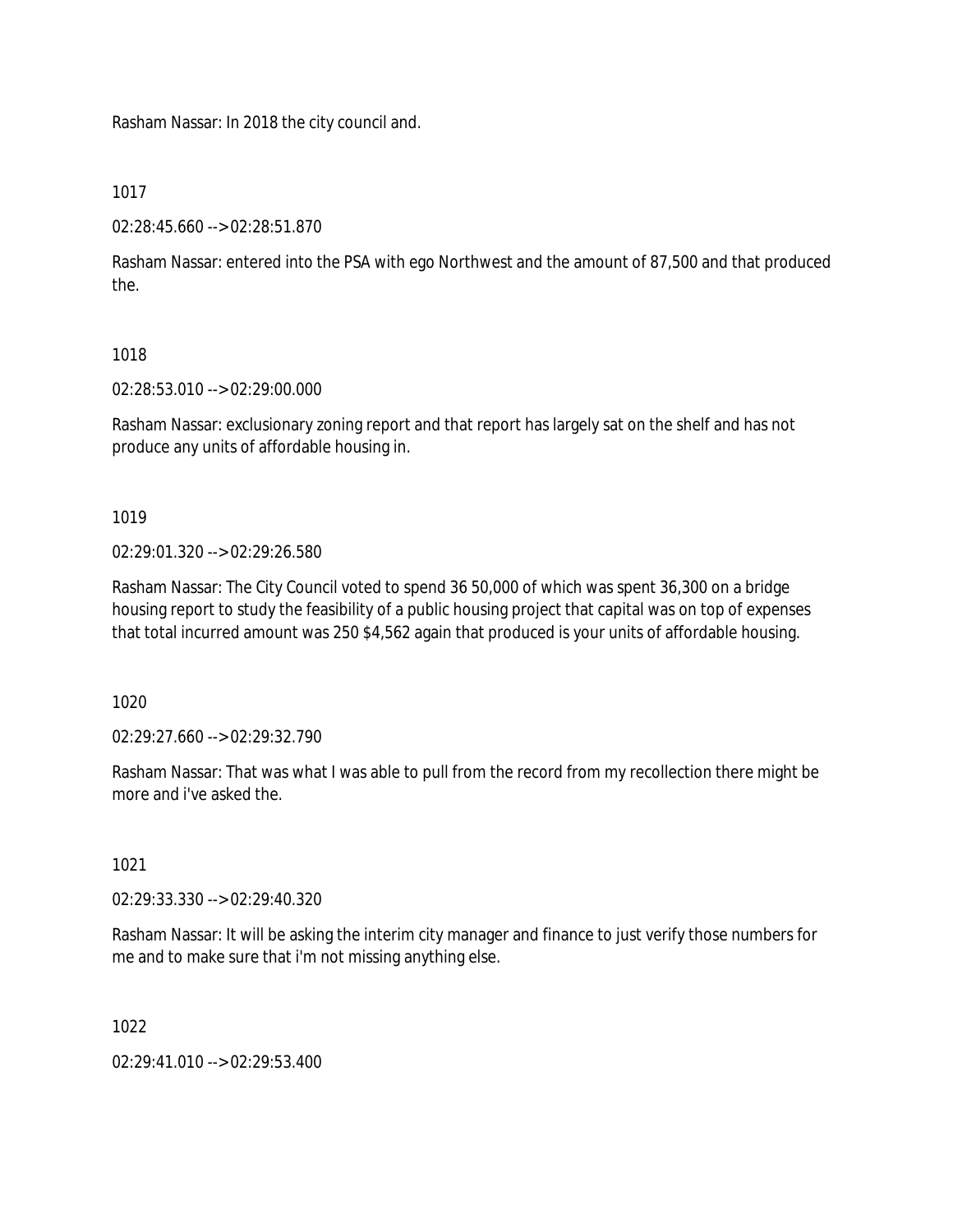Rasham Nassar: And I understand that the data is old, but the problem hasn't changed it's gotten worse and and the solutions that were that were provided some of them that were provided in the affordable housing Task Force report, I think that was data.

1023

02:29:54.510 --> 02:29:57.840

Rasham Nassar: are very relevant one of them in the.

1024

02:30:00.450 --> 02:30:03.000

Rasham Nassar: near term action items is.

1025

 $02:30:04.410 \rightarrow 02:30:11.160$ 

Rasham Nassar: additional action items is very realistic and basic and it's to streamline the permit process for us.

1026

02:30:11.670 --> 02:30:15.690

Rasham Nassar: And to provide its potential incentives for Homeowners around the island to build a to use.

1027

02:30:16.200 --> 02:30:24.420

Rasham Nassar: In fact, I took a meeting with phaedra Elliot of hrp in February and I asked her point blank around the time that we were forming this affordable housing Council committee.

### 1028

02:30:24.780 --> 02:30:32.940

Rasham Nassar: What would she like to see the committee do and her number one response was easier regulations for at us and the potential potential subsidy program to.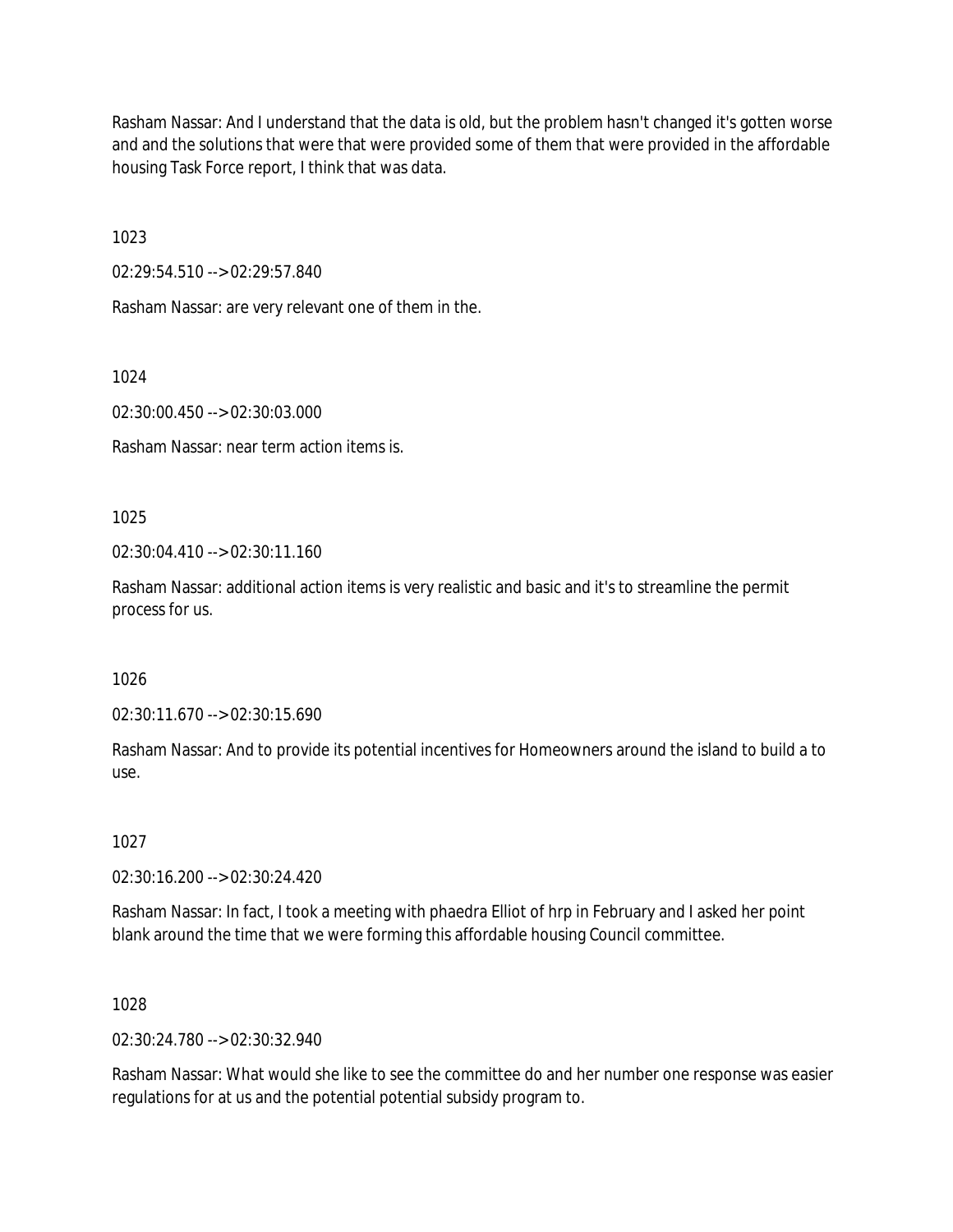### 02:30:33.210 --> 02:30:37.890

Rasham Nassar: enable Homeowners to build a to us and the benefit of that, of course, as we know, is that.

## 1030

02:30:38.130 --> 02:30:48.750

Rasham Nassar: At us provide affordability through rental income for property owners that might be struggling with the increase in rising property values, while also creating affordable Rentals.

## 1031

02:30:49.440 --> 02:30:58.380

Rasham Nassar: Around the island another item that was mentioned in the affordable housing Task Force report that the Council actually, I think, maybe unanimously supported.

# 1032

02:30:58.860 --> 02:31:08.460

Rasham Nassar: 2018 2019 was an ordinance to allow tiny homes on wheels as a dui or tiny homes on wheels in lieu of a to use the Council supported that.

# 1033

02:31:09.000 --> 02:31:16.260

Rasham Nassar: there's a draft ordinance on the record it went to planning Commission and then the city got busy I don't think the Council ever heard it again.

# 1034

02:31:16.650 --> 02:31:29.040

Rasham Nassar: But that's something that I think is incredibly relevant and that could be and should be considered in the interim very in the very near future, because it would serve to create immediate affordable housing.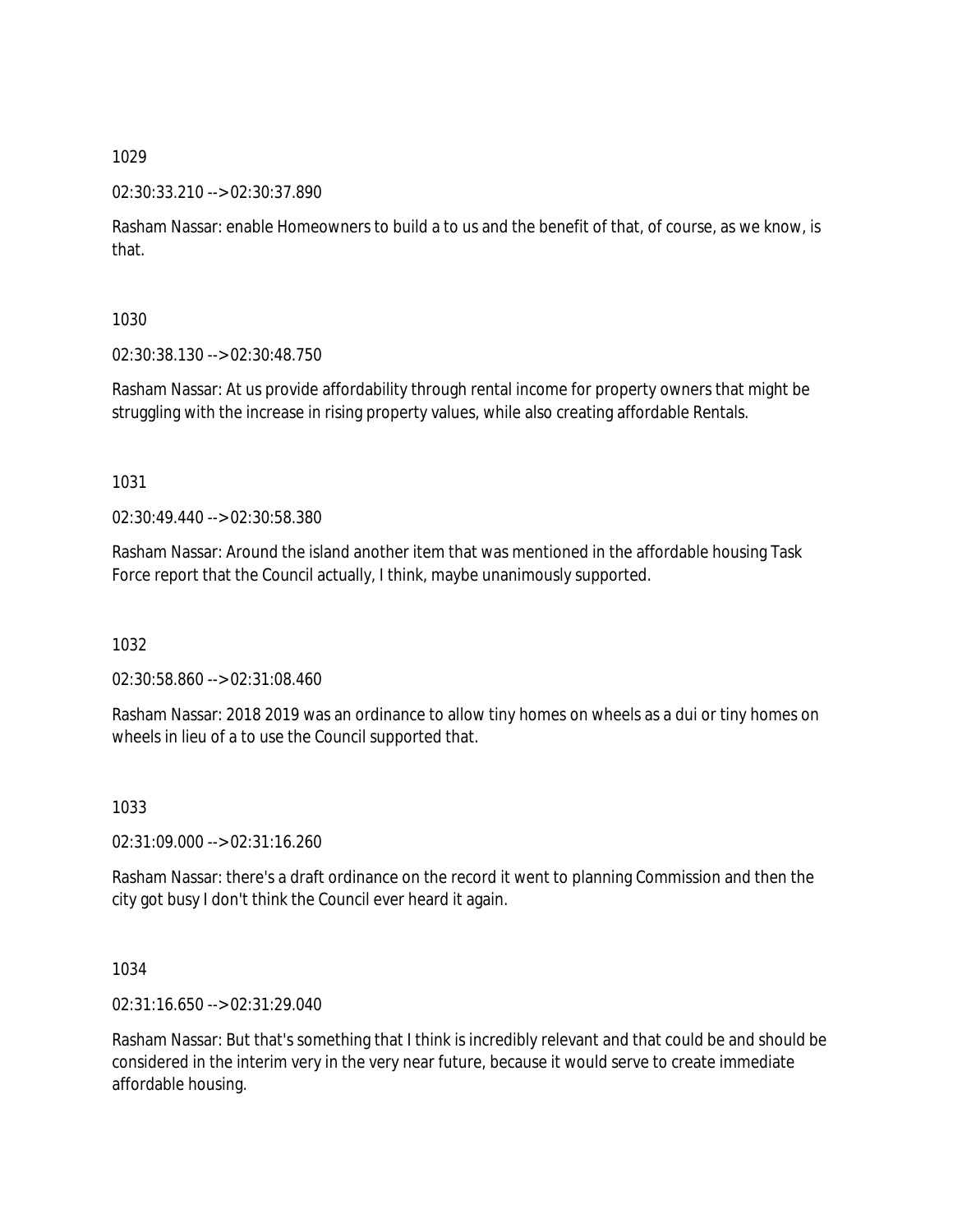02:31:29.460 --> 02:31:42.510

Rasham Nassar: Not just for those living in tiny homes but also for property owners who could then again receive the benefit of that rental income when i've advocated for tiny homes on wheels in the past and i've had conversations with councilmember snyder about this.

1036

02:31:43.740 --> 02:31:52.530

Rasham Nassar: What i've what i've said before, is that people on the island are already living in them and, from my perspective, as a Council member.

1037

02:31:53.310 --> 02:32:05.310

Rasham Nassar: Having being aware of the fact that I think it was 2016 2015 2016 the city actually evicted residents of a tiny home that were living on their lot because it wasn't legal to so.

1038

02:32:06.120 --> 02:32:15.300

Rasham Nassar: that's a problem that I think that we need to fix because it's happening on our island and that could be a quick fix and that ordinance could be turned around you know, in a matter of months.

1039

02:32:16.740 --> 02:32:21.420

Rasham Nassar: So getting off track with tiny homes, but my point is is that.

1040

02:32:23.610 --> 02:32:31.830

Rasham Nassar: I don't think we need I don't I just don't think that we need a new report I don't think that we need to go out and collect new data, I think the problem is very real I think if you talk to anybody.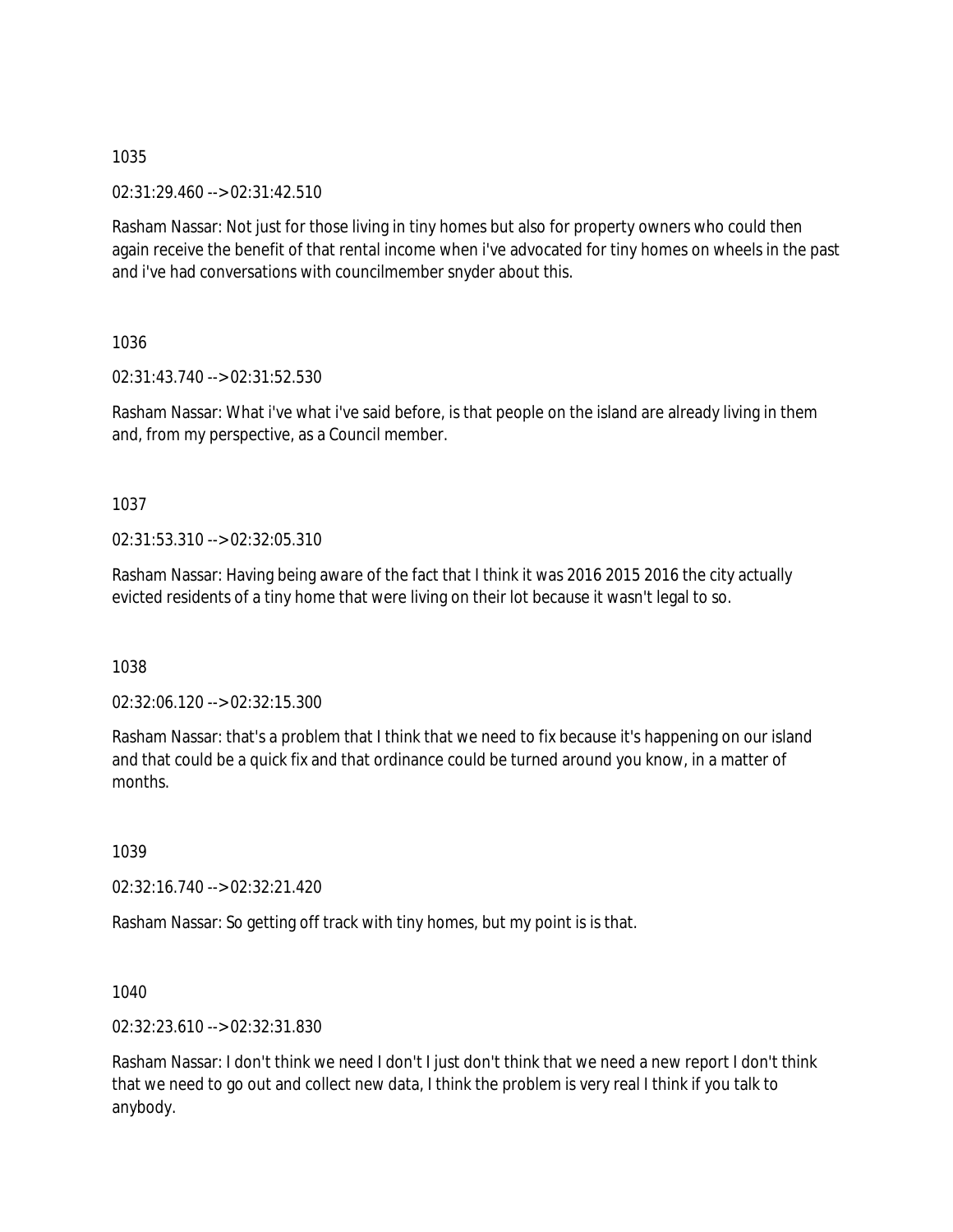02:32:32.100 --> 02:32:35.850

Rasham Nassar: Or, if you read bainbridge islanders on Facebook you're aware that the problem has only grown.

1042

02:32:36.900 --> 02:32:47.340

Rasham Nassar: And we have recommendations and there are and have been proposed very common sense solutions that the Council could implement work to implement relatively quickly quickly by the end of the year.

1043

02:32:47.760 --> 02:32:53.790

Rasham Nassar: I would like to see the Council focus on those common basic solutions at us tiny homes on wheels.

1044

02:32:54.690 --> 02:33:06.060

Rasham Nassar: and commit to doing that and commit to getting it done so that we can actually make progress on affordable housing and actually deliver affordable housing stock to our Community, because so far we've literally done nothing.

1045

02:33:07.620 --> 02:33:14.220

Rasham Nassar: So those are my thoughts, again, I really appreciate your efforts and yeah i'm really looking forward to this discussion.

1046

02:33:16.650 --> 02:33:29.460

Kirsten Hytopoulos: um i'm just wondering if if you know Leslie Council members tonight before you speak if Christie my answer, for example, the cost of housing plan question.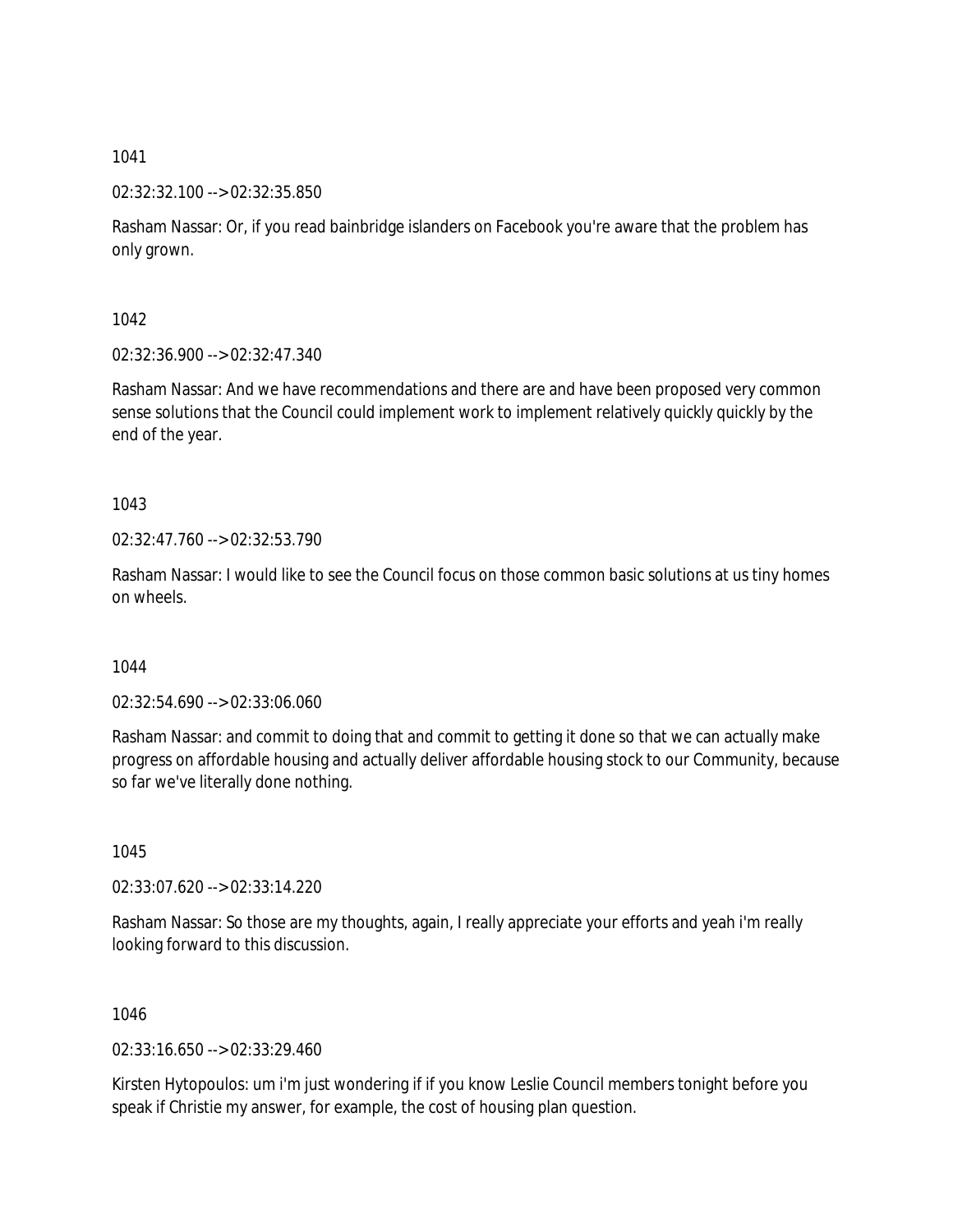02:33:30.690 --> 02:33:41.250

Kirsten Hytopoulos: The Mayor race, for example, the cost of all of those things we've done so far and commerce funding, for example, might be a really helpful thing for the Council and now we are trying to get information out here in this item.

1048

02:33:42.720 --> 02:33:56.070

Kirsten Hytopoulos: And maybe answer some of the mayor's concerns about why this is different and how it might result units or not, we could move on to some other Schneider we would that be okay, we can counselor Schneider just to kind of get that data out.

1049

02:33:57.000 --> 02:33:57.720

Mark Schneider.

1050

02:34:03.180 --> 02:34:04.050

Kirsten Hytopoulos: Between the two of you.

1051

02:34:06.090 --> 02:34:06.900

Leslie Schneider: i'm.

1052

02:34:08.700 --> 02:34:10.020

Kirsten Hytopoulos: or I will, I think, was.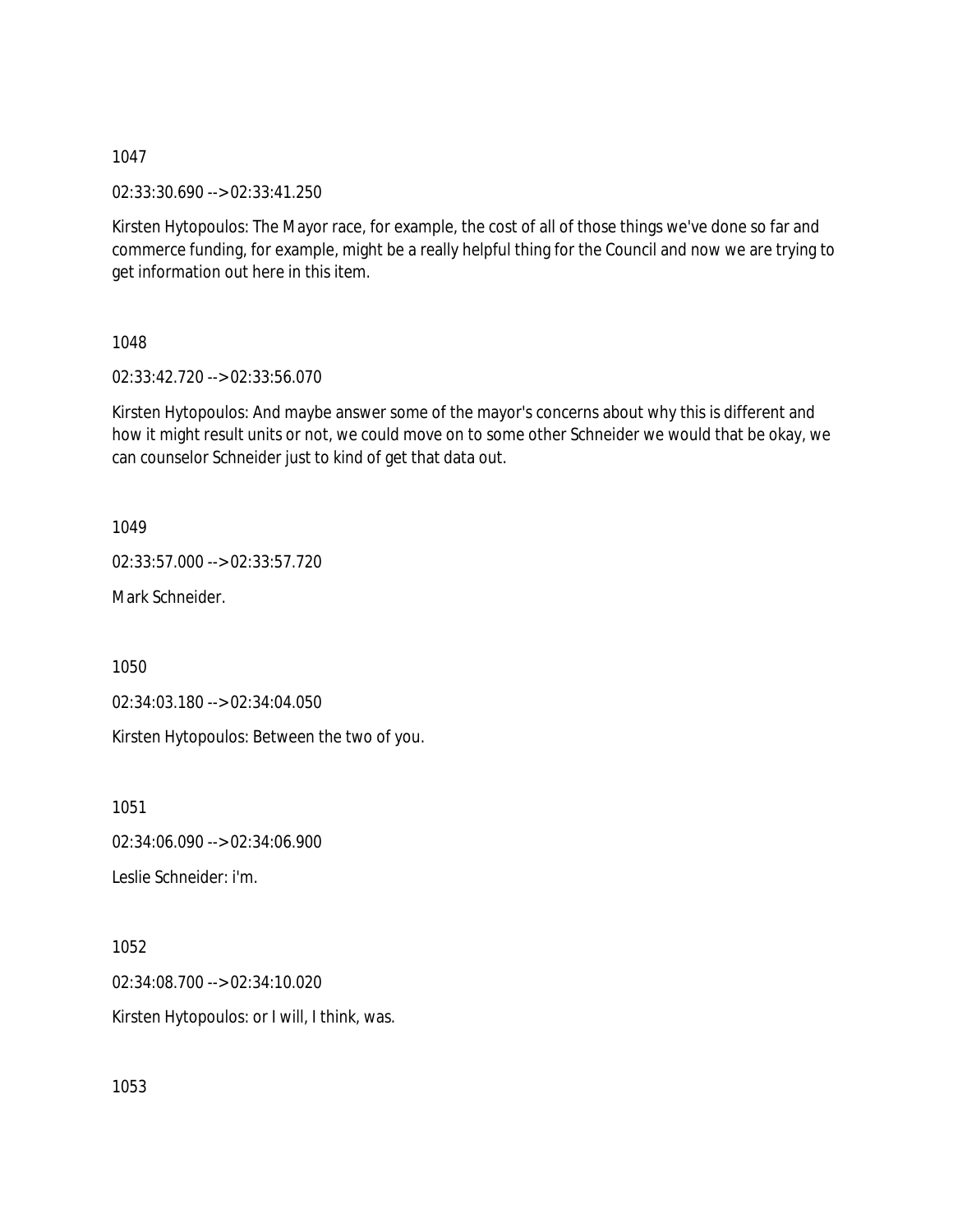02:34:11.040 --> 02:34:15.030

Kirsten Hytopoulos: really important because i'm one of the members of the committee, and this was soon as I heard the.

1054

02:34:15.090 --> 02:34:17.940

Leslie Schneider: Man my hand raised and i'd be happy to go ahead.

1055

02:34:19.230 --> 02:34:29.610

Kirsten Hytopoulos: I think it's just really important, as a member of the committee that we address the commerce funding and how we're not about to just go out and hire a bunch of and as well as the you know anyway.

1056

02:34:30.300 --> 02:34:40.050

Kirsten Hytopoulos: What that that's available potentially and that we're not about to just go out and spend a bunch of money on another consultant to put another another thing on the shelf, but that's not what we're proposing but go ahead.

1057

02:34:40.440 --> 02:34:52.680

Leslie Schneider: Okay So yes, there is probably commerce funding to do this, one of the examples that was called out in the memo in the memo is the redmond.

1058

02:34:53.310 --> 02:35:02.580

Leslie Schneider: Housing Action Plan and that one was funded by commerce and it has because of that it has certain required elements in it and.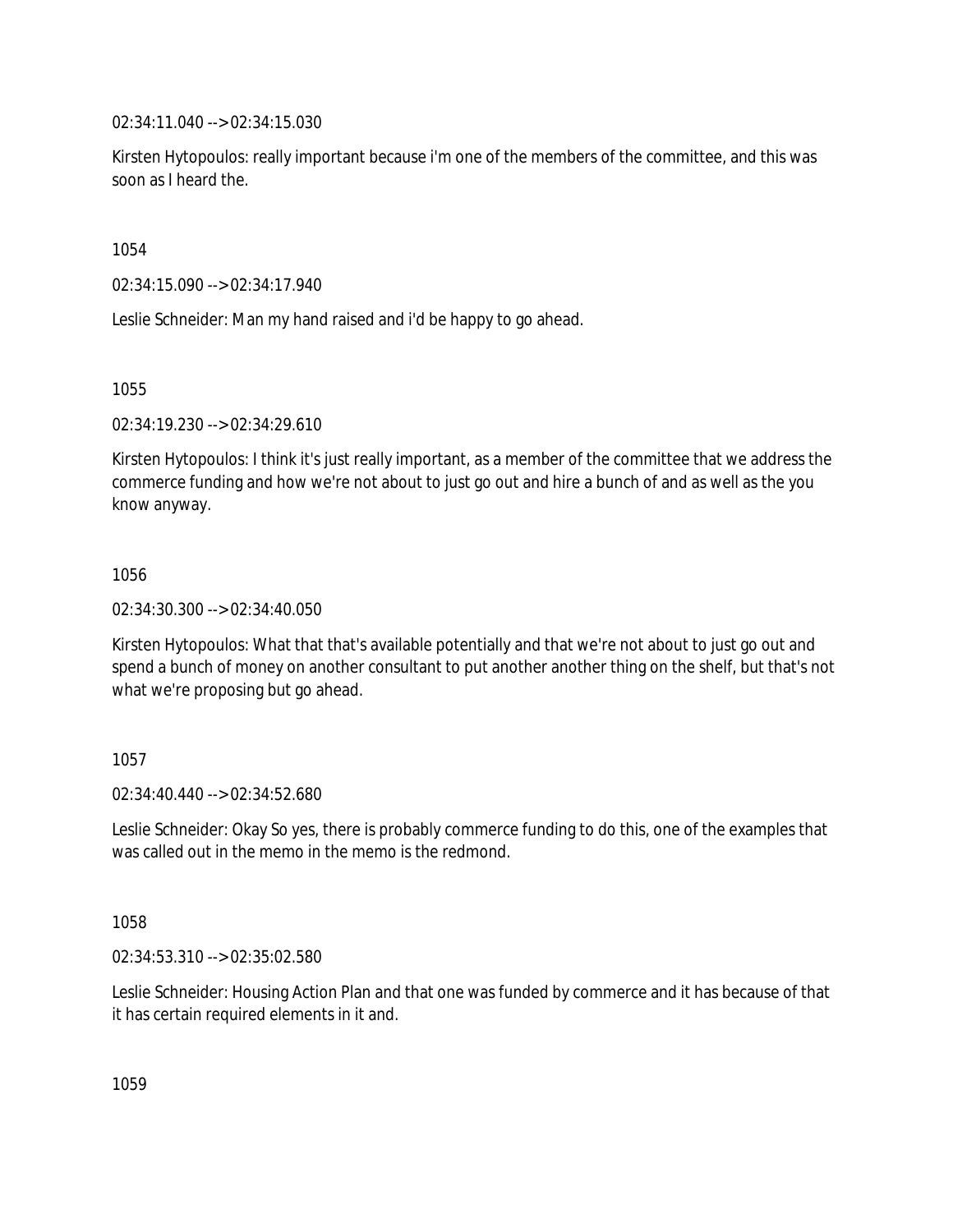02:35:02.970 --> 02:35:09.990

Leslie Schneider: And we suspect we don't know yet, but we suspect that having a housing action plan is going to set us up.

1060

02:35:10.320 --> 02:35:18.540

Leslie Schneider: To be ready to respond when new funding comes through for affordable housing, in other words, this is kind of getting our ducks in a row.

1061

02:35:18.780 --> 02:35:29.610

Leslie Schneider: This is doing our research, this is making the commitment to do exactly what the mayor said, which is making a commitment to a to us making a commitment to tiny holes.

1062

02:35:31.050 --> 02:35:42.600

Leslie Schneider: or not, but you know that will be part of this process is getting to that commitment, I also wanted to say that another huge piece of.

1063

02:35:43.410 --> 02:35:58.560

Leslie Schneider: The housing action plan, as you can tell from the redmond and the bellevue one in bellevue and, by the way, is a little bit more dated it was 2017 so the red one is like a couple weeks old I mean they just finalized it in March.

1064

02:35:59.820 --> 02:36:07.710

Leslie Schneider: But public engagement is a really big part of doing a housing action plan, and I think that this is one of the reasons why.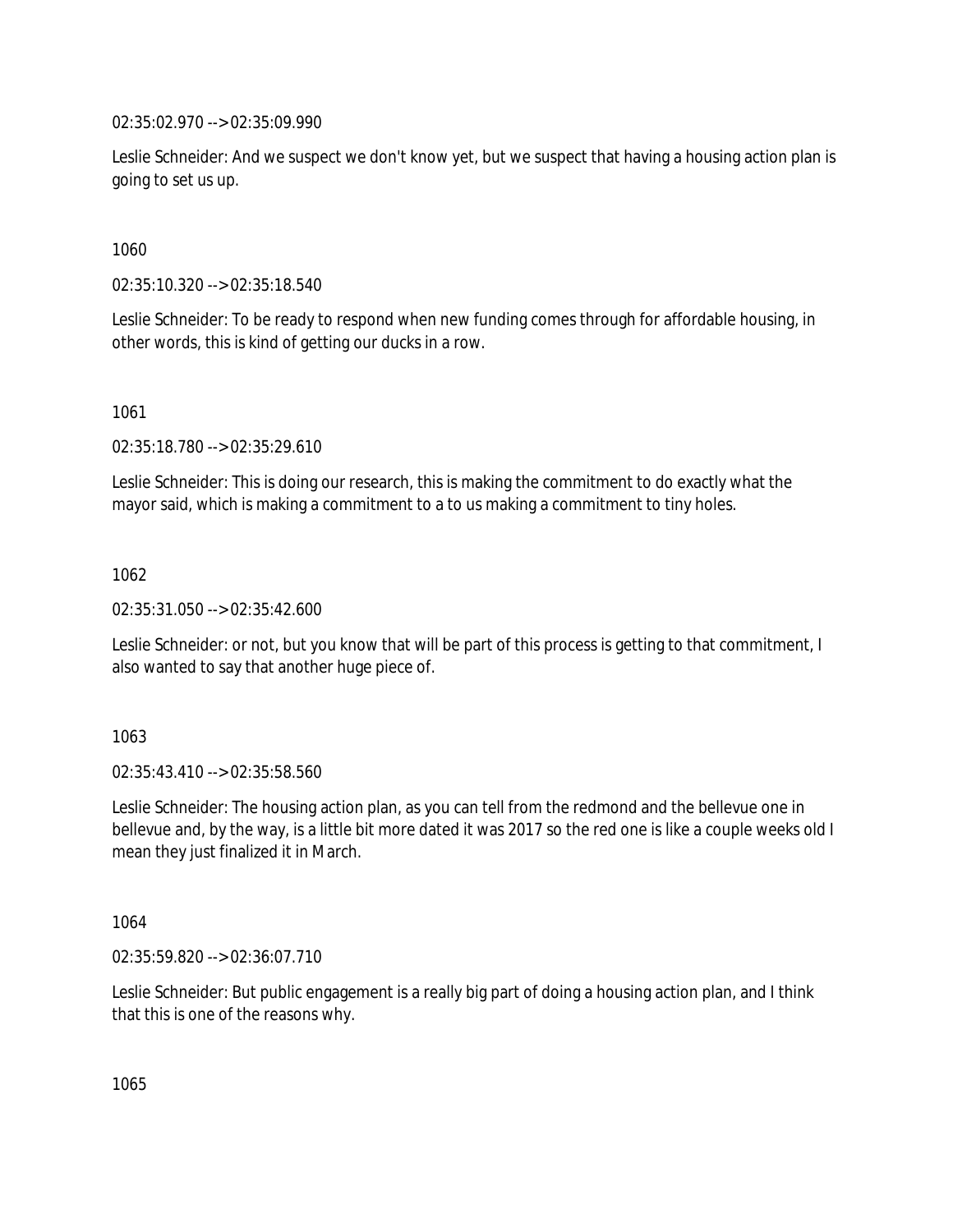02:36:08.250 --> 02:36:15.690

Leslie Schneider: us doing a housing Action Plan picks up perfectly from the recommendations that came out of the housing Task Force.

1066

02:36:16.560 --> 02:36:24.690

Leslie Schneider: So we did not ask that the affordable housing task force to do public engagement that wasn't there that wasn't what.

1067

02:36:25.320 --> 02:36:30.750

Leslie Schneider: They signed up to do there was a lot of expertise on that committee, they created a lot of.

### 1068

02:36:31.620 --> 02:36:49.380

Leslie Schneider: recommendations and we accepted their plan, but we did not commit to their plan, and so we have made a little bit of progress on a number of items on their plan, and I just want to say that I, I understand that there's.

### 1069

02:36:50.430 --> 02:36:55.140

Leslie Schneider: Certain work that is kind of sitting on a shelf waiting for counsel to get to so.

1070

02:36:56.700 --> 02:37:05.730

Leslie Schneider: We have a work plan discussion coming up next, and so we have to put all of those projects, you know, in the context of the other work that the city is doing.

1071

02:37:06.090 --> 02:37:17.250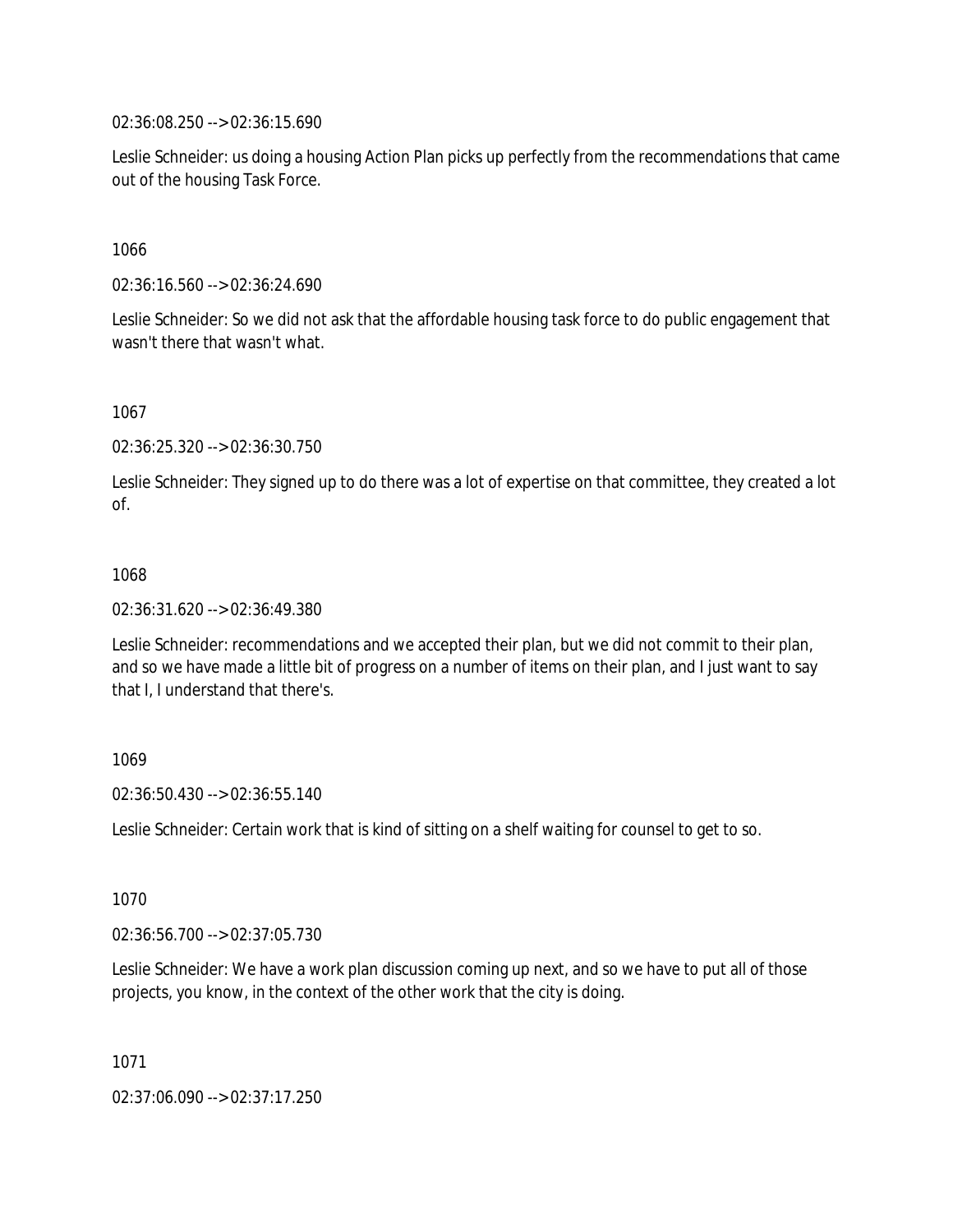Leslie Schneider: But this is a way that we could move forward and get this housing Action Plan developed incorporate all the data that may not have been accessible to the.

# 1072

02:37:17.790 --> 02:37:30.840

Leslie Schneider: affordable housing Task Force, I have some I found some really good examples for what kinds of data went into the redmond plan, and so I would assume that we would have access to that data and could incorporate that into our plan as well.

### 1073

02:37:31.290 --> 02:37:44.310

Leslie Schneider: So in my mind this is this is us doing the work of coming up with the overall strategy so that it's not just a bunch of parts, but it's what creates the whole of what we are.

## 1074

02:37:44.940 --> 02:37:56.220

Leslie Schneider: going to commit to and how we're going to do it and I just highly recommend that you look at either or both of those plans or you can look at my reader's digest version.

### 1075

02:37:58.470 --> 02:38:11.280

Leslie Schneider: But it is pretty, it is very impressive what what is laid out in that plan, and then the the public engagement, the public education, the public input from that is going to help us to.

1076

02:38:13.350 --> 02:38:26.610

Leslie Schneider: Get buy in so that we have a chance to move forward on some of these commitments, and there will always be hurdles and there will always be parts of the Community that are.

1077

02:38:27.480 --> 02:38:35.280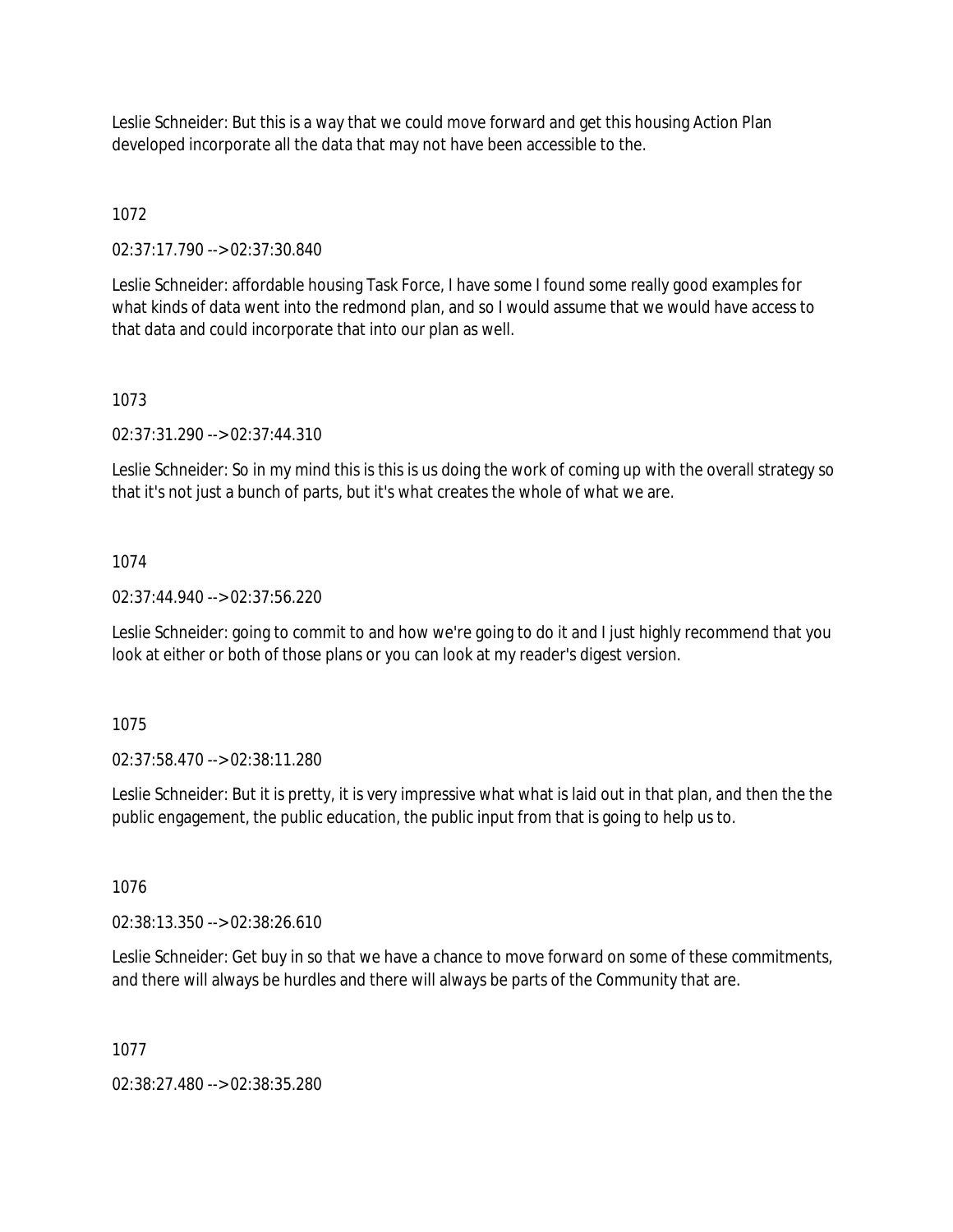Leslie Schneider: impacted by what we're going to do, and so, then you know they're going to come out in force and and let us know how it impacts them as well, they should.

1078

02:38:35.580 --> 02:38:47.580

Leslie Schneider: But if, at the same time, we can be educating everyone as to what it takes what other communities are doing what tools are available to us that might not have been available a few years ago.

1079

02:38:47.880 --> 02:39:03.900

Leslie Schneider: and to make sure that we're really in sync with the state level of what of the focus that's happening now, I mean it's kind of exciting there's stuff happening right now in the legislature and we need to be ready to act on those when they happen, so I think that's.

1080

02:39:05.520 --> 02:39:15.000

Leslie Schneider: I think that's all I thought I and i'll let councilmember card jump in if she has more to add, thank you.

1081

02:39:17.070 --> 02:39:17.970

Kirsten Hytopoulos: Chancellor polak.

1082

02:39:21.090 --> 02:39:31.620

Michael Pollock: Thanks um yeah I mean I appreciate another planning effort, I guess, but I really would have a hope that.

1083

02:39:32.700 --> 02:39:39.600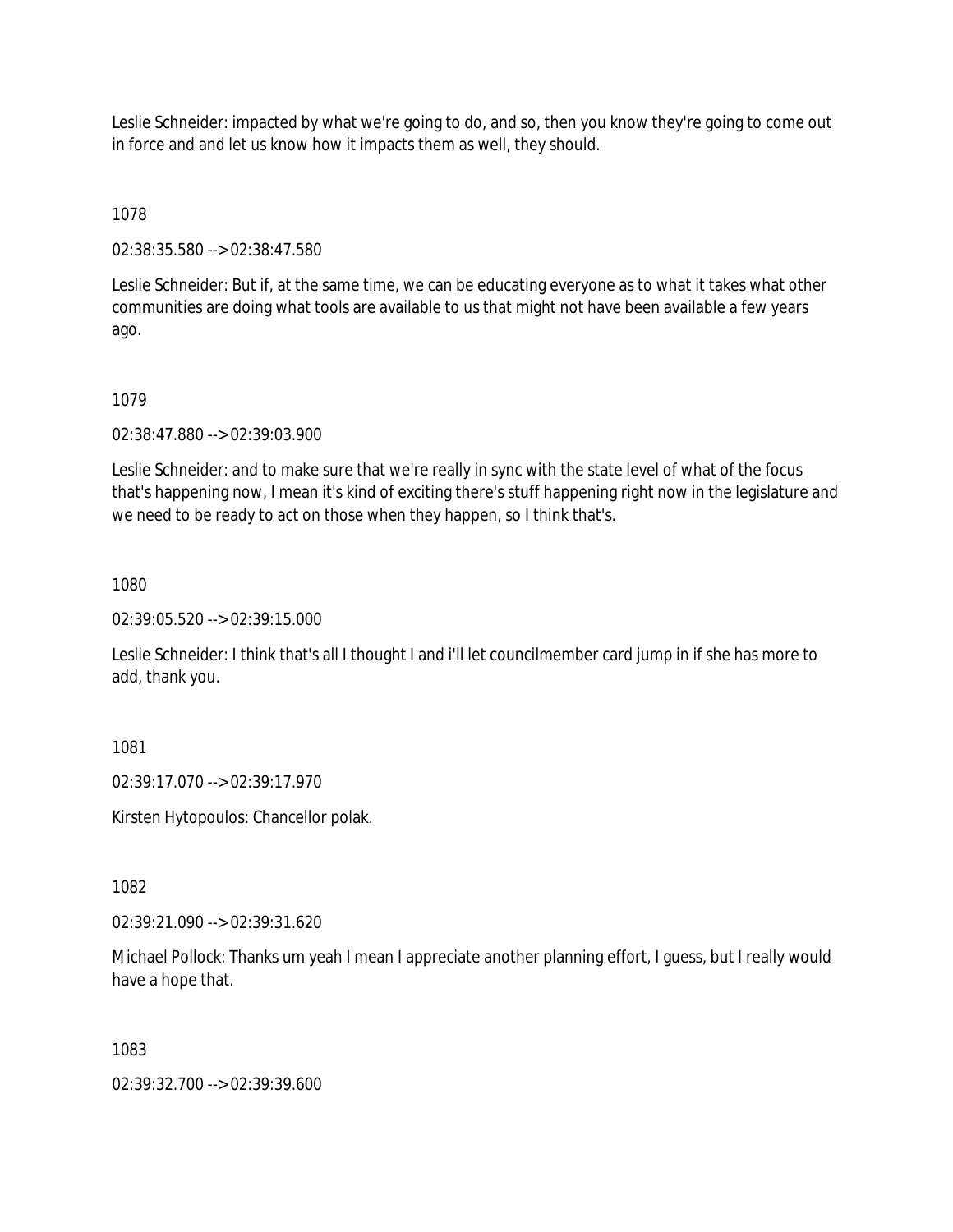Michael Pollock: There was more focus on actually action and developing ordinances and a few of and mention, and I think that there's.

1084

02:39:40.050 --> 02:39:59.670

Michael Pollock: A number of other cities that have taken the initiative and really have taken steps, and they have focused on things like tiny homes on fields are tiny homes on anything years on, on duplexes and those are the three basic tools that have been successfully implemented elsewhere so.

1085

02:40:00.840 --> 02:40:14.850

Michael Pollock: We can spend another three years planning and do that I just don't think that's going to be very fruitful and I think it's going to be as fruitful as the last five or 10 years of affordable housing planning.

## 1086

02:40:16.200 --> 02:40:24.120

Michael Pollock: So we can have everything in the COMP plan, we can have plans for the future, we can pay all the consultants in the world, but what.

1087

02:40:24.510 --> 02:40:40.440

Michael Pollock: is going to create affordable housing is making it affordable to build homes and there's only so much we can do in that regard and it's pretty hard to control material costs it's pretty hard to control Labor costs.

1088

02:40:41.400 --> 02:40:52.770

Michael Pollock: But we can control permitting cost, to a certain extent, and we can create a regulatory framework, such that it is easy to move forward on some of these.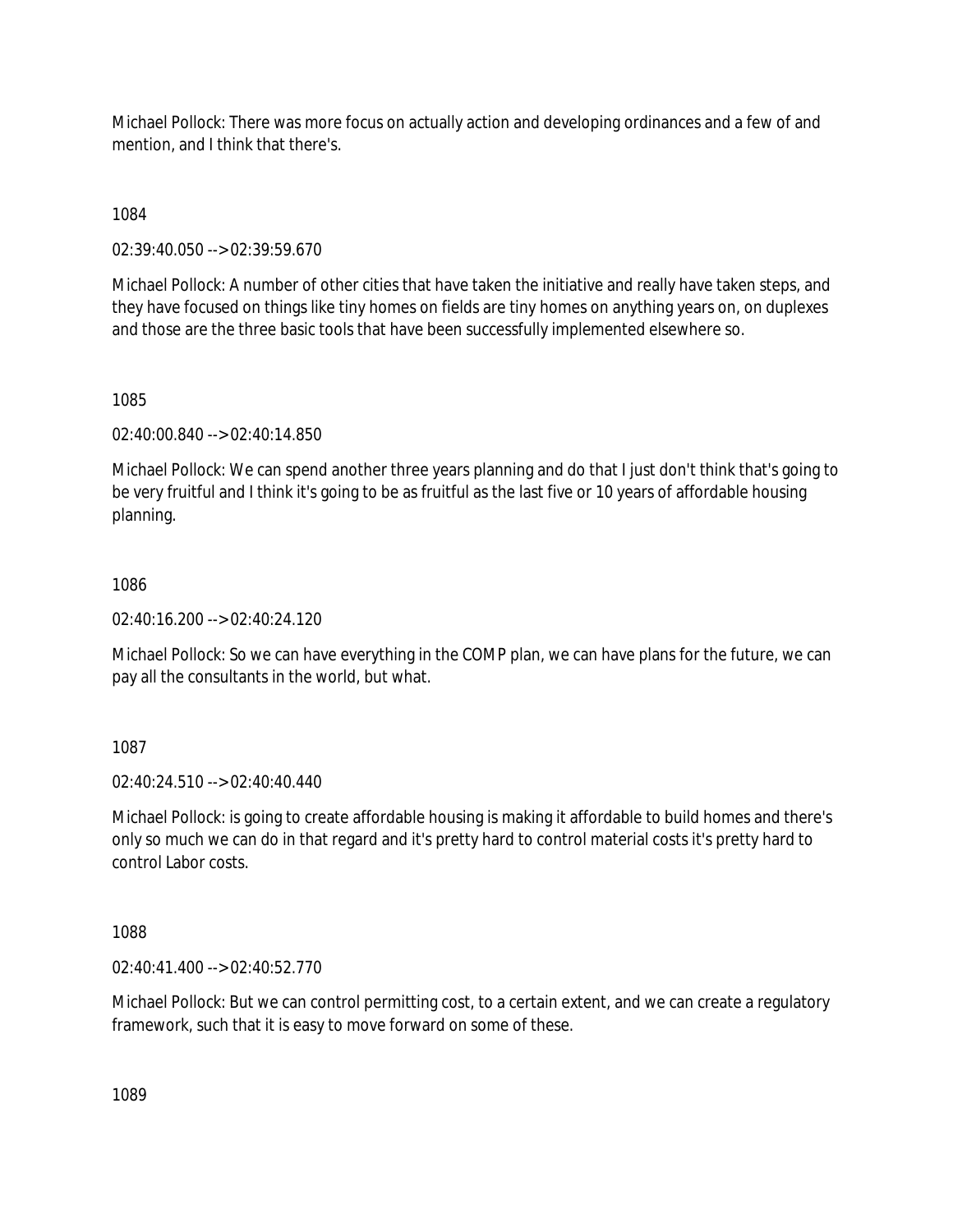02:40:53.820 --> 02:40:58.140

Michael Pollock: options and at us and tiny homes on wheels are.

1090

02:40:59.730 --> 02:41:09.210

Michael Pollock: Really attractive to somebody that needs affordable housing, because they don't cost a lot to build tiny homes on the fields can be built in the range of.

1091

02:41:09.840 --> 02:41:25.050

Michael Pollock: 30 250,000 I mean that's all living livable domiciled that that can be created for just a fraction of the cost of what homes cost on bainbridge island, by now, so that is affordable.

1092

02:41:25.830 --> 02:41:35.250

Michael Pollock: At US can be built any size up to 900 square feet, but it's a small phone and just in simple square foot costs that makes it affordable.

1093

02:41:35.970 --> 02:41:42.750

Michael Pollock: Do flexing these large homes or quantum flexing use large homes or 6000 square foot homes and places.

1094

02:41:43.470 --> 02:41:55.770

Michael Pollock: You can make for homes that are 1500 square feet that these are all really kind of carbon friendly options as well, because it, you know, a duplex or triplex or better.

1095

02:41:56.250 --> 02:42:09.030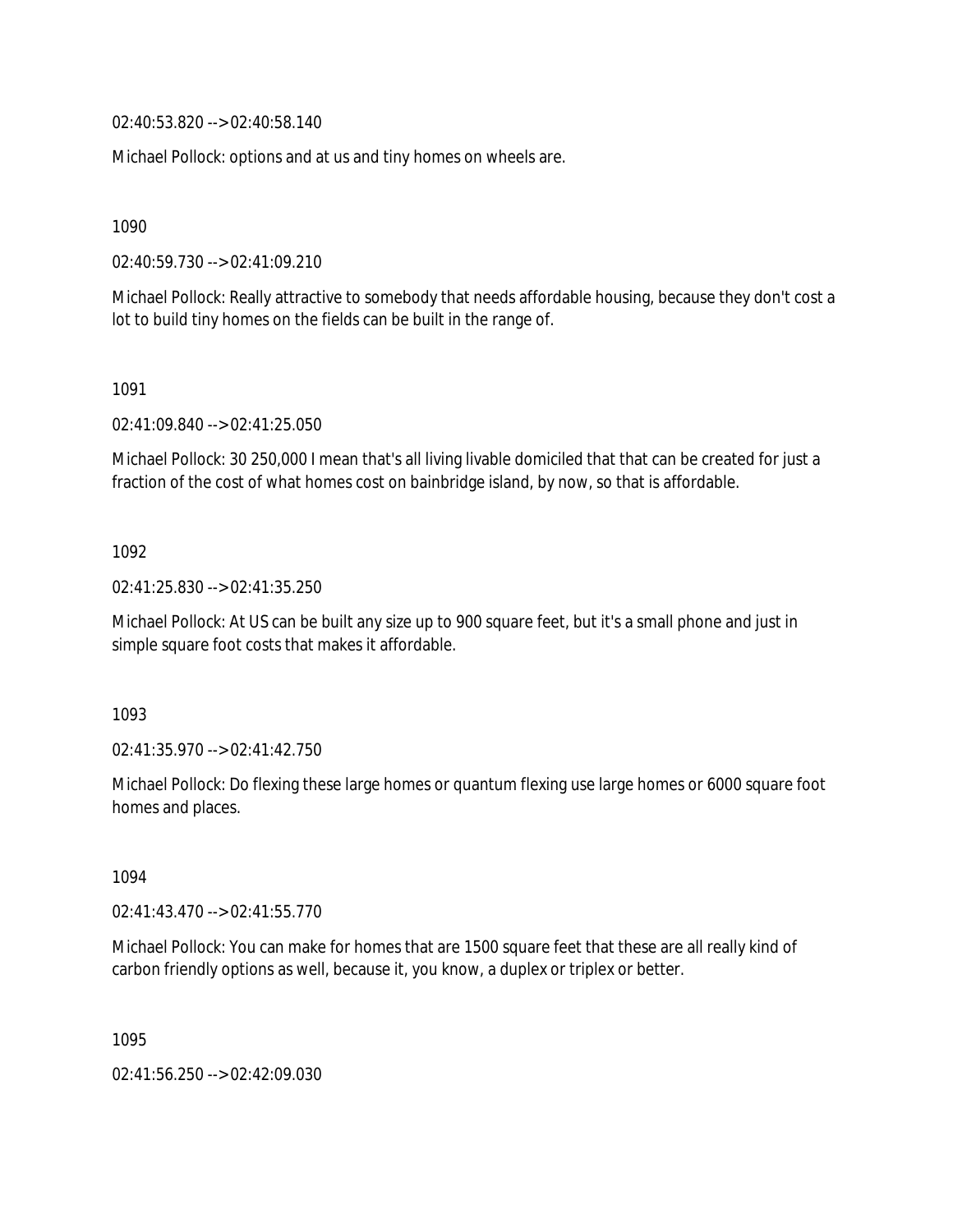Michael Pollock: doesn't require building a new house it just simply requires the plumbing and putting in doing a remodel So those are the sorts of things I would like to see us move forward on, I think that they're.

1096

02:42:10.230 --> 02:42:17.220

Michael Pollock: going to address some of the issues that councilmember gates mentioned about displacement loss of.

1097

02:42:18.300 --> 02:42:27.210

Michael Pollock: affordable housing on the island people moving off the island, a lot of people retiring and they no longer have the income to maintain the.

1098

02:42:27.510 --> 02:42:34.170

Michael Pollock: Taxes that they have to pay for the mortgage that they still on and so building an ad you creating a duplex.

1099

02:42:34.470 --> 02:42:45.390

Michael Pollock: or putting a tiny home on feels that they can rent out those become attractive options, and so it not only provides affordable housing, but it keeps people from having to move off the island as well.

1100

02:42:45.780 --> 02:43:00.570

Michael Pollock: So I would really like to see us move forward on those I don't really think we need consultants to tell us what to do and I certainly don't want to wait another couple of years um so and I did hear.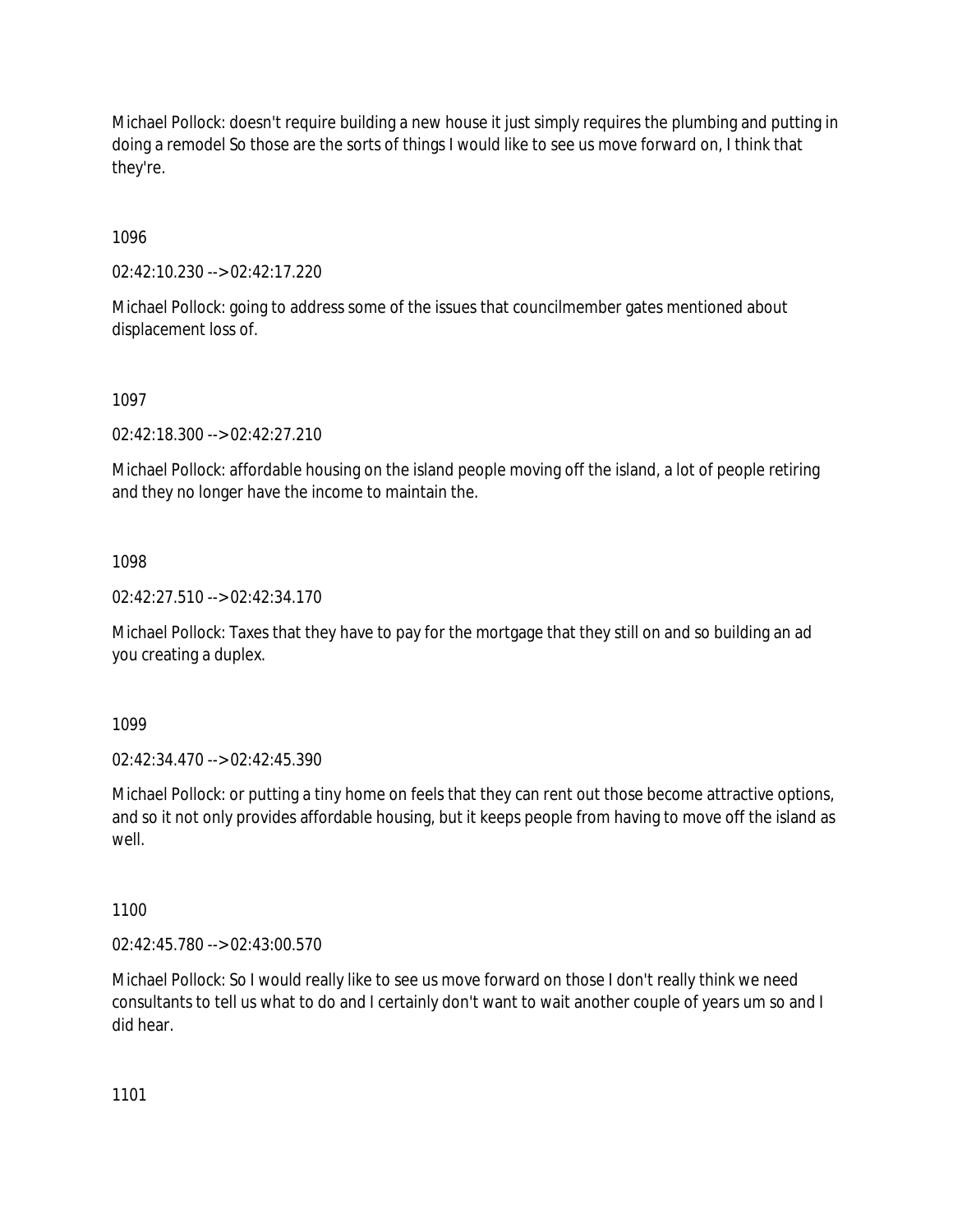02:43:01.320 --> 02:43:09.120

Michael Pollock: councilmember car talk about actually doing some stuff and i'm so i'm very supportive of that and and such but I don't think he.

1102

02:43:09.570 --> 02:43:22.590

Michael Pollock: Really until I get some sort of sense of the plans that we've come up with in the past have been at Holland useful I just i'm just i'm not saying the wisdom and spending more money on another plan.

1103

02:43:23.700 --> 02:43:34.710

Michael Pollock: But I just want to convey I do support and would put effort into actually developing ordinances that result in.

1104

02:43:35.490 --> 02:43:43.470

Michael Pollock: The option for people to have affordable housing and then, finally, I decided that i'm just going to wrap up and I don't have to speak again necessarily.

1105

02:43:43.830 --> 02:43:54.030

Michael Pollock: Is that the other problem that we're really running into, not just for affordable housing is that we really got a backlog on permitting and a permit such as be taking weeks.

1106

02:43:54.570 --> 02:44:00.420

Michael Pollock: Maybe a couple months i'm hearing getting complaints from so two cents about nine months to a year on some.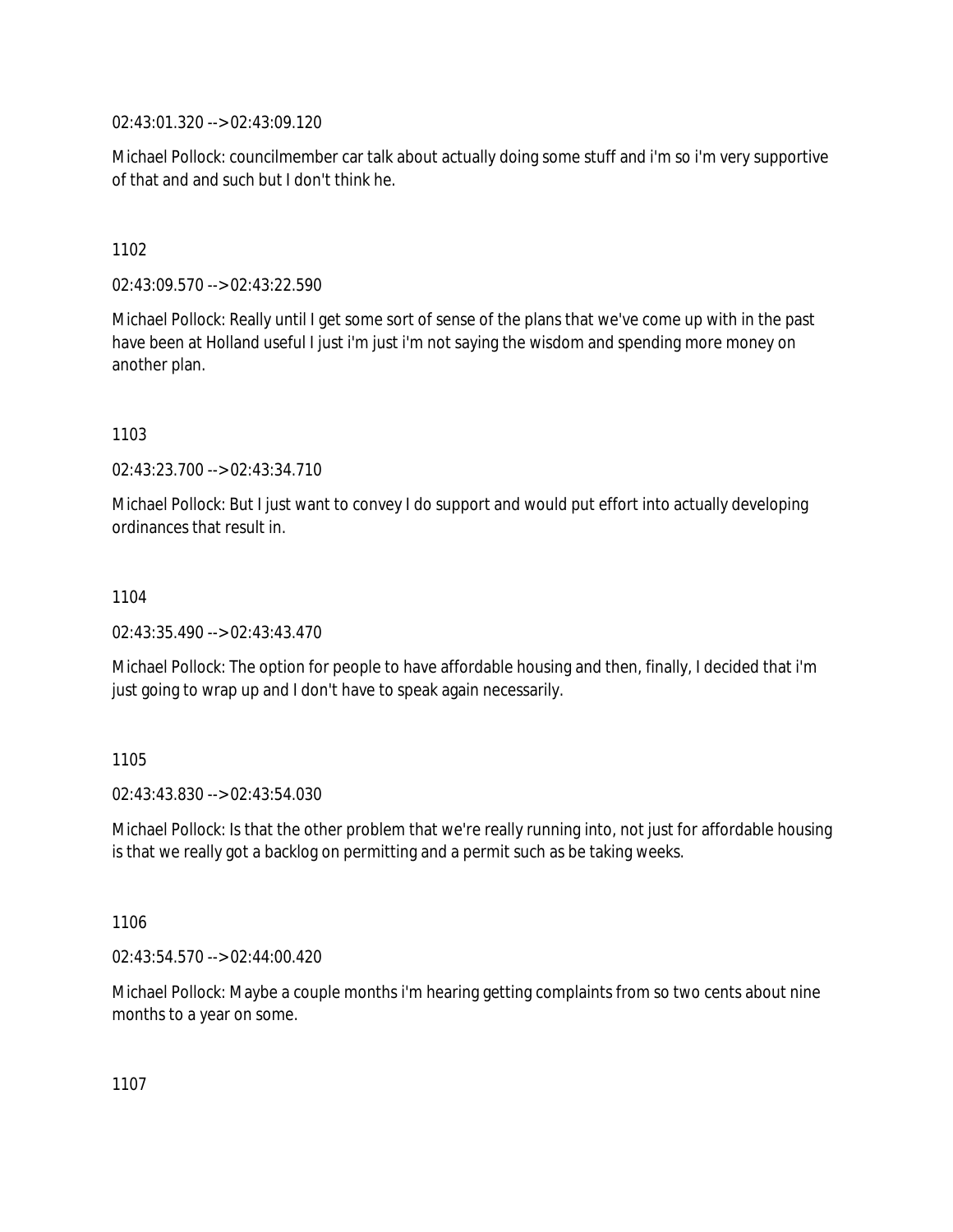02:44:01.290 --> 02:44:11.310

Michael Pollock: So that has a cost to so people are trying to do something most affordable home builder 90 or something when I gotta wait that length of time.

1108

02:44:11.820 --> 02:44:19.380

Michael Pollock: That is a real some sentences moving forward so again, I think we could think about promoting affordable housing, by providing.

1109

02:44:19.830 --> 02:44:31.830

Michael Pollock: planners are parameters that can accelerate that process and that's another way, we can you can harden process forward and pop up keep on saying that that want to develop the.

1110

02:44:35.730 --> 02:44:36.870

Kirsten Hytopoulos: Council of the card.

1111

02:44:40.170 --> 02:44:42.210

Christy Carr: Thanks thanks for all your comments.

1112 02:44:43.710 --> 02:44:47.520 Christy Carr: I wanted to just make a few points.

1113

02:44:48.870 --> 02:44:54.240

Christy Carr: I don't disagree with sort of some of the sentiment related to consultants.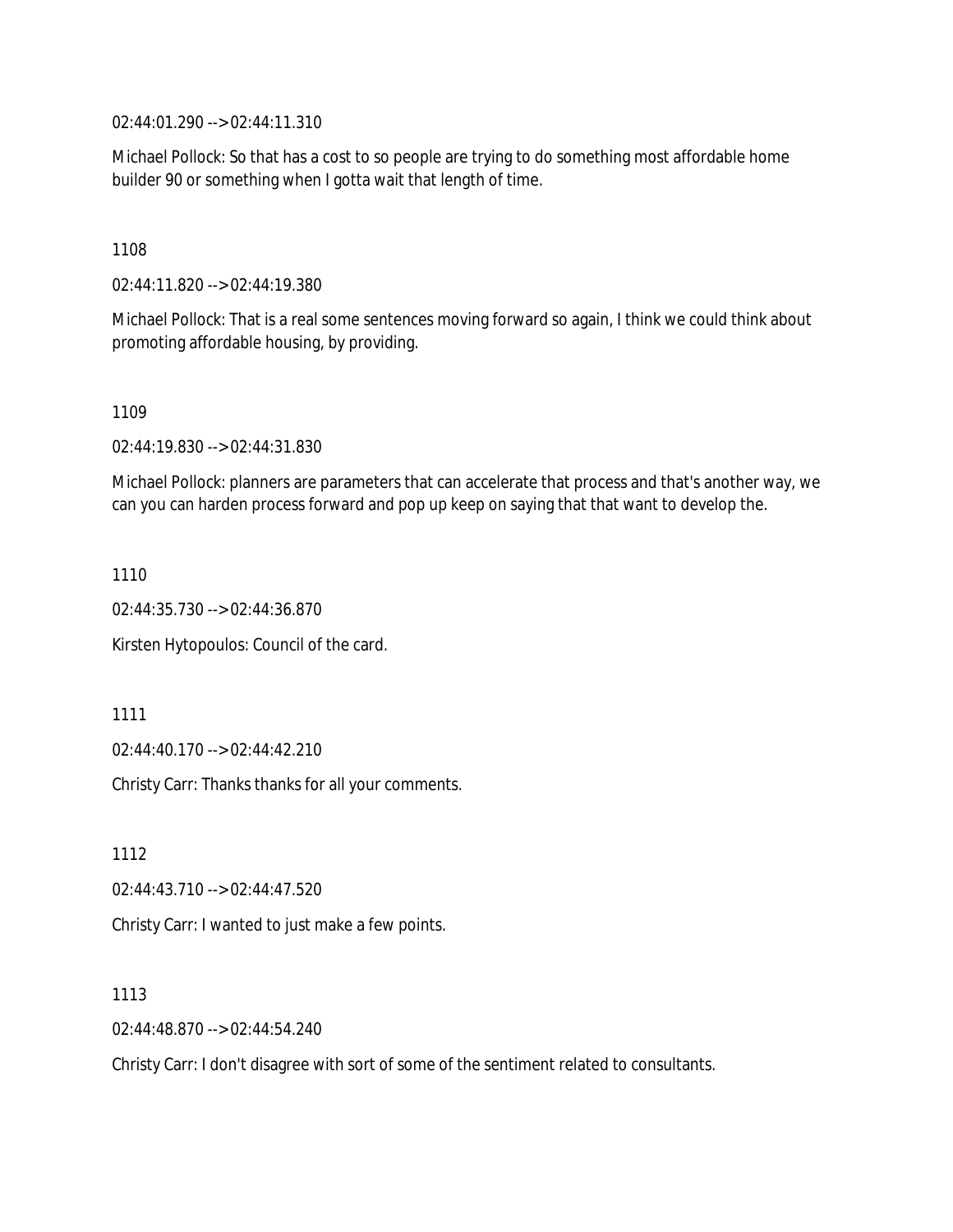02:44:54.630 --> 02:45:10.770

Christy Carr: I think that the way housing action plans are structured consultants would not tell us what to do, that's not how housing action plan is is approached or structured, the Community and the Council would say what is in the housing Action Plan, so I hope that you.

1115

02:45:11.910 --> 02:45:28.500

Christy Carr: understand it, in that sense, in terms of how housing action plans actually work, I think that we have some good lessons learned from our exclusionary zoning study and we actually spent more than 80 some thousand dollars on it, because the Council approved.

1116

02:45:29.790 --> 02:45:30.210

Christy Carr: and

1117

02:45:31.500 --> 02:45:35.280

Christy Carr: add an amendment for more money, I think that.

1118

02:45:36.660 --> 02:45:45.720

Christy Carr: The lesson learned there is that we wrote a scope and then the consultant went away and they did a lot of stuff and then they came back and.

1119

02:45:46.230 --> 02:45:58.740

Christy Carr: There was not enough communication or conversation in the interim, either with counselor staff to basically keep them on track and to get a deliverable that was useful for the Council so.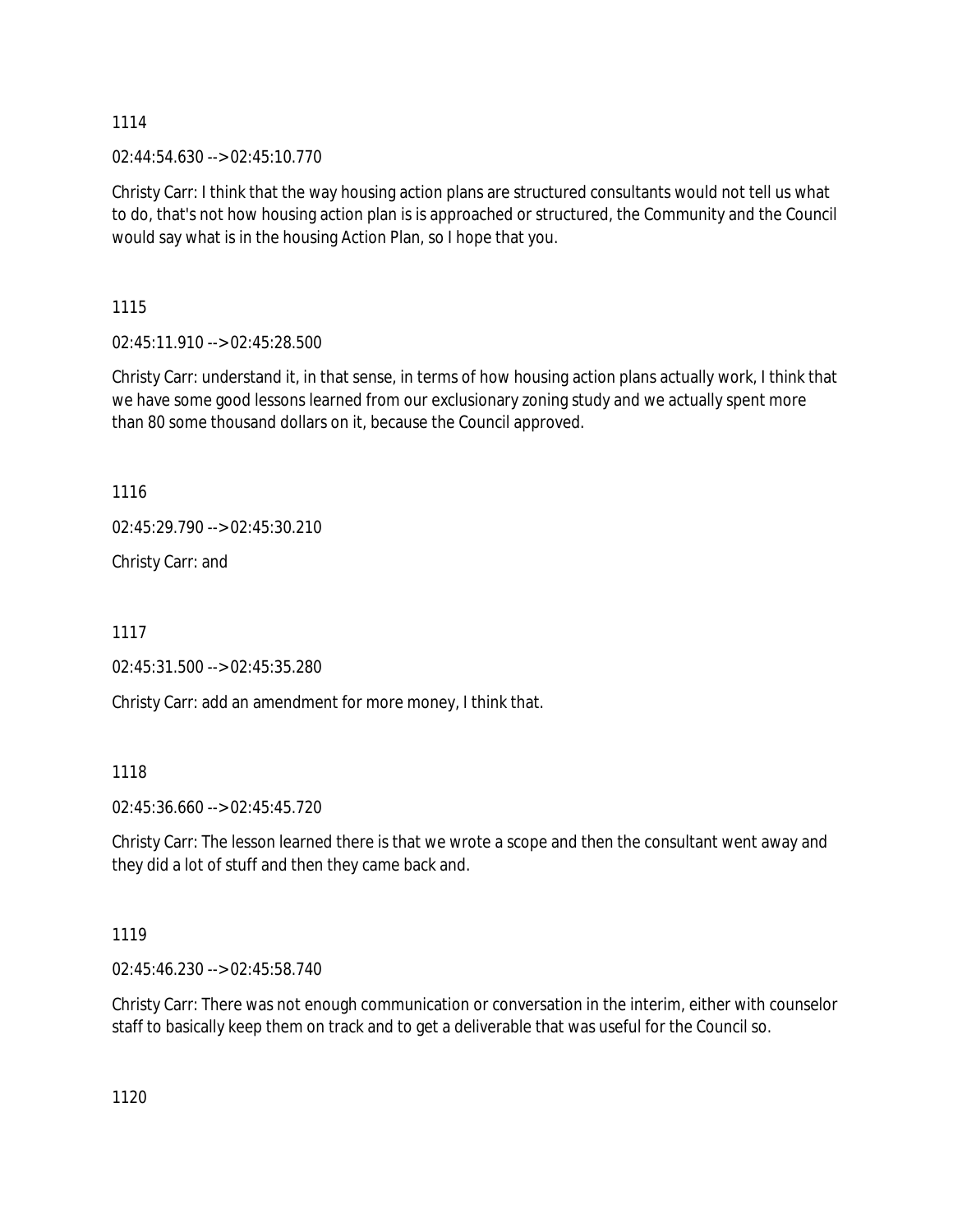02:45:59.160 --> 02:46:12.930

Christy Carr: I don't think we had the wrong consultant, but I think that we did not manage the consultant well and and I would, I would just say that outright, I think that, in terms of the funding.

1121

02:46:14.490 --> 02:46:24.330

Christy Carr: The reason why the the motions are organized the way they are is because we actually still have funding on an existing scope for which we can.

1122

02:46:25.740 --> 02:46:28.590

Christy Carr: That we can, and this is up to the city manager.

1123

02:46:29.280 --> 02:46:37.680

Christy Carr: That we can direct to the housing inventory and housing needs assessment so that's funding that's already that's already there it's not new money.

1124

02:46:37.980 --> 02:46:44.220

Christy Carr: and commerce, most likely will have funding available after July 1 for housing action plans.

1125

02:46:44.490 --> 02:46:57.750

Christy Carr: So that would be and i'm not saying that a reason to do this is because Congress will pay for it and we don't have to pay for it, but there is funding, most likely state funding available and that's another reason for the kind of two step process.

1126

02:46:58.740 --> 02:47:14.400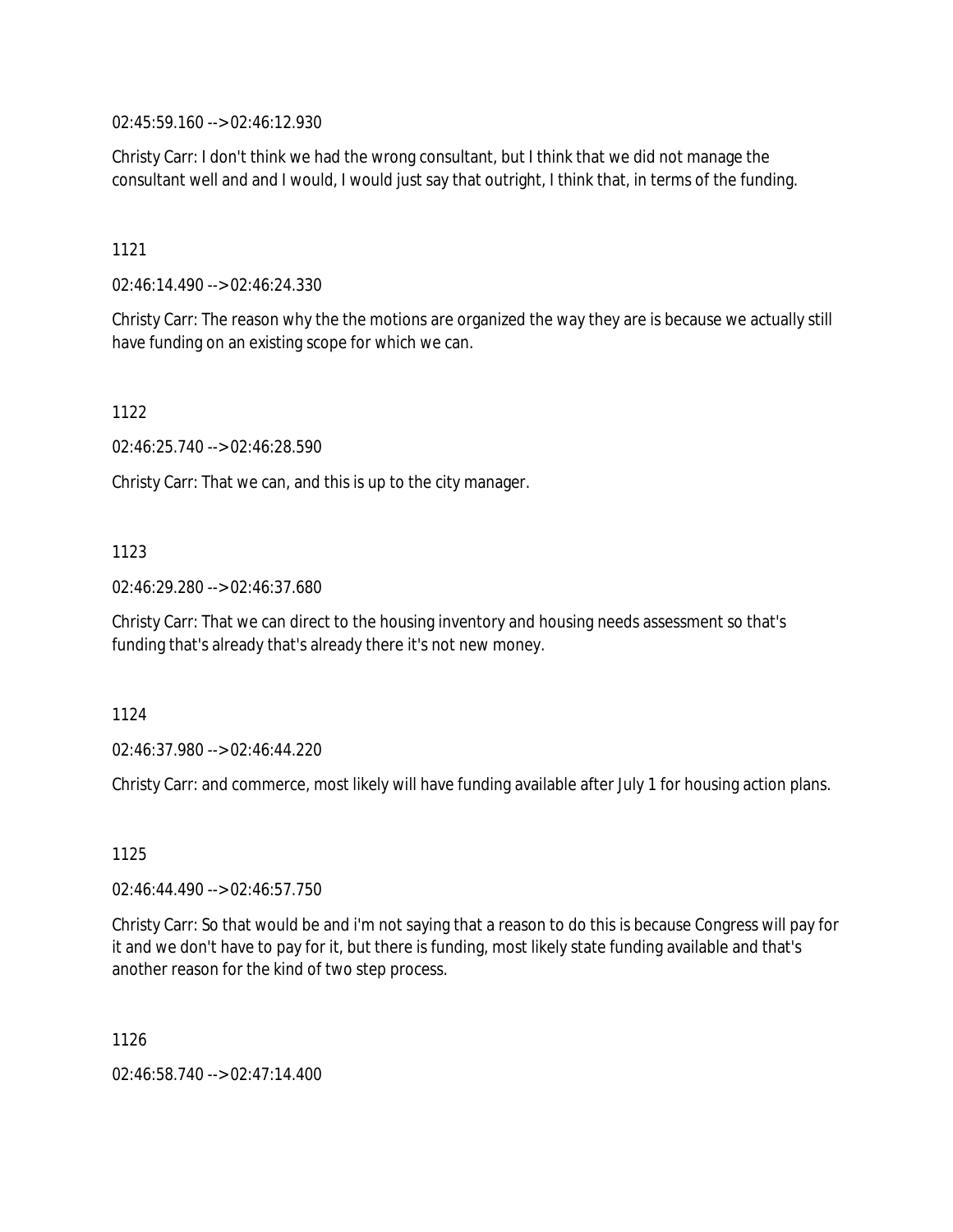Christy Carr: In terms of doing the data or not, while we actually we do we have to do it for our COMP plan update the housing inventory and needs assessment, so this is work that will need to be doing in the future for our COMP plan has an element.

1127

02:47:15.690 --> 02:47:29.130

Christy Carr: And I think that the housing inventory when we when when we first brought up the idea or the outline of the housing action plan that was an attractive feature a component of it because.

1128

02:47:29.610 --> 02:47:42.510

Christy Carr: jurisdictions, who, one of the first steps in in affordable housing strategies is to maintain the housing that you have or to maintain the affordable housing that you have and so that's again to councilmember deeks is.

# 1129

02:47:44.040 --> 02:47:54.390

Christy Carr: Point or noting of our displacement issue and the county line planning policies, how we how we could or should be looking at that and so.

# 1130

02:47:54.810 --> 02:48:07.050

Christy Carr: But we can't we don't we need an inventory, we need to know what what sort of housing, do we have what sort of affordable housing do we have, and how can we keep people in those homes, so they aren't to click displaced.

1131

02:48:07.740 --> 02:48:12.810

Christy Carr: So that I think is is is why there is value in gathering that data.

1132

02:48:13.590 --> 02:48:24.510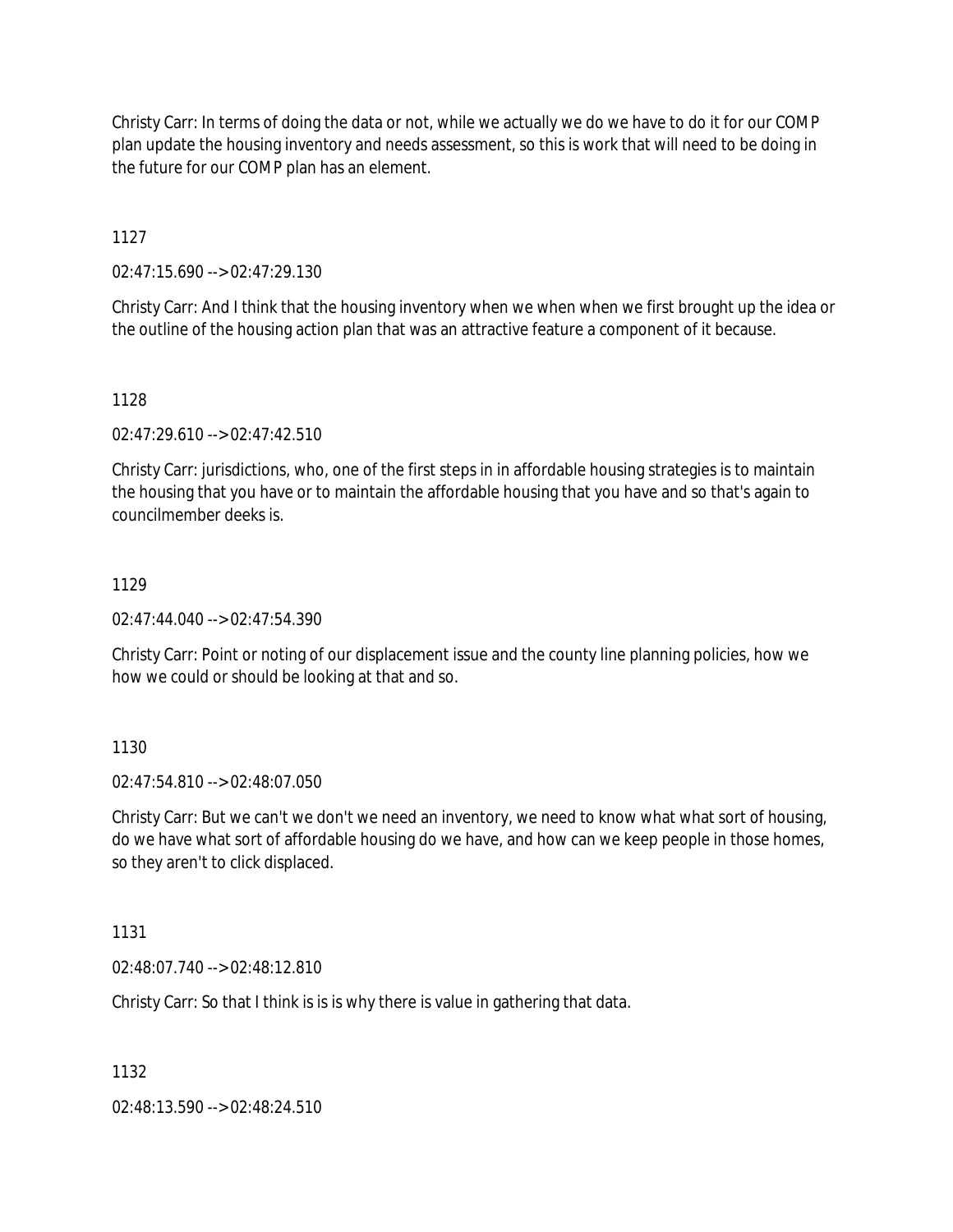Christy Carr: I think it has an action plan will help the Community and the Council define affordability I don't think that we've done that I don't think that we know what affordable housing means.

1133

02:48:24.870 --> 02:48:34.080

Christy Carr: And I don't know that we have decided as a counselor Community what the city's role in affordable housing is so a big component like.

## 1134

02:48:34.740 --> 02:48:46.350

Christy Carr: councilmember Schneider mentioned have a housing action plan is that Community engagement so again consultants aren't going to tell us what to do, the Council in the Community are going to tell them what to include.

## 1135

02:48:46.710 --> 02:48:57.570

Christy Carr: In the housing Action Plan, and so I think that that that the housing action plan really allows for that meaningful public engagement that I don't think that we have had on this topic.

1136

02:48:59.220 --> 02:49:08.640

Christy Carr: And I think in terms of the way that that we thought about structuring the housing action plan that is a longer planning process.

1137

02:49:08.940 --> 02:49:17.340

Christy Carr: But then, to have a suite of affordable housing tasks that are either initiated or continued while that that plan is underway.

1138

02:49:17.880 --> 02:49:31.680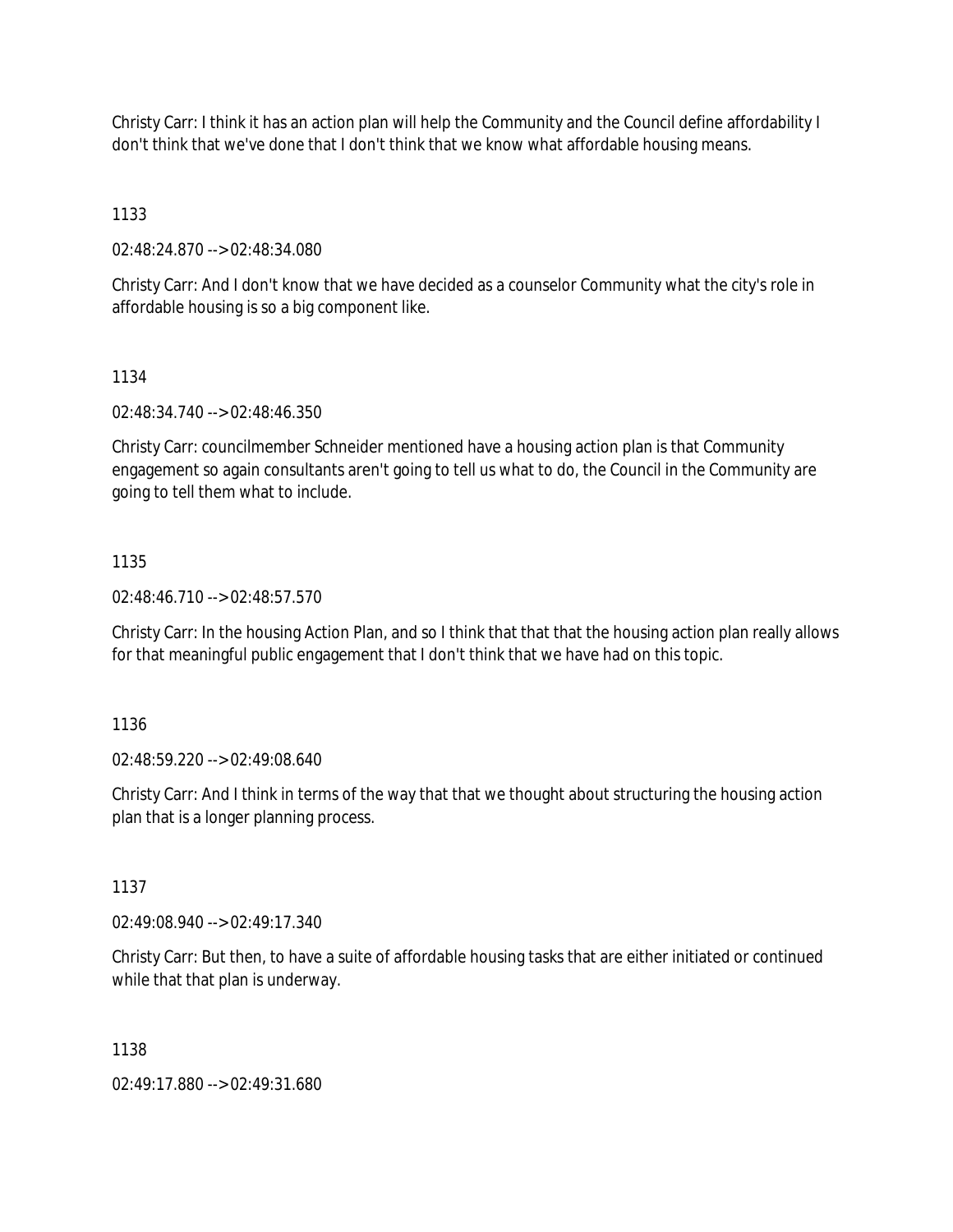Christy Carr: So if the the list that's in the memo aren't ones that the council's interested in doing, and they want to say address at us or address tiny homes in the interim that list can change.

1139

02:49:32.220 --> 02:49:41.550

Christy Carr: But I don't think that we necessarily want to throw the baby out with the bathwater, if you will, or throw away the potential to have a strategy for affordable housing.

1140

02:49:42.450 --> 02:49:51.030

Christy Carr: Just because we can agree on what items we should be doing more immediately, I think that that that's a conversation that the Council.

1141

02:49:51.660 --> 02:50:04.680

Christy Carr: could have and then on that list of things that we would continue doing, you know that we are doing a fee study and one of the recommendations of the affordable housing task force was to consider permit expediting and feed.

1142

02:50:04.980 --> 02:50:20.520

Christy Carr: reduction for affordable housing, so, while the Council has previously given policy direction to staff to have 100% cost recovery, we can we can look at that task that's already underway from an affordable housing lens.

1143

02:50:22.200 --> 02:50:26.910

Christy Carr: So that's something that that I think that we can do.

1144

02:50:27.990 --> 02:50:34.140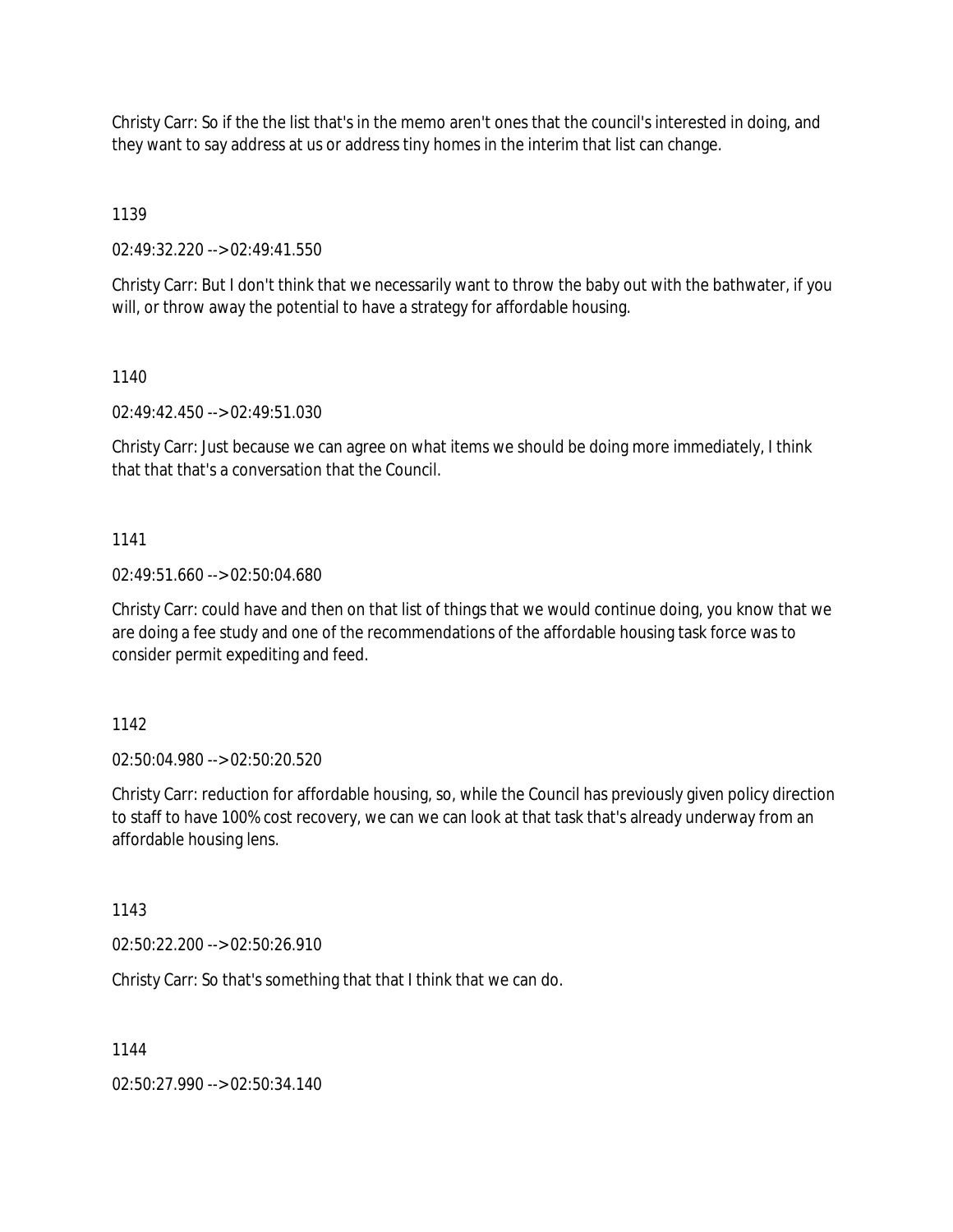Christy Carr: And then tracking liver boards is another one that's that's immediate housing units potentially that can be.

1145

02:50:34.650 --> 02:50:48.630

Christy Carr: tracked as part of the shoreline master program periodic review, so I know that that there's a fear of consultants and spending money and but I really do think that again when I first.

1146

02:50:49.680 --> 02:51:00.600

Christy Carr: proposed this idea, it was because you know we took three years to do a climate action plan to do that important work and we took you know we're taking.

1147

02:51:01.200 --> 02:51:07.470

Christy Carr: A long time to do a sustainable transportation plan to do that work, and I think a lot of the planning effort is really.

1148

02:51:08.430 --> 02:51:20.250

Christy Carr: Bringing the Community together around this topic and making some some decisions, because while you throw out different types of housing affordable housing tools.

1149

02:51:20.850 --> 02:51:27.900

Christy Carr: That they there's just a lot of them and there it's going to be a lot of them it's going to be a lot of smaller.

1150

02:51:28.440 --> 02:51:34.230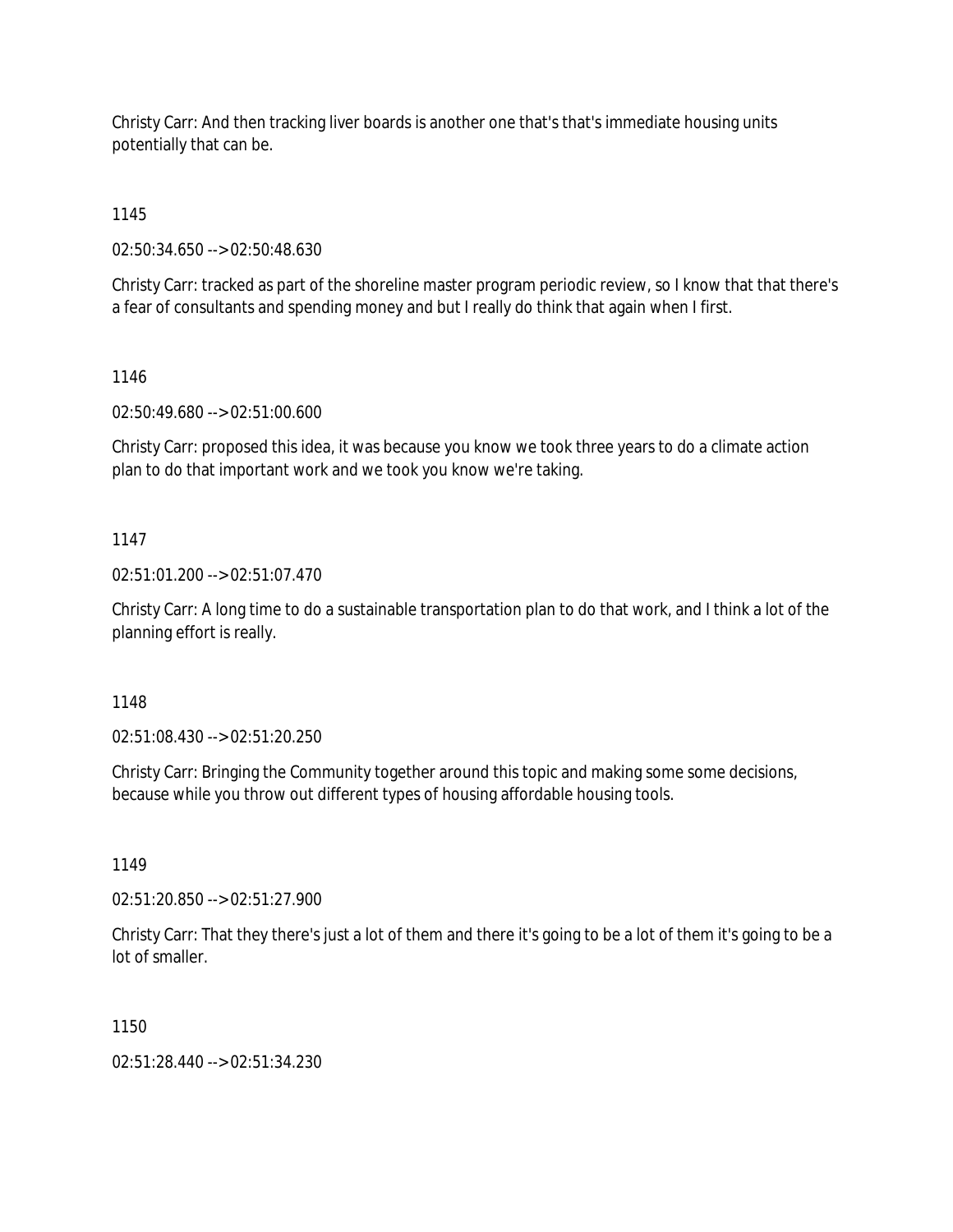Christy Carr: Things it's not the silver bullet that's what everybody hears about affordable housing, so I think that.

1151

02:51:34.740 --> 02:51:49.470

Christy Carr: that the Council has struggled and stumbled because there hasn't been a repository of all those ideas considered vetted seeing how it's applicable and acceptable, what are the cost benefits, what are the trade offs of the entire.

1152

02:51:50.640 --> 02:51:57.270

Christy Carr: suite of tools and actions and strategies and what are the dependencies and how do they line up and how do we tackle them.

1153

02:51:58.650 --> 02:52:11.520

Christy Carr: So I think that that that I, I know I have a planners bias, but I think that, particularly because housing action plans it there's a model there's potential funding.

1154

02:52:12.180 --> 02:52:24.810

Christy Carr: It has a big Community engagement element, we can continue to do, affordable housing, work in the interim so that's the end of my pitch for this approach.

1155

02:52:29.700 --> 02:52:31.620

Kirsten Hytopoulos: councilmember pantry Johnson.

1156

02:52:32.310 --> 02:52:36.390

Brenda Fantroy-Johnson: Okay, I don't have a pitch for this approach, but.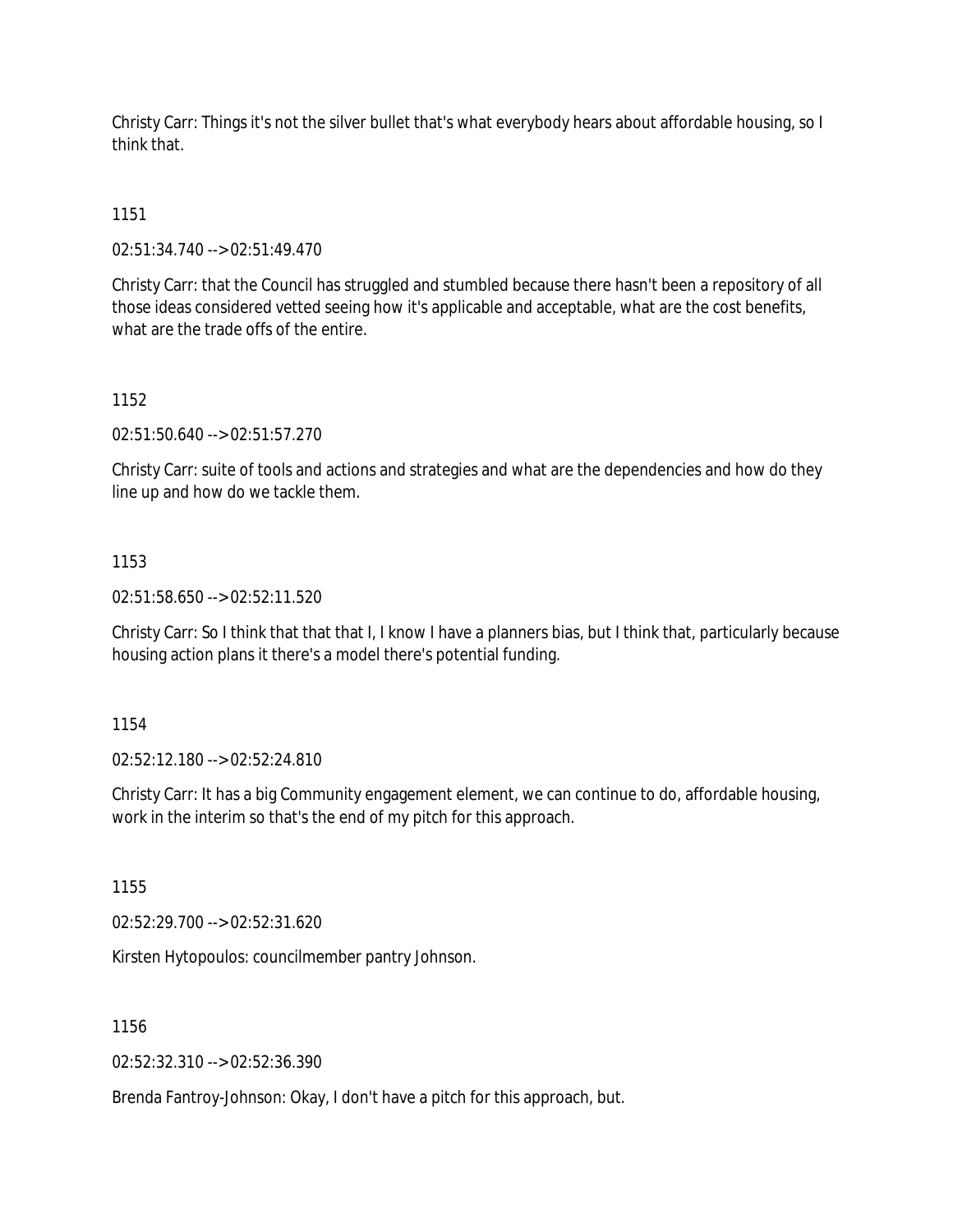02:52:37.440 --> 02:52:47.850

Brenda Fantroy-Johnson: i'm just remembering back to when I came on Council and one of the first meetings that I went to was God it's after hours and we had this.

1158

02:52:48.420 --> 02:52:54.240

Brenda Fantroy-Johnson: Really long powerful conversation with the Community about affordable housing.

1159

02:52:54.660 --> 02:53:13.590

Brenda Fantroy-Johnson: And I guess what what struck me my my first impression was something that someone else had commented on was whether or not there's an appetite for affordable housing on bainbridge and I think that we need to keep that in mind first, before we start all of this grand planning and.

1160

02:53:14.880 --> 02:53:22.560

Brenda Fantroy-Johnson: The other thing was how many different reports that were already given to us on affordable housing.

1161

02:53:23.010 --> 02:53:36.840

Brenda Fantroy-Johnson: Everybody who came to that meeting could cite one report or another, whether it was equal Northwest or whoever it was and there's a plethora of recommendations that we haven't put in place.

1162

02:53:38.280 --> 02:53:53.400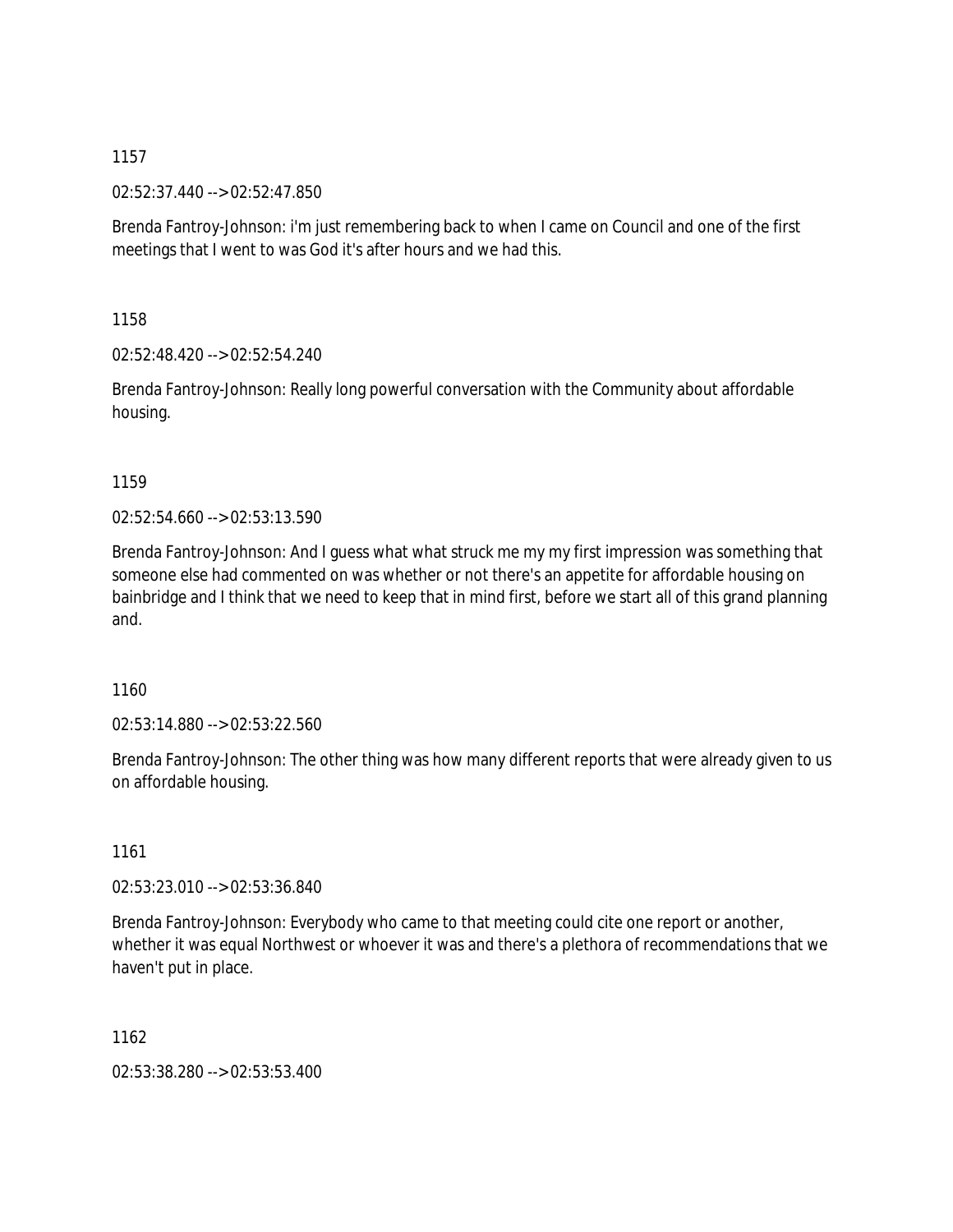Brenda Fantroy-Johnson: And so i'm just wondering if we can start from the end of those instead of creating a new clan with new recommendations, can we look at some of the low hanging fruit that we've already been given.

1163

02:53:54.270 --> 02:54:03.060

Brenda Fantroy-Johnson: And you know, try to I thought there was some plans in the in the in the band to create some sort of housing matrix that.

1164

02:54:03.480 --> 02:54:15.690

Brenda Fantroy-Johnson: So we could know what house bills was going on and what other tools we could use for this affordable housing it's like we had all of these great ideas, but they just didn't go anywhere.

## 1165

02:54:16.860 --> 02:54:28.500

Brenda Fantroy-Johnson: You know, and I don't know that creating another plan is what we need, I think, for me it sounded like there was some good recommendations.

1166

02:54:29.190 --> 02:54:45.300

Brenda Fantroy-Johnson: From the plans we already had and i'd like to see us kind of look at those and see what we can use without having to pay for it, I mean we already have ideas we already have recommendations let's let's try to use some of those.

1167

02:54:47.070 --> 02:54:58.920

Joe Deets: councilmember deeds yeah Thank you Thank you everyone for this conversation, this is a very good discussion well i'm in favor of this plan and the reasons why is it's very.

1168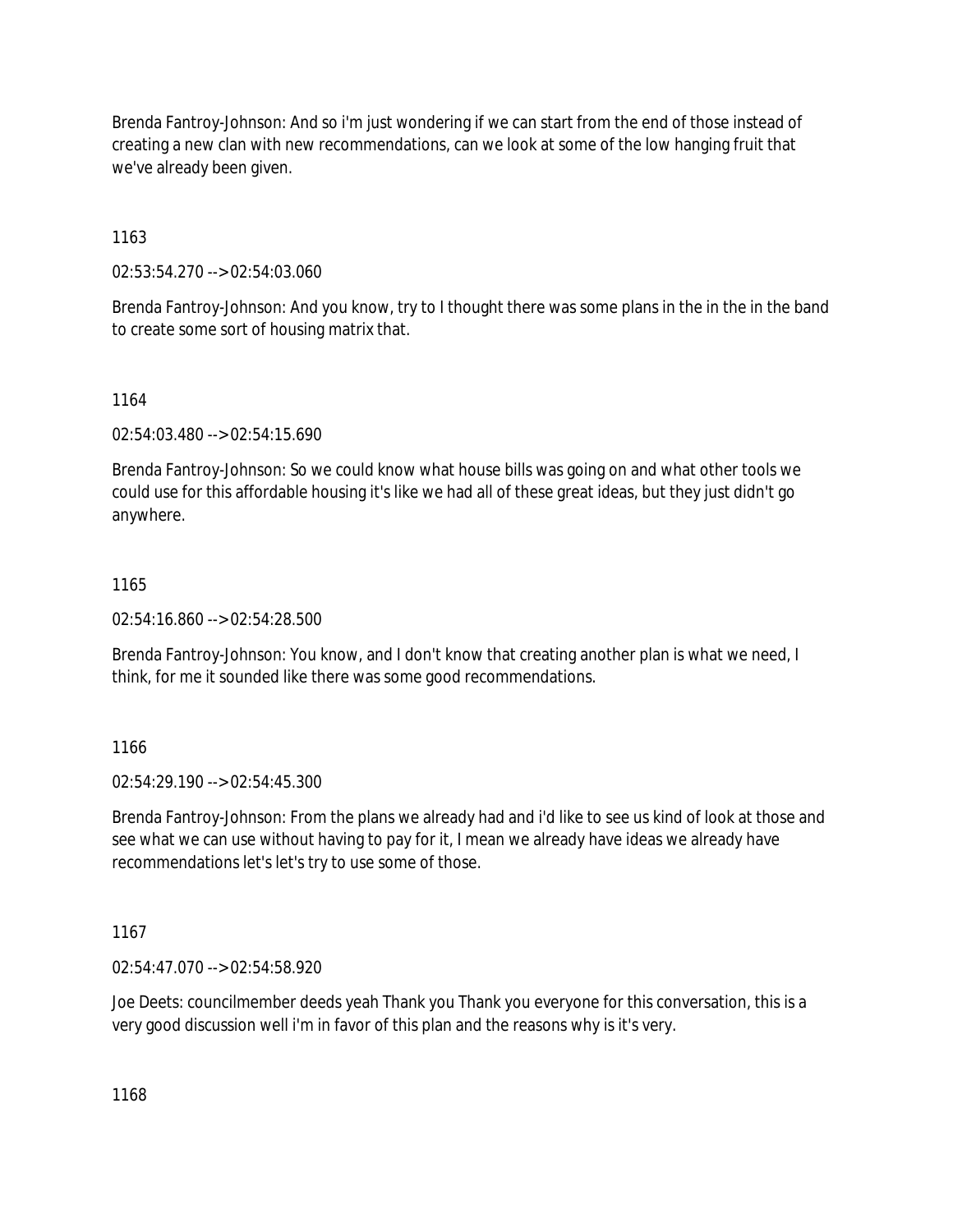02:55:00.180 --> 02:55:10.080

Joe Deets: very far reaching and it's it's not an either or frankly it's not doesn't mean that we're going to wait for the plan before we start doing anything because there's a list of things we can start doing.

1169

02:55:10.530 --> 02:55:21.570

Joe Deets: But the this is to me it's again a sign of our commitment and and, frankly, if we have the political will, colleagues, we can get this done, I mean look at the Climate Action Plan for for.

1170

02:55:22.380 --> 02:55:28.710

Joe Deets: For instance, something that did take years to do so, I i'm i'm in favor of this.

1171

02:55:29.460 --> 02:55:45.870

Joe Deets: committing ourselves to actually doing do taking action, I mean it sounds like everyone says let's take action, yes let's do that but let's also do this plan, so I moved to direct the city manager to prepare consulting scope of work for developing a housing Action Plan.

1172

02:55:50.850 --> 02:55:53.550

Kirsten Hytopoulos: So seconded by this number Schneider.

1173

02:55:54.810 --> 02:55:55.200

Kirsten Hytopoulos: and

1174

02:55:55.290 --> 02:55:58.350

Kirsten Hytopoulos: mayor if you don't mind i'd like to take a turn since you've been around.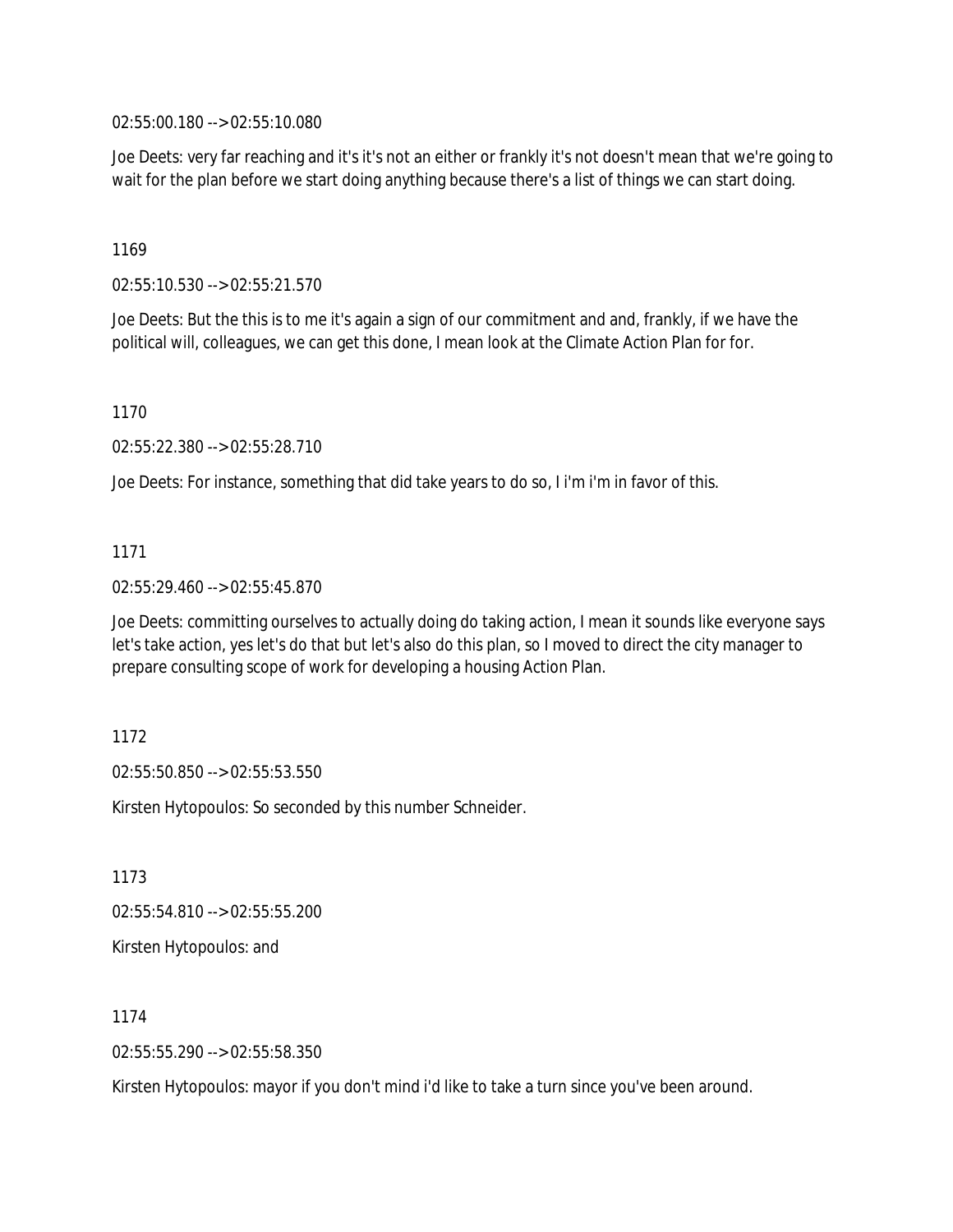02:55:59.250 --> 02:56:06.780

Kirsten Hytopoulos: Okay, thank you um we take a look at my notes here, I think, Council, I obviously support this having been on the committee and spent time working on this.

1176

02:56:07.410 --> 02:56:18.330

Kirsten Hytopoulos: I think Council members and car made some really important points about why this is so different than what's happened before what's gotten one of the things that's gotten.

1177

02:56:19.380 --> 02:56:33.510

Kirsten Hytopoulos: in the way of us moving forward so far is the lack of public engagement, the lack of common vocabulary, the lack of common both on the Council in the Community, the lack of common definition of what is affordable.

1178

02:56:34.650 --> 02:56:44.250

Kirsten Hytopoulos: The lack of have a conversation about you know what level of affordability, are we aiming for in this Community, what are the trade offs are willing to me.

1179

02:56:44.730 --> 02:56:50.640

Kirsten Hytopoulos: You know what we are a community that is very concerned about density and we're concerned about affordable affordability.

1180

02:56:51.060 --> 02:57:02.880

Kirsten Hytopoulos: So what you know what is our vision for where we what you know if our, we will have conversations like they were talking about Suzuki and some people when they're saying affordable are talking about the missing middle some people are talking about.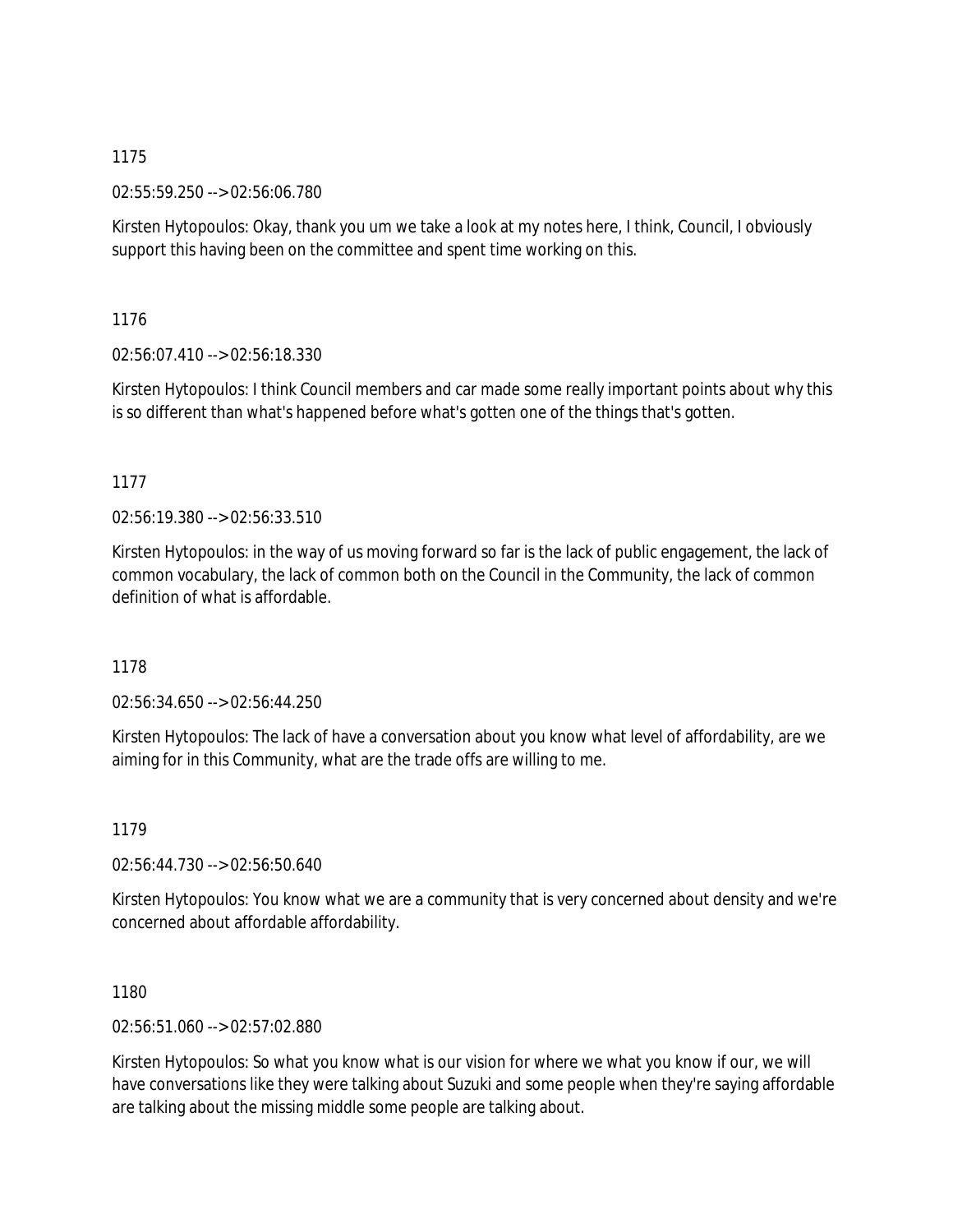02:57:03.120 --> 02:57:13.110

Kirsten Hytopoulos: Ownership something we're talking about Rentals and we're talking about 30% Am I and and and and so, then when they think that it looks like this, they think that we're helping people who are.

1182

02:57:13.620 --> 02:57:20.220

Kirsten Hytopoulos: You know, teaching and some people think we're tired of people who are working at rite aid and it matters and we haven't had this conversation.

1183

02:57:20.580 --> 02:57:25.710

Kirsten Hytopoulos: So I think it's really important that we're engaging the Community and talking about who are we talking about and and.

1184

02:57:26.310 --> 02:57:37.920

Kirsten Hytopoulos: Are we talking about keeping people on the island, who are about to you know not be able to live here anymore, are we talking about people buying houses, who you know who could rent houses i'm you know i'm.

1185

02:57:39.360 --> 02:57:39.930

Kirsten Hytopoulos: counts over.

1186

02:57:41.250 --> 02:57:49.590

Kirsten Hytopoulos: Car was also talking about what is the city's role we have we ever really defined what the city's role is, are we going to build housing or are we just going to.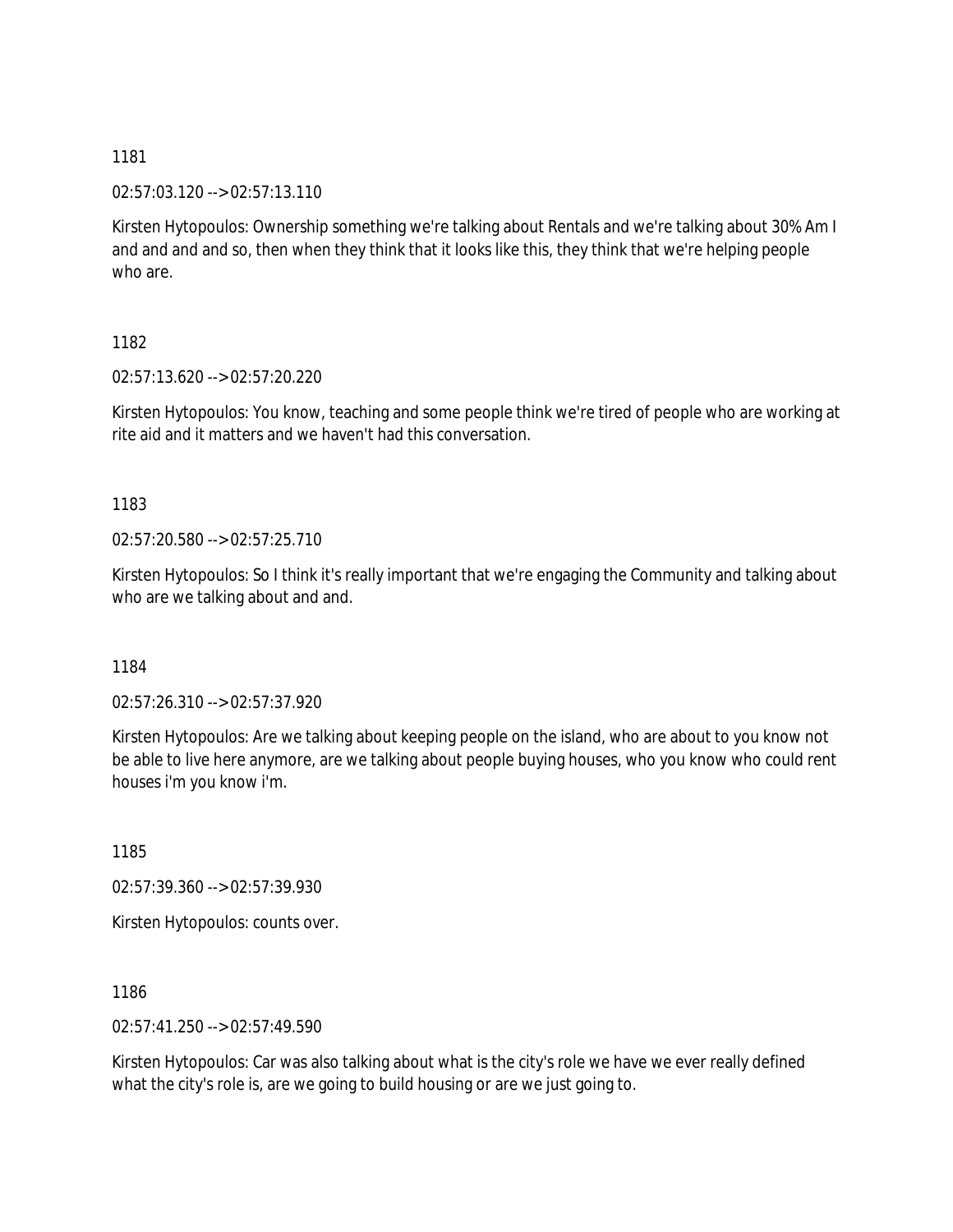02:57:49.890 --> 02:58:06.150

Kirsten Hytopoulos: create the opportunity for building housing, so this whole conversation that the the bringing the publican and there's also the fact that we're bringing everything together there's been all these floating pieces look at the work plan there's over here is the you know the.

1188

02:58:07.530 --> 02:58:13.380

Kirsten Hytopoulos: exclusionary zoning and here's the tiny houses and here's this and that and it's just a smattering of stuff it's not coming together.

1189

02:58:13.770 --> 02:58:19.830

Kirsten Hytopoulos: And I think we've heard repeatedly, I think, including from a couple people in this room that we need a strategy.

1190

02:58:20.730 --> 02:58:30.240

Kirsten Hytopoulos: You know and that's kind of what we're talking about here is exactly that we're talking about a strategy we're talking about who are we trying to serve where are we trying to put it, what does it look like.

1191

02:58:30.570 --> 02:58:42.630

Kirsten Hytopoulos: whose role is what, in this situation we're also talking about following the model that the state is talking about us doing it's asking us to do, which is why I think comes from a car or Council member Schneider I think was saying.

1192

02:58:43.020 --> 02:58:51.060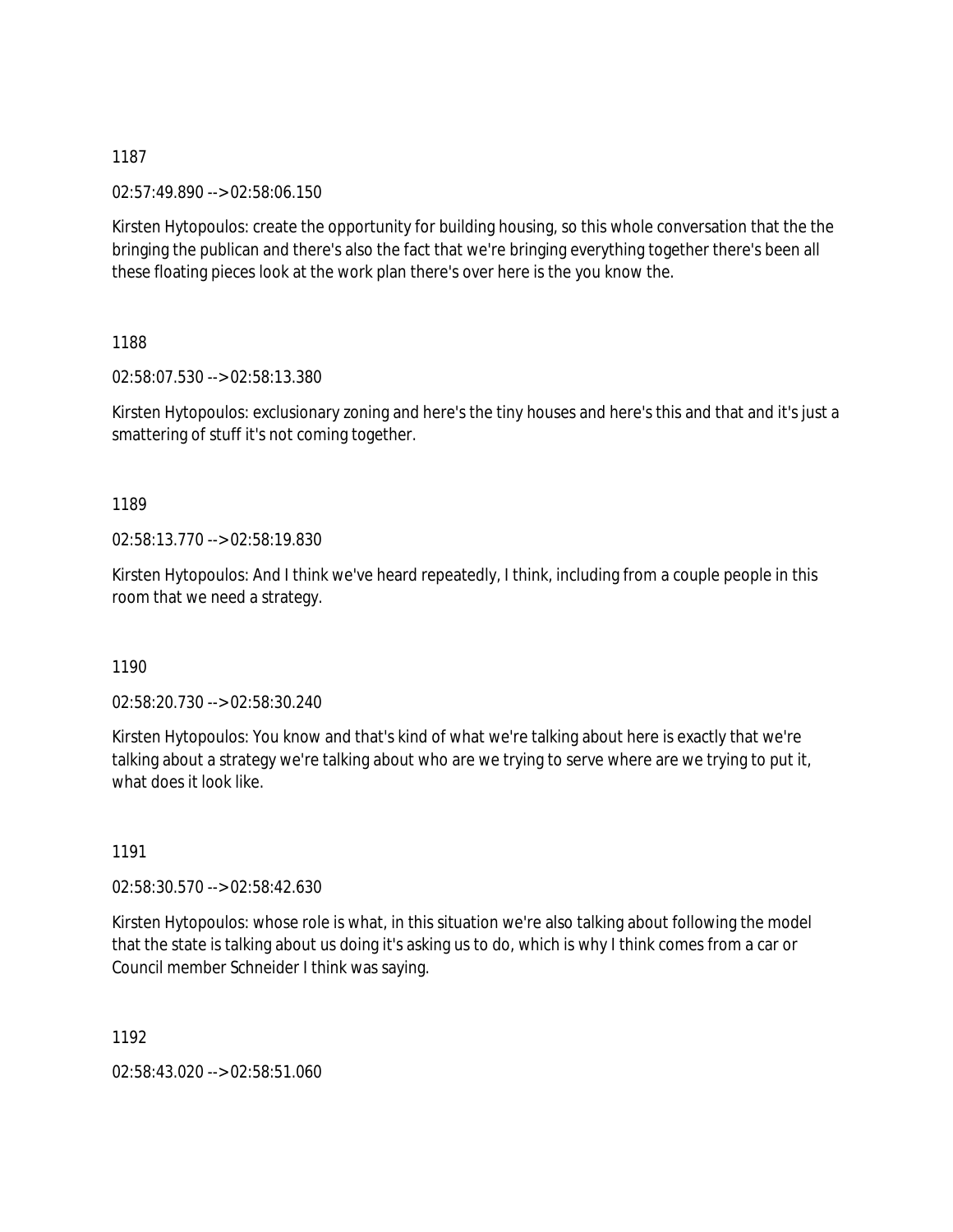Kirsten Hytopoulos: You know, maybe what you know we can see that we're by following model and implementing plan that we might be able to have funded by the commerce department.

# 1193

02:58:51.450 --> 02:59:03.540

Kirsten Hytopoulos: is setting us up to be able to slot into future funding cycles, because this is the model that's being set up, have an affordable housing fan have these elements, so that we can follow with the state's expecting us to do.

## 1194

02:59:04.860 --> 02:59:12.870

Kirsten Hytopoulos: Do we want to be ready in a holistic manner, so that when the inevitable mandates continue to come down and increasingly come down from the State.

## 1195

02:59:13.140 --> 02:59:19.380

Kirsten Hytopoulos: that you will do this, and this that we can say we're ready so when you tell us state you're going to do these things.

1196

02:59:19.740 --> 02:59:24.930

Kirsten Hytopoulos: here's where we want it, and this is what it's going to look like, or are we going to just be victims about when it comes to us.

1197

02:59:25.230 --> 02:59:29.010

Kirsten Hytopoulos: We want to do it right and we want to do it the way our our community wants to do that.

#### 1198

02:59:29.340 --> 02:59:38.280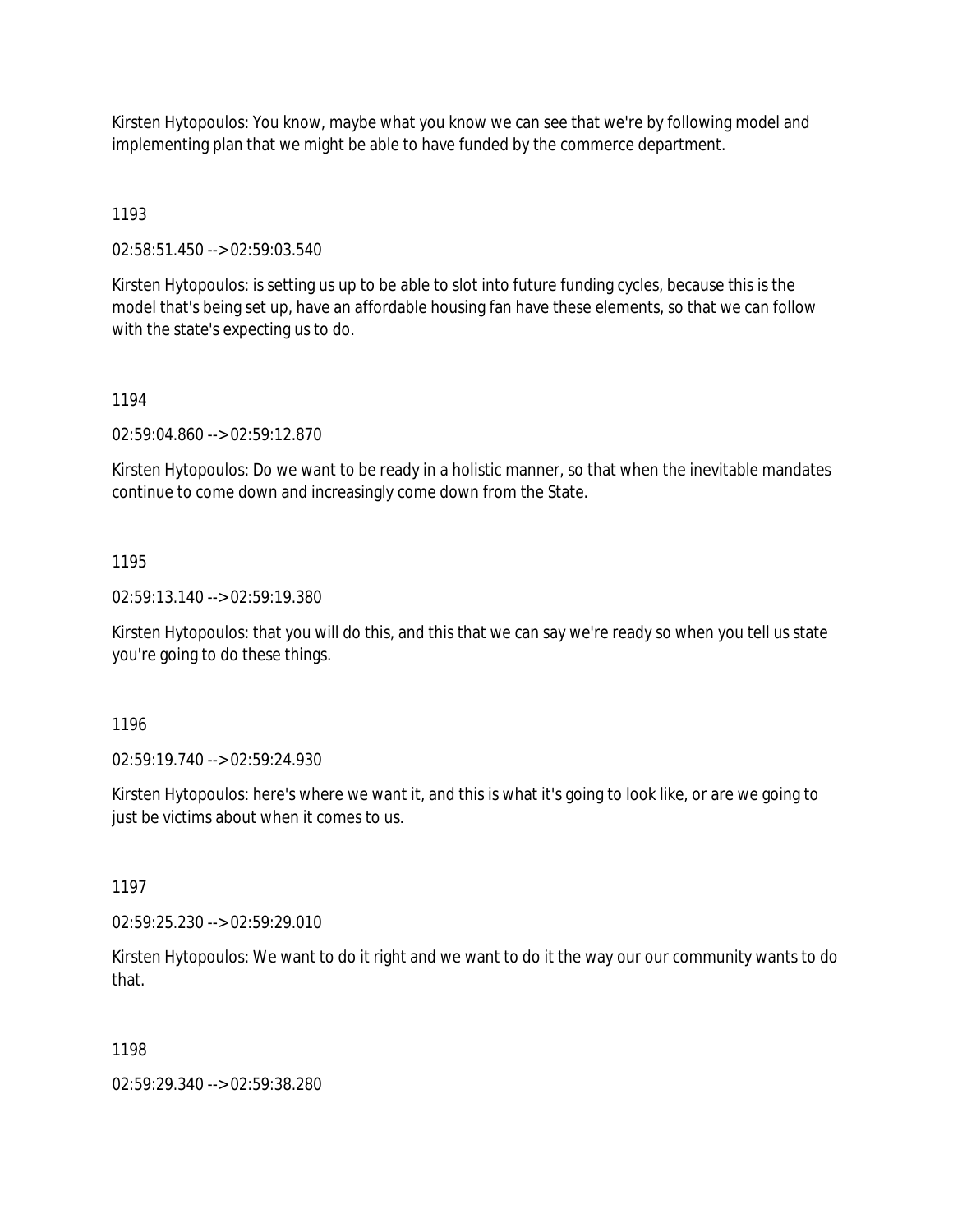Kirsten Hytopoulos: we care about growth we care about where it goes, but it looks like so do we want to plan for it, do you want to plan for who we're serving and where it goes, or do we want to react to it right.

## 1199

02:59:38.850 --> 02:59:44.220

Kirsten Hytopoulos: We like we want to, we want to decide what we look like we're we're going, so this is our opportunity to do that.

#### 1200

02:59:44.670 --> 02:59:56.160

Kirsten Hytopoulos: there's a lot of reasons is very different from what the affordable housing Task Force did, and why this is, this is the best practices right now in our state and I guess what I also wanted to mention was that.

## 1201

02:59:59.010 --> 03:00:06.630

Kirsten Hytopoulos: You know I feel like i'm hearing which is kind of aggravating having spent weekend talking, you know with.

# 1202

03:00:07.050 --> 03:00:15.240

Kirsten Hytopoulos: The committee spending my time on this when i'm very, very busy person, because it matters so much to me because I want you and it's built because it hasn't been happening.

#### 1203

03:00:15.510 --> 03:00:20.460

Kirsten Hytopoulos: And i'm hearing from these people that i'm working with that they want you and it's built and the very last thing they want.

#### 1204

03:00:20.760 --> 03:00:27.000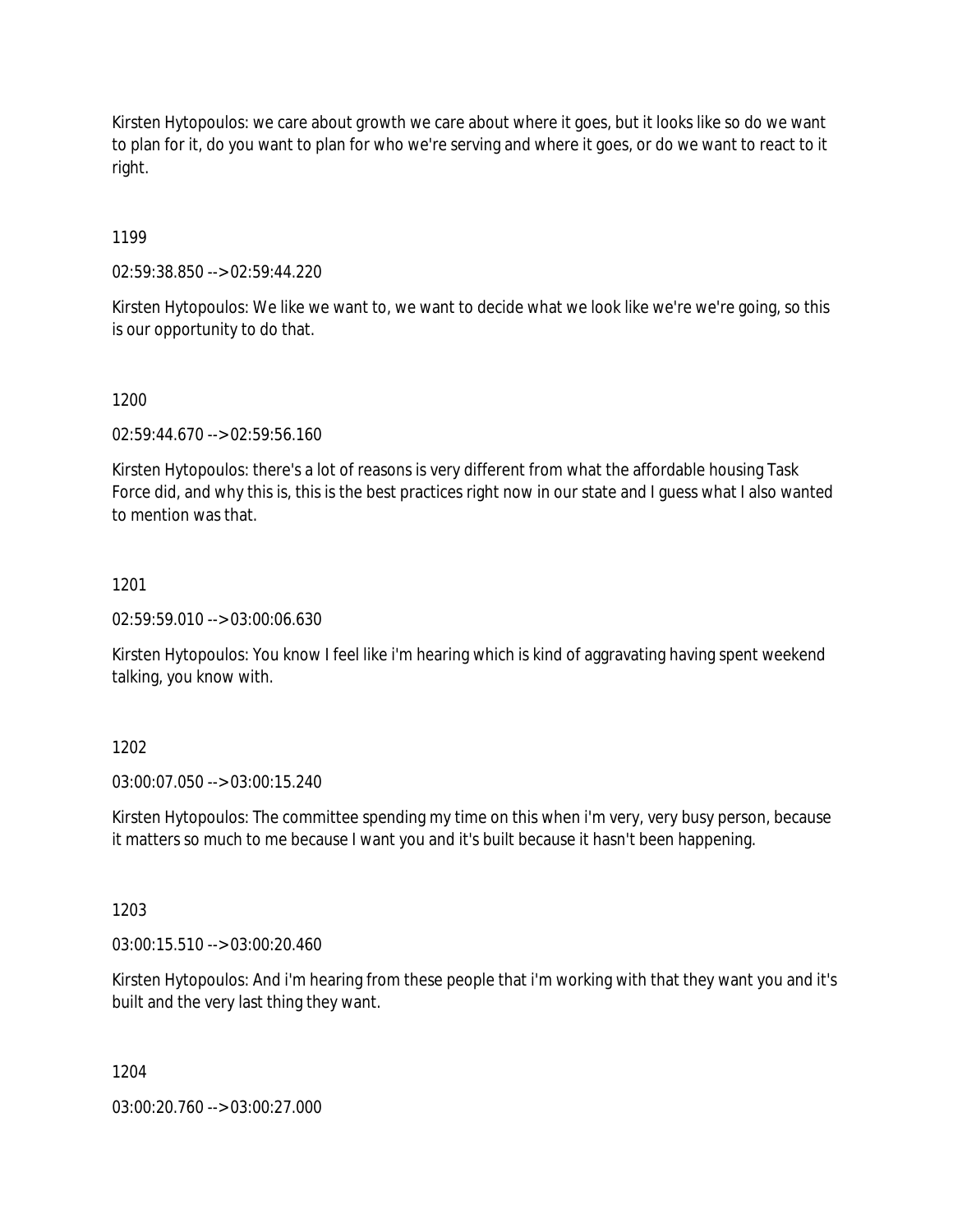Kirsten Hytopoulos: is to push this off and for more years to go by, to hear that it sounds like what we're bringing forward is more delays.

1205

03:00:27.750 --> 03:00:41.220

Kirsten Hytopoulos: Is that we really believe this is going to be the way to get this done first of all, so I want to be really clear about that, and the second thing is because we want to figure out how to also do the low as much low hanging fruit as possible.

## 1206

03:00:42.270 --> 03:00:49.830

Kirsten Hytopoulos: While we're doing what we hope will will be the big big push remember we're also the brain forward suggestions that we do some other things right now.

## 1207

03:00:50.190 --> 03:00:58.230

Kirsten Hytopoulos: we're suggesting that we take action on what is a mandate from the state that we that we pass an ordinance to.

1208

03:00:59.100 --> 03:01:07.290

Kirsten Hytopoulos: Create bonus density or increased bonus density for religious organizations that own property and one of the reasons we think that's great that we follow through on that mandate.

1209

03:01:07.830 --> 03:01:13.470

Kirsten Hytopoulos: That we already have to do is because we know there's a religious organization that has land has been talking about building for a long time.

# 1210

03:01:13.830 --> 03:01:25.770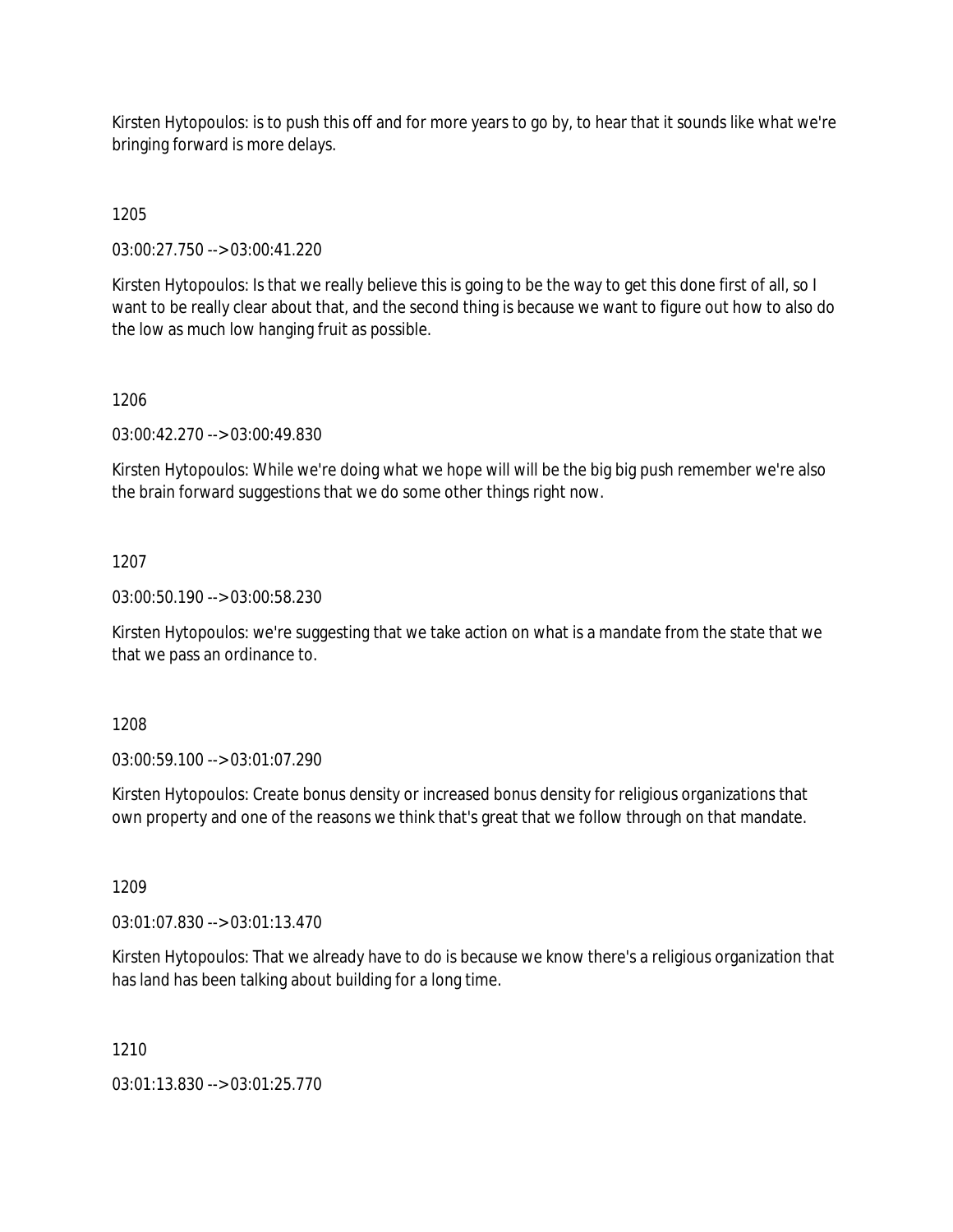Kirsten Hytopoulos: And it's ready to get going on, that that we think is going to get units on the ground in the next couple of years there's some potential units on the ground of 100% affordable housing and we have other things that we'll talk about so we are talking about.

1211

03:01:26.940 --> 03:01:35.460

Kirsten Hytopoulos: Immediate stuff we bring forward and we're talking about a plan that we believe is the most direct route to a strategy to bring us.

# 1212

03:01:36.180 --> 03:01:45.660

Kirsten Hytopoulos: The most affordable housing in the long term, so I just want to defend the committee as being really, really afford really, really committed to affordable housing.

# 1213

03:01:46.890 --> 03:01:49.260

Kirsten Hytopoulos: Okay mail, please take your turn.

# 1214

03:01:50.730 --> 03:02:05.970

Rasham Nassar: It thanks I really appreciate discussion and counselor Ricardo appreciate your your your explanation and your thoughtfulness I really do you know, want to reiterate how much I appreciate the work and the investment of time that that y'all put into it and I i'm.

# 1215

03:02:09.720 --> 03:02:21.750

Rasham Nassar: i'm reluctant i'm still reluctant to support the plan aspect of your proposal and and hearing that councilmember car, I think you said something like we're going to need one or or it's required as part of the COMP plan update.

1216

03:02:23.040 --> 03:02:34.440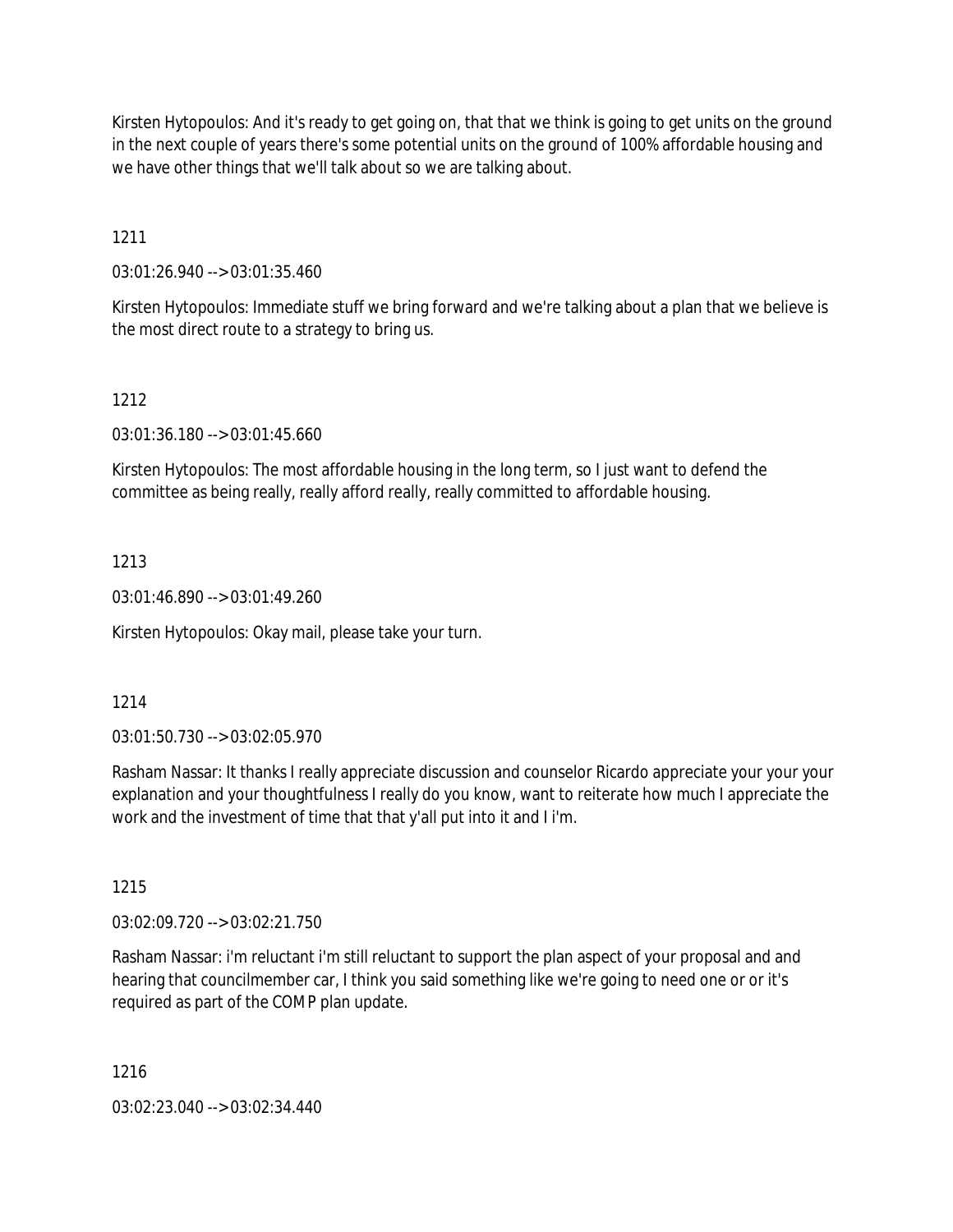Rasham Nassar: that's a I hadn't considered that before so that's something that i'd like to learn more about it, maybe it's something that I will potentially support if it's something that we're required to do as part of that COMP plan updating process and.

1217

03:02:36.270 --> 03:02:49.320

Rasham Nassar: What i've heard, though, in terms of what what the problem has been and why we haven't had units on the ground, and you know it isn't for lack of a plan, and I know that because i've I mean i've been and I know a lot of us have been watching these conversations.

1218

03:02:50.340 --> 03:03:00.090

Rasham Nassar: For happen for a number of years and have watched the amount of funding have watched general fund dollars go into consulting services and fees and.

1219

03:03:00.600 --> 03:03:02.910

Rasham Nassar: Pre preliminary development costs.

1220

03:03:03.330 --> 03:03:16.680

Rasham Nassar: and produce nothing, and that is what it's entirely frustrating and I don't think that the problem is lack of planning, I think the problem is that the Council in the past Councils in the past have pushed these grandiose plans that are just not realistic, and that aren't necessarily.

1221

03:03:17.880 --> 03:03:23.970

Rasham Nassar: Consistent with what we've heard the Community is comfortable with and I hear you Deputy Mayor hi topless density is.

1222

03:03:24.270 --> 03:03:35.160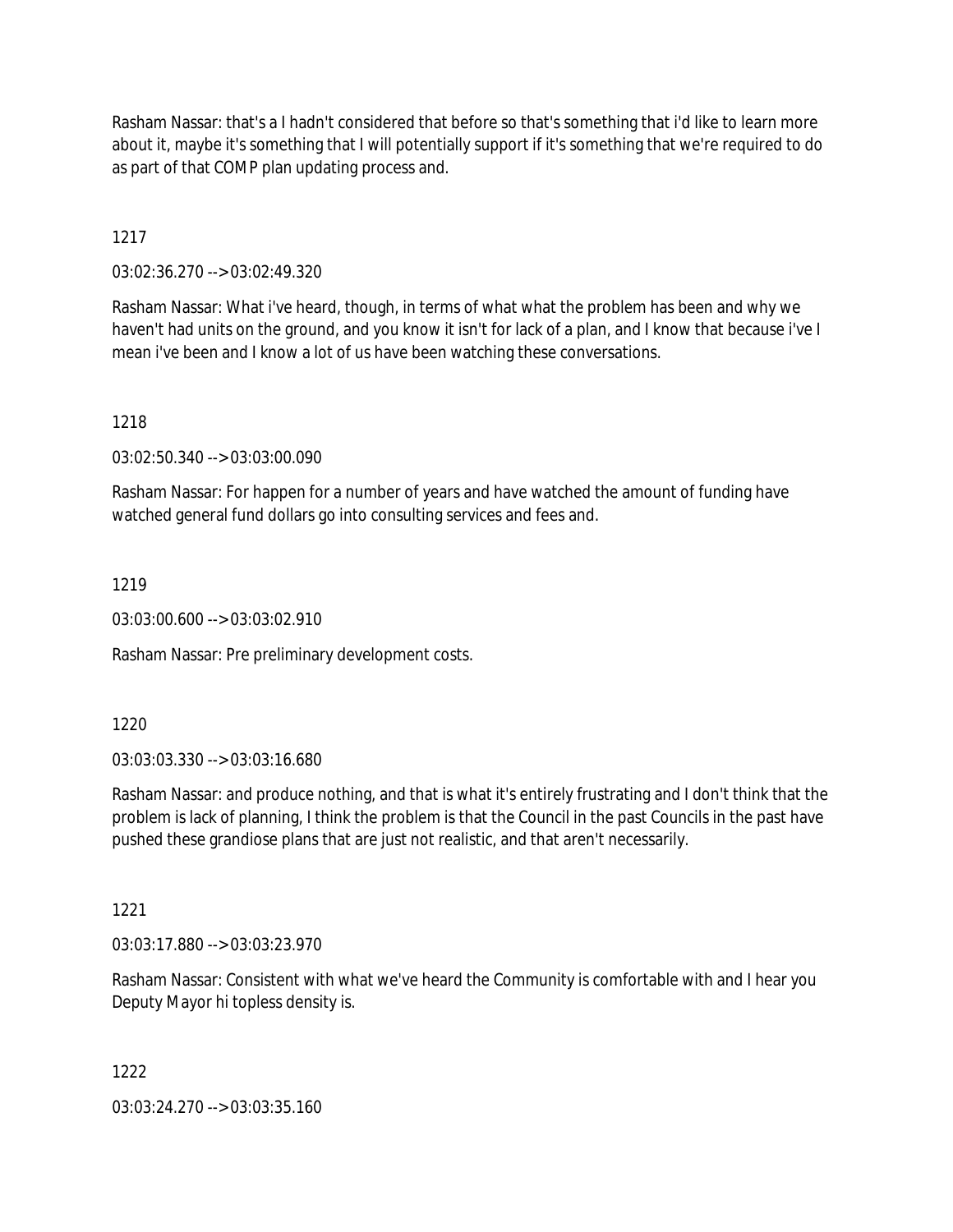Rasham Nassar: Is is definitely a concern of island residence, but I would not agree with you, however, that there has not been substantial public involvement or engagement and our affordable housing discussions in the past.

1223

03:03:35.970 --> 03:03:46.860

Rasham Nassar: The affordable housing Task Force process and must have been 2017 2018 was a highly public process we've had members of the public continuously be involved and.

1224

03:03:47.400 --> 03:03:50.760

Rasham Nassar: engaged in discussions around affordable housing and.

## 1225

03:03:51.570 --> 03:04:01.320

Rasham Nassar: I think the approach is what needs to be changed, for example, instead of having a conversation about a plan, this evening we could have had a conversation about regulatory.

1226

03:04:01.800 --> 03:04:13.440

Rasham Nassar: relieving some regulatory hurdles for at us, we could have had a conversation about TD ours, which would provide the incentive for property owners who are struggling who are at risk of being displaced.

1227

03:04:13.830 --> 03:04:19.470

Rasham Nassar: To give them a little capital and then exchange transfer those development and rights into bonus density incentives in our core.

1228

03:04:21.840 --> 03:04:30.390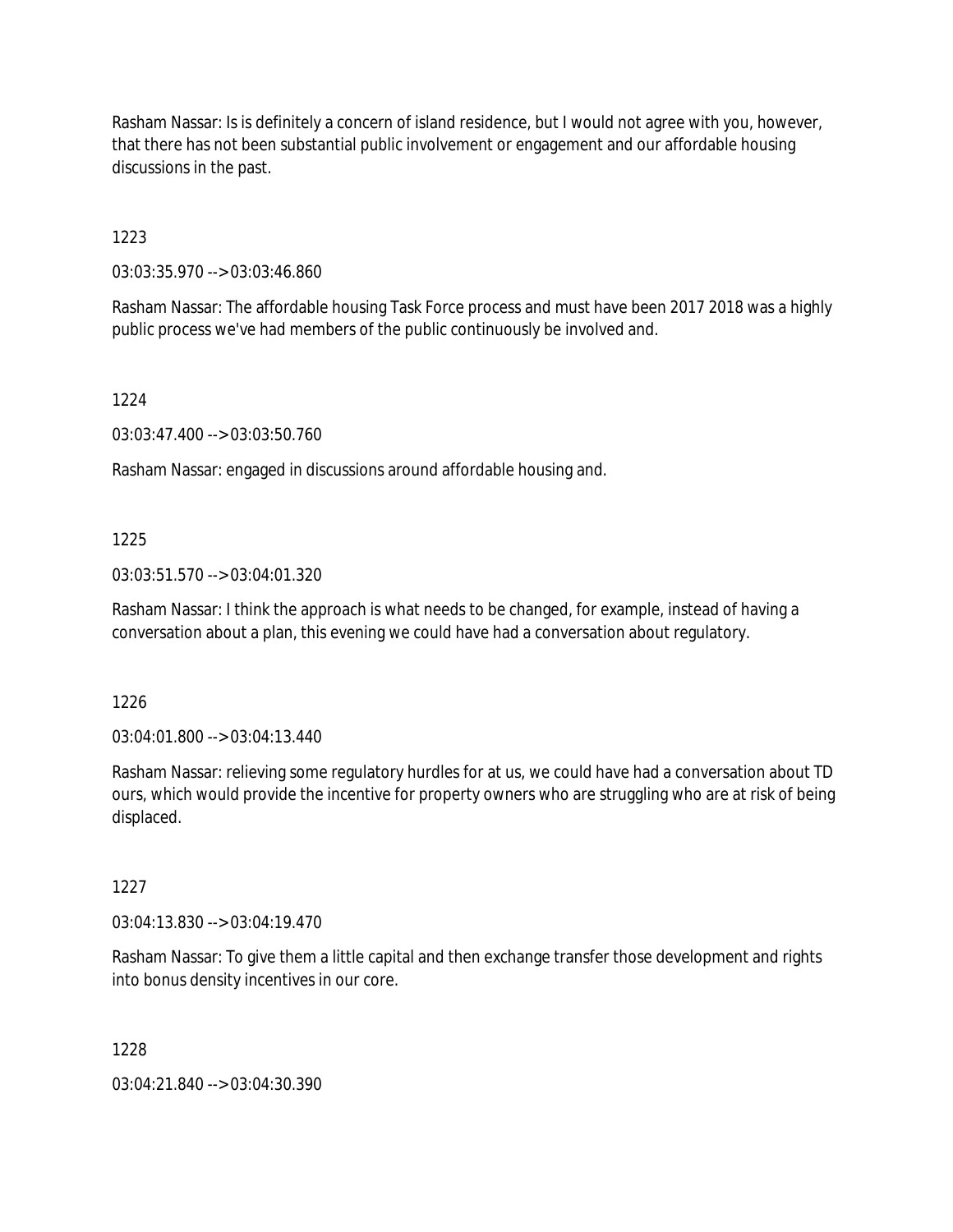Rasham Nassar: We have these conversations that planning, but when push comes to shove, I haven't seen the Council take a lot of action and so maybe I am.

1229

03:04:30.870 --> 03:04:38.550

Rasham Nassar: expressing a little bit of frustration here, because when these plans are what are being proposed and not actual action taking action.

1230

03:04:38.790 --> 03:04:45.570

Rasham Nassar: On plans that have previously been produced like Council member finra Johnson said there's a lot of information on the record.

## 1231

03:04:45.930 --> 03:04:52.230

Rasham Nassar: I have the affordable housing Task Force report pulled up it's good stuff in there, especially this stuff about at us.

1232

03:04:52.950 --> 03:05:08.070

Rasham Nassar: tiny homes on wheels the vacation rental proposal that's already in there and i'm not interested in spending more money and adding to the black hole of affordable housing dollars that has walked out of this city and produce zero units where there's.

1233

03:05:09.540 --> 03:05:18.390

Rasham Nassar: no guarantee that affordable units will be produced on the back end because it hasn't happened yet, and so I would like to dramatically shift our approach to affordable housing discussions.

1234

03:05:18.840 --> 03:05:25.590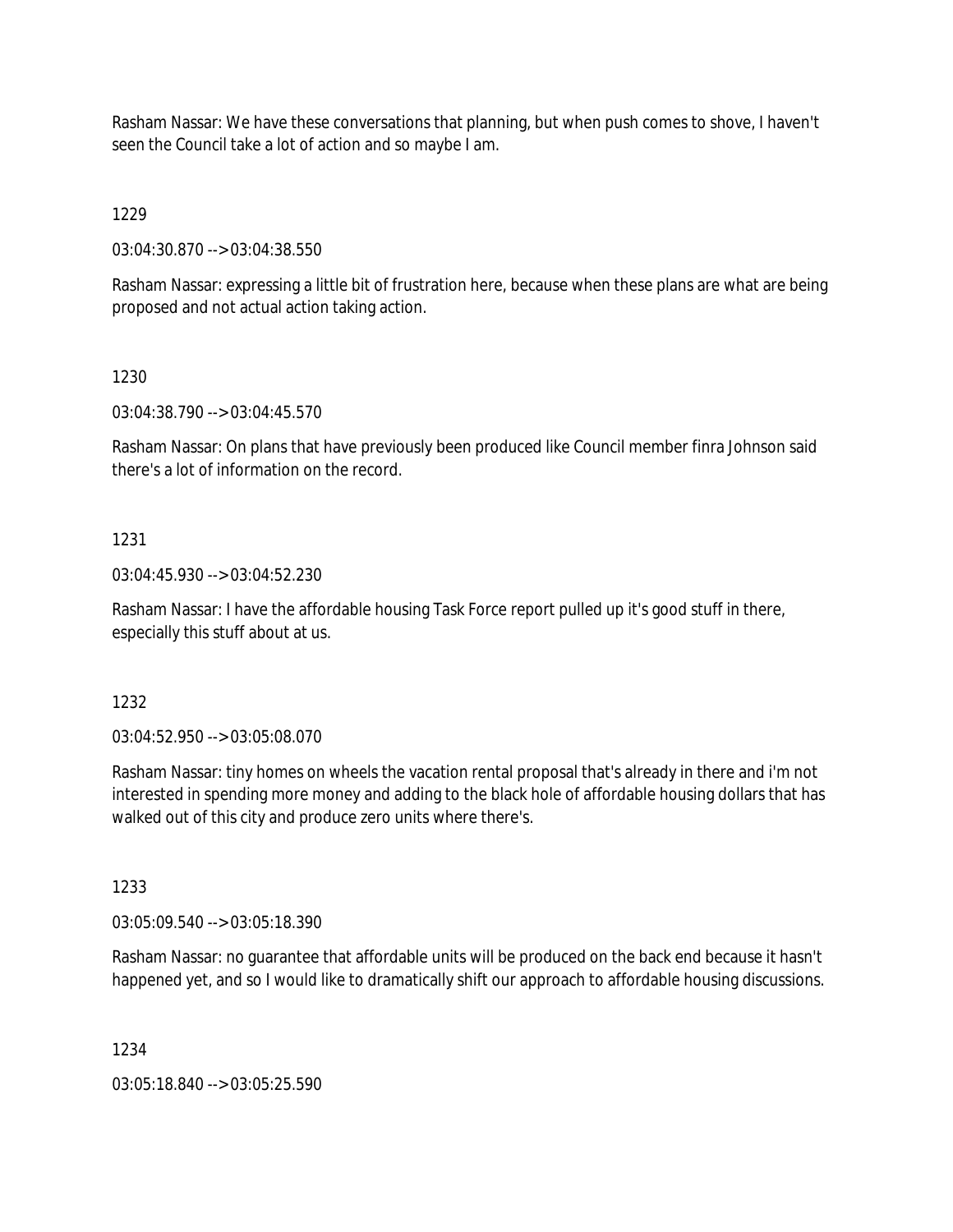Rasham Nassar: We could put something on the agenda, and I would like to maybe propose it during future agendas next meeting.

1235

03:05:26.640 --> 03:05:28.170

Rasham Nassar: To force us to make decisions.

1236

03:05:28.830 --> 03:05:39.000

Rasham Nassar: We could put this, we can put in decision for at us on the on a business meeting agenda and make that decision see we haven't had those conversations, because the council's have been reluctant to make those decisions.

#### 1237

03:05:39.330 --> 03:05:46.830

Rasham Nassar: But our Community is ready for them, because affordable housing is very big problem at this point in time, and a lot of people are being forced off the island.

1238

03:05:47.310 --> 03:05:59.310

Rasham Nassar: um, so I think that we need to act quickly, but I don't I don't agree that we need a plan at all to identify what the issues are, I think they've been identified for years, they have the same problems.

1239

03:05:59.940 --> 03:06:11.580

Rasham Nassar: more or less the same solutions new things are coming up at the House and are being passed in state and that's great, and I would rely on the on our staff to make us aware of that um.

1240

03:06:12.570 --> 03:06:17.070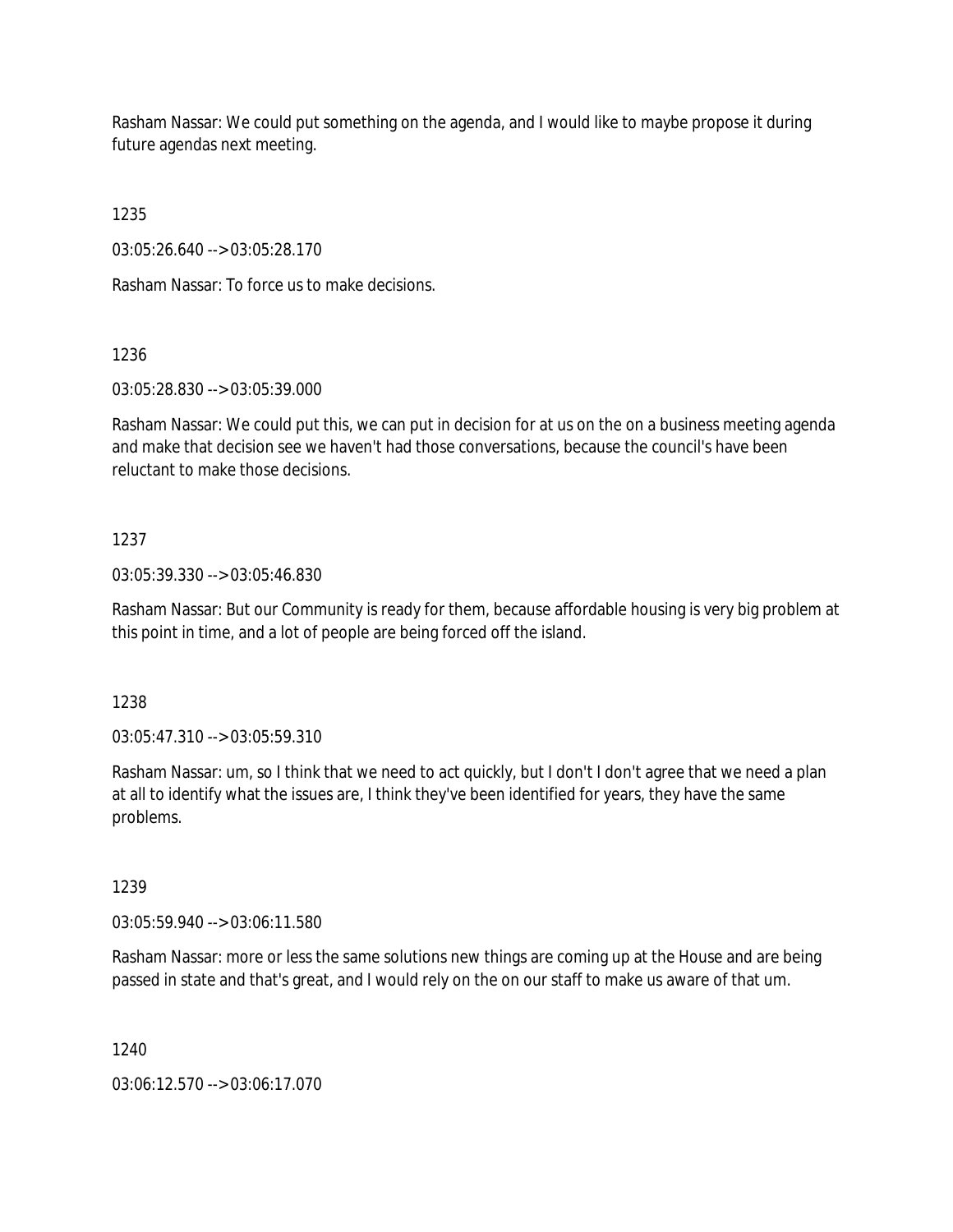Rasham Nassar: But I would like to spend our time actually doing something, instead of talking about.

### 1241

03:06:17.340 --> 03:06:24.360

Rasham Nassar: scoping out for this plan how long is it going to take, how are we going to engage with the consultant what's the public process going to be like.

# 1242

03:06:24.660 --> 03:06:32.100

Rasham Nassar: you're already talking hours and hours and hours of Council time on that i'd rather spend it on the policy i'd rather spend it on the ordinances.

# 1243

03:06:32.430 --> 03:06:43.260

Rasham Nassar: i'd rather commit to doing three things this year with this Council and getting them done and we can do that, but the plan has to go on hold and the action has to be the priority, not the plan.

#### 1244

03:06:45.120 --> 03:06:46.020

Kirsten Hytopoulos: counselor pollock.

1245

03:06:49.710 --> 03:06:49.830

Michael Pollock: I.

1246

03:06:52.950 --> 03:06:59.580

Michael Pollock: don't think I could really say it any better, I mean I don't want to housing Action Plan, I want housing action.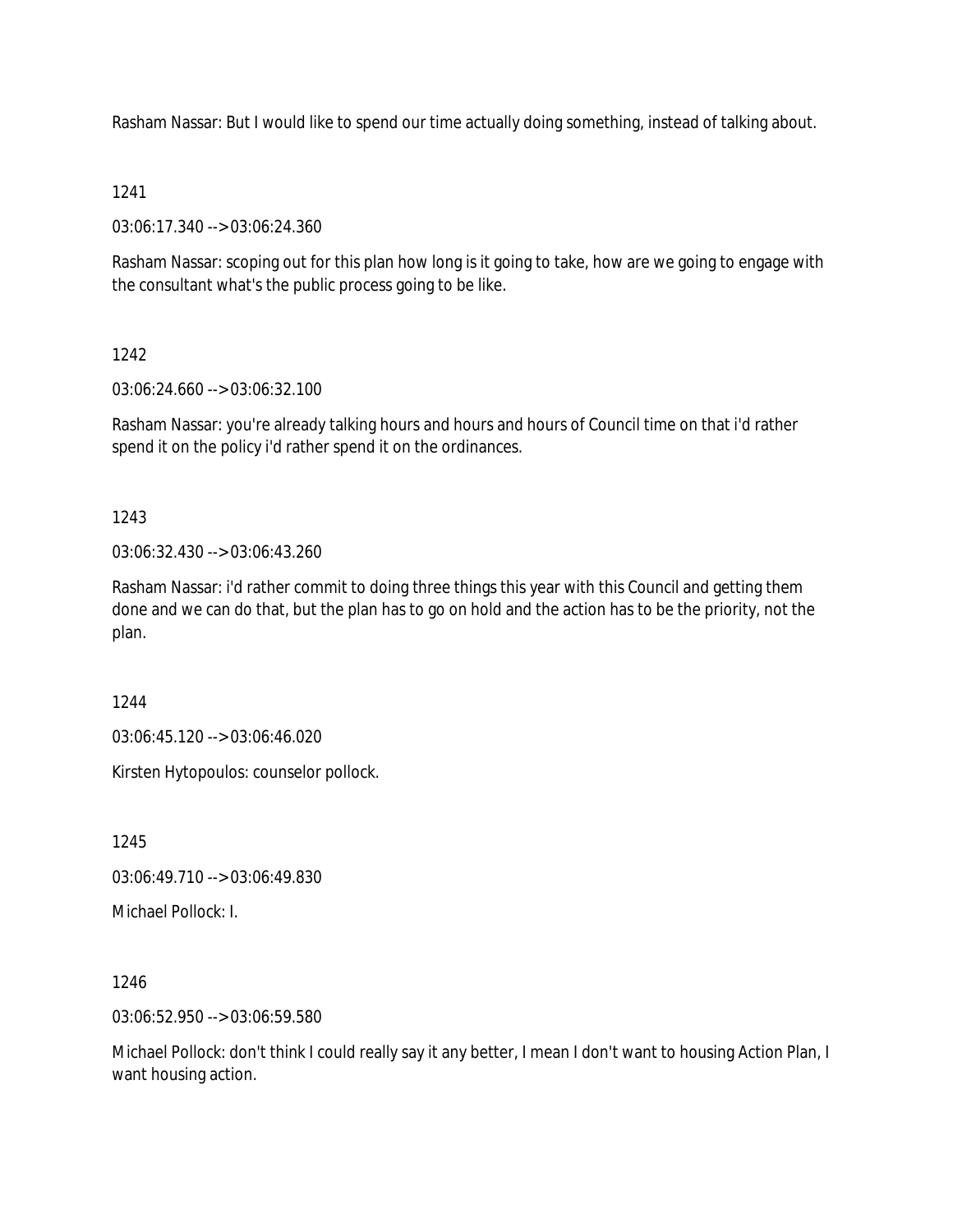03:07:00.390 --> 03:07:09.390

Michael Pollock: You know, we have a public process that we go through it's called Council meetings there's opportunities for Council member of the public to comment on what we propose.

1248

03:07:09.810 --> 03:07:18.780

Michael Pollock: I would really like to see the focus be on policies that we can implement you know what i've heard talk about low hanging fruit, there is no low hanging fruit.

1249

03:07:19.830 --> 03:07:36.960

Michael Pollock: there's there's work that needs to be done to develop policies there's other jurisdictions that have developed policies and similar to what we would benefit from, in my opinion, and we can adopt those policies it's pretty straightforward work in that regard.

1250

03:07:38.040 --> 03:07:49.860

Michael Pollock: And then, secondly, in terms of a plan and the puget sound Regional Council really pretty much probably just blow out the resources they've got.

1251

03:07:50.760 --> 03:07:58.500

Michael Pollock: Another website now housing options and expensive markets they've got a whole plan there there's the regional plan that they're working on.

1252

03:07:59.340 --> 03:08:05.760

Michael Pollock: And in terms of the regional housing plan so I guess the recent regional housing strategy, so I guess I you know if.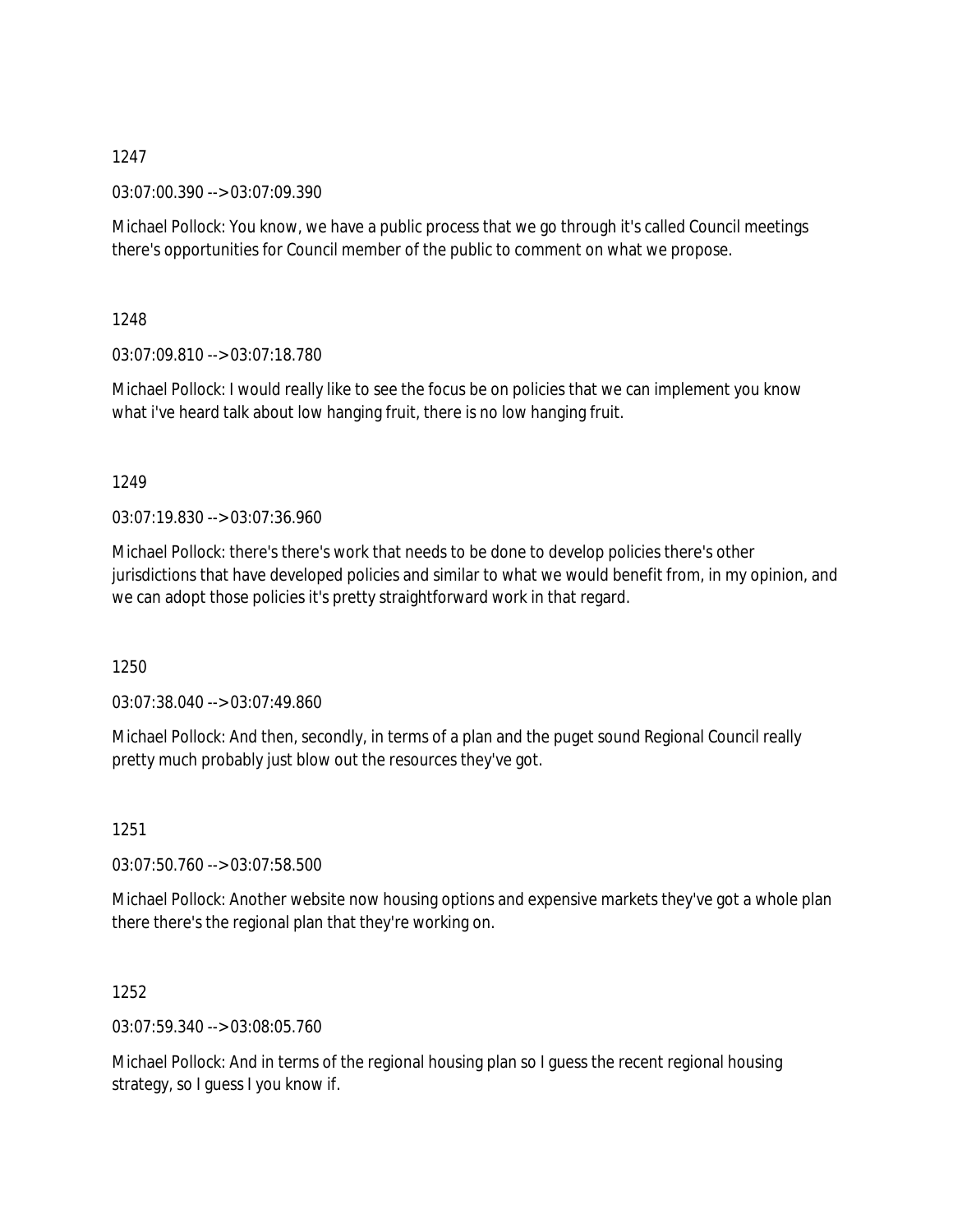03:08:06.090 --> 03:08:12.390

Michael Pollock: If the Council is going to go ahead and vote for our bainbridge island little plan like well how is it going to.

1254

03:08:12.600 --> 03:08:21.600

Michael Pollock: complement that what's it going to provide that isn't already been provided at the regional level at the kids at the level of kicks up county so I just think.

1255

03:08:22.050 --> 03:08:28.440

Michael Pollock: You know spending money, just to give the sense that we're doing something or and are committed isn't.

1256

03:08:29.310 --> 03:08:43.380

Michael Pollock: I just don't see that as good fiscal stewardship I think really looking at the existing plans that are out there and seeing what we can use from them and if there's some gap that somehow needs to be.

1257

03:08:43.950 --> 03:08:56.700

Michael Pollock: filled because bainbridge is somehow different, I think that that makes sense, but what we need our policies, what we need is housing action, and I support closing action, not an action plan.

1258

03:08:57.660 --> 03:09:07.800

Michael Pollock: So i'm said what I what I think we need to go, I think we can do that, and I would sure, like to see those sorts of things be taken care of.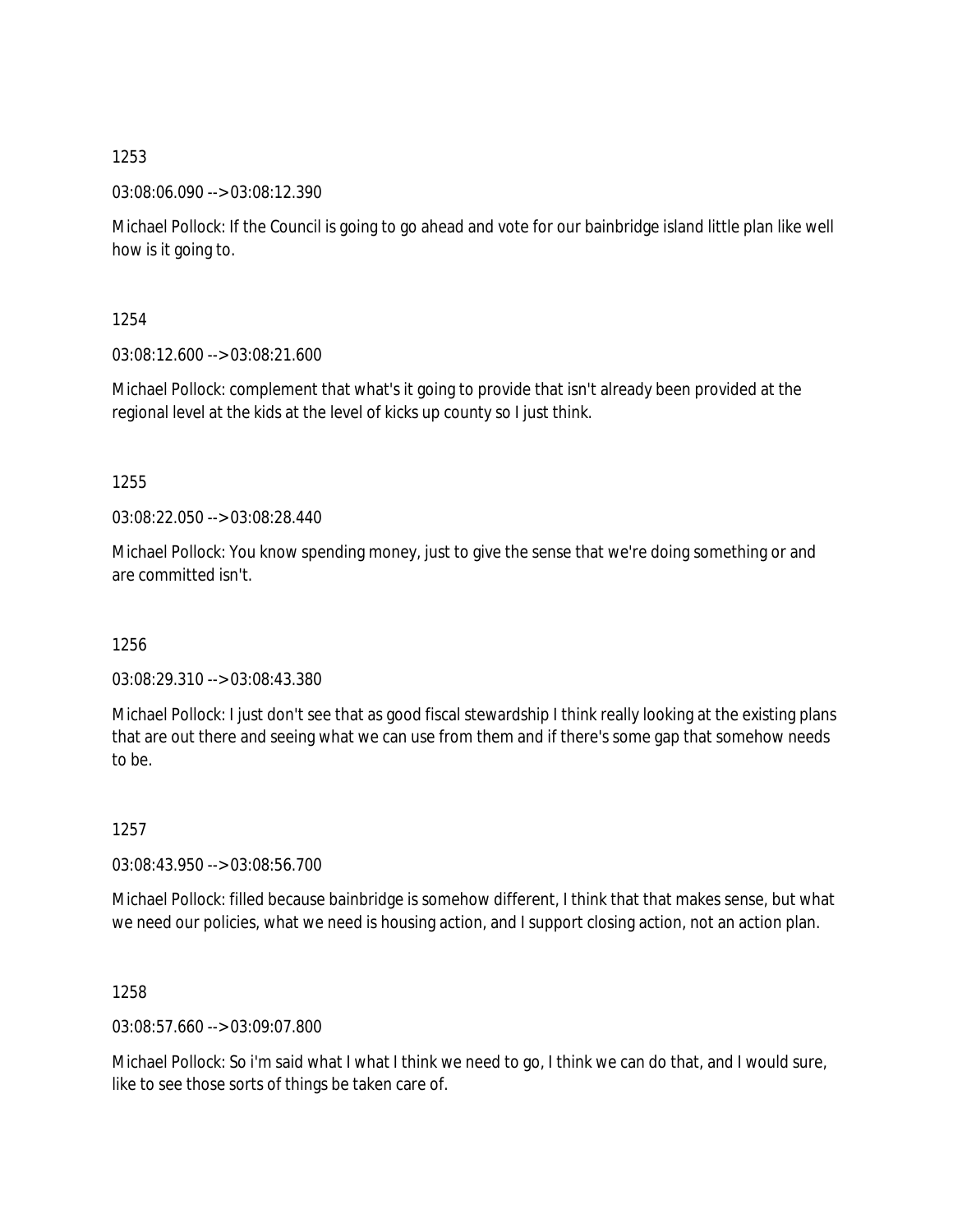03:09:09.030 --> 03:09:18.570

Michael Pollock: And, in particular the regulatory reform, I would really like to see us tackle that and i'm like our next meeting to be about policies that we can adopt.

1260

03:09:18.870 --> 03:09:29.370

Michael Pollock: And sort of what we need to do to get the planning department able to move through some of these permits, you know more time way so that's where i'd like to see the effort and.

1261

03:09:30.240 --> 03:09:39.300

Michael Pollock: And if, after we do all of that, there still seems to be some need for some sort of a plan that to fill the gaps of other plans that are.

1262

03:09:39.870 --> 03:09:48.240

Michael Pollock: are being produced with different levels or that we've already produced on bainbridge yeah I would support that but I haven't heard a good case made that there's something.

1263

03:09:49.320 --> 03:09:57.780

Michael Pollock: that we need to do that isn't already out there, so I just time I just don't see the wisdom of coming up with another plan.

1264

03:09:59.730 --> 03:10:00.870

Kirsten Hytopoulos: And that's already.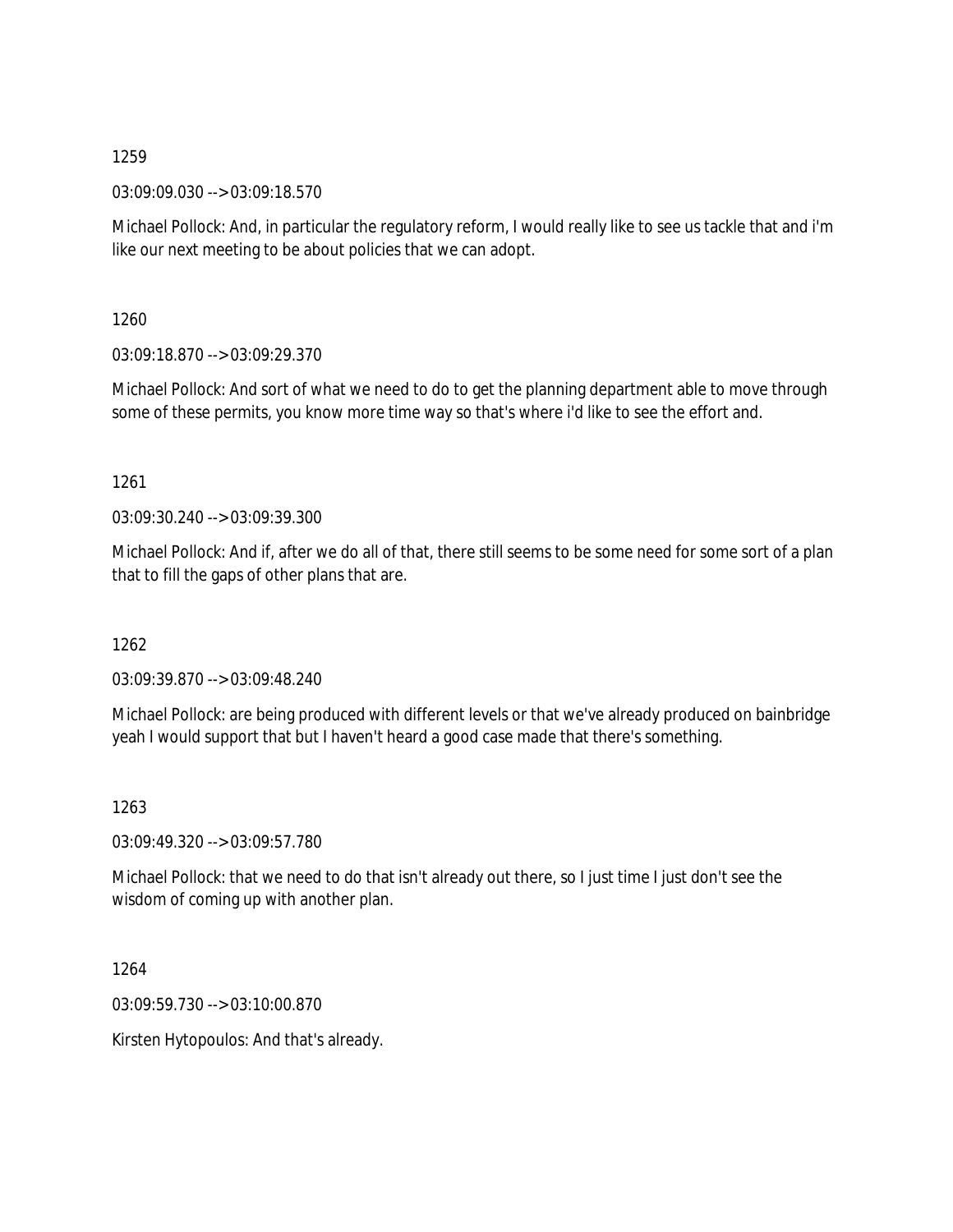03:10:01.650 --> 03:10:09.630

Joe Deets: yeah Thank you i'd like to think we're about to wrap up, but what i'm getting from this is actually every single one of us said we want action.

1266

03:10:10.980 --> 03:10:15.750

Joe Deets: No one said no action we all want to get some things done, although I did hear someone.

1267

03:10:17.400 --> 03:10:35.430

Joe Deets: Paris or add a caution the other communities, not in favor over a grand plans, I think the Community is expecting us to get some work done so, what i'm getting from this conversation is yes let's do action and i'd like to have a vote I call the question on this.

1268

03:10:37.200 --> 03:10:42.030

Kirsten Hytopoulos: Questions been called all those in favor of the motion, please say Aye Aye.

1269

03:10:43.650 --> 03:10:44.220

Kirsten Hytopoulos: opposed.

1270

03:10:45.840 --> 03:10:52.620

Kirsten Hytopoulos: fate motion carries 43 with customers pantry Johnson holic and Nasser opposed.

1271

03:10:53.190 --> 03:10:57.030

Michael Pollock: To do is for the record, after to repeat the motion.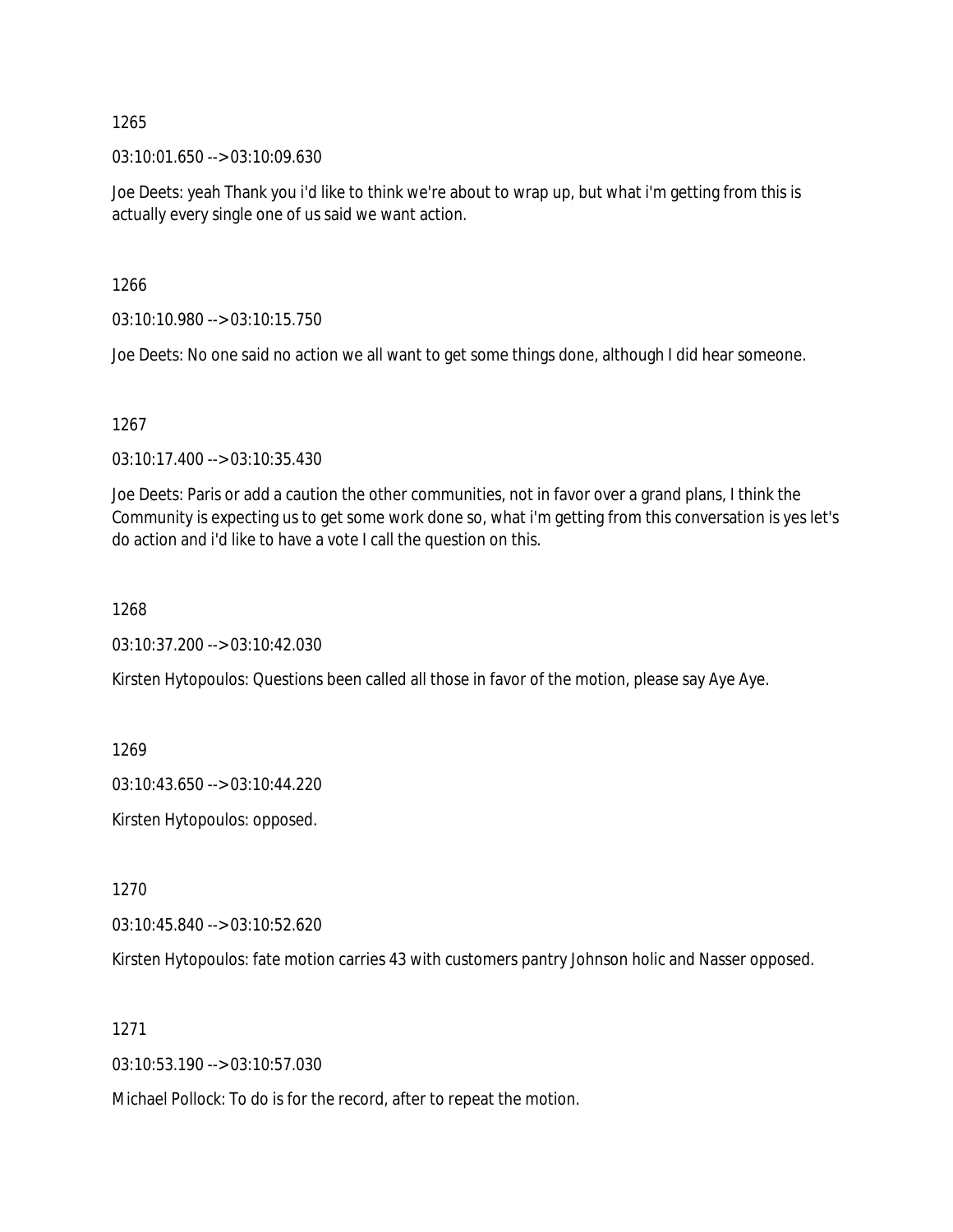03:10:59.430 --> 03:11:03.000

Kirsten Hytopoulos: I did you read it right out of the package oh.

#### 1273

03:11:04.170 --> 03:11:15.570

Joe Deets: yeah I guess that was Nina right Okay, yes I moved to direct the city manager to prepare a consulting scope of work for developing a housing Action Plan okay.

#### 1274

03:11:16.920 --> 03:11:25.080

Kirsten Hytopoulos: And there's a second motion in the packet regards to the has needs assessment and housing inventory we guessed that.

1275

03:11:26.160 --> 03:11:33.960

Joe Deets: i'll commotion I moved to direct the city manager to prepare a cost estimate for housing needs assessment and a housing inventory.

1276

03:11:37.260 --> 03:11:38.160

seconded by.

1277

03:11:40.110 --> 03:11:40.650

Kirsten Hytopoulos: Schneider.

1278

03:11:42.270 --> 03:11:42.900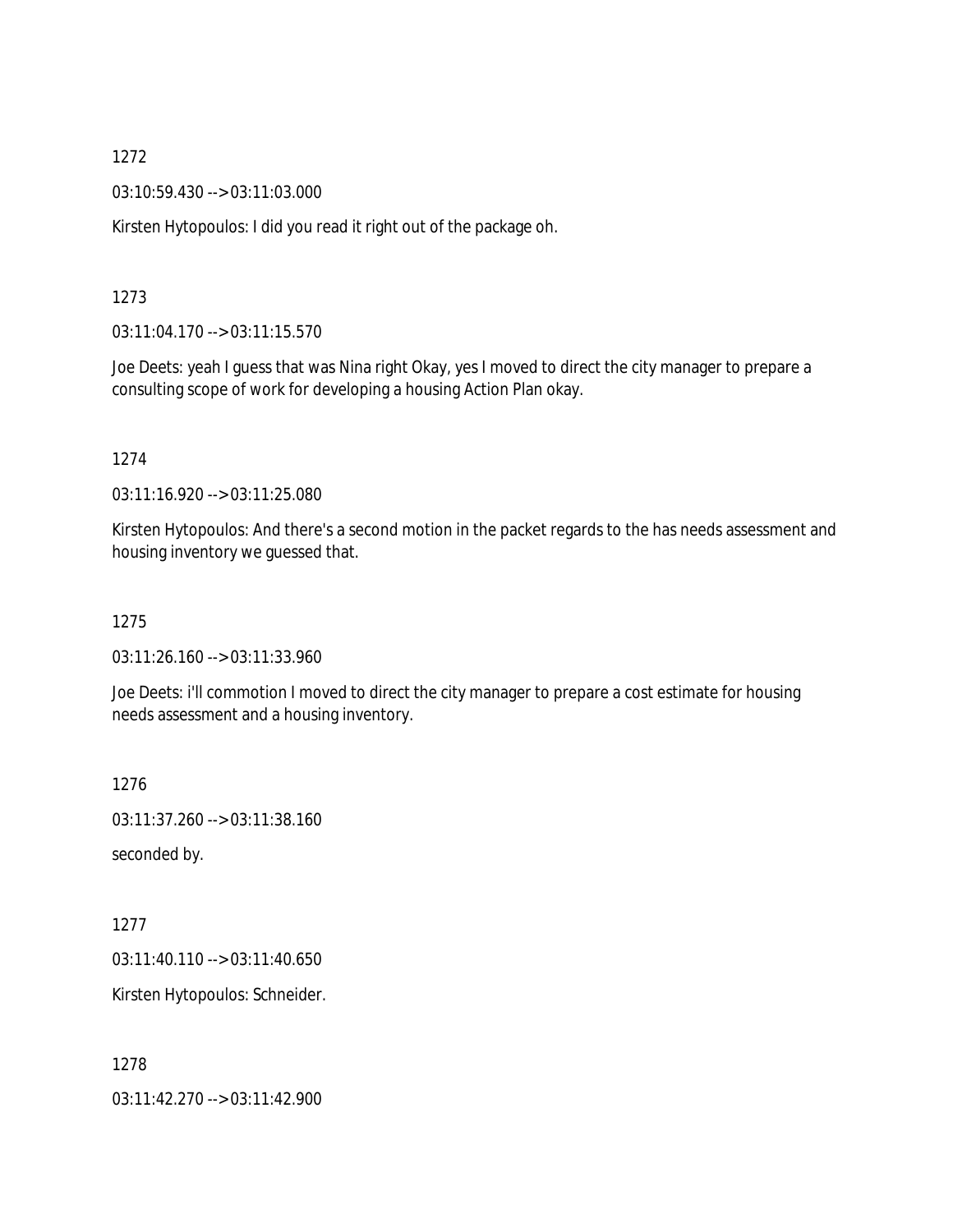Kirsten Hytopoulos: near NASA.

1279

03:11:43.560 --> 03:12:03.150

Rasham Nassar: yeah i'm wondering if anyone's check with HR be to ask whether or not they maintain records that are relevant to the because I in my conversation with them phaedra Elliot I recall or her saying that hrp keeps and maintains a record of all the existing affordable housing on the island.

#### 1280

03:12:05.910 --> 03:12:12.930

Kirsten Hytopoulos: that's the same thing, but also our car may know that customer cars, it is it more of an extensive inventory than that.

## 1281

03:12:14.880 --> 03:12:16.530

Kirsten Hytopoulos: it's a more of a comprehensive plan.

1282

03:12:17.040 --> 03:12:17.580

On that thing.

1283

03:12:18.810 --> 03:12:30.990

Christy Carr: It is, and yes, they do hrp does have some sort of inventory, I know that I don't know how expensive it is, I mean they certainly have an inventory of all the income.

1284

03:12:32.310 --> 03:12:39.540

Christy Carr: Restricted affordable housing on the island, but it the housing inventory is of housing not affordable housing.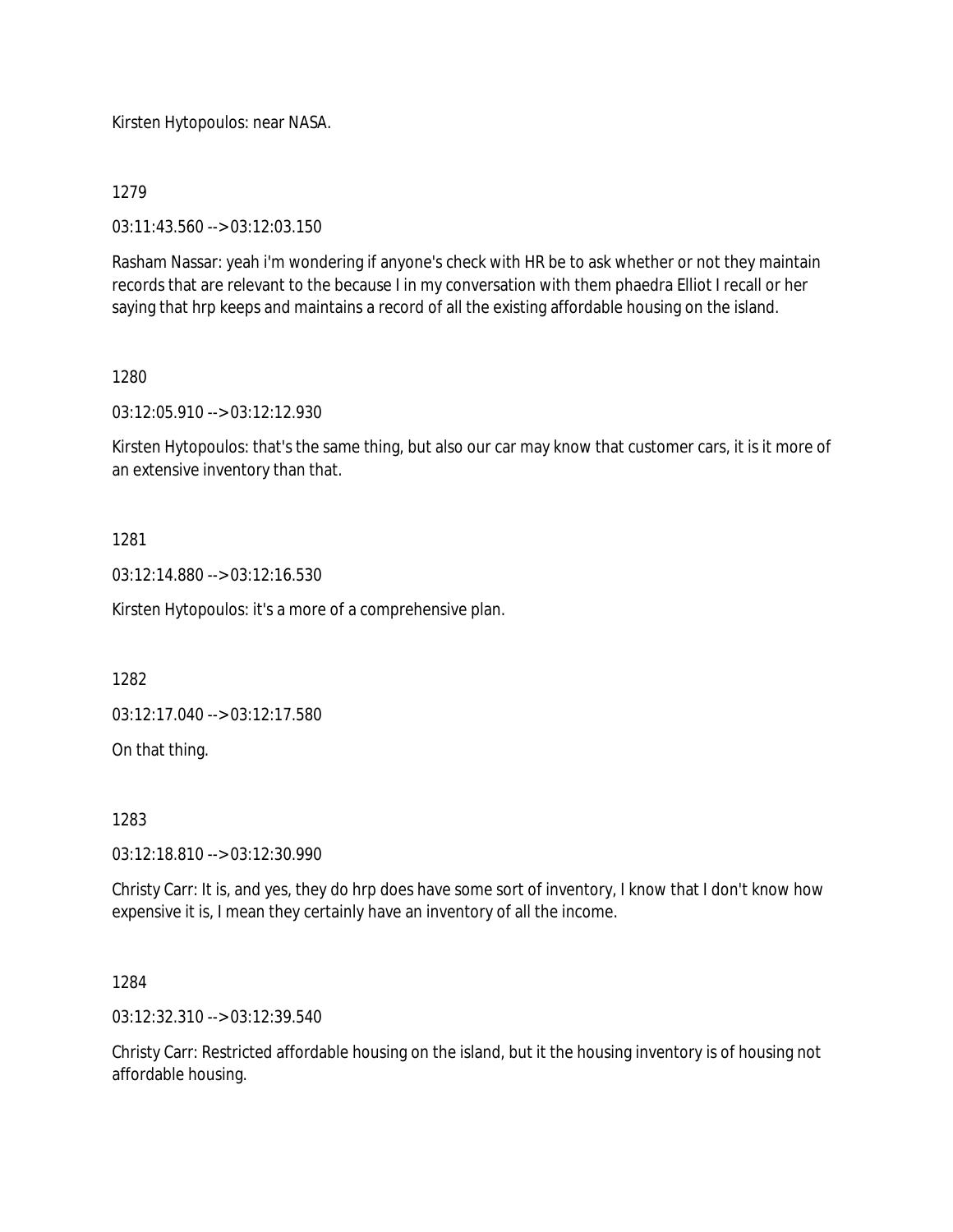## 03:12:41.610 --> 03:12:47.940

Christy Carr: I mean it includes affordable housing, but it's a it's a total housing all housing all housing types.

1286

03:12:49.470 --> 03:12:53.340

Rasham Nassar: Okay yeah ask a follow up um I do recall asking.

1287

03:12:54.000 --> 03:13:09.420

Rasham Nassar: planner setting for I think the Council ask for that information at one point in time and arm city manager, we asked her to calculate the total number of at us built out and the total number of ad use remaining to be built, that information was provided somewhere, so I i'm.

1288

03:13:10.590 --> 03:13:20.250

Rasham Nassar: i'm just suggesting that if there's information that's already been produced that we not pay to reproduce it, if at all possible to just pull our resources and collect and gather what we've already.

1289

03:13:21.000 --> 03:13:33.330

Kirsten Hytopoulos: So that believe this needs to be updated for the next Am I correct Christie for the efforts to help them require this is, we have outdated information so we're wanting to update it which we already have to do or.

1290

03:13:34.260 --> 03:13:38.340

Kirsten Hytopoulos: Under the comprehensive plan that right we're asking to do the work that we already are scheduled to do.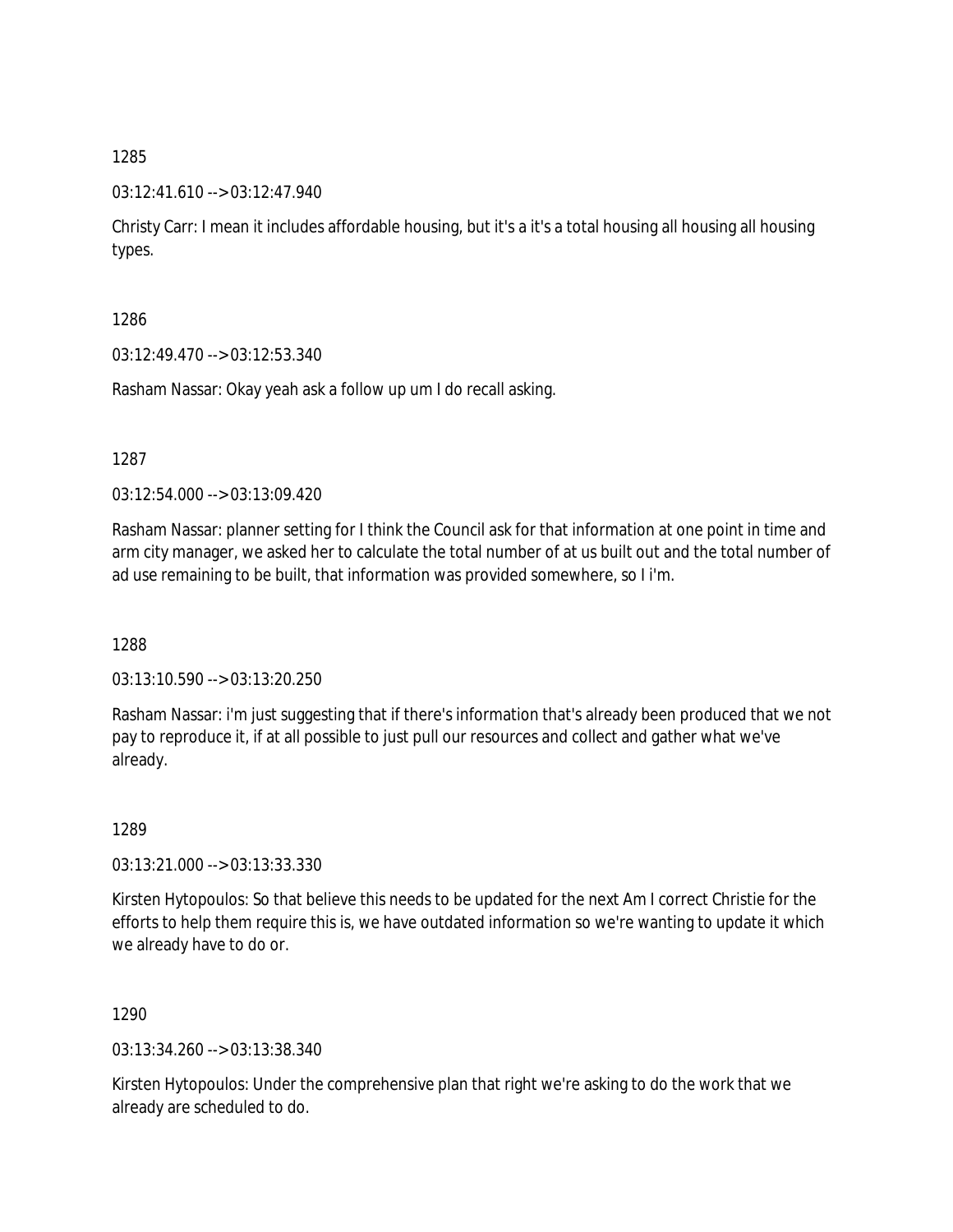03:13:39.300 --> 03:14:00.450

Christy Carr: Correct our 2024 comprehensive plan housing element includes a housing needs assessment and housing inventory set of work so that, though the housing needs assessment and inventory that was done for the 2017 COMP plan I believe was done in 2015 so.

1292

03:14:01.650 --> 03:14:20.460

Christy Carr: Yes, there is a lot of available information, and that would all be us there's no need to reinvent the wheel or to send someone searching for data that we already have so and that would be part of the task is uncovering any any existing information.

1293

03:14:21.960 --> 03:14:22.560

Christy Carr: Certainly.

1294

03:14:28.500 --> 03:14:32.820

Kirsten Hytopoulos: Any any other questions or comments on counselor fintry Johnson.

1295

03:14:33.390 --> 03:14:45.330

Brenda Fantroy-Johnson: So just so that i'm clear, are you saying that when you direct the city manager to prepare a cost estimate that we're going to hire a consultant to go out and do this assessment.

1296

03:14:46.500 --> 03:14:49.680

Brenda Fantroy-Johnson: Or are we going to look at information that we already have.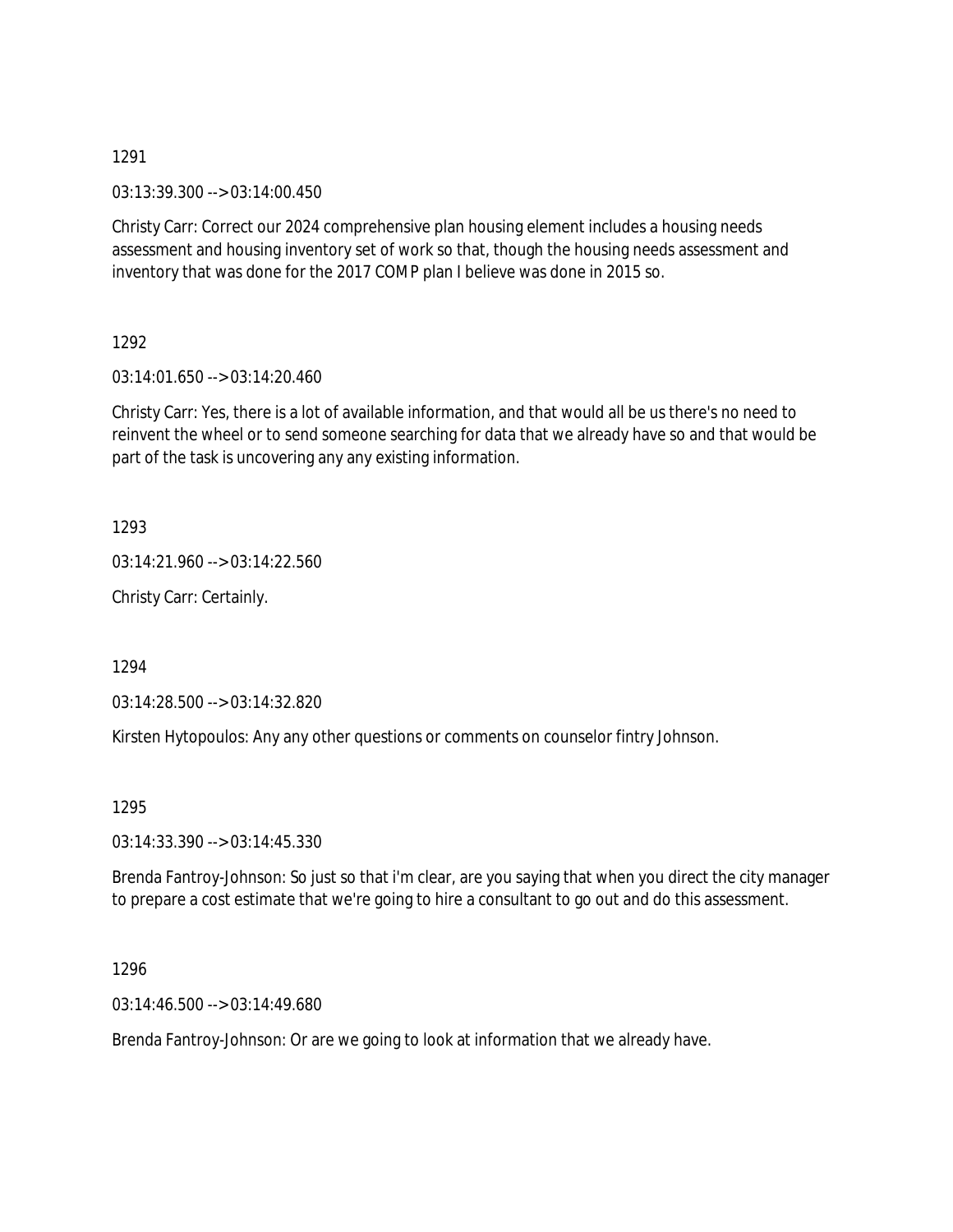03:14:52.590 --> 03:14:56.490

Kirsten Hytopoulos: So this has to do is a good counselor report.

1298

03:14:58.740 --> 03:15:14.430

Christy Carr: Yes, the idea is that a consultant would do this work that consultant would gather any sort of information that is available that staff has that HR be as as well as any sort of work, the housing needs assessment and inventory that's been done at the county level.

1299

03:15:16.110 --> 03:15:18.090

Christy Carr: That can get teased out for.

1300

03:15:20.400 --> 03:15:21.300

Christy Carr: bainbridge island.

1301

03:15:27.420 --> 03:15:29.040

Kirsten Hytopoulos: councilmember holly.

1302 03:15:30.510 --> 03:15:31.050 Michael Pollock: So.

1303 03:15:33.210 --> 03:15:34.710

Michael Pollock: sort of the same basic question.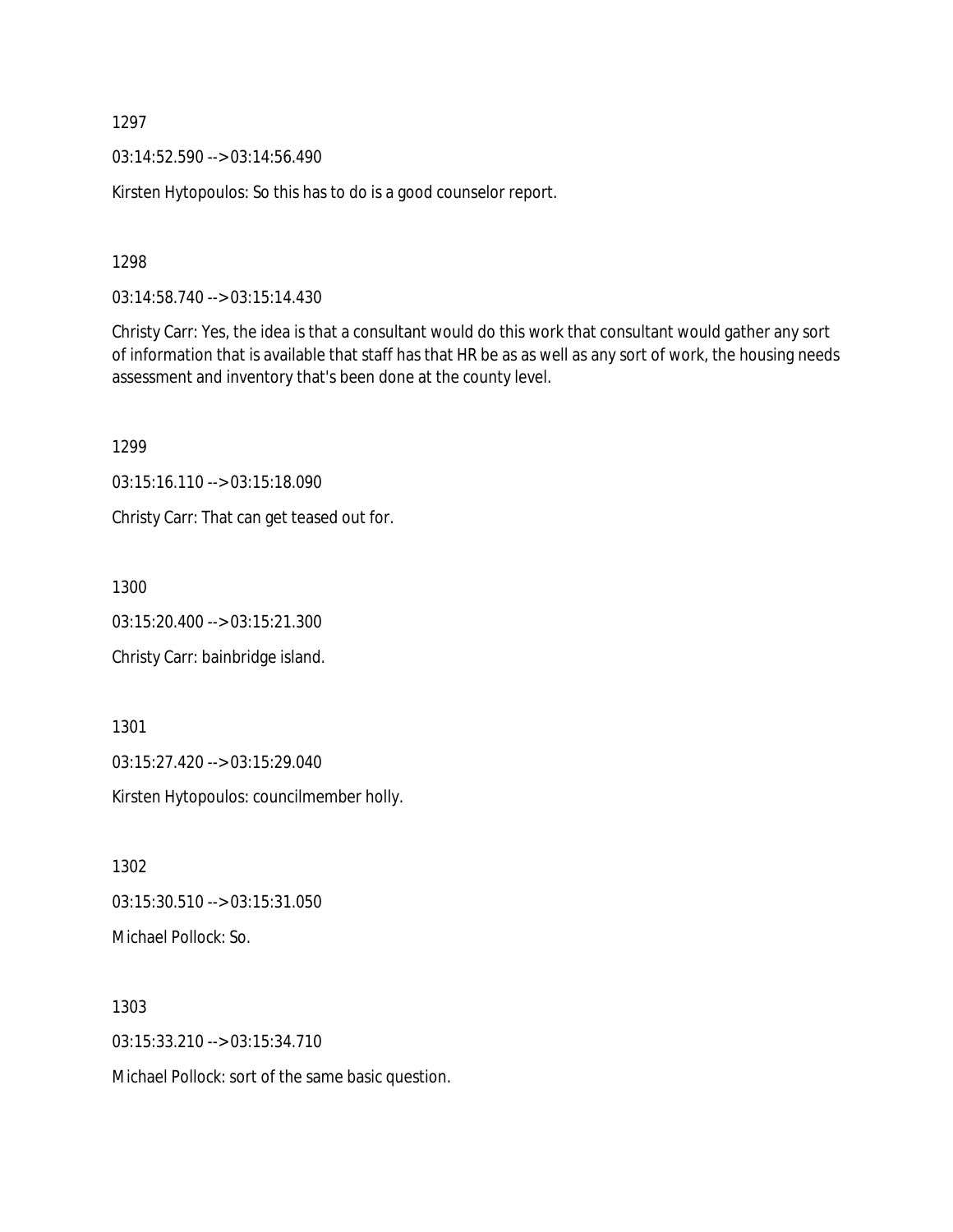03:15:37.680 --> 03:15:51.450

Michael Pollock: where's the money coming from, but are we not going to and then how How much are we talking about here, if you have any I assume, so these two contracts what we're looking at in terms of coming up we're going to be hiring consultants.

1305

03:15:52.380 --> 03:16:00.690

Kirsten Hytopoulos: So I believe we're having we're not approving anything we're asking for this to come back to us to make a decision right so let's remember that we're not approving anything.

1306

03:16:01.380 --> 03:16:03.060

Michael Pollock: And I understand this.

1307

03:16:04.110 --> 03:16:06.570

Michael Pollock: American Council member car has some some support.

1308

03:16:07.680 --> 03:16:08.760

Michael Pollock: Costs we're looking at.

1309

03:16:11.610 --> 03:16:13.710

Michael Pollock: Now okay and.

1310 03:16:14.160 --> 03:16:14.340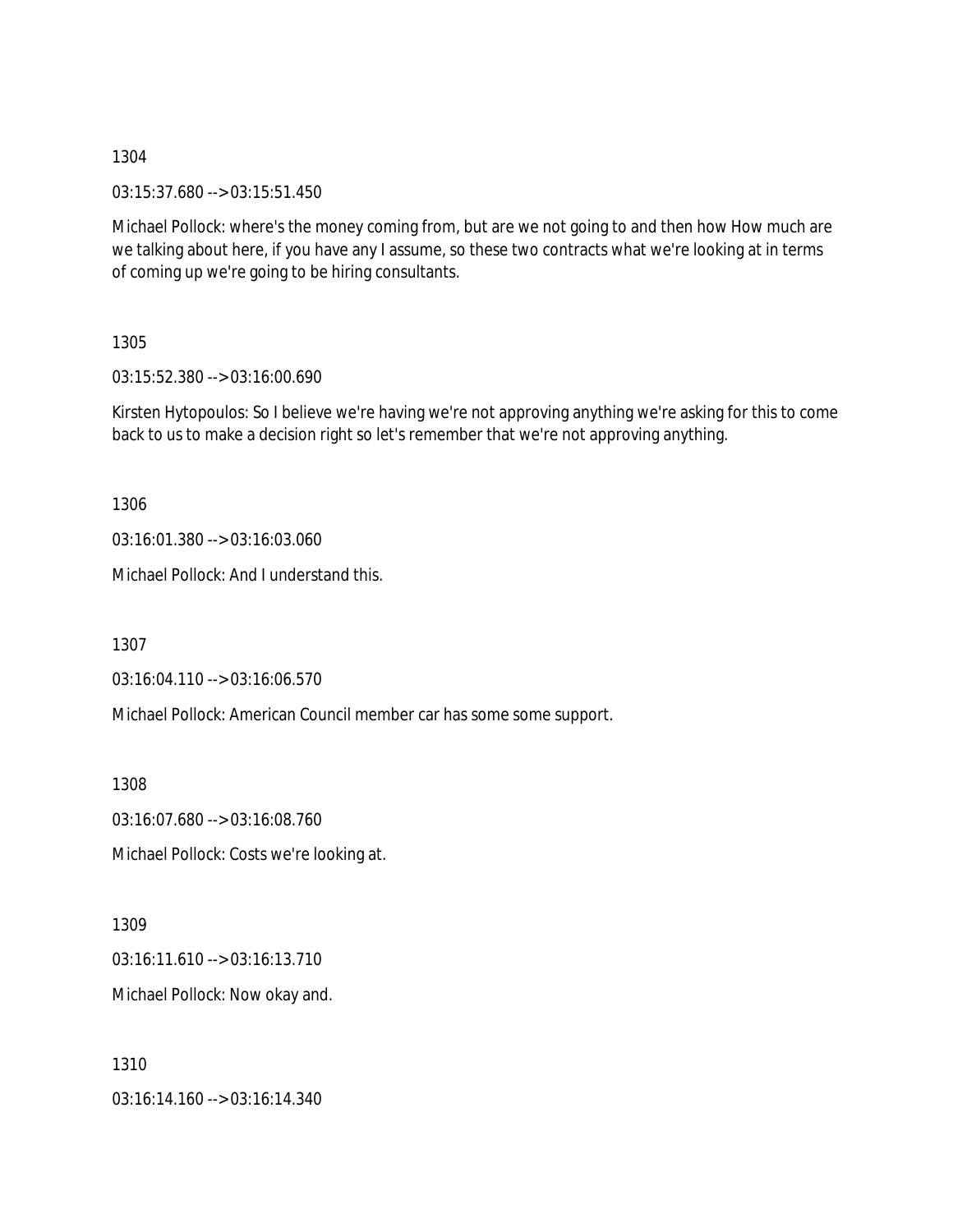What.

### 1311

03:16:16.020 --> 03:16:24.000

Michael Pollock: i'd want to know is this what, what are we going first the money going to come from, and that would be part of this and then.

# 1312

03:16:25.620 --> 03:16:27.300

Michael Pollock: Obviously yeah How much is it going to cost.

## 1313

03:16:27.630 --> 03:16:36.810

Kirsten Hytopoulos: Could I throw out there again that we're waiting to find out whether we might have funding from the COMP from commerce to pay for the development of the housing Action Plan.

#### 1314

03:16:37.530 --> 03:16:49.590

Kirsten Hytopoulos: That we already need to do we're already obligated under the under the COMP plan to do the housing needs assessment housing inventory it's my understanding, correct has been the car.

# 1315

03:16:50.190 --> 03:17:02.040

Kirsten Hytopoulos: and correct me if i'm wrong but part of what that's going to help us do is maintain is ensure that we are understanding and it helps us maintain our existing it or have the power to maintain.

#### 1316

03:17:02.700 --> 03:17:14.310

Kirsten Hytopoulos: Our existing inventory, so you know you think are low or one of our low hanging fruit theoretically would be maintaining the housing that we have right we don't have to go out and build it.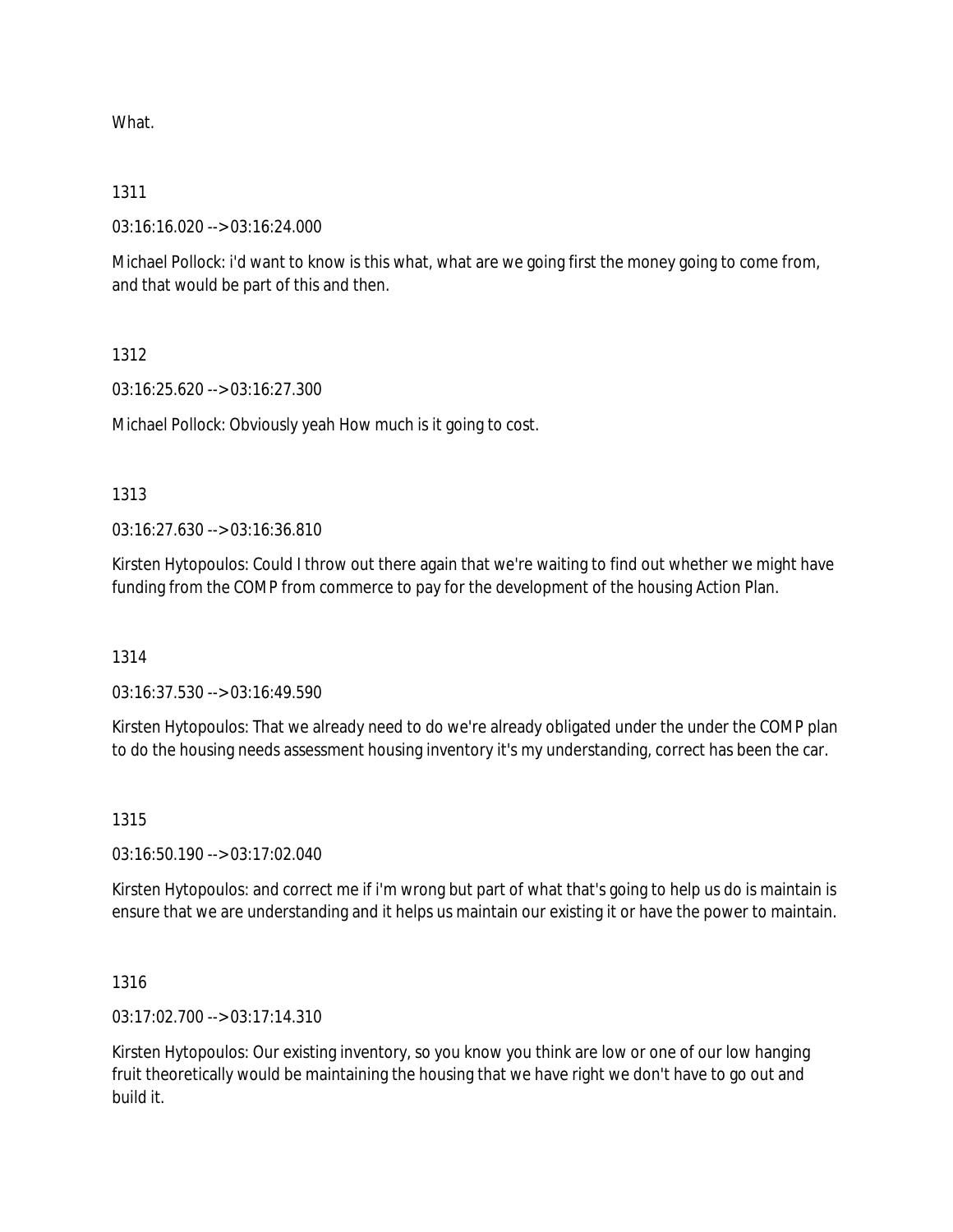03:17:15.300 --> 03:17:24.750

Kirsten Hytopoulos: Right, so if we're aware of that we might be able to maintain it that the lower the lower income housing that we have we don't know what we have we can't maintain it.

1318

03:17:25.320 --> 03:17:36.450

Kirsten Hytopoulos: So I guess when I put that out there when we lose it it's gone forever so it's a risk was responsible stewards of the housing that we have a site, the weather already obligated to be aware of it.

# 1319

03:17:37.260 --> 03:17:49.440

Kirsten Hytopoulos: that's sort of like minimal as stewards of our world will house thing that we should be doing so, hopefully that's not something that we see is above and beyond what we should be doing as a city.

1320

03:17:50.820 --> 03:17:51.840

Kirsten Hytopoulos: Council member Schneider.

1321

03:17:53.370 --> 03:18:02.760

Leslie Schneider: Thank you, one thing that I don't think has either come up or at least been clear in this conversation, so I wanted to do my best to make it clear.

## 1322

03:18:03.000 --> 03:18:18.090

Leslie Schneider: Is that there's a statement in the COMP plan that we have we're just behind on there is an obligation, with a deadline, and we are two years late on that deadline, so the goal, he oh dash to that says, beginning in.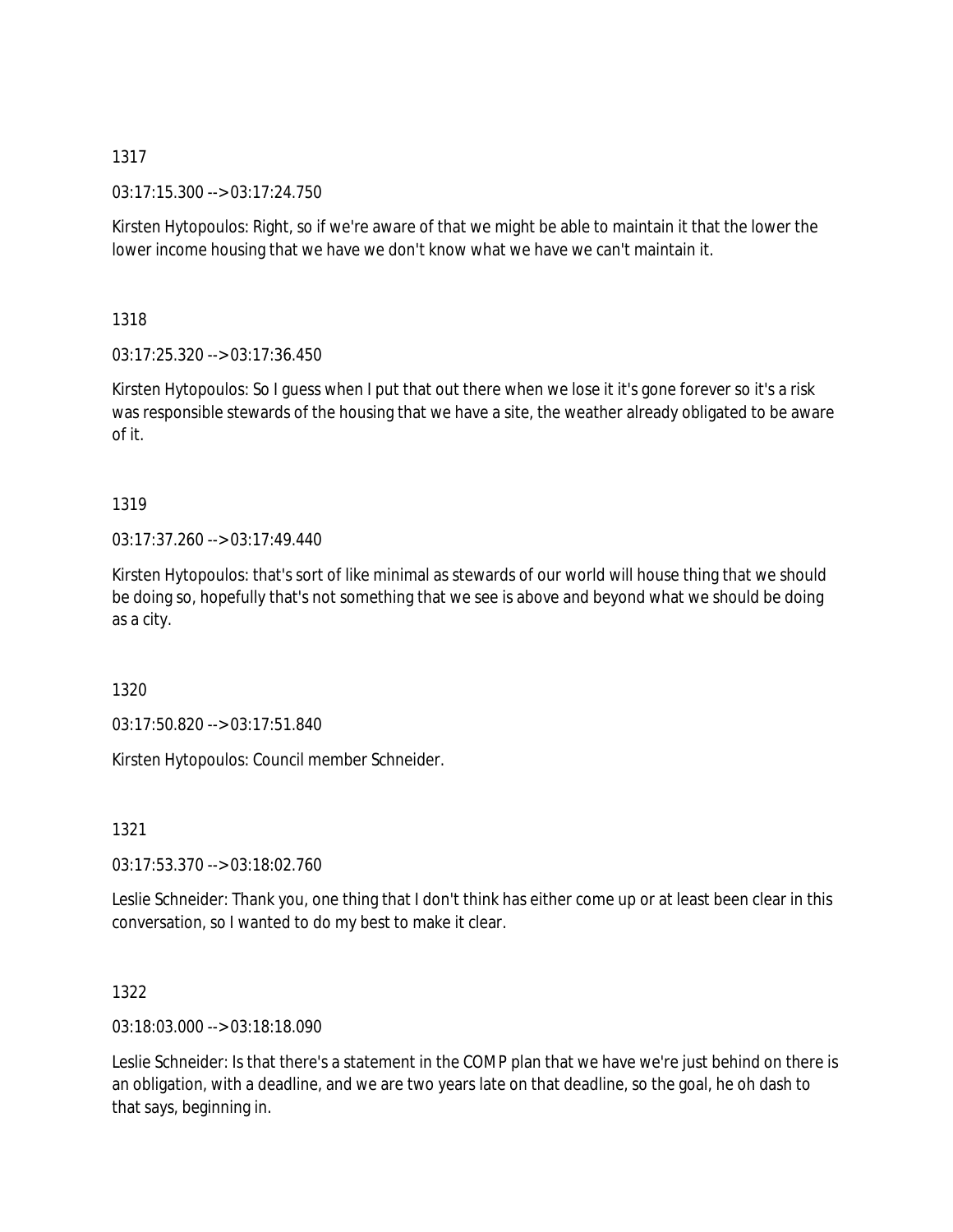03:18:20.010 --> 03:18:25.740

Leslie Schneider: Prepare by any old reports on the status of housing on bainbridge island.

#### 1324

03:18:26.250 --> 03:18:36.480

Leslie Schneider: And then some to that it says, the report shall described progress towards achieving the targets set forth in policies at 1.1 through at 1.7.

#### 1325

03:18:36.750 --> 03:18:43.530

Leslie Schneider: So we have reporting requirements in the COMP plan that we are ignoring right now.

#### 1326

03:18:43.830 --> 03:18:54.390

Leslie Schneider: And the housing action plan would address these and the then the needs assessment and the inventory as part of the housing Action Plan that we could start moving forward with right now.

# 1327

03:18:54.720 --> 03:19:05.340

Leslie Schneider: would also address this requirement for a biennial report that were two years later on, so I just wanted to be sure that that was clear, this is something that is.

#### 1328

03:19:06.510 --> 03:19:10.860

Leslie Schneider: um I brought it up more than once, you know it's been kind of in.

1329

03:19:12.030 --> 03:19:23.940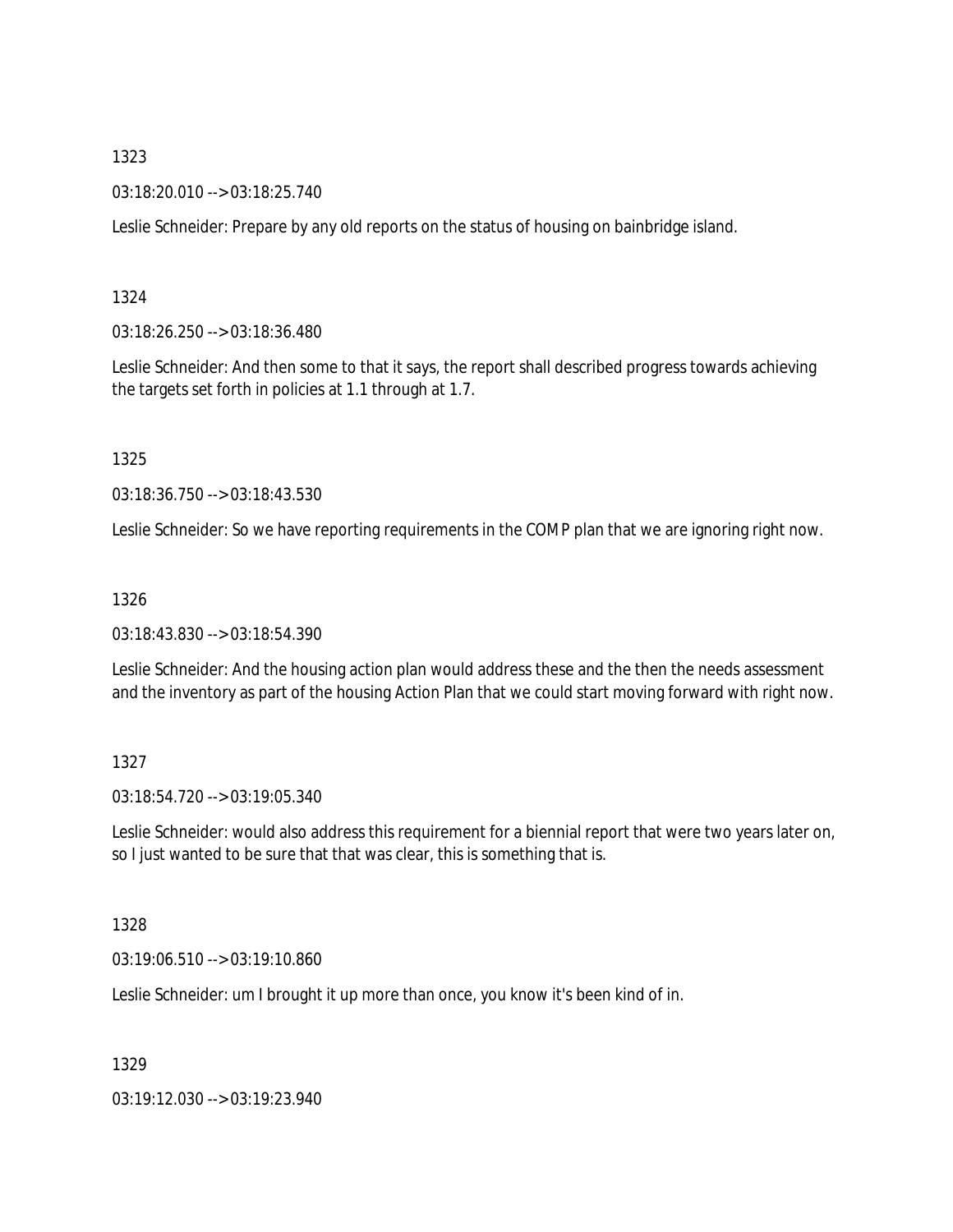Leslie Schneider: A little bit of a pet peeve for me, for the last six months, but we've been uncovered we've been dealing with a lot of crises, and this is the time when we just have to start becoming accountable for this particular item.

1330

03:19:25.170 --> 03:19:26.010

Kirsten Hytopoulos: councilmember car.

1331

03:19:27.810 --> 03:19:39.420

Christy Carr: yeah thanks I just wanted to say my understanding of funding, I think I mentioned this before, but we currently have a consultant under contract who works on housing action plans.

1332

03:19:40.590 --> 03:19:56.070

Christy Carr: it's an ECHO Northwest and there's outstanding funds remaining on that contract, so if that money is available for the housing needs assessment and inventory then it's not new funding it's just reallocated funding, but again that's a city manager decision.

1333

03:19:56.970 --> 03:20:02.490

Christy Carr: But that was my initial thinking and that that work could be done within.

1334

03:20:03.750 --> 03:20:19.110

Christy Carr: The amount of money that is remaining in that contract that's to be determined, based on the cost estimate that the city manager comes up with, and again the reason why this is a bit of a two step is because the housing Action Plan.

1335

03:20:20.340 --> 03:20:23.520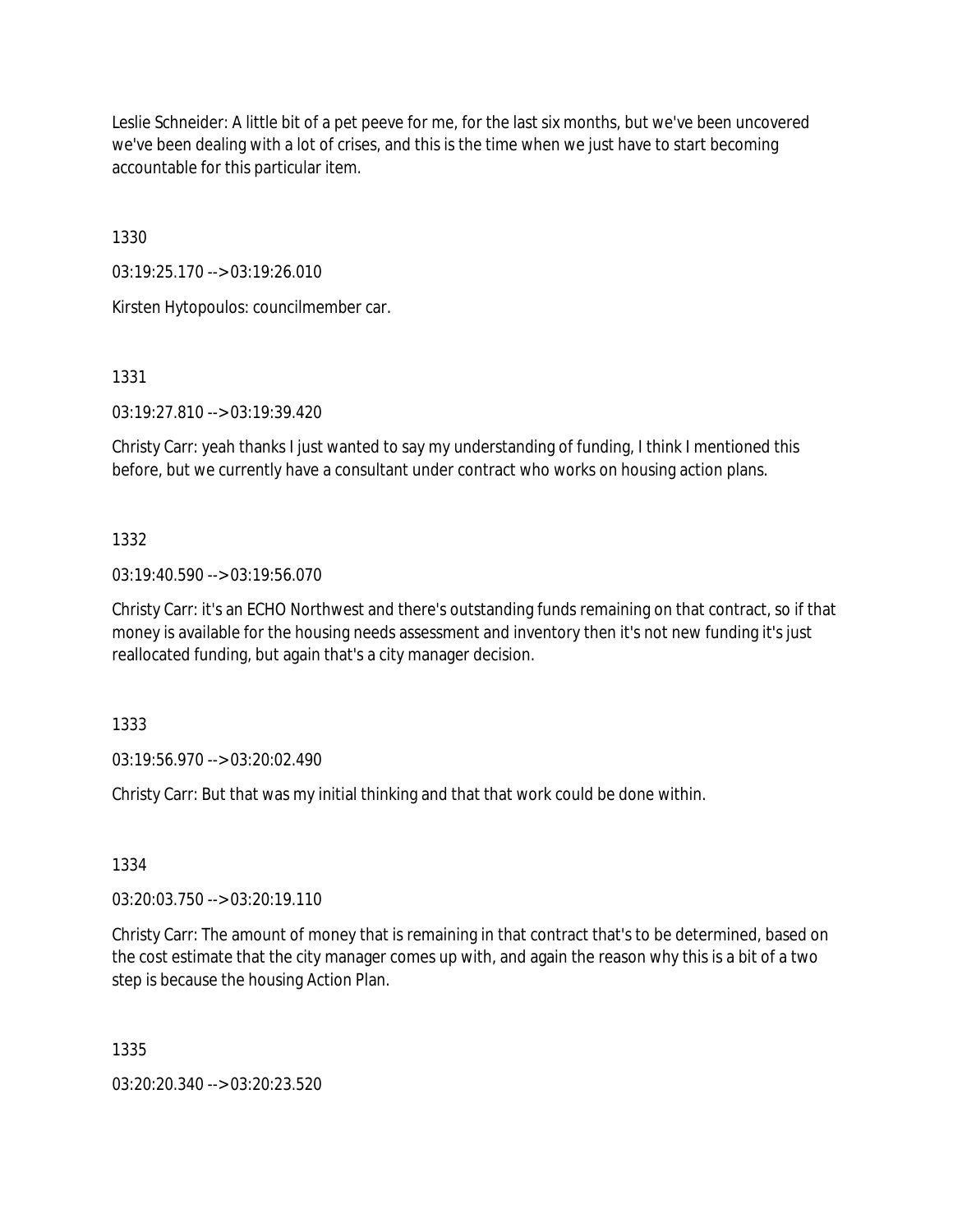Christy Carr: Most likely can be funded by commerce but.

### 1336

03:20:24.330 --> 03:20:33.120

Christy Carr: We don't want to commit to doing a housing Action Plan until we know whether or not that housing is or that funding is available because that's a different.

# 1337

03:20:33.420 --> 03:20:42.990

Christy Carr: decision for the Council to make because, to the point is that, where does that money come from, so if it's a grant that we get then that's a different decision.

## 1338

03:20:43.350 --> 03:21:00.840

Christy Carr: To make then, if the Council has to figure out how to fund it, so we have thought about this city, just so you know, in terms of how it can and could might be funded, so those will be future discussions, once the city manager comes back to us.

1339

03:21:02.550 --> 03:21:14.550

Kirsten Hytopoulos: And councilmember part do you mind if I just check in with the city attorney if he feels he needs to intervene here in the moment Council city trying to do one speak right now, or or did you accidentally raise your.

1340

03:21:16.770 --> 03:21:17.730

Kirsten Hytopoulos: Your your MIC is off.

1341

03:21:19.170 --> 03:21:25.050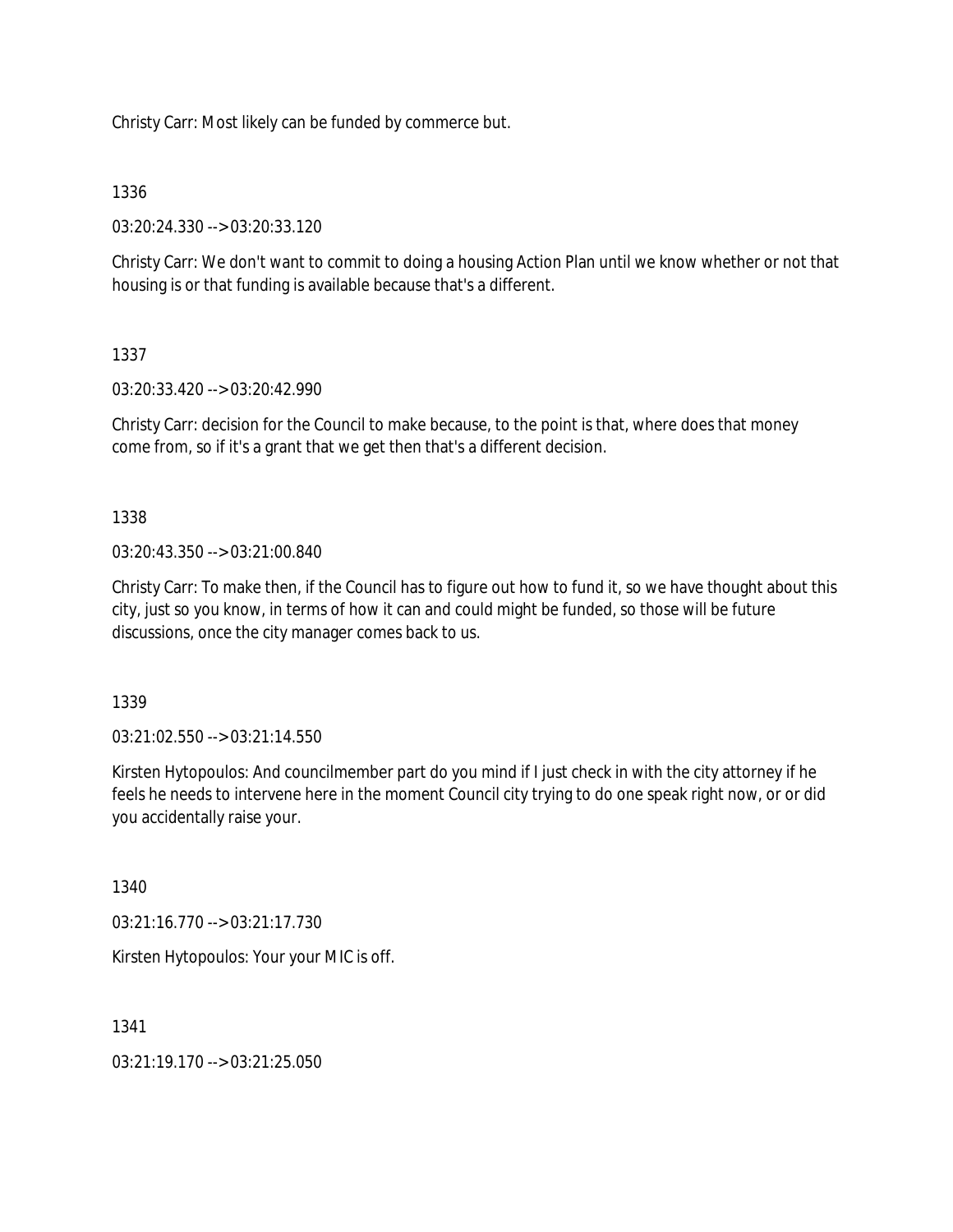Joe Levan: I just wanted to help clarify this is based on the discussion and based on what the customer card just said.

1342

03:21:25.530 --> 03:21:36.990

Joe Levan: As you know, the the motion is its stated is directing the city manager to prepare the cost estimate so want to make sure that's clear that's what your is intended to the city manager then we'll.

## 1343

03:21:37.860 --> 03:21:49.680

Joe Levan: decide how to do that work or did you want to mark the city manager to to contract with a consultant to do the work or do you want to just leave it open and flexible based on what the city manager decides is best.

## 1344

03:21:52.380 --> 03:21:52.860

Joe Levan: I just want to.

1345

03:21:52.980 --> 03:21:58.590

Joe Levan: clarify what that what the intent of that motion is so that so that the city manager knows what the direction is.

1346

03:22:02.640 --> 03:22:04.530

Kirsten Hytopoulos: counselor car did you want to respond.

#### 1347

03:22:06.630 --> 03:22:15.990

Christy Carr: Well, my I didn't write the motion, but my intent was that it would be a consultant can estimate for a consultant contract for those tasks.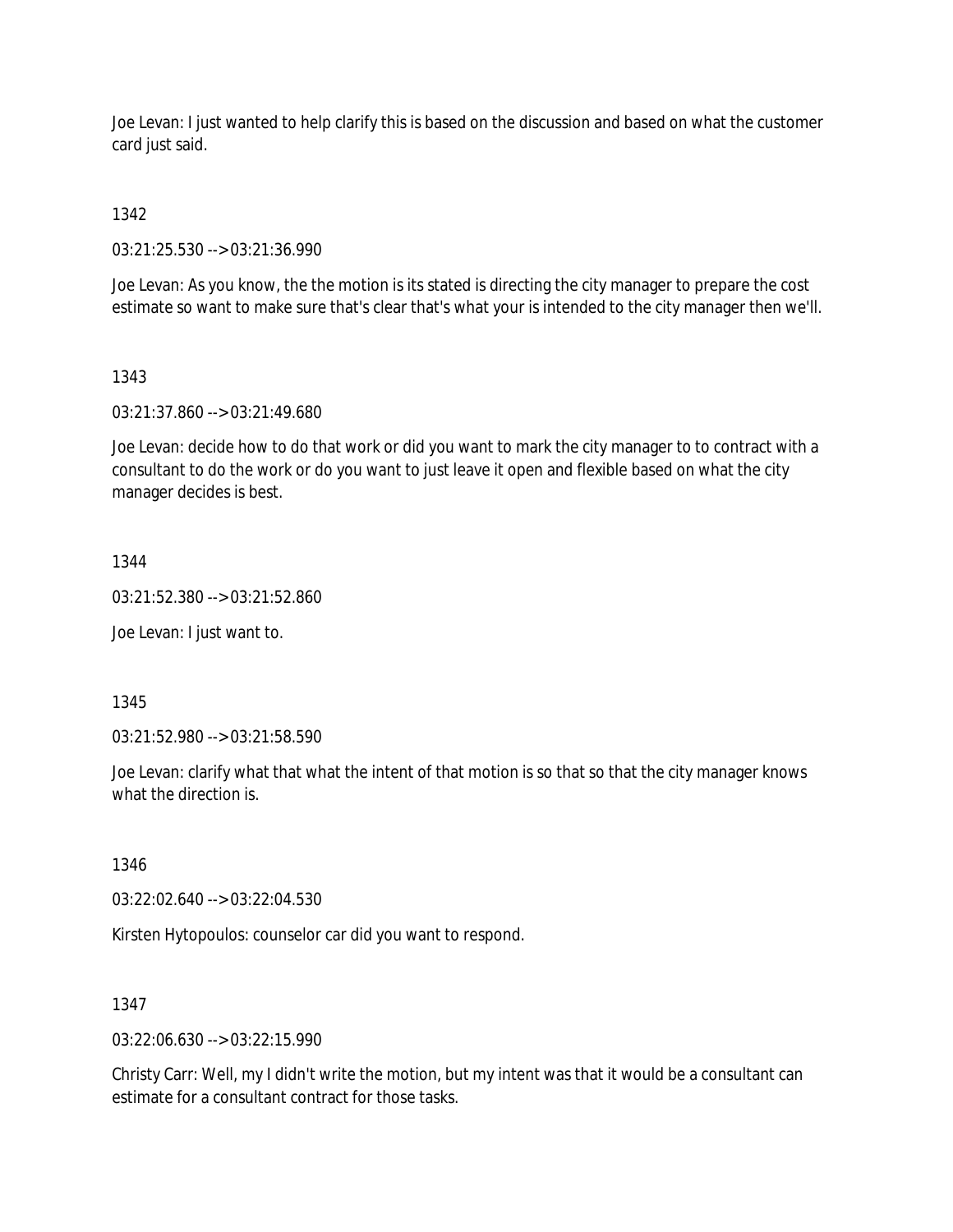03:22:18.720 --> 03:22:24.690

Christy Carr: And, and I would be i'd welcome input from the interim city manager if she thought that that was not.

1349

03:22:25.770 --> 03:22:26.850

Christy Carr: What she thought.

1350

03:22:27.990 --> 03:22:33.960

Christy Carr: We meant or wasn't clear at all, or if that's helpful clarification.

1351

03:22:34.440 --> 03:22:48.930

Ellen Schroer (she/her): No, I think that is helpful clarification and I think my understanding is that we would be bringing information back to the Council for further consideration and approval and so um we will take this information and.

1352

03:22:50.100 --> 03:23:02.280

Ellen Schroer (she/her): do some some additional thinking and perhaps come back to this subcommittee for clarification, if we need if you know if we have questions that we can't answer on our own, and then come back to you with more information when it's available.

1353

03:23:04.920 --> 03:23:05.940

Kirsten Hytopoulos: councilmember pollock.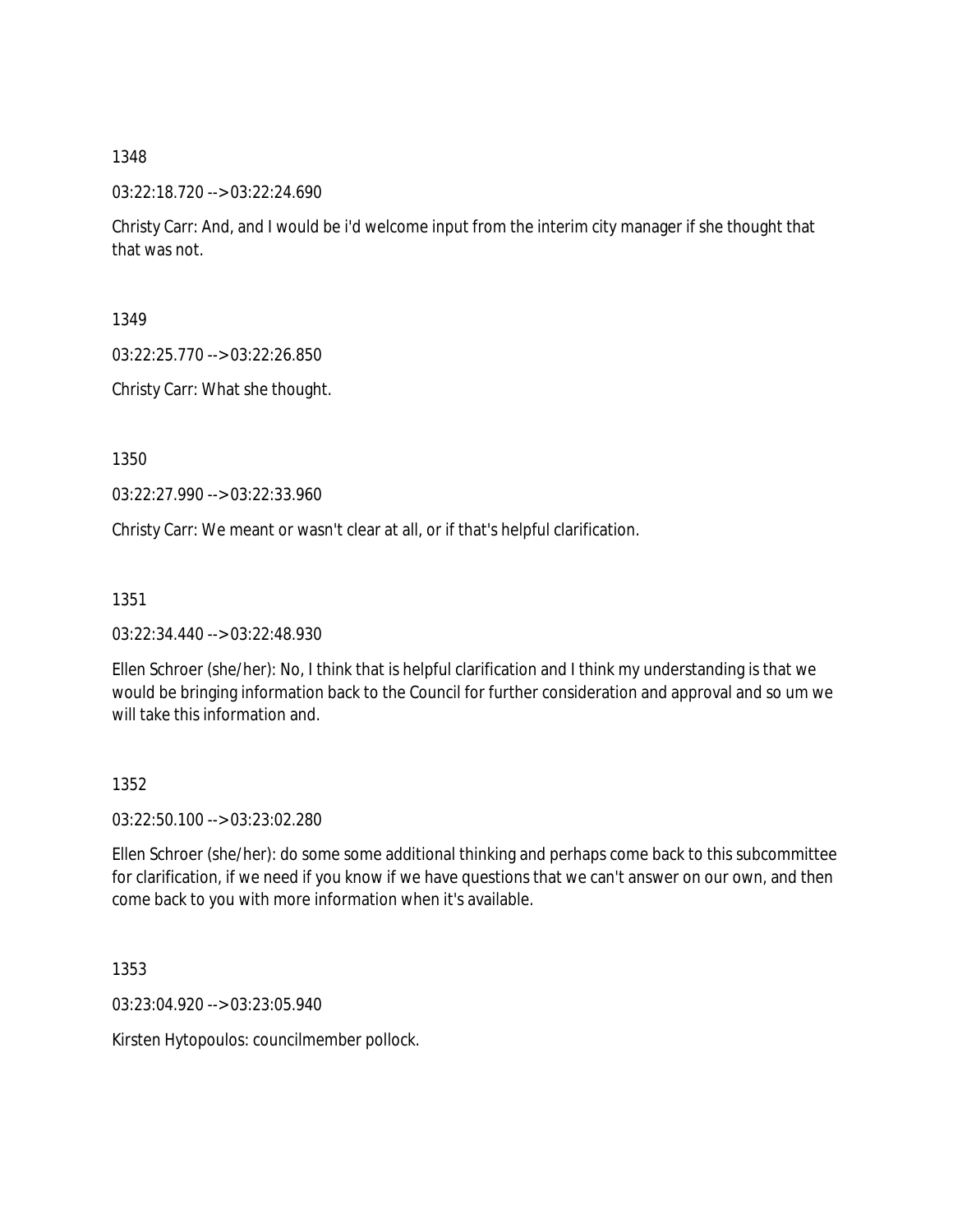03:23:07.980 --> 03:23:09.900

Michael Pollock: Just just in terms of.

1355

03:23:11.250 --> 03:23:27.330

Michael Pollock: hiring a consultant i'm wondering about the in house, I thought that one of the plan the sun, the sun is this kind of going to take a lead in terms of affordable housing planning and i'm just wondering what happened with that or if this is outside.

1356

03:23:29.550 --> 03:23:31.020

Michael Pollock: The scope or what.

1357

03:23:32.400 --> 03:23:41.070

Michael Pollock: How that unfolded do we have a planner working on affordable housing or not and Is this something that they could do.

1358

03:23:42.780 --> 03:23:50.880

Ellen Schroer (she/her): Well, this may be a good segue to the next discussion, which is work plan you are correct, that one of our senior planners is.

1359

03:23:51.390 --> 03:24:02.790

Ellen Schroer (she/her): assigned as our housing lead that person also has a number of other responsibilities which are is preventing her from making as much progress as she would like to on these topics.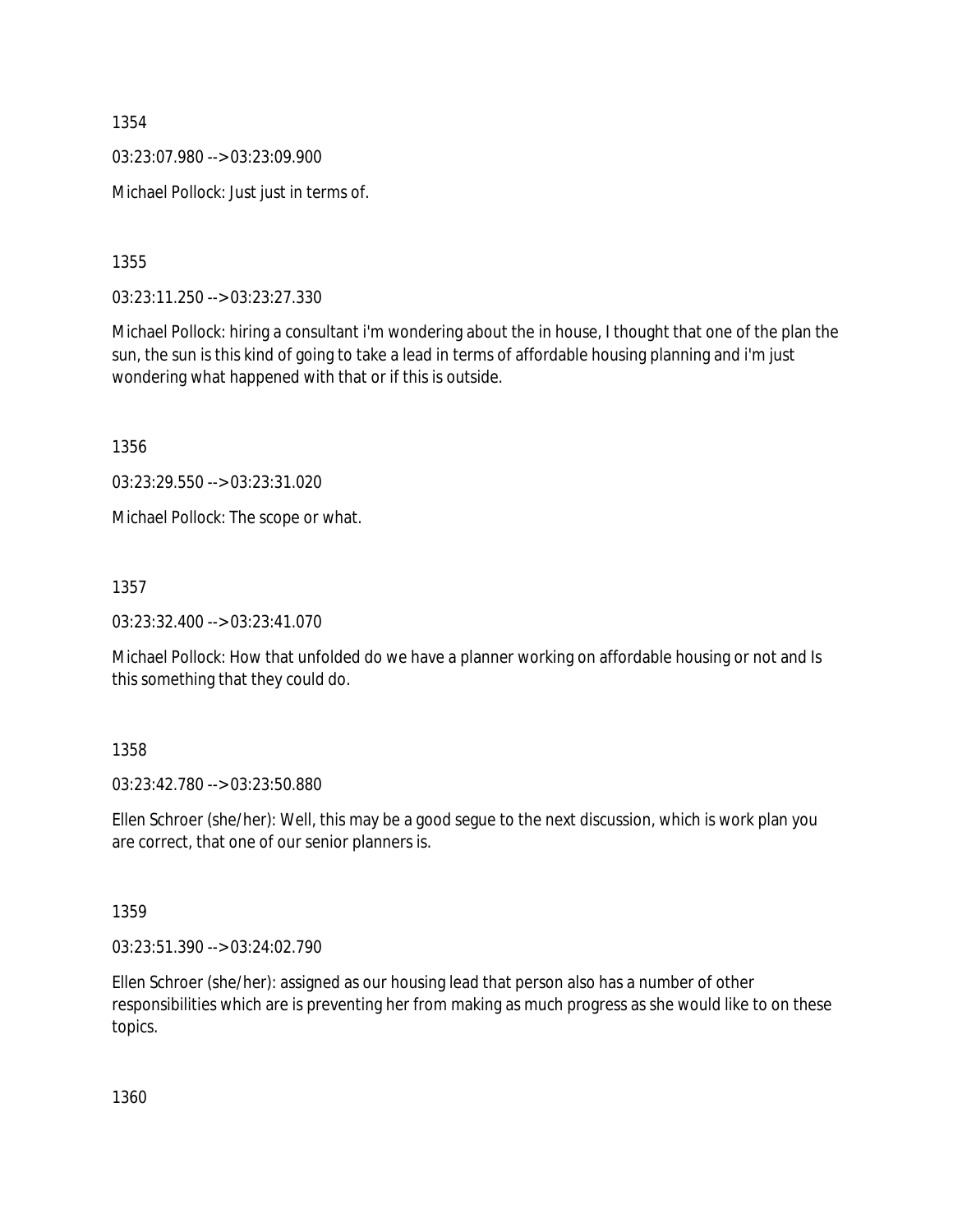03:24:03.270 --> 03:24:14.730

Ellen Schroer (she/her): So I think part of the next item on the agenda is starting that conversation about how we step through making some trade offs in the future, probably not tonight, given the time and.

### 1361

03:24:15.660 --> 03:24:26.970

Ellen Schroer (she/her): The fact that we've already had a pretty long meeting, but I will be happy to show those kind of walk through that with you and be ready for a future conversation about where we identify those trade offs.

1362

03:24:32.550 --> 03:24:42.390

Kirsten Hytopoulos: i'm kind of tagging out of that before we vote on this I just kind of want to point out that you know one thing that hasn't been said here is that we've brought this forward.

1363

03:24:43.500 --> 03:24:55.350

Kirsten Hytopoulos: To bring back the scoping but we then you know when we get that scope back if the the the subcommittee assumes that we, we can all discuss this during.

#### 1364

03:24:55.770 --> 03:25:08.550

Kirsten Hytopoulos: The work plan you know retreat conversation we were just struggling with all of us, including ourselves, we understand that there's, even if there is a consultant overseeing this process it's working with us it's working staff.

1365

03:25:09.060 --> 03:25:15.090

Kirsten Hytopoulos: And there would have to be trade offs, so it we don't think it's that simple that it just gets thrown on top of everything so.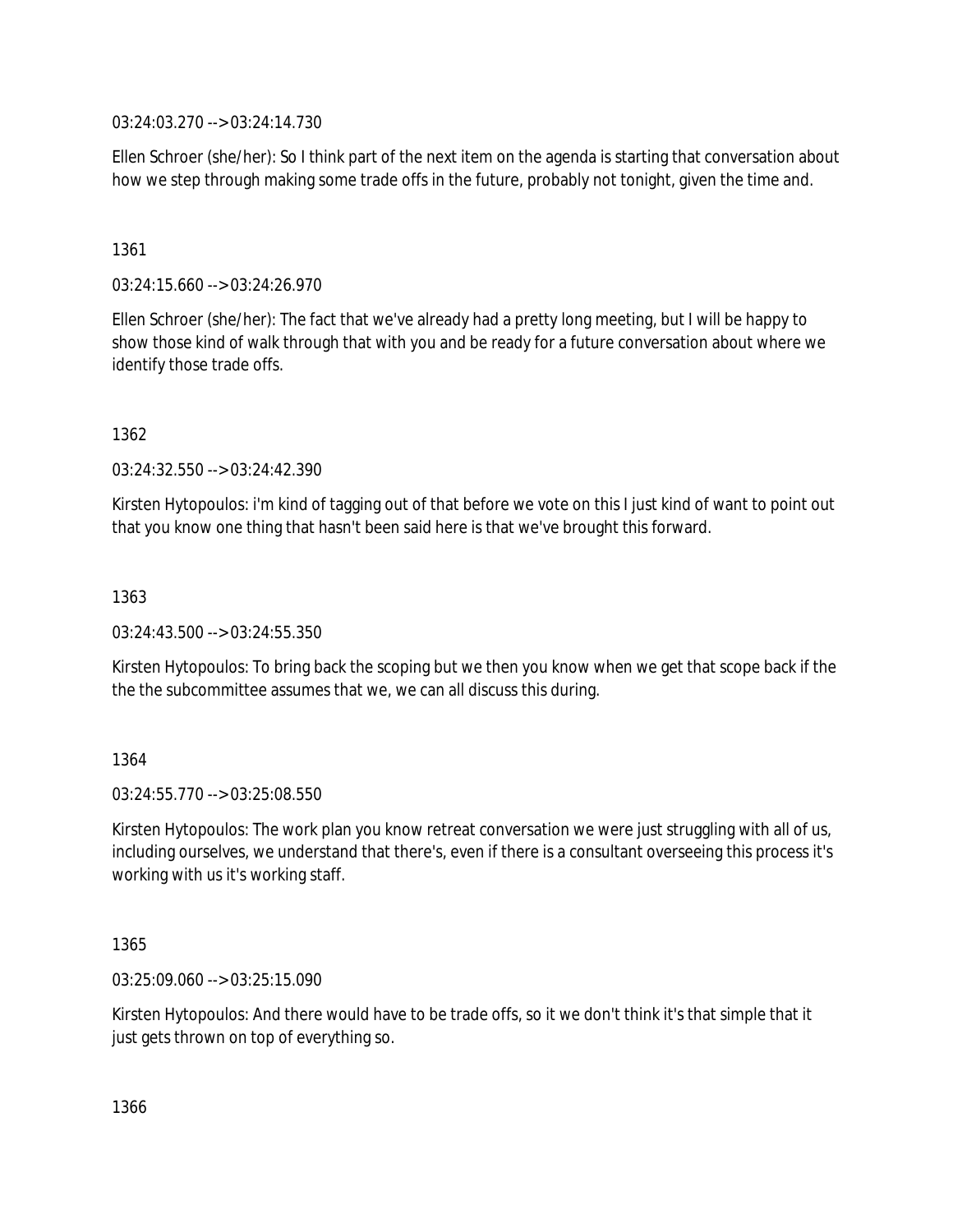03:25:15.420 --> 03:25:26.010

Kirsten Hytopoulos: When we move into the workplace conversation and moment you know we all know, even that tonight we're not all going to start shifting things around and putting this thing all of this is going to move to the retreat with Blair.

1367

03:25:26.550 --> 03:25:40.320

Kirsten Hytopoulos: And there's a whole nother conversation about how does all this fit together, so I just wanted to point that out that we're very aware that there are trade offs and further conversations and it's not that simple, so there is this motion on the table.

1368

03:25:41.340 --> 03:25:54.480

Kirsten Hytopoulos: With regards to the same as you bring back this assessment, because presumably a consultant i'm not sure that we've said, it has to be everything that it has to be a consultant we're just presenting as a consultant.

1369

03:25:56.130 --> 03:25:58.830

Kirsten Hytopoulos: To just get to find to be a consultant, I guess, I want to clarify that.

1370

03:26:03.000 --> 03:26:04.590

Kirsten Hytopoulos: process it's a cost estimate.

1371

03:26:05.160 --> 03:26:16.320

Ellen Schroer (she/her): We should come back with an approach towards items and if the best approach is a consultant and that's the recommended will make sure that we can do it in a different way, then we'll make that.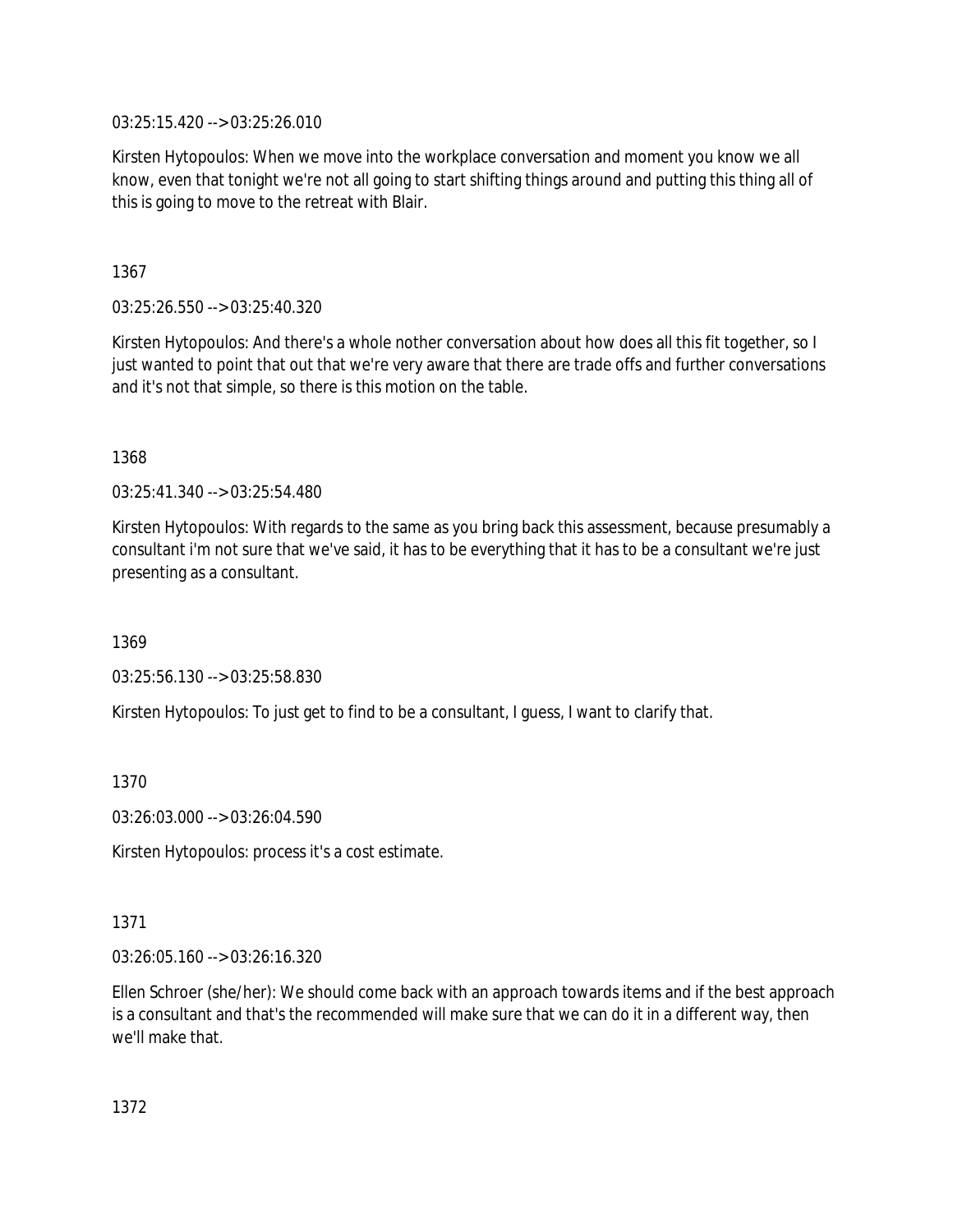03:26:17.640 --> 03:26:21.780

Ellen Schroer (she/her): As well aware, you know make you aware of that option and work with you to make a choice.

1373

03:26:21.870 --> 03:26:29.610

Kirsten Hytopoulos: Okay terrific okay So are we ready to take a boat all right all those in favor of the motion on the table say Aye.

1374 03:26:30.180 --> 03:26:30.510 Aye.

1375 03:26:31.710 --> 03:26:32.550

Kirsten Hytopoulos: Those opposed.

1376

03:26:34.320 --> 03:26:48.330

Kirsten Hytopoulos: Okay, and motion carries I believe by to to with Council members and bizarre and holic opposed, we are moving to our last main item let's see on the agenda, which is.

1377

03:26:49.620 --> 03:26:53.730

Kirsten Hytopoulos: Six be work plan discussion and i'm going to turn it over to the city manager.

1378 03:26:55.770 --> 03:26:56.490 Rasham Nassar: Deputy Mayor.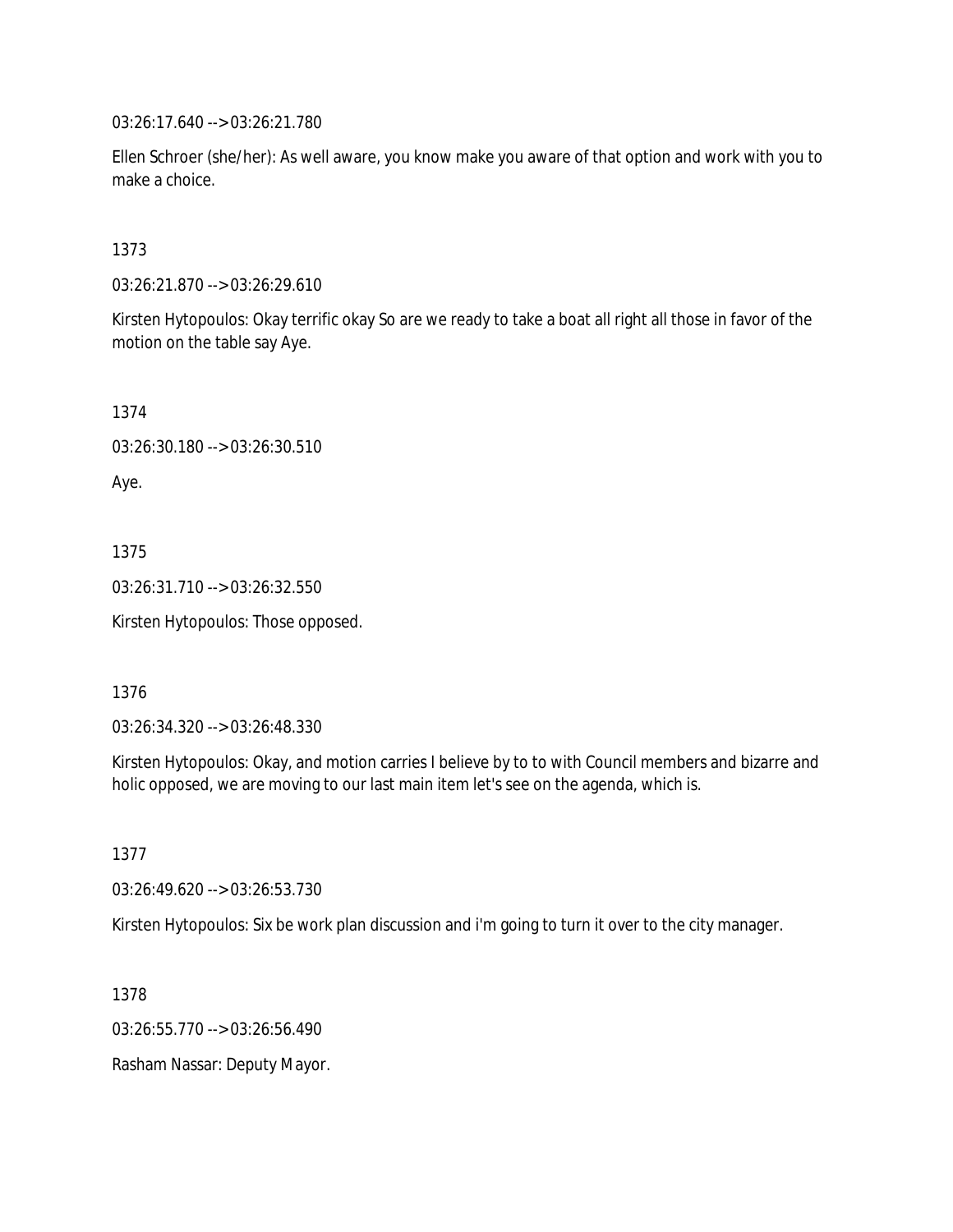03:26:57.870 --> 03:27:02.160

Rasham Nassar: Tonight it's 930 Council started at six and we haven't had a break.

1380

03:27:02.220 --> 03:27:03.060

Kirsten Hytopoulos: Right now, but.

1381

03:27:03.240 --> 03:27:09.180

Rasham Nassar: This is, this is also a really important and potentially Midi conversation it's 930.

#### 1382

03:27:10.020 --> 03:27:25.920

Rasham Nassar: I am going to ask Council if we wouldn't mind postponing it to a future meeting, where we could give it priority space at our next soon as study session and put it up the front, I don't think anybody anticipated that discussion prior would would be so long and animated.

1383

03:27:28.050 --> 03:27:28.320

Rasham Nassar: But.

1384

03:27:29.970 --> 03:27:32.370

Kirsten Hytopoulos: we're also getting we're also heading towards.

1385

03:27:32.970 --> 03:27:41.280

Kirsten Hytopoulos: layers arrival in our eventual retreat so maybe we discussed this at the on Thursday morning about whereas coming together.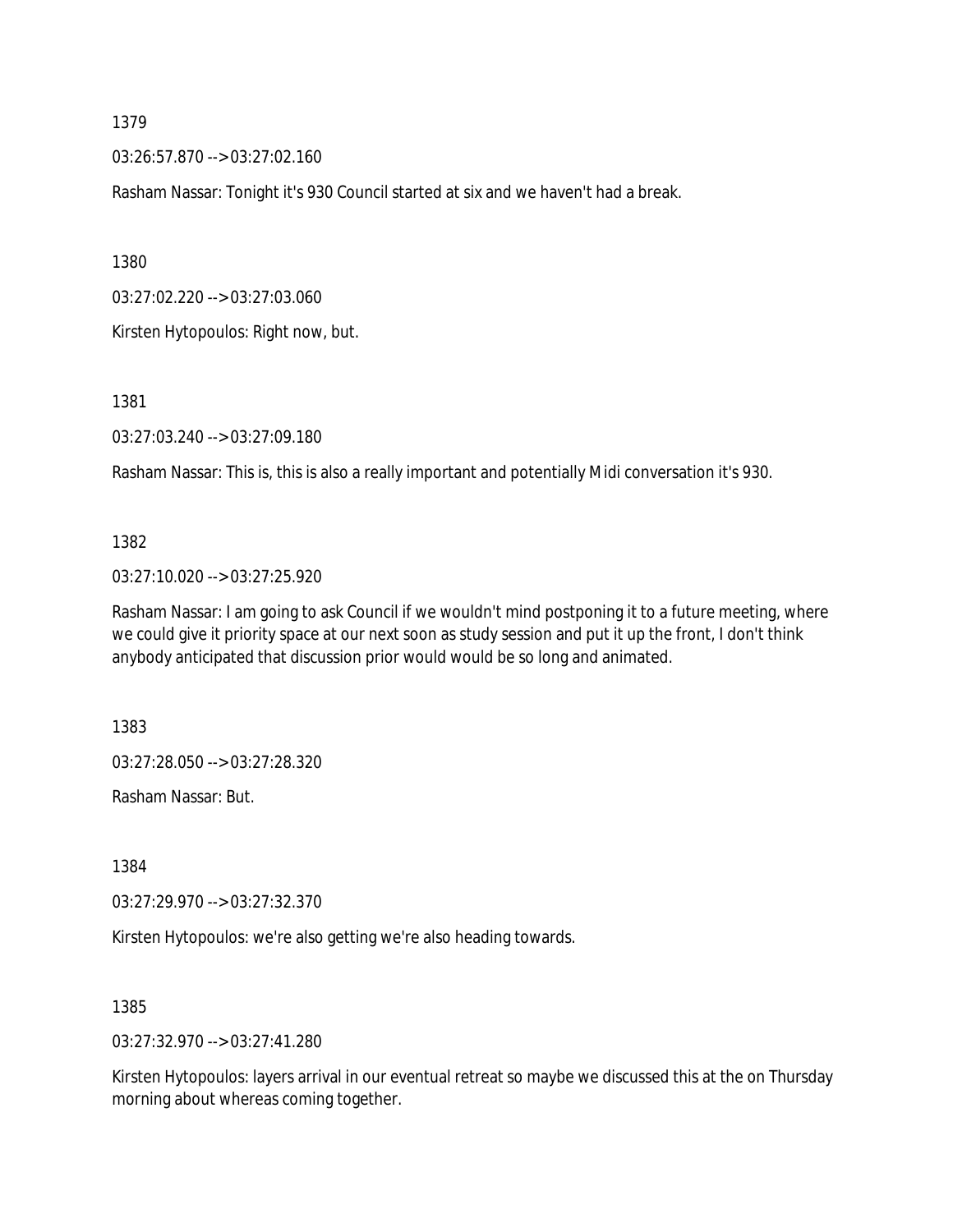03:27:44.040 --> 03:27:57.090

Rasham Nassar: That That would be my preferred approach um I would look to majority of counsel to make that decision, I see thumbs up from councilmember deets councilmember car that looks like she wants to comment, this was kind of her yeah okay.

1387

03:27:57.270 --> 03:27:58.140

Kirsten Hytopoulos: Okay, thanks up.

1388

03:27:58.980 --> 03:28:04.140

Kirsten Hytopoulos: Okay anyone to pose okay Council members Schneider up would like to speak to this.

1389

03:28:04.320 --> 03:28:17.760

Leslie Schneider: Well, so i'm not opposed, but I would just like to check in with the city manager, to see if you know what the implications would be you know what's writing on this from from your point of view city manager.

1390

03:28:19.170 --> 03:28:22.560

Ellen Schroer (she/her): Well, thank you for that councilmember Schneider we.

1391

03:28:22.950 --> 03:28:36.480

Ellen Schroer (she/her): Certainly staff is here and prepared to speak to these items, this is intended to update you and the Community on what we have accomplished in the first quarter and to support you, as we start making decisions for the.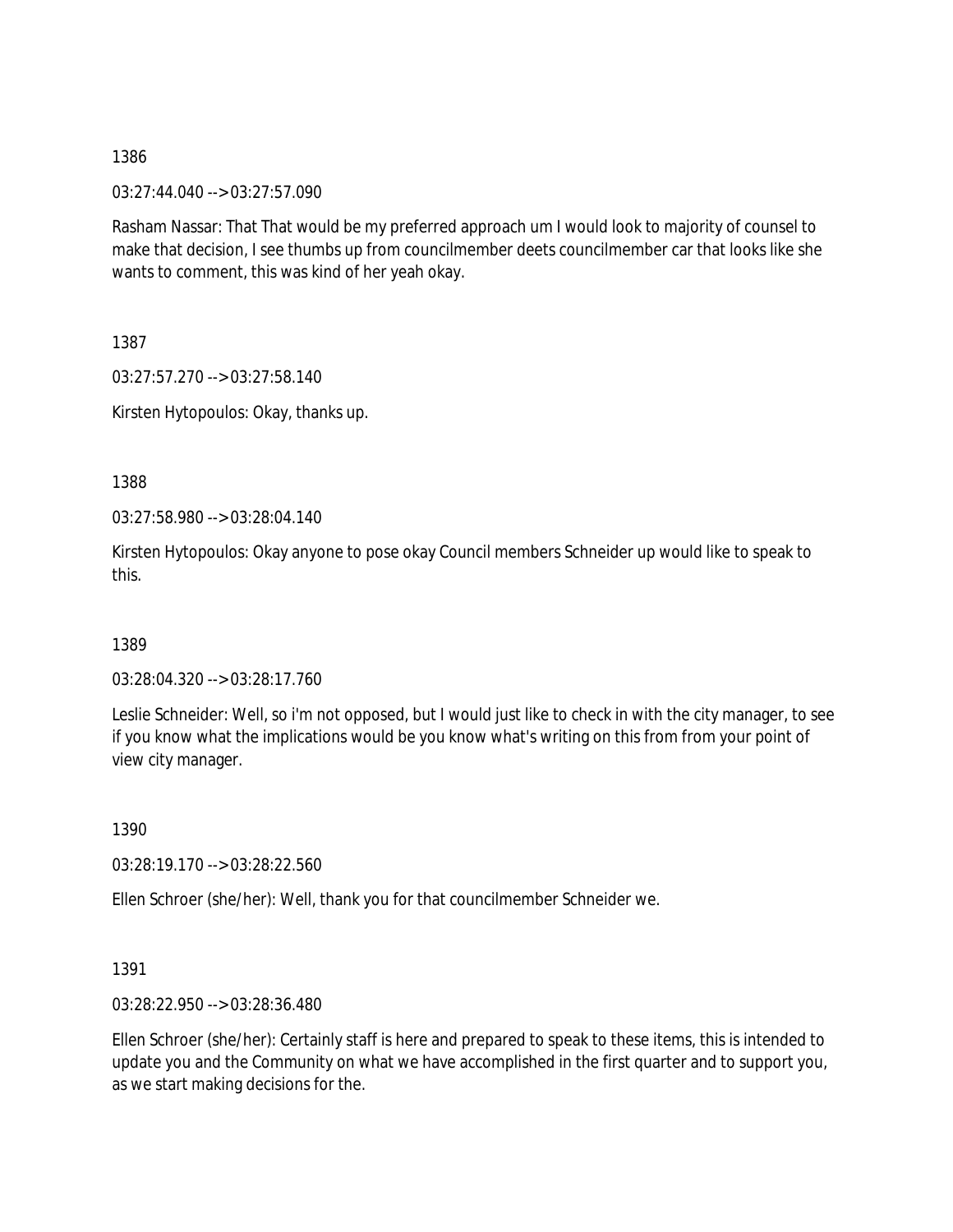03:28:37.230 --> 03:28:45.510

Ellen Schroer (she/her): For the the months that come in the work that comes I, you have just had a conversation about some additional work that you're interested in.

1393

03:28:46.770 --> 03:28:57.480

Ellen Schroer (she/her): So I think that we can tell that the work program is a dynamic item I don't think there's a decision point that we have today that's time sensitive.

## 1394

03:28:57.840 --> 03:29:07.980

Ellen Schroer (she/her): Again, I do appreciate you asking, and I think this is important information to share with you and I think we are ready for a conversation about it, it doesn't have to be tonight Okay, thank you.

# 1395

03:29:08.910 --> 03:29:21.570

Kirsten Hytopoulos: And i'm sure we'd all like to extend our appreciation to staff for sticking around and our apologies, but then sticking around and then not having opportunity to share the work that's happened, thank you for being here, everyone good night.

1396

03:29:24.600 --> 03:29:30.390

Kirsten Hytopoulos: Okay, it sounds like we are moving on to Item seven for the good of the order.

1397

03:29:35.430 --> 03:29:37.590

Kirsten Hytopoulos: Anyone have anything that's over deeds.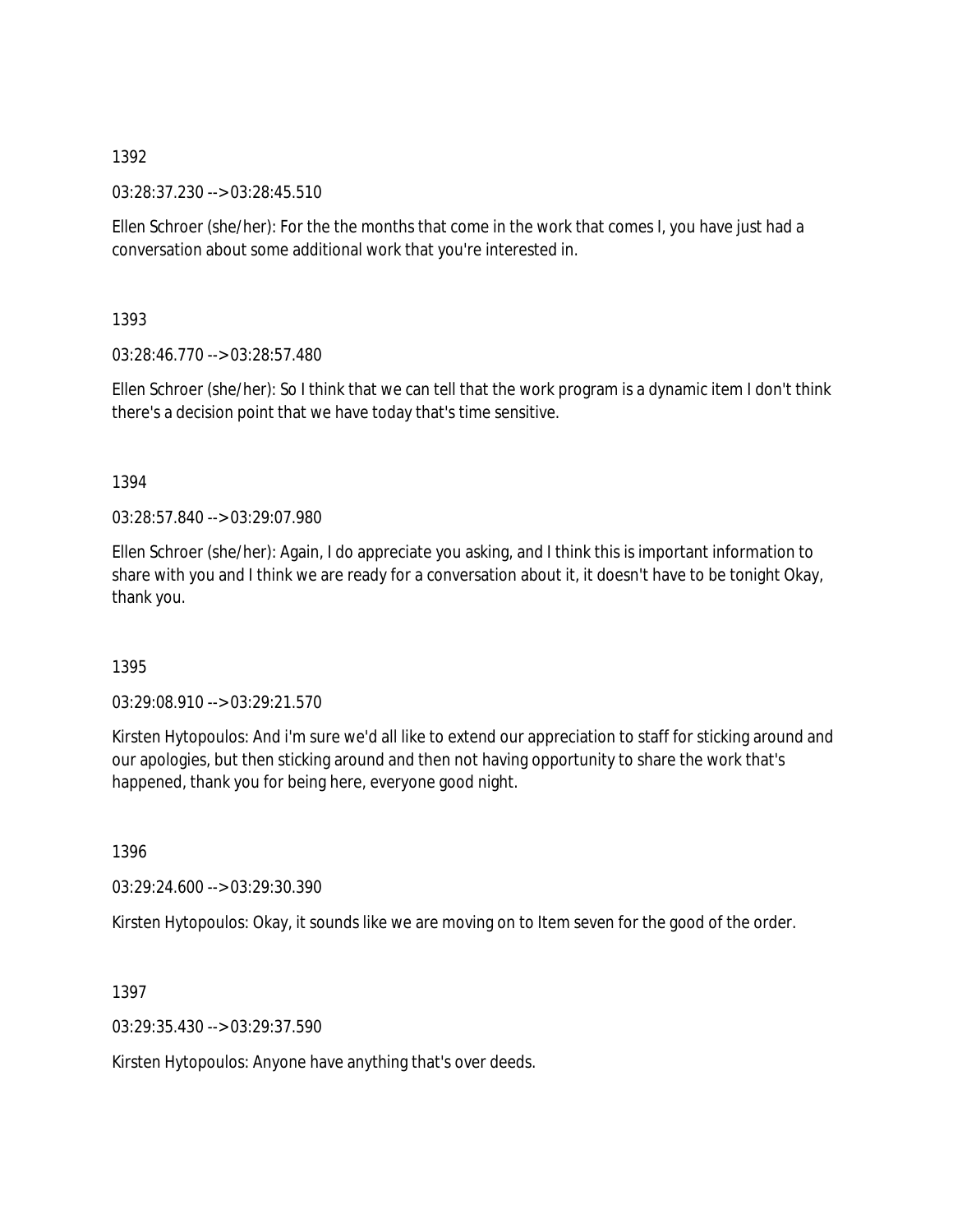03:29:38.160 --> 03:29:40.440

Joe Deets: yeah Thank you always have something.

1399

03:29:41.640 --> 03:29:54.930

Joe Deets: Well, this Monday next week, myself and some members of the climate action climate change advisory committee, and I think Maybe other citizens are we're taking a field trip to Vashem island to.

1400

03:29:56.220 --> 03:30:08.940

Joe Deets: inspect the bio digester that was made by impact bio energy, this is a company that presented to city council, I think, and I was 17 I mentioned this before, so I just wanted to just let you guys know this is happening.

1401

03:30:10.680 --> 03:30:16.290

Joe Deets: No decisions are gonna be made we're just going to go there and check it out, but I promise i'll report back.

1402

03:30:17.490 --> 03:30:22.560

Joe Deets: And look I just think there's tremendous potential just one let you know that.

1403

03:30:23.730 --> 03:30:35.130

Joe Deets: Second, item is and i'd like to my colleague councilmember fan Troy Johnson, there was a very cool couple events last weekend relating to.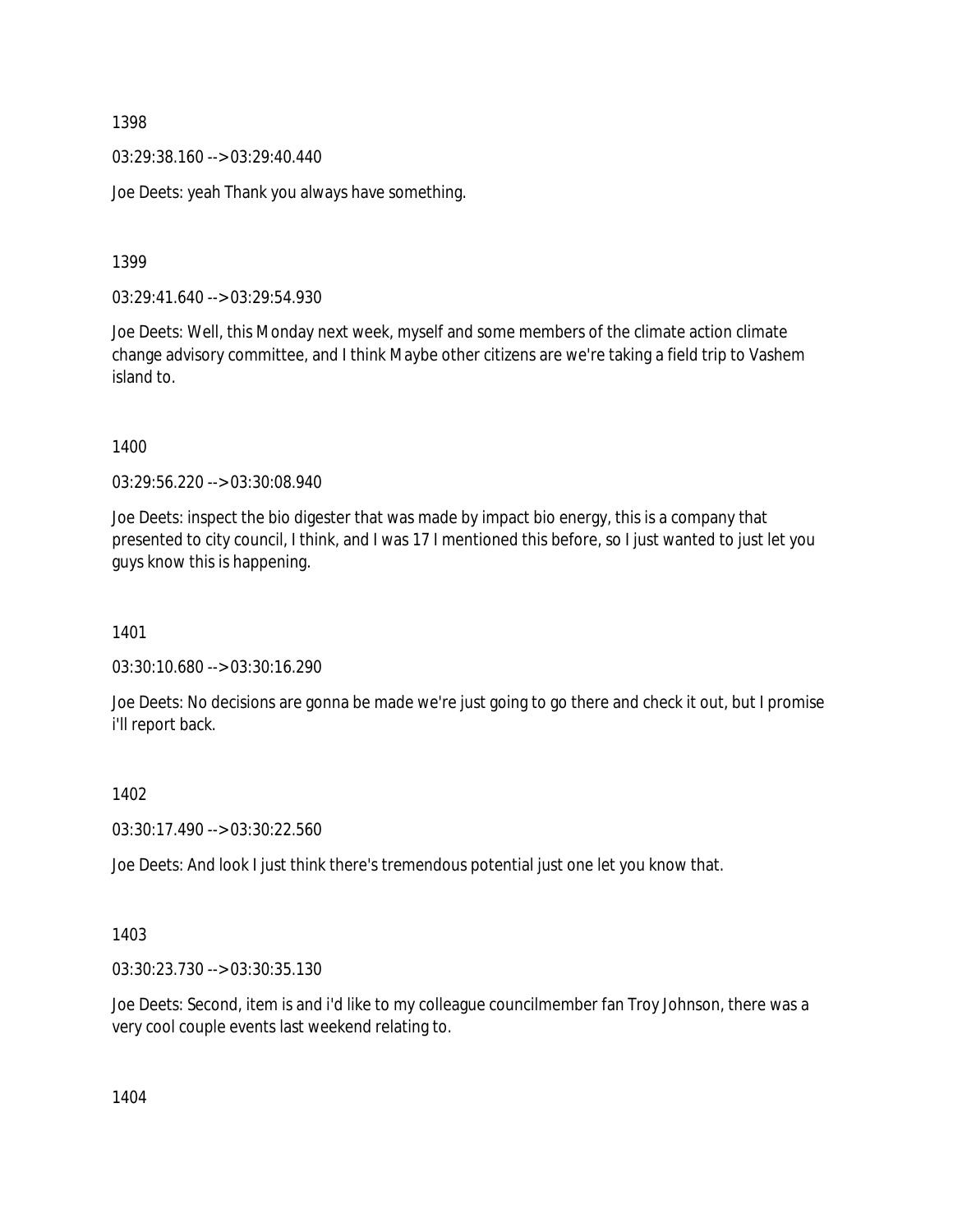03:30:36.390 --> 03:30:37.650

Joe Deets: addressing the issue of.

1405

03:30:39.240 --> 03:30:53.580

Joe Deets: hate and violence and intolerance against Asians and Pacific islanders the race equity advisory committee had a candlelight vigil on Saturday night and then there was a rally and a march on Sunday and.

1406

03:30:54.630 --> 03:31:05.310

Joe Deets: I read our proclamation that colleagues you're going to see next week so just want to let you know that was just a very two very cool events that happened.

1407

03:31:08.400 --> 03:31:09.900

Kirsten Hytopoulos: I can't remember if Andrew Johnson.

1408

03:31:10.080 --> 03:31:24.360

Brenda Fantroy-Johnson: yeah just echo that we had over 100 people, and it was so it was well attended and everybody on the same page that you know hate action against one group is hate against all groups.

1409

03:31:25.170 --> 03:31:44.940

Brenda Fantroy-Johnson: Joe did a great job in getting everybody to sign it, and I think there may be some Members on on the Council that still needs to sign it, because it, it makes more weight with all of us behind it, then then without and I did send I received a 20 or so photos from.

1410

03:31:46.050 --> 03:31:54.990